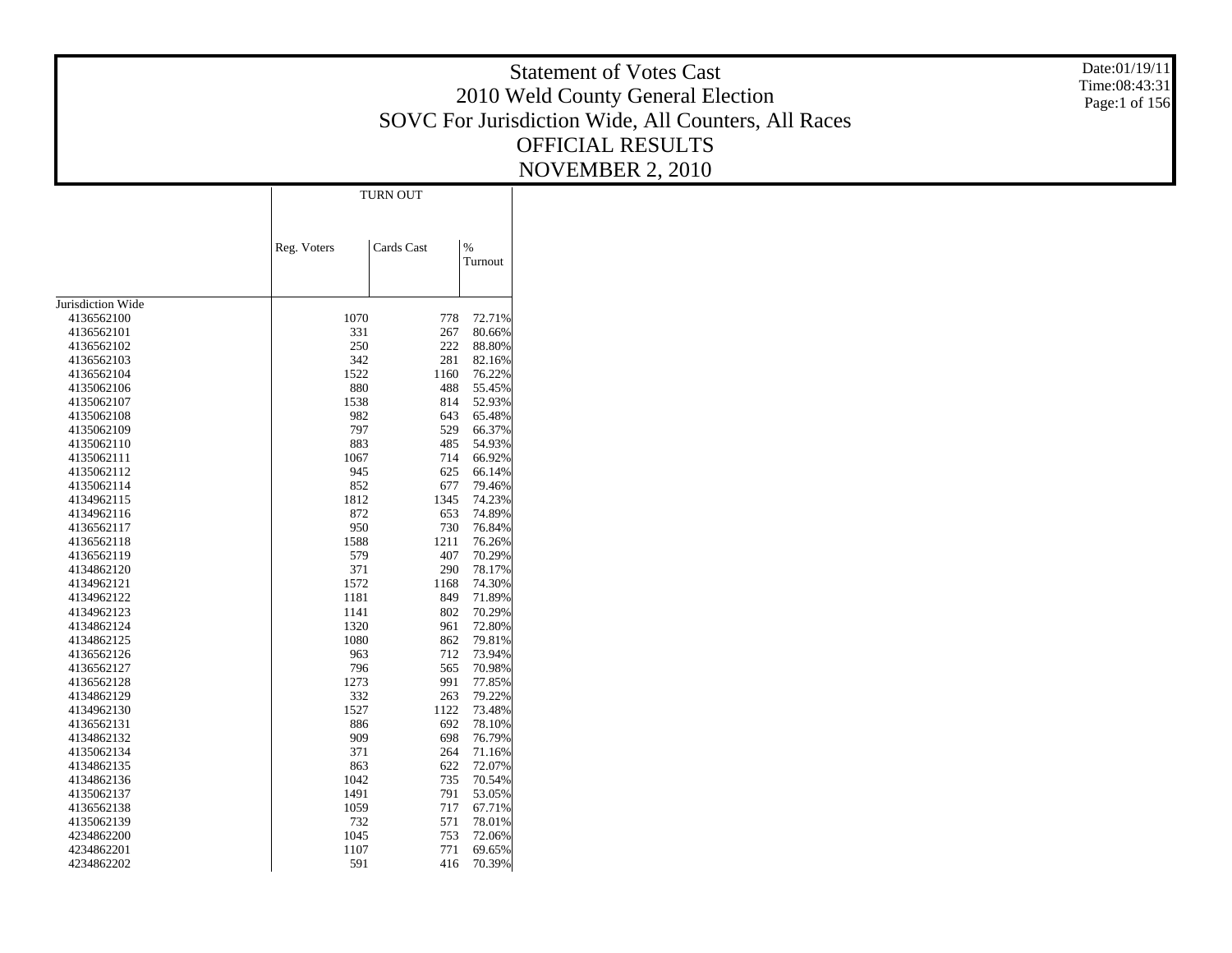Statement of Votes Cast 2010 Weld County General Election SOVC For Jurisdiction Wide, All Counters, All Races OFFICIAL RESULTS NOVEMBER 2, 2010

|                          |             | <b>TURN OUT</b> |                  |
|--------------------------|-------------|-----------------|------------------|
|                          |             |                 |                  |
|                          | Reg. Voters | Cards Cast      | $\frac{9}{6}$    |
|                          |             |                 | Turnout          |
|                          |             |                 |                  |
|                          |             |                 |                  |
| 2234862203               | 1576        | 1054            | 66.88%           |
| 2234862204               | 1082        | 775             | 71.63%           |
| 2234862205               | 1260        | 812             | 64.44%           |
| 2234862207               | 1580        | 1061            | 67.15%           |
| 4234862208               | 796         | 612             | 76.88%           |
| 4134862211               | 944         | 612             | 64.83%           |
| 4134862212<br>4134862213 | 1120<br>560 | 869<br>351      | 77.59%<br>62.68% |
| 4134862214               | 1239        | 1072            | 86.52%           |
| 4134862215               | 1124        | 931             | 82.83%           |
| 4135062217               | 827         | 614             | 74.24%           |
| 4135062219               | 435         | 303             | 69.66%           |
| 4135062220               | 678         | 452             | 66.67%           |
| 4135062221               | 1023        | 771             | 75.37%           |
| 4134862222               | 1190        | 969             | 81.43%           |
| 4134862223               | 1113        | 916             | 82.30%           |
| 4234862224               | 594         | 445             | 74.92%           |
| 4134862226               | 1576        | 1031            | 65.42%           |
| 4234862228               | 1058        | 657             | 62.10%           |
| 4234862229               | 1442        | 997             | 69.14%           |
| 4234862230               | 1280        | 948             | 74.06%           |
| 4234862231               | 1212        | 851             | 70.21%           |
| 4234862232               | 1074        | 730             | 67.97%           |
| 4134862235               | 1217        | 954             | 78.39%           |
| 4235062236               | 515         | 417             | 80.97%           |
| 4234862237               | 1673        | 1244            | 74.36%           |
| 4134862238               | 970         | 706             | 72.78%           |
| 2234862239               | 1407        | 942             | 66.95%           |
| 2234862240               | 1827        | 1274            | 69.73%           |
| 4134862241               | 697         | 496             | 71.16%           |
| 2234862242               | 1169        | 774             | 66.21%           |
| 4134862243               | 1698        | 1291            | 76.03%           |
| 4234862244               | 975         | 745             | 76.41%           |
| 4234862245               | 906         | 650             | 71.74%           |
| 4234862246               | 796         | 459             | 57.66%           |
| 4234862247               | 980         | 665             | 67.86%           |
| 2999962999               | 0           | 0               |                  |
| 4234862300               | 1131        | 779             | 68.88%           |
| 4236562301               | 948         | 575             | 60.65%           |
| 4236562302               | 1029        | 651             | 63.27%           |
| 4236562303               | 725         | 503             | 69.38%           |

Date:01/19/11 Time:08:43:31 Page:2 of 156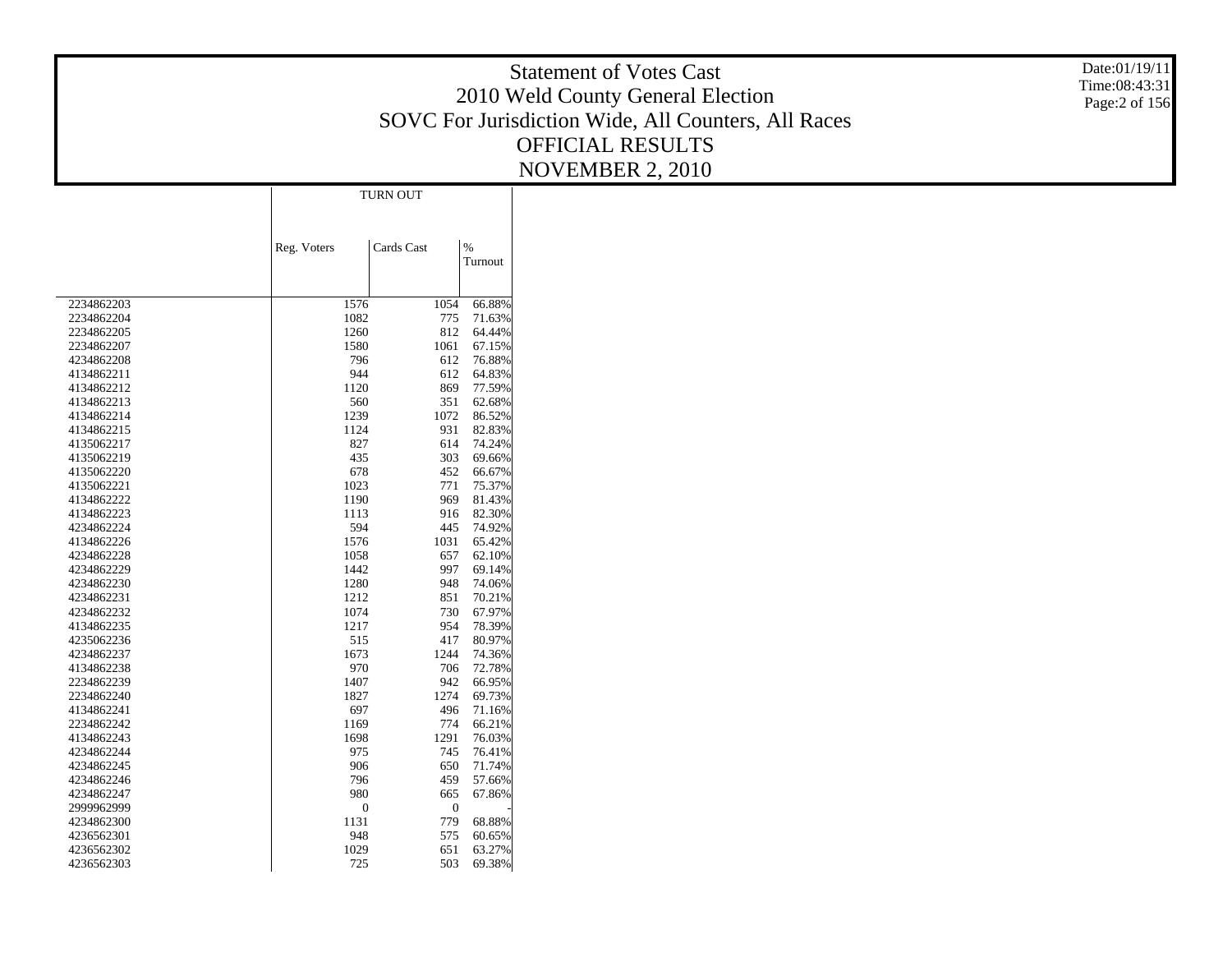Statement of Votes Cast 2010 Weld County General Election SOVC For Jurisdiction Wide, All Counters, All Races OFFICIAL RESULTS NOVEMBER 2, 2010

Date:01/19/11 Time:08:43:31 Page:3 of 156

|                                          |                | TURN OUT         |               |
|------------------------------------------|----------------|------------------|---------------|
|                                          |                |                  |               |
|                                          |                |                  |               |
|                                          | Reg. Voters    | Cards Cast       | $\frac{9}{6}$ |
|                                          |                |                  | Turnout       |
|                                          |                |                  |               |
| 4236562304                               | 1000           | 721              | 72.10%        |
| 2234862305                               | 1264           | 804              | 63.61%        |
| 2234862306                               | 856            | 595              | 69.51%        |
| 2234862307                               | 1198           | 788              | 65.78%        |
| 4136562308                               | 1168           | 888              | 76.03%        |
| 4236562309                               | 538            | 429              | 79.74%        |
| 4236562310                               | 992            | 664              | 66.94%        |
| 4136562311                               | 1399           | 1041             | 74.41%        |
| 4136562312                               | 364            | 272              | 74.73%        |
| 4236562313                               | 630            | 474              | 75.24%        |
| 4236562314                               | 1870           | 1118             | 59.79%        |
| 4135062315                               | 569            | 188              | 33.04%        |
| 4135062317                               | 623            | 483              | 77.53%        |
| 4135062318                               | 728            | 527              | 72.39%        |
| 4135062319                               | 461            | 313              | 67.90%        |
| 4135062320                               | 373            | 256              | 68.63%        |
| 4135062321                               | 764            | 415              | 54.32%        |
| 4135062322                               | 1068           | 689              | 64.51%        |
| 4135062323                               | 1033           | 664              | 64.28%        |
| 4135062324                               | 1701           | 1077             | 63.32%        |
| 4135062325                               | 770            | 457              | 59.35%        |
| 4134862326                               | 991            | 727              | 73.36%        |
| 2233362327                               | 39             | 27               | 69.23%        |
| 2234862328                               | 1658           | 1114             | 67.19%        |
| 4135062329                               | 267            | 149              | 55.81%        |
| 4135062330                               | 1344           | 890              | 66.22%        |
| 4234862331                               | 1184           | 862              | 72.80%        |
| 4136562332                               | 307            | 240              | 78.18%        |
| 4134862333                               | 779            | 507              | 65.08%        |
| 2234862334                               | 1609           | 1080             | 67.12%        |
| 2234862335                               | 1032           | 822              | 79.65%        |
| 4135062336                               | 687            | 449              | 65.36%        |
| 2234862337                               | 1408           | 962              | 68.32%        |
| 4999962999                               | 92             | 38               | 41.30%        |
| <b>LaSalle Fire Protection District</b>  | 0              | 0                |               |
| <b>Milliken Fire Protection District</b> | 0              | 0                |               |
| Platte Valley Fire Protection District   | $\mathbf{0}$   | 10               |               |
| Poudre Valley Fire Protection District   | $\mathbf{0}$   | $\boldsymbol{0}$ |               |
| Provisional                              | $\overline{0}$ | 1551             |               |
| Total                                    | 113124         | 80893            | 71.51%        |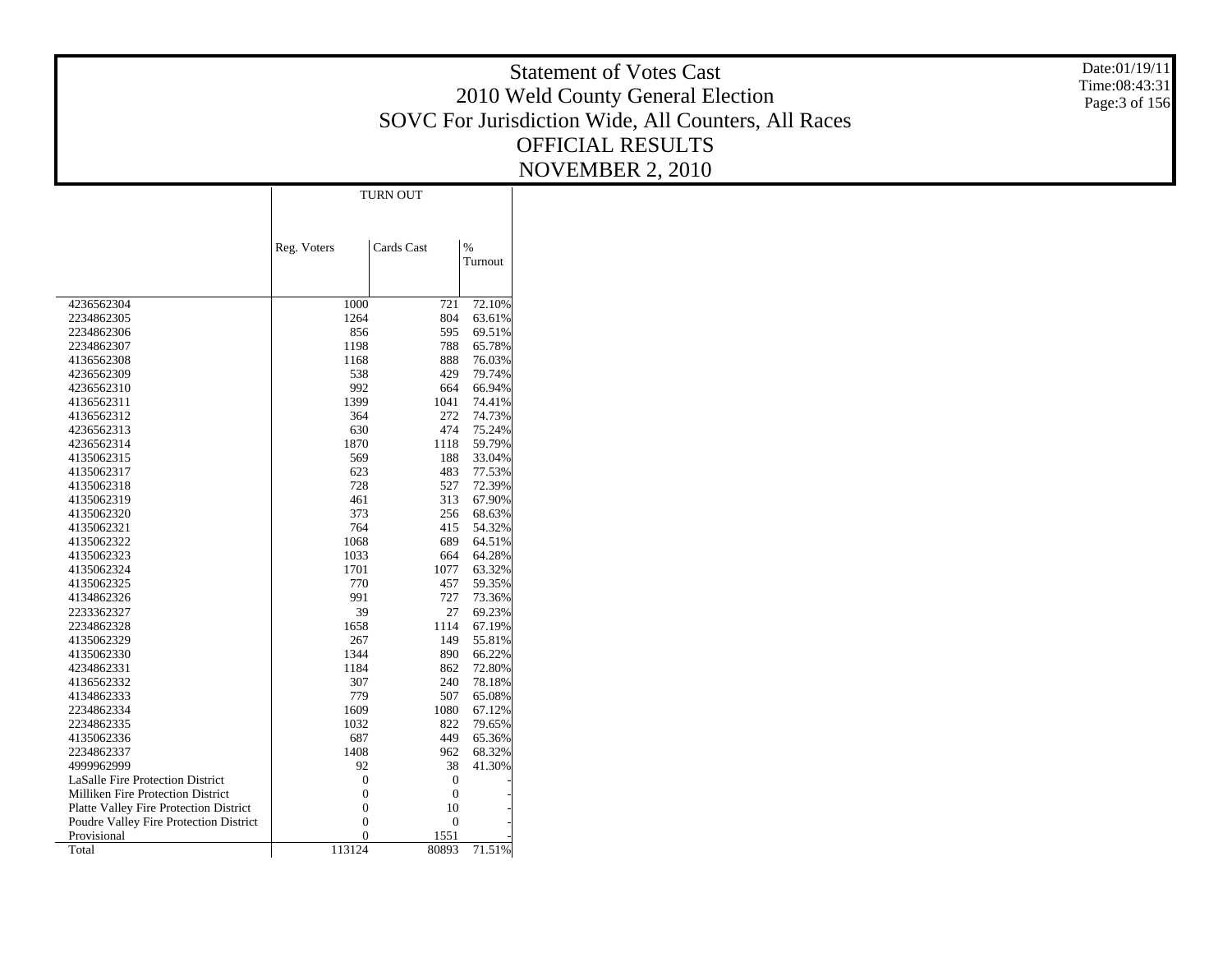Date:01/19/11 Time:08:43:31 Page:4 of 156

|                   |             |                    |                |        | UNITED STATES SENATOR      |        |                  |       |                                 |                |                      |       |
|-------------------|-------------|--------------------|----------------|--------|----------------------------|--------|------------------|-------|---------------------------------|----------------|----------------------|-------|
|                   | Reg. Voters | <b>Total Votes</b> | Ken Buck (REP) |        | Michael F. Bennet<br>(DEM) |        | Bob Kinsey (GRN) |       | <b>Maclyn Stringer</b><br>(LBR) |                | Charley Miller (UAF) |       |
| Jurisdiction Wide |             |                    |                |        |                            |        |                  |       |                                 |                |                      |       |
| 4136562100        | 1070        | 765                | 489            | 63.92% | 204                        | 26.67% | 24               | 3.14% | 15                              | 1.96%          | 10                   | 1.31% |
| 4136562101        | 331         | 264                | 201            | 76.14% | 53                         | 20.08% | $\overline{4}$   | 1.52% | $\overline{2}$                  | 0.76%          | $\overline{2}$       | 0.76% |
| 4136562102        | 250         | 221                | 181            | 81.90% | 25                         | 11.31% | $\mathfrak{2}$   | 0.90% | $\overline{2}$                  | 0.90%          | 6                    | 2.71% |
| 4136562103        | 342         | 277                | 196            | 70.76% | 59                         | 21.30% | 9                | 3.25% | 5                               | 1.81%          | $\mathfrak{D}$       | 0.72% |
| 4136562104        | 1522        | 1139               | 825            | 72.43% | 252                        | 22.12% | 18               | 1.58% | 9                               | 0.79%          | 10                   | 0.88% |
| 4135062106        | 880         | 482                | 210            | 43.57% | 238                        | 49.38% | 12               | 2.49% | 6                               | 1.24%          | 9                    | 1.87% |
| 4135062107        | 1538        | 803                | 232            | 28.89% | 511                        | 63.64% | 26               | 3.24% | 9                               | 1.12%          | 8                    | 1.00% |
| 4135062108        | 982         | 627                | 275            | 43.86% | 300                        | 47.85% | 21               | 3.35% | 13                              | 2.07%          | 5                    | 0.80% |
| 4135062109        | 797         | 522                | 235            | 45.02% | 254                        | 48.66% | 19               | 3.64% | $\Omega$                        | 0.00%          | 5                    | 0.96% |
|                   | 883         | 473                | 167            | 35.31% | 256                        | 54.12% | 14               | 2.96% |                                 |                | 8                    | 1.69% |
| 4135062110        | 1067        | 702                |                | 48.58% |                            | 46.15% | 14               | 1.99% | 13<br>8                         | 2.75%          | 5                    | 0.71% |
| 4135062111        | 945         |                    | 341            | 33.17% | 324                        | 60.98% |                  | 2.28% | 8                               | 1.14%<br>1.30% | 4                    |       |
| 4135062112        |             | 615                | 204            |        | 375                        |        | 14<br>9          |       |                                 |                |                      | 0.65% |
| 4135062114        | 852         | 669                | 286            | 42.75% | 363                        | 54.26% |                  | 1.35% |                                 | 0.15%          | 1                    | 0.15% |
| 4134962115        | 1812        | 1323               | 808            | 61.07% | 468                        | 35.37% | 16               | 1.21% | 10                              | 0.76%          | 10                   | 0.76% |
| 4134962116        | 872         | 640                | 345            | 53.91% | 260                        | 40.63% | 9                | 1.41% | $\overline{7}$                  | 1.09%          | $\overline{4}$       | 0.63% |
| 4136562117        | 950         | 720                | 483            | 67.08% | 201                        | 27.92% | 9                | 1.25% | $\overline{7}$                  | 0.97%          | 8                    | 1.11% |
| 4136562118        | 1588        | 1187               | 807            | 67.99% | 317                        | 26.71% | 15               | 1.26% | 12                              | 1.01%          | 11                   | 0.93% |
| 4136562119        | 579         | 400                | 251            | 62.75% | 121                        | 30.25% | 6                | 1.50% | 8                               | 2.00%          | $7\phantom{.0}$      | 1.75% |
| 4134862120        | 371         | 286                | 207            | 72.38% | 64                         | 22.38% | 5                | 1.75% | $\overline{4}$                  | 1.40%          | 1                    | 0.35% |
| 4134962121        | 1572        | 1152               | 699            | 60.68% | 383                        | 33.25% | 23               | 2.00% | 14                              | 1.22%          | 11                   | 0.95% |
| 4134962122        | 1181        | 832                | 442            | 53.13% | 333                        | 40.02% | 18               | 2.16% | 16                              | 1.92%          | 8                    | 0.96% |
| 4134962123        | 1141        | 789                | 437            | 55.39% | 301                        | 38.15% | 21               | 2.66% | $\overline{7}$                  | 0.89%          | 7                    | 0.89% |
| 4134862124        | 1320        | 952                | 584            | 61.34% | 336                        | 35.29% | 14               | 1.47% | 5                               | 0.53%          | 6                    | 0.63% |
| 4134862125        | 1080        | 849                | 522            | 61.48% | 301                        | 35.45% | $\tau$           | 0.82% | 6                               | 0.71%          | 6                    | 0.71% |
| 4136562126        | 963         | 704                | 437            | 62.07% | 219                        | 31.11% | 17               | 2.41% | 8                               | 1.14%          | 10                   | 1.42% |
| 4136562127        | 796         | 557                | 339            | 60.86% | 183                        | 32.85% | 12               | 2.15% | 6                               | 1.08%          | 8                    | 1.44% |
| 4136562128        | 1273        | 977                | 723            | 74.00% | 223                        | 22.82% | 12               | 1.23% | 3                               | 0.31%          | 5                    | 0.51% |
| 4134862129        | 332         | 258                | 197            | 76.36% | 50                         | 19.38% | $\mathfrak{2}$   | 0.78% |                                 | 0.39%          | 3                    | 1.16% |
| 4134962130        | 1527        | 1109               | 723            | 65.19% | 348                        | 31.38% | 11               | 0.99% | $\overline{\mathcal{L}}$        | 0.36%          | 4                    | 0.36% |
| 4136562131        | 886         | 678                | 468            | 69.03% | 172                        | 25.37% | 16               | 2.36% | $\overline{4}$                  | 0.59%          | 5                    | 0.74% |
| 4134862132        | 909         | 688                | 390            | 56.69% | 268                        | 38.95% | 12               | 1.74% | 3                               | 0.44%          | $\overline{c}$       | 0.29% |
| 4135062134        | 371         | 262                | 130            | 49.62% | 113                        | 43.13% | $\overline{7}$   | 2.67% | 5                               | 1.91%          | $\overline{c}$       | 0.76% |
| 4134862135        | 863         | 618                | 402            | 65.05% | 195                        | 31.55% | 12               | 1.94% | $\overline{4}$                  | 0.65%          | $\theta$             | 0.00% |
| 4134862136        | 1042        | 730                | 442            | 60.55% | 260                        | 35.62% | 11               | 1.51% | $\overline{\mathcal{L}}$        | 0.55%          | 7                    | 0.96% |
| 4135062137        | 1491        | 777                | 314            | 40.41% | 412                        | 53.02% | 15               | 1.93% | 15                              | 1.93%          | 5                    | 0.64% |
| 4136562138        | 1059        | 708                | 457            | 64.55% | 203                        | 28.67% | 17               | 2.40% | 10                              | 1.41%          | 5                    | 0.71% |
| 4135062139        | 732         | 565                | 305            | 53.98% | 233                        | 41.24% | 10               | 1.77% | 8                               | 1.42%          | 4                    | 0.71% |
| 4234862200        | 1045        | 746                | 445            | 59.65% | 244                        | 32.71% | 18               | 2.41% | 12                              | 1.61%          | 7                    | 0.94% |
| 4234862201        | 1107        | 763                | 460            | 60.29% | 243                        | 31.85% | 25               | 3.28% | 6                               | 0.79%          | 7                    | 0.92% |
| 4234862202        | 591         | 406                | 242            | 59.61% | 121                        | 29.80% | 15               | 3.69% | 6                               | 1.48%          | 5                    | 1.23% |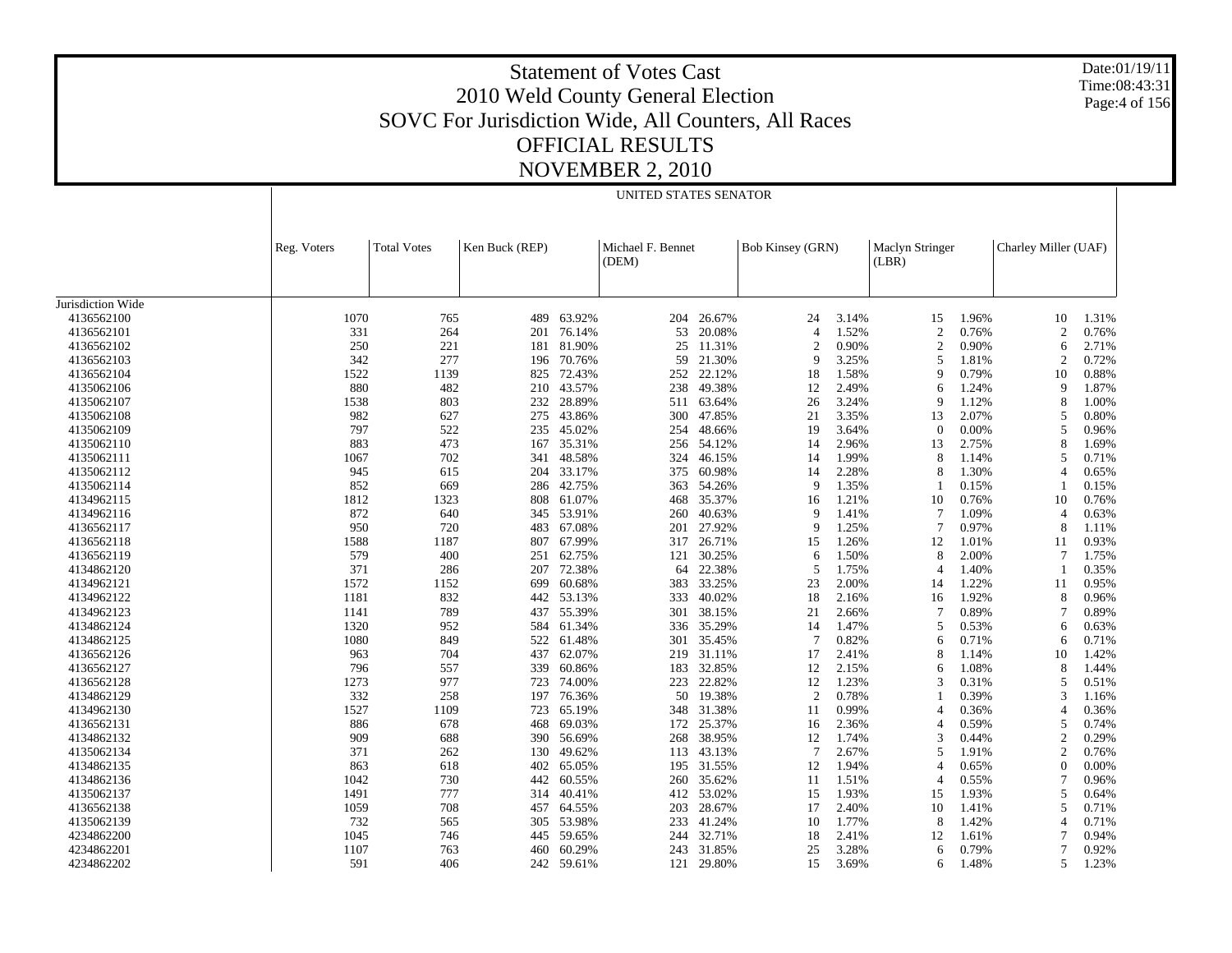Date:01/19/11 Time:08:43:31 Page:5 of 156

|            |                |                    |                |        | UNITED STATES SENATOR      |            |                  |       |                                 |       |                      |       |
|------------|----------------|--------------------|----------------|--------|----------------------------|------------|------------------|-------|---------------------------------|-------|----------------------|-------|
|            | Reg. Voters    | <b>Total Votes</b> | Ken Buck (REP) |        | Michael F. Bennet<br>(DEM) |            | Bob Kinsey (GRN) |       | <b>Maclyn Stringer</b><br>(LBR) |       | Charley Miller (UAF) |       |
|            |                |                    |                |        |                            |            |                  |       |                                 |       |                      |       |
| 2234862203 | 1576           | 1025               | 512            | 49.95% | 426                        | 41.56%     | 22               | 2.15% | 36                              | 3.51% | $\overline{4}$       | 0.39% |
| 2234862204 | 1082           | 765                | 454            | 59.35% | 263                        | 34.38%     | 14               | 1.83% | 13                              | 1.70% | 6                    | 0.78% |
| 2234862205 | 1260           | 798                | 357            | 44.74% | 362                        | 45.36%     | 28               | 3.51% | 16                              | 2.01% | 8                    | 1.00% |
| 2234862207 | 1580           | 1039               | 585            | 56.30% | 392                        | 37.73%     | 25               | 2.41% | 14                              | 1.35% | 6                    | 0.58% |
| 4234862208 | 796            | 601                | 388            | 64.56% | 174                        | 28.95%     | 15               | 2.50% | 5                               | 0.83% | 5                    | 0.83% |
| 4134862211 | 944            | 598                | 344            | 57.53% | 216                        | 36.12%     | 11               | 1.84% | 7                               | 1.17% | 8                    | 1.34% |
| 4134862212 | 1120           | 857                | 470            | 54.84% | 368                        | 42.94%     | 9                | 1.05% | 5                               | 0.58% | $\overline{c}$       | 0.23% |
| 4134862213 | 560            | 349                | 222            | 63.61% | 105                        | 30.09%     | 3                | 0.86% | $\overline{4}$                  | 1.15% | 5                    | 1.43% |
| 4134862214 | 1239           | 1054               | 672            | 63.76% | 354                        | 33.59%     | 11               | 1.04% | 3                               | 0.28% | 3                    | 0.28% |
| 4134862215 | 1124           | 906                | 581            | 64.13% | 302                        | 33.33%     | 7                | 0.77% | 5                               | 0.55% | $\overline{4}$       | 0.44% |
| 4135062217 | 827            | 602                | 295            | 49.00% | 275                        | 45.68%     | 10               | 1.66% | 6                               | 1.00% | $\overline{2}$       | 0.33% |
| 4135062219 | 435            | 299                | 151            | 50.50% | 128                        | 42.81%     | 5                | 1.67% | 4                               | 1.34% | 3                    | 1.00% |
| 4135062220 | 678            | 438                | 196            | 44.75% | 206                        | 47.03%     | 14               | 3.20% | 5                               | 1.14% | $\overline{4}$       | 0.91% |
| 4135062221 | 1023           | 761                | 412            | 54.14% |                            | 313 41.13% | 12               | 1.58% | $\overline{4}$                  | 0.53% | 3                    | 0.39% |
| 4134862222 | 1190           | 953                | 535            | 56.14% | 379                        | 39.77%     | 20               | 2.10% | 5                               | 0.52% | 5                    | 0.52% |
| 4134862223 | 1113           | 901                | 571            | 63.37% | 304                        | 33.74%     | 11               | 1.22% | 3                               | 0.33% | 5                    | 0.55% |
| 4234862224 | 594            | 440                | 248            | 56.36% | 170                        | 38.64%     | 8                | 1.82% | $\mathbf{0}$                    | 0.00% | 5                    | 1.14% |
| 4134862226 | 1576           | 1014               | 578            | 57.00% | 392                        | 38.66%     | 11               | 1.08% | 11                              | 1.08% | 6                    | 0.59% |
| 4234862228 | 1058           | 641                | 351            | 54.76% | 236                        | 36.82%     | 14               | 2.18% | 10                              | 1.56% | 6                    | 0.94% |
| 4234862229 | 1442           | 979                | 642            | 65.58% | 290                        | 29.62%     | 13               | 1.33% | 9                               | 0.92% | $\mathbf Q$          | 0.92% |
| 4234862230 | 1280           | 929                | 579            | 62.33% | 313                        | 33.69%     | <sup>Q</sup>     | 0.97% | 12                              | 1.29% | 3                    | 0.32% |
| 4234862231 | 1212           | 848                | 460            | 54.25% | 335                        | 39.50%     | 16               | 1.89% | 8                               | 0.94% | 3                    | 0.35% |
| 4234862232 | 1074           | 709                | 412            | 58.11% | 239                        | 33.71%     | 22               | 3.10% | 12                              | 1.69% | 9                    | 1.27% |
| 4134862235 | 1217           | 933                | 591            | 63.34% | 305                        | 32.69%     | 12               | 1.29% | 11                              | 1.18% | 6                    | 0.64% |
| 4235062236 | 515            | 410                | 274            | 66.83% | 118                        | 28.78%     | 8                | 1.95% | -1                              | 0.24% | 3                    | 0.73% |
| 4234862237 | 1673           | 1225               | 769            | 62.78% | 406                        | 33.14%     | 21               | 1.71% | 10                              | 0.82% | 7                    | 0.57% |
| 4134862238 | 970            | 696                | 406            | 58.33% | 261                        | 37.50%     | 7                | 1.01% | 7                               | 1.01% | 5                    | 0.72% |
| 2234862239 | 1407           | 926                | 550            | 59.40% | 322                        | 34.77%     | 15               | 1.62% | 12                              | 1.30% | 8                    | 0.86% |
| 2234862240 | 1827           | 1252               | 744            | 59.42% | 426                        | 34.03%     | 25               | 2.00% | 21                              | 1.68% | 8                    | 0.64% |
| 4134862241 | 697            | 488                | 270            | 55.33% | 202                        | 41.39%     | $\overline{4}$   | 0.82% | 5                               | 1.02% | $\overline{2}$       | 0.41% |
| 2234862242 | 1169           | 758                | 374            | 49.34% | 332                        | 43.80%     | 16               | 2.11% | 14                              | 1.85% | 5                    | 0.66% |
| 4134862243 | 1698           | 1271               | 773            | 60.82% | 443                        | 34.85%     | 17               | 1.34% | 8                               | 0.63% | 16                   | 1.26% |
| 4234862244 | 975            | 730                | 459            | 62.88% | 227                        | 31.10%     | 11               | 1.51% | 11                              | 1.51% | 8                    | 1.10% |
| 4234862245 | 906            | 641                | 396            | 61.78% | 217                        | 33.85%     | 7                | 1.09% | 5                               | 0.78% | 3                    | 0.47% |
| 4234862246 | 796            | 451                | 251            | 55.65% | 158                        | 35.03%     | 15               | 3.33% | 9                               | 2.00% | 5                    | 1.11% |
| 4234862247 | 980            | 656                | 425            | 64.79% | 210                        | 32.01%     | 6                | 0.91% | $\overline{2}$                  | 0.30% | $\overline{2}$       | 0.30% |
| 2999962999 | $\overline{0}$ | $\mathbf{0}$       | $\overline{0}$ |        | $\Omega$                   |            | $\Omega$         |       | $\overline{0}$                  |       | $\overline{0}$       |       |
| 4234862300 | 1131           | 769                | 432            | 56.18% | 252                        | 32.77%     | 41               | 5.33% | 13                              | 1.69% | 10                   | 1.30% |
| 4236562301 | 948            | 568                | 235            | 41.37% | 296                        | 52.11%     | 16               | 2.82% | 7                               | 1.23% | $\overline{4}$       | 0.70% |
| 4236562302 | 1029           | 636                | 267            | 41.98% | 317                        | 49.84%     | 15               | 2.36% | 7                               | 1.10% | 5                    | 0.79% |
| 4236562303 | 725            | 498                | 242            | 48.59% | 225                        | 45.18%     | 9                | 1.81% | 4                               | 0.80% | 5                    | 1.00% |
|            |                |                    |                |        |                            |            |                  |       |                                 |       |                      |       |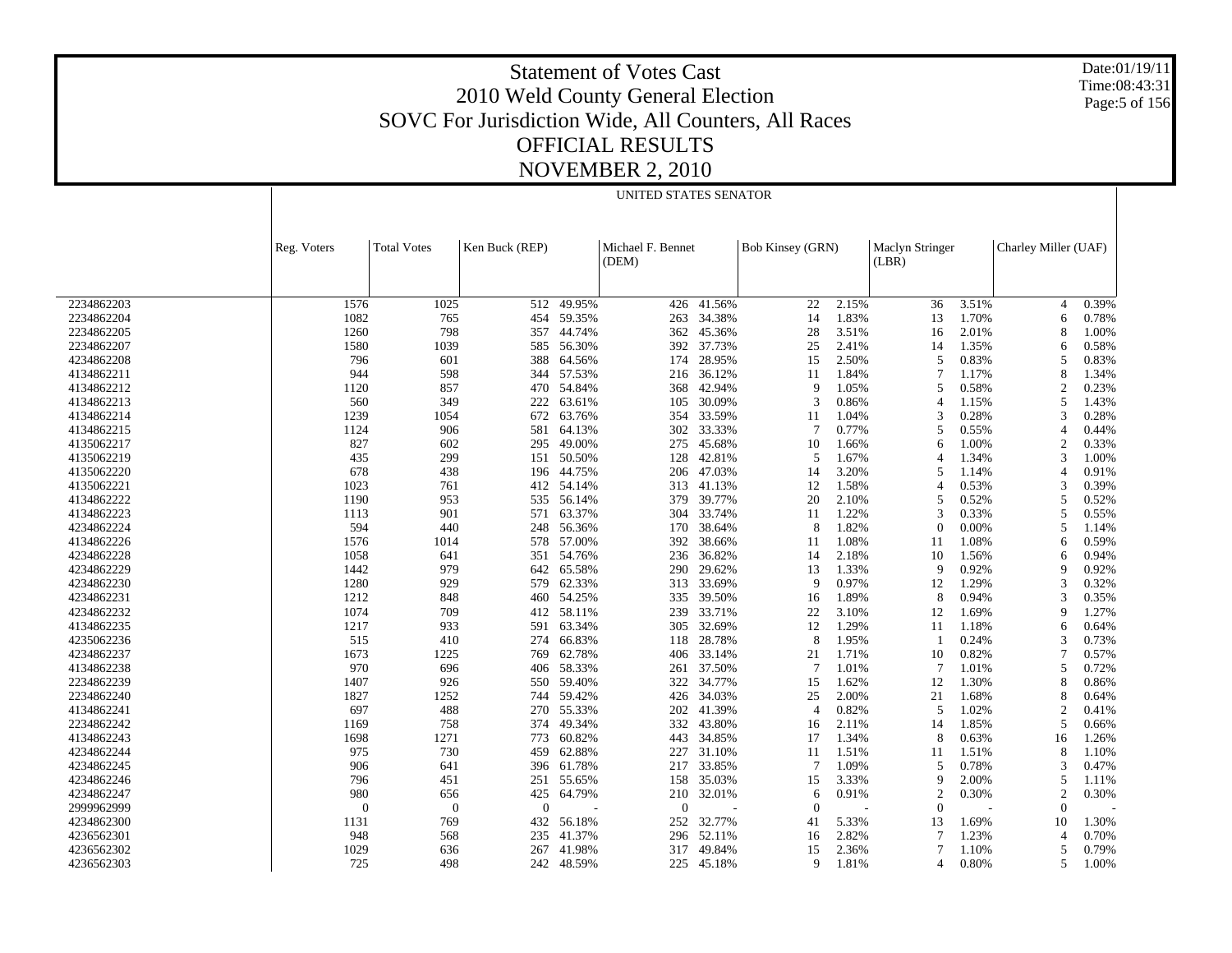Date:01/19/11 Time:08:43:31 Page:6 of 156

|                                          |             | UNITED STATES SENATOR                                                                                                                             |       |        |       |        |                |                |                 |       |                            |       |
|------------------------------------------|-------------|---------------------------------------------------------------------------------------------------------------------------------------------------|-------|--------|-------|--------|----------------|----------------|-----------------|-------|----------------------------|-------|
|                                          | Reg. Voters | Michael F. Bennet<br>Bob Kinsey (GRN)<br><b>Total Votes</b><br>Ken Buck (REP)<br><b>Maclyn Stringer</b><br>Charley Miller (UAF)<br>(DEM)<br>(LBR) |       |        |       |        |                |                |                 |       |                            |       |
| 4236562304                               | 1000        | 708                                                                                                                                               | 410   | 57.91% | 251   | 35.45% | 20             | 2.82%          | $7\phantom{.0}$ | 0.99% | 9                          | 1.27% |
| 2234862305                               | 1264        | 787                                                                                                                                               | 408   | 51.84% | 292   | 37.10% | 33             | 4.19%          | 18              | 2.29% | 13                         | 1.65% |
| 2234862306                               | 856         | 588                                                                                                                                               | 254   | 43.20% | 276   | 46.94% | 26             | 4.42%          | 7               | 1.19% | 7                          | 1.19% |
| 2234862307                               | 1198        | 775                                                                                                                                               | 336   | 43.35% | 398   | 51.35% | 11             | 1.42%          | 14              | 1.81% | $\overline{4}$             | 0.52% |
| 4136562308                               | 1168        | 875                                                                                                                                               | 595   | 68.00% | 237   | 27.09% | 15             | 1.71%          | 5               | 0.57% | 11                         | 1.26% |
| 4236562309                               | 538         | 425                                                                                                                                               | 282   | 66.35% | 102   | 24.00% | 16             | 3.76%          | 7               | 1.65% | 6                          | 1.41% |
| 4236562310                               | 992         | 652                                                                                                                                               | 421   | 64.57% | 176   | 26.99% | 23             | 3.53%          | 10              | 1.53% | 6                          | 0.92% |
| 4136562311                               | 1399        | 1023                                                                                                                                              | 708   | 69.21% | 246   | 24.05% | 26             | 2.54%          | 11              | 1.08% | 7                          | 0.68% |
| 4136562312                               | 364         | 269                                                                                                                                               | 192   | 71.38% | 52    | 19.33% | 6              | 2.23%          | 7               | 2.60% | $\overline{4}$             | 1.49% |
| 4236562313                               | 630         | 468                                                                                                                                               | 275   | 58.76% | 156   | 33.33% | 12             | 2.56%          | 6               | 1.28% | 9                          | 1.92% |
| 4236562314                               | 1870        | 1101                                                                                                                                              | 557   | 50.59% | 431   | 39.15% | 30             | 2.72%          | 22              | 2.00% | 15                         | 1.36% |
|                                          | 569         | 187                                                                                                                                               | 77    | 41.18% | 97    |        | $\overline{4}$ |                | $\overline{4}$  | 2.14% |                            |       |
| 4135062315                               | 623         |                                                                                                                                                   |       |        |       | 51.87% | 9              | 2.14%<br>1.89% |                 | 0.21% | 4                          | 0.53% |
| 4135062317                               |             | 477                                                                                                                                               | 250   | 52.41% | 208   | 43.61% |                |                | 7               |       |                            | 0.84% |
| 4135062318                               | 728         | 525                                                                                                                                               | 260   | 49.52% | 230   | 43.81% | 16             | 3.05%          | 7               | 1.33% | $\overline{4}$<br>$\theta$ | 0.76% |
| 4135062319                               | 461<br>373  | 304                                                                                                                                               | 142   | 46.71% | 144   | 47.37% | 8              | 2.63%          |                 | 2.30% |                            | 0.00% |
| 4135062320                               |             | 254                                                                                                                                               | 117   | 46.06% | 115   | 45.28% | 11             | 4.33%          | 3               | 1.18% | 3                          | 1.18% |
| 4135062321                               | 764         | 410                                                                                                                                               | 184   | 44.88% | 188   | 45.85% | 15             | 3.66%          | 5               | 1.22% | 6                          | 1.46% |
| 4135062322                               | 1068        | 683                                                                                                                                               | 331   | 48.46% | 299   | 43.78% | 26             | 3.81%          | 5               | 0.73% | $\overline{4}$             | 0.59% |
| 4135062323                               | 1033        | 659                                                                                                                                               | 329   | 49.92% | 291   | 44.16% | 13             | 1.97%          | 7               | 1.06% | 9                          | 1.37% |
| 4135062324                               | 1701        | 1056                                                                                                                                              | 575   | 54.45% | 409   | 38.73% | 22             | 2.08%          | 12              | 1.14% | 15                         | 1.42% |
| 4135062325                               | 770         | 452                                                                                                                                               | 217   | 48.01% | 198   | 43.81% | 13             | 2.88%          | 8               | 1.77% | 6                          | 1.33% |
| 4134862326                               | 991         | 715                                                                                                                                               | 408   | 57.06% | 261   | 36.50% | 13             | 1.82%          |                 | 0.98% | 8                          | 1.12% |
| 2233362327                               | 39          | 27                                                                                                                                                | 11    | 40.74% | 13    | 48.15% |                | 3.70%          | $\Omega$        | 0.00% | $\theta$                   | 0.00% |
| 2234862328                               | 1658        | 1101                                                                                                                                              | 572   | 51.95% | 476   | 43.23% | 12             | 1.09%          | 22              | 2.00% | 5                          | 0.45% |
| 4135062329                               | 267         | 146                                                                                                                                               | 52    | 35.62% | 83    | 56.85% | 3              | 2.05%          | 3               | 2.05% | $\overline{2}$             | 1.37% |
| 4135062330                               | 1344        | 873                                                                                                                                               | 485   | 55.56% | 325   | 37.23% | 22             | 2.52%          | 17              | 1.95% | 10                         | 1.15% |
| 4234862331                               | 1184        | 844                                                                                                                                               | 535   | 63.39% | 262   | 31.04% | 20             | 2.37%          | 6               | 0.71% | $\overline{2}$             | 0.24% |
| 4136562332                               | 307         | 236                                                                                                                                               | 178   | 75.42% | 41    | 17.37% | 9              | 3.81%          | $\overline{c}$  | 0.85% | $\overline{2}$             | 0.85% |
| 4134862333                               | 779         | 499                                                                                                                                               | 278   | 55.71% | 181   | 36.27% | 16             | 3.21%          | 5               | 1.00% | $\overline{4}$             | 0.80% |
| 2234862334                               | 1609        | 1071                                                                                                                                              | 581   | 54.25% | 458   | 42.76% | 6              | 0.56%          | 11              | 1.03% |                            | 0.09% |
| 2234862335                               | 1032        | 810                                                                                                                                               | 462   | 57.04% | 304   | 37.53% | 27             | 3.33%          | 10              | 1.23% |                            | 0.12% |
| 4135062336                               | 687         | 445                                                                                                                                               | 272   | 61.12% | 150   | 33.71% | $\tau$         | 1.57%          | 7               | 1.57% | $\overline{2}$             | 0.45% |
| 2234862337                               | 1408        | 949                                                                                                                                               | 532   | 56.06% | 349   | 36.78% | 26             | 2.74%          | 12              | 1.26% |                            | 0.11% |
| 4999962999                               | 92          | 37                                                                                                                                                | 10    | 27.03% | 26    | 70.27% | $\theta$       | 0.00%          | $\mathbf{0}$    | 0.00% | $\theta$                   | 0.00% |
| <b>LaSalle Fire Protection District</b>  | ÷           |                                                                                                                                                   |       |        |       |        |                |                |                 |       |                            |       |
| <b>Milliken Fire Protection District</b> |             | ٠                                                                                                                                                 |       |        |       |        |                |                |                 |       |                            |       |
| Platte Valley Fire Protection District   |             |                                                                                                                                                   |       |        |       |        |                |                |                 |       |                            |       |
| Poudre Valley Fire Protection District   |             |                                                                                                                                                   |       |        |       |        |                |                |                 |       |                            |       |
| Provisional                              |             | 1518                                                                                                                                              | 812   | 53.49% | 619   | 40.78% | 25             | 1.65%          | 21              | 1.38% | 13                         | 0.86% |
| Total                                    | 113124      | 79598                                                                                                                                             | 45482 | 57.14% | 29389 | 36.92% | 1638           | 2.06%          | 926             | 1.16% | 643                        | 0.81% |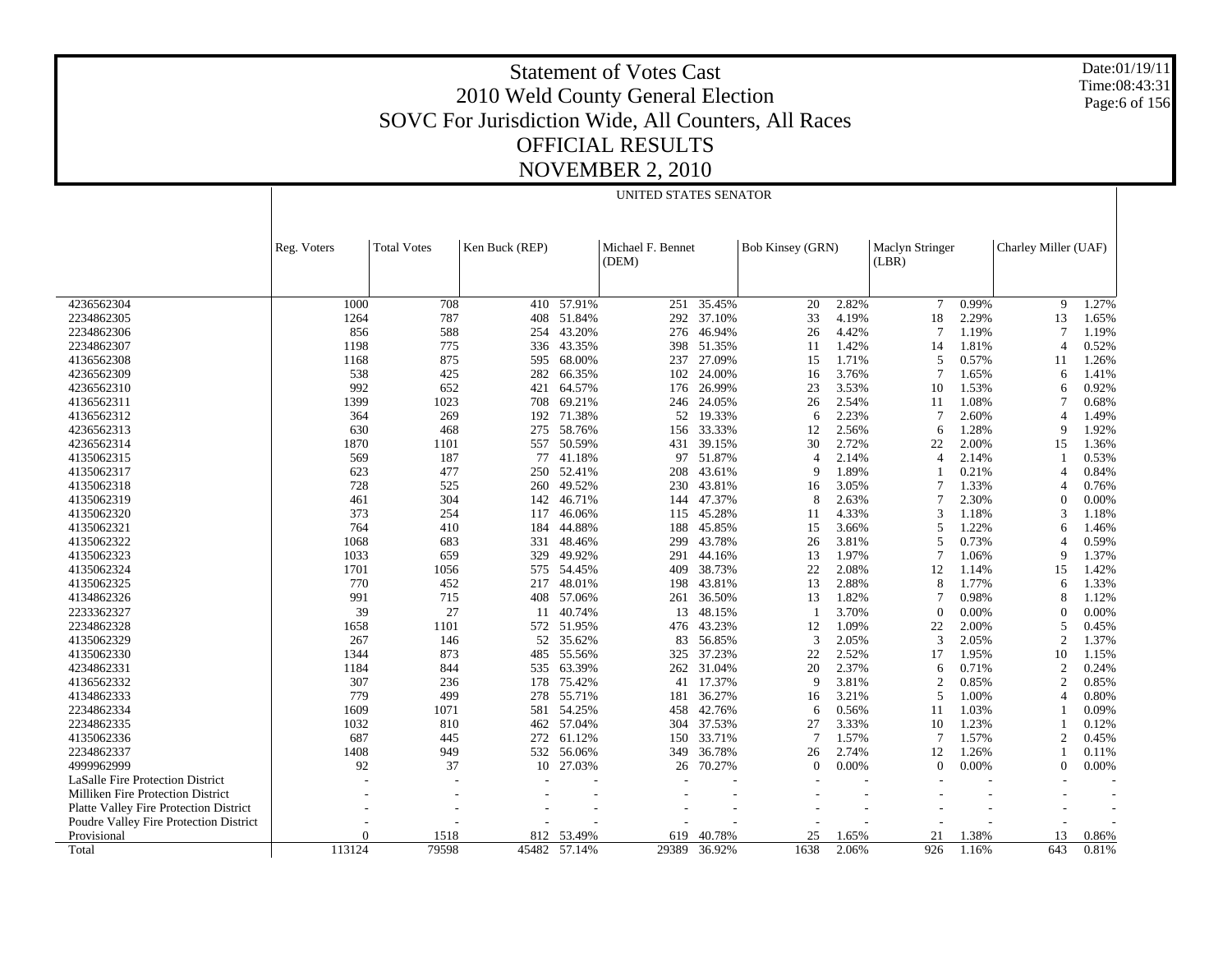Date:01/19/11 Time:08:43:31 Page:7 of 156

|                   |                         |       | UNITED STATES SENATOR     |       |                  |       |
|-------------------|-------------------------|-------|---------------------------|-------|------------------|-------|
|                   | J. Moromisato (UAF)     |       | Jason Napolitano<br>(RFM) |       | Write-In Votes   |       |
| Jurisdiction Wide |                         |       |                           |       |                  |       |
| 4136562100        | 2                       | 0.26% | 18                        | 2.35% | 3                | 0.39% |
| 4136562101        | $\boldsymbol{0}$        | 0.00% | $\overline{c}$            | 0.76% | $\overline{0}$   | 0.00% |
| 4136562102        | $\mathbf{1}$            | 0.45% | $\overline{4}$            | 1.81% | $\boldsymbol{0}$ | 0.00% |
| 4136562103        | $\mathfrak{2}$          | 0.72% | $\overline{4}$            | 1.44% | $\mathbf{0}$     | 0.00% |
| 4136562104        | 5                       | 0.44% | 17                        | 1.49% | 3                | 0.26% |
| 4135062106        | 6                       | 1.24% | $\mathbf{0}$              | 0.00% | 1                | 0.21% |
| 4135062107        | $\overline{c}$          | 0.25% | 13                        | 1.62% | $\overline{c}$   | 0.25% |
| 4135062108        | $\mathbf{1}$            | 0.16% | 9                         | 1.44% | 3                | 0.48% |
| 4135062109        | $\overline{c}$          | 0.38% | $\overline{7}$            | 1.34% | $\overline{0}$   | 0.00% |
| 4135062110        | $\overline{\mathbf{4}}$ | 0.85% | 7                         | 1.48% | $\overline{4}$   | 0.85% |
| 4135062111        | $\overline{c}$          | 0.28% | 3                         | 0.43% | 5                | 0.71% |
| 4135062112        | $\overline{c}$          | 0.33% | $\tau$                    | 1.14% | $\mathbf{1}$     | 0.16% |
| 4135062114        | 3                       | 0.45% | 5                         | 0.75% | $\mathbf{1}$     | 0.15% |
| 4134962115        | 6                       | 0.45% | 5                         | 0.38% | $\overline{0}$   | 0.00% |
| 4134962116        | 5                       | 0.78% | 9                         | 1.41% | $\mathbf{1}$     | 0.16% |
| 4136562117        | $\overline{c}$          | 0.28% | 10                        | 1.39% | $\overline{0}$   | 0.00% |
| 4136562118        | 6                       | 0.51% | 19                        | 1.60% | $\boldsymbol{0}$ | 0.00% |
| 4136562119        | 3                       | 0.75% | $\mathbf{1}$              | 0.25% | 3                | 0.75% |
| 4134862120        | $\overline{c}$          | 0.70% | $\overline{2}$            | 0.70% | $\mathbf{1}$     | 0.35% |
| 4134962121        | $\mathbf{1}$            | 0.09% | 20                        | 1.74% | $\mathbf{1}$     | 0.09% |
| 4134962122        | 3                       | 0.36% | 10                        | 1.20% | $\overline{c}$   | 0.24% |
| 4134962123        | $\overline{c}$          | 0.25% | 10                        | 1.27% | $\overline{4}$   | 0.51% |
| 4134862124        | 3                       | 0.32% | 3                         | 0.32% | 1                | 0.11% |
| 4134862125        | $\overline{c}$          | 0.24% | $\overline{4}$            | 0.47% | $\mathbf{1}$     | 0.12% |
| 4136562126        | 5                       | 0.71% | 6                         | 0.85% | $\overline{c}$   | 0.28% |
| 4136562127        | 3                       | 0.54% | 6                         | 1.08% | $\mathbf{0}$     | 0.00% |
| 4136562128        | $\overline{c}$          | 0.20% | 9                         | 0.92% | $\overline{0}$   | 0.00% |
| 4134862129        | $\mathbf{1}$            | 0.39% | 3                         | 1.16% | 1                | 0.39% |
| 4134962130        | $\overline{c}$          | 0.18% | 15                        | 1.35% | $\overline{c}$   | 0.18% |
| 4136562131        | $\mathbf{1}$            | 0.15% | 10                        | 1.47% | $\overline{c}$   | 0.29% |
| 4134862132        | $\overline{4}$          | 0.58% | 8                         | 1.16% | 1                | 0.15% |
| 4135062134        | 3                       | 1.15% | $\overline{c}$            | 0.76% | $\overline{0}$   | 0.00% |
| 4134862135        | $\overline{c}$          | 0.32% | $\overline{c}$            | 0.32% | $\mathbf{1}$     | 0.16% |
| 4134862136        | $\mathbf{1}$            | 0.14% | $\overline{4}$            | 0.55% | $\mathbf{1}$     | 0.14% |
| 4135062137        | 6                       | 0.77% | 10                        | 1.29% | $\boldsymbol{0}$ | 0.00% |
| 4136562138        | $\mathbf{1}$            | 0.14% | 13                        | 1.84% | $\mathfrak{2}$   | 0.28% |
| 4135062139        | $\boldsymbol{0}$        | 0.00% | 3                         | 0.53% | $\overline{c}$   | 0.35% |
| 4234862200        | 3                       | 0.40% | 16                        | 2.14% | 1                | 0.13% |
| 4234862201        | 10                      | 1.31% | 11                        | 1.44% | $\mathbf{1}$     | 0.13% |
| 4234862202        | 6                       | 1.48% | 11                        | 2.71% | $\overline{0}$   | 0.00% |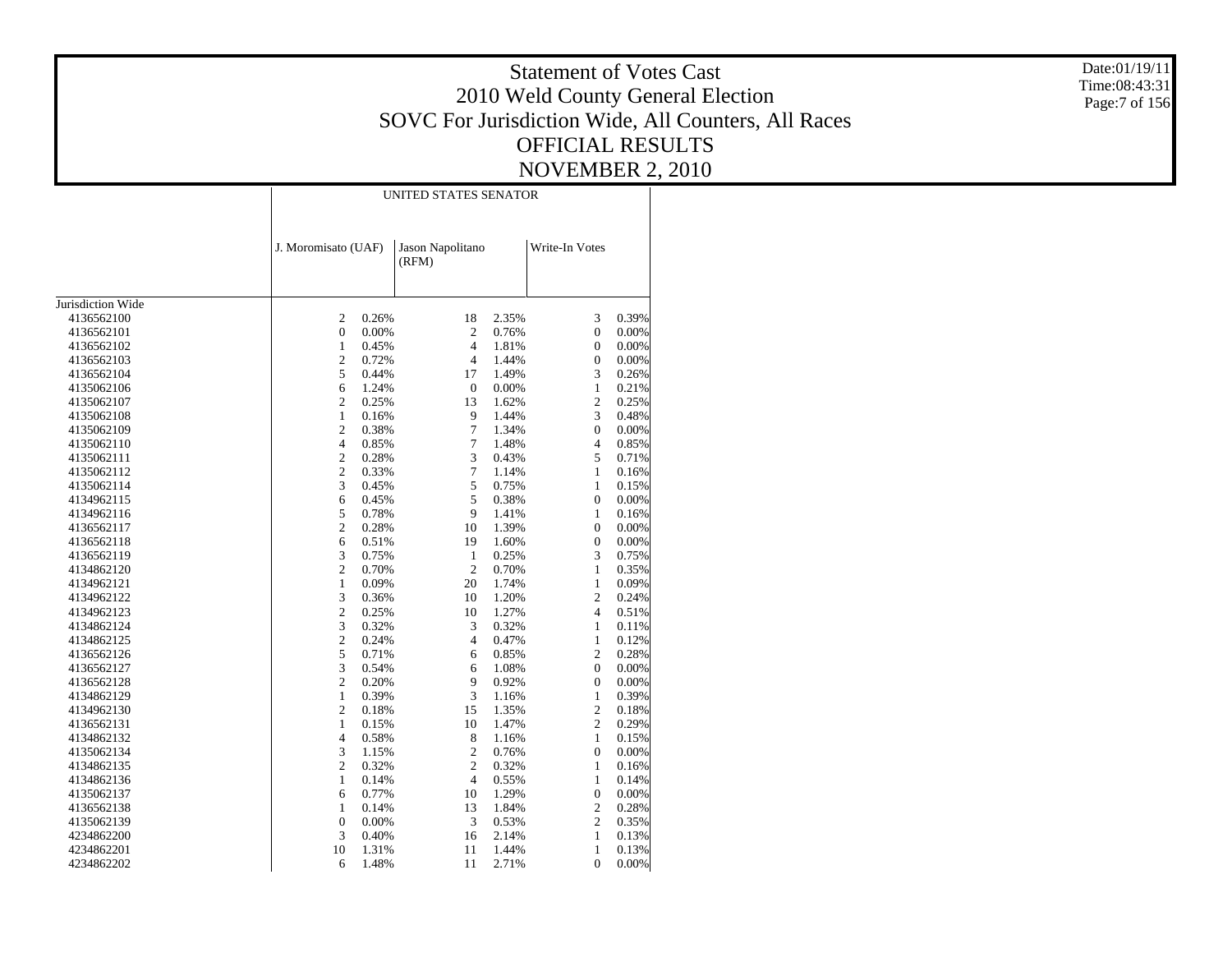Date:01/19/11 Time:08:43:31 Page:8 of 156

|            |                     |       | UNITED STATES SENATOR     |       |                  |       |
|------------|---------------------|-------|---------------------------|-------|------------------|-------|
|            | J. Moromisato (UAF) |       | Jason Napolitano<br>(RFM) |       | Write-In Votes   |       |
|            |                     |       |                           |       |                  |       |
| 2234862203 | 6                   | 0.59% | 15                        | 1.46% | $\overline{4}$   | 0.39% |
| 2234862204 | $\sqrt{3}$          | 0.39% | 12                        | 1.57% | $\boldsymbol{0}$ | 0.00% |
| 2234862205 | 7                   | 0.88% | 20                        | 2.51% | $\boldsymbol{0}$ | 0.00% |
| 2234862207 | $\sqrt{2}$          | 0.19% | 11                        | 1.06% | 4                | 0.38% |
| 4234862208 | $\boldsymbol{0}$    | 0.00% | 11                        | 1.83% | 3                | 0.50% |
| 4134862211 | 4                   | 0.67% | 8                         | 1.34% | $\mathbf{0}$     | 0.00% |
| 4134862212 | $\mathfrak{2}$      | 0.23% | $\boldsymbol{0}$          | 0.00% | $\mathbf{1}$     | 0.12% |
| 4134862213 | 0                   | 0.00% | 7                         | 2.01% | 3                | 0.86% |
| 4134862214 | 3                   | 0.28% | $\overline{4}$            | 0.38% | $\overline{4}$   | 0.38% |
| 4134862215 | $\boldsymbol{0}$    | 0.00% | $\overline{4}$            | 0.44% | 3                | 0.33% |
| 4135062217 | $\mathfrak{2}$      | 0.33% | 11                        | 1.83% | 1                | 0.17% |
| 4135062219 | 3                   | 1.00% | 5                         | 1.67% | $\boldsymbol{0}$ | 0.00% |
| 4135062220 | 4                   | 0.91% | 9                         | 2.05% | 0                | 0.00% |
| 4135062221 | $\sqrt{2}$          | 0.26% | 12                        | 1.58% | 3                | 0.39% |
| 4134862222 | $\sqrt{2}$          | 0.21% | 6                         | 0.63% | $\mathbf{1}$     | 0.10% |
| 4134862223 | $\mathbf{1}$        | 0.11% | $\overline{2}$            | 0.22% | 4                | 0.44% |
| 4234862224 | $\sqrt{2}$          | 0.45% | $\overline{4}$            | 0.91% | 3                | 0.68% |
| 4134862226 | $\overline{4}$      | 0.39% | 10                        | 0.99% | $\overline{2}$   | 0.20% |
| 4234862228 | $\boldsymbol{7}$    | 1.09% | 17                        | 2.65% | $\boldsymbol{0}$ | 0.00% |
| 4234862229 | $\sqrt{2}$          | 0.20% | 13                        | 1.33% | $\mathbf{1}$     | 0.10% |
| 4234862230 | 3                   | 0.32% | 7                         | 0.75% | 3                | 0.32% |
| 4234862231 | 7                   | 0.83% | 15                        | 1.77% | $\overline{4}$   | 0.47% |
| 4234862232 | 1                   | 0.14% | 12                        | 1.69% | $\overline{2}$   | 0.28% |
| 4134862235 | $\mathbf{1}$        | 0.11% | $\overline{4}$            | 0.43% | 3                | 0.32% |
| 4235062236 | $\overline{c}$      | 0.49% | $\overline{4}$            | 0.98% | $\boldsymbol{0}$ | 0.00% |
| 4234862237 | 1                   | 0.08% | 10                        | 0.82% | $\mathbf{1}$     | 0.08% |
| 4134862238 | $\mathbf{1}$        | 0.14% | 7                         | 1.01% | $\mathbf{2}$     | 0.29% |
| 2234862239 | $\overline{c}$      | 0.22% | 14                        | 1.51% | 3                | 0.32% |
| 2234862240 | 11                  | 0.88% | 14                        | 1.12% | 3                | 0.24% |
| 4134862241 | $\boldsymbol{0}$    | 0.00% | 5                         | 1.02% | $\boldsymbol{0}$ | 0.00% |
| 2234862242 | 4                   | 0.53% | 11                        | 1.45% | $\overline{2}$   | 0.26% |
| 4134862243 | $\sqrt{2}$          | 0.16% | 11                        | 0.87% | $\mathbf{1}$     | 0.08% |
| 4234862244 | 5                   | 0.68% | 8                         | 1.10% | 1                | 0.14% |
| 4234862245 | 3                   | 0.47% | 9                         | 1.40% | $\mathbf{1}$     | 0.16% |
| 4234862246 | 6                   | 1.33% | $\tau$                    | 1.55% | $\boldsymbol{0}$ | 0.00% |
| 4234862247 | 1                   | 0.15% | 8                         | 1.22% | $\mathfrak{2}$   | 0.30% |
| 2999962999 | $\boldsymbol{0}$    |       | $\boldsymbol{0}$          |       | $\boldsymbol{0}$ |       |
| 4234862300 | 5                   | 0.65% | 15                        | 1.95% | $\mathbf{1}$     | 0.13% |
| 4236562301 | $\sqrt{2}$          | 0.35% | 8                         | 1.41% | $\boldsymbol{0}$ | 0.00% |
| 4236562302 | 6                   | 0.94% | 14                        | 2.20% | 5                | 0.79% |
| 4236562303 | $\overline{2}$      | 0.40% | 9                         | 1.81% | $\overline{2}$   | 0.40% |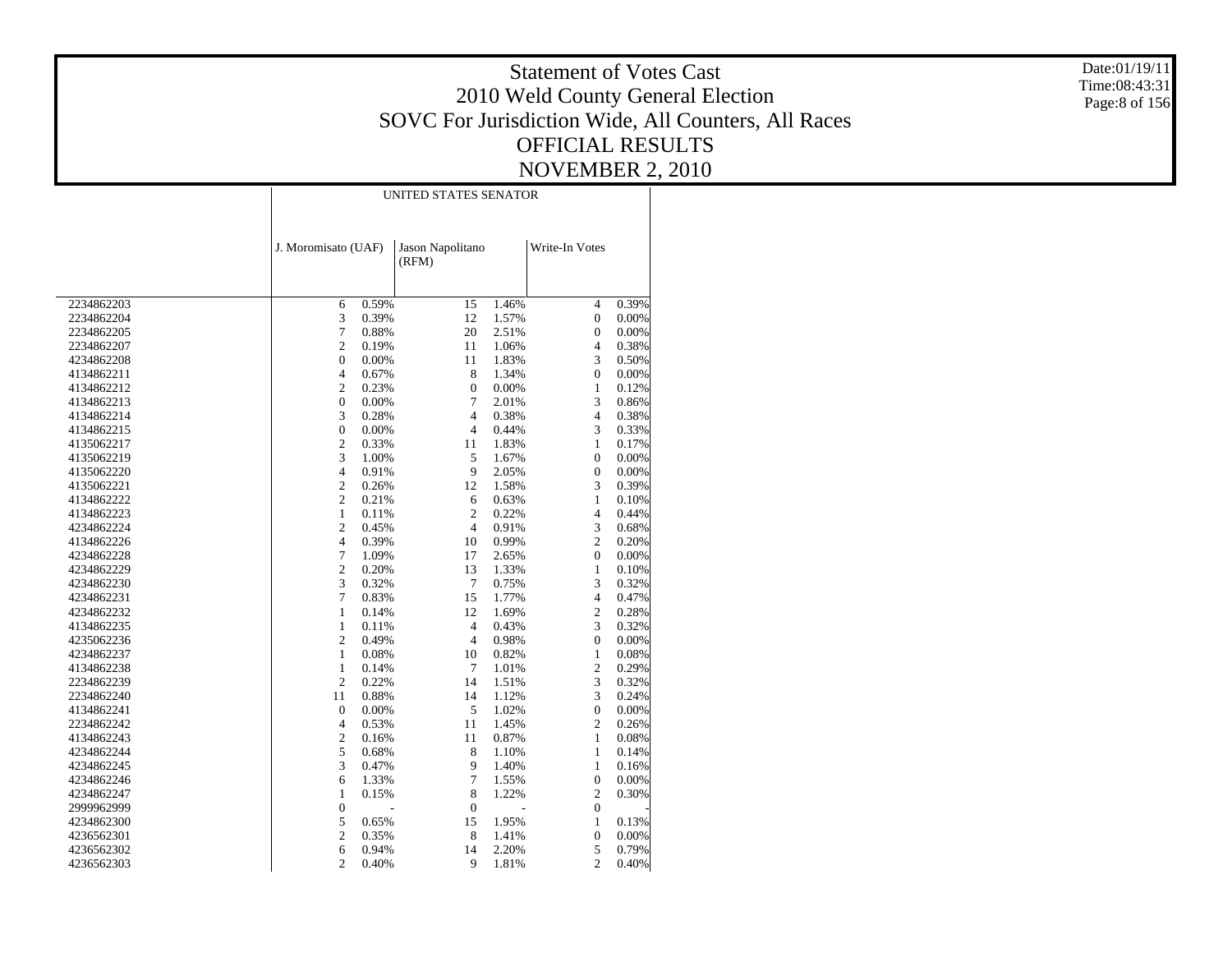Date:01/19/11 Time:08:43:31 Page:9 of 156

|                                        |                     |       | UNITED STATES SENATOR     |       |                  |          |
|----------------------------------------|---------------------|-------|---------------------------|-------|------------------|----------|
|                                        |                     |       |                           |       |                  |          |
|                                        | J. Moromisato (UAF) |       | Jason Napolitano<br>(RFM) |       | Write-In Votes   |          |
| 4236562304                             | 3                   | 0.42% | $\overline{8}$            | 1.13% | 0                | 0.00%    |
| 2234862305                             | 11                  | 1.40% | 10                        | 1.27% | $\overline{c}$   | 0.25%    |
| 2234862306                             | 4                   | 0.68% | 13                        | 2.21% | 1                | 0.17%    |
| 2234862307                             | $\mathbf{1}$        | 0.13% | 8                         | 1.03% | 3                | 0.39%    |
| 4136562308                             | 3                   | 0.34% | 7                         | 0.80% | $\overline{c}$   | 0.23%    |
| 4236562309                             | $1\,$               | 0.24% | 10                        | 2.35% | $\mathbf{1}$     | 0.24%    |
| 4236562310                             | $\overline{c}$      | 0.31% | 11                        | 1.69% | 3                | 0.46%    |
| 4136562311                             | 6                   | 0.59% | 19                        | 1.86% | $\overline{0}$   | 0.00%    |
| 4136562312                             | 1                   | 0.37% | 7                         | 2.60% | 0                | 0.00%    |
| 4236562313                             | 5                   | 1.07% | 5                         | 1.07% | $\overline{0}$   | 0.00%    |
| 4236562314                             | 7                   | 0.64% | 34                        | 3.09% | 5                | 0.45%    |
| 4135062315                             | $\mathbf{2}$        | 1.07% | $\overline{2}$            | 1.07% | 0                | 0.00%    |
| 4135062317                             | $\overline{c}$      | 0.42% | 3                         | 0.63% | 0                | 0.00%    |
| 4135062318                             | 3                   | 0.57% | 5                         | 0.95% | 0                | 0.00%    |
| 4135062319                             | $\mathbf{1}$        | 0.33% | $\overline{c}$            | 0.66% | 0                | 0.00%    |
| 4135062320                             | $\overline{c}$      | 0.79% | 3                         | 1.18% | $\boldsymbol{0}$ | 0.00%    |
| 4135062321                             | 6                   | 1.46% | 5                         | 1.22% | 1                | 0.24%    |
| 4135062322                             | 3                   | 0.44% | 15                        | 2.20% | $\boldsymbol{0}$ | 0.00%    |
| 4135062323                             | 5                   | 0.76% | 5                         | 0.76% | 0                | 0.00%    |
| 4135062324                             | 5                   | 0.47% | 17                        | 1.61% | 1                | 0.09%    |
| 4135062325                             | $\overline{c}$      | 0.44% | 8                         | 1.77% | $\overline{0}$   | 0.00%    |
| 4134862326                             | 6                   | 0.84% | 11                        | 1.54% | 1                | 0.14%    |
| 2233362327                             | $\mathbf{0}$        | 0.00% | $\overline{2}$            | 7.41% | 0                | 0.00%    |
| 2234862328                             | 1                   | 0.09% | 13                        | 1.18% | 0                | 0.00%    |
| 4135062329                             | $\mathfrak{2}$      | 1.37% | $\mathbf{0}$              | 0.00% | 1                | 0.68%    |
| 4135062330                             | 4                   | 0.46% | 10                        | 1.15% | 0                | $0.00\%$ |
| 4234862331                             | 6                   | 0.71% | 10                        | 1.18% | 3                | 0.36%    |
| 4136562332                             | $\mathbf{1}$        | 0.42% | 3                         | 1.27% | $\overline{0}$   | 0.00%    |
| 4134862333                             | 5                   | 1.00% | 9                         | 1.80% | $\mathbf{1}$     | 0.20%    |
| 2234862334                             | 3                   | 0.28% | 11                        | 1.03% | $\boldsymbol{0}$ | 0.00%    |
| 2234862335                             | $\mathbf{1}$        | 0.12% | 5                         | 0.62% | 0                | 0.00%    |
| 4135062336                             | $\overline{c}$      | 0.45% | 5                         | 1.12% | 0                | 0.00%    |
| 2234862337                             | 3                   | 0.32% | 25                        | 2.63% | 1                | 0.11%    |
| 4999962999                             | $\boldsymbol{0}$    | 0.00% | 1                         | 2.70% | 0                | 0.00%    |
| LaSalle Fire Protection District       |                     |       |                           |       |                  |          |
| Milliken Fire Protection District      |                     |       |                           |       |                  |          |
| Platte Valley Fire Protection District |                     |       |                           |       |                  |          |
| Poudre Valley Fire Protection District |                     |       |                           |       |                  |          |
| Provisional                            | 8                   | 0.53% | 19                        | 1.25% | 1                | 0.07%    |
| Total                                  | 355                 | 0.45% | 1012                      | 1.27% | 153              | 0.19%    |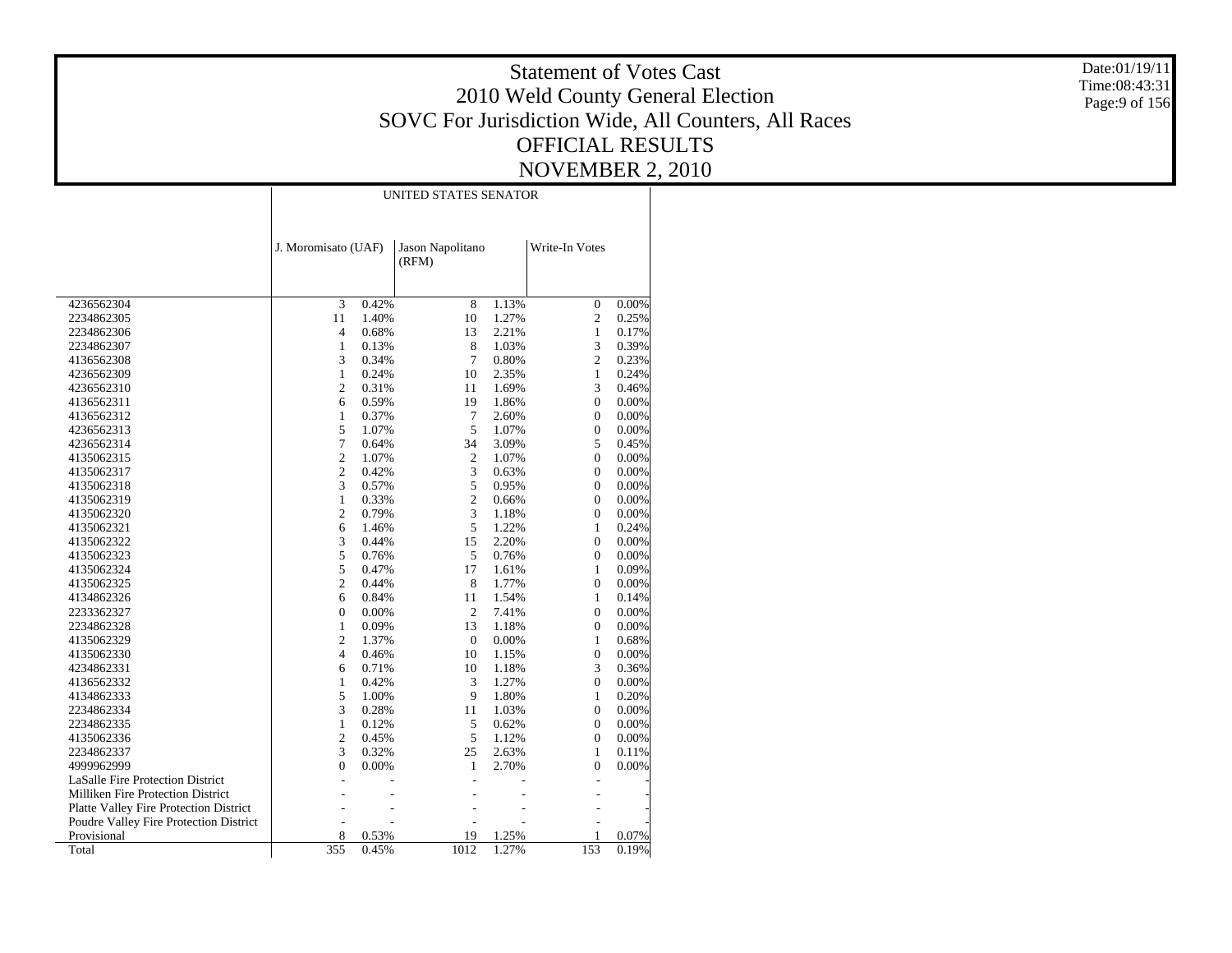Date:01/19/11 Time:08:43:31 Page:10 of 156

|                   |             |                    |                      | US CONGRESSIONAL DISTRICT 2 |                     |                  |                |
|-------------------|-------------|--------------------|----------------------|-----------------------------|---------------------|------------------|----------------|
|                   | Reg. Voters | <b>Total Votes</b> | Stephen Bailey (REP) | Jared Polis (DEM)           | Curtis Harris (LBR) | Jenna Goss (ACN) | Write-In Votes |
|                   |             |                    |                      |                             |                     |                  |                |
|                   |             |                    |                      |                             |                     |                  |                |
| Jurisdiction Wide |             |                    |                      |                             |                     |                  |                |
| 4136562100        |             |                    |                      |                             |                     |                  |                |
| 4136562101        |             |                    |                      |                             |                     |                  |                |
| 4136562102        |             |                    |                      |                             |                     |                  |                |
| 4136562103        |             |                    |                      |                             |                     |                  |                |
| 4136562104        |             |                    |                      |                             |                     |                  |                |
| 4135062106        |             |                    |                      |                             |                     |                  |                |
| 4135062107        |             |                    |                      |                             |                     |                  |                |
| 4135062108        |             |                    |                      |                             |                     |                  |                |
| 4135062109        |             |                    |                      |                             |                     |                  |                |
| 4135062110        |             |                    |                      |                             |                     |                  |                |
|                   |             |                    |                      |                             |                     |                  |                |
| 4135062111        |             |                    |                      |                             |                     |                  |                |
| 4135062112        |             |                    |                      |                             |                     |                  |                |
| 4135062114        |             |                    |                      |                             |                     |                  |                |
| 4134962115        |             |                    |                      |                             |                     |                  |                |
| 4134962116        |             |                    |                      |                             |                     |                  |                |
| 4136562117        |             |                    |                      |                             |                     |                  |                |
| 4136562118        |             |                    |                      |                             |                     |                  |                |
| 4136562119        |             |                    |                      |                             |                     |                  |                |
| 4134862120        |             |                    |                      |                             |                     |                  |                |
| 4134962121        |             |                    |                      |                             |                     |                  |                |
| 4134962122        |             |                    |                      |                             |                     |                  |                |
| 4134962123        |             |                    |                      |                             |                     |                  |                |
| 4134862124        |             |                    |                      |                             |                     |                  |                |
| 4134862125        |             |                    |                      |                             |                     |                  |                |
| 4136562126        |             |                    |                      |                             |                     |                  |                |
| 4136562127        |             |                    |                      |                             |                     |                  |                |
| 4136562128        |             |                    |                      |                             |                     |                  |                |
| 4134862129        |             |                    |                      |                             |                     |                  |                |
| 4134962130        |             |                    |                      |                             |                     |                  |                |
| 4136562131        |             |                    |                      |                             |                     |                  |                |
| 4134862132        |             |                    |                      |                             |                     |                  |                |
| 4135062134        |             |                    |                      |                             |                     |                  |                |
| 4134862135        |             |                    |                      |                             |                     |                  |                |
| 4134862136        |             |                    |                      |                             |                     |                  |                |
| 4135062137        |             |                    |                      |                             |                     |                  |                |
| 4136562138        |             |                    |                      |                             |                     |                  |                |
| 4135062139        |             |                    |                      |                             |                     |                  |                |
| 4234862200        |             |                    |                      |                             |                     |                  |                |
| 4234862201        |             |                    |                      |                             |                     |                  |                |
| 4234862202        |             |                    |                      |                             |                     |                  |                |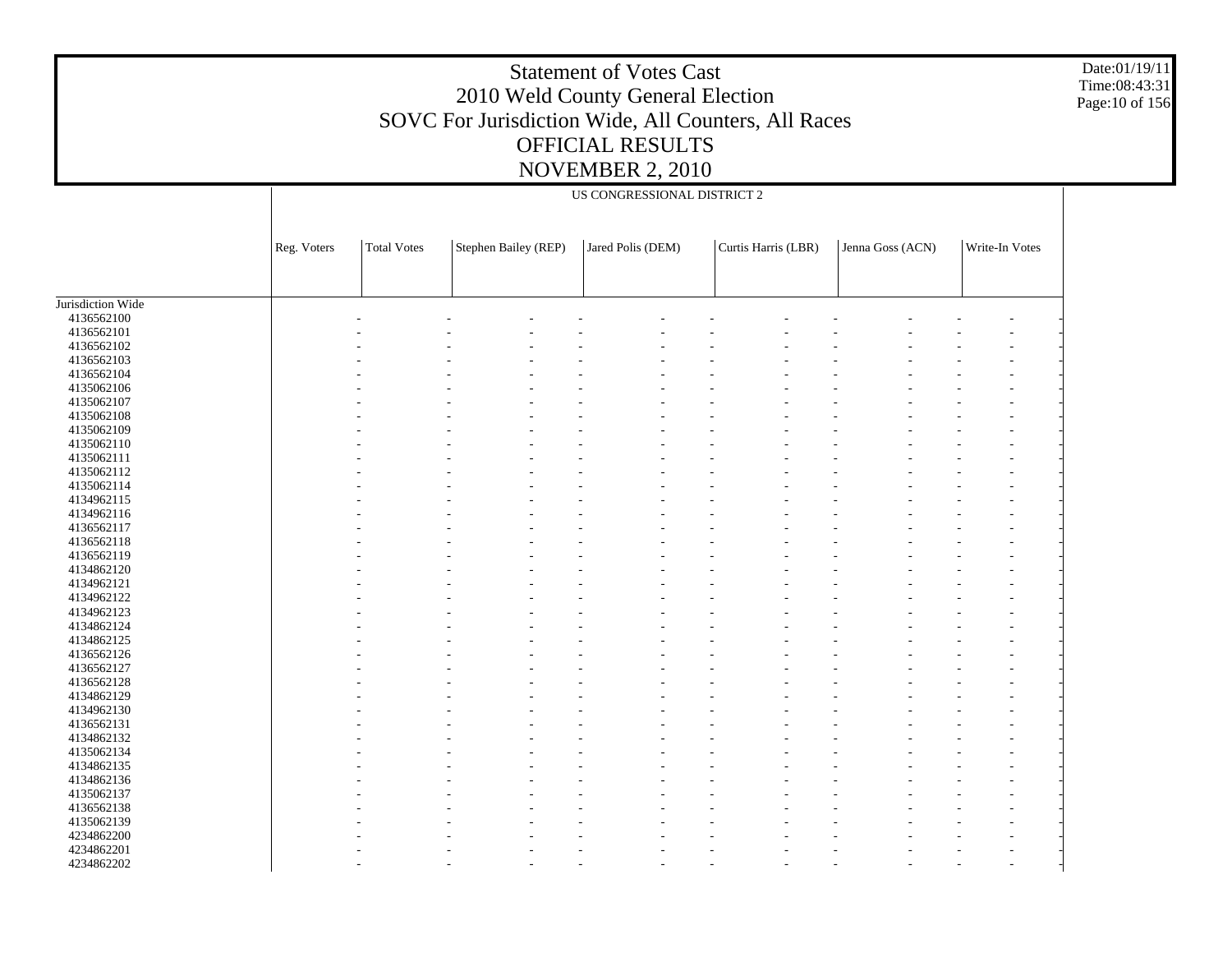Date:01/19/11 Time:08:43:31 Page:11 of 156

|            |                | US CONGRESSIONAL DISTRICT 2 |                      |                   |          |                     |          |                  |    |                |                   |       |  |
|------------|----------------|-----------------------------|----------------------|-------------------|----------|---------------------|----------|------------------|----|----------------|-------------------|-------|--|
|            | Reg. Voters    | <b>Total Votes</b>          | Stephen Bailey (REP) | Jared Polis (DEM) |          | Curtis Harris (LBR) |          | Jenna Goss (ACN) |    | Write-In Votes |                   |       |  |
|            |                |                             |                      |                   |          |                     |          |                  |    |                |                   |       |  |
| 2234862203 | 1576           | 1012                        |                      | 515 50.89%        | 405      | $-40.02%$           | 40       | 3.95%            | 48 | 4.74%          | $\overline{4}$    | 0.40% |  |
| 2234862204 | 1082           | 759                         |                      | 472 62.19%        | 253      | 33.33%              | 9        | 1.19%            | 25 | 3.29%          | $\theta$          | 0.00% |  |
| 2234862205 | 1260           | 789                         | 348                  | 44.11%            | 361      | 45.75%              | 31       | 3.93%            | 49 | 6.21%          | $\theta$          | 0.00% |  |
| 2234862207 | 1580           | 1027                        |                      | 592 57.64%        |          | 361 35.15%          | 24       | 2.34%            | 50 | 4.87%          | $\Omega$          | 0.00% |  |
| 4234862208 |                | $\overline{\phantom{a}}$    |                      |                   |          |                     |          |                  |    |                |                   |       |  |
| 4134862211 |                |                             |                      |                   |          |                     |          |                  |    |                |                   |       |  |
| 4134862212 |                |                             |                      |                   |          |                     |          |                  |    |                |                   |       |  |
| 4134862213 |                |                             |                      |                   |          |                     |          |                  |    |                |                   |       |  |
| 4134862214 |                |                             |                      |                   |          |                     |          |                  |    |                |                   |       |  |
| 4134862215 |                |                             |                      |                   |          |                     |          |                  |    |                |                   |       |  |
| 4135062217 |                |                             |                      |                   |          |                     |          |                  |    |                |                   |       |  |
| 4135062219 |                |                             |                      |                   |          |                     |          |                  |    |                |                   |       |  |
| 4135062220 |                |                             |                      |                   |          |                     |          |                  |    |                |                   |       |  |
| 4135062221 |                |                             |                      |                   |          |                     |          |                  |    |                |                   |       |  |
| 4134862222 |                |                             |                      |                   |          |                     |          |                  |    |                |                   |       |  |
| 4134862223 |                |                             |                      |                   |          |                     |          |                  |    |                |                   |       |  |
| 4234862224 |                |                             |                      |                   |          |                     |          |                  |    |                |                   |       |  |
|            |                |                             |                      |                   |          |                     |          |                  |    |                |                   |       |  |
| 4134862226 |                |                             |                      |                   |          |                     |          |                  |    |                |                   |       |  |
| 4234862228 |                |                             |                      |                   |          |                     |          |                  |    |                | $\qquad \qquad -$ |       |  |
| 4234862229 |                |                             |                      |                   |          |                     |          |                  |    |                |                   |       |  |
| 4234862230 |                |                             |                      |                   |          |                     |          |                  |    |                |                   |       |  |
| 4234862231 |                |                             |                      |                   |          |                     |          |                  |    |                |                   |       |  |
| 4234862232 |                |                             |                      |                   |          |                     |          |                  |    |                |                   |       |  |
| 4134862235 |                |                             |                      |                   |          |                     |          |                  |    |                |                   |       |  |
| 4235062236 |                |                             |                      |                   |          |                     |          |                  |    |                |                   |       |  |
| 4234862237 |                |                             |                      |                   |          |                     |          |                  |    |                | $\overline{a}$    |       |  |
| 4134862238 |                |                             |                      |                   |          |                     |          |                  |    |                | ÷,                |       |  |
| 2234862239 | 1407           | 912                         | 552                  | 60.53%            | 306      | 33.55%              | 14       | 1.54%            | 40 | 4.39%          | $\boldsymbol{0}$  | 0.00% |  |
| 2234862240 | 1827           | 1232                        | 727                  | 59.01%            | 396      | 32.14%              | 37       | 3.00%            | 71 | 5.76%          |                   | 0.08% |  |
| 4134862241 | Ĭ.             |                             |                      |                   |          |                     |          |                  |    |                |                   |       |  |
| 2234862242 | 1169           | 756                         | 373                  | 49.34%            | 328      | 43.39%              | 17       | 2.25%            | 38 | 5.03%          | $\overline{0}$    | 0.00% |  |
| 4134862243 |                |                             |                      |                   |          |                     |          |                  |    |                |                   |       |  |
| 4234862244 |                |                             |                      |                   |          |                     |          |                  |    |                |                   |       |  |
| 4234862245 |                |                             |                      |                   |          |                     |          |                  |    |                | $\qquad \qquad -$ |       |  |
| 4234862246 |                |                             |                      |                   |          |                     |          |                  |    |                |                   |       |  |
| 4234862247 |                |                             |                      |                   |          |                     |          |                  |    |                | ٠                 |       |  |
| 2999962999 | $\overline{0}$ | $\Omega$                    | $\Omega$             |                   | $\Omega$ |                     | $\theta$ |                  |    |                | $\boldsymbol{0}$  |       |  |
| 4234862300 |                |                             |                      |                   |          |                     |          |                  |    |                |                   |       |  |
| 4236562301 |                |                             |                      |                   |          |                     |          |                  |    |                |                   |       |  |
|            |                |                             |                      |                   |          |                     |          |                  |    |                |                   |       |  |
| 4236562302 |                |                             |                      |                   |          |                     |          |                  |    |                |                   |       |  |
| 4236562303 |                |                             |                      |                   |          |                     |          |                  |    |                |                   |       |  |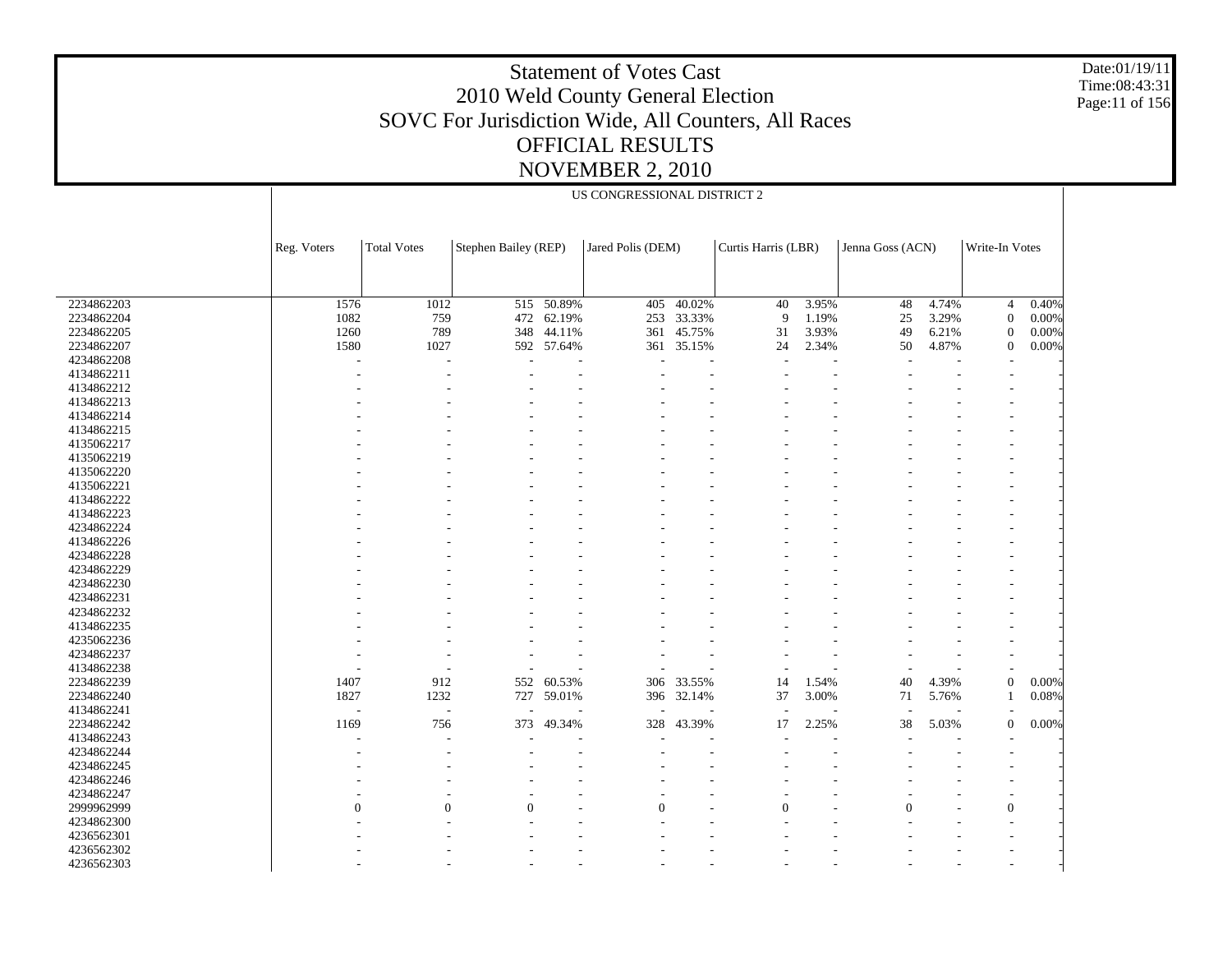Date:01/19/11 Time:08:43:31 Page:12 of 156

| <b>Total Votes</b><br>Stephen Bailey (REP)<br>Jared Polis (DEM)<br>Curtis Harris (LBR)<br>Jenna Goss (ACN)<br>Write-In Votes<br>Reg. Voters<br>4236562304<br>÷<br>$\sim$<br>$\overline{\phantom{a}}$<br>285<br>2234862305<br>1264<br>781<br>422 54.03%<br>36.49%<br>23<br>2.94%<br>51<br>6.53%<br>$\overline{0}$<br>0.00%<br>574<br>2234862306<br>856<br>43.90%<br>47.74%<br>1.92%<br>37<br>6.45%<br>0.00%<br>252<br>274<br>11<br>$\boldsymbol{0}$<br>1198<br>51.11%<br>2234862307<br>769<br>335 43.56%<br>393<br>15<br>1.95%<br>26<br>3.38%<br>$\overline{0}$<br>0.00%<br>4136562308<br>4236562309<br>4236562310<br>4136562311<br>4136562312<br>4236562313<br>4236562314<br>4135062315<br>4135062317<br>4135062318<br>4135062319<br>4135062320<br>4135062321<br>4135062322<br>4135062323<br>4135062324<br>4135062325<br>4134862326<br>2233362327<br>39<br>27<br>$\mathbf{0}$<br>0.00%<br>12<br>44.44%<br>9<br>33.33%<br>2<br>7.41%<br>14.81%<br>4<br>2234862328<br>1658<br>1087<br>51.79%<br>43.05%<br>22<br>2.02%<br>34<br>3.13%<br>0.00%<br>563<br>468<br>$\theta$<br>4135062329<br>4135062330<br>4234862331<br>4136562332<br>4134862333<br>2234862334<br>1609<br>589 55.72%<br>18<br>0.09%<br>1057<br>435 41.15%<br>14<br>1.32%<br>1.70%<br>2234862335<br>1032<br>20<br>0.12%<br>814<br>469<br>57.62%<br>300<br>36.86%<br>2.46%<br>24<br>2.95%<br>1<br>4135062336<br>2234862337<br>1408<br>937<br>59.98%<br>34.69%<br>0.85%<br>4.48%<br>$\Omega$<br>0.00%<br>562<br>325<br>8<br>42<br>4999962999<br>LaSalle Fire Protection District<br>Milliken Fire Protection District<br>Platte Valley Fire Protection District<br>Poudre Valley Fire Protection District<br>231<br>53.68%<br>1.30%<br>$\theta$<br>Provisional<br>0<br>124<br>96<br>41.56%<br>3<br>3.46%<br>0.00%<br>8<br>18965<br>12764<br>39.13%<br>6907 54.11%<br>4995<br>290<br>2.27%<br>565<br>4.43%<br>7<br>0.05%<br>Total |  |  | US CONGRESSIONAL DISTRICT 2 |  |  |  |  |  |  |
|------------------------------------------------------------------------------------------------------------------------------------------------------------------------------------------------------------------------------------------------------------------------------------------------------------------------------------------------------------------------------------------------------------------------------------------------------------------------------------------------------------------------------------------------------------------------------------------------------------------------------------------------------------------------------------------------------------------------------------------------------------------------------------------------------------------------------------------------------------------------------------------------------------------------------------------------------------------------------------------------------------------------------------------------------------------------------------------------------------------------------------------------------------------------------------------------------------------------------------------------------------------------------------------------------------------------------------------------------------------------------------------------------------------------------------------------------------------------------------------------------------------------------------------------------------------------------------------------------------------------------------------------------------------------------------------------------------------------------------------------------------------------------------------------------------------------------------------------------------------------------------------|--|--|-----------------------------|--|--|--|--|--|--|
|                                                                                                                                                                                                                                                                                                                                                                                                                                                                                                                                                                                                                                                                                                                                                                                                                                                                                                                                                                                                                                                                                                                                                                                                                                                                                                                                                                                                                                                                                                                                                                                                                                                                                                                                                                                                                                                                                          |  |  |                             |  |  |  |  |  |  |
|                                                                                                                                                                                                                                                                                                                                                                                                                                                                                                                                                                                                                                                                                                                                                                                                                                                                                                                                                                                                                                                                                                                                                                                                                                                                                                                                                                                                                                                                                                                                                                                                                                                                                                                                                                                                                                                                                          |  |  |                             |  |  |  |  |  |  |
|                                                                                                                                                                                                                                                                                                                                                                                                                                                                                                                                                                                                                                                                                                                                                                                                                                                                                                                                                                                                                                                                                                                                                                                                                                                                                                                                                                                                                                                                                                                                                                                                                                                                                                                                                                                                                                                                                          |  |  |                             |  |  |  |  |  |  |
|                                                                                                                                                                                                                                                                                                                                                                                                                                                                                                                                                                                                                                                                                                                                                                                                                                                                                                                                                                                                                                                                                                                                                                                                                                                                                                                                                                                                                                                                                                                                                                                                                                                                                                                                                                                                                                                                                          |  |  |                             |  |  |  |  |  |  |
|                                                                                                                                                                                                                                                                                                                                                                                                                                                                                                                                                                                                                                                                                                                                                                                                                                                                                                                                                                                                                                                                                                                                                                                                                                                                                                                                                                                                                                                                                                                                                                                                                                                                                                                                                                                                                                                                                          |  |  |                             |  |  |  |  |  |  |
|                                                                                                                                                                                                                                                                                                                                                                                                                                                                                                                                                                                                                                                                                                                                                                                                                                                                                                                                                                                                                                                                                                                                                                                                                                                                                                                                                                                                                                                                                                                                                                                                                                                                                                                                                                                                                                                                                          |  |  |                             |  |  |  |  |  |  |
|                                                                                                                                                                                                                                                                                                                                                                                                                                                                                                                                                                                                                                                                                                                                                                                                                                                                                                                                                                                                                                                                                                                                                                                                                                                                                                                                                                                                                                                                                                                                                                                                                                                                                                                                                                                                                                                                                          |  |  |                             |  |  |  |  |  |  |
|                                                                                                                                                                                                                                                                                                                                                                                                                                                                                                                                                                                                                                                                                                                                                                                                                                                                                                                                                                                                                                                                                                                                                                                                                                                                                                                                                                                                                                                                                                                                                                                                                                                                                                                                                                                                                                                                                          |  |  |                             |  |  |  |  |  |  |
|                                                                                                                                                                                                                                                                                                                                                                                                                                                                                                                                                                                                                                                                                                                                                                                                                                                                                                                                                                                                                                                                                                                                                                                                                                                                                                                                                                                                                                                                                                                                                                                                                                                                                                                                                                                                                                                                                          |  |  |                             |  |  |  |  |  |  |
|                                                                                                                                                                                                                                                                                                                                                                                                                                                                                                                                                                                                                                                                                                                                                                                                                                                                                                                                                                                                                                                                                                                                                                                                                                                                                                                                                                                                                                                                                                                                                                                                                                                                                                                                                                                                                                                                                          |  |  |                             |  |  |  |  |  |  |
|                                                                                                                                                                                                                                                                                                                                                                                                                                                                                                                                                                                                                                                                                                                                                                                                                                                                                                                                                                                                                                                                                                                                                                                                                                                                                                                                                                                                                                                                                                                                                                                                                                                                                                                                                                                                                                                                                          |  |  |                             |  |  |  |  |  |  |
|                                                                                                                                                                                                                                                                                                                                                                                                                                                                                                                                                                                                                                                                                                                                                                                                                                                                                                                                                                                                                                                                                                                                                                                                                                                                                                                                                                                                                                                                                                                                                                                                                                                                                                                                                                                                                                                                                          |  |  |                             |  |  |  |  |  |  |
|                                                                                                                                                                                                                                                                                                                                                                                                                                                                                                                                                                                                                                                                                                                                                                                                                                                                                                                                                                                                                                                                                                                                                                                                                                                                                                                                                                                                                                                                                                                                                                                                                                                                                                                                                                                                                                                                                          |  |  |                             |  |  |  |  |  |  |
|                                                                                                                                                                                                                                                                                                                                                                                                                                                                                                                                                                                                                                                                                                                                                                                                                                                                                                                                                                                                                                                                                                                                                                                                                                                                                                                                                                                                                                                                                                                                                                                                                                                                                                                                                                                                                                                                                          |  |  |                             |  |  |  |  |  |  |
|                                                                                                                                                                                                                                                                                                                                                                                                                                                                                                                                                                                                                                                                                                                                                                                                                                                                                                                                                                                                                                                                                                                                                                                                                                                                                                                                                                                                                                                                                                                                                                                                                                                                                                                                                                                                                                                                                          |  |  |                             |  |  |  |  |  |  |
|                                                                                                                                                                                                                                                                                                                                                                                                                                                                                                                                                                                                                                                                                                                                                                                                                                                                                                                                                                                                                                                                                                                                                                                                                                                                                                                                                                                                                                                                                                                                                                                                                                                                                                                                                                                                                                                                                          |  |  |                             |  |  |  |  |  |  |
|                                                                                                                                                                                                                                                                                                                                                                                                                                                                                                                                                                                                                                                                                                                                                                                                                                                                                                                                                                                                                                                                                                                                                                                                                                                                                                                                                                                                                                                                                                                                                                                                                                                                                                                                                                                                                                                                                          |  |  |                             |  |  |  |  |  |  |
|                                                                                                                                                                                                                                                                                                                                                                                                                                                                                                                                                                                                                                                                                                                                                                                                                                                                                                                                                                                                                                                                                                                                                                                                                                                                                                                                                                                                                                                                                                                                                                                                                                                                                                                                                                                                                                                                                          |  |  |                             |  |  |  |  |  |  |
|                                                                                                                                                                                                                                                                                                                                                                                                                                                                                                                                                                                                                                                                                                                                                                                                                                                                                                                                                                                                                                                                                                                                                                                                                                                                                                                                                                                                                                                                                                                                                                                                                                                                                                                                                                                                                                                                                          |  |  |                             |  |  |  |  |  |  |
|                                                                                                                                                                                                                                                                                                                                                                                                                                                                                                                                                                                                                                                                                                                                                                                                                                                                                                                                                                                                                                                                                                                                                                                                                                                                                                                                                                                                                                                                                                                                                                                                                                                                                                                                                                                                                                                                                          |  |  |                             |  |  |  |  |  |  |
|                                                                                                                                                                                                                                                                                                                                                                                                                                                                                                                                                                                                                                                                                                                                                                                                                                                                                                                                                                                                                                                                                                                                                                                                                                                                                                                                                                                                                                                                                                                                                                                                                                                                                                                                                                                                                                                                                          |  |  |                             |  |  |  |  |  |  |
|                                                                                                                                                                                                                                                                                                                                                                                                                                                                                                                                                                                                                                                                                                                                                                                                                                                                                                                                                                                                                                                                                                                                                                                                                                                                                                                                                                                                                                                                                                                                                                                                                                                                                                                                                                                                                                                                                          |  |  |                             |  |  |  |  |  |  |
|                                                                                                                                                                                                                                                                                                                                                                                                                                                                                                                                                                                                                                                                                                                                                                                                                                                                                                                                                                                                                                                                                                                                                                                                                                                                                                                                                                                                                                                                                                                                                                                                                                                                                                                                                                                                                                                                                          |  |  |                             |  |  |  |  |  |  |
|                                                                                                                                                                                                                                                                                                                                                                                                                                                                                                                                                                                                                                                                                                                                                                                                                                                                                                                                                                                                                                                                                                                                                                                                                                                                                                                                                                                                                                                                                                                                                                                                                                                                                                                                                                                                                                                                                          |  |  |                             |  |  |  |  |  |  |
|                                                                                                                                                                                                                                                                                                                                                                                                                                                                                                                                                                                                                                                                                                                                                                                                                                                                                                                                                                                                                                                                                                                                                                                                                                                                                                                                                                                                                                                                                                                                                                                                                                                                                                                                                                                                                                                                                          |  |  |                             |  |  |  |  |  |  |
|                                                                                                                                                                                                                                                                                                                                                                                                                                                                                                                                                                                                                                                                                                                                                                                                                                                                                                                                                                                                                                                                                                                                                                                                                                                                                                                                                                                                                                                                                                                                                                                                                                                                                                                                                                                                                                                                                          |  |  |                             |  |  |  |  |  |  |
|                                                                                                                                                                                                                                                                                                                                                                                                                                                                                                                                                                                                                                                                                                                                                                                                                                                                                                                                                                                                                                                                                                                                                                                                                                                                                                                                                                                                                                                                                                                                                                                                                                                                                                                                                                                                                                                                                          |  |  |                             |  |  |  |  |  |  |
|                                                                                                                                                                                                                                                                                                                                                                                                                                                                                                                                                                                                                                                                                                                                                                                                                                                                                                                                                                                                                                                                                                                                                                                                                                                                                                                                                                                                                                                                                                                                                                                                                                                                                                                                                                                                                                                                                          |  |  |                             |  |  |  |  |  |  |
|                                                                                                                                                                                                                                                                                                                                                                                                                                                                                                                                                                                                                                                                                                                                                                                                                                                                                                                                                                                                                                                                                                                                                                                                                                                                                                                                                                                                                                                                                                                                                                                                                                                                                                                                                                                                                                                                                          |  |  |                             |  |  |  |  |  |  |
|                                                                                                                                                                                                                                                                                                                                                                                                                                                                                                                                                                                                                                                                                                                                                                                                                                                                                                                                                                                                                                                                                                                                                                                                                                                                                                                                                                                                                                                                                                                                                                                                                                                                                                                                                                                                                                                                                          |  |  |                             |  |  |  |  |  |  |
|                                                                                                                                                                                                                                                                                                                                                                                                                                                                                                                                                                                                                                                                                                                                                                                                                                                                                                                                                                                                                                                                                                                                                                                                                                                                                                                                                                                                                                                                                                                                                                                                                                                                                                                                                                                                                                                                                          |  |  |                             |  |  |  |  |  |  |
|                                                                                                                                                                                                                                                                                                                                                                                                                                                                                                                                                                                                                                                                                                                                                                                                                                                                                                                                                                                                                                                                                                                                                                                                                                                                                                                                                                                                                                                                                                                                                                                                                                                                                                                                                                                                                                                                                          |  |  |                             |  |  |  |  |  |  |
|                                                                                                                                                                                                                                                                                                                                                                                                                                                                                                                                                                                                                                                                                                                                                                                                                                                                                                                                                                                                                                                                                                                                                                                                                                                                                                                                                                                                                                                                                                                                                                                                                                                                                                                                                                                                                                                                                          |  |  |                             |  |  |  |  |  |  |
|                                                                                                                                                                                                                                                                                                                                                                                                                                                                                                                                                                                                                                                                                                                                                                                                                                                                                                                                                                                                                                                                                                                                                                                                                                                                                                                                                                                                                                                                                                                                                                                                                                                                                                                                                                                                                                                                                          |  |  |                             |  |  |  |  |  |  |
|                                                                                                                                                                                                                                                                                                                                                                                                                                                                                                                                                                                                                                                                                                                                                                                                                                                                                                                                                                                                                                                                                                                                                                                                                                                                                                                                                                                                                                                                                                                                                                                                                                                                                                                                                                                                                                                                                          |  |  |                             |  |  |  |  |  |  |
|                                                                                                                                                                                                                                                                                                                                                                                                                                                                                                                                                                                                                                                                                                                                                                                                                                                                                                                                                                                                                                                                                                                                                                                                                                                                                                                                                                                                                                                                                                                                                                                                                                                                                                                                                                                                                                                                                          |  |  |                             |  |  |  |  |  |  |
|                                                                                                                                                                                                                                                                                                                                                                                                                                                                                                                                                                                                                                                                                                                                                                                                                                                                                                                                                                                                                                                                                                                                                                                                                                                                                                                                                                                                                                                                                                                                                                                                                                                                                                                                                                                                                                                                                          |  |  |                             |  |  |  |  |  |  |
|                                                                                                                                                                                                                                                                                                                                                                                                                                                                                                                                                                                                                                                                                                                                                                                                                                                                                                                                                                                                                                                                                                                                                                                                                                                                                                                                                                                                                                                                                                                                                                                                                                                                                                                                                                                                                                                                                          |  |  |                             |  |  |  |  |  |  |
|                                                                                                                                                                                                                                                                                                                                                                                                                                                                                                                                                                                                                                                                                                                                                                                                                                                                                                                                                                                                                                                                                                                                                                                                                                                                                                                                                                                                                                                                                                                                                                                                                                                                                                                                                                                                                                                                                          |  |  |                             |  |  |  |  |  |  |
|                                                                                                                                                                                                                                                                                                                                                                                                                                                                                                                                                                                                                                                                                                                                                                                                                                                                                                                                                                                                                                                                                                                                                                                                                                                                                                                                                                                                                                                                                                                                                                                                                                                                                                                                                                                                                                                                                          |  |  |                             |  |  |  |  |  |  |
|                                                                                                                                                                                                                                                                                                                                                                                                                                                                                                                                                                                                                                                                                                                                                                                                                                                                                                                                                                                                                                                                                                                                                                                                                                                                                                                                                                                                                                                                                                                                                                                                                                                                                                                                                                                                                                                                                          |  |  |                             |  |  |  |  |  |  |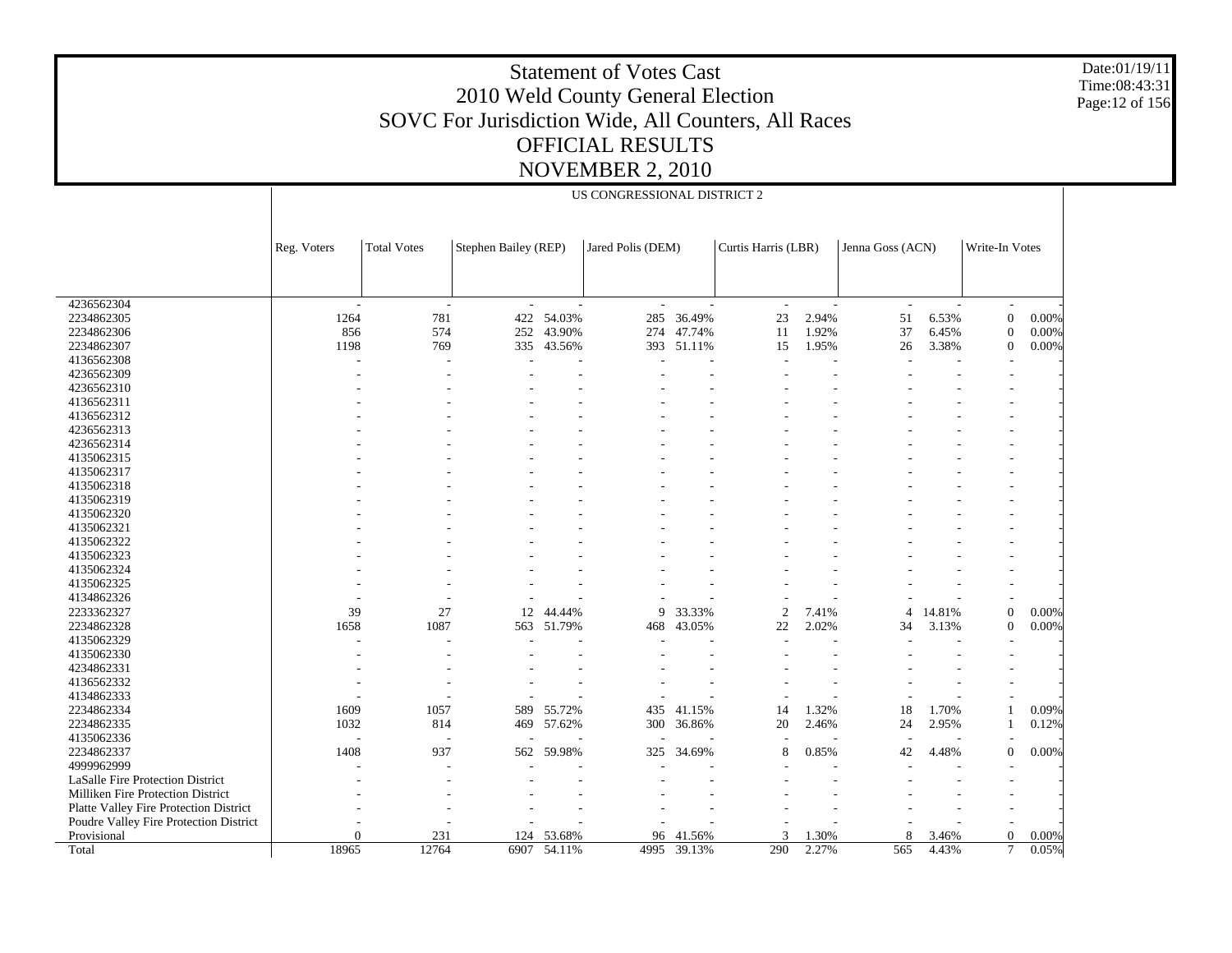Date:01/19/11 Time:08:43:31 Page:13 of 156

|                   |             |                    |                    |            | US CONGRESSIONAL DISTRICT 4 |            |                 |        |                          |       |
|-------------------|-------------|--------------------|--------------------|------------|-----------------------------|------------|-----------------|--------|--------------------------|-------|
|                   | Reg. Voters | <b>Total Votes</b> | Betsy Markey (DEM) |            | Cory Gardner (REP)          |            | Doug Aden (ACN) |        | Ken Waszkiewicz<br>(UAF) |       |
| Jurisdiction Wide |             |                    |                    |            |                             |            |                 |        |                          |       |
| 4136562100        | 1070        | 763                | 194                | 25.43%     | 475                         | 62.25%     | 79              | 10.35% | 15                       | 1.97% |
| 4136562101        | 331         | 261                | 51                 | 19.54%     | 194                         | 74.33%     | 15              | 5.75%  | $\mathbf{1}$             | 0.38% |
| 4136562102        | 250         | 217                | 22                 | 10.14%     | 182                         | 83.87%     | 11              | 5.07%  | $\mathfrak{2}$           | 0.92% |
| 4136562103        | 342         | 278                | 51                 | 18.35%     | 196                         | 70.50%     | 23              | 8.27%  | $\,$ 8 $\,$              | 2.88% |
| 4136562104        | 1522        | 1139               | 243                | 21.33%     | 789                         | 69.27%     | 90              | 7.90%  | 17                       | 1.49% |
| 4135062106        | 880         | 481                | 223                | 46.36%     | 201                         | 41.79%     | 42              | 8.73%  | 15                       | 3.12% |
| 4135062107        | 1538        | 787                | 490                | 62.26%     | 248                         | 31.51%     | 36              | 4.57%  | 13                       | 1.65% |
| 4135062108        | 982         | 628                | 289                | 46.02%     | 273                         | 43.47%     | 59              | 9.39%  | $7\phantom{.0}$          | 1.11% |
| 4135062109        | 797         | 515                | 240                | 46.60%     | 240                         | 46.60%     | 26              | 5.05%  | 9                        | 1.75% |
| 4135062110        | 883         | 471                | 253                | 53.72%     | 168                         | 35.67%     | 31              | 6.58%  | 19                       | 4.03% |
| 4135062111        | 1067        | 699                | 337                | 48.21%     | 310                         | 44.35%     | 38              | 5.44%  | 14                       | 2.00% |
| 4135062112        | 945         | 610                | 373                | 61.15%     | 199                         | 32.62%     | 24              | 3.93%  | 14                       | 2.30% |
| 4135062114        | 852         | 667                | 361                | 54.12%     | 286                         | 42.88%     | 12              | 1.80%  | 8                        | 1.20% |
| 4134962115        | 1812        | 1318               | 451                | 34.22%     | 800                         | 60.70%     | 54              | 4.10%  | 13                       | 0.99% |
| 4134962116        | 872         | 638                | 237                | 37.15%     | 348                         | 54.55%     | 42              | 6.58%  | 11                       | 1.72% |
| 4136562117        | 950         | 719                | 185                | 25.73%     | 498                         | 69.26%     | 27              | 3.76%  | 9                        | 1.25% |
| 4136562118        | 1588        | 1189               | 294                | 24.73%     | 809                         | 68.04%     | 70              | 5.89%  | 16                       | 1.35% |
| 4136562119        | 579         | 401                | 112                | 27.93%     | 255                         | 63.59%     | 27              | 6.73%  | 7                        | 1.75% |
| 4134862120        | 371         | 284                | 57                 | 20.07%     | 208                         | 73.24%     | 15              | 5.28%  | $\overline{4}$           | 1.41% |
| 4134962121        | 1572        | 1145               | 364                | 31.79%     | 712                         | 62.18%     | 55              | 4.80%  | 14                       | 1.22% |
| 4134962122        | 1181        | 828                | 329                | 39.73%     | 438                         | 52.90%     | 47              | 5.68%  | 14                       | 1.69% |
| 4134962123        | 1141        | 781                | 297                | 38.03%     | 430                         | 55.06%     | 38              | 4.87%  | 16                       | 2.05% |
| 4134862124        | 1320        | 947                | 326                | 34.42%     | 565                         | 59.66%     | 44              | 4.65%  | 12                       | 1.27% |
| 4134862125        | 1080        | 848                |                    | 273 32.19% | 546                         | 64.39%     | 21              | 2.48%  | 8                        | 0.94% |
| 4136562126        | 963         | 700                | 213                | 30.43%     | 429                         | 61.29%     | 44              | 6.29%  | 14                       | 2.00% |
| 4136562127        | 796         | 550                | 156                | 28.36%     | 341                         | 62.00%     | 45              | 8.18%  | 8                        | 1.45% |
| 4136562128        | 1273        | 975                | 207                | 21.23%     | 732                         | 75.08%     | 31              | 3.18%  | 5                        | 0.51% |
| 4134862129        | 332         | 260                | 48                 | 18.46%     | 188                         | 72.31%     | 17              | 6.54%  | 7                        | 2.69% |
| 4134962130        | 1527        | 1101               | 322                | 29.25%     | 738                         | 67.03%     | 30              | 2.72%  | 11                       | 1.00% |
| 4136562131        | 886         | 680                | 167                | 24.56%     | 464                         | 68.24%     | 41              | 6.03%  | 8                        | 1.18% |
| 4134862132        | 909         | 684                | 267                | 39.04%     | 378                         | 55.26%     | 37              | 5.41%  | $\mathfrak{2}$           | 0.29% |
| 4135062134        | 371         | 259                | 107                | 41.31%     | 134                         | 51.74%     | 11              | 4.25%  | $\overline{7}$           | 2.70% |
| 4134862135        | 863         | 617                | 204                | 33.06%     | 387                         | 62.72%     | 19              | 3.08%  | 7                        | 1.13% |
| 4134862136        | 1042        | 725                | 258                | 35.59%     | 429                         | 59.17%     | 28              | 3.86%  | 10                       | 1.38% |
| 4135062137        | 1491        | 762                | 387                | 50.79%     | 325                         | 42.65%     | 36              | 4.72%  | 14                       | 1.84% |
| 4136562138        | 1059        | 704                | 188                | 26.70%     | 464                         | 65.91%     | 45              | 6.39%  | 7                        | 0.99% |
| 4135062139        | 732         | 564                | 238                | 42.20%     | 298                         | 52.84%     | 24              | 4.26%  | $\overline{4}$           | 0.71% |
| 4234862200        | 1045        | 739                | 236                | 31.94%     | 426                         | 57.65%     | 61              | 8.25%  | 16                       | 2.17% |
| 4234862201        | 1107        | 762                | 231                | 30.31%     | 454                         | 59.58%     | 60              | 7.87%  | 17                       | 2.23% |
| 4234862202        | 591         | 404                |                    | 118 29.21% |                             | 243 60.15% | 34              | 8.42%  | 9                        | 2.23% |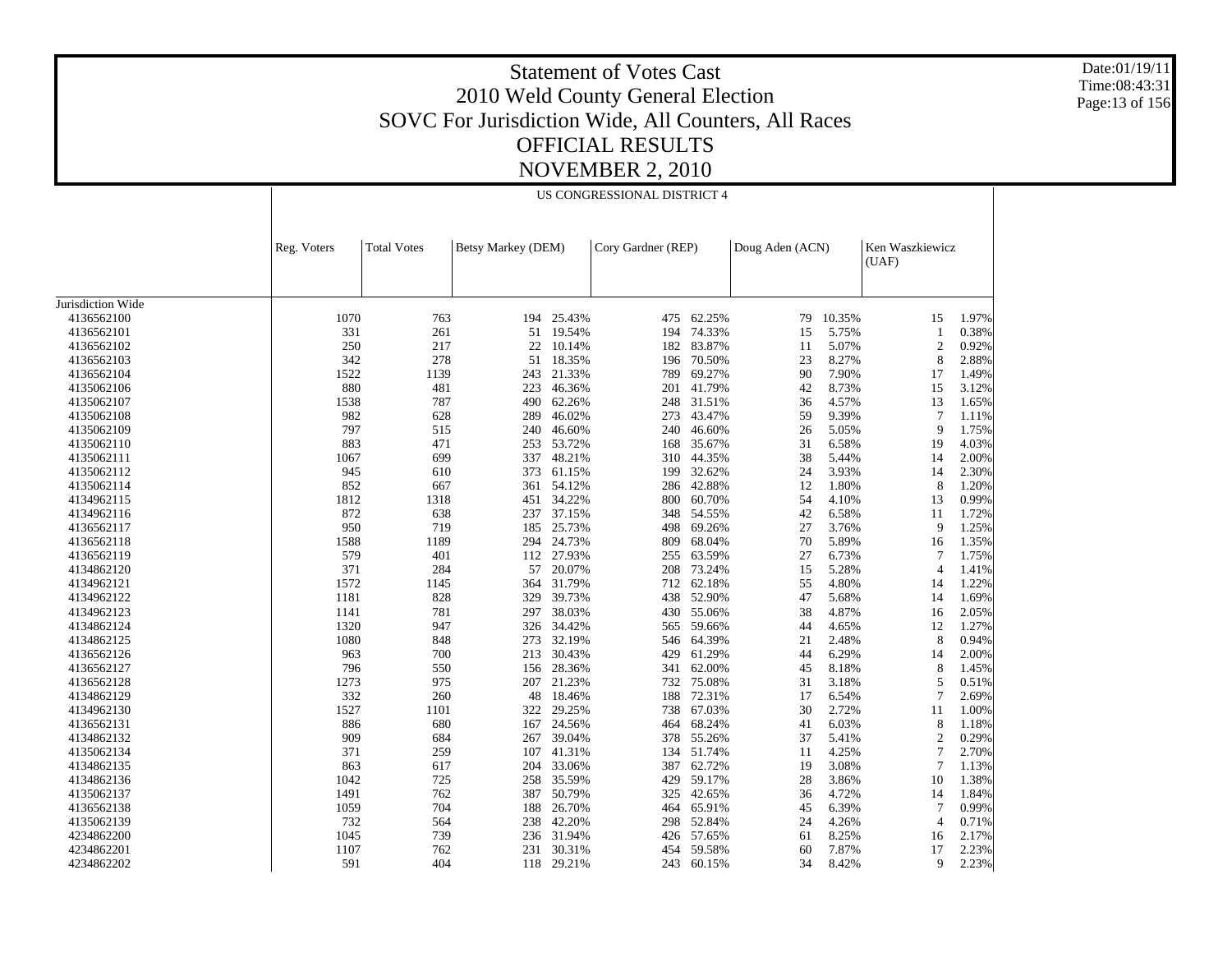Date:01/19/11 Time:08:43:31 Page:14 of 156

|            |                          |                          |                    |                          | US CONGRESSIONAL DISTRICT 4 |                          |                          |        |                          |       |
|------------|--------------------------|--------------------------|--------------------|--------------------------|-----------------------------|--------------------------|--------------------------|--------|--------------------------|-------|
|            | Reg. Voters              | <b>Total Votes</b>       | Betsy Markey (DEM) |                          | Cory Gardner (REP)          |                          | Doug Aden (ACN)          |        | Ken Waszkiewicz<br>(UAF) |       |
| 2234862203 | $\overline{\phantom{a}}$ | $\overline{\phantom{a}}$ |                    | $\overline{\phantom{a}}$ |                             | $\overline{\phantom{a}}$ |                          |        | $\overline{\phantom{a}}$ |       |
| 2234862204 |                          |                          |                    |                          |                             |                          |                          |        |                          |       |
| 2234862205 |                          |                          |                    |                          |                             |                          |                          |        |                          |       |
| 2234862207 |                          |                          |                    |                          |                             |                          |                          |        |                          |       |
| 4234862208 | 796                      | 596                      | 178                | 29.87%                   | 389                         | 65.27%                   | 24                       | 4.03%  | 5                        | 0.84% |
| 4134862211 | 944                      | 601                      | 209                | 34.78%                   | 331                         | 55.07%                   | 49                       | 8.15%  | 12                       | 2.00% |
| 4134862212 | 1120                     | 851                      | 367                | 43.13%                   | 470                         | 55.23%                   | 9                        | 1.06%  | 5                        | 0.59% |
| 4134862213 | 560                      | 346                      | 105                | 30.35%                   | 216                         | 62.43%                   | 24                       | 6.94%  | -1                       | 0.29% |
| 4134862214 | 1239                     | 1048                     | 339                | 32.35%                   | 676                         | 64.50%                   | 27                       | 2.58%  | 6                        | 0.57% |
| 4134862215 | 1124                     | 922                      | 315                | 34.16%                   | 578                         | 62.69%                   | 26                       | 2.82%  | 3                        | 0.33% |
| 4135062217 | 827                      | 599                      | 248                | 41.40%                   | 309                         | 51.59%                   | 34                       | 5.68%  | 8                        | 1.34% |
|            | 435                      | 298                      |                    | 44.30%                   |                             | 48.66%                   | 13                       | 4.36%  | 8                        | 2.68% |
| 4135062219 | 678                      |                          | 132                | 46.91%                   | 145                         | 45.31%                   | 21                       | 4.81%  |                          | 2.97% |
| 4135062220 |                          | 437                      | 205                |                          | 198                         |                          |                          |        | 13                       |       |
| 4135062221 | 1023                     | 751                      | 303                | 40.35%                   | 403                         | 53.66%                   | 34                       | 4.53%  | 11                       | 1.46% |
| 4134862222 | 1190                     | 948                      | 367                | 38.71%                   | 533                         | 56.22%                   | 39                       | 4.11%  | 9                        | 0.95% |
| 4134862223 | 1113                     | 904                      | 293                | 32.41%                   | 576                         | 63.72%                   | 28                       | 3.10%  | 7                        | 0.77% |
| 4234862224 | 594                      | 433                      | 153                | 35.33%                   | 261                         | 60.28%                   | 15                       | 3.46%  | $\overline{4}$           | 0.92% |
| 4134862226 | 1576                     | 1004                     | 372                | 37.05%                   | 571                         | 56.87%                   | 42                       | 4.18%  | 19                       | 1.89% |
| 4234862228 | 1058                     | 633                      | 218                | 34.44%                   | 349                         | 55.13%                   | 55                       | 8.69%  | 11                       | 1.74% |
| 4234862229 | 1442                     | 983                      | 284                | 28.89%                   | 628                         | 63.89%                   | 59                       | 6.00%  | 12                       | 1.22% |
| 4234862230 | 1280                     | 929                      | 316                | 34.02%                   | 566                         | 60.93%                   | 38                       | 4.09%  | 9                        | 0.97% |
| 4234862231 | 1212                     | 834                      | 314                | 37.65%                   | 450                         | 53.96%                   | 52                       | 6.24%  | 18                       | 2.16% |
| 4234862232 | 1074                     | 712                      | 221                | 31.04%                   | 417                         | 58.57%                   | 65                       | 9.13%  | 9                        | 1.26% |
| 4134862235 | 1217                     | 934                      | 272                | 29.12%                   | 622                         | 66.60%                   | 32                       | 3.43%  | 8                        | 0.86% |
| 4235062236 | 515                      | 410                      | 117                | 28.54%                   | 272                         | 66.34%                   | 16                       | 3.90%  | 5                        | 1.22% |
| 4234862237 | 1673                     | 1221                     | 395                | 32.35%                   | 754                         | 61.75%                   | 61                       | 5.00%  | 11                       | 0.90% |
| 4134862238 | 970                      | 689                      |                    | 246 35.70%               | 408                         | 59.22%                   | 32                       | 4.64%  | 3                        | 0.44% |
| 2234862239 |                          | ٠                        |                    |                          |                             |                          | $\overline{a}$           |        |                          |       |
| 2234862240 | $\overline{\phantom{a}}$ | $\sim$                   |                    |                          |                             |                          | $\overline{a}$           |        |                          |       |
| 4134862241 | 697                      | 480                      | 190                | 39.58%                   | 266                         | 55.42%                   | 20                       | 4.17%  | $\overline{4}$           | 0.83% |
| 2234862242 |                          |                          |                    |                          |                             |                          | $\overline{\phantom{a}}$ |        |                          |       |
| 4134862243 | 1698                     | 1268                     | 442                | 34.86%                   | 757                         | 59.70%                   | 58                       | 4.57%  | 11                       | 0.87% |
| 4234862244 | 975                      | 725                      | 214                | 29.52%                   | 465                         | 64.14%                   | 33                       | 4.55%  | 13                       | 1.79% |
| 4234862245 | 906                      | 643                      | 199                | 30.95%                   | 405                         | 62.99%                   | 31                       | 4.82%  | 8                        | 1.24% |
| 4234862246 | 796                      | 451                      | 144                | 31.93%                   | 253                         | 56.10%                   | 41                       | 9.09%  | 13                       | 2.88% |
| 4234862247 | 980                      | 650                      | 213                | 32.77%                   | 406                         | 62.46%                   | 28                       | 4.31%  | 3                        | 0.46% |
| 2999962999 |                          |                          |                    |                          |                             |                          |                          |        |                          |       |
| 4234862300 | 1131                     | 765                      | 248                | 32.42%                   | 418                         | 54.64%                   | 85                       | 11.11% | 14                       | 1.83% |
| 4236562301 | 948                      | 559                      | 277                | 49.55%                   | 230                         | 41.14%                   | 37                       | 6.62%  | 15                       | 2.68% |
|            | 1029                     | 633                      |                    |                          |                             |                          | 52                       | 8.21%  |                          |       |
| 4236562302 |                          |                          | 316                | 49.92%                   | 255                         | 40.28%                   |                          |        | 10                       | 1.58% |
| 4236562303 | 725                      | 495                      |                    | 214 43.23%               | 236                         | 47.68%                   | 33                       | 6.67%  | 12                       | 2.42% |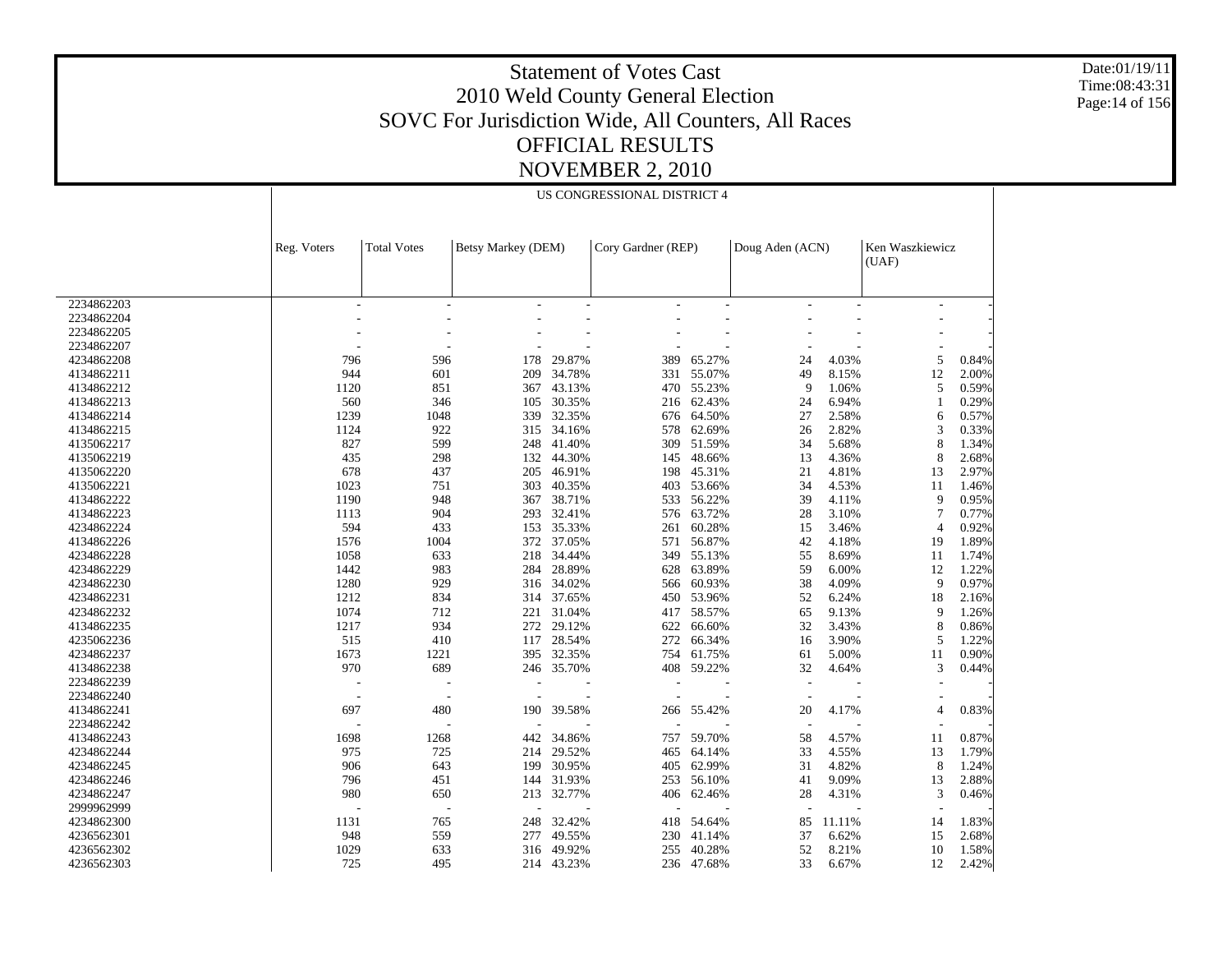Date:01/19/11 Time:08:43:31 Page:15 of 156

|                                               |                          |                          |                    |        | US CONGRESSIONAL DISTRICT 4 |        |                 |        |                          |       |
|-----------------------------------------------|--------------------------|--------------------------|--------------------|--------|-----------------------------|--------|-----------------|--------|--------------------------|-------|
|                                               | Reg. Voters              | <b>Total Votes</b>       | Betsy Markey (DEM) |        | Cory Gardner (REP)          |        | Doug Aden (ACN) |        | Ken Waszkiewicz<br>(UAF) |       |
| 4236562304                                    | 1000                     | 708                      | 241                | 34.04% | 407                         | 57.49% | 46              | 6.50%  | 14                       | 1.98% |
| 2234862305                                    |                          |                          |                    |        |                             |        |                 |        |                          |       |
| 2234862306                                    |                          |                          |                    |        |                             |        |                 |        |                          |       |
| 2234862307                                    |                          | ٠                        |                    |        |                             |        |                 |        |                          |       |
| 4136562308                                    | 1168                     | 873                      | 198                | 22.68% | 597                         | 68.38% | 59              | 6.76%  | 19                       | 2.18% |
| 4236562309                                    | 538                      | 427                      | 100                | 23.42% | 266                         | 62.30% | 51              | 11.94% | 10                       | 2.34% |
| 4236562310                                    | 992                      | 649                      | 190                | 29.28% | 390                         | 60.09% | 58              | 8.94%  | 11                       | 1.69% |
| 4136562311                                    | 1399                     | 1023                     | 239                | 23.36% | 675                         | 65.98% | 90              | 8.80%  | 19                       | 1.86% |
| 4136562312                                    | 364                      | 269                      | 58                 | 21.56% | 177                         | 65.80% | 29              | 10.78% | 5                        | 1.86% |
| 4236562313                                    | 630                      | 466                      | 159                | 34.12% | 257                         | 55.15% | 38              | 8.15%  | 12                       | 2.58% |
| 4236562314                                    | 1870                     | 1087                     |                    | 36.80% | 544                         | 50.05% | 104             | 9.57%  | 39                       |       |
|                                               | 569                      | 176                      | 400                | 52.27% | 71                          | 40.34% | 7               | 3.98%  |                          | 3.59% |
| 4135062315                                    |                          |                          | 92                 |        |                             |        |                 |        | 6                        | 3.41% |
| 4135062317                                    | 623                      | 478                      | 223                | 46.65% | 234                         | 48.95% | 14              | 2.93%  | 7                        | 1.46% |
| 4135062318                                    | 728                      | 521                      | 229                | 43.95% | 257                         | 49.33% | 26              | 4.99%  | 9                        | 1.73% |
| 4135062319                                    | 461                      | 303                      | 141                | 46.53% | 137                         | 45.21% | 20              | 6.60%  | 5                        | 1.65% |
| 4135062320                                    | 373                      | 249                      | 105                | 42.17% | 119                         | 47.79% | 21              | 8.43%  | $\overline{4}$           | 1.61% |
| 4135062321                                    | 764                      | 396                      | 184                | 46.46% | 175                         | 44.19% | 26              | 6.57%  | 11                       | 2.78% |
| 4135062322                                    | 1068                     | 670                      | 308                | 45.97% | 301                         | 44.93% | 43              | 6.42%  | 18                       | 2.69% |
| 4135062323                                    | 1033                     | 647                      | 274                | 42.35% | 313                         | 48.38% | 45              | 6.96%  | 15                       | 2.32% |
| 4135062324                                    | 1701                     | 1057                     | 382                | 36.14% | 566                         | 53.55% | 79              | 7.47%  | 30                       | 2.84% |
| 4135062325                                    | 770                      | 452                      | 188                | 41.59% | 198                         | 43.81% | 45              | 9.96%  | 21                       | 4.65% |
| 4134862326                                    | 991                      | 703                      | 252                | 35.85% | 386                         | 54.91% | 51              | 7.25%  | 14                       | 1.99% |
| 2233362327                                    | J.                       | $\overline{\phantom{a}}$ |                    |        |                             |        |                 |        |                          |       |
| 2234862328                                    | $\overline{\phantom{a}}$ | $\overline{\phantom{a}}$ |                    |        |                             |        |                 |        |                          |       |
| 4135062329                                    | 267                      | 141                      | 79                 | 56.03% | 52                          | 36.88% | 8               | 5.67%  | $\overline{2}$           | 1.42% |
| 4135062330                                    | 1344                     | 866                      | 304                | 35.10% | 502                         | 57.97% | 44              | 5.08%  | 16                       | 1.85% |
| 4234862331                                    | 1184                     | 834                      | 236                | 28.30% | 532                         | 63.79% | 53              | 6.35%  | 13                       | 1.56% |
| 4136562332                                    | 307                      | 234                      | 42                 | 17.95% | 169                         | 72.22% | 20              | 8.55%  | 3                        | 1.28% |
| 4134862333                                    | 779                      | 501                      | 171                | 34.13% | 264                         | 52.69% | 51              | 10.18% | 15                       | 2.99% |
| 2234862334                                    | ٠                        |                          |                    |        |                             |        |                 |        |                          |       |
| 2234862335                                    |                          |                          |                    |        |                             |        |                 |        |                          |       |
| 4135062336                                    | 687                      | 440                      | 134                | 30.45% | 278                         | 63.18% | 19              | 4.32%  | 9                        | 2.05% |
| 2234862337                                    |                          |                          |                    |        |                             |        |                 |        |                          |       |
| 4999962999                                    | 92                       | 37                       | 27                 | 72.97% | q                           | 24.32% |                 | 2.70%  | $\mathbf{0}$             | 0.00% |
| LaSalle Fire Protection District              |                          |                          |                    |        |                             |        |                 |        |                          |       |
| Milliken Fire Protection District             |                          |                          |                    |        |                             |        |                 |        |                          |       |
| <b>Platte Valley Fire Protection District</b> |                          |                          |                    |        |                             |        |                 |        |                          |       |
| Poudre Valley Fire Protection District        |                          |                          |                    |        |                             |        |                 |        |                          |       |
| Provisional                                   | $\Omega$                 | 1263                     | 474                | 37.53% | 681                         | 53.92% | 70              | 5.54%  | 38                       | 3.01% |
| Total                                         | 94159                    | 66322                    | 23255              | 35.06% | 38170                       | 57.55% | 3820            | 5.76%  | 1077                     | 1.62% |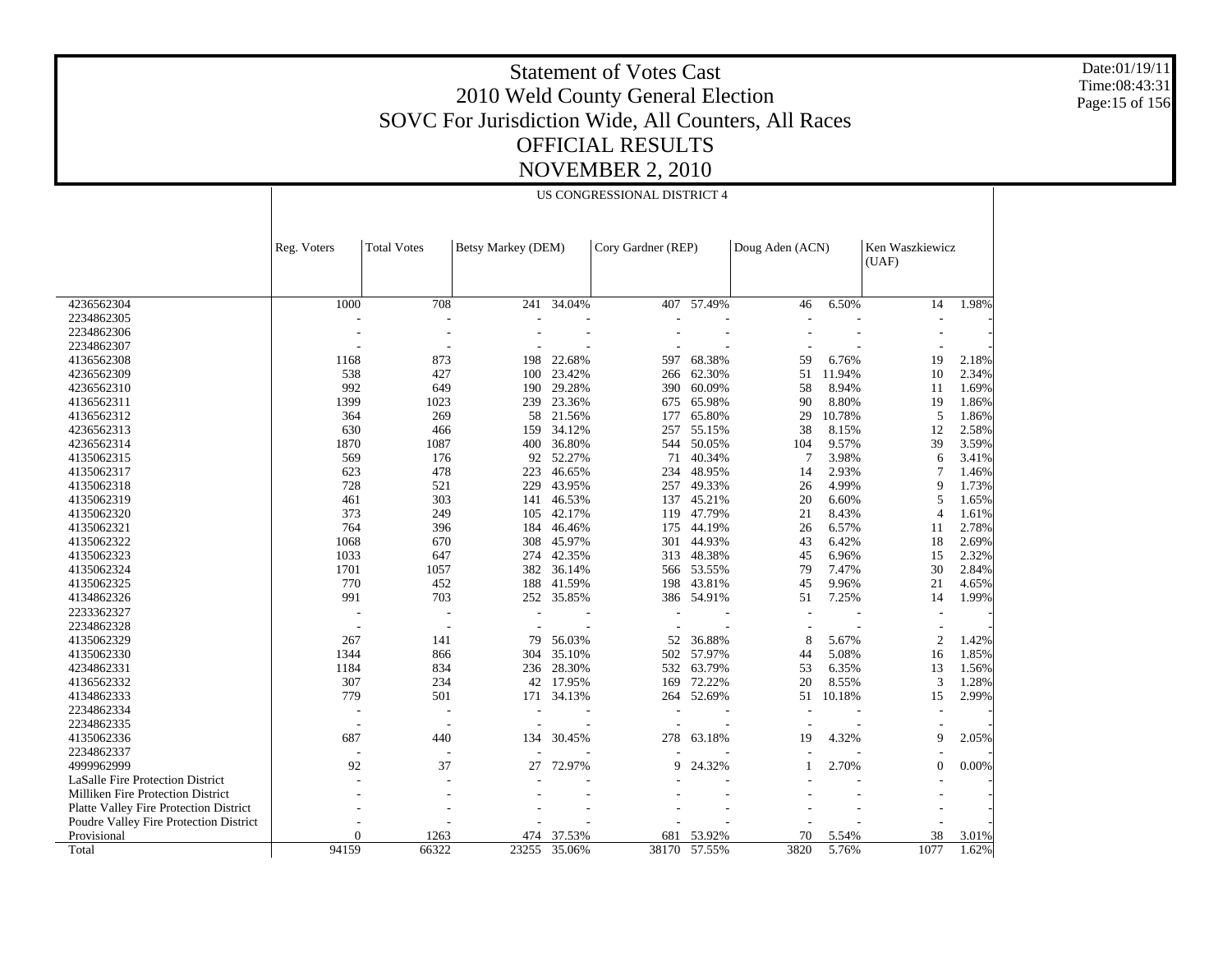Date:01/19/11 Time:08:43:32 Page:16 of 156

|                   |             | GOVERNOR/LIEUTENANT GOVERNOR |                              |        |                     |            |                   |       |                       |            |                   |       |  |  |
|-------------------|-------------|------------------------------|------------------------------|--------|---------------------|------------|-------------------|-------|-----------------------|------------|-------------------|-------|--|--|
|                   | Reg. Voters | <b>Total Votes</b>           | Hickenlooper Garcia<br>(DEM) |        | Maes Williams (REP) |            | Brown Wyble (LBR) |       | Tancredo Miller (ACN) |            | Clark Adams (UAF) |       |  |  |
| Jurisdiction Wide |             |                              |                              |        |                     |            |                   |       |                       |            |                   |       |  |  |
| 4136562100        | 1070        | 767                          | 204                          | 26.60% | 121                 | 15.78%     | 6                 | 0.78% | 429                   | 55.93%     | 5                 | 0.65% |  |  |
| 4136562101        | 331         | 266                          | 56                           | 21.05% | 61                  | 22.93%     |                   | 0.38% | 147                   | 55.26%     |                   | 0.38% |  |  |
| 4136562102        | 250         | 220                          | 34                           | 15.45% | 33                  | 15.00%     | $\Omega$          | 0.00% | 151                   | 68.64%     |                   | 0.45% |  |  |
| 4136562103        | 342         | 277                          | 54                           | 19.49% | 41                  | 14.80%     | 2                 | 0.72% | 180                   | 64.98%     | $\Omega$          | 0.00% |  |  |
| 4136562104        | 1522        | 1148                         | 278                          | 24.22% | 153                 | 13.33%     | 5                 | 0.44% | 702                   | 61.15%     | 9                 | 0.78% |  |  |
| 4135062106        | 880         | 481                          | 232                          | 48.23% | 54                  | 11.23%     | $\mathcal{R}$     | 0.62% | 186                   | 38.67%     | 6                 | 1.25% |  |  |
| 4135062107        | 1538        | 796                          | 501                          | 62.94% | 68                  | 8.54%      | 8                 | 1.01% | 203                   | 25.50%     | 10                | 1.26% |  |  |
| 4135062108        | 982         | 638                          | 303                          | 47.49% | 59                  | 9.25%      |                   | 1.10% | 263                   | 41.22%     | 5                 | 0.78% |  |  |
|                   | 797         | 522                          |                              |        | 52                  | 9.96%      |                   |       |                       | 37.74%     | 5                 |       |  |  |
| 4135062109        |             |                              | 264                          | 50.57% |                     |            |                   | 0.19% | 197                   |            | 5                 | 0.96% |  |  |
| 4135062110        | 883<br>1067 | 477                          | 281                          | 58.91% | 51                  | 10.69%     | 2                 | 0.42% | 136                   | 28.51%     | $\overline{7}$    | 1.05% |  |  |
| 4135062111        |             | 705                          | 356                          | 50.50% | 77                  | 10.92%     |                   | 0.99% | 256                   | 36.31%     |                   | 0.99% |  |  |
| 4135062112        | 945         | 612                          | 395                          | 64.54% | 43                  | 7.03%      | 4                 | 0.65% | 164                   | 26.80%     | 4                 | 0.65% |  |  |
| 4135062114        | 852         | 669                          | 401                          | 59.94% | 62                  | 9.27%      |                   | 0.15% | 203                   | 30.34%     |                   | 0.15% |  |  |
| 4134962115        | 1812        | 1332                         | 517                          | 38.81% | 170                 | 12.76%     | 10                | 0.75% | 631                   | 47.37%     | $\overline{4}$    | 0.30% |  |  |
| 4134962116        | 872         | 649                          | 276                          | 42.53% | 82                  | 12.63%     | $\overline{2}$    | 0.31% | 285                   | 43.91%     | $\overline{2}$    | 0.31% |  |  |
| 4136562117        | 950         | 724                          | 224                          | 30.94% | 107                 | 14.78%     | 6                 | 0.83% | 382                   | 52.76%     | $\overline{4}$    | 0.55% |  |  |
| 4136562118        | 1588        | 1192                         | 379                          | 31.80% |                     | 176 14.77% |                   | 0.34% | 621                   | 52.10%     | 5                 | 0.42% |  |  |
| 4136562119        | 579         | 405                          | 125                          | 30.86% | 85                  | 20.99%     | 3                 | 0.74% | 189                   | 46.67%     | 3                 | 0.74% |  |  |
| 4134862120        | 371         | 287                          | 71                           | 24.74% | 40                  | 13.94%     |                   | 0.35% | 174                   | 60.63%     |                   | 0.35% |  |  |
| 4134962121        | 1572        | 1156                         | 430                          | 37.20% | 197                 | 17.04%     | 8                 | 0.69% | 512                   | 44.29%     | 7                 | 0.61% |  |  |
| 4134962122        | 1181        | 836                          | 349                          | 41.75% | 121                 | 14.47%     | $\overline{4}$    | 0.48% | 355                   | 42.46%     | 5                 | 0.60% |  |  |
| 4134962123        | 1141        | 795                          | 321                          | 40.38% | 107                 | 13.46%     | 6                 | 0.75% | 352                   | 44.28%     | 7                 | 0.88% |  |  |
| 4134862124        | 1320        | 952                          | 390                          | 40.97% | 119                 | 12.50%     |                   | 0.74% | 424                   | 44.54%     | 8                 | 0.84% |  |  |
| 4134862125        | 1080        | 853                          | 365                          | 42.79% | 119                 | 13.95%     | 5                 | 0.59% |                       | 356 41.74% | 5                 | 0.59% |  |  |
| 4136562126        | 963         | 707                          | 245                          | 34.65% | 80                  | 11.32%     |                   | 0.14% | 378                   | 53.47%     |                   | 0.14% |  |  |
| 4136562127        | 796         | 563                          | 212                          | 37.66% | 57                  | 10.12%     | $\Omega$          | 0.00% | 289                   | 51.33%     | $\overline{4}$    | 0.71% |  |  |
| 4136562128        | 1273        | 982                          | 292                          | 29.74% | 154                 | 15.68%     | $\mathcal{D}$     | 0.20% | 528                   | 53.77%     | 5                 | 0.51% |  |  |
| 4134862129        | 332         | 260                          | 60                           | 23.08% | 31                  | 11.92%     | $\Omega$          | 0.00% | 169                   | 65.00%     | $\Omega$          | 0.00% |  |  |
| 4134962130        | 1527        | 1112                         | 394                          | 35.43% | 186                 | 16.73%     | 5                 | 0.45% | 524                   | 47.12%     | $\overline{c}$    | 0.18% |  |  |
| 4136562131        | 886         | 685                          | 195                          | 28.47% | 93                  | 13.58%     | 3                 | 0.44% | 390                   | 56.93%     | $\Omega$          | 0.00% |  |  |
| 4134862132        | 909         | 688                          | 301                          | 43.75% | 62                  | 9.01%      | $\overline{c}$    | 0.29% | 318                   | 46.22%     | $\overline{c}$    | 0.29% |  |  |
| 4135062134        | 371         | 262                          | 123                          | 46.95% | 29                  | 11.07%     | 4                 | 1.53% | 103                   | 39.31%     |                   | 0.38% |  |  |
| 4134862135        | 863         | 619                          | 268                          | 43.30% | 81                  | 13.09%     | $\overline{c}$    | 0.32% | 268                   | 43.30%     | $\boldsymbol{0}$  | 0.00% |  |  |
| 4134862136        | 1042        | 730                          | 304                          | 41.64% | 76                  | 10.41%     | $\overline{4}$    | 0.55% | 342                   | 46.85%     |                   | 0.14% |  |  |
| 4135062137        | 1491        | 776                          | 399                          | 51.42% | 84                  | 10.82%     | 5                 | 0.64% | 280                   | 36.08%     | $\overline{4}$    | 0.52% |  |  |
| 4136562138        | 1059        | 707                          | 215                          | 30.41% | 125                 | 17.68%     | 3                 | 0.42% | 359                   | 50.78%     | $\overline{4}$    | 0.57% |  |  |
| 4135062139        | 732         | 568                          | 266                          | 46.83% | 80                  | 14.08%     | 8                 | 1.41% | 210                   | 36.97%     | $\overline{c}$    | 0.35% |  |  |
| 4234862200        | 1045        | 748                          | 264                          | 35.29% | 97                  | 12.97%     | $\mathcal{R}$     | 0.40% | 375                   | 50.13%     | $\overline{7}$    | 0.94% |  |  |
| 4234862201        | 1107        | 764                          | 246                          | 32.20% | 102                 | 13.35%     | 6                 | 0.79% | 404                   | 52.88%     | $\overline{4}$    | 0.52% |  |  |
| 4234862202        | 591         | 410                          | 135                          | 32.93% | 32                  | 7.80%      | 6                 | 1.46% | 233                   | 56.83%     | $\overline{4}$    | 0.98% |  |  |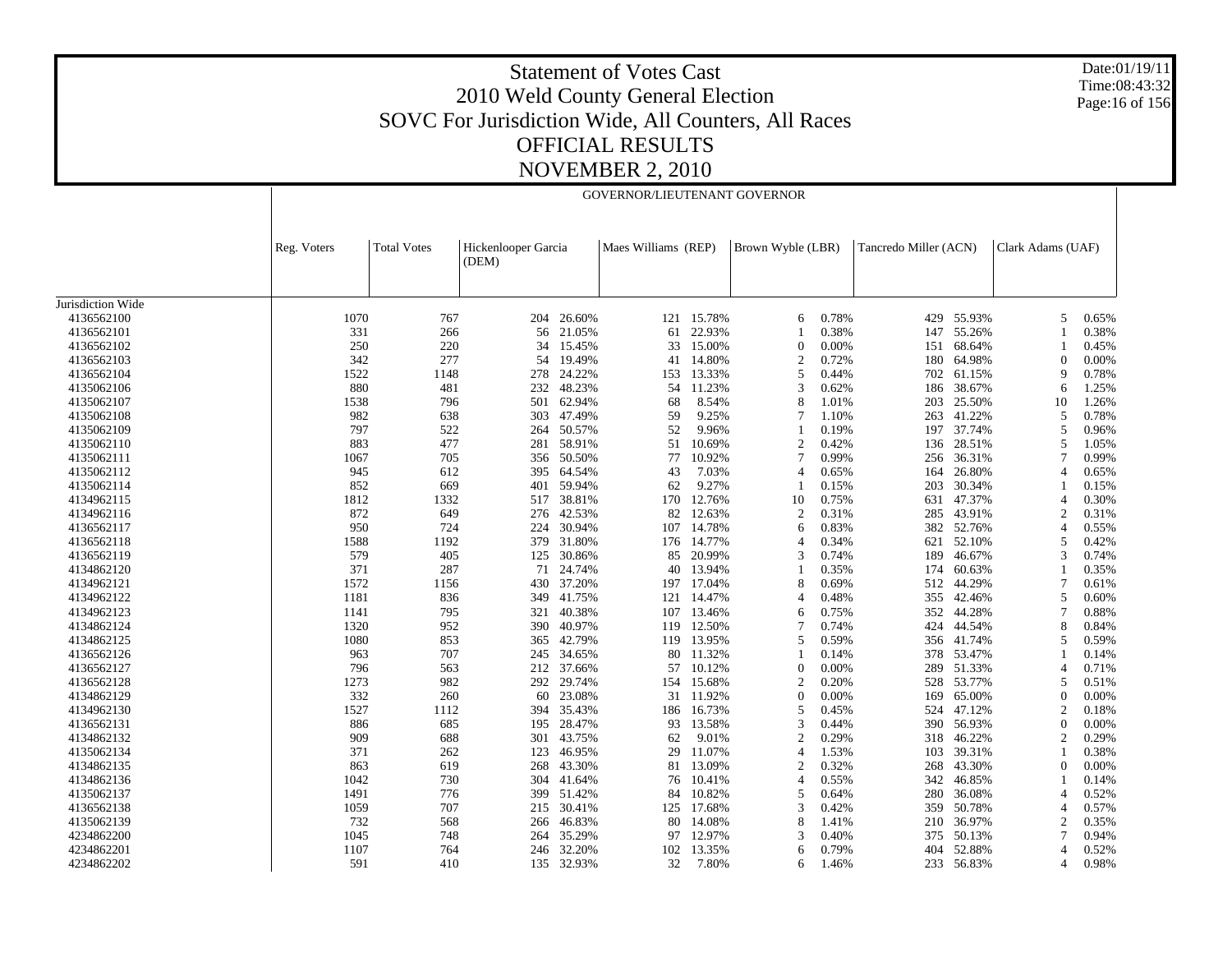Date:01/19/11 Time:08:43:32 Page:17 of 156

|                    | GOVERNOR/LIEUTENANT GOVERNOR |                              |        |                          |            |                   |       |                       |        |                   |       |  |
|--------------------|------------------------------|------------------------------|--------|--------------------------|------------|-------------------|-------|-----------------------|--------|-------------------|-------|--|
|                    |                              |                              |        |                          |            |                   |       |                       |        |                   |       |  |
| Reg. Voters        | <b>Total Votes</b>           | Hickenlooper Garcia<br>(DEM) |        | Maes Williams (REP)      |            | Brown Wyble (LBR) |       | Tancredo Miller (ACN) |        | Clark Adams (UAF) |       |  |
|                    |                              |                              |        |                          |            |                   |       |                       |        |                   |       |  |
| 2234862203<br>1576 | 1030                         | 413                          | 40.10% | 102                      | 9.90%      | 18                | 1.75% | 487                   | 47.28% | 3                 | 0.29% |  |
| 2234862204<br>1082 | 770                          | 293                          | 38.05% | 93                       | 12.08%     | 4                 | 0.52% | 378                   | 49.09% | $\overline{0}$    | 0.00% |  |
| 2234862205<br>1260 | 800                          | 365                          | 45.63% | 68                       | 8.50%      | 4                 | 0.50% | 359                   | 44.88% | 3                 | 0.38% |  |
| 2234862207<br>1580 | 1050                         | 405                          | 38.57% | 129                      | 12.29%     | 6                 | 0.57% | 507                   | 48.29% | 3                 | 0.29% |  |
| 796<br>4234862208  | 605                          | 193                          | 31.90% | 74                       | 12.23%     |                   | 0.17% | 333                   | 55.04% | $\overline{4}$    | 0.66% |  |
| 4134862211<br>944  | 605                          | 253                          | 41.82% | 82                       | 13.55%     | 6                 | 0.99% | 259                   | 42.81% | $\overline{4}$    | 0.66% |  |
| 4134862212<br>1120 | 857                          | 425                          | 49.59% | 83                       | 9.68%      |                   | 0.12% | 345                   | 40.26% | $\overline{2}$    | 0.23% |  |
| 4134862213<br>560  | 350                          | 118                          | 33.71% | 56                       | 16.00%     | 3                 | 0.86% | 172                   | 49.14% |                   | 0.29% |  |
| 4134862214<br>1239 | 1055                         | 461                          | 43.70% | 104                      | 9.86%      | $\Omega$          | 0.00% | 486                   | 46.07% | $\overline{2}$    | 0.19% |  |
| 4134862215<br>1124 | 921                          | 382                          | 41.48% | 88                       | 9.55%      | $\theta$          | 0.00% | 447                   | 48.53% | $\overline{2}$    | 0.22% |  |
| 827<br>4135062217  | 603                          | 291                          | 48.26% | 66                       | 10.95%     | 5                 | 0.83% | 237                   | 39.30% | 3                 | 0.50% |  |
| 435<br>4135062219  | 300                          | 141                          | 47.00% | 26                       | 8.67%      | $\theta$          | 0.00% | 128                   | 42.67% | 5                 | 1.67% |  |
| 678<br>4135062220  | 437                          | 211                          | 48.28% | 57                       | 13.04%     | 5                 | 1.14% | 155                   | 35.47% | 5                 | 1.14% |  |
| 1023<br>4135062221 | 760                          | 348                          | 45.79% | 94                       | 12.37%     | 3                 | 0.39% | 311                   | 40.92% | 3                 | 0.39% |  |
| 4134862222<br>1190 | 955                          | 442                          | 46.28% | 101                      | 10.58%     |                   | 0.10% | 407                   | 42.62% | 3                 | 0.31% |  |
| 4134862223<br>1113 | 903                          | 356                          | 39.42% | 100                      | 11.07%     | $\mathfrak{D}$    | 0.22% | 441                   | 48.84% | $\overline{c}$    | 0.22% |  |
| 594<br>4234862224  | 439                          | 205                          | 46.70% | 40                       | 9.11%      | 4                 | 0.91% | 188                   | 42.82% |                   | 0.23% |  |
| 4134862226<br>1576 | 1011                         | 458                          | 45.30% | 152                      | 15.03%     | 6                 | 0.59% | 386                   | 38.18% | 6                 | 0.59% |  |
| 4234862228<br>1058 | 648                          | 251                          | 38.73% | 79                       | 12.19%     | $\overline{c}$    | 0.31% | 307                   | 47.38% | 5                 | 0.77% |  |
| 4234862229<br>1442 | 987                          | 312                          | 31.61% | 146                      | 14.79%     | 3                 | 0.30% | 517                   | 52.38% | 7                 | 0.71% |  |
|                    |                              |                              |        |                          |            | 3                 |       |                       |        | 3                 |       |  |
| 4234862230<br>1280 | 940                          | 356                          | 37.87% |                          | 114 12.13% |                   | 0.32% | 461                   | 49.04% | 9                 | 0.32% |  |
| 4234862231<br>1212 | 842                          | 355                          | 42.16% | 98                       | 11.64%     | 5                 | 0.59% | 374                   | 44.42% |                   | 1.07% |  |
| 4234862232<br>1074 | 718                          | 255                          | 35.52% | 104                      | 14.48%     | 4                 | 0.56% | 351                   | 48.89% | $\overline{2}$    | 0.28% |  |
| 4134862235<br>1217 | 942                          | 374                          | 39.70% | 100                      | 10.62%     | 5                 | 0.53% | 458                   | 48.62% | $\overline{2}$    | 0.21% |  |
| 4235062236<br>515  | 416                          | 132                          | 31.73% | 39                       | 9.38%      |                   | 0.24% | 242                   | 58.17% | $\overline{2}$    | 0.48% |  |
| 4234862237<br>1673 | 1232                         | 442                          | 35.88% | 112                      | 9.09%      | $\overline{2}$    | 0.16% | 672                   | 54.55% | 3                 | 0.24% |  |
| 970<br>4134862238  | 695                          | 299                          | 43.02% | 99                       | 14.24%     | $\overline{2}$    | 0.29% | 291                   | 41.87% | 3                 | 0.43% |  |
| 2234862239<br>1407 | 926                          | 352                          | 38.01% | 114                      | 12.31%     | 3                 | 0.32% | 451                   | 48.70% | 3                 | 0.32% |  |
| 2234862240<br>1827 | 1247                         | 416                          | 33.36% |                          | 152 12.19% | 10                | 0.80% | 664                   | 53.25% | 3                 | 0.24% |  |
| 4134862241<br>697  | 489                          | 232                          | 47.44% | 60                       | 12.27%     | $\boldsymbol{2}$  | 0.41% | 193                   | 39.47% |                   | 0.20% |  |
| 2234862242<br>1169 | 762                          | 351                          | 46.06% | 81                       | 10.63%     |                   | 0.92% | 322                   | 42.26% |                   | 0.13% |  |
| 4134862243<br>1698 | 1281                         | 530                          | 41.37% | 168                      | 13.11%     | 4                 | 0.31% | 575                   | 44.89% | $\overline{2}$    | 0.16% |  |
| 4234862244<br>975  | 734                          | 236                          | 32.15% | 92                       | 12.53%     | 3                 | 0.41% | 400                   | 54.50% | $\overline{2}$    | 0.27% |  |
| 4234862245<br>906  | 648                          | 232                          | 35.80% | 83                       | 12.81%     | 3                 | 0.46% | 327                   | 50.46% | $\theta$          | 0.00% |  |
| 4234862246<br>796  | 455                          | 172                          | 37.80% | 55                       | 12.09%     | 4                 | 0.88% | 217                   | 47.69% | 6                 | 1.32% |  |
| 4234862247<br>980  | 654                          | 216                          | 33.03% | 73                       | 11.16%     |                   | 0.15% | 361                   | 55.20% | $\overline{c}$    | 0.31% |  |
| 2999962999         | $\overline{\phantom{a}}$     |                              |        | $\overline{\phantom{a}}$ |            |                   |       |                       |        |                   |       |  |
| 4234862300<br>1131 | 776                          | 242                          | 31.19% | 66                       | 8.51%      | 4                 | 0.52% | 456                   | 58.76% | 5                 | 0.64% |  |
| 4236562301<br>948  | 572                          | 308                          | 53.85% | 54                       | 9.44%      |                   | 0.17% | 206                   | 36.01% |                   | 0.17% |  |
| 4236562302<br>1029 | 645                          | 329                          | 51.01% | 45                       | 6.98%      | 3                 | 0.47% | 261                   | 40.47% | 4                 | 0.62% |  |
| 4236562303<br>725  | 500                          | 250                          | 50.00% | 32                       | 6.40%      | 6                 | 1.20% | 209                   | 41.80% | 3                 | 0.60% |  |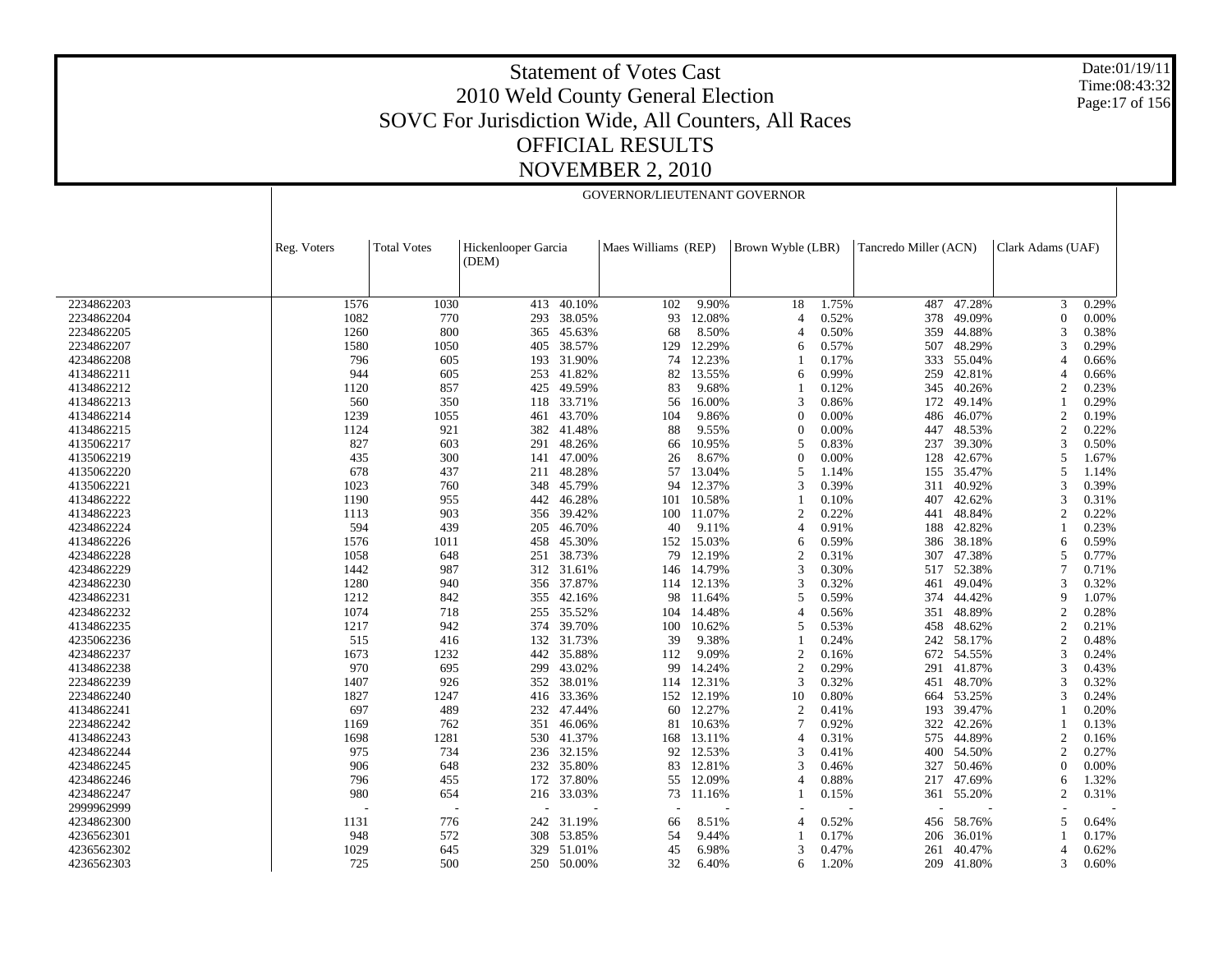Date:01/19/11 Time:08:43:32 Page:18 of 156

|                                          |             |                    |                              |        | GOVERNOR/LIEUTENANT GOVERNOR |        |                   |       |                       |        |                   |       |
|------------------------------------------|-------------|--------------------|------------------------------|--------|------------------------------|--------|-------------------|-------|-----------------------|--------|-------------------|-------|
|                                          |             |                    |                              |        |                              |        |                   |       |                       |        |                   |       |
|                                          | Reg. Voters | <b>Total Votes</b> | Hickenlooper Garcia<br>(DEM) |        | Maes Williams (REP)          |        | Brown Wyble (LBR) |       | Tancredo Miller (ACN) |        | Clark Adams (UAF) |       |
|                                          |             |                    |                              |        |                              |        |                   |       |                       |        |                   |       |
|                                          |             |                    |                              |        |                              |        |                   |       |                       |        |                   |       |
| 4236562304                               | 1000        | 711                | 255                          | 35.86% | 70                           | 9.85%  | $\overline{4}$    | 0.56% | 378                   | 53.16% | $\overline{4}$    | 0.56% |
| 2234862305                               | 1264        | 790                | 296                          | 37.47% | 88                           | 11.14% |                   | 0.89% | 392                   | 49.62% | $\overline{4}$    | 0.51% |
| 2234862306                               | 856         | 583                | 294                          | 50.43% | 33                           | 5.66%  | 6                 | 1.03% | 250                   | 42.88% | $\theta$          | 0.00% |
| 2234862307                               | 1198        | 775                | 419                          | 54.06% | 80                           | 10.32% | 6                 | 0.77% | 269                   | 34.71% |                   | 0.13% |
| 4136562308                               | 1168        | 884                | 252                          | 28.51% | 122                          | 13.80% | 5                 | 0.57% | 497                   | 56.22% | 6                 | 0.68% |
| 4236562309                               | 538         | 426                | 118                          | 27.70% | 38                           | 8.92%  | $\overline{2}$    | 0.47% | 264                   | 61.97% | $\overline{2}$    | 0.47% |
| 4236562310                               | 992         | 658                | 170                          | 25.84% | 61                           | 9.27%  | 3                 | 0.46% | 419                   | 63.68% | $\overline{2}$    | 0.30% |
| 4136562311                               | 1399        | 1033               | 238                          | 23.04% | 114                          | 11.04% | $\overline{2}$    | 0.19% | 668                   | 64.67% | 10                | 0.97% |
| 4136562312                               | 364         | 269                | 53                           | 19.70% | 24                           | 8.92%  | $\overline{c}$    | 0.74% | 188                   | 69.89% | $\overline{0}$    | 0.00% |
| 4236562313                               | 630         | 471                | 165                          | 35.03% | 41                           | 8.70%  | $\Omega$          | 0.00% | 260                   | 55.20% | $\overline{4}$    | 0.85% |
| 4236562314                               | 1870        | 1113               | 444                          | 39.89% | 115                          | 10.33% | $\overline{A}$    | 0.36% | 541                   | 48.61% | 5                 | 0.45% |
| 4135062315                               | 569         | 182                | 95                           | 52.20% | 24                           | 13.19% | $\Omega$          | 0.00% | 60                    | 32.97% | $\overline{2}$    | 1.10% |
| 4135062317                               | 623         | 479                | 255                          | 53.24% | 49                           | 10.23% |                   | 0.21% | 171                   | 35.70% | $\overline{2}$    | 0.42% |
| 4135062318                               | 728         | 520                | 265                          | 50.96% | 49                           | 9.42%  | 6                 | 1.15% | 197                   | 37.88% | $\overline{2}$    | 0.38% |
| 4135062319                               | 461         | 309                | 159                          | 51.46% | 34                           | 11.00% | $\overline{A}$    | 1.29% | 110                   | 35.60% |                   | 0.32% |
| 4135062320                               | 373         | 249                | 126                          | 50.60% | 39                           | 15.66% |                   | 0.40% | 79                    | 31.73% | $\overline{2}$    | 0.80% |
| 4135062321                               | 764         | 408                | 206                          | 50.49% | 47                           | 11.52% | $\overline{2}$    | 0.49% | 144                   | 35.29% | 6                 | 1.47% |
| 4135062322                               | 1068        | 679                | 329                          | 48.45% | 80                           | 11.78% | 5                 | 0.74% | 262                   | 38.59% | 3                 | 0.44% |
| 4135062323                               | 1033        | 657                | 310                          | 47.18% | 80                           | 12.18% | 5                 | 0.76% | 250                   | 38.05% | 7                 | 1.07% |
| 4135062324                               | 1701        | 1062               | 415                          | 39.08% | 162                          | 15.25% | 4                 | 0.38% | 472                   | 44.44% | $\overline{4}$    | 0.38% |
| 4135062325                               | 770         | 453                | 217                          | 47.90% | 57                           | 12.58% | $\overline{A}$    | 0.88% | 172                   | 37.97% | 3                 | 0.66% |
| 4134862326                               | 991         | 719                | 307                          | 42.70% | 83                           | 11.54% | $\overline{c}$    | 0.28% | 320                   | 44.51% | 6                 | 0.83% |
| 2233362327                               | 39          | 27                 | 9                            | 33.33% | 5                            | 18.52% |                   | 3.70% | 12                    | 44.44% | $\Omega$          | 0.00% |
| 2234862328                               | 1658        | 1104               | 538                          | 48.73% | 89                           | 8.06%  | 8                 | 0.72% | 468                   | 42.39% |                   | 0.09% |
| 4135062329                               | 267         | 144                | 82                           | 56.94% | 18                           | 12.50% | $\overline{2}$    | 1.39% | 42                    | 29.17% | $\theta$          | 0.00% |
| 4135062330                               | 1344        | 874                | 352                          | 40.27% | 138                          | 15.79% | 3                 | 0.34% | 374                   | 42.79% | 5                 | 0.57% |
| 4234862331                               | 1184        | 854                | 278                          | 32.55% | 115                          | 13.47% | 5                 | 0.59% | 446                   | 52.22% | 6                 | 0.70% |
| 4136562332                               | 307         | 237                | 57                           | 24.05% | 25                           | 10.55% |                   | 0.42% | 152                   | 64.14% |                   | 0.42% |
| 4134862333                               | 779         | 506                | 195                          | 38.54% | 74                           | 14.62% | $\overline{4}$    | 0.79% | 224                   | 44.27% | 7                 | 1.38% |
| 2234862334                               | 1609        | 1065               | 506                          | 47.51% | 120                          | 11.27% | 6                 | 0.56% | 431                   | 40.47% | $\overline{c}$    | 0.19% |
| 2234862335                               | 1032        | 813                | 344                          | 42.31% | 54                           | 6.64%  | 8                 | 0.98% | 405                   | 49.82% | $\theta$          | 0.00% |
| 4135062336                               | 687         | 445                | 162                          | 36.40% | 86                           | 19.33% | 3                 | 0.67% | 193                   | 43.37% |                   | 0.22% |
| 2234862337                               | 1408        | 952                | 369                          | 38.76% | 119                          | 12.50% | 6                 | 0.63% | 455                   | 47.79% | 3                 | 0.32% |
| 4999962999                               |             |                    |                              |        | ÷                            |        |                   |       |                       |        |                   |       |
| LaSalle Fire Protection District         |             |                    |                              |        |                              |        |                   |       |                       |        |                   |       |
| <b>Milliken Fire Protection District</b> |             |                    |                              |        |                              |        |                   |       |                       |        |                   |       |
| Platte Valley Fire Protection District   |             |                    |                              |        |                              |        |                   |       |                       |        |                   |       |
| Poudre Valley Fire Protection District   |             |                    |                              |        |                              |        |                   |       |                       |        |                   |       |
| Provisional                              | $\Omega$    | 1518               | 649                          | 42.75% | 271                          | 17.85% | 5                 | 0.33% | 575                   | 37.88% | 10                | 0.66% |
| Total                                    | 113032      | 79869              | 32056                        | 40.14% | 9652                         | 12.08% | 431               | 0.54% | 37149                 | 46.51% | 384               | 0.48% |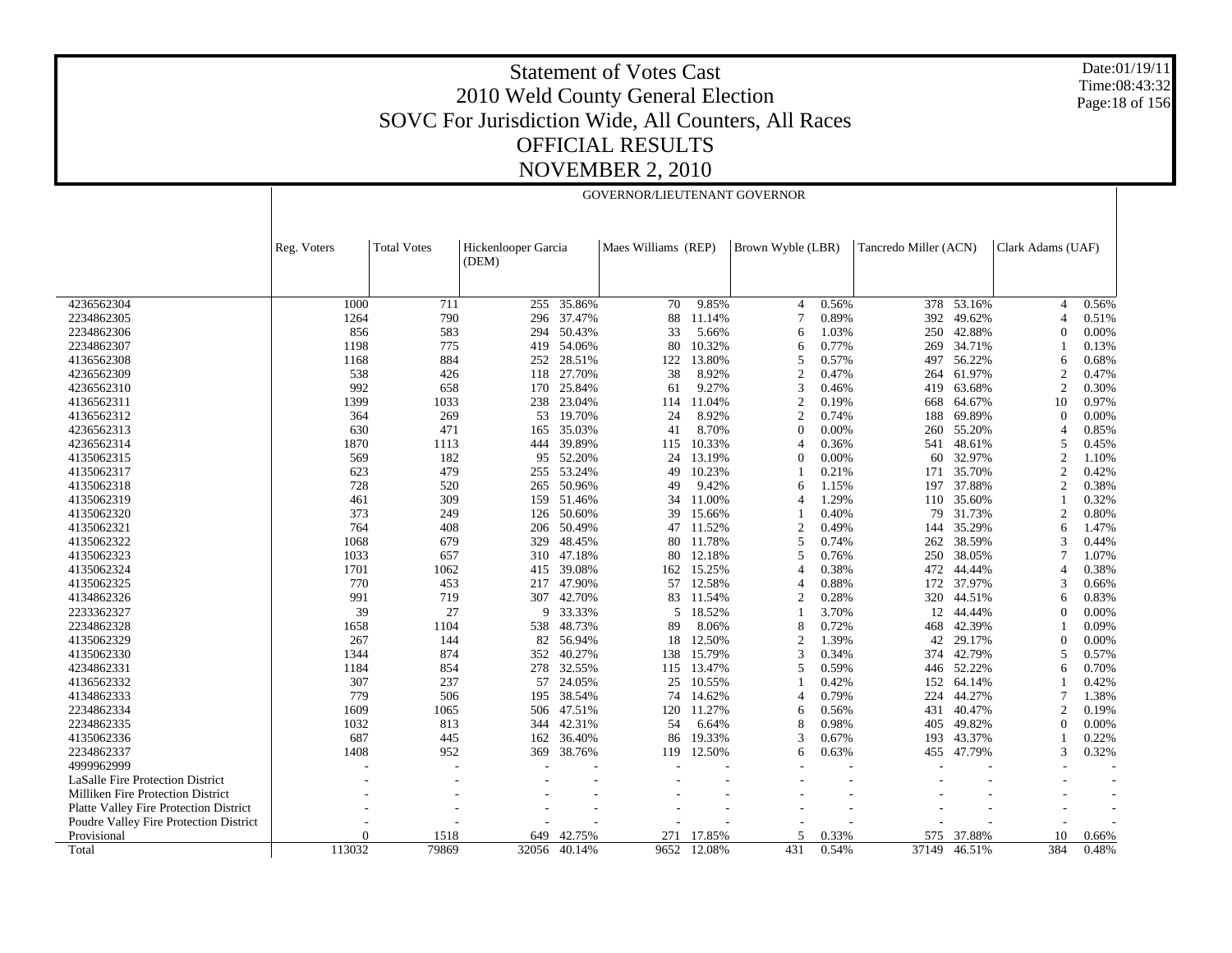Date:01/19/11 Time:08:43:32 Page:19 of 156

| Fiorino McKibbin<br>Write-In Votes<br>Reg. Voters<br><b>Total Votes</b><br>Scott Gessler (REP)<br>Bernie Buescher (DEM)<br>Amanda Campbell<br>(ACN)<br>(UAF)<br>Jurisdiction Wide<br>4136562100<br>0.13%<br>0.13%<br>1070<br>756<br>490<br>64.81%<br>158<br>20.90%<br>108<br>14.29%<br>1<br>$\overline{0}$<br>0.00%<br>0.00%<br>259<br>77.61%<br>4136562101<br>$\Omega$<br>331<br>201<br>33<br>12.74%<br>25<br>9.65%<br>250<br>82.63%<br>4136562102<br>0.45%<br>0.00%<br>213<br>21<br>9.86%<br>7.51%<br>$\theta$<br>176<br>16<br>4136562103<br>342<br>272<br>194 71.32%<br>40<br>14.71%<br>38<br>13.97%<br>$\Omega$<br>0.00%<br>$\theta$<br>0.00%<br>4136562104<br>$\mathbf{0}$<br>0.00%<br>0.09%<br>1522<br>1119<br>69.62%<br>18.32%<br>135<br>12.06%<br>779<br>205<br>880<br>474<br>43.25%<br>44.30%<br>4135062106<br>$\Omega$<br>0.00%<br>$\theta$<br>0.00%<br>205<br>210<br>59<br>12.45%<br>$\overline{2}$<br>0.25%<br>1538<br>781<br>32.01%<br>59.15%<br>8.83%<br>4135062107<br>$\overline{4}$<br>0.50%<br>250<br>462<br>69<br>46.49%<br>42.25%<br>4135062108<br>$\theta$<br>0.00%<br>982<br>613<br>285<br>259<br>0.16%<br>69<br>797<br>3<br>502<br>4135062109<br>0.57%<br>$\mathbf{0}$<br>0.00%<br>232<br>46.22%<br>226<br>45.02%<br>44<br>$\overline{2}$<br>0.00%<br>883<br>37.12%<br>51.93%<br>4135062110<br>0.42%<br>$\Omega$<br>466<br>173<br>242<br>51<br>4135062111<br>1067<br>674<br>315<br>46.74%<br>300 44.51%<br>59<br>8.75%<br>0.14%<br>0.14%<br>4135062112<br>601<br>0.16%<br>0.16%<br>945<br>211<br>35.11%<br>350<br>58.24%<br>40<br>6.66%<br>4135062114<br>$\Omega$<br>0.00%<br>852<br>648<br>289<br>44.60%<br>331 51.08%<br>28<br>4.32%<br>0.15%<br>1812<br>1247<br>4134962115<br>$\mathbf{0}$<br>0.00%<br>$\theta$<br>0.00%<br>797<br>63.91%<br>28.95%<br>89<br>7.14%<br>361<br>$\overline{2}$<br>872<br>55.70%<br>33.88%<br>4134962116<br>0.31%<br>$\Omega$<br>0.00%<br>614<br>342<br>208<br>10.42%<br>64<br>950<br>4136562117<br>694<br>69.60%<br>22.62%<br>7.78%<br>0.14%<br>$\theta$<br>0.00%<br>483<br>157<br>54<br>21.35%<br>4136562118<br>5<br>0.42%<br>$\overline{2}$<br>0.17%<br>1588<br>1157<br>812<br>70.18%<br>98<br>8.47%<br>247<br>579<br>388<br>64.95%<br>25.00%<br>39<br>10.05%<br>4136562119<br>$\theta$<br>0.00%<br>$\theta$<br>0.00%<br>252<br>97<br>4134862120<br>$\mathbf{0}$<br>0.00%<br>$\theta$<br>0.00%<br>371<br>287<br>223<br>77.70%<br>15.68%<br>19<br>6.62%<br>45<br>$\overline{2}$<br>1572<br>4134962121<br>$\theta$<br>0.00%<br>1108<br>727<br>65.61%<br>296<br>26.71%<br>85<br>0.17%<br>$\overline{2}$<br>$\mathbf{0}$<br>1181<br>53.05%<br>34.99%<br>4134962122<br>0.24%<br>0.00%<br>803<br>426<br>281<br>96<br>33.38%<br>4134962123<br>0.13%<br>0.13%<br>1141<br>761<br>441 57.95%<br>254<br>66<br>4134862124<br>0.42%<br>$\mathbf{0}$<br>0.00%<br>1320<br>909<br>62.38%<br>31.35%<br>57<br>4<br>567<br>285<br>4134862125<br>$\overline{2}$<br>0.23%<br>1080<br>817<br>64.99%<br>250 30.60%<br>0.12%<br>531<br>36<br>4.41%<br>$\overline{0}$<br>63.27%<br>4136562126<br>0.00%<br>$\overline{2}$<br>0.28%<br>963<br>686<br>434<br>182<br>26.53%<br>70<br>10.20%<br>0.00%<br>549<br>59.38%<br>4136562127<br>0.18%<br>$\Omega$<br>796<br>326<br>162<br>29.51%<br>61<br>11.11%<br>4136562128<br>$\mathbf{0}$<br>1273<br>947<br>74.76%<br>53<br>0.00%<br>0.10%<br>708<br>186<br>19.64%<br>5.60%<br>4134862129<br>$\theta$<br>0.00%<br>332<br>258<br>74.42%<br>17.05%<br>22<br>8.53%<br>0.00%<br>$\theta$<br>192<br>44<br>1527<br>4134962130<br>0.09%<br>$\theta$<br>0.00%<br>1076<br>740<br>68.77%<br>277<br>25.74%<br>59<br>5.48%<br>4136562131<br>886<br>70.59%<br>21.87%<br>$\overline{4}$<br>0.58%<br>$\theta$<br>0.00%<br>663<br>468<br>145<br>50<br>7.54%<br>3<br>$\theta$<br>0.00%<br>909<br>654<br>383<br>58.56%<br>227<br>34.71%<br>6.73%<br>4134862132<br>0.44%<br>44<br>$\overline{2}$<br>371<br>251<br>53.39%<br>94<br>37.45%<br>23<br>4135062134<br>0.76%<br>$\theta$<br>0.00%<br>134<br>9.16%<br>$\mathbf{0}$<br>$\Omega$<br>863<br>577<br>158 27.38%<br>30<br>4134862135<br>0.00%<br>0.00%<br>389<br>67.42%<br>3<br>61.99%<br>4134862136<br>$\mathbf{0}$<br>0.00%<br>1042<br>692<br>429<br>31.21%<br>0.41%<br>216<br>47<br>4135062137<br>3<br>0.39%<br>0.13%<br>1491<br>737<br>300<br>40.71%<br>359<br>48.71%<br>78<br>$\Omega$<br>1059<br>65.19%<br>25.22%<br>4136562138<br>0.00%<br>0.14%<br>678<br>442<br>171<br>65<br>4135062139<br>0.18%<br>0.18%<br>732<br>535<br>57.57%<br>36.26%<br>33<br>308<br>194<br>4234862200<br>$\overline{2}$<br>0.27%<br>0.00%<br>728<br>60.99%<br>28.30%<br>$\theta$<br>1045<br>444<br>206<br>78<br>10.71%<br>4234862201<br>1107<br>58.93%<br>28.46%<br>12.62%<br>0.13%<br>0.13%<br>745<br>439<br>212<br>94<br>244 60.70% |            |              | GOVERNOR/LIEUTENANT GOVERNOR |              |       |     | <b>SECRETARY OF STATE</b> |  |  |     |        |    |        |  |
|------------------------------------------------------------------------------------------------------------------------------------------------------------------------------------------------------------------------------------------------------------------------------------------------------------------------------------------------------------------------------------------------------------------------------------------------------------------------------------------------------------------------------------------------------------------------------------------------------------------------------------------------------------------------------------------------------------------------------------------------------------------------------------------------------------------------------------------------------------------------------------------------------------------------------------------------------------------------------------------------------------------------------------------------------------------------------------------------------------------------------------------------------------------------------------------------------------------------------------------------------------------------------------------------------------------------------------------------------------------------------------------------------------------------------------------------------------------------------------------------------------------------------------------------------------------------------------------------------------------------------------------------------------------------------------------------------------------------------------------------------------------------------------------------------------------------------------------------------------------------------------------------------------------------------------------------------------------------------------------------------------------------------------------------------------------------------------------------------------------------------------------------------------------------------------------------------------------------------------------------------------------------------------------------------------------------------------------------------------------------------------------------------------------------------------------------------------------------------------------------------------------------------------------------------------------------------------------------------------------------------------------------------------------------------------------------------------------------------------------------------------------------------------------------------------------------------------------------------------------------------------------------------------------------------------------------------------------------------------------------------------------------------------------------------------------------------------------------------------------------------------------------------------------------------------------------------------------------------------------------------------------------------------------------------------------------------------------------------------------------------------------------------------------------------------------------------------------------------------------------------------------------------------------------------------------------------------------------------------------------------------------------------------------------------------------------------------------------------------------------------------------------------------------------------------------------------------------------------------------------------------------------------------------------------------------------------------------------------------------------------------------------------------------------------------------------------------------------------------------------------------------------------------------------------------------------------------------------------------------------------------------------------------------------------------------------------------------------------------------------------------------------------------------------------------------------------------------------------------------------------------------------------------------------------------------------------------------------------------------------------------------------------------------------------------------------------------------------------|------------|--------------|------------------------------|--------------|-------|-----|---------------------------|--|--|-----|--------|----|--------|--|
|                                                                                                                                                                                                                                                                                                                                                                                                                                                                                                                                                                                                                                                                                                                                                                                                                                                                                                                                                                                                                                                                                                                                                                                                                                                                                                                                                                                                                                                                                                                                                                                                                                                                                                                                                                                                                                                                                                                                                                                                                                                                                                                                                                                                                                                                                                                                                                                                                                                                                                                                                                                                                                                                                                                                                                                                                                                                                                                                                                                                                                                                                                                                                                                                                                                                                                                                                                                                                                                                                                                                                                                                                                                                                                                                                                                                                                                                                                                                                                                                                                                                                                                                                                                                                                                                                                                                                                                                                                                                                                                                                                                                                                                                                                                              |            |              |                              |              |       |     |                           |  |  |     |        |    |        |  |
|                                                                                                                                                                                                                                                                                                                                                                                                                                                                                                                                                                                                                                                                                                                                                                                                                                                                                                                                                                                                                                                                                                                                                                                                                                                                                                                                                                                                                                                                                                                                                                                                                                                                                                                                                                                                                                                                                                                                                                                                                                                                                                                                                                                                                                                                                                                                                                                                                                                                                                                                                                                                                                                                                                                                                                                                                                                                                                                                                                                                                                                                                                                                                                                                                                                                                                                                                                                                                                                                                                                                                                                                                                                                                                                                                                                                                                                                                                                                                                                                                                                                                                                                                                                                                                                                                                                                                                                                                                                                                                                                                                                                                                                                                                                              |            |              |                              |              |       |     |                           |  |  |     |        |    |        |  |
|                                                                                                                                                                                                                                                                                                                                                                                                                                                                                                                                                                                                                                                                                                                                                                                                                                                                                                                                                                                                                                                                                                                                                                                                                                                                                                                                                                                                                                                                                                                                                                                                                                                                                                                                                                                                                                                                                                                                                                                                                                                                                                                                                                                                                                                                                                                                                                                                                                                                                                                                                                                                                                                                                                                                                                                                                                                                                                                                                                                                                                                                                                                                                                                                                                                                                                                                                                                                                                                                                                                                                                                                                                                                                                                                                                                                                                                                                                                                                                                                                                                                                                                                                                                                                                                                                                                                                                                                                                                                                                                                                                                                                                                                                                                              |            |              |                              |              |       |     |                           |  |  |     |        |    |        |  |
|                                                                                                                                                                                                                                                                                                                                                                                                                                                                                                                                                                                                                                                                                                                                                                                                                                                                                                                                                                                                                                                                                                                                                                                                                                                                                                                                                                                                                                                                                                                                                                                                                                                                                                                                                                                                                                                                                                                                                                                                                                                                                                                                                                                                                                                                                                                                                                                                                                                                                                                                                                                                                                                                                                                                                                                                                                                                                                                                                                                                                                                                                                                                                                                                                                                                                                                                                                                                                                                                                                                                                                                                                                                                                                                                                                                                                                                                                                                                                                                                                                                                                                                                                                                                                                                                                                                                                                                                                                                                                                                                                                                                                                                                                                                              |            |              |                              |              |       |     |                           |  |  |     |        |    |        |  |
|                                                                                                                                                                                                                                                                                                                                                                                                                                                                                                                                                                                                                                                                                                                                                                                                                                                                                                                                                                                                                                                                                                                                                                                                                                                                                                                                                                                                                                                                                                                                                                                                                                                                                                                                                                                                                                                                                                                                                                                                                                                                                                                                                                                                                                                                                                                                                                                                                                                                                                                                                                                                                                                                                                                                                                                                                                                                                                                                                                                                                                                                                                                                                                                                                                                                                                                                                                                                                                                                                                                                                                                                                                                                                                                                                                                                                                                                                                                                                                                                                                                                                                                                                                                                                                                                                                                                                                                                                                                                                                                                                                                                                                                                                                                              |            |              |                              |              |       |     |                           |  |  |     |        |    |        |  |
|                                                                                                                                                                                                                                                                                                                                                                                                                                                                                                                                                                                                                                                                                                                                                                                                                                                                                                                                                                                                                                                                                                                                                                                                                                                                                                                                                                                                                                                                                                                                                                                                                                                                                                                                                                                                                                                                                                                                                                                                                                                                                                                                                                                                                                                                                                                                                                                                                                                                                                                                                                                                                                                                                                                                                                                                                                                                                                                                                                                                                                                                                                                                                                                                                                                                                                                                                                                                                                                                                                                                                                                                                                                                                                                                                                                                                                                                                                                                                                                                                                                                                                                                                                                                                                                                                                                                                                                                                                                                                                                                                                                                                                                                                                                              |            |              |                              |              |       |     |                           |  |  |     |        |    |        |  |
|                                                                                                                                                                                                                                                                                                                                                                                                                                                                                                                                                                                                                                                                                                                                                                                                                                                                                                                                                                                                                                                                                                                                                                                                                                                                                                                                                                                                                                                                                                                                                                                                                                                                                                                                                                                                                                                                                                                                                                                                                                                                                                                                                                                                                                                                                                                                                                                                                                                                                                                                                                                                                                                                                                                                                                                                                                                                                                                                                                                                                                                                                                                                                                                                                                                                                                                                                                                                                                                                                                                                                                                                                                                                                                                                                                                                                                                                                                                                                                                                                                                                                                                                                                                                                                                                                                                                                                                                                                                                                                                                                                                                                                                                                                                              |            |              |                              |              |       |     |                           |  |  |     |        |    |        |  |
|                                                                                                                                                                                                                                                                                                                                                                                                                                                                                                                                                                                                                                                                                                                                                                                                                                                                                                                                                                                                                                                                                                                                                                                                                                                                                                                                                                                                                                                                                                                                                                                                                                                                                                                                                                                                                                                                                                                                                                                                                                                                                                                                                                                                                                                                                                                                                                                                                                                                                                                                                                                                                                                                                                                                                                                                                                                                                                                                                                                                                                                                                                                                                                                                                                                                                                                                                                                                                                                                                                                                                                                                                                                                                                                                                                                                                                                                                                                                                                                                                                                                                                                                                                                                                                                                                                                                                                                                                                                                                                                                                                                                                                                                                                                              |            |              |                              |              |       |     |                           |  |  |     |        |    |        |  |
|                                                                                                                                                                                                                                                                                                                                                                                                                                                                                                                                                                                                                                                                                                                                                                                                                                                                                                                                                                                                                                                                                                                                                                                                                                                                                                                                                                                                                                                                                                                                                                                                                                                                                                                                                                                                                                                                                                                                                                                                                                                                                                                                                                                                                                                                                                                                                                                                                                                                                                                                                                                                                                                                                                                                                                                                                                                                                                                                                                                                                                                                                                                                                                                                                                                                                                                                                                                                                                                                                                                                                                                                                                                                                                                                                                                                                                                                                                                                                                                                                                                                                                                                                                                                                                                                                                                                                                                                                                                                                                                                                                                                                                                                                                                              |            |              |                              |              |       |     |                           |  |  |     |        |    |        |  |
|                                                                                                                                                                                                                                                                                                                                                                                                                                                                                                                                                                                                                                                                                                                                                                                                                                                                                                                                                                                                                                                                                                                                                                                                                                                                                                                                                                                                                                                                                                                                                                                                                                                                                                                                                                                                                                                                                                                                                                                                                                                                                                                                                                                                                                                                                                                                                                                                                                                                                                                                                                                                                                                                                                                                                                                                                                                                                                                                                                                                                                                                                                                                                                                                                                                                                                                                                                                                                                                                                                                                                                                                                                                                                                                                                                                                                                                                                                                                                                                                                                                                                                                                                                                                                                                                                                                                                                                                                                                                                                                                                                                                                                                                                                                              |            |              |                              |              |       |     |                           |  |  |     |        |    |        |  |
|                                                                                                                                                                                                                                                                                                                                                                                                                                                                                                                                                                                                                                                                                                                                                                                                                                                                                                                                                                                                                                                                                                                                                                                                                                                                                                                                                                                                                                                                                                                                                                                                                                                                                                                                                                                                                                                                                                                                                                                                                                                                                                                                                                                                                                                                                                                                                                                                                                                                                                                                                                                                                                                                                                                                                                                                                                                                                                                                                                                                                                                                                                                                                                                                                                                                                                                                                                                                                                                                                                                                                                                                                                                                                                                                                                                                                                                                                                                                                                                                                                                                                                                                                                                                                                                                                                                                                                                                                                                                                                                                                                                                                                                                                                                              |            |              |                              |              |       |     |                           |  |  |     |        |    | 11.26% |  |
|                                                                                                                                                                                                                                                                                                                                                                                                                                                                                                                                                                                                                                                                                                                                                                                                                                                                                                                                                                                                                                                                                                                                                                                                                                                                                                                                                                                                                                                                                                                                                                                                                                                                                                                                                                                                                                                                                                                                                                                                                                                                                                                                                                                                                                                                                                                                                                                                                                                                                                                                                                                                                                                                                                                                                                                                                                                                                                                                                                                                                                                                                                                                                                                                                                                                                                                                                                                                                                                                                                                                                                                                                                                                                                                                                                                                                                                                                                                                                                                                                                                                                                                                                                                                                                                                                                                                                                                                                                                                                                                                                                                                                                                                                                                              |            |              |                              |              |       |     |                           |  |  |     |        |    | 8.76%  |  |
|                                                                                                                                                                                                                                                                                                                                                                                                                                                                                                                                                                                                                                                                                                                                                                                                                                                                                                                                                                                                                                                                                                                                                                                                                                                                                                                                                                                                                                                                                                                                                                                                                                                                                                                                                                                                                                                                                                                                                                                                                                                                                                                                                                                                                                                                                                                                                                                                                                                                                                                                                                                                                                                                                                                                                                                                                                                                                                                                                                                                                                                                                                                                                                                                                                                                                                                                                                                                                                                                                                                                                                                                                                                                                                                                                                                                                                                                                                                                                                                                                                                                                                                                                                                                                                                                                                                                                                                                                                                                                                                                                                                                                                                                                                                              |            |              |                              |              |       |     |                           |  |  |     |        |    | 10.94% |  |
|                                                                                                                                                                                                                                                                                                                                                                                                                                                                                                                                                                                                                                                                                                                                                                                                                                                                                                                                                                                                                                                                                                                                                                                                                                                                                                                                                                                                                                                                                                                                                                                                                                                                                                                                                                                                                                                                                                                                                                                                                                                                                                                                                                                                                                                                                                                                                                                                                                                                                                                                                                                                                                                                                                                                                                                                                                                                                                                                                                                                                                                                                                                                                                                                                                                                                                                                                                                                                                                                                                                                                                                                                                                                                                                                                                                                                                                                                                                                                                                                                                                                                                                                                                                                                                                                                                                                                                                                                                                                                                                                                                                                                                                                                                                              |            |              |                              |              |       |     |                           |  |  |     |        |    |        |  |
|                                                                                                                                                                                                                                                                                                                                                                                                                                                                                                                                                                                                                                                                                                                                                                                                                                                                                                                                                                                                                                                                                                                                                                                                                                                                                                                                                                                                                                                                                                                                                                                                                                                                                                                                                                                                                                                                                                                                                                                                                                                                                                                                                                                                                                                                                                                                                                                                                                                                                                                                                                                                                                                                                                                                                                                                                                                                                                                                                                                                                                                                                                                                                                                                                                                                                                                                                                                                                                                                                                                                                                                                                                                                                                                                                                                                                                                                                                                                                                                                                                                                                                                                                                                                                                                                                                                                                                                                                                                                                                                                                                                                                                                                                                                              |            |              |                              |              |       |     |                           |  |  |     |        |    |        |  |
|                                                                                                                                                                                                                                                                                                                                                                                                                                                                                                                                                                                                                                                                                                                                                                                                                                                                                                                                                                                                                                                                                                                                                                                                                                                                                                                                                                                                                                                                                                                                                                                                                                                                                                                                                                                                                                                                                                                                                                                                                                                                                                                                                                                                                                                                                                                                                                                                                                                                                                                                                                                                                                                                                                                                                                                                                                                                                                                                                                                                                                                                                                                                                                                                                                                                                                                                                                                                                                                                                                                                                                                                                                                                                                                                                                                                                                                                                                                                                                                                                                                                                                                                                                                                                                                                                                                                                                                                                                                                                                                                                                                                                                                                                                                              |            |              |                              |              |       |     |                           |  |  |     |        |    |        |  |
|                                                                                                                                                                                                                                                                                                                                                                                                                                                                                                                                                                                                                                                                                                                                                                                                                                                                                                                                                                                                                                                                                                                                                                                                                                                                                                                                                                                                                                                                                                                                                                                                                                                                                                                                                                                                                                                                                                                                                                                                                                                                                                                                                                                                                                                                                                                                                                                                                                                                                                                                                                                                                                                                                                                                                                                                                                                                                                                                                                                                                                                                                                                                                                                                                                                                                                                                                                                                                                                                                                                                                                                                                                                                                                                                                                                                                                                                                                                                                                                                                                                                                                                                                                                                                                                                                                                                                                                                                                                                                                                                                                                                                                                                                                                              |            |              |                              |              |       |     |                           |  |  |     |        |    |        |  |
|                                                                                                                                                                                                                                                                                                                                                                                                                                                                                                                                                                                                                                                                                                                                                                                                                                                                                                                                                                                                                                                                                                                                                                                                                                                                                                                                                                                                                                                                                                                                                                                                                                                                                                                                                                                                                                                                                                                                                                                                                                                                                                                                                                                                                                                                                                                                                                                                                                                                                                                                                                                                                                                                                                                                                                                                                                                                                                                                                                                                                                                                                                                                                                                                                                                                                                                                                                                                                                                                                                                                                                                                                                                                                                                                                                                                                                                                                                                                                                                                                                                                                                                                                                                                                                                                                                                                                                                                                                                                                                                                                                                                                                                                                                                              |            |              |                              |              |       |     |                           |  |  |     |        |    |        |  |
|                                                                                                                                                                                                                                                                                                                                                                                                                                                                                                                                                                                                                                                                                                                                                                                                                                                                                                                                                                                                                                                                                                                                                                                                                                                                                                                                                                                                                                                                                                                                                                                                                                                                                                                                                                                                                                                                                                                                                                                                                                                                                                                                                                                                                                                                                                                                                                                                                                                                                                                                                                                                                                                                                                                                                                                                                                                                                                                                                                                                                                                                                                                                                                                                                                                                                                                                                                                                                                                                                                                                                                                                                                                                                                                                                                                                                                                                                                                                                                                                                                                                                                                                                                                                                                                                                                                                                                                                                                                                                                                                                                                                                                                                                                                              |            |              |                              |              |       |     |                           |  |  |     |        |    |        |  |
|                                                                                                                                                                                                                                                                                                                                                                                                                                                                                                                                                                                                                                                                                                                                                                                                                                                                                                                                                                                                                                                                                                                                                                                                                                                                                                                                                                                                                                                                                                                                                                                                                                                                                                                                                                                                                                                                                                                                                                                                                                                                                                                                                                                                                                                                                                                                                                                                                                                                                                                                                                                                                                                                                                                                                                                                                                                                                                                                                                                                                                                                                                                                                                                                                                                                                                                                                                                                                                                                                                                                                                                                                                                                                                                                                                                                                                                                                                                                                                                                                                                                                                                                                                                                                                                                                                                                                                                                                                                                                                                                                                                                                                                                                                                              |            |              |                              |              |       |     |                           |  |  |     |        |    |        |  |
|                                                                                                                                                                                                                                                                                                                                                                                                                                                                                                                                                                                                                                                                                                                                                                                                                                                                                                                                                                                                                                                                                                                                                                                                                                                                                                                                                                                                                                                                                                                                                                                                                                                                                                                                                                                                                                                                                                                                                                                                                                                                                                                                                                                                                                                                                                                                                                                                                                                                                                                                                                                                                                                                                                                                                                                                                                                                                                                                                                                                                                                                                                                                                                                                                                                                                                                                                                                                                                                                                                                                                                                                                                                                                                                                                                                                                                                                                                                                                                                                                                                                                                                                                                                                                                                                                                                                                                                                                                                                                                                                                                                                                                                                                                                              |            |              |                              |              |       |     |                           |  |  |     |        |    |        |  |
|                                                                                                                                                                                                                                                                                                                                                                                                                                                                                                                                                                                                                                                                                                                                                                                                                                                                                                                                                                                                                                                                                                                                                                                                                                                                                                                                                                                                                                                                                                                                                                                                                                                                                                                                                                                                                                                                                                                                                                                                                                                                                                                                                                                                                                                                                                                                                                                                                                                                                                                                                                                                                                                                                                                                                                                                                                                                                                                                                                                                                                                                                                                                                                                                                                                                                                                                                                                                                                                                                                                                                                                                                                                                                                                                                                                                                                                                                                                                                                                                                                                                                                                                                                                                                                                                                                                                                                                                                                                                                                                                                                                                                                                                                                                              |            |              |                              |              |       |     |                           |  |  |     |        |    |        |  |
|                                                                                                                                                                                                                                                                                                                                                                                                                                                                                                                                                                                                                                                                                                                                                                                                                                                                                                                                                                                                                                                                                                                                                                                                                                                                                                                                                                                                                                                                                                                                                                                                                                                                                                                                                                                                                                                                                                                                                                                                                                                                                                                                                                                                                                                                                                                                                                                                                                                                                                                                                                                                                                                                                                                                                                                                                                                                                                                                                                                                                                                                                                                                                                                                                                                                                                                                                                                                                                                                                                                                                                                                                                                                                                                                                                                                                                                                                                                                                                                                                                                                                                                                                                                                                                                                                                                                                                                                                                                                                                                                                                                                                                                                                                                              |            |              |                              |              |       |     |                           |  |  |     |        |    |        |  |
|                                                                                                                                                                                                                                                                                                                                                                                                                                                                                                                                                                                                                                                                                                                                                                                                                                                                                                                                                                                                                                                                                                                                                                                                                                                                                                                                                                                                                                                                                                                                                                                                                                                                                                                                                                                                                                                                                                                                                                                                                                                                                                                                                                                                                                                                                                                                                                                                                                                                                                                                                                                                                                                                                                                                                                                                                                                                                                                                                                                                                                                                                                                                                                                                                                                                                                                                                                                                                                                                                                                                                                                                                                                                                                                                                                                                                                                                                                                                                                                                                                                                                                                                                                                                                                                                                                                                                                                                                                                                                                                                                                                                                                                                                                                              |            |              |                              |              |       |     |                           |  |  |     |        |    | 7.67%  |  |
|                                                                                                                                                                                                                                                                                                                                                                                                                                                                                                                                                                                                                                                                                                                                                                                                                                                                                                                                                                                                                                                                                                                                                                                                                                                                                                                                                                                                                                                                                                                                                                                                                                                                                                                                                                                                                                                                                                                                                                                                                                                                                                                                                                                                                                                                                                                                                                                                                                                                                                                                                                                                                                                                                                                                                                                                                                                                                                                                                                                                                                                                                                                                                                                                                                                                                                                                                                                                                                                                                                                                                                                                                                                                                                                                                                                                                                                                                                                                                                                                                                                                                                                                                                                                                                                                                                                                                                                                                                                                                                                                                                                                                                                                                                                              |            |              |                              |              |       |     |                           |  |  |     |        |    | 11.96% |  |
|                                                                                                                                                                                                                                                                                                                                                                                                                                                                                                                                                                                                                                                                                                                                                                                                                                                                                                                                                                                                                                                                                                                                                                                                                                                                                                                                                                                                                                                                                                                                                                                                                                                                                                                                                                                                                                                                                                                                                                                                                                                                                                                                                                                                                                                                                                                                                                                                                                                                                                                                                                                                                                                                                                                                                                                                                                                                                                                                                                                                                                                                                                                                                                                                                                                                                                                                                                                                                                                                                                                                                                                                                                                                                                                                                                                                                                                                                                                                                                                                                                                                                                                                                                                                                                                                                                                                                                                                                                                                                                                                                                                                                                                                                                                              |            |              |                              |              |       |     |                           |  |  |     |        |    | 8.67%  |  |
|                                                                                                                                                                                                                                                                                                                                                                                                                                                                                                                                                                                                                                                                                                                                                                                                                                                                                                                                                                                                                                                                                                                                                                                                                                                                                                                                                                                                                                                                                                                                                                                                                                                                                                                                                                                                                                                                                                                                                                                                                                                                                                                                                                                                                                                                                                                                                                                                                                                                                                                                                                                                                                                                                                                                                                                                                                                                                                                                                                                                                                                                                                                                                                                                                                                                                                                                                                                                                                                                                                                                                                                                                                                                                                                                                                                                                                                                                                                                                                                                                                                                                                                                                                                                                                                                                                                                                                                                                                                                                                                                                                                                                                                                                                                              |            |              |                              |              |       |     |                           |  |  |     |        |    | 6.27%  |  |
|                                                                                                                                                                                                                                                                                                                                                                                                                                                                                                                                                                                                                                                                                                                                                                                                                                                                                                                                                                                                                                                                                                                                                                                                                                                                                                                                                                                                                                                                                                                                                                                                                                                                                                                                                                                                                                                                                                                                                                                                                                                                                                                                                                                                                                                                                                                                                                                                                                                                                                                                                                                                                                                                                                                                                                                                                                                                                                                                                                                                                                                                                                                                                                                                                                                                                                                                                                                                                                                                                                                                                                                                                                                                                                                                                                                                                                                                                                                                                                                                                                                                                                                                                                                                                                                                                                                                                                                                                                                                                                                                                                                                                                                                                                                              |            |              |                              |              |       |     |                           |  |  |     |        |    |        |  |
|                                                                                                                                                                                                                                                                                                                                                                                                                                                                                                                                                                                                                                                                                                                                                                                                                                                                                                                                                                                                                                                                                                                                                                                                                                                                                                                                                                                                                                                                                                                                                                                                                                                                                                                                                                                                                                                                                                                                                                                                                                                                                                                                                                                                                                                                                                                                                                                                                                                                                                                                                                                                                                                                                                                                                                                                                                                                                                                                                                                                                                                                                                                                                                                                                                                                                                                                                                                                                                                                                                                                                                                                                                                                                                                                                                                                                                                                                                                                                                                                                                                                                                                                                                                                                                                                                                                                                                                                                                                                                                                                                                                                                                                                                                                              |            |              |                              |              |       |     |                           |  |  |     |        |    |        |  |
|                                                                                                                                                                                                                                                                                                                                                                                                                                                                                                                                                                                                                                                                                                                                                                                                                                                                                                                                                                                                                                                                                                                                                                                                                                                                                                                                                                                                                                                                                                                                                                                                                                                                                                                                                                                                                                                                                                                                                                                                                                                                                                                                                                                                                                                                                                                                                                                                                                                                                                                                                                                                                                                                                                                                                                                                                                                                                                                                                                                                                                                                                                                                                                                                                                                                                                                                                                                                                                                                                                                                                                                                                                                                                                                                                                                                                                                                                                                                                                                                                                                                                                                                                                                                                                                                                                                                                                                                                                                                                                                                                                                                                                                                                                                              |            |              |                              |              |       |     |                           |  |  |     |        |    |        |  |
|                                                                                                                                                                                                                                                                                                                                                                                                                                                                                                                                                                                                                                                                                                                                                                                                                                                                                                                                                                                                                                                                                                                                                                                                                                                                                                                                                                                                                                                                                                                                                                                                                                                                                                                                                                                                                                                                                                                                                                                                                                                                                                                                                                                                                                                                                                                                                                                                                                                                                                                                                                                                                                                                                                                                                                                                                                                                                                                                                                                                                                                                                                                                                                                                                                                                                                                                                                                                                                                                                                                                                                                                                                                                                                                                                                                                                                                                                                                                                                                                                                                                                                                                                                                                                                                                                                                                                                                                                                                                                                                                                                                                                                                                                                                              |            |              |                              |              |       |     |                           |  |  |     |        |    |        |  |
|                                                                                                                                                                                                                                                                                                                                                                                                                                                                                                                                                                                                                                                                                                                                                                                                                                                                                                                                                                                                                                                                                                                                                                                                                                                                                                                                                                                                                                                                                                                                                                                                                                                                                                                                                                                                                                                                                                                                                                                                                                                                                                                                                                                                                                                                                                                                                                                                                                                                                                                                                                                                                                                                                                                                                                                                                                                                                                                                                                                                                                                                                                                                                                                                                                                                                                                                                                                                                                                                                                                                                                                                                                                                                                                                                                                                                                                                                                                                                                                                                                                                                                                                                                                                                                                                                                                                                                                                                                                                                                                                                                                                                                                                                                                              |            |              |                              |              |       |     |                           |  |  |     |        |    |        |  |
|                                                                                                                                                                                                                                                                                                                                                                                                                                                                                                                                                                                                                                                                                                                                                                                                                                                                                                                                                                                                                                                                                                                                                                                                                                                                                                                                                                                                                                                                                                                                                                                                                                                                                                                                                                                                                                                                                                                                                                                                                                                                                                                                                                                                                                                                                                                                                                                                                                                                                                                                                                                                                                                                                                                                                                                                                                                                                                                                                                                                                                                                                                                                                                                                                                                                                                                                                                                                                                                                                                                                                                                                                                                                                                                                                                                                                                                                                                                                                                                                                                                                                                                                                                                                                                                                                                                                                                                                                                                                                                                                                                                                                                                                                                                              |            |              |                              |              |       |     |                           |  |  |     |        |    |        |  |
|                                                                                                                                                                                                                                                                                                                                                                                                                                                                                                                                                                                                                                                                                                                                                                                                                                                                                                                                                                                                                                                                                                                                                                                                                                                                                                                                                                                                                                                                                                                                                                                                                                                                                                                                                                                                                                                                                                                                                                                                                                                                                                                                                                                                                                                                                                                                                                                                                                                                                                                                                                                                                                                                                                                                                                                                                                                                                                                                                                                                                                                                                                                                                                                                                                                                                                                                                                                                                                                                                                                                                                                                                                                                                                                                                                                                                                                                                                                                                                                                                                                                                                                                                                                                                                                                                                                                                                                                                                                                                                                                                                                                                                                                                                                              |            |              |                              |              |       |     |                           |  |  |     |        |    |        |  |
|                                                                                                                                                                                                                                                                                                                                                                                                                                                                                                                                                                                                                                                                                                                                                                                                                                                                                                                                                                                                                                                                                                                                                                                                                                                                                                                                                                                                                                                                                                                                                                                                                                                                                                                                                                                                                                                                                                                                                                                                                                                                                                                                                                                                                                                                                                                                                                                                                                                                                                                                                                                                                                                                                                                                                                                                                                                                                                                                                                                                                                                                                                                                                                                                                                                                                                                                                                                                                                                                                                                                                                                                                                                                                                                                                                                                                                                                                                                                                                                                                                                                                                                                                                                                                                                                                                                                                                                                                                                                                                                                                                                                                                                                                                                              |            |              |                              |              |       |     |                           |  |  |     |        |    |        |  |
|                                                                                                                                                                                                                                                                                                                                                                                                                                                                                                                                                                                                                                                                                                                                                                                                                                                                                                                                                                                                                                                                                                                                                                                                                                                                                                                                                                                                                                                                                                                                                                                                                                                                                                                                                                                                                                                                                                                                                                                                                                                                                                                                                                                                                                                                                                                                                                                                                                                                                                                                                                                                                                                                                                                                                                                                                                                                                                                                                                                                                                                                                                                                                                                                                                                                                                                                                                                                                                                                                                                                                                                                                                                                                                                                                                                                                                                                                                                                                                                                                                                                                                                                                                                                                                                                                                                                                                                                                                                                                                                                                                                                                                                                                                                              |            |              |                              |              |       |     |                           |  |  |     |        |    |        |  |
|                                                                                                                                                                                                                                                                                                                                                                                                                                                                                                                                                                                                                                                                                                                                                                                                                                                                                                                                                                                                                                                                                                                                                                                                                                                                                                                                                                                                                                                                                                                                                                                                                                                                                                                                                                                                                                                                                                                                                                                                                                                                                                                                                                                                                                                                                                                                                                                                                                                                                                                                                                                                                                                                                                                                                                                                                                                                                                                                                                                                                                                                                                                                                                                                                                                                                                                                                                                                                                                                                                                                                                                                                                                                                                                                                                                                                                                                                                                                                                                                                                                                                                                                                                                                                                                                                                                                                                                                                                                                                                                                                                                                                                                                                                                              |            |              |                              |              |       |     |                           |  |  |     |        |    |        |  |
|                                                                                                                                                                                                                                                                                                                                                                                                                                                                                                                                                                                                                                                                                                                                                                                                                                                                                                                                                                                                                                                                                                                                                                                                                                                                                                                                                                                                                                                                                                                                                                                                                                                                                                                                                                                                                                                                                                                                                                                                                                                                                                                                                                                                                                                                                                                                                                                                                                                                                                                                                                                                                                                                                                                                                                                                                                                                                                                                                                                                                                                                                                                                                                                                                                                                                                                                                                                                                                                                                                                                                                                                                                                                                                                                                                                                                                                                                                                                                                                                                                                                                                                                                                                                                                                                                                                                                                                                                                                                                                                                                                                                                                                                                                                              |            |              |                              |              |       |     |                           |  |  |     |        |    | 5.20%  |  |
|                                                                                                                                                                                                                                                                                                                                                                                                                                                                                                                                                                                                                                                                                                                                                                                                                                                                                                                                                                                                                                                                                                                                                                                                                                                                                                                                                                                                                                                                                                                                                                                                                                                                                                                                                                                                                                                                                                                                                                                                                                                                                                                                                                                                                                                                                                                                                                                                                                                                                                                                                                                                                                                                                                                                                                                                                                                                                                                                                                                                                                                                                                                                                                                                                                                                                                                                                                                                                                                                                                                                                                                                                                                                                                                                                                                                                                                                                                                                                                                                                                                                                                                                                                                                                                                                                                                                                                                                                                                                                                                                                                                                                                                                                                                              |            |              |                              |              |       |     |                           |  |  |     |        |    | 6.79%  |  |
|                                                                                                                                                                                                                                                                                                                                                                                                                                                                                                                                                                                                                                                                                                                                                                                                                                                                                                                                                                                                                                                                                                                                                                                                                                                                                                                                                                                                                                                                                                                                                                                                                                                                                                                                                                                                                                                                                                                                                                                                                                                                                                                                                                                                                                                                                                                                                                                                                                                                                                                                                                                                                                                                                                                                                                                                                                                                                                                                                                                                                                                                                                                                                                                                                                                                                                                                                                                                                                                                                                                                                                                                                                                                                                                                                                                                                                                                                                                                                                                                                                                                                                                                                                                                                                                                                                                                                                                                                                                                                                                                                                                                                                                                                                                              |            |              |                              |              |       |     |                           |  |  |     |        |    | 10.58% |  |
|                                                                                                                                                                                                                                                                                                                                                                                                                                                                                                                                                                                                                                                                                                                                                                                                                                                                                                                                                                                                                                                                                                                                                                                                                                                                                                                                                                                                                                                                                                                                                                                                                                                                                                                                                                                                                                                                                                                                                                                                                                                                                                                                                                                                                                                                                                                                                                                                                                                                                                                                                                                                                                                                                                                                                                                                                                                                                                                                                                                                                                                                                                                                                                                                                                                                                                                                                                                                                                                                                                                                                                                                                                                                                                                                                                                                                                                                                                                                                                                                                                                                                                                                                                                                                                                                                                                                                                                                                                                                                                                                                                                                                                                                                                                              |            |              |                              |              |       |     |                           |  |  |     |        |    | 9.59%  |  |
|                                                                                                                                                                                                                                                                                                                                                                                                                                                                                                                                                                                                                                                                                                                                                                                                                                                                                                                                                                                                                                                                                                                                                                                                                                                                                                                                                                                                                                                                                                                                                                                                                                                                                                                                                                                                                                                                                                                                                                                                                                                                                                                                                                                                                                                                                                                                                                                                                                                                                                                                                                                                                                                                                                                                                                                                                                                                                                                                                                                                                                                                                                                                                                                                                                                                                                                                                                                                                                                                                                                                                                                                                                                                                                                                                                                                                                                                                                                                                                                                                                                                                                                                                                                                                                                                                                                                                                                                                                                                                                                                                                                                                                                                                                                              |            |              |                              |              |       |     |                           |  |  |     |        |    | 6.17%  |  |
|                                                                                                                                                                                                                                                                                                                                                                                                                                                                                                                                                                                                                                                                                                                                                                                                                                                                                                                                                                                                                                                                                                                                                                                                                                                                                                                                                                                                                                                                                                                                                                                                                                                                                                                                                                                                                                                                                                                                                                                                                                                                                                                                                                                                                                                                                                                                                                                                                                                                                                                                                                                                                                                                                                                                                                                                                                                                                                                                                                                                                                                                                                                                                                                                                                                                                                                                                                                                                                                                                                                                                                                                                                                                                                                                                                                                                                                                                                                                                                                                                                                                                                                                                                                                                                                                                                                                                                                                                                                                                                                                                                                                                                                                                                                              |            |              |                              |              |       |     |                           |  |  |     |        |    |        |  |
|                                                                                                                                                                                                                                                                                                                                                                                                                                                                                                                                                                                                                                                                                                                                                                                                                                                                                                                                                                                                                                                                                                                                                                                                                                                                                                                                                                                                                                                                                                                                                                                                                                                                                                                                                                                                                                                                                                                                                                                                                                                                                                                                                                                                                                                                                                                                                                                                                                                                                                                                                                                                                                                                                                                                                                                                                                                                                                                                                                                                                                                                                                                                                                                                                                                                                                                                                                                                                                                                                                                                                                                                                                                                                                                                                                                                                                                                                                                                                                                                                                                                                                                                                                                                                                                                                                                                                                                                                                                                                                                                                                                                                                                                                                                              |            |              |                              |              |       |     |                           |  |  |     |        |    |        |  |
|                                                                                                                                                                                                                                                                                                                                                                                                                                                                                                                                                                                                                                                                                                                                                                                                                                                                                                                                                                                                                                                                                                                                                                                                                                                                                                                                                                                                                                                                                                                                                                                                                                                                                                                                                                                                                                                                                                                                                                                                                                                                                                                                                                                                                                                                                                                                                                                                                                                                                                                                                                                                                                                                                                                                                                                                                                                                                                                                                                                                                                                                                                                                                                                                                                                                                                                                                                                                                                                                                                                                                                                                                                                                                                                                                                                                                                                                                                                                                                                                                                                                                                                                                                                                                                                                                                                                                                                                                                                                                                                                                                                                                                                                                                                              | 4234862202 | $\mathbf{0}$ | 0.00%                        | $\mathbf{0}$ | 0.00% | 591 | 402                       |  |  | 107 | 26.62% | 51 | 12.69% |  |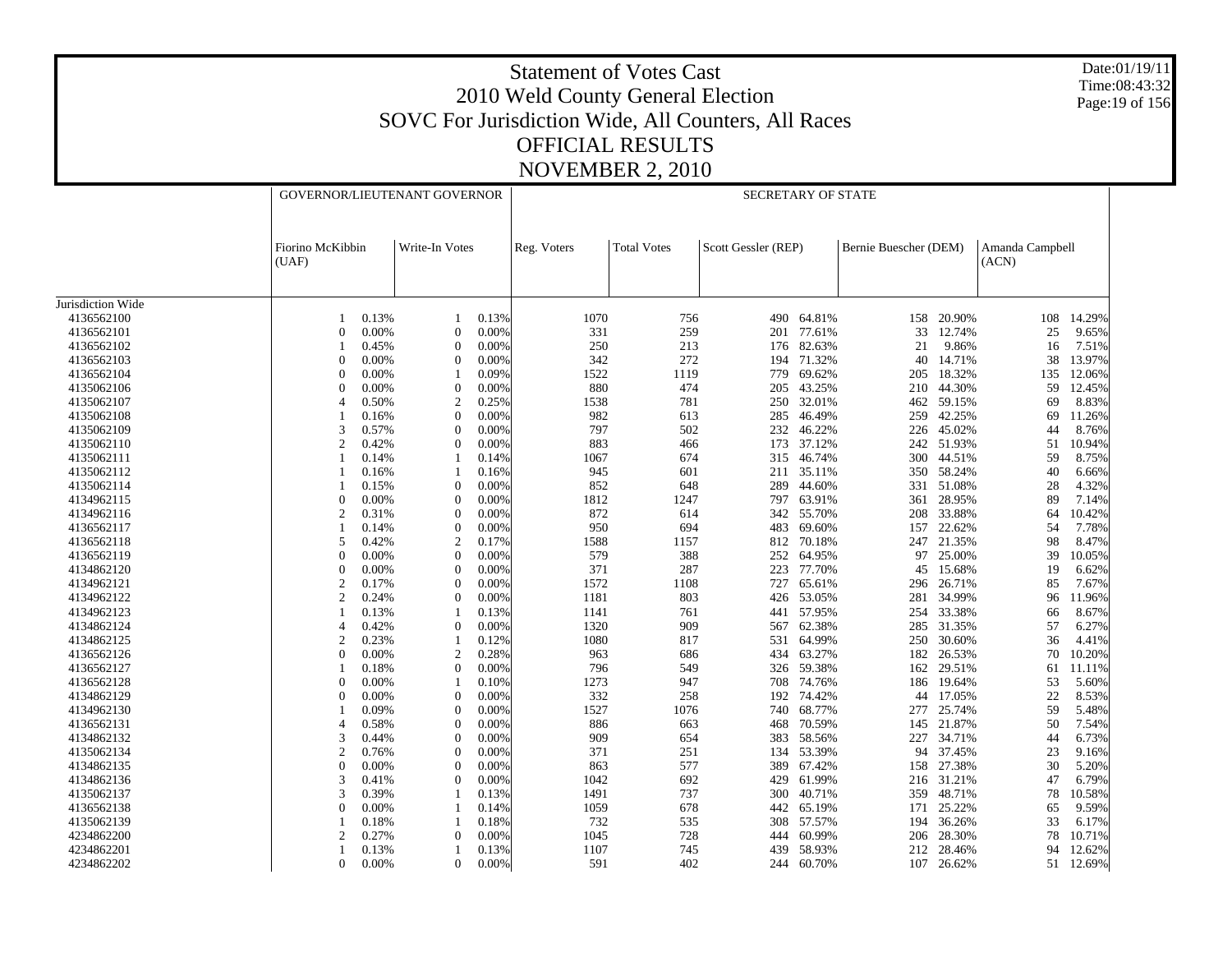Date:01/19/11 Time:08:43:32 Page:20 of 156

|            | GOVERNOR/LIEUTENANT GOVERNOR |       |                  |       | <b>SECRETARY OF STATE</b> |                    |                     |            |                       |                 |                          |            |  |
|------------|------------------------------|-------|------------------|-------|---------------------------|--------------------|---------------------|------------|-----------------------|-----------------|--------------------------|------------|--|
|            | Fiorino McKibbin<br>(UAF)    |       | Write-In Votes   |       | Reg. Voters               | <b>Total Votes</b> | Scott Gessler (REP) |            | Bernie Buescher (DEM) |                 | Amanda Campbell<br>(ACN) |            |  |
|            |                              |       |                  |       |                           |                    |                     |            |                       |                 |                          |            |  |
| 2234862203 | 2                            | 0.19% | 5                | 0.49% | 1576                      | 981                | 499                 | 50.87%     |                       | $377 - 38.43\%$ |                          | 105 10.70% |  |
| 2234862204 | $\overline{c}$               | 0.26% | $\mathbf{0}$     | 0.00% | 1082                      | 749                | 469                 | 62.62%     | 226                   | 30.17%          | 54                       | 7.21%      |  |
| 2234862205 |                              | 0.13% | $\Omega$         | 0.00% | 1260                      | 775                | 334                 | 43.10%     | 329                   | 42.45%          | 112                      | 14.45%     |  |
| 2234862207 | $\Omega$                     | 0.00% | $\mathbf{0}$     | 0.00% | 1580                      | 1005               | 596                 | 59.30%     | 325                   | 32.34%          | 84                       | 8.36%      |  |
| 4234862208 | $\Omega$                     | 0.00% | $\mathbf{0}$     | 0.00% | 796                       | 578                | 395                 | 68.34%     | 152                   | 26.30%          | 31                       | 5.36%      |  |
| 4134862211 |                              | 0.17% | $\theta$         | 0.00% | 944                       | 584                | 337                 | 57.71%     | 201                   | 34.42%          | 46                       | 7.88%      |  |
| 4134862212 | $\Omega$                     | 0.00% | $\mathbf{1}$     | 0.12% | 1120                      | 812                | 484                 | 59.61%     | 300                   | 36.95%          | 28                       | 3.45%      |  |
| 4134862213 | $\Omega$                     | 0.00% | $\theta$         | 0.00% | 560                       | 335                | 212                 | 63.28%     | 89                    | 26.57%          | 34                       | 10.15%     |  |
| 4134862214 |                              | 0.09% |                  | 0.09% | 1239                      | 1001               | 681                 | 68.03%     | 293                   | 29.27%          | 27                       | 2.70%      |  |
| 4134862215 | $\Omega$                     | 0.00% | $\overline{2}$   | 0.22% | 1124                      | 885                |                     | 593 67.01% | 249                   | 28.14%          | 43                       | 4.86%      |  |
| 4135062217 |                              | 0.17% | $\boldsymbol{0}$ | 0.00% | 827                       | 585                | 300                 | 51.28%     | 226                   | 38.63%          | 59                       | 10.09%     |  |
| 4135062219 | $\Omega$                     | 0.00% | $\mathbf{0}$     | 0.00% | 435                       | 292                |                     | 151 51.71% | 120                   | 41.10%          | 21                       | 7.19%      |  |
| 4135062220 | 3                            | 0.69% |                  | 0.23% | 678                       | 425                | 188                 | 44.24%     | 185                   | 43.53%          | 52                       | 12.24%     |  |
| 4135062221 |                              | 0.13% | $\mathbf{0}$     | 0.00% | 1023                      | 741                | 429                 | 57.89%     | 263                   | 35.49%          | 49                       | 6.61%      |  |
| 4134862222 |                              | 0.10% | $\theta$         | 0.00% | 1190                      | 916                | 560                 | 61.14%     | 313                   | 34.17%          | 43                       | 4.69%      |  |
| 4134862223 | $\Omega$                     | 0.00% | $\mathfrak{2}$   | 0.22% | 1113                      | 882                | 573                 | 64.97%     | 263                   | 29.82%          | 46                       | 5.22%      |  |
| 4234862224 |                              | 0.23% | $\overline{0}$   | 0.00% | 594                       | 422                | 250                 | 59.24%     | 140                   | 33.18%          | 32                       | 7.58%      |  |
| 4134862226 | 3                            | 0.30% | $\Omega$         | 0.00% | 1576                      | 968                |                     | 574 59.30% | 327                   | 33.78%          | 67                       | 6.92%      |  |
| 4234862228 |                              | 0.62% | $\mathbf{0}$     | 0.00% | 1058                      | 625                | 351                 | 56.16%     | 193                   | 30.88%          | 81                       | 12.96%     |  |
| 4234862229 |                              | 0.10% |                  | 0.10% | 1442                      | 938                | 639                 | 68.12%     | 228                   | 24.31%          | 71                       | 7.57%      |  |
| 4234862230 | $\overline{2}$               | 0.21% | $\mathbf{1}$     | 0.11% | 1280                      | 899                | 562                 | 62.51%     | 265                   | 29.48%          | 72                       | 8.01%      |  |
| 4234862231 | $\Omega$                     | 0.00% | $\overline{1}$   | 0.12% | 1212                      | 813                | 454                 | 55.84%     | 279                   | 34.32%          | 80                       | 9.84%      |  |
| 4234862232 | $\mathcal{P}$                | 0.28% | $\mathbf{0}$     | 0.00% | 1074                      | 697                | 418                 | 59.97%     | 198                   | 28.41%          | 81                       | 11.62%     |  |
| 4134862235 | $\Omega$                     | 0.00% | 3                | 0.32% | 1217                      | 895                | 607                 | 67.82%     | 246                   | 27.49%          | 42                       | 4.69%      |  |
| 4235062236 | $\Omega$                     | 0.00% | $\mathbf{0}$     | 0.00% | 515                       | 403                | 268                 | 66.50%     | 98                    | 24.32%          | 37                       | 9.18%      |  |
| 4234862237 | $\Omega$                     | 0.00% |                  | 0.08% | 1673                      | 1190               | 738                 | 62.02%     | 355                   | 29.83%          | 97                       | 8.15%      |  |
| 4134862238 |                              | 0.14% | $\mathbf{0}$     | 0.00% | 970                       | 662                | 404                 | 61.03%     | 215                   | 32.48%          | 43                       | 6.50%      |  |
| 2234862239 | $\mathfrak{D}$               | 0.22% | 1                | 0.11% | 1407                      | 894                | 557                 | 62.30%     | 261                   | 29.19%          | 76                       | 8.50%      |  |
| 2234862240 |                              | 0.08% | $\overline{1}$   | 0.08% | 1827                      | 1220               |                     | 756 61.97% | 354                   | 29.02%          | 110                      | 9.02%      |  |
| 4134862241 |                              | 0.20% | $\mathbf{0}$     | 0.00% | 697                       |                    |                     |            | 169                   | 36.90%          | 27                       | 5.90%      |  |
|            | $\Omega$                     |       |                  |       |                           | 458                | 262                 | 57.21%     |                       |                 |                          |            |  |
| 2234862242 |                              | 0.00% | $\mathbf{0}$     | 0.00% | 1169                      | 739                |                     | 372 50.34% | 299                   | 40.46%          | 68                       | 9.20%      |  |
| 4134862243 | $\overline{c}$               | 0.16% | $\mathbf{0}$     | 0.00% | 1698                      | 1243               | 785                 | 63.15%     | 394                   | 31.70%          | 64                       | 5.15%      |  |
| 4234862244 |                              | 0.14% | $\theta$         | 0.00% | 975                       | 706                |                     | 454 64.31% | 184                   | 26.06%          | 68                       | 9.63%      |  |
| 4234862245 | $\mathcal{R}$                | 0.46% | $\mathbf{0}$     | 0.00% | 906                       | 631                | 412                 | 65.29%     | 172                   | 27.26%          | 47                       | 7.45%      |  |
| 4234862246 |                              | 0.22% | $\Omega$         | 0.00% | 796                       | 436                | 247                 | 56.65%     | 134                   | 30.73%          | 55                       | 12.61%     |  |
| 4234862247 |                              | 0.15% | $\mathbf{0}$     | 0.00% | 980                       | 630                | 404                 | 64.13%     | 181                   | 28.73%          | 45                       | 7.14%      |  |
| 2999962999 |                              |       |                  |       |                           |                    |                     |            |                       |                 |                          |            |  |
| 4234862300 | 3                            | 0.39% | $\mathbf{0}$     | 0.00% | 1131                      | 748                | 427                 | 57.09%     | 215                   | 28.74%          | 106                      | 14.17%     |  |
| 4236562301 | $\overline{c}$               | 0.35% | $\mathbf{0}$     | 0.00% | 948                       | 548                | 220                 | 40.15%     | 271                   | 49.45%          | 57                       | 10.40%     |  |
| 4236562302 | $\mathfrak{D}$               | 0.31% |                  | 0.16% | 1029                      | 625                | 262                 | 41.92%     | 286                   | 45.76%          | 77                       | 12.32%     |  |
| 4236562303 | $\mathbf{0}$                 | 0.00% | $\mathbf{0}$     | 0.00% | 725                       | 479                | 233                 | 48.64%     |                       | 198 41.34%      | 48                       | 10.02%     |  |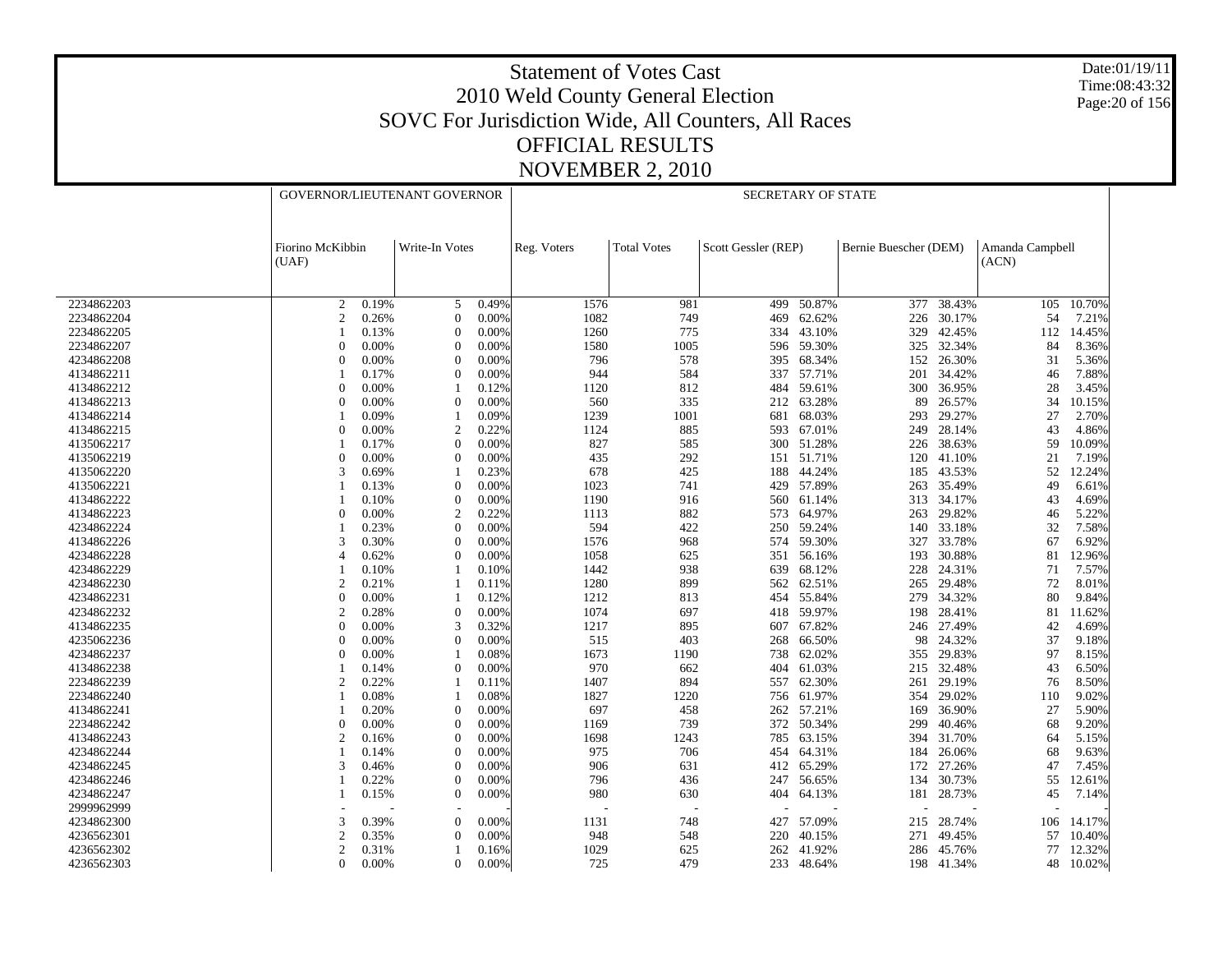Date:01/19/11 Time:08:43:32 Page:21 of 156

|                                          |                                             |       | GOVERNOR/LIEUTENANT GOVERNOR |       |             |                    | <b>SECRETARY OF STATE</b> |            |                       |            |                          |        |
|------------------------------------------|---------------------------------------------|-------|------------------------------|-------|-------------|--------------------|---------------------------|------------|-----------------------|------------|--------------------------|--------|
|                                          | Fiorino McKibbin<br>Write-In Votes<br>(UAF) |       |                              |       | Reg. Voters | <b>Total Votes</b> | Scott Gessler (REP)       |            | Bernie Buescher (DEM) |            | Amanda Campbell<br>(ACN) |        |
| 4236562304                               | $\overline{0}$                              | 0.00% | $\overline{0}$               | 0.00% | 1000        | 686                | 414                       | 60.35%     | 213                   | 31.05%     | 59                       | 8.60%  |
| 2234862305                               | 3                                           | 0.38% | $\mathbf{0}$                 | 0.00% | 1264        | 766                |                           | 392 51.17% | 272                   | 35.51%     | 102                      | 13.32% |
| 2234862306                               | $\theta$                                    | 0.00% | $\overline{0}$               | 0.00% | 856         | 558                | 256                       | 45.88%     | 253                   | 45.34%     | 49                       | 8.78%  |
| 2234862307                               | $\Omega$                                    | 0.00% | $\overline{0}$               | 0.00% | 1198        | 740                |                           | 353 47.70% | 339                   | 45.81%     | 48                       | 6.49%  |
| 4136562308                               | $\Omega$                                    | 0.00% | $\overline{2}$               | 0.23% | 1168        | 845                | 586                       | 69.35%     | 181                   | 21.42%     | 78                       | 9.23%  |
| 4236562309                               | $\overline{c}$                              | 0.47% | $\Omega$                     | 0.00% | 538         | 412                | 271                       | 65.78%     | 80                    | 19.42%     | 61                       | 14.81% |
| 4236562310                               |                                             | 0.15% | $\overline{2}$               | 0.30% | 992         | 640                | 402                       | 62.81%     | 151                   | 23.59%     | 87                       | 13.59% |
| 4136562311                               |                                             | 0.10% | $\Omega$                     | 0.00% | 1399        | 1001               | 685                       | 68.43%     | 201                   | 20.08%     | 115                      | 11.49% |
| 4136562312                               | $\overline{c}$                              | 0.74% | $\overline{0}$               | 0.00% | 364         | 266                | 187                       | 70.30%     | 49                    | 18.42%     | 30                       | 11.28% |
| 4236562313                               |                                             | 0.21% | $\overline{0}$               | 0.00% | 630         | 457                | 262                       | 57.33%     | 140                   | 30.63%     | 55                       | 12.04% |
| 4236562314                               | 3                                           | 0.27% |                              | 0.09% | 1870        | 1071               |                           | 547 51.07% | 382                   | 35.67%     | 142                      | 13.26% |
| 4135062315                               |                                             | 0.55% | $\overline{0}$               | 0.00% | 569         | 175                | 73                        | 41.71%     | 83                    | 47.43%     | 19                       | 10.86% |
| 4135062317                               | $\Omega$                                    | 0.00% |                              | 0.21% | 623         | 459                |                           | 250 54.47% | 178                   | 38.78%     | 31                       | 6.75%  |
| 4135062318                               |                                             | 0.19% | $\overline{0}$               | 0.00% | 728         | 503                | 247                       | 49.11%     | 204                   | 40.56%     | 52                       | 10.34% |
| 4135062319                               |                                             | 0.32% | $\Omega$                     | 0.00% | 461         | 289                | 139                       | 48.10%     | 128                   | 44.29%     | 22                       | 7.61%  |
| 4135062320                               | $\overline{c}$                              | 0.80% | $\overline{0}$               | 0.00% | 373         | 239                | 125                       | 52.30%     | 90                    | 37.66%     | 24                       | 10.04% |
| 4135062321                               | 3                                           | 0.74% | $\overline{0}$               | 0.00% | 764         | 394                | 192                       | 48.73%     | 164                   | 41.62%     | 38                       | 9.64%  |
| 4135062322                               | $\Omega$                                    | 0.00% | $\Omega$                     | 0.00% | 1068        | 656                |                           | 300 45.73% | 275                   | 41.92%     | 81                       | 12.35% |
| 4135062323                               | $\Delta$                                    | 0.61% |                              | 0.15% | 1033        | 637                | 308                       | 48.35%     | 252                   | 39.56%     | 77                       | 12.09% |
| 4135062324                               | Δ                                           | 0.38% |                              | 0.09% | 1701        | 1033               |                           | 560 54.21% | 345                   | 33.40%     | 128                      | 12.39% |
| 4135062325                               | 0                                           | 0.00% | $\overline{0}$               | 0.00% | 770         | 440                | 203                       | 46.14%     | 177                   | 40.23%     | 60                       | 13.64% |
| 4134862326                               |                                             | 0.14% | $\Omega$                     | 0.00% | 991         | 680                | 381                       | 56.03%     | 231                   | 33.97%     | 68                       | 10.00% |
| 2233362327                               | $\theta$                                    | 0.00% | $\overline{0}$               | 0.00% | 39          | 26                 | 12                        | 46.15%     | 7                     | 26.92%     | 7                        | 26.92% |
| 2234862328                               | $\theta$                                    | 0.00% | $\overline{0}$               | 0.00% | 1658        | 1057               | 598                       | 56.58%     | 391                   | 36.99%     | 68                       | 6.43%  |
| 4135062329                               | 0                                           | 0.00% | $\overline{0}$               | 0.00% | 267         | 135                | 58                        | 42.96%     | 68                    | 50.37%     | 9                        | 6.67%  |
| 4135062330                               |                                             | 0.11% |                              | 0.11% | 1344        | 828                | 487                       | 58.82%     | 267                   | 32.25%     | 74                       | 8.94%  |
| 4234862331                               |                                             | 0.12% | 3                            | 0.35% | 1184        | 829                |                           | 541 65.26% |                       | 224 27.02% | 64                       | 7.72%  |
| 4136562332                               |                                             | 0.42% | $\overline{0}$               | 0.00% | 307         | 232                | 166                       | 71.55%     | 33                    | 14.22%     | 33                       | 14.22% |
| 4134862333                               | $\overline{c}$                              | 0.40% | $\Omega$                     | 0.00% | 779         | 488                | 262                       | 53.69%     | 166                   | 34.02%     | 60                       | 12.30% |
| 2234862334                               | $\theta$                                    | 0.00% | $\overline{0}$               | 0.00% | 1609        | 1031               | 604                       | 58.58%     | 379                   | 36.76%     | 48                       | 4.66%  |
| 2234862335                               | $\overline{2}$                              | 0.25% | $\Omega$                     | 0.00% | 1032        | 789                | 477                       | 60.46%     | 264                   | 33.46%     | 48                       | 6.08%  |
| 4135062336                               | $\Omega$                                    | 0.00% | $\Omega$                     | 0.00% | 687         | 427                | 270                       | 63.23%     | 126                   | 29.51%     | 31                       | 7.26%  |
| 2234862337                               | $\Omega$                                    | 0.00% | $\overline{0}$               | 0.00% | 1408        | 918                | 561                       | 61.11%     | 297                   | 32.35%     | 60                       | 6.54%  |
| 4999962999                               |                                             |       |                              |       |             |                    |                           |            |                       |            |                          |        |
| LaSalle Fire Protection District         |                                             |       |                              |       |             |                    |                           |            |                       |            |                          |        |
| <b>Milliken Fire Protection District</b> |                                             |       |                              |       |             |                    |                           |            |                       |            |                          |        |
| Platte Valley Fire Protection District   |                                             |       |                              |       |             |                    |                           |            |                       |            |                          |        |
| Poudre Valley Fire Protection District   |                                             |       |                              |       |             |                    |                           |            |                       |            |                          |        |
| Provisional                              | 8                                           | 0.53% | $\Omega$                     | 0.00% | $\Omega$    | 1473               | 789                       | 53.56%     | 521                   | 35.37%     | 163                      | 11.07% |
| Total                                    | 146                                         | 0.18% | 51                           | 0.06% | 113032      | 76936              | 45196                     | 58.74%     | 24962                 | 32.45%     | 6778                     | 8.81%  |
|                                          |                                             |       |                              |       |             |                    |                           |            |                       |            |                          |        |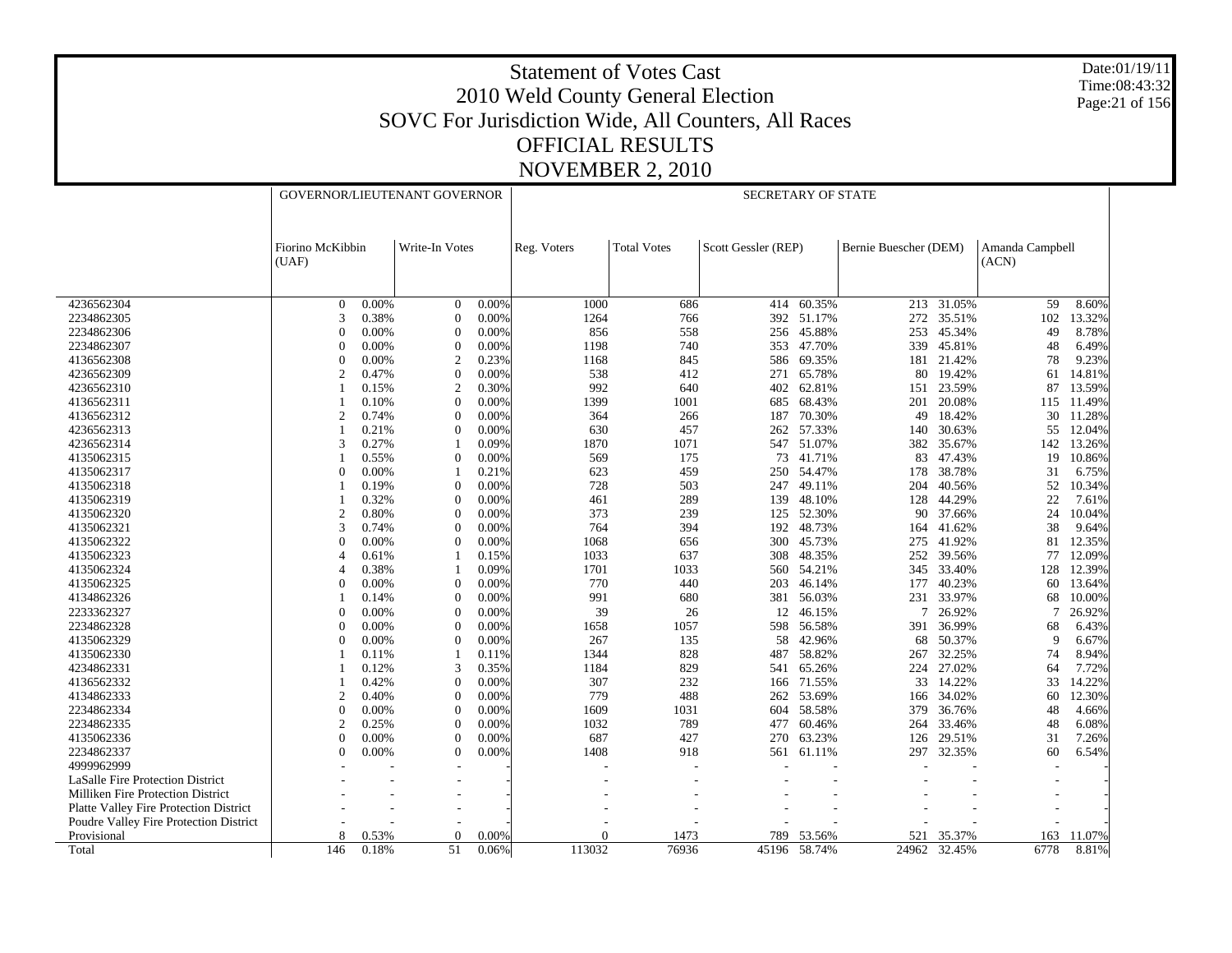Date:01/19/11 Time:08:43:32 Page:22 of 156

|                   |             |                    | <b>STATE TREASURER</b> |            |                    |        |
|-------------------|-------------|--------------------|------------------------|------------|--------------------|--------|
|                   | Reg. Voters | <b>Total Votes</b> | Walker Stapleton (REP) |            | Cary Kennedy (DEM) |        |
|                   |             |                    |                        |            |                    |        |
| Jurisdiction Wide |             |                    |                        |            |                    |        |
| 4136562100        | 1070        | 750                | 546                    | 72.80%     | 204                | 27.20% |
| 4136562101        | 331         | 254                | 200                    | 78.74%     | 54                 | 21.26% |
| 4136562102        | 250         | 213                | 179                    | 84.04%     | 34                 | 15.96% |
| 4136562103        | 342         | 266                | 203                    | 76.32%     | 63                 | 23.68% |
| 4136562104        | 1522        | 1113               | 833                    | 74.84%     | 280                | 25.16% |
| 4135062106        | 880         | 470                | 216                    | 45.96%     | 254                | 54.04% |
| 4135062107        | 1538        | 768                | 262                    | 34.11%     | 506                | 65.89% |
| 4135062108        | 982         | 601                | 278                    | 46.26%     | 323                | 53.74% |
| 4135062109        | 797         | 504                | 248                    | 49.21%     | 256                | 50.79% |
| 4135062110        | 883         | 461                | 188                    | 40.78%     | 273                | 59.22% |
| 4135062111        | 1067        | 671                | 329                    | 49.03%     | 342                | 50.97% |
| 4135062112        | 945         | 593                | 211                    | 35.58%     | 382                | 64.42% |
| 4135062114        | 852         | 647                | 276                    | 42.66%     | 371                | 57.34% |
| 4134962115        | 1812        | 1256               | 808                    | 64.33%     | 448                | 35.67% |
| 4134962116        | 872         | 613                | 339                    | 55.30%     | 274                | 44.70% |
| 4136562117        | 950         | 690                | 485                    | 70.29%     | 205                | 29.71% |
| 4136562118        | 1588        | 1153               | 821                    | 71.21%     | 332                | 28.79% |
| 4136562119        | 579         | 386                | 262                    | 67.88%     | 124                | 32.12% |
| 4134862120        | 371         | 286                | 224                    | 78.32%     | 62                 | 21.68% |
| 4134962121        | 1572        | 1111               | 726                    | 65.35%     | 385                | 34.65% |
| 4134962122        | 1181        | 788                | 463                    | 58.76%     | 325                | 41.24% |
| 4134962123        | 1141        | 754                | 448                    | 59.42%     | 306                | 40.58% |
| 4134862124        | 1320        | 914                | 563                    | 61.60%     | 351                | 38.40% |
| 4134862125        | 1080        | 808                | 523                    | 64.73%     | 285                | 35.27% |
| 4136562126        | 963         | 679                | 433                    | 63.77%     | 246                | 36.23% |
| 4136562127        | 796         | 543                | 355                    | 65.38%     | 188                | 34.62% |
| 4136562128        | 1273        | 944                | 728                    | 77.12%     | 216                | 22.88% |
| 4134862129        | 332         | 257                | 202                    | 78.60%     | 55                 | 21.40% |
| 4134962130        | 1527        | 1065               | 725                    | 68.08%     | 340                | 31.92% |
| 4136562131        | 886         | 662                | 492                    | 74.32%     | 170                | 25.68% |
| 4134862132        | 909         | 659                |                        | 376 57.06% | 283                | 42.94% |
| 4135062134        | 371         | 254                | 137                    | 53.94%     | 117                | 46.06% |
| 4134862135        | 863         | 574                | 384                    | 66.90%     | 190                | 33.10% |
| 4134862136        | 1042        | 688                | 431                    | 62.65%     | 257                | 37.35% |
| 4135062137        | 1491        | 740                | 343                    | 46.35%     | 397                | 53.65% |
| 4136562138        | 1059        | 680                | 493                    | 72.50%     | 187                | 27.50% |
| 4135062139        | 732         | 538                | 285                    | 52.97%     | 253                | 47.03% |
| 4234862200        | 1045        | 717                | 475                    | 66.25%     | 242                | 33.75% |
| 4234862201        | 1107        | 730                | 469                    | 64.25%     | 261                | 35.75% |
|                   | 591         | 390                |                        | 66.92%     | 129                | 33.08% |
| 4234862202        |             |                    | 261                    |            |                    |        |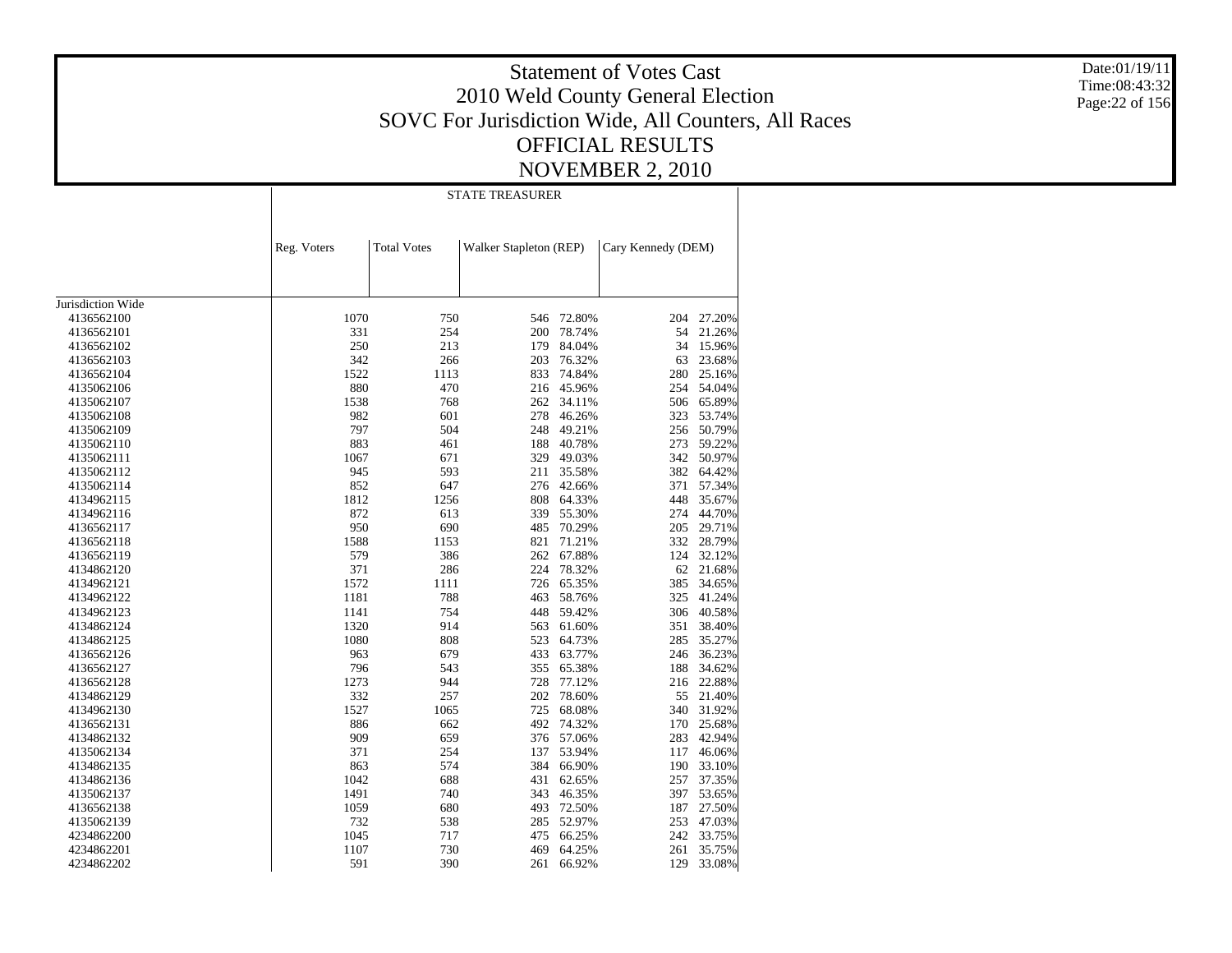Date:01/19/11 Time:08:43:32 Page:23 of 156

|            |             |                    | <b>STATE TREASURER</b> |                  |                    |                      |
|------------|-------------|--------------------|------------------------|------------------|--------------------|----------------------|
|            | Reg. Voters | <b>Total Votes</b> | Walker Stapleton (REP) |                  | Cary Kennedy (DEM) |                      |
|            |             |                    |                        |                  |                    |                      |
| 2234862203 | 1576        | 973                | 529                    | 54.37%           | 444                | 45.63%               |
| 2234862204 | 1082        | 748                | 455                    | 60.83%           | 293                | 39.17%               |
| 2234862205 | 1260        | 769                | 389                    | 50.59%           | 380                | 49.41%               |
| 2234862207 | 1580        | 999                | 622                    | 62.26%           | 377                | 37.74%               |
| 4234862208 | 796         | 578                | 391                    | 67.65%           | 187                | 32.35%               |
| 4134862211 | 944         | 581                | 341                    | 58.69%           |                    | 240 41.31%           |
| 4134862212 | 1120        | 815                | 455                    | 55.83%           |                    | 360 44.17%           |
| 4134862213 | 560         | 337                | 225                    | 66.77%           | 112                | 33.23%               |
| 4134862214 | 1239        | 1011               | 646                    | 63.90%           | 365                | 36.10%               |
| 4134862215 | 1124        | 890                | 571                    | 64.16%           | 319                | 35.84%               |
| 4135062217 | 827         | 582                | 294                    | 50.52%           | 288                | 49.48%               |
| 4135062219 | 435         | 288                | 145                    | 50.35%           | 143                | 49.65%               |
| 4135062220 | 678         | 424                | 200                    | 47.17%           | 224                | 52.83%               |
| 4135062221 | 1023        | 740                | 428                    | 57.84%           | 312                | 42.16%               |
| 4134862222 | 1190        | 925                | 548                    | 59.24%           | 377                | 40.76%               |
| 4134862223 | 1113        | 879                | 554                    | 63.03%           | 325                | 36.97%               |
| 4234862224 | 594         | 423                | 247                    | 58.39%           | 176                | 41.61%               |
| 4134862226 | 1576        | 974                | 567                    | 58.21%           | 407                | 41.79%               |
| 4234862228 | 1058        | 617                | 373                    | 60.45%           | 244                | 39.55%               |
| 4234862229 | 1442        | 934                | 654                    | 70.02%           | 280                | 29.98%               |
| 4234862230 | 1280        | 896                | 584                    | 65.18%           |                    | 312 34.82%           |
| 4234862231 | 1212        | 808                | 462                    | 57.18%           |                    | 346 42.82%           |
| 4234862232 | 1074        | 706                | 443                    | 62.75%           | 263                | 37.25%               |
| 4134862235 | 1217        | 899                | 594                    | 66.07%           | 305                | 33.93%               |
|            | 515         | 401                | 269                    | 67.08%           |                    | 132 32.92%           |
| 4235062236 | 1673        |                    | 773                    |                  |                    |                      |
| 4234862237 | 970         | 1184<br>666        | 380                    | 65.29%<br>57.06% | 411                | 34.71%<br>286 42.94% |
| 4134862238 | 1407        | 890                | 573                    | 64.38%           | 317                | 35.62%               |
| 2234862239 |             |                    |                        |                  | 440                |                      |
| 2234862240 | 1827        | 1206               | 766                    | 63.52%           |                    | 36.48%               |
| 4134862241 | 697         | 459                | 258                    | 56.21%           | 201                | 43.79%               |
| 2234862242 | 1169        | 736                | 398                    | 54.08%           | 338                | 45.92%               |
| 4134862243 | 1698        | 1246               | 748                    | 60.03%           | 498                | 39.97%               |
| 4234862244 | 975         | 702                | 479                    | 68.23%           | 223                | 31.77%               |
| 4234862245 | 906         | 620                | 409                    | 65.97%           | 211                | 34.03%               |
| 4234862246 | 796         | 442                | 261                    | 59.05%           | 181                | 40.95%               |
| 4234862247 | 980         | 633                | 417                    | 65.88%           |                    | 216 34.12%           |
| 2999962999 |             |                    | $\overline{a}$         |                  |                    |                      |
| 4234862300 | 1131        | 748                | 478                    | 63.90%           | 270                | 36.10%               |
| 4236562301 | 948         | 540                | 241                    | 44.63%           | 299                | 55.37%               |
| 4236562302 | 1029        | 615                | 284                    | 46.18%           | 331                | 53.82%               |
| 4236562303 | 725         | 477                | 254                    | 53.25%           | 223                | 46.75%               |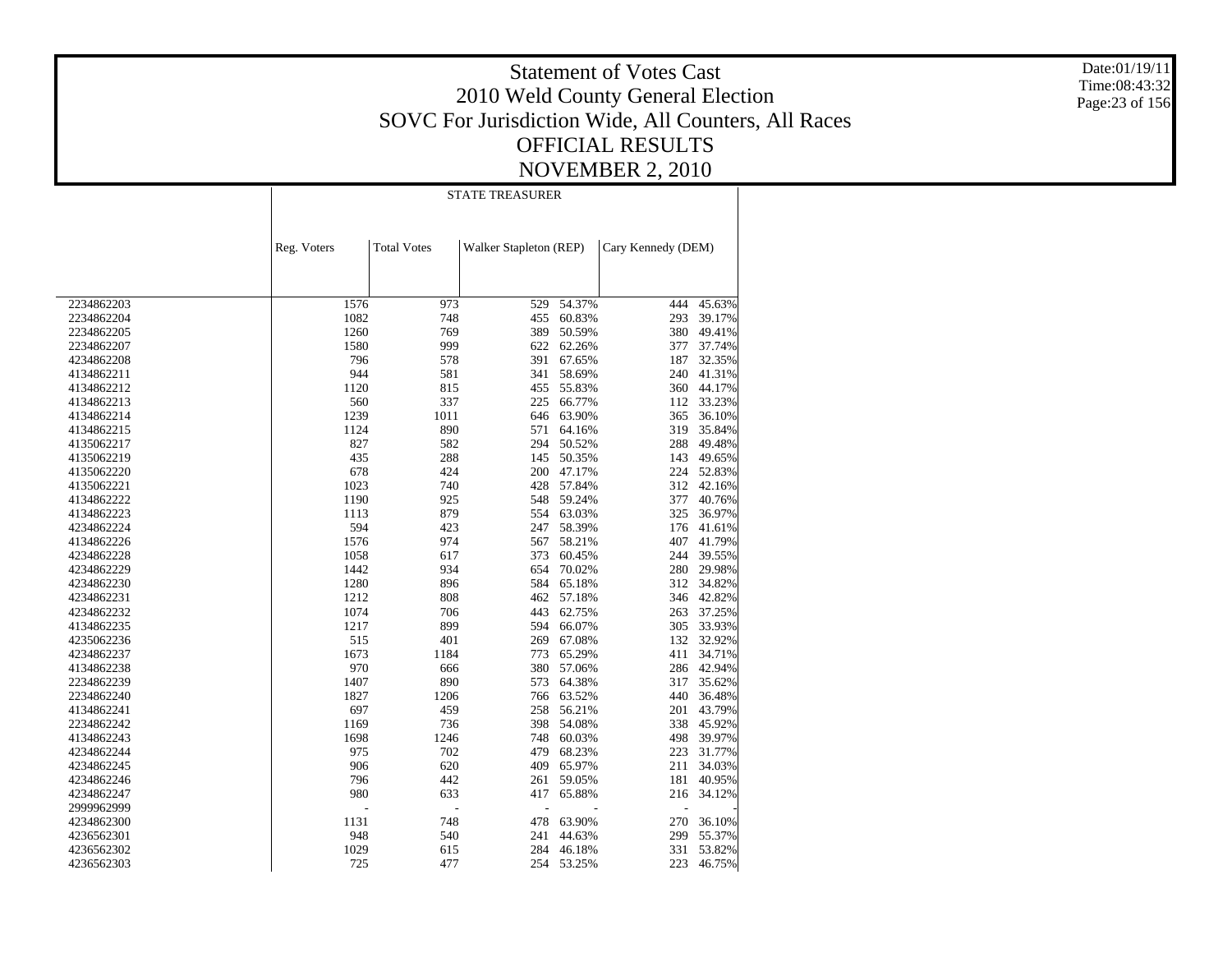Date:01/19/11 Time:08:43:32 Page:24 of 156

|                                               |             |                    | <b>STATE TREASURER</b> |        |                    |        |
|-----------------------------------------------|-------------|--------------------|------------------------|--------|--------------------|--------|
|                                               | Reg. Voters | <b>Total Votes</b> | Walker Stapleton (REP) |        | Cary Kennedy (DEM) |        |
|                                               |             |                    |                        |        |                    |        |
| 4236562304                                    | 1000        | 682                | 440                    | 64.52% | 242                | 35.48% |
| 2234862305                                    | 1264        | 762                | 454                    | 59.58% | 308                | 40.42% |
| 2234862306                                    | 856         | 555                | 268                    | 48.29% | 287                | 51.71% |
| 2234862307                                    | 1198        | 739                | 357                    | 48.31% | 382                | 51.69% |
| 4136562308                                    | 1168        | 841                | 602                    | 71.58% | 239                | 28.42% |
| 4236562309                                    | 538         | 408                | 291                    | 71.32% | 117                | 28.68% |
| 4236562310                                    | 992         | 638                | 424                    | 66.46% | 214                | 33.54% |
| 4136562311                                    | 1399        | 997                | 710                    | 71.21% | 287                | 28.79% |
| 4136562312                                    | 364         | 260                | 198                    | 76.15% | 62                 | 23.85% |
| 4236562313                                    | 630         | 457                | 265                    | 57.99% | 192                | 42.01% |
| 4236562314                                    | 1870        | 1067               | 604                    | 56.61% | 463                | 43.39% |
| 4135062315                                    | 569         | 169                | 83                     | 49.11% | 86                 | 50.89% |
| 4135062317                                    | 623         | 453                | 229                    | 50.55% | 224                | 49.45% |
| 4135062318                                    | 728         | 501                | 250                    | 49.90% | 251                | 50.10% |
| 4135062319                                    | 461         | 293                | 134                    | 45.73% | 159                | 54.27% |
| 4135062320                                    | 373         | 242                | 138                    | 57.02% | 104                | 42.98% |
| 4135062321                                    | 764         | 396                | 196                    | 49.49% | 200                | 50.51% |
| 4135062322                                    | 1068        | 646                | 325                    | 50.31% | 321                | 49.69% |
| 4135062323                                    | 1033        | 624                | 320                    | 51.28% | 304                | 48.72% |
| 4135062324                                    | 1701        | 1025               | 613                    | 59.80% | 412                | 40.20% |
| 4135062325                                    | 770         | 440                | 225                    | 51.14% | 215                | 48.86% |
| 4134862326                                    | 991         | 679                | 386                    | 56.85% | 293                | 43.15% |
| 2233362327                                    | 39          | 26                 | 14                     | 53.85% | 12                 | 46.15% |
| 2234862328                                    | 1658        | 1049               | 577                    | 55.00% | 472                | 45.00% |
| 4135062329                                    | 267         | 133                | 57                     | 42.86% | 76                 | 57.14% |
| 4135062330                                    | 1344        | 826                | 507                    | 61.38% | 319                | 38.62% |
| 4234862331                                    | 1184        | 823                | 548                    | 66.59% | 275                | 33.41% |
| 4136562332                                    | 307         | 233                | 181                    | 77.68% | 52                 | 22.32% |
| 4134862333                                    | 779         | 482                | 283                    | 58.71% | 199                | 41.29% |
| 2234862334                                    | 1609        | 1038               | 593                    | 57.13% | 445                | 42.87% |
| 2234862335                                    | 1032        | 785                | 471                    | 60.00% | 314                | 40.00% |
| 4135062336                                    | 687         | 427                | 278                    | 65.11% | 149                | 34.89% |
| 2234862337                                    | 1408        | 911                | 567                    | 62.24% | 344                | 37.76% |
| 4999962999                                    |             |                    |                        |        |                    |        |
| LaSalle Fire Protection District              |             |                    |                        |        |                    |        |
| <b>Milliken Fire Protection District</b>      |             |                    |                        |        |                    |        |
| <b>Platte Valley Fire Protection District</b> |             |                    |                        |        |                    |        |
| Poudre Valley Fire Protection District        |             |                    |                        |        |                    |        |
| Provisional                                   | 0           | 1450               | 840                    | 57.93% | 610                | 42.07% |
| Total                                         | 113032      | 76608              | 46353                  | 60.51% | 30255              | 39.49% |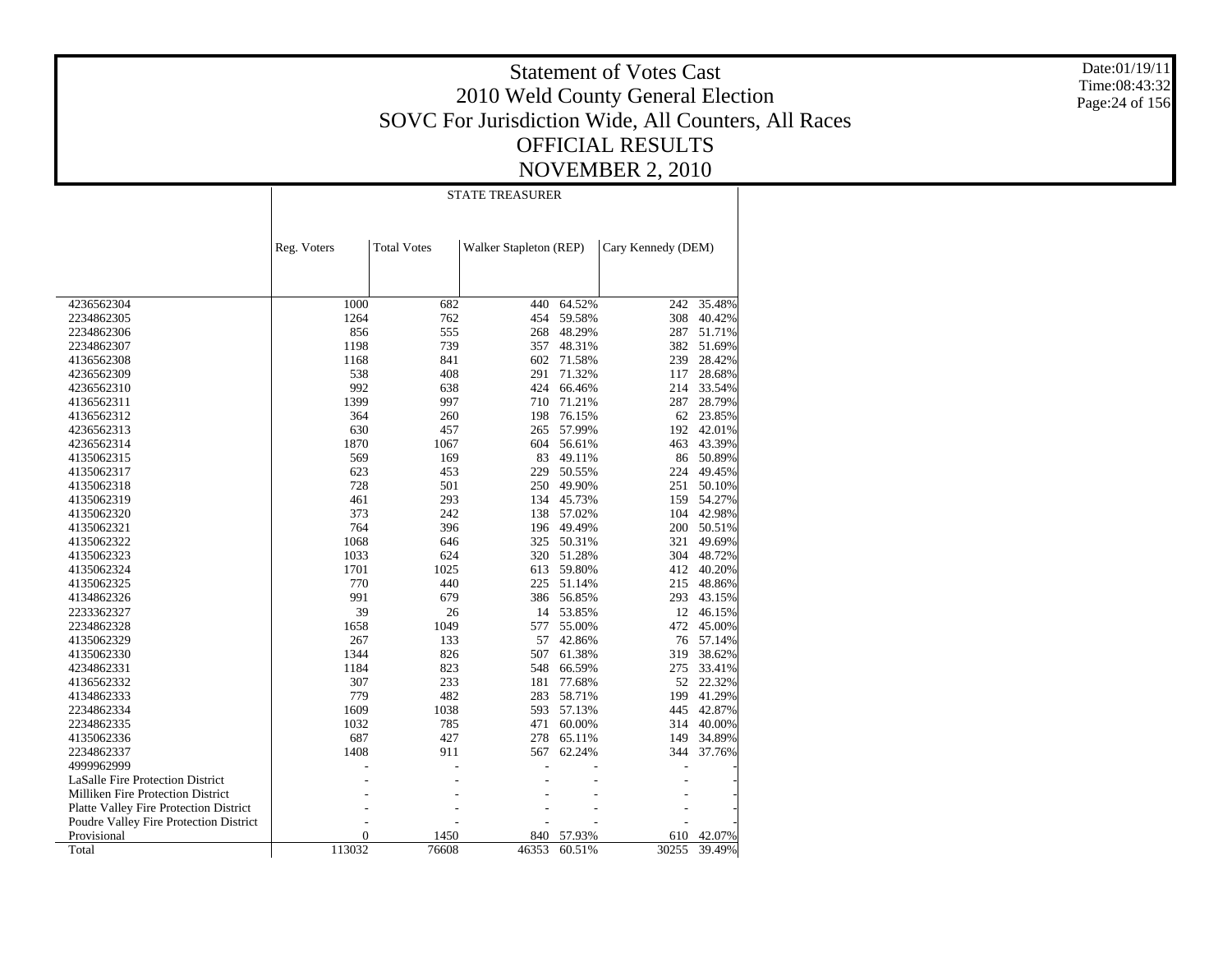Date:01/19/11 Time:08:43:32 Page:25 of 156

|                   |             |                    | <b>ATTORNEY GENERAL</b> |        |                    |        |
|-------------------|-------------|--------------------|-------------------------|--------|--------------------|--------|
|                   | Reg. Voters | <b>Total Votes</b> | Stan Garnett (DEM)      |        | John Suthers (REP) |        |
|                   |             |                    |                         |        |                    |        |
| Jurisdiction Wide |             |                    |                         |        |                    |        |
| 4136562100        | 1070        | 731                | 174                     | 23.80% | 557                | 76.20% |
| 4136562101        | 331         | 249                | 37                      | 14.86% | 212                | 85.14% |
| 4136562102        | 250         | 204                | 32                      | 15.69% | 172                | 84.31% |
| 4136562103        | 342         | 258                | 49                      | 18.99% | 209                | 81.01% |
| 4136562104        | 1522        | 1099               | 222                     | 20.20% | 877                | 79.80% |
| 4135062106        | 880         | 466                | 221                     | 47.42% | 245                | 52.58% |
| 4135062107        | 1538        | 755                | 478                     | 63.31% | 277                | 36.69% |
| 4135062108        | 982         | 589                | 273                     | 46.35% | 316                | 53.65% |
| 4135062109        | 797         | 487                | 228                     | 46.82% | 259                | 53.18% |
| 4135062110        | 883         | 454                | 260                     | 57.27% | 194                | 42.73% |
| 4135062111        | 1067        | 647                | 298                     | 46.06% | 349                | 53.94% |
| 4135062112        | 945         | 578                | 336                     | 58.13% | 242                | 41.87% |
| 4135062114        | 852         | 629                | 322                     | 51.19% | 307                | 48.81% |
| 4134962115        | 1812        | 1235               | 394                     | 31.90% | 841                | 68.10% |
| 4134962116        | 872         | 592                | 217                     | 36.66% | 375                | 63.34% |
| 4136562117        | 950         | 671                | 155                     | 23.10% | 516                | 76.90% |
| 4136562118        | 1588        | 1139               | 269                     | 23.62% | 870                | 76.38% |
| 4136562119        | 579         | 377                | 106                     | 28.12% | 271                | 71.88% |
| 4134862120        | 371         | 281                | 55                      | 19.57% | 226                | 80.43% |
| 4134962121        | 1572        | 1088               | 319                     | 29.32% | 769                | 70.68% |
| 4134962122        | 1181        | 765                | 296                     | 38.69% | 469                | 61.31% |
| 4134962123        | 1141        | 732                | 258                     | 35.25% | 474                | 64.75% |
| 4134862124        | 1320        | 890                | 296                     | 33.26% | 594                | 66.74% |
| 4134862125        | 1080        | 793                | 240                     | 30.26% | 553                | 69.74% |
| 4136562126        | 963         | 664                | 204                     | 30.72% | 460                | 69.28% |
| 4136562127        | 796         | 531                | 158                     | 29.76% | 373                | 70.24% |
| 4136562128        | 1273        | 930                | 162                     | 17.42% | 768                | 82.58% |
| 4134862129        | 332         | 254                | 45                      | 17.72% | 209                | 82.28% |
| 4134962130        | 1527        | 1047               | 262                     | 25.02% | 785                | 74.98% |
| 4136562131        | 886         | 652                | 152                     | 23.31% | 500                | 76.69% |
| 4134862132        | 909         | 637                | 230                     | 36.11% | 407                | 63.89% |
| 4135062134        | 371         | 240                | 97                      | 40.42% | 143                | 59.58% |
| 4134862135        | 863         | 566                | 162                     | 28.62% | 404                | 71.38% |
| 4134862136        | 1042        | 671                | 212                     | 31.59% | 459                | 68.41% |
| 4135062137        | 1491        | 721                | 379                     | 52.57% | 342                | 47.43% |
| 4136562138        | 1059        | 674                | 178                     | 26.41% | 496                | 73.59% |
| 4135062139        | 732         | 513                | 184                     | 35.87% | 329                | 64.13% |
| 4234862200        | 1045        | 702                | 216                     | 30.77% | 486                | 69.23% |
| 4234862201        | 1107        | 713                | 231                     | 32.40% | 482                | 67.60% |
| 4234862202        | 591         | 381                | 109                     | 28.61% | 272                | 71.39% |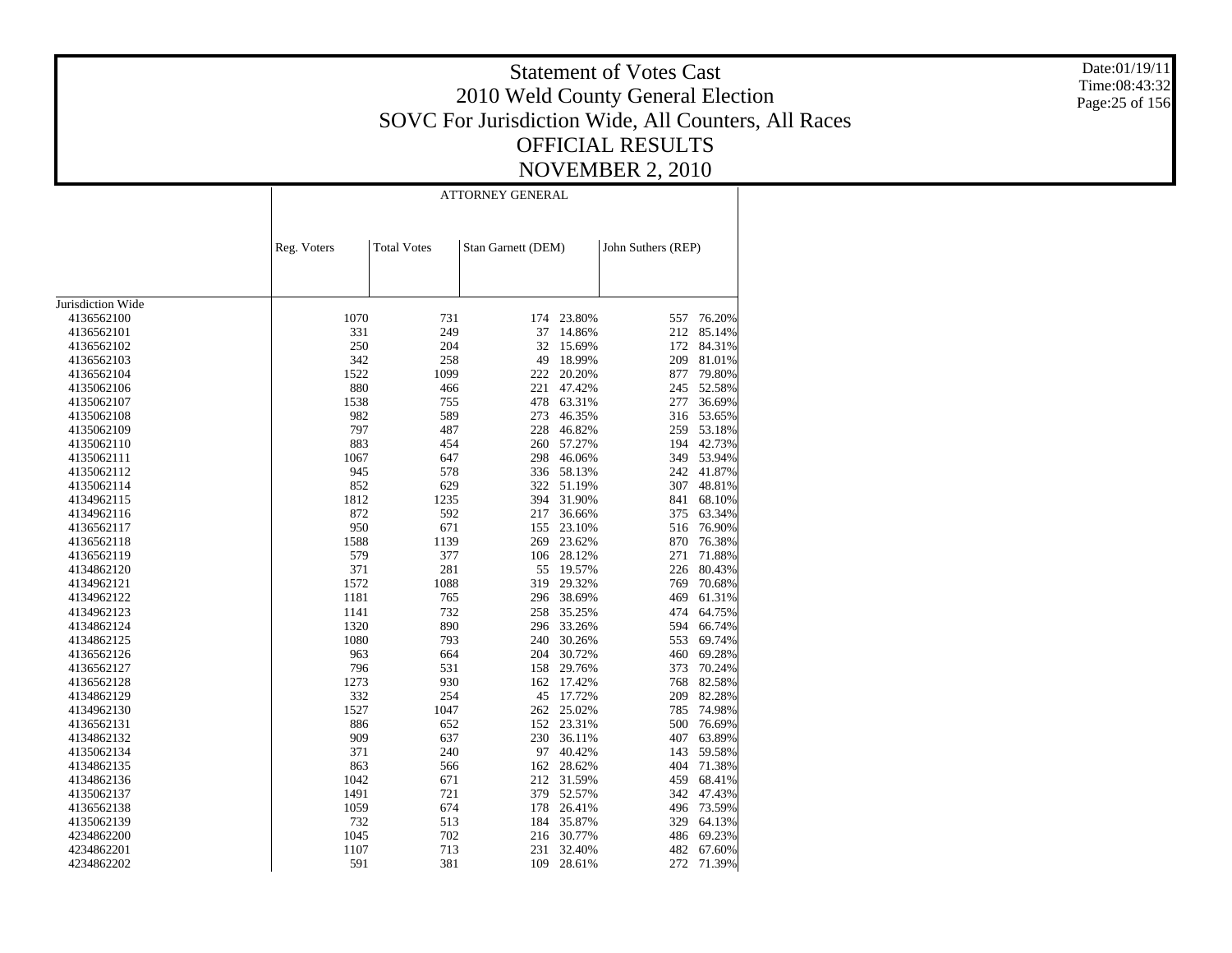Date:01/19/11 Time:08:43:32 Page:26 of 156

|            | <b>ATTORNEY GENERAL</b> |                    |                    |        |                    |        |  |
|------------|-------------------------|--------------------|--------------------|--------|--------------------|--------|--|
|            | Reg. Voters             | <b>Total Votes</b> | Stan Garnett (DEM) |        | John Suthers (REP) |        |  |
|            |                         |                    |                    |        |                    |        |  |
| 2234862203 | 1576                    | 957                | 389                | 40.65% | 568                | 59.35% |  |
| 2234862204 | 1082                    | 736                | 244                | 33.15% | 492                | 66.85% |  |
| 2234862205 | 1260                    | 762                | 364                | 47.77% | 398                | 52.23% |  |
| 2234862207 | 1580                    | 986                | 344                | 34.89% | 642                | 65.11% |  |
| 4234862208 | 796                     | 556                | 154                | 27.70% | 402                | 72.30% |  |
| 4134862211 | 944                     | 566                | 215                | 37.99% | 351                | 62.01% |  |
| 4134862212 | 1120                    | 795                | 287                | 36.10% | 508                | 63.90% |  |
| 4134862213 | 560                     | 333                | 89                 | 26.73% | 244                | 73.27% |  |
| 4134862214 | 1239                    | 953                | 282                | 29.59% | 671                | 70.41% |  |
| 4134862215 | 1124                    | 855                | 258                | 30.18% | 597                | 69.82% |  |
| 4135062217 | 827                     | 564                | 233                | 41.31% | 331                | 58.69% |  |
| 4135062219 | 435                     | 282                | 110                | 39.01% | 172                | 60.99% |  |
| 4135062220 | 678                     | 406                | 198                | 48.77% | 208                | 51.23% |  |
| 4135062221 | 1023                    | 716                | 255                | 35.61% | 461                | 64.39% |  |
| 4134862222 | 1190                    | 889                | 283                | 31.83% | 606                | 68.17% |  |
| 4134862223 | 1113                    | 843                | 241                | 28.59% | 602                | 71.41% |  |
| 4234862224 | 594                     | 409                | 150                | 36.67% | 259                | 63.33% |  |
| 4134862226 | 1576                    | 954                | 345                | 36.16% | 609                | 63.84% |  |
| 4234862228 | 1058                    | 611                | 213                | 34.86% | 398                | 65.14% |  |
| 4234862229 | 1442                    | 907                | 240                | 26.46% | 667                | 73.54% |  |
| 4234862230 | 1280                    | 867                | 273                | 31.49% | 594                | 68.51% |  |
| 4234862231 | 1212                    | 795                | 286                | 35.97% | 509                | 64.03% |  |
| 4234862232 | 1074                    | 682                | 210                | 30.79% | 472                | 69.21% |  |
| 4134862235 | 1217                    | 884                | 249                | 28.17% | 635                | 71.83% |  |
| 4235062236 | 515                     | 390                | 105                | 26.92% | 285                | 73.08% |  |
| 4234862237 | 1673                    | 1153               | 355                | 30.79% | 798                | 69.21% |  |
| 4134862238 | 970                     | 649                | 208                | 32.05% | 441                | 67.95% |  |
| 2234862239 | 1407                    | 874                | 274                | 31.35% | 600                | 68.65% |  |
| 2234862240 | 1827                    | 1190               | 386                | 32.44% | 804                | 67.56% |  |
| 4134862241 | 697                     | 444                | 166                | 37.39% | 278                | 62.61% |  |
| 2234862242 | 1169                    | 724                | 302                | 41.71% | 422                | 58.29% |  |
| 4134862243 | 1698                    | 1205               | 379                | 31.45% | 826                | 68.55% |  |
| 4234862244 | 975                     | 675                | 186                | 27.56% | 489                | 72.44% |  |
| 4234862245 | 906                     | 612                | 184                | 30.07% | 428                | 69.93% |  |
| 4234862246 | 796                     | 434                | 156                | 35.94% | 278                | 64.06% |  |
| 4234862247 | 980                     | 628                | 192                | 30.57% | 436                | 69.43% |  |
| 2999962999 | L,                      | L,                 | L,                 |        | Ĭ.                 |        |  |
| 4234862300 | 1131                    | 721                | 248                | 34.40% | 473                | 65.60% |  |
| 4236562301 | 948                     | 523                | 269                | 51.43% | 254                | 48.57% |  |
| 4236562302 | 1029                    | 605                | 301                | 49.75% | 304                | 50.25% |  |
|            | 725                     | 464                | 190                |        | 274                |        |  |
| 4236562303 |                         |                    |                    | 40.95% |                    | 59.05% |  |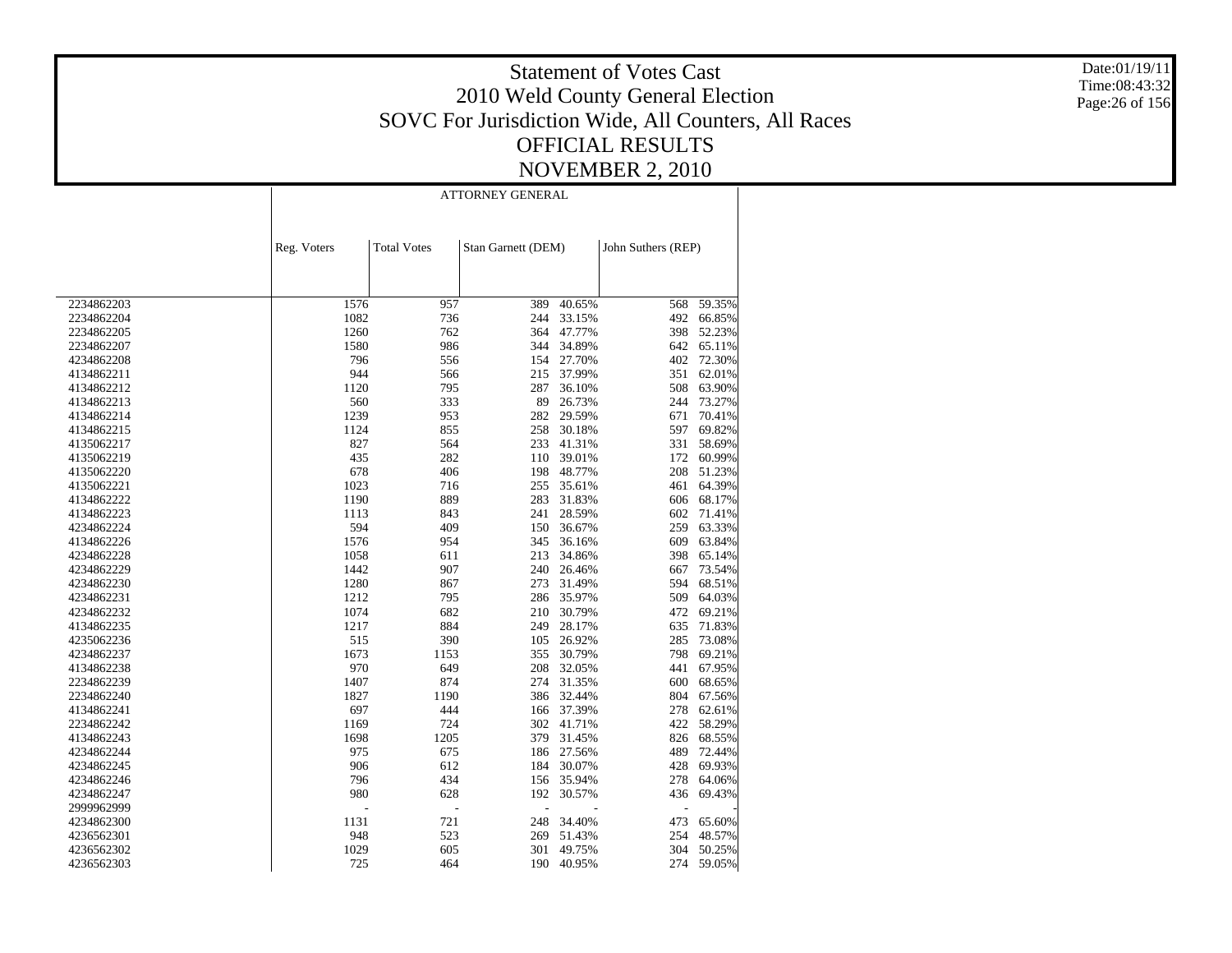Date:01/19/11 Time:08:43:32 Page:27 of 156

|                                               |             | <b>ATTORNEY GENERAL</b> |                    |        |                    |        |  |  |  |  |
|-----------------------------------------------|-------------|-------------------------|--------------------|--------|--------------------|--------|--|--|--|--|
|                                               |             |                         |                    |        |                    |        |  |  |  |  |
|                                               | Reg. Voters | <b>Total Votes</b>      | Stan Garnett (DEM) |        | John Suthers (REP) |        |  |  |  |  |
|                                               |             |                         |                    |        |                    |        |  |  |  |  |
| 4236562304                                    | 1000        | 668                     | 212                | 31.74% | 456                | 68.26% |  |  |  |  |
| 2234862305                                    | 1264        | 747                     | 300                | 40.16% | 447                | 59.84% |  |  |  |  |
| 2234862306                                    | 856         | 549                     | 272                | 49.54% | 277                | 50.46% |  |  |  |  |
| 2234862307                                    | 1198        | 738                     | 356                | 48.24% | 382                | 51.76% |  |  |  |  |
| 4136562308                                    | 1168        | 819                     | 200                | 24.42% | 619                | 75.58% |  |  |  |  |
| 4236562309                                    | 538         | 403                     | 97                 | 24.07% | 306                | 75.93% |  |  |  |  |
| 4236562310                                    | 992         | 623                     | 188                | 30.18% | 435                | 69.82% |  |  |  |  |
| 4136562311                                    | 1399        | 980                     | 234                | 23.88% | 746                | 76.12% |  |  |  |  |
| 4136562312                                    | 364         | 260                     | 57                 | 21.92% | 203                | 78.08% |  |  |  |  |
| 4236562313                                    | 630         | 448                     | 151                | 33.71% | 297                | 66.29% |  |  |  |  |
| 4236562314                                    | 1870        | 1042                    | 431                | 41.36% | 611                | 58.64% |  |  |  |  |
| 4135062315                                    | 569         | 168                     | 90                 | 53.57% | 78                 | 46.43% |  |  |  |  |
| 4135062317                                    | 623         | 440                     | 161                | 36.59% | 279                | 63.41% |  |  |  |  |
| 4135062318                                    | 728         | 487                     | 211                | 43.33% | 276                | 56.67% |  |  |  |  |
| 4135062319                                    | 461         | 281                     | 133                | 47.33% | 148                | 52.67% |  |  |  |  |
| 4135062320                                    | 373         | 233                     | 91                 | 39.06% | 142                | 60.94% |  |  |  |  |
| 4135062321                                    | 764         | 388                     | 179                | 46.13% | 209                | 53.87% |  |  |  |  |
| 4135062322                                    | 1068        | 629                     | 265                | 42.13% | 364                | 57.87% |  |  |  |  |
| 4135062323                                    | 1033        | 615                     | 279                | 45.37% | 336                | 54.63% |  |  |  |  |
| 4135062324                                    | 1701        | 1013                    | 378                | 37.31% | 635                | 62.69% |  |  |  |  |
| 4135062325                                    | 770         | 429                     | 186                | 43.36% | 243                | 56.64% |  |  |  |  |
| 4134862326                                    | 991         | 672                     | 248                | 36.90% | 424                | 63.10% |  |  |  |  |
| 2233362327                                    | 39          | 25                      | 17                 | 68.00% | 8                  | 32.00% |  |  |  |  |
| 2234862328                                    | 1658        | 1036                    | 408                | 39.38% | 628                | 60.62% |  |  |  |  |
| 4135062329                                    | 267         | 136                     | 81                 | 59.56% | 55                 | 40.44% |  |  |  |  |
| 4135062330                                    | 1344        | 811                     | 270                | 33.29% | 541                | 66.71% |  |  |  |  |
| 4234862331                                    | 1184        | 793                     | 224                | 28.25% | 569                | 71.75% |  |  |  |  |
| 4136562332                                    | 307         | 220                     | 27                 | 12.27% | 193                | 87.73% |  |  |  |  |
| 4134862333                                    | 779         | 476                     | 171                | 35.92% | 305                | 64.08% |  |  |  |  |
| 2234862334                                    | 1609        | 1016                    | 411                | 40.45% | 605                | 59.55% |  |  |  |  |
| 2234862335                                    | 1032        | 778                     | 293                | 37.66% | 485                | 62.34% |  |  |  |  |
| 4135062336                                    | 687         | 418                     | 126                | 30.14% | 292                | 69.86% |  |  |  |  |
| 2234862337                                    | 1408        | 893                     | 317                | 35.50% | 576                | 64.50% |  |  |  |  |
| 4999962999                                    |             |                         |                    |        |                    |        |  |  |  |  |
| <b>LaSalle Fire Protection District</b>       |             |                         |                    |        |                    |        |  |  |  |  |
| Milliken Fire Protection District             |             |                         |                    |        |                    |        |  |  |  |  |
| <b>Platte Valley Fire Protection District</b> |             |                         |                    |        |                    |        |  |  |  |  |
| Poudre Valley Fire Protection District        |             |                         |                    |        |                    |        |  |  |  |  |
| Provisional                                   | 0           | 1412                    | 546                | 38.67% | 866                | 61.33% |  |  |  |  |
| Total                                         | 113032      | 74850                   | 25939              | 34.65% | 48911              | 65.35% |  |  |  |  |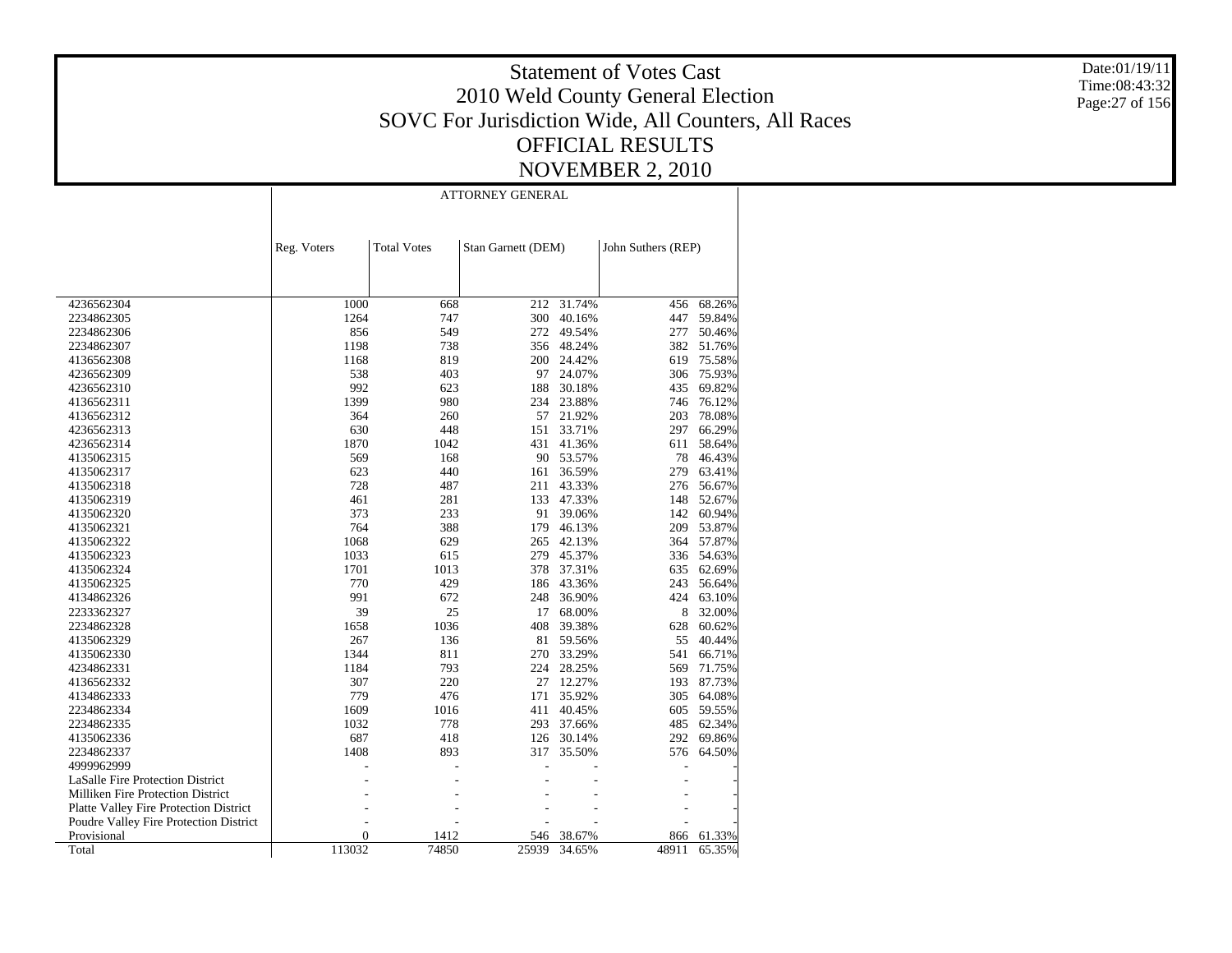Date:01/19/11 Time:08:43:32 Page:28 of 156

|                   |             |                    | CD 2 - STATE BOARD OF EDUCATION |                  |
|-------------------|-------------|--------------------|---------------------------------|------------------|
|                   | Reg. Voters | <b>Total Votes</b> | Angelika Schroeder<br>(DEM)     | Kaye Ferry (REP) |
| Jurisdiction Wide |             |                    |                                 |                  |
| 4136562100        |             |                    |                                 |                  |
| 4136562101        |             |                    |                                 |                  |
| 4136562102        |             |                    |                                 |                  |
| 4136562103        |             |                    |                                 |                  |
| 4136562104        |             |                    |                                 |                  |
| 4135062106        |             |                    |                                 |                  |
| 4135062107        |             |                    |                                 |                  |
| 4135062108        |             |                    |                                 |                  |
| 4135062109        |             |                    |                                 |                  |
| 4135062110        |             |                    |                                 |                  |
| 4135062111        |             |                    |                                 |                  |
| 4135062112        |             |                    |                                 |                  |
| 4135062114        |             |                    |                                 |                  |
| 4134962115        |             |                    |                                 |                  |
| 4134962116        |             |                    |                                 |                  |
| 4136562117        |             |                    |                                 |                  |
| 4136562118        |             |                    |                                 |                  |
| 4136562119        |             |                    |                                 |                  |
| 4134862120        |             |                    |                                 |                  |
| 4134962121        |             |                    |                                 |                  |
| 4134962122        |             |                    |                                 |                  |
| 4134962123        |             |                    |                                 |                  |
| 4134862124        |             |                    |                                 |                  |
| 4134862125        |             |                    |                                 |                  |
| 4136562126        |             |                    |                                 |                  |
| 4136562127        |             |                    |                                 |                  |
| 4136562128        |             |                    |                                 |                  |
| 4134862129        |             |                    |                                 |                  |
| 4134962130        |             |                    |                                 |                  |
| 4136562131        |             |                    |                                 |                  |
| 4134862132        |             |                    |                                 |                  |
| 4135062134        |             |                    |                                 |                  |
| 4134862135        |             |                    |                                 |                  |
| 4134862136        |             |                    |                                 |                  |
| 4135062137        |             |                    |                                 |                  |
| 4136562138        |             |                    |                                 |                  |
| 4135062139        |             |                    |                                 |                  |
| 4234862200        |             |                    |                                 |                  |
| 4234862201        |             |                    |                                 |                  |
| 4234862202        |             |                    |                                 |                  |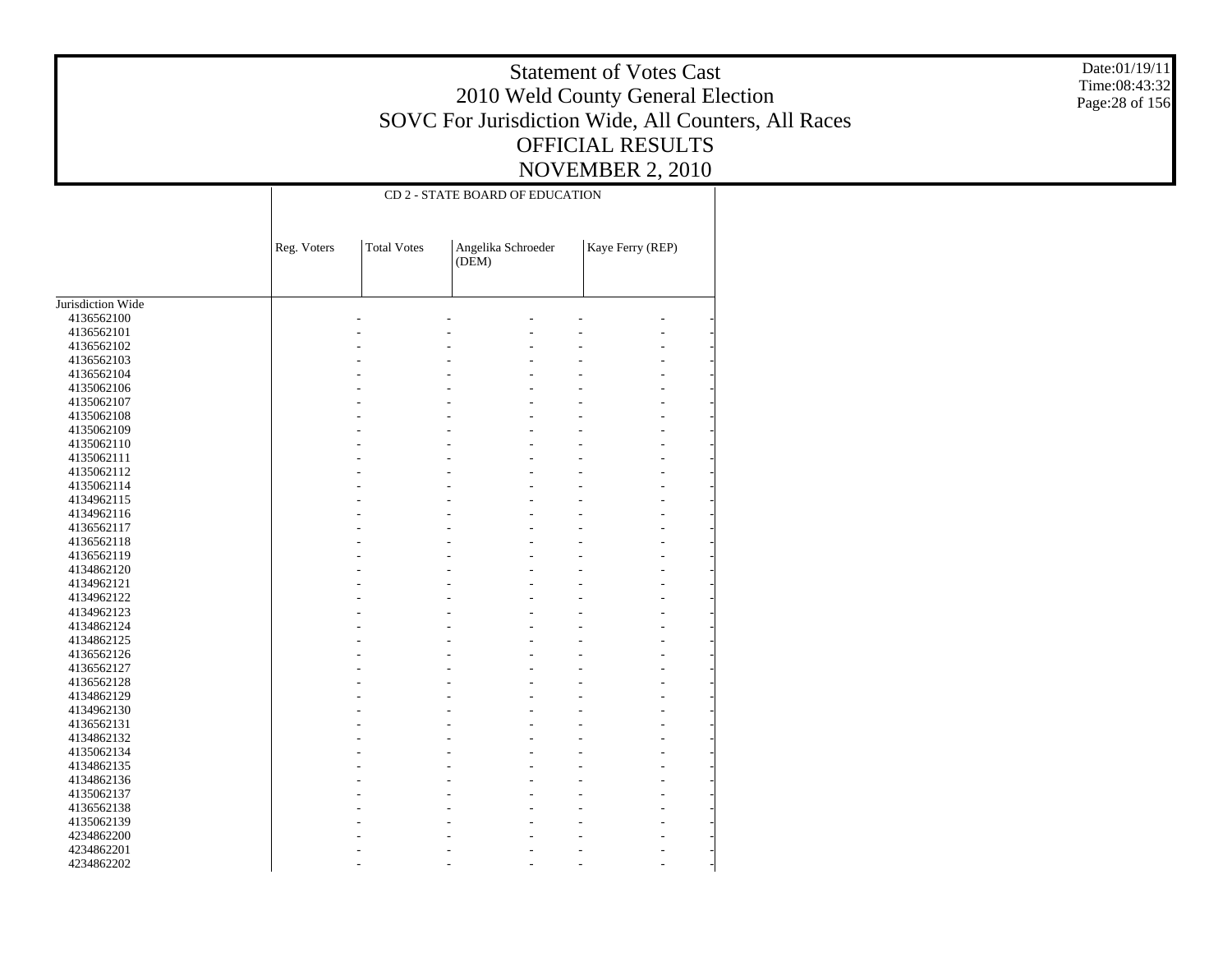Date:01/19/11 Time:08:43:32 Page:29 of 156

|            | CD 2 - STATE BOARD OF EDUCATION |                    |                             |        |                  |        |  |  |  |
|------------|---------------------------------|--------------------|-----------------------------|--------|------------------|--------|--|--|--|
|            | Reg. Voters                     | <b>Total Votes</b> | Angelika Schroeder<br>(DEM) |        | Kaye Ferry (REP) |        |  |  |  |
|            |                                 |                    |                             |        |                  |        |  |  |  |
| 2234862203 | 1576                            | 942                | 393                         | 41.72% | 549              | 58.28% |  |  |  |
| 2234862204 | 1082                            | 728                | 249                         | 34.20% | 479              | 65.80% |  |  |  |
| 2234862205 | 1260                            | 747                | 350                         | 46.85% | 397              | 53.15% |  |  |  |
| 2234862207 | 1580                            | 964                | 343                         | 35.58% | 621              | 64.42% |  |  |  |
| 4234862208 | L,                              | L,                 | L                           |        | $\overline{a}$   |        |  |  |  |
| 4134862211 |                                 |                    |                             |        |                  |        |  |  |  |
| 4134862212 |                                 |                    |                             |        |                  |        |  |  |  |
| 4134862213 |                                 |                    |                             |        |                  |        |  |  |  |
| 4134862214 |                                 |                    |                             |        |                  |        |  |  |  |
| 4134862215 |                                 |                    |                             |        |                  |        |  |  |  |
| 4135062217 |                                 |                    |                             |        |                  |        |  |  |  |
| 4135062219 |                                 |                    |                             |        |                  |        |  |  |  |
| 4135062220 |                                 |                    |                             |        | L,               |        |  |  |  |
| 4135062221 |                                 |                    |                             |        | ÷                |        |  |  |  |
| 4134862222 |                                 |                    |                             |        | L,               |        |  |  |  |
| 4134862223 |                                 |                    |                             |        | ÷                |        |  |  |  |
| 4234862224 |                                 |                    |                             |        | ÷                |        |  |  |  |
| 4134862226 |                                 |                    |                             |        | ÷                |        |  |  |  |
| 4234862228 |                                 |                    |                             |        |                  |        |  |  |  |
| 4234862229 |                                 |                    |                             |        |                  |        |  |  |  |
| 4234862230 |                                 |                    |                             |        |                  |        |  |  |  |
| 4234862231 |                                 |                    |                             |        |                  |        |  |  |  |
| 4234862232 |                                 |                    |                             |        |                  |        |  |  |  |
| 4134862235 |                                 |                    |                             |        |                  |        |  |  |  |
| 4235062236 |                                 |                    |                             |        |                  |        |  |  |  |
| 4234862237 |                                 |                    |                             |        |                  |        |  |  |  |
| 4134862238 |                                 |                    |                             |        |                  |        |  |  |  |
| 2234862239 | 1407                            | 857                | 289                         | 33.72% | 568              | 66.28% |  |  |  |
| 2234862240 | 1827                            | 1164               | 386                         | 33.16% | 778              | 66.84% |  |  |  |
| 4134862241 |                                 |                    |                             |        |                  |        |  |  |  |
| 2234862242 | 1169                            | 714                | 330                         | 46.22% | 384              | 53.78% |  |  |  |
| 4134862243 |                                 |                    |                             |        |                  |        |  |  |  |
| 4234862244 |                                 |                    |                             |        |                  |        |  |  |  |
| 4234862245 |                                 |                    |                             |        |                  |        |  |  |  |
| 4234862246 |                                 |                    |                             |        |                  |        |  |  |  |
| 4234862247 |                                 |                    |                             |        |                  |        |  |  |  |
| 2999962999 |                                 |                    |                             |        |                  |        |  |  |  |
| 4234862300 |                                 |                    |                             |        |                  |        |  |  |  |
| 4236562301 |                                 |                    |                             |        |                  |        |  |  |  |
| 4236562302 |                                 |                    |                             |        |                  |        |  |  |  |
| 4236562303 |                                 |                    |                             |        |                  |        |  |  |  |
|            |                                 |                    |                             |        |                  |        |  |  |  |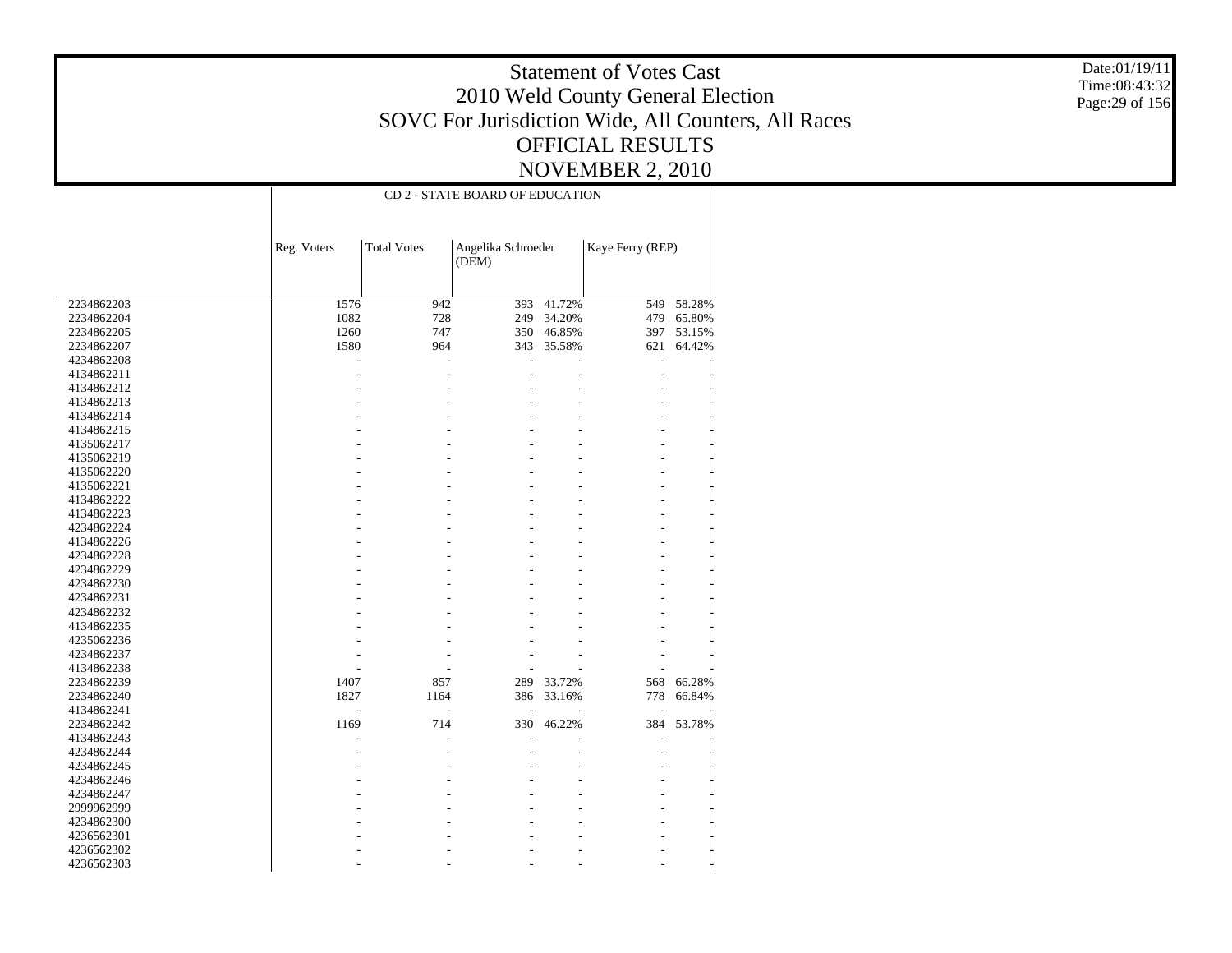Date:01/19/11 Time:08:43:32 Page:30 of 156

|                                        | CD 2 - STATE BOARD OF EDUCATION |                    |                             |        |                  |        |  |  |
|----------------------------------------|---------------------------------|--------------------|-----------------------------|--------|------------------|--------|--|--|
|                                        | Reg. Voters                     | <b>Total Votes</b> | Angelika Schroeder<br>(DEM) |        | Kaye Ferry (REP) |        |  |  |
| 4236562304                             |                                 |                    |                             |        |                  |        |  |  |
| 2234862305                             | 1264                            | 741                | 297                         | 40.08% | 444              | 59.92% |  |  |
| 2234862306                             | 856                             | 528                | 271                         | 51.33% | 257              | 48.67% |  |  |
| 2234862307                             | 1198                            | 705                | 348                         | 49.36% | 357              | 50.64% |  |  |
| 4136562308                             |                                 |                    |                             |        |                  |        |  |  |
| 4236562309                             |                                 |                    |                             |        |                  |        |  |  |
| 4236562310                             |                                 |                    |                             |        |                  |        |  |  |
| 4136562311                             |                                 |                    |                             |        |                  |        |  |  |
| 4136562312                             |                                 |                    |                             |        |                  |        |  |  |
| 4236562313                             |                                 |                    |                             |        |                  |        |  |  |
| 4236562314                             |                                 |                    |                             |        |                  |        |  |  |
| 4135062315                             |                                 |                    |                             |        |                  |        |  |  |
| 4135062317                             |                                 |                    |                             |        |                  |        |  |  |
| 4135062318                             |                                 |                    |                             |        |                  |        |  |  |
| 4135062319                             |                                 |                    |                             |        |                  |        |  |  |
| 4135062320                             |                                 |                    |                             |        |                  |        |  |  |
| 4135062321                             |                                 |                    |                             |        |                  |        |  |  |
| 4135062322                             |                                 |                    |                             |        |                  |        |  |  |
| 4135062323                             |                                 |                    |                             |        |                  |        |  |  |
| 4135062324                             |                                 |                    |                             |        |                  |        |  |  |
| 4135062325                             |                                 |                    |                             |        |                  |        |  |  |
| 4134862326                             |                                 |                    |                             |        |                  |        |  |  |
| 2233362327                             | 39                              | 26                 | 12                          | 46.15% | 14               | 53.85% |  |  |
| 2234862328                             | 1658                            | 1001               | 441                         | 44.06% | 560              | 55.94% |  |  |
| 4135062329                             |                                 |                    |                             |        |                  |        |  |  |
| 4135062330                             |                                 |                    |                             |        |                  |        |  |  |
| 4234862331                             |                                 |                    |                             |        |                  |        |  |  |
| 4136562332                             |                                 |                    |                             |        |                  |        |  |  |
| 4134862333                             |                                 |                    |                             |        |                  |        |  |  |
| 2234862334                             | 1609                            | 997                | 414                         | 41.52% | 583              | 58.48% |  |  |
| 2234862335                             | 1032                            | 752                | 277                         | 36.84% | 475              | 63.16% |  |  |
| 4135062336                             |                                 |                    |                             |        |                  |        |  |  |
| 2234862337                             | 1408                            | 880                | 323                         | 36.70% | 557              | 63.30% |  |  |
| 4999962999                             |                                 |                    |                             |        |                  |        |  |  |
| LaSalle Fire Protection District       |                                 |                    |                             |        |                  |        |  |  |
| Milliken Fire Protection District      |                                 |                    |                             |        |                  |        |  |  |
| Platte Valley Fire Protection District |                                 |                    |                             |        |                  |        |  |  |
| Poudre Valley Fire Protection District |                                 |                    |                             |        |                  |        |  |  |
| Provisional                            | $\mathbf{0}$                    | 215                | 89                          | 41.40% | 126              | 58.60% |  |  |
| Total                                  | 18965                           | 11961              | 4812                        | 40.23% | 7149             | 59.77% |  |  |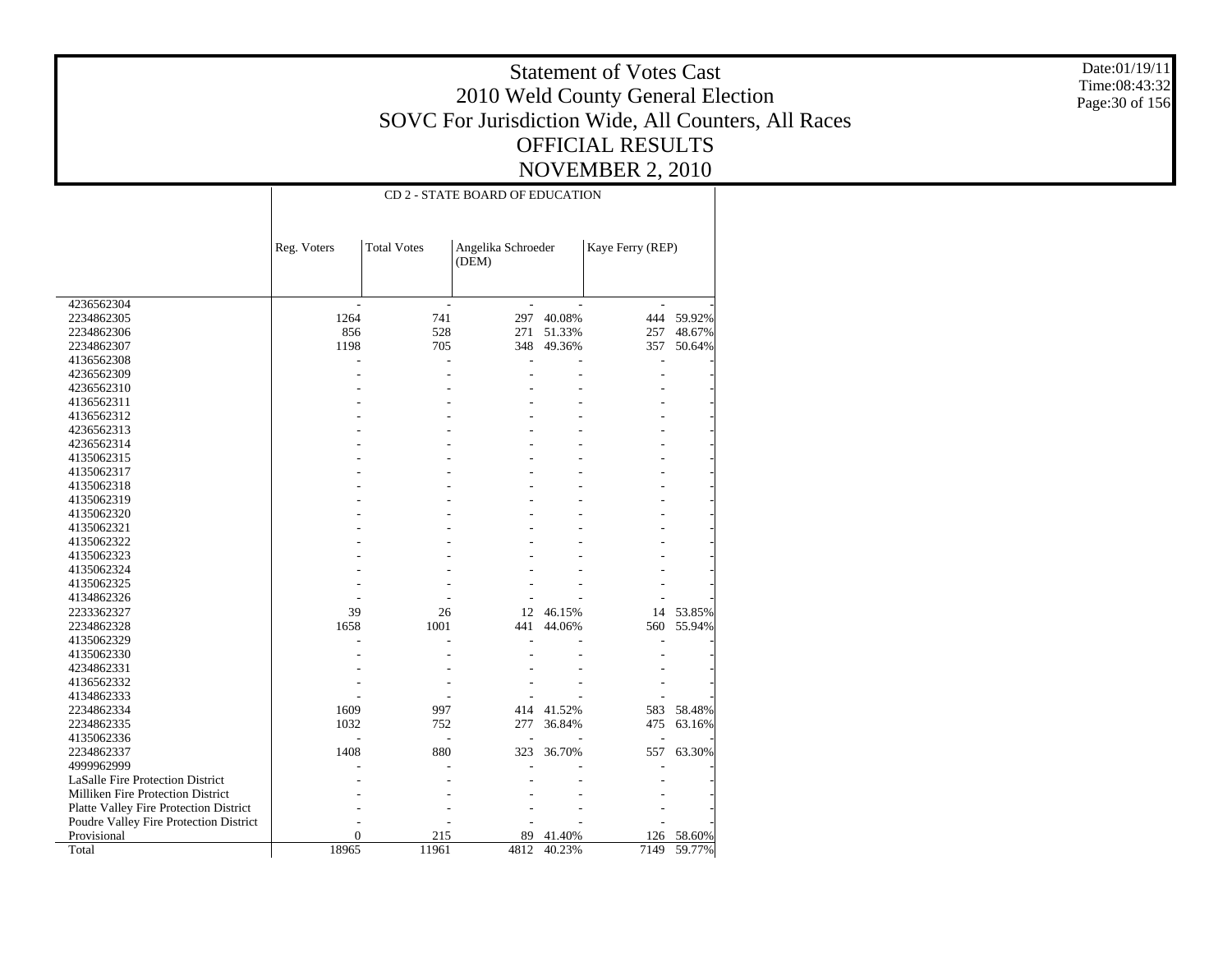Date:01/19/11 Time:08:43:32 Page:31 of 156

### Statement of Votes Cast 2010 Weld County General Election SOVC For Jurisdiction Wide, All Counters, All Races OFFICIAL RESULTS NOVEMBER 2, 2010

AT LARGE - CU REGENT

|                          | Reg. Voters | <b>Total Votes</b> | Melissa Hart (DEM) |            | Steve Bosley (REP) |            | Jesse B. Wallace (LBR) |        |
|--------------------------|-------------|--------------------|--------------------|------------|--------------------|------------|------------------------|--------|
|                          |             |                    |                    |            |                    |            |                        |        |
|                          |             |                    |                    |            |                    |            |                        |        |
|                          |             |                    |                    |            |                    |            |                        |        |
| Jurisdiction Wide        | 1070        | 736                | 169                | 22.96%     | 494                | 67.12%     |                        | 9.92%  |
| 4136562100               | 331         | 247                |                    | 16.19%     |                    | 192 77.73% | 73<br>15               | 6.07%  |
| 4136562101<br>4136562102 | 250         | 206                | 40<br>24           | 11.65%     | 173                | 83.98%     | 9                      | 4.37%  |
| 4136562103               | 342         | 265                | 47                 | 17.74%     | 199                | 75.09%     | 19                     | 7.17%  |
| 4136562104               | 1522        | 1073               | 213                | 19.85%     | 798                | 74.37%     | 62                     | 5.78%  |
| 4135062106               | 880         | 470                | 222                | 47.23%     | 199                | 42.34%     | 49                     | 10.43% |
| 4135062107               | 1538        | 769                | 484                | 62.94%     |                    | 244 31.73% | 41                     | 5.33%  |
| 4135062108               | 982         | 598                | 271                | 45.32%     | 286                | 47.83%     | 41                     | 6.86%  |
| 4135062109               | 797         | 489                | 226                | 46.22%     | 233                | 47.65%     | 30                     | 6.13%  |
| 4135062110               | 883         | 448                | 238                | 53.13%     | 167                | 37.28%     | 43                     | 9.60%  |
| 4135062111               | 1067        | 640                | 288                | 45.00%     | 325                | 50.78%     | 27                     | 4.22%  |
| 4135062112               | 945         | 584                | 334                | 57.19%     | 212                | 36.30%     | 38                     | 6.51%  |
| 4135062114               | 852         | 611                | 315                | 51.55%     | 277                | 45.34%     | 19                     | 3.11%  |
| 4134962115               | 1812        | 1210               | 369                | 30.50%     | 781                | 64.55%     | 60                     | 4.96%  |
| 4134962116               | 872         | 587                | 211                | 35.95%     | 341                | 58.09%     | 35                     | 5.96%  |
| 4136562117               | 950         | 657                | 154                | 23.44%     | 466                | 70.93%     | 37                     | 5.63%  |
| 4136562118               | 1588        | 1121               | 258                | 23.02%     |                    | 822 73.33% | 41                     | 3.66%  |
| 4136562119               | 579         | 379                | 90                 | 23.75%     | 265                | 69.92%     | 24                     | 6.33%  |
| 4134862120               | 371         | 280                | 57                 | 20.36%     |                    | 213 76.07% | 10                     | 3.57%  |
| 4134962121               | 1572        | 1069               | 302                | 28.25%     | 698                | 65.29%     | 69                     | 6.45%  |
| 4134962122               | 1181        | 765                | 291                | 38.04%     | 431                | 56.34%     | 43                     | 5.62%  |
| 4134962123               | 1141        | 728                | 248                | 34.07%     |                    | 416 57.14% | 64                     | 8.79%  |
| 4134862124               | 1320        | 867                | 274                | 31.60%     | 545                | 62.86%     | 48                     | 5.54%  |
| 4134862125               | 1080        | 783                | 228                | 29.12%     |                    | 528 67.43% | 27                     | 3.45%  |
| 4136562126               | 963         | 655                | 198                | 30.23%     | 419                | 63.97%     | 38                     | 5.80%  |
| 4136562127               | 796         | 526                | 143                | 27.19%     | 343                | 65.21%     | 40                     | 7.60%  |
| 4136562128               | 1273        | 925                | 179                | 19.35%     |                    | 720 77.84% | 26                     | 2.81%  |
| 4134862129               | 332         | 252                | 41                 | 16.27%     | 199                | 78.97%     | 12                     | 4.76%  |
| 4134962130               | 1527        | 1031               | 271                | 26.29%     | 716                | 69.45%     | 44                     | 4.27%  |
| 4136562131               | 886         | 637                | 149                | 23.39%     | 455                | 71.43%     | 33                     | 5.18%  |
| 4134862132               | 909         | 640                | 219                | 34.22%     | 396                | 61.88%     | 25                     | 3.91%  |
| 4135062134               | 371         | 243                | 101                | 41.56%     | 125                | 51.44%     | 17                     | 7.00%  |
| 4134862135               | 863         | 558                | 164                | 29.39%     | 376                | 67.38%     | 18                     | 3.23%  |
| 4134862136               | 1042        | 668                |                    | 208 31.14% |                    | 422 63.17% | 38                     | 5.69%  |
| 4135062137               | 1491        | 721                | 376                | 52.15%     | 299                | 41.47%     | 46                     | 6.38%  |
| 4136562138               | 1059        | 639                | 159                | 24.88%     | 431                | 67.45%     | 49                     | 7.67%  |
| 4135062139               | 732         | 517                | 184                | 35.59%     | 311                | 60.15%     | 22                     | 4.26%  |
| 4234862200               | 1045        | 704                | 207                | 29.40%     | 456                | 64.77%     | 41                     | 5.82%  |
| 4234862201               | 1107        | 717                | 223                | 31.10%     |                    | 454 63.32% | 40                     | 5.58%  |
| 4234862202               | 591         | 379                |                    | 108 28.50% | 227                | 59.89%     | 44                     | 11.61% |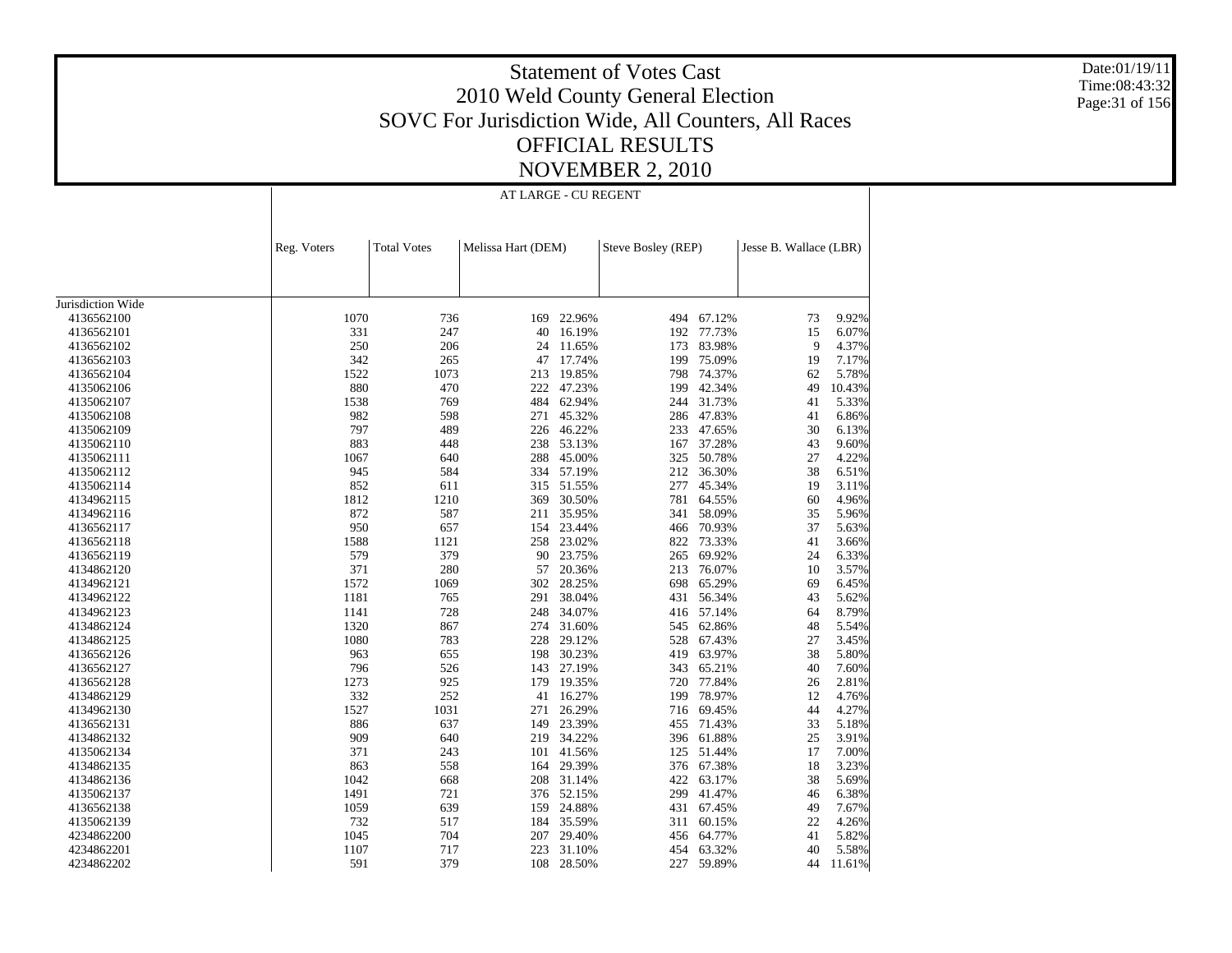Date:01/19/11 Time:08:43:32 Page:32 of 156

### Statement of Votes Cast 2010 Weld County General Election SOVC For Jurisdiction Wide, All Counters, All Races OFFICIAL RESULTS NOVEMBER 2, 2010

AT LARGE - CU REGENT

|            | Reg. Voters | <b>Total Votes</b> | Melissa Hart (DEM) |        | Steve Bosley (REP) |            | Jesse B. Wallace (LBR) |       |
|------------|-------------|--------------------|--------------------|--------|--------------------|------------|------------------------|-------|
|            |             |                    |                    |        |                    |            |                        |       |
|            |             |                    |                    |        |                    |            |                        |       |
| 2234862203 | 1576        | 964                | 372                | 38.59% |                    | 514 53.32% | 78                     | 8.09% |
| 2234862204 | 1082        | 727                | 230                | 31.64% | 454                | 62.45%     | 43                     | 5.91% |
| 2234862205 | 1260        | 754                | 324                | 42.97% |                    | 361 47.88% | 69                     | 9.15% |
| 2234862207 | 1580        | 969                | 306                | 31.58% | 606                | 62.54%     | 57                     | 5.88% |
| 4234862208 | 796         | 554                | 142                | 25.63% | 383                | 69.13%     | 29                     | 5.23% |
| 4134862211 | 944         | 565                | 205                | 36.28% | 328                | 58.05%     | 32                     | 5.66% |
| 4134862212 | 1120        | 775                | 293                | 37.81% | 452                | 58.32%     | 30                     | 3.87% |
| 4134862213 | 560         | 329                | 94                 | 28.57% | 209                | 63.53%     | 26                     | 7.90% |
| 4134862214 | 1239        | 959                | 265                | 27.63% | 668                | 69.66%     | 26                     | 2.71% |
| 4134862215 | 1124        | 849                | 234                | 27.56% | 585                | 68.90%     | 30                     | 3.53% |
| 4135062217 | 827         | 565                | 235                | 41.59% |                    | 290 51.33% | 40                     | 7.08% |
| 4135062219 | 435         | 281                | 119                | 42.35% | 142                | 50.53%     | 20                     | 7.12% |
| 4135062220 | 678         | 401                | 182                | 45.39% | 193                | 48.13%     | 26                     | 6.48% |
| 4135062221 | 1023        | 705                | 252                | 35.74% | 417                | 59.15%     | 36                     | 5.11% |
| 4134862222 | 1190        | 886                | 305                | 34.42% | 546                | 61.63%     | 35                     | 3.95% |
| 4134862223 | 1113        | 845                | 249                | 29.47% | 566                | 66.98%     | 30                     | 3.55% |
| 4234862224 | 594         | 404                | 139                | 34.41% | 249                | 61.63%     | 16                     | 3.96% |
| 4134862226 | 1576        | 938                | 338                | 36.03% |                    | 557 59.38% | 43                     | 4.58% |
| 4234862228 | 1058        | 605                | 206                | 34.05% | 352                | 58.18%     | 47                     | 7.77% |
| 4234862229 | 1442        | 908                | 222                | 24.45% | 629                | 69.27%     | 57                     | 6.28% |
| 4234862230 | 1280        | 860                | 253                | 29.42% | 557                | 64.77%     | 50                     | 5.81% |
| 4234862231 | 1212        | 788                | 289                | 36.68% | 443                | 56.22%     | 56                     | 7.11% |
| 4234862232 | 1074        | 658                | 204                | 31.00% | 411                | 62.46%     | 43                     | 6.53% |
| 4134862235 | 1217        | 874                | 243                | 27.80% | 596                | 68.19%     | 35                     | 4.00% |
| 4235062236 | 515         | 384                | 96                 | 25.00% | 265                | 69.01%     | 23                     | 5.99% |
| 4234862237 | 1673        | 1150               | 334                | 29.04% | 756                | 65.74%     | 60                     | 5.22% |
| 4134862238 | 970         | 638                | 216                | 33.86% | 401                | 62.85%     | 21                     | 3.29% |
| 2234862239 | 1407        | 862                | 251                | 29.12% | 563                | 65.31%     | 48                     | 5.57% |
| 2234862240 | 1827        | 1174               | 356                | 30.32% | 725                | 61.75%     | 93                     | 7.92% |
| 4134862241 | 697         | 439                | 160                | 36.45% | 266                | 60.59%     | 13                     | 2.96% |
| 2234862242 | 1169        | 706                | 286                | 40.51% |                    | 370 52.41% | 50                     | 7.08% |
| 4134862243 | 1698        | 1194               | 387                | 32.41% | 768                | 64.32%     | 39                     | 3.27% |
| 4234862244 | 975         | 675                | 181                | 26.81% | 458                | 67.85%     | 36                     | 5.33% |
| 4234862245 | 906         | 604                | 162                | 26.82% | 412                | 68.21%     | 30                     | 4.97% |
| 4234862246 | 796         | 422                | 146                | 34.60% | 239                | 56.64%     | 37                     | 8.77% |
| 4234862247 | 980         | 611                | 183                | 29.95% | 395                | 64.65%     | 33                     | 5.40% |
| 2999962999 |             | Ĭ.                 |                    |        | L,                 |            |                        |       |
| 4234862300 | 1131        | 730                | 232                | 31.78% | 441                | 60.41%     | 57                     | 7.81% |
| 4236562301 | 948         | 528                | 258                | 48.86% | 226                | 42.80%     | 44                     | 8.33% |
| 4236562302 | 1029        | 605                | 296                | 48.93% | 261                | 43.14%     | 48                     | 7.93% |
| 4236562303 | 725         | 463                | 199                | 42.98% | 239                | 51.62%     | 25                     | 5.40% |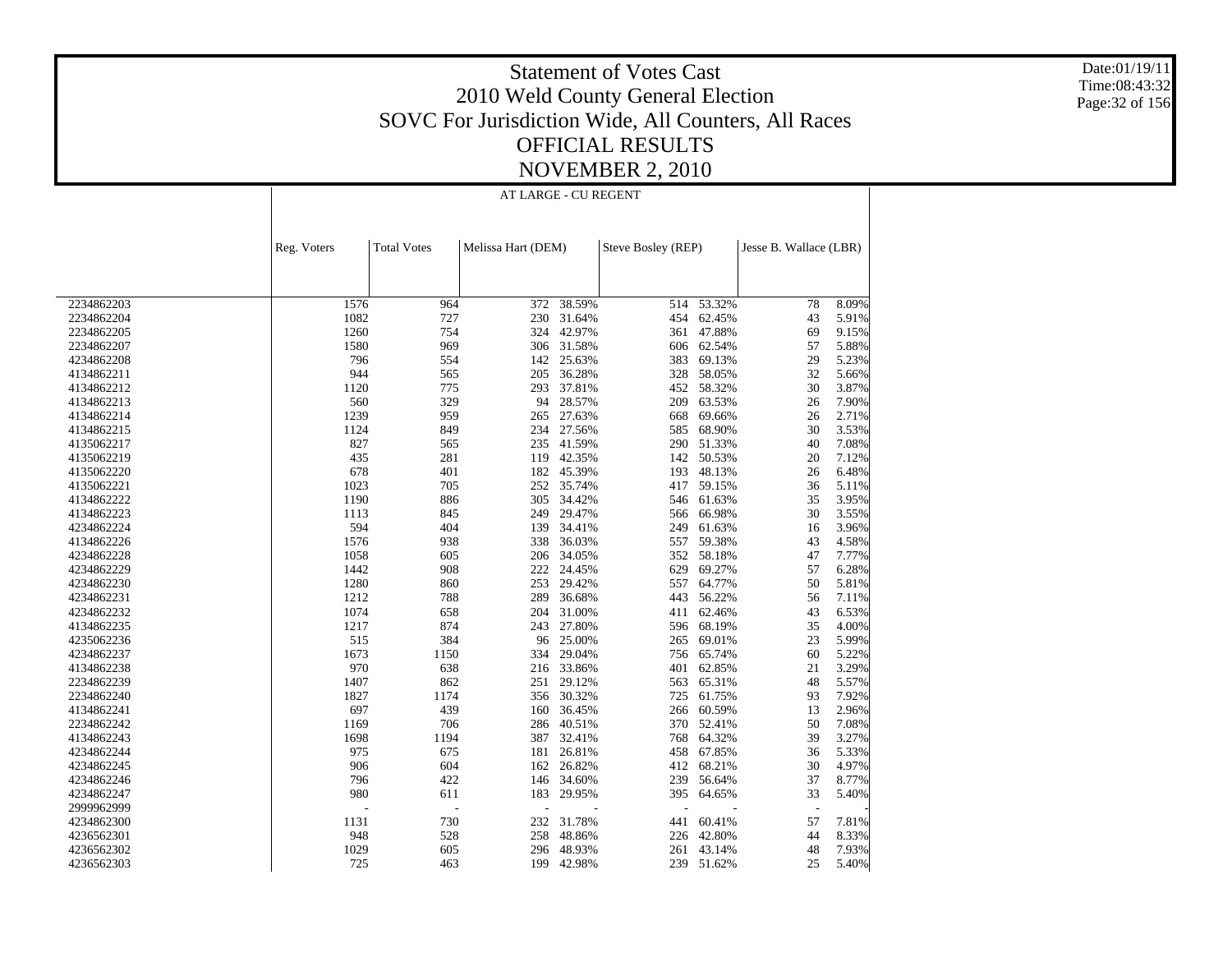Date:01/19/11 Time:08:43:32 Page:33 of 156

### Statement of Votes Cast 2010 Weld County General Election SOVC For Jurisdiction Wide, All Counters, All Races OFFICIAL RESULTS NOVEMBER 2, 2010

AT LARGE - CU REGENT

|                                          | Reg. Voters | <b>Total Votes</b> | Melissa Hart (DEM) |        | Steve Bosley (REP) |            | Jesse B. Wallace (LBR) |       |
|------------------------------------------|-------------|--------------------|--------------------|--------|--------------------|------------|------------------------|-------|
|                                          |             |                    |                    |        |                    |            |                        |       |
|                                          |             |                    |                    |        |                    |            |                        |       |
|                                          |             |                    |                    |        |                    |            |                        |       |
| 4236562304                               | 1000        | 671                | 225                | 33.53% | 411                | 61.25%     | 35                     | 5.22% |
| 2234862305                               | 1264        | 741                | 272                | 36.71% | 407                | 54.93%     | 62                     | 8.37% |
| 2234862306                               | 856         | 524                | 218                | 41.60% | 260                | 49.62%     | 46                     | 8.78% |
| 2234862307                               | 1198        | 713                | 318                | 44.60% | 354                | 49.65%     | 41                     | 5.75% |
| 4136562308                               | 1168        | 807                | 190                | 23.54% | 565                | 70.01%     | 52                     | 6.44% |
| 4236562309                               | 538         | 402                | 90                 | 22.39% | 277                | 68.91%     | 35                     | 8.71% |
| 4236562310                               | 992         | 617                | 157                | 25.45% | 406                | 65.80%     | 54                     | 8.75% |
| 4136562311                               | 1399        | 971                | 218                | 22.45% | 689                | 70.96%     | 64                     | 6.59% |
| 4136562312                               | 364         | 259                | 53                 | 20.46% | 184                | 71.04%     | 22                     | 8.49% |
| 4236562313                               | 630         | 444                | 156                | 35.14% | 252                | 56.76%     | 36                     | 8.11% |
| 4236562314                               | 1870        | 1035               | 397                | 38.36% | 543                | 52.46%     | 95                     | 9.18% |
| 4135062315                               | 569         | 168                | 81                 | 48.21% | 74                 | 44.05%     | 13                     | 7.74% |
| 4135062317                               | 623         | 442                | 167                | 37.78% | 253                | 57.24%     | 22                     | 4.98% |
| 4135062318                               | 728         | 487                | 203                | 41.68% | 255                | 52.36%     | 29                     | 5.95% |
| 4135062319                               | 461         | 283                | 132                | 46.64% | 130                | 45.94%     | 21                     | 7.42% |
| 4135062320                               | 373         | 232                | 94                 | 40.52% | 130                | 56.03%     | 8                      | 3.45% |
| 4135062321                               | 764         | 375                | 169                | 45.07% | 184                | 49.07%     | 22                     | 5.87% |
| 4135062322                               | 1068        | 627                | 285                | 45.45% | 304                | 48.48%     | 38                     | 6.06% |
| 4135062323                               | 1033        | 614                | 258                | 42.02% | 308                | 50.16%     | 48                     | 7.82% |
| 4135062324                               | 1701        | 1006               | 363                | 36.08% |                    | 580 57.65% | 63                     | 6.26% |
| 4135062325                               | 770         | 423                | 182                | 43.03% | 203                | 47.99%     | 38                     | 8.98% |
| 4134862326                               | 991         | 660                | 256                | 38.79% | 366                | 55.45%     | 38                     | 5.76% |
| 2233362327                               | 39          | 26                 | 10                 | 38.46% | 14                 | 53.85%     | $\mathfrak{2}$         | 7.69% |
| 2234862328                               | 1658        | 1020               | 384                | 37.65% | 589                | 57.75%     | 47                     | 4.61% |
| 4135062329                               | 267         | 133                | 66                 | 49.62% | 56                 | 42.11%     | 11                     | 8.27% |
| 4135062330                               | 1344        | 795                | 273                | 34.34% | 483                | 60.75%     | 39                     | 4.91% |
| 4234862331                               | 1184        | 794                | 224                | 28.21% |                    | 66.12%     | 45                     | 5.67% |
|                                          | 307         | 219                |                    |        | 525                |            |                        |       |
| 4136562332                               | 779         |                    | 36                 | 16.44% | 175                | 79.91%     | 8                      | 3.65% |
| 4134862333                               |             | 473                | 174                | 36.79% | 270                | 57.08%     | 29                     | 6.13% |
| 2234862334                               | 1609        | 996                | 360                | 36.14% | 587                | 58.94%     | 49                     | 4.92% |
| 2234862335                               | 1032        | 771                | 249                | 32.30% | 484                | 62.78%     | 38                     | 4.93% |
| 4135062336                               | 687         | 417                | 129                | 30.94% | 265                | 63.55%     | 23                     | 5.52% |
| 2234862337                               | 1408        | 882                | 281                | 31.86% | 559                | 63.38%     | 42                     | 4.76% |
| 4999962999                               |             |                    |                    |        |                    |            | $\overline{a}$         |       |
| <b>LaSalle Fire Protection District</b>  |             |                    |                    |        |                    |            |                        |       |
| <b>Milliken Fire Protection District</b> |             |                    |                    |        |                    |            |                        |       |
| Platte Valley Fire Protection District   |             |                    |                    |        |                    |            |                        |       |
| Poudre Valley Fire Protection District   |             |                    |                    |        |                    |            |                        |       |
| Provisional                              | $\Omega$    | 1418               | 531                | 37.45% | 790                | 55.71%     | 97                     | 6.84% |
| Total                                    | 113032      | 74187              | 24928              | 33.60% | 44879              | 60.49%     | 4380                   | 5.90% |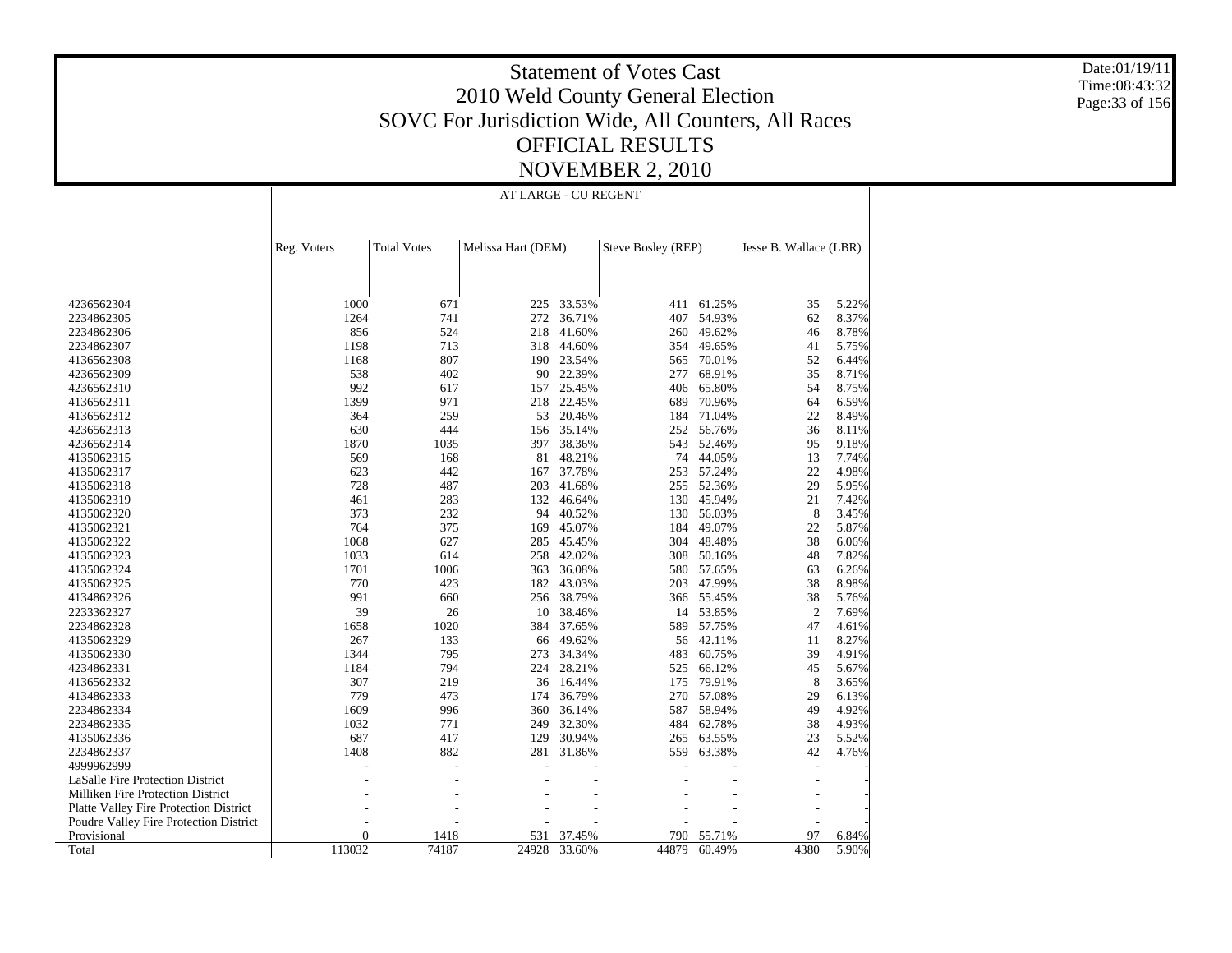Date:01/19/11 Time:08:43:32 Page:34 of 156

|                   |             | CD 4 - CU REGENT   |                               |            |                   |            |  |  |  |  |
|-------------------|-------------|--------------------|-------------------------------|------------|-------------------|------------|--|--|--|--|
|                   | Reg. Voters | <b>Total Votes</b> | Robert Bishop-Cotner<br>(DEM) |            | Sue Sharkey (REP) |            |  |  |  |  |
|                   |             |                    |                               |            |                   |            |  |  |  |  |
| Jurisdiction Wide |             |                    |                               |            |                   |            |  |  |  |  |
| 4136562100        | 1070        | 719                | 160                           | 22.25%     | 559               | 77.75%     |  |  |  |  |
| 4136562101        | 331         | 249                | 37                            | 14.86%     | 212               | 85.14%     |  |  |  |  |
| 4136562102        | 250         | 207                | 19                            | 9.18%      | 188               | 90.82%     |  |  |  |  |
| 4136562103        | 342         | 265                | 48                            | 18.11%     | 217               | 81.89%     |  |  |  |  |
| 4136562104        | 1522        | 1057               | 207                           | 19.58%     | 850               | 80.42%     |  |  |  |  |
| 4135062106        | 880         | 464                | 224                           | 48.28%     | 240               | 51.72%     |  |  |  |  |
| 4135062107        | 1538        | 752                | 464                           | 61.70%     | 288               | 38.30%     |  |  |  |  |
| 4135062108        | 982         | 580                | 261                           | 45.00%     | 319               | 55.00%     |  |  |  |  |
| 4135062109        | 797         | 482                | 227                           | 47.10%     | 255               | 52.90%     |  |  |  |  |
| 4135062110        | 883         | 445                | 242                           | 54.38%     | 203               | 45.62%     |  |  |  |  |
| 4135062111        | 1067        | 620                | 298                           | 48.06%     |                   | 322 51.94% |  |  |  |  |
| 4135062112        | 945         | 562                | 319                           | 56.76%     | 243               | 43.24%     |  |  |  |  |
| 4135062114        | 852         | 600                | 302                           | 50.33%     | 298               | 49.67%     |  |  |  |  |
| 4134962115        | 1812        | 1201               | 369                           | 30.72%     | 832               | 69.28%     |  |  |  |  |
| 4134962116        | 872         | 592                | 239                           | 40.37%     | 353               | 59.63%     |  |  |  |  |
| 4136562117        | 950         | 658                | 159                           | 24.16%     | 499               | 75.84%     |  |  |  |  |
| 4136562118        | 1588        | 1116               | 259                           | 23.21%     | 857               | 76.79%     |  |  |  |  |
| 4136562119        | 579         | 377                | 92                            | 24.40%     | 285               | 75.60%     |  |  |  |  |
| 4134862120        | 371         | 278                | 52                            | 18.71%     | 226               | 81.29%     |  |  |  |  |
| 4134962121        | 1572        | 1062               | 311                           | 29.28%     | 751               | 70.72%     |  |  |  |  |
| 4134962122        | 1181        | 766                | 292                           | 38.12%     | 474               | 61.88%     |  |  |  |  |
| 4134962123        | 1141        | 728                | 259                           | 35.58%     | 469               | 64.42%     |  |  |  |  |
| 4134862124        | 1320        | 859                | 282                           | 32.83%     | 577               | 67.17%     |  |  |  |  |
| 4134862125        | 1080        | 768                | 215                           | 27.99%     | 553               | 72.01%     |  |  |  |  |
| 4136562126        | 963         | 648                | 188                           | 29.01%     | 460               | 70.99%     |  |  |  |  |
| 4136562127        | 796         | 503                | 138                           | 27.44%     | 365               | 72.56%     |  |  |  |  |
| 4136562128        | 1273        | 912                | 153                           | 16.78%     | 759               | 83.22%     |  |  |  |  |
| 4134862129        | 332         | 249                | 38                            | 15.26%     | 211               | 84.74%     |  |  |  |  |
| 4134962130        | 1527        | 1025               | 274                           | 26.73%     | 751               | 73.27%     |  |  |  |  |
| 4136562131        | 886         | 624                | 138                           | 22.12%     | 486               | 77.88%     |  |  |  |  |
| 4134862132        | 909         | 634                | 221                           | 34.86%     | 413               | 65.14%     |  |  |  |  |
| 4135062134        | 371         | 231                | 91                            | 39.39%     | 140               | 60.61%     |  |  |  |  |
| 4134862135        | 863         | 552                | 155                           | 28.08%     | 397               | 71.92%     |  |  |  |  |
| 4134862136        | 1042        | 657                | 200                           | 30.44%     | 457               | 69.56%     |  |  |  |  |
| 4135062137        | 1491        | 712                | 364                           | 51.12%     | 348               | 48.88%     |  |  |  |  |
|                   | 1059        | 637                |                               | 25.90%     | 472               | 74.10%     |  |  |  |  |
| 4136562138        | 732         | 504                | 165                           | 34.52%     |                   | 65.48%     |  |  |  |  |
| 4135062139        |             |                    | 174                           |            | 330               |            |  |  |  |  |
| 4234862200        | 1045        | 679                | 194                           | 28.57%     | 485               | 71.43%     |  |  |  |  |
| 4234862201        | 1107        | 704                | 208                           | 29.55%     | 496               | 70.45%     |  |  |  |  |
| 4234862202        | 591         | 374                |                               | 105 28.07% | 269               | 71.93%     |  |  |  |  |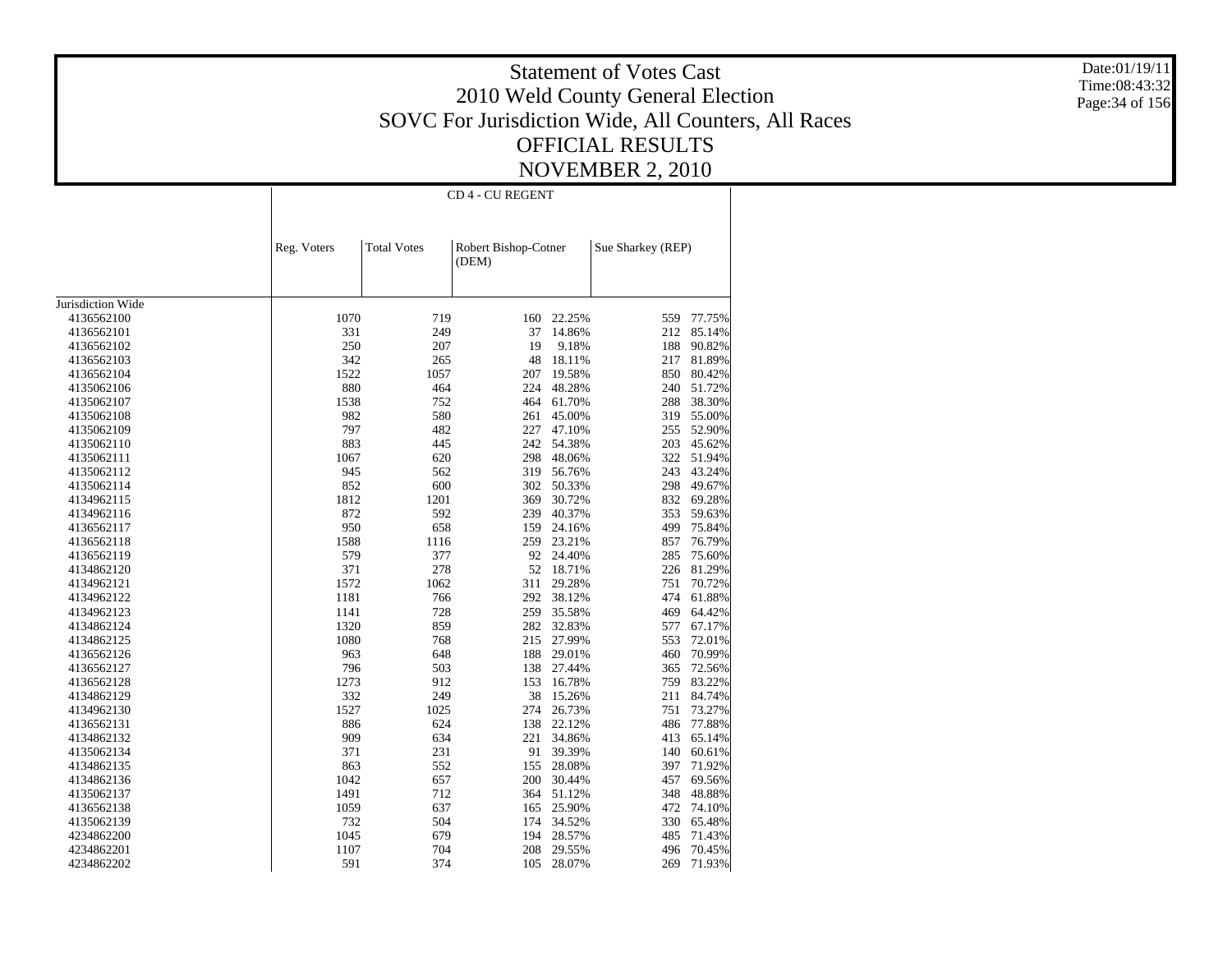Date:01/19/11 Time:08:43:32 Page:35 of 156

|            | CD 4 - CU REGENT |                    |                               |            |                   |        |  |  |
|------------|------------------|--------------------|-------------------------------|------------|-------------------|--------|--|--|
|            | Reg. Voters      | <b>Total Votes</b> | Robert Bishop-Cotner<br>(DEM) |            | Sue Sharkey (REP) |        |  |  |
|            |                  |                    |                               |            |                   |        |  |  |
| 2234862203 | L,               | ÷,                 |                               | L,         | ÷,                |        |  |  |
| 2234862204 |                  |                    |                               |            |                   |        |  |  |
| 2234862205 |                  |                    |                               |            |                   |        |  |  |
| 2234862207 |                  |                    |                               |            |                   |        |  |  |
| 4234862208 | 796              | 544                | 132                           | 24.26%     | 412               | 75.74% |  |  |
| 4134862211 | 944              | 549                | 192                           | 34.97%     | 357               | 65.03% |  |  |
| 4134862212 | 1120             | 760                | 274                           | 36.05%     | 486               | 63.95% |  |  |
| 4134862213 | 560              | 320                | 92                            | 28.75%     | 228               | 71.25% |  |  |
| 4134862214 | 1239             | 933                | 254                           | 27.22%     | 679               | 72.78% |  |  |
| 4134862215 | 1124             | 833                | 222                           | 26.65%     | 611               | 73.35% |  |  |
| 4135062217 | 827              | 550                | 218                           | 39.64%     | 332               | 60.36% |  |  |
| 4135062219 | 435              | 275                | 108                           | 39.27%     | 167               | 60.73% |  |  |
| 4135062220 | 678              | 392                | 176                           | 44.90%     | 216               | 55.10% |  |  |
| 4135062221 | 1023             | 697                | 254                           | 36.44%     | 443               | 63.56% |  |  |
| 4134862222 | 1190             | 866                | 275                           | 31.76%     | 591               | 68.24% |  |  |
| 4134862223 | 1113             | 820                |                               | 232 28.29% | 588               | 71.71% |  |  |
| 4234862224 | 594              | 400                | 132                           | 33.00%     | 268               | 67.00% |  |  |
| 4134862226 | 1576             | 917                | 312                           | 34.02%     | 605               | 65.98% |  |  |
|            |                  |                    |                               |            |                   |        |  |  |
| 4234862228 | 1058             | 602                | 190                           | 31.56%     | 412               | 68.44% |  |  |
| 4234862229 | 1442             | 884                | 211                           | 23.87%     | 673               | 76.13% |  |  |
| 4234862230 | 1280             | 854                | 252                           | 29.51%     | 602               | 70.49% |  |  |
| 4234862231 | 1212             | 777                | 270                           | 34.75%     | 507               | 65.25% |  |  |
| 4234862232 | 1074             | 654                | 195                           | 29.82%     | 459               | 70.18% |  |  |
| 4134862235 | 1217             | 853                | 239                           | 28.02%     | 614               | 71.98% |  |  |
| 4235062236 | 515              | 368                | 91                            | 24.73%     | 277               | 75.27% |  |  |
| 4234862237 | 1673             | 1136               | 310                           | 27.29%     | 826               | 72.71% |  |  |
| 4134862238 | 970              | 636                | 203                           | 31.92%     | 433               | 68.08% |  |  |
| 2234862239 |                  |                    |                               |            |                   |        |  |  |
| 2234862240 |                  |                    |                               |            |                   |        |  |  |
| 4134862241 | 697              | 427                | 151                           | 35.36%     | 276               | 64.64% |  |  |
| 2234862242 |                  |                    |                               |            |                   |        |  |  |
| 4134862243 | 1698             | 1164               | 351                           | 30.15%     | 813               | 69.85% |  |  |
| 4234862244 | 975              | 675                | 179                           | 26.52%     | 496               | 73.48% |  |  |
| 4234862245 | 906              | 599                | 161                           | 26.88%     | 438               | 73.12% |  |  |
| 4234862246 | 796              | 418                | 129                           | 30.86%     | 289               | 69.14% |  |  |
| 4234862247 | 980              | 603                | 169                           | 28.03%     | 434               | 71.97% |  |  |
| 2999962999 |                  |                    | ÷                             |            |                   |        |  |  |
| 4234862300 | 1131             | 706                | 205                           | 29.04%     | 501               | 70.96% |  |  |
| 4236562301 | 948              | 520                | 265                           | 50.96%     | 255               | 49.04% |  |  |
| 4236562302 | 1029             | 595                | 295                           | 49.58%     | 300               | 50.42% |  |  |
| 4236562303 | 725              | 455                | 182                           | 40.00%     | 273               | 60.00% |  |  |
|            |                  |                    |                               |            |                   |        |  |  |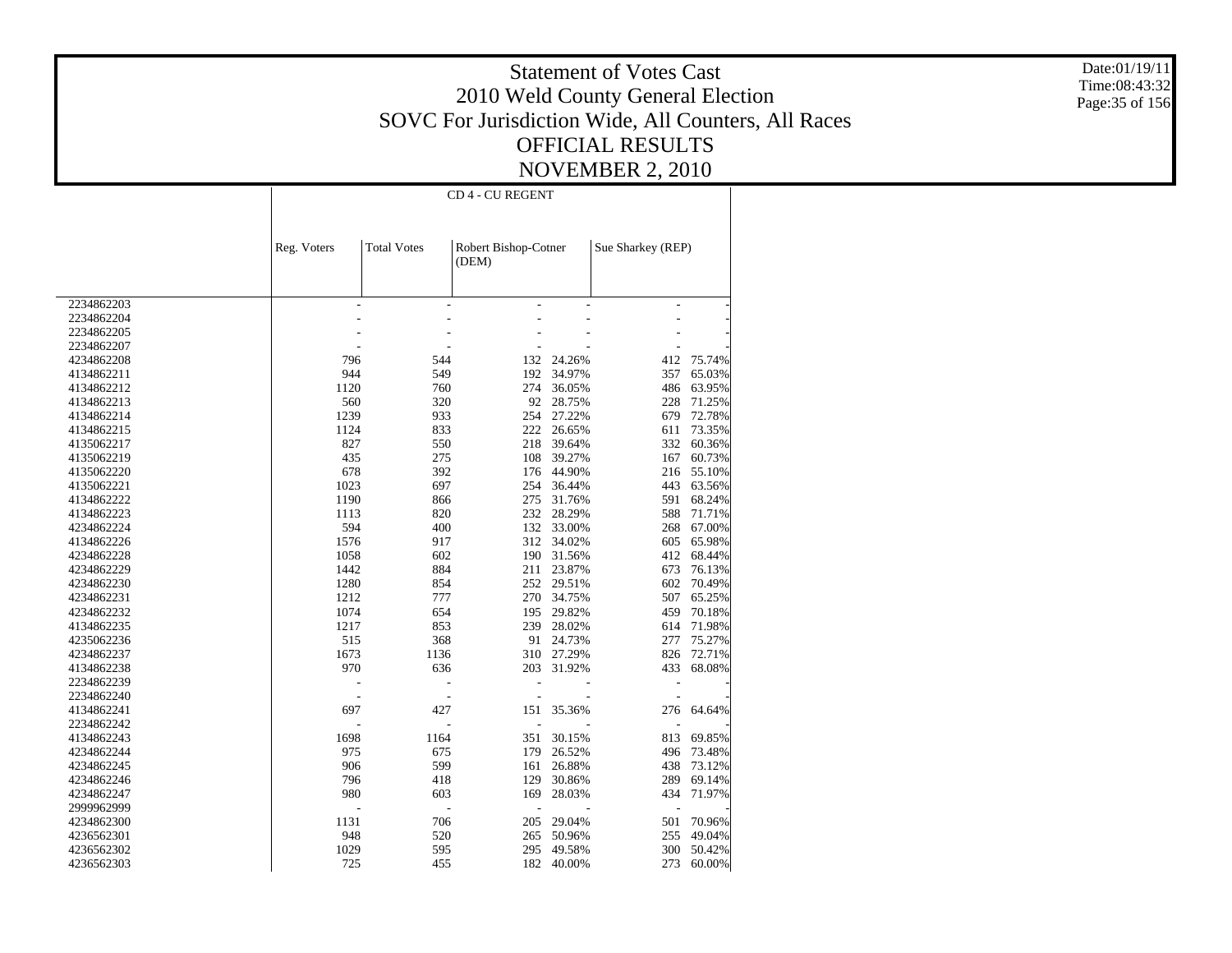Date:01/19/11 Time:08:43:32 Page:36 of 156

| <b>Total Votes</b><br>Robert Bishop-Cotner<br>Sue Sharkey (REP)<br>Reg. Voters<br>(DEM)<br>1000<br>32.03%<br>67.97%<br>4236562304<br>665<br>213<br>452<br>2234862305<br>2234862306<br>2234862307<br>1168<br>803<br>22.42%<br>4136562308<br>180<br>623<br>77.58%<br>538<br>398<br>84<br>21.11%<br>78.89%<br>4236562309<br>314<br>992<br>617<br>26.09%<br>161<br>456<br>73.91%<br>4236562310<br>4136562311<br>1399<br>962<br>210<br>21.83%<br>752<br>78.17%<br>256<br>82.03%<br>4136562312<br>364<br>46<br>17.97%<br>210<br>630<br>440<br>148<br>33.64%<br>292<br>66.36%<br>4236562313<br>1870<br>1013<br>381<br>37.61%<br>632<br>62.39%<br>4236562314<br>569<br>168<br>87<br>51.79%<br>48.21%<br>4135062315<br>81<br>623<br>431<br>162<br>37.59%<br>269<br>62.41%<br>4135062317<br>728<br>476<br>198<br>41.60%<br>278<br>58.40%<br>4135062318<br>274<br>461<br>129<br>145<br>52.92%<br>4135062319<br>47.08%<br>373<br>231<br>89<br>38.53%<br>142<br>61.47%<br>4135062320<br>764<br>366<br>42.90%<br>209<br>57.10%<br>4135062321<br>157<br>1068<br>620<br>258<br>41.61%<br>362<br>58.39%<br>4135062322<br>258<br>4135062323<br>1033<br>605<br>42.64%<br>347<br>57.36%<br>1701<br>984<br>4135062324<br>356<br>36.18%<br>628<br>63.82%<br>770<br>58.99%<br>4135062325<br>417<br>171<br>41.01%<br>246<br>991<br>649<br>237<br>36.52%<br>63.48%<br>4134862326<br>412<br>2233362327<br>L,<br>2234862328<br>L,<br>54.62%<br>4135062329<br>267<br>130<br>71<br>59<br>45.38%<br>1344<br>777<br>33.85%<br>4135062330<br>263<br>514<br>66.15%<br>1184<br>774<br>219<br>28.29%<br>71.71%<br>4234862331<br>555<br>307<br>214<br>28<br>13.08%<br>186<br>86.92%<br>4136562332<br>779<br>459<br>36.82%<br>290<br>63.18%<br>4134862333<br>169<br>2234862334<br>L,<br>2234862335<br>687<br>122<br>29.54%<br>70.46%<br>413<br>291<br>4135062336<br>2234862337<br>4999962999<br>LaSalle Fire Protection District<br>Milliken Fire Protection District<br>Platte Valley Fire Protection District<br>Poudre Valley Fire Protection District<br>$\overline{0}$<br>Provisional<br>1168<br>445<br>38.10%<br>723<br>61.90%<br>61144 |       |       |  | <b>CD 4 - CU REGENT</b> |        |       |        |
|----------------------------------------------------------------------------------------------------------------------------------------------------------------------------------------------------------------------------------------------------------------------------------------------------------------------------------------------------------------------------------------------------------------------------------------------------------------------------------------------------------------------------------------------------------------------------------------------------------------------------------------------------------------------------------------------------------------------------------------------------------------------------------------------------------------------------------------------------------------------------------------------------------------------------------------------------------------------------------------------------------------------------------------------------------------------------------------------------------------------------------------------------------------------------------------------------------------------------------------------------------------------------------------------------------------------------------------------------------------------------------------------------------------------------------------------------------------------------------------------------------------------------------------------------------------------------------------------------------------------------------------------------------------------------------------------------------------------------------------------------------------------------------------------------------------------------------------------------------------------------------------------------------------------------------------------------------------------------------------------------------------------------------------------------------------------------------------------------------|-------|-------|--|-------------------------|--------|-------|--------|
|                                                                                                                                                                                                                                                                                                                                                                                                                                                                                                                                                                                                                                                                                                                                                                                                                                                                                                                                                                                                                                                                                                                                                                                                                                                                                                                                                                                                                                                                                                                                                                                                                                                                                                                                                                                                                                                                                                                                                                                                                                                                                                          |       |       |  |                         |        |       |        |
|                                                                                                                                                                                                                                                                                                                                                                                                                                                                                                                                                                                                                                                                                                                                                                                                                                                                                                                                                                                                                                                                                                                                                                                                                                                                                                                                                                                                                                                                                                                                                                                                                                                                                                                                                                                                                                                                                                                                                                                                                                                                                                          |       |       |  |                         |        |       |        |
|                                                                                                                                                                                                                                                                                                                                                                                                                                                                                                                                                                                                                                                                                                                                                                                                                                                                                                                                                                                                                                                                                                                                                                                                                                                                                                                                                                                                                                                                                                                                                                                                                                                                                                                                                                                                                                                                                                                                                                                                                                                                                                          |       |       |  |                         |        |       |        |
|                                                                                                                                                                                                                                                                                                                                                                                                                                                                                                                                                                                                                                                                                                                                                                                                                                                                                                                                                                                                                                                                                                                                                                                                                                                                                                                                                                                                                                                                                                                                                                                                                                                                                                                                                                                                                                                                                                                                                                                                                                                                                                          |       |       |  |                         |        |       |        |
|                                                                                                                                                                                                                                                                                                                                                                                                                                                                                                                                                                                                                                                                                                                                                                                                                                                                                                                                                                                                                                                                                                                                                                                                                                                                                                                                                                                                                                                                                                                                                                                                                                                                                                                                                                                                                                                                                                                                                                                                                                                                                                          |       |       |  |                         |        |       |        |
|                                                                                                                                                                                                                                                                                                                                                                                                                                                                                                                                                                                                                                                                                                                                                                                                                                                                                                                                                                                                                                                                                                                                                                                                                                                                                                                                                                                                                                                                                                                                                                                                                                                                                                                                                                                                                                                                                                                                                                                                                                                                                                          |       |       |  |                         |        |       |        |
|                                                                                                                                                                                                                                                                                                                                                                                                                                                                                                                                                                                                                                                                                                                                                                                                                                                                                                                                                                                                                                                                                                                                                                                                                                                                                                                                                                                                                                                                                                                                                                                                                                                                                                                                                                                                                                                                                                                                                                                                                                                                                                          |       |       |  |                         |        |       |        |
|                                                                                                                                                                                                                                                                                                                                                                                                                                                                                                                                                                                                                                                                                                                                                                                                                                                                                                                                                                                                                                                                                                                                                                                                                                                                                                                                                                                                                                                                                                                                                                                                                                                                                                                                                                                                                                                                                                                                                                                                                                                                                                          |       |       |  |                         |        |       |        |
|                                                                                                                                                                                                                                                                                                                                                                                                                                                                                                                                                                                                                                                                                                                                                                                                                                                                                                                                                                                                                                                                                                                                                                                                                                                                                                                                                                                                                                                                                                                                                                                                                                                                                                                                                                                                                                                                                                                                                                                                                                                                                                          |       |       |  |                         |        |       |        |
|                                                                                                                                                                                                                                                                                                                                                                                                                                                                                                                                                                                                                                                                                                                                                                                                                                                                                                                                                                                                                                                                                                                                                                                                                                                                                                                                                                                                                                                                                                                                                                                                                                                                                                                                                                                                                                                                                                                                                                                                                                                                                                          |       |       |  |                         |        |       |        |
|                                                                                                                                                                                                                                                                                                                                                                                                                                                                                                                                                                                                                                                                                                                                                                                                                                                                                                                                                                                                                                                                                                                                                                                                                                                                                                                                                                                                                                                                                                                                                                                                                                                                                                                                                                                                                                                                                                                                                                                                                                                                                                          |       |       |  |                         |        |       |        |
|                                                                                                                                                                                                                                                                                                                                                                                                                                                                                                                                                                                                                                                                                                                                                                                                                                                                                                                                                                                                                                                                                                                                                                                                                                                                                                                                                                                                                                                                                                                                                                                                                                                                                                                                                                                                                                                                                                                                                                                                                                                                                                          |       |       |  |                         |        |       |        |
|                                                                                                                                                                                                                                                                                                                                                                                                                                                                                                                                                                                                                                                                                                                                                                                                                                                                                                                                                                                                                                                                                                                                                                                                                                                                                                                                                                                                                                                                                                                                                                                                                                                                                                                                                                                                                                                                                                                                                                                                                                                                                                          |       |       |  |                         |        |       |        |
|                                                                                                                                                                                                                                                                                                                                                                                                                                                                                                                                                                                                                                                                                                                                                                                                                                                                                                                                                                                                                                                                                                                                                                                                                                                                                                                                                                                                                                                                                                                                                                                                                                                                                                                                                                                                                                                                                                                                                                                                                                                                                                          |       |       |  |                         |        |       |        |
|                                                                                                                                                                                                                                                                                                                                                                                                                                                                                                                                                                                                                                                                                                                                                                                                                                                                                                                                                                                                                                                                                                                                                                                                                                                                                                                                                                                                                                                                                                                                                                                                                                                                                                                                                                                                                                                                                                                                                                                                                                                                                                          |       |       |  |                         |        |       |        |
|                                                                                                                                                                                                                                                                                                                                                                                                                                                                                                                                                                                                                                                                                                                                                                                                                                                                                                                                                                                                                                                                                                                                                                                                                                                                                                                                                                                                                                                                                                                                                                                                                                                                                                                                                                                                                                                                                                                                                                                                                                                                                                          |       |       |  |                         |        |       |        |
|                                                                                                                                                                                                                                                                                                                                                                                                                                                                                                                                                                                                                                                                                                                                                                                                                                                                                                                                                                                                                                                                                                                                                                                                                                                                                                                                                                                                                                                                                                                                                                                                                                                                                                                                                                                                                                                                                                                                                                                                                                                                                                          |       |       |  |                         |        |       |        |
|                                                                                                                                                                                                                                                                                                                                                                                                                                                                                                                                                                                                                                                                                                                                                                                                                                                                                                                                                                                                                                                                                                                                                                                                                                                                                                                                                                                                                                                                                                                                                                                                                                                                                                                                                                                                                                                                                                                                                                                                                                                                                                          |       |       |  |                         |        |       |        |
|                                                                                                                                                                                                                                                                                                                                                                                                                                                                                                                                                                                                                                                                                                                                                                                                                                                                                                                                                                                                                                                                                                                                                                                                                                                                                                                                                                                                                                                                                                                                                                                                                                                                                                                                                                                                                                                                                                                                                                                                                                                                                                          |       |       |  |                         |        |       |        |
|                                                                                                                                                                                                                                                                                                                                                                                                                                                                                                                                                                                                                                                                                                                                                                                                                                                                                                                                                                                                                                                                                                                                                                                                                                                                                                                                                                                                                                                                                                                                                                                                                                                                                                                                                                                                                                                                                                                                                                                                                                                                                                          |       |       |  |                         |        |       |        |
|                                                                                                                                                                                                                                                                                                                                                                                                                                                                                                                                                                                                                                                                                                                                                                                                                                                                                                                                                                                                                                                                                                                                                                                                                                                                                                                                                                                                                                                                                                                                                                                                                                                                                                                                                                                                                                                                                                                                                                                                                                                                                                          |       |       |  |                         |        |       |        |
|                                                                                                                                                                                                                                                                                                                                                                                                                                                                                                                                                                                                                                                                                                                                                                                                                                                                                                                                                                                                                                                                                                                                                                                                                                                                                                                                                                                                                                                                                                                                                                                                                                                                                                                                                                                                                                                                                                                                                                                                                                                                                                          |       |       |  |                         |        |       |        |
|                                                                                                                                                                                                                                                                                                                                                                                                                                                                                                                                                                                                                                                                                                                                                                                                                                                                                                                                                                                                                                                                                                                                                                                                                                                                                                                                                                                                                                                                                                                                                                                                                                                                                                                                                                                                                                                                                                                                                                                                                                                                                                          |       |       |  |                         |        |       |        |
|                                                                                                                                                                                                                                                                                                                                                                                                                                                                                                                                                                                                                                                                                                                                                                                                                                                                                                                                                                                                                                                                                                                                                                                                                                                                                                                                                                                                                                                                                                                                                                                                                                                                                                                                                                                                                                                                                                                                                                                                                                                                                                          |       |       |  |                         |        |       |        |
|                                                                                                                                                                                                                                                                                                                                                                                                                                                                                                                                                                                                                                                                                                                                                                                                                                                                                                                                                                                                                                                                                                                                                                                                                                                                                                                                                                                                                                                                                                                                                                                                                                                                                                                                                                                                                                                                                                                                                                                                                                                                                                          |       |       |  |                         |        |       |        |
|                                                                                                                                                                                                                                                                                                                                                                                                                                                                                                                                                                                                                                                                                                                                                                                                                                                                                                                                                                                                                                                                                                                                                                                                                                                                                                                                                                                                                                                                                                                                                                                                                                                                                                                                                                                                                                                                                                                                                                                                                                                                                                          |       |       |  |                         |        |       |        |
|                                                                                                                                                                                                                                                                                                                                                                                                                                                                                                                                                                                                                                                                                                                                                                                                                                                                                                                                                                                                                                                                                                                                                                                                                                                                                                                                                                                                                                                                                                                                                                                                                                                                                                                                                                                                                                                                                                                                                                                                                                                                                                          |       |       |  |                         |        |       |        |
|                                                                                                                                                                                                                                                                                                                                                                                                                                                                                                                                                                                                                                                                                                                                                                                                                                                                                                                                                                                                                                                                                                                                                                                                                                                                                                                                                                                                                                                                                                                                                                                                                                                                                                                                                                                                                                                                                                                                                                                                                                                                                                          |       |       |  |                         |        |       |        |
|                                                                                                                                                                                                                                                                                                                                                                                                                                                                                                                                                                                                                                                                                                                                                                                                                                                                                                                                                                                                                                                                                                                                                                                                                                                                                                                                                                                                                                                                                                                                                                                                                                                                                                                                                                                                                                                                                                                                                                                                                                                                                                          |       |       |  |                         |        |       |        |
|                                                                                                                                                                                                                                                                                                                                                                                                                                                                                                                                                                                                                                                                                                                                                                                                                                                                                                                                                                                                                                                                                                                                                                                                                                                                                                                                                                                                                                                                                                                                                                                                                                                                                                                                                                                                                                                                                                                                                                                                                                                                                                          |       |       |  |                         |        |       |        |
|                                                                                                                                                                                                                                                                                                                                                                                                                                                                                                                                                                                                                                                                                                                                                                                                                                                                                                                                                                                                                                                                                                                                                                                                                                                                                                                                                                                                                                                                                                                                                                                                                                                                                                                                                                                                                                                                                                                                                                                                                                                                                                          |       |       |  |                         |        |       |        |
|                                                                                                                                                                                                                                                                                                                                                                                                                                                                                                                                                                                                                                                                                                                                                                                                                                                                                                                                                                                                                                                                                                                                                                                                                                                                                                                                                                                                                                                                                                                                                                                                                                                                                                                                                                                                                                                                                                                                                                                                                                                                                                          |       |       |  |                         |        |       |        |
|                                                                                                                                                                                                                                                                                                                                                                                                                                                                                                                                                                                                                                                                                                                                                                                                                                                                                                                                                                                                                                                                                                                                                                                                                                                                                                                                                                                                                                                                                                                                                                                                                                                                                                                                                                                                                                                                                                                                                                                                                                                                                                          |       |       |  |                         |        |       |        |
|                                                                                                                                                                                                                                                                                                                                                                                                                                                                                                                                                                                                                                                                                                                                                                                                                                                                                                                                                                                                                                                                                                                                                                                                                                                                                                                                                                                                                                                                                                                                                                                                                                                                                                                                                                                                                                                                                                                                                                                                                                                                                                          |       |       |  |                         |        |       |        |
|                                                                                                                                                                                                                                                                                                                                                                                                                                                                                                                                                                                                                                                                                                                                                                                                                                                                                                                                                                                                                                                                                                                                                                                                                                                                                                                                                                                                                                                                                                                                                                                                                                                                                                                                                                                                                                                                                                                                                                                                                                                                                                          |       |       |  |                         |        |       |        |
|                                                                                                                                                                                                                                                                                                                                                                                                                                                                                                                                                                                                                                                                                                                                                                                                                                                                                                                                                                                                                                                                                                                                                                                                                                                                                                                                                                                                                                                                                                                                                                                                                                                                                                                                                                                                                                                                                                                                                                                                                                                                                                          |       |       |  |                         |        |       |        |
|                                                                                                                                                                                                                                                                                                                                                                                                                                                                                                                                                                                                                                                                                                                                                                                                                                                                                                                                                                                                                                                                                                                                                                                                                                                                                                                                                                                                                                                                                                                                                                                                                                                                                                                                                                                                                                                                                                                                                                                                                                                                                                          |       |       |  |                         |        |       |        |
|                                                                                                                                                                                                                                                                                                                                                                                                                                                                                                                                                                                                                                                                                                                                                                                                                                                                                                                                                                                                                                                                                                                                                                                                                                                                                                                                                                                                                                                                                                                                                                                                                                                                                                                                                                                                                                                                                                                                                                                                                                                                                                          |       |       |  |                         |        |       |        |
|                                                                                                                                                                                                                                                                                                                                                                                                                                                                                                                                                                                                                                                                                                                                                                                                                                                                                                                                                                                                                                                                                                                                                                                                                                                                                                                                                                                                                                                                                                                                                                                                                                                                                                                                                                                                                                                                                                                                                                                                                                                                                                          |       |       |  |                         |        |       |        |
|                                                                                                                                                                                                                                                                                                                                                                                                                                                                                                                                                                                                                                                                                                                                                                                                                                                                                                                                                                                                                                                                                                                                                                                                                                                                                                                                                                                                                                                                                                                                                                                                                                                                                                                                                                                                                                                                                                                                                                                                                                                                                                          |       |       |  |                         |        |       |        |
|                                                                                                                                                                                                                                                                                                                                                                                                                                                                                                                                                                                                                                                                                                                                                                                                                                                                                                                                                                                                                                                                                                                                                                                                                                                                                                                                                                                                                                                                                                                                                                                                                                                                                                                                                                                                                                                                                                                                                                                                                                                                                                          |       |       |  |                         |        |       |        |
|                                                                                                                                                                                                                                                                                                                                                                                                                                                                                                                                                                                                                                                                                                                                                                                                                                                                                                                                                                                                                                                                                                                                                                                                                                                                                                                                                                                                                                                                                                                                                                                                                                                                                                                                                                                                                                                                                                                                                                                                                                                                                                          |       |       |  |                         |        |       |        |
|                                                                                                                                                                                                                                                                                                                                                                                                                                                                                                                                                                                                                                                                                                                                                                                                                                                                                                                                                                                                                                                                                                                                                                                                                                                                                                                                                                                                                                                                                                                                                                                                                                                                                                                                                                                                                                                                                                                                                                                                                                                                                                          | Total | 94067 |  | 19906                   | 32.56% | 41238 | 67.44% |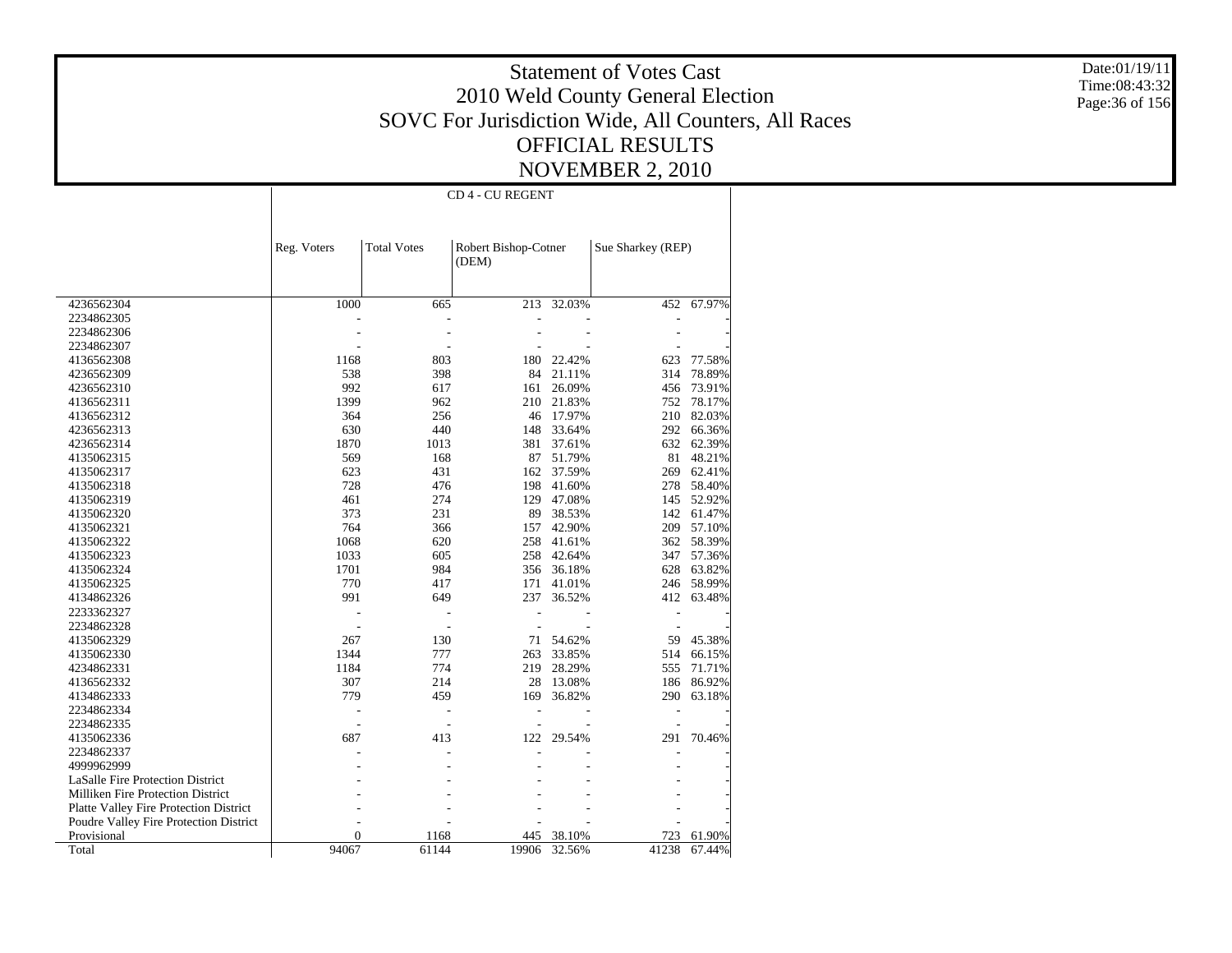Date:01/19/11 Time:08:43:33 Page:37 of 156

|                   |             | STATE SENATE - DISTRICT 13 |                  | STATE REP - DISTRICT 33 |                        |            |                                      |  |                         |                           |  |
|-------------------|-------------|----------------------------|------------------|-------------------------|------------------------|------------|--------------------------------------|--|-------------------------|---------------------------|--|
|                   | Reg. Voters | <b>Total Votes</b>         | Ken Storck (DEM) |                         | Scott W. Renfroe (REP) |            | <b>Total Votes</b><br>Reg.<br>Voters |  | Donald Beezley<br>(REP) | Dianne Primavera<br>(DEM) |  |
| Jurisdiction Wide |             |                            |                  |                         |                        |            |                                      |  |                         |                           |  |
| 4136562100        | 1070        | 744                        |                  | 178 23.92%              | 566                    | 76.08%     |                                      |  |                         |                           |  |
| 4136562101        | 331         | 251                        | 42               | 16.73%                  | 209                    | 83.27%     |                                      |  |                         |                           |  |
| 4136562102        | 250         | 205                        | 25               | 12.20%                  |                        | 180 87.80% |                                      |  |                         |                           |  |
| 4136562103        | 342         | 267                        | 55               | 20.60%                  | 212                    | 79.40%     |                                      |  |                         |                           |  |
| 4136562104        | 1522        | 1117                       | 209              | 18.71%                  | 908                    | 81.29%     |                                      |  |                         |                           |  |
| 4135062106        | 880         | 464                        | 236              | 50.86%                  | 228                    | 49.14%     |                                      |  |                         |                           |  |
| 4135062107        | 1538        | 761                        | 467              | 61.37%                  | 294                    | 38.63%     |                                      |  |                         |                           |  |
| 4135062108        | 982         | 606                        | 281              | 46.37%                  | 325                    | 53.63%     |                                      |  |                         |                           |  |
| 4135062109        | 797         | 493                        | 227              | 46.04%                  | 266                    | 53.96%     |                                      |  |                         |                           |  |
|                   |             |                            |                  |                         |                        |            |                                      |  |                         |                           |  |
| 4135062110        | 883         | 458                        | 261              | 56.99%                  | 197                    | 43.01%     |                                      |  |                         |                           |  |
| 4135062111        | 1067        | 653                        | 297              | 45.48%                  | 356                    | 54.52%     |                                      |  |                         |                           |  |
| 4135062112        | 945         | 581                        | 361              | 62.13%                  | 220                    | 37.87%     |                                      |  |                         |                           |  |
| 4135062114        | 852         | 642                        |                  | 354 55.14%              | 288                    | 44.86%     |                                      |  |                         |                           |  |
| 4134962115        | 1812        | 1220                       | 380              | 31.15%                  | 840                    | 68.85%     |                                      |  |                         |                           |  |
| 4134962116        | 872         | 602                        | 220              | 36.54%                  | 382                    | 63.46%     |                                      |  |                         |                           |  |
| 4136562117        | 950         | 678                        |                  | 166 24.48%              | 512                    | 75.52%     |                                      |  |                         |                           |  |
| 4136562118        | 1588        | 1166                       | 270              | 23.16%                  | 896                    | 76.84%     |                                      |  |                         |                           |  |
| 4136562119        | 579         | 399                        |                  | 100 25.06%              | 299                    | 74.94%     |                                      |  |                         |                           |  |
| 4134862120        | 371         | 285                        | 47               | 16.49%                  | 238                    | 83.51%     |                                      |  |                         |                           |  |
| 4134962121        | 1572        | 1081                       |                  | 317 29.32%              | 764                    | 70.68%     |                                      |  |                         |                           |  |
| 4134962122        | 1181        | 779                        | 285              | 36.59%                  | 494                    | 63.41%     |                                      |  |                         |                           |  |
| 4134962123        | 1141        | 739                        |                  | 265 35.86%              | 474                    | 64.14%     |                                      |  |                         |                           |  |
| 4134862124        | 1320        | 904                        | 312              | 34.51%                  | 592                    | 65.49%     |                                      |  |                         |                           |  |
| 4134862125        | 1080        | 810                        |                  | 248 30.62%              | 562                    | 69.38%     |                                      |  |                         |                           |  |
| 4136562126        | 963         | 672                        | 195              | 29.02%                  | 477                    | 70.98%     |                                      |  |                         |                           |  |
| 4136562127        | 796         | 538                        | 160              | 29.74%                  | 378                    | 70.26%     |                                      |  |                         |                           |  |
|                   | 1273        | 958                        |                  | 18.68%                  |                        | 81.32%     |                                      |  |                         |                           |  |
| 4136562128        |             |                            | 179              |                         | 779                    |            |                                      |  |                         |                           |  |
| 4134862129        | 332         | 253                        | 46               | 18.18%                  | 207                    | 81.82%     |                                      |  |                         |                           |  |
| 4134962130        | 1527        | 1051                       |                  | 286 27.21%              | 765                    | 72.79%     |                                      |  |                         |                           |  |
| 4136562131        | 886         | 660                        | 141              | 21.36%                  | 519                    | 78.64%     |                                      |  |                         |                           |  |
| 4134862132        | 909         | 652                        |                  | 236 36.20%              | 416                    | 63.80%     |                                      |  |                         |                           |  |
| 4135062134        | 371         | 245                        | 106              | 43.27%                  | 139                    | 56.73%     |                                      |  |                         |                           |  |
| 4134862135        | 863         | 577                        |                  | 170 29.46%              | 407                    | 70.54%     |                                      |  |                         |                           |  |
| 4134862136        | 1042        | 684                        | 217              | 31.73%                  | 467                    | 68.27%     |                                      |  |                         |                           |  |
| 4135062137        | 1491        | 723                        |                  | 373 51.59%              | 350                    | 48.41%     |                                      |  |                         |                           |  |
| 4136562138        | 1059        | 673                        | 179              | 26.60%                  | 494                    | 73.40%     |                                      |  |                         |                           |  |
| 4135062139        | 732         | 537                        | 200              | 37.24%                  | 337                    | 62.76%     |                                      |  |                         |                           |  |
| 4234862200        |             |                            |                  |                         |                        |            |                                      |  |                         |                           |  |
| 4234862201        |             |                            |                  |                         |                        |            |                                      |  |                         |                           |  |
| 4234862202        |             |                            |                  |                         |                        |            |                                      |  |                         | ٠                         |  |
|                   |             |                            |                  |                         |                        |            |                                      |  |                         |                           |  |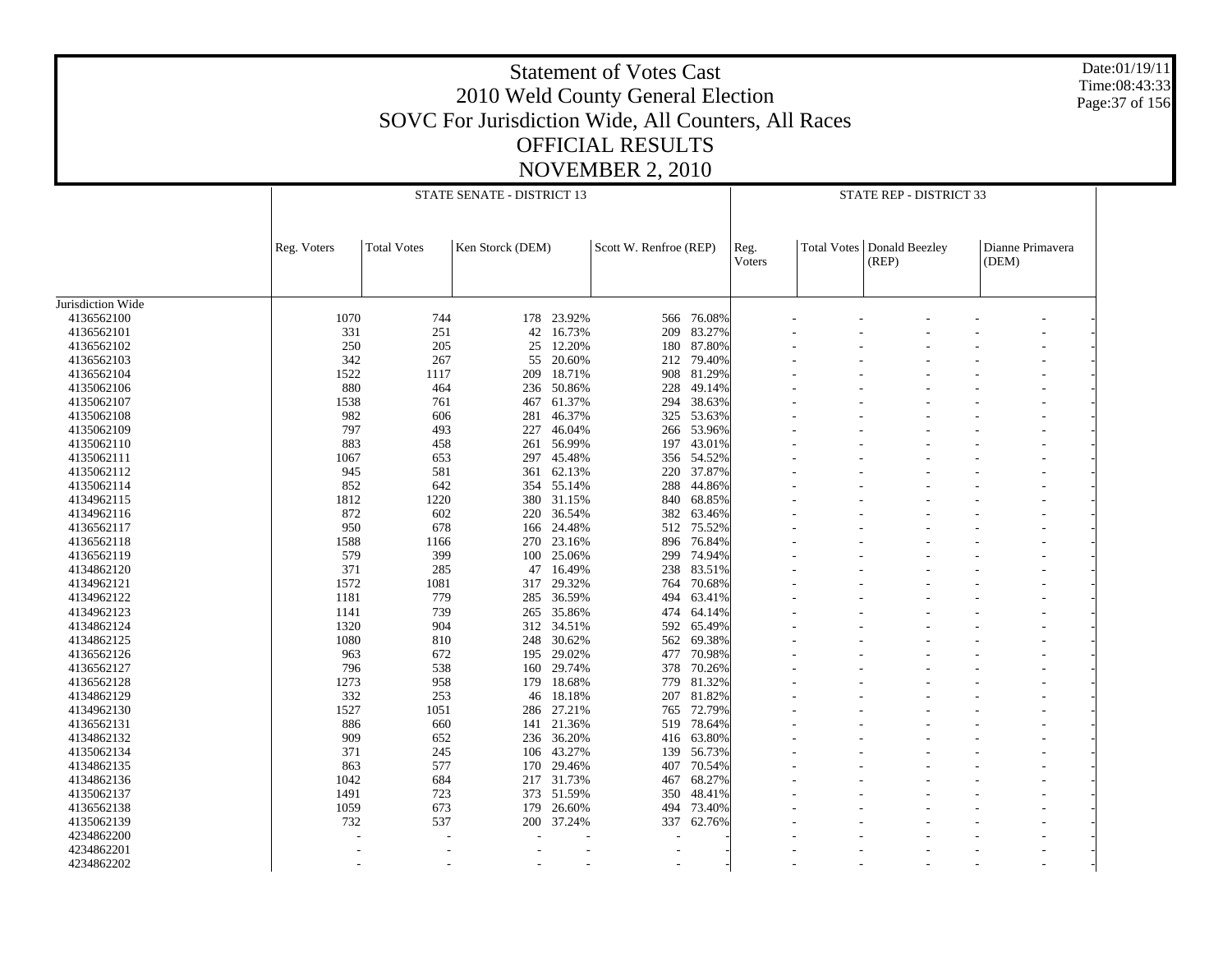Date:01/19/11 Time:08:43:33 Page:38 of 156

|            |                          |                          | STATE SENATE - DISTRICT 13 |            | STATE REP - DISTRICT 33  |        |                |        |                                       |  |                           |                   |
|------------|--------------------------|--------------------------|----------------------------|------------|--------------------------|--------|----------------|--------|---------------------------------------|--|---------------------------|-------------------|
|            | Reg. Voters              | <b>Total Votes</b>       | Ken Storck (DEM)           |            | Scott W. Renfroe (REP)   |        | Reg.<br>Voters |        | Total Votes   Donald Beezley<br>(REP) |  | Dianne Primavera<br>(DEM) |                   |
| 2234862203 |                          | $\overline{a}$           |                            |            | ٠                        |        |                | $\sim$ |                                       |  |                           | $\qquad \qquad -$ |
| 2234862204 |                          |                          |                            |            |                          |        |                |        |                                       |  |                           |                   |
| 2234862205 |                          |                          |                            |            |                          |        |                |        |                                       |  |                           |                   |
| 2234862207 |                          |                          |                            |            |                          |        |                |        |                                       |  |                           |                   |
| 4234862208 |                          |                          |                            |            |                          |        |                |        |                                       |  |                           |                   |
|            |                          |                          |                            |            |                          |        |                |        |                                       |  |                           |                   |
| 4134862211 | 944                      | 572                      |                            | 213 37.24% | 359                      | 62.76% |                |        |                                       |  |                           |                   |
| 4134862212 | 1120                     | 810                      | 322                        | 39.75%     | 488                      | 60.25% |                |        |                                       |  |                           |                   |
| 4134862213 | 560                      | 335                      | 100                        | 29.85%     | 235                      | 70.15% |                |        |                                       |  |                           |                   |
| 4134862214 | 1239                     | 1005                     |                            | 316 31.44% | 689                      | 68.56% |                |        |                                       |  |                           |                   |
| 4134862215 | 1124                     | 874                      | 271                        | 31.01%     | 603                      | 68.99% |                |        |                                       |  |                           |                   |
| 4135062217 | 827                      | 571                      |                            | 237 41.51% | 334                      | 58.49% |                |        |                                       |  |                           |                   |
| 4135062219 | 435                      | 285                      | 128                        | 44.91%     | 157                      | 55.09% |                |        |                                       |  |                           |                   |
| 4135062220 | 678                      | 405                      |                            | 191 47.16% | 214                      | 52.84% |                |        |                                       |  |                           |                   |
| 4135062221 | 1023                     | 716                      | 267                        | 37.29%     | 449                      | 62.71% |                |        |                                       |  |                           |                   |
| 4134862222 | 1190                     | 923                      |                            | 361 39.11% | 562                      | 60.89% |                |        |                                       |  |                           |                   |
| 4134862223 | 1113                     | 859                      | 265                        | 30.85%     | 594                      | 69.15% |                |        |                                       |  |                           |                   |
| 4234862224 |                          | $\overline{\phantom{a}}$ |                            |            |                          |        |                |        |                                       |  |                           |                   |
| 4134862226 | 1576                     | 943                      | 323                        | 34.25%     | 620                      | 65.75% |                |        |                                       |  |                           |                   |
| 4234862228 |                          |                          |                            |            |                          |        |                |        |                                       |  |                           |                   |
| 4234862229 |                          |                          |                            |            |                          |        |                |        |                                       |  |                           |                   |
| 4234862230 |                          |                          |                            |            |                          |        |                |        |                                       |  |                           |                   |
| 4234862231 |                          |                          |                            |            |                          |        |                |        |                                       |  |                           |                   |
|            |                          |                          |                            |            |                          |        |                |        |                                       |  |                           |                   |
| 4234862232 |                          |                          |                            |            |                          |        |                |        |                                       |  |                           |                   |
| 4134862235 | 1217                     | 901                      |                            | 265 29.41% | 636                      | 70.59% |                |        |                                       |  |                           |                   |
| 4235062236 |                          | ÷,                       |                            |            | $\overline{\phantom{a}}$ |        |                |        |                                       |  |                           |                   |
| 4234862237 | $\overline{\phantom{a}}$ | $\overline{\phantom{a}}$ |                            |            | ÷                        |        |                |        |                                       |  |                           |                   |
| 4134862238 | 970                      | 658                      | 221                        | 33.59%     | 437                      | 66.41% |                |        |                                       |  |                           |                   |
| 2234862239 |                          | $\overline{\phantom{a}}$ |                            |            |                          |        |                |        |                                       |  |                           |                   |
| 2234862240 |                          | ٠                        |                            |            |                          |        |                |        |                                       |  |                           |                   |
| 4134862241 | 697                      | 447                      |                            | 176 39.37% | 271                      | 60.63% |                |        |                                       |  |                           |                   |
| 2234862242 |                          | L,                       |                            |            |                          |        |                |        |                                       |  |                           |                   |
| 4134862243 | 1698                     | 1218                     | 377                        | 30.95%     | 841                      | 69.05% |                |        |                                       |  |                           |                   |
| 4234862244 |                          |                          |                            |            |                          |        |                |        |                                       |  |                           |                   |
| 4234862245 |                          |                          |                            |            |                          |        |                |        |                                       |  |                           |                   |
| 4234862246 |                          |                          |                            |            |                          |        |                |        |                                       |  |                           |                   |
| 4234862247 |                          |                          |                            |            |                          |        |                |        |                                       |  |                           |                   |
| 2999962999 |                          |                          |                            |            |                          |        |                |        |                                       |  |                           |                   |
| 4234862300 |                          |                          |                            |            |                          |        |                |        |                                       |  |                           |                   |
| 4236562301 |                          |                          |                            |            |                          |        |                |        |                                       |  |                           |                   |
| 4236562302 |                          |                          |                            |            |                          |        |                |        |                                       |  |                           |                   |
|            |                          |                          |                            |            |                          |        |                |        |                                       |  |                           |                   |
| 4236562303 |                          |                          |                            |            |                          |        |                |        |                                       |  |                           |                   |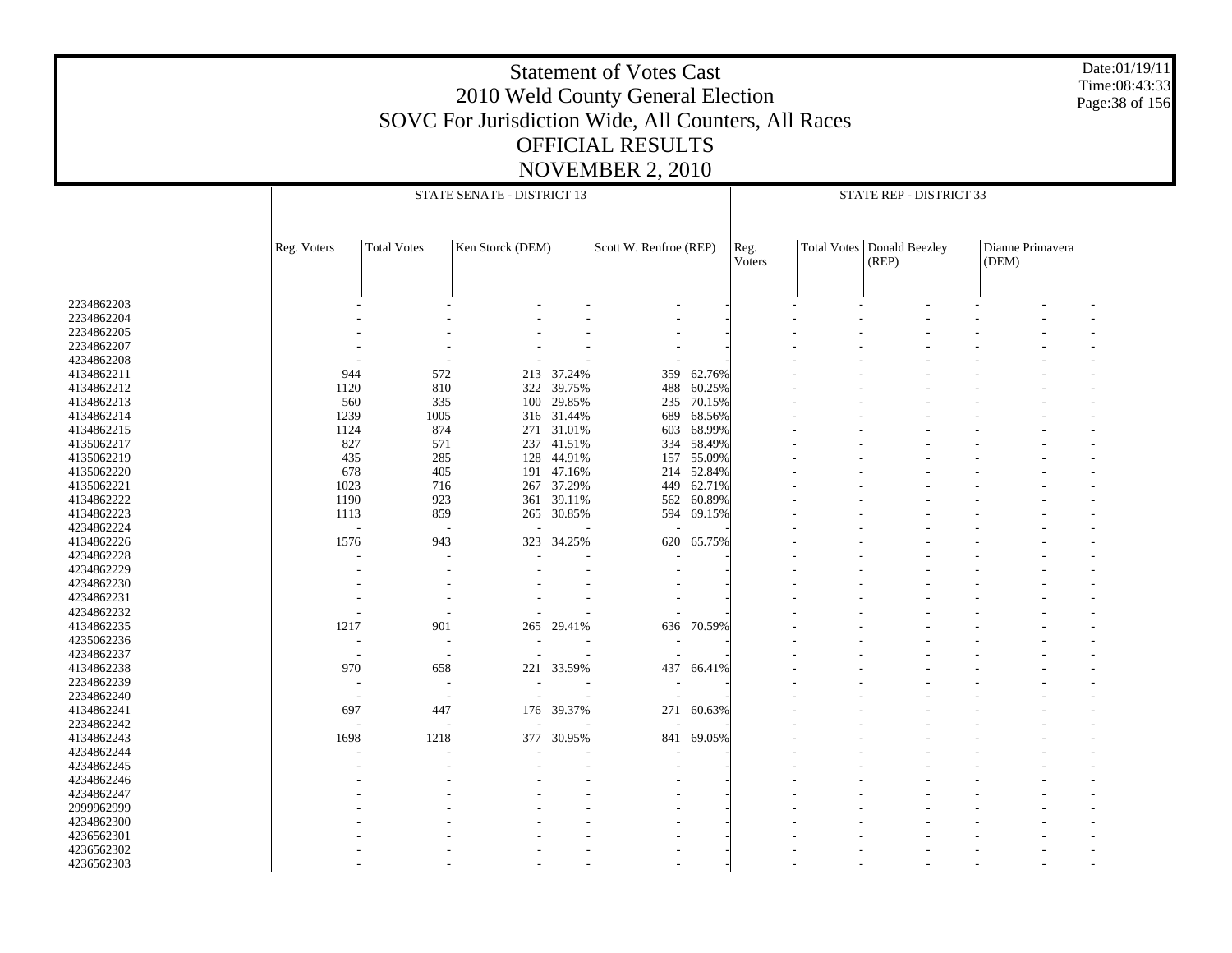Date:01/19/11 Time:08:43:33 Page:39 of 156

| Ken Storck (DEM)<br>Scott W. Renfroe (REP)<br><b>Total Votes</b><br>Donald Beezley<br>Dianne Primavera<br><b>Total Votes</b><br>Reg. Voters<br>Reg.<br>Voters<br>(REP)<br>(DEM)<br>4236562304<br>$\overline{a}$<br>$\overline{a}$<br>2234862305<br>2234862306<br>2234862307<br>4136562308<br>1168<br>832<br>22.24%<br>647<br>77.76%<br>185<br>4236562309<br>÷,<br>4236562310<br>$\overline{\phantom{a}}$<br>979<br>4136562311<br>1399<br>22.98%<br>77.02%<br>225<br>754<br>80.38%<br>4136562312<br>364<br>260<br>51 19.62%<br>209<br>4236562313<br>4236562314<br>٠.<br>4135062315<br>47.67%<br>569<br>172<br>90<br>52.33%<br>82<br>4135062317<br>623<br>459<br>42.48%<br>57.52%<br>195<br>264<br>4135062318<br>728<br>499<br>213 42.69%<br>286 57.31%<br>4135062319<br>461<br>45.49%<br>54.51%<br>288<br>131<br>157<br>4135062320<br>373<br>232<br>41.81%<br>58.19%<br>97<br>135<br>764<br>379<br>4135062321<br>45.12%<br>208<br>54.88%<br>171<br>4135062322<br>42.92%<br>57.08%<br>1068<br>636<br>273<br>363<br>4135062323<br>1033<br>633<br>45.02%<br>54.98%<br>285<br>348<br>4135062324<br>1701<br>1009<br>34.59%<br>65.41%<br>349<br>660<br>4135062325<br>770<br>428<br>43.69%<br>56.31%<br>187<br>241<br>991<br>4134862326<br>672<br>253 37.65%<br>62.35%<br>419<br>2233362327<br>39<br>53.85%<br>26<br>12<br>46.15%<br>14<br>٠<br>$\sim$<br>2234862328<br>4135062329<br>267<br>131<br>54.20%<br>45.80%<br>60<br>71<br>4135062330<br>1344<br>812<br>274 33.74%<br>538<br>66.26%<br>4234862331<br>$\overline{\phantom{a}}$<br>4136562332<br>307<br>224<br>30<br>13.39%<br>194<br>86.61%<br>4134862333<br>779<br>480<br>36.88%<br>303<br>63.13%<br>177<br>2234862334<br>$\sim$<br>2234862335<br>4135062336<br>687<br>422<br>129<br>30.57%<br>293<br>69.43%<br>2234862337<br>4999962999<br>LaSalle Fire Protection District<br>Milliken Fire Protection District<br>Platte Valley Fire Protection District<br>Poudre Valley Fire Protection District<br>$\overline{0}$<br>Provisional<br>851<br>356 41.83%<br>495<br>58.17%<br>$\Omega$<br>$\theta$<br>$\Omega$<br>$\Omega$<br>39<br>14 53.85%<br>67976<br>46048<br>30182<br>26<br>12 46.15%<br>15866<br>34.46%<br>65.54%<br>Total |  | STATE SENATE - DISTRICT 13 | STATE REP - DISTRICT 33 |  |  |  |  |  |  |
|--------------------------------------------------------------------------------------------------------------------------------------------------------------------------------------------------------------------------------------------------------------------------------------------------------------------------------------------------------------------------------------------------------------------------------------------------------------------------------------------------------------------------------------------------------------------------------------------------------------------------------------------------------------------------------------------------------------------------------------------------------------------------------------------------------------------------------------------------------------------------------------------------------------------------------------------------------------------------------------------------------------------------------------------------------------------------------------------------------------------------------------------------------------------------------------------------------------------------------------------------------------------------------------------------------------------------------------------------------------------------------------------------------------------------------------------------------------------------------------------------------------------------------------------------------------------------------------------------------------------------------------------------------------------------------------------------------------------------------------------------------------------------------------------------------------------------------------------------------------------------------------------------------------------------------------------------------------------------------------------------------------------------------------------------------------------------------------------------------------------------------------------------------------------------------------|--|----------------------------|-------------------------|--|--|--|--|--|--|
|                                                                                                                                                                                                                                                                                                                                                                                                                                                                                                                                                                                                                                                                                                                                                                                                                                                                                                                                                                                                                                                                                                                                                                                                                                                                                                                                                                                                                                                                                                                                                                                                                                                                                                                                                                                                                                                                                                                                                                                                                                                                                                                                                                                      |  |                            |                         |  |  |  |  |  |  |
|                                                                                                                                                                                                                                                                                                                                                                                                                                                                                                                                                                                                                                                                                                                                                                                                                                                                                                                                                                                                                                                                                                                                                                                                                                                                                                                                                                                                                                                                                                                                                                                                                                                                                                                                                                                                                                                                                                                                                                                                                                                                                                                                                                                      |  |                            |                         |  |  |  |  |  |  |
|                                                                                                                                                                                                                                                                                                                                                                                                                                                                                                                                                                                                                                                                                                                                                                                                                                                                                                                                                                                                                                                                                                                                                                                                                                                                                                                                                                                                                                                                                                                                                                                                                                                                                                                                                                                                                                                                                                                                                                                                                                                                                                                                                                                      |  |                            |                         |  |  |  |  |  |  |
|                                                                                                                                                                                                                                                                                                                                                                                                                                                                                                                                                                                                                                                                                                                                                                                                                                                                                                                                                                                                                                                                                                                                                                                                                                                                                                                                                                                                                                                                                                                                                                                                                                                                                                                                                                                                                                                                                                                                                                                                                                                                                                                                                                                      |  |                            |                         |  |  |  |  |  |  |
|                                                                                                                                                                                                                                                                                                                                                                                                                                                                                                                                                                                                                                                                                                                                                                                                                                                                                                                                                                                                                                                                                                                                                                                                                                                                                                                                                                                                                                                                                                                                                                                                                                                                                                                                                                                                                                                                                                                                                                                                                                                                                                                                                                                      |  |                            |                         |  |  |  |  |  |  |
|                                                                                                                                                                                                                                                                                                                                                                                                                                                                                                                                                                                                                                                                                                                                                                                                                                                                                                                                                                                                                                                                                                                                                                                                                                                                                                                                                                                                                                                                                                                                                                                                                                                                                                                                                                                                                                                                                                                                                                                                                                                                                                                                                                                      |  |                            |                         |  |  |  |  |  |  |
|                                                                                                                                                                                                                                                                                                                                                                                                                                                                                                                                                                                                                                                                                                                                                                                                                                                                                                                                                                                                                                                                                                                                                                                                                                                                                                                                                                                                                                                                                                                                                                                                                                                                                                                                                                                                                                                                                                                                                                                                                                                                                                                                                                                      |  |                            |                         |  |  |  |  |  |  |
|                                                                                                                                                                                                                                                                                                                                                                                                                                                                                                                                                                                                                                                                                                                                                                                                                                                                                                                                                                                                                                                                                                                                                                                                                                                                                                                                                                                                                                                                                                                                                                                                                                                                                                                                                                                                                                                                                                                                                                                                                                                                                                                                                                                      |  |                            |                         |  |  |  |  |  |  |
|                                                                                                                                                                                                                                                                                                                                                                                                                                                                                                                                                                                                                                                                                                                                                                                                                                                                                                                                                                                                                                                                                                                                                                                                                                                                                                                                                                                                                                                                                                                                                                                                                                                                                                                                                                                                                                                                                                                                                                                                                                                                                                                                                                                      |  |                            |                         |  |  |  |  |  |  |
|                                                                                                                                                                                                                                                                                                                                                                                                                                                                                                                                                                                                                                                                                                                                                                                                                                                                                                                                                                                                                                                                                                                                                                                                                                                                                                                                                                                                                                                                                                                                                                                                                                                                                                                                                                                                                                                                                                                                                                                                                                                                                                                                                                                      |  |                            |                         |  |  |  |  |  |  |
|                                                                                                                                                                                                                                                                                                                                                                                                                                                                                                                                                                                                                                                                                                                                                                                                                                                                                                                                                                                                                                                                                                                                                                                                                                                                                                                                                                                                                                                                                                                                                                                                                                                                                                                                                                                                                                                                                                                                                                                                                                                                                                                                                                                      |  |                            |                         |  |  |  |  |  |  |
|                                                                                                                                                                                                                                                                                                                                                                                                                                                                                                                                                                                                                                                                                                                                                                                                                                                                                                                                                                                                                                                                                                                                                                                                                                                                                                                                                                                                                                                                                                                                                                                                                                                                                                                                                                                                                                                                                                                                                                                                                                                                                                                                                                                      |  |                            |                         |  |  |  |  |  |  |
|                                                                                                                                                                                                                                                                                                                                                                                                                                                                                                                                                                                                                                                                                                                                                                                                                                                                                                                                                                                                                                                                                                                                                                                                                                                                                                                                                                                                                                                                                                                                                                                                                                                                                                                                                                                                                                                                                                                                                                                                                                                                                                                                                                                      |  |                            |                         |  |  |  |  |  |  |
|                                                                                                                                                                                                                                                                                                                                                                                                                                                                                                                                                                                                                                                                                                                                                                                                                                                                                                                                                                                                                                                                                                                                                                                                                                                                                                                                                                                                                                                                                                                                                                                                                                                                                                                                                                                                                                                                                                                                                                                                                                                                                                                                                                                      |  |                            |                         |  |  |  |  |  |  |
|                                                                                                                                                                                                                                                                                                                                                                                                                                                                                                                                                                                                                                                                                                                                                                                                                                                                                                                                                                                                                                                                                                                                                                                                                                                                                                                                                                                                                                                                                                                                                                                                                                                                                                                                                                                                                                                                                                                                                                                                                                                                                                                                                                                      |  |                            |                         |  |  |  |  |  |  |
|                                                                                                                                                                                                                                                                                                                                                                                                                                                                                                                                                                                                                                                                                                                                                                                                                                                                                                                                                                                                                                                                                                                                                                                                                                                                                                                                                                                                                                                                                                                                                                                                                                                                                                                                                                                                                                                                                                                                                                                                                                                                                                                                                                                      |  |                            |                         |  |  |  |  |  |  |
|                                                                                                                                                                                                                                                                                                                                                                                                                                                                                                                                                                                                                                                                                                                                                                                                                                                                                                                                                                                                                                                                                                                                                                                                                                                                                                                                                                                                                                                                                                                                                                                                                                                                                                                                                                                                                                                                                                                                                                                                                                                                                                                                                                                      |  |                            |                         |  |  |  |  |  |  |
|                                                                                                                                                                                                                                                                                                                                                                                                                                                                                                                                                                                                                                                                                                                                                                                                                                                                                                                                                                                                                                                                                                                                                                                                                                                                                                                                                                                                                                                                                                                                                                                                                                                                                                                                                                                                                                                                                                                                                                                                                                                                                                                                                                                      |  |                            |                         |  |  |  |  |  |  |
|                                                                                                                                                                                                                                                                                                                                                                                                                                                                                                                                                                                                                                                                                                                                                                                                                                                                                                                                                                                                                                                                                                                                                                                                                                                                                                                                                                                                                                                                                                                                                                                                                                                                                                                                                                                                                                                                                                                                                                                                                                                                                                                                                                                      |  |                            |                         |  |  |  |  |  |  |
|                                                                                                                                                                                                                                                                                                                                                                                                                                                                                                                                                                                                                                                                                                                                                                                                                                                                                                                                                                                                                                                                                                                                                                                                                                                                                                                                                                                                                                                                                                                                                                                                                                                                                                                                                                                                                                                                                                                                                                                                                                                                                                                                                                                      |  |                            |                         |  |  |  |  |  |  |
|                                                                                                                                                                                                                                                                                                                                                                                                                                                                                                                                                                                                                                                                                                                                                                                                                                                                                                                                                                                                                                                                                                                                                                                                                                                                                                                                                                                                                                                                                                                                                                                                                                                                                                                                                                                                                                                                                                                                                                                                                                                                                                                                                                                      |  |                            |                         |  |  |  |  |  |  |
|                                                                                                                                                                                                                                                                                                                                                                                                                                                                                                                                                                                                                                                                                                                                                                                                                                                                                                                                                                                                                                                                                                                                                                                                                                                                                                                                                                                                                                                                                                                                                                                                                                                                                                                                                                                                                                                                                                                                                                                                                                                                                                                                                                                      |  |                            |                         |  |  |  |  |  |  |
|                                                                                                                                                                                                                                                                                                                                                                                                                                                                                                                                                                                                                                                                                                                                                                                                                                                                                                                                                                                                                                                                                                                                                                                                                                                                                                                                                                                                                                                                                                                                                                                                                                                                                                                                                                                                                                                                                                                                                                                                                                                                                                                                                                                      |  |                            |                         |  |  |  |  |  |  |
|                                                                                                                                                                                                                                                                                                                                                                                                                                                                                                                                                                                                                                                                                                                                                                                                                                                                                                                                                                                                                                                                                                                                                                                                                                                                                                                                                                                                                                                                                                                                                                                                                                                                                                                                                                                                                                                                                                                                                                                                                                                                                                                                                                                      |  |                            |                         |  |  |  |  |  |  |
|                                                                                                                                                                                                                                                                                                                                                                                                                                                                                                                                                                                                                                                                                                                                                                                                                                                                                                                                                                                                                                                                                                                                                                                                                                                                                                                                                                                                                                                                                                                                                                                                                                                                                                                                                                                                                                                                                                                                                                                                                                                                                                                                                                                      |  |                            |                         |  |  |  |  |  |  |
|                                                                                                                                                                                                                                                                                                                                                                                                                                                                                                                                                                                                                                                                                                                                                                                                                                                                                                                                                                                                                                                                                                                                                                                                                                                                                                                                                                                                                                                                                                                                                                                                                                                                                                                                                                                                                                                                                                                                                                                                                                                                                                                                                                                      |  |                            |                         |  |  |  |  |  |  |
|                                                                                                                                                                                                                                                                                                                                                                                                                                                                                                                                                                                                                                                                                                                                                                                                                                                                                                                                                                                                                                                                                                                                                                                                                                                                                                                                                                                                                                                                                                                                                                                                                                                                                                                                                                                                                                                                                                                                                                                                                                                                                                                                                                                      |  |                            |                         |  |  |  |  |  |  |
|                                                                                                                                                                                                                                                                                                                                                                                                                                                                                                                                                                                                                                                                                                                                                                                                                                                                                                                                                                                                                                                                                                                                                                                                                                                                                                                                                                                                                                                                                                                                                                                                                                                                                                                                                                                                                                                                                                                                                                                                                                                                                                                                                                                      |  |                            |                         |  |  |  |  |  |  |
|                                                                                                                                                                                                                                                                                                                                                                                                                                                                                                                                                                                                                                                                                                                                                                                                                                                                                                                                                                                                                                                                                                                                                                                                                                                                                                                                                                                                                                                                                                                                                                                                                                                                                                                                                                                                                                                                                                                                                                                                                                                                                                                                                                                      |  |                            |                         |  |  |  |  |  |  |
|                                                                                                                                                                                                                                                                                                                                                                                                                                                                                                                                                                                                                                                                                                                                                                                                                                                                                                                                                                                                                                                                                                                                                                                                                                                                                                                                                                                                                                                                                                                                                                                                                                                                                                                                                                                                                                                                                                                                                                                                                                                                                                                                                                                      |  |                            |                         |  |  |  |  |  |  |
|                                                                                                                                                                                                                                                                                                                                                                                                                                                                                                                                                                                                                                                                                                                                                                                                                                                                                                                                                                                                                                                                                                                                                                                                                                                                                                                                                                                                                                                                                                                                                                                                                                                                                                                                                                                                                                                                                                                                                                                                                                                                                                                                                                                      |  |                            |                         |  |  |  |  |  |  |
|                                                                                                                                                                                                                                                                                                                                                                                                                                                                                                                                                                                                                                                                                                                                                                                                                                                                                                                                                                                                                                                                                                                                                                                                                                                                                                                                                                                                                                                                                                                                                                                                                                                                                                                                                                                                                                                                                                                                                                                                                                                                                                                                                                                      |  |                            |                         |  |  |  |  |  |  |
|                                                                                                                                                                                                                                                                                                                                                                                                                                                                                                                                                                                                                                                                                                                                                                                                                                                                                                                                                                                                                                                                                                                                                                                                                                                                                                                                                                                                                                                                                                                                                                                                                                                                                                                                                                                                                                                                                                                                                                                                                                                                                                                                                                                      |  |                            |                         |  |  |  |  |  |  |
|                                                                                                                                                                                                                                                                                                                                                                                                                                                                                                                                                                                                                                                                                                                                                                                                                                                                                                                                                                                                                                                                                                                                                                                                                                                                                                                                                                                                                                                                                                                                                                                                                                                                                                                                                                                                                                                                                                                                                                                                                                                                                                                                                                                      |  |                            |                         |  |  |  |  |  |  |
|                                                                                                                                                                                                                                                                                                                                                                                                                                                                                                                                                                                                                                                                                                                                                                                                                                                                                                                                                                                                                                                                                                                                                                                                                                                                                                                                                                                                                                                                                                                                                                                                                                                                                                                                                                                                                                                                                                                                                                                                                                                                                                                                                                                      |  |                            |                         |  |  |  |  |  |  |
|                                                                                                                                                                                                                                                                                                                                                                                                                                                                                                                                                                                                                                                                                                                                                                                                                                                                                                                                                                                                                                                                                                                                                                                                                                                                                                                                                                                                                                                                                                                                                                                                                                                                                                                                                                                                                                                                                                                                                                                                                                                                                                                                                                                      |  |                            |                         |  |  |  |  |  |  |
|                                                                                                                                                                                                                                                                                                                                                                                                                                                                                                                                                                                                                                                                                                                                                                                                                                                                                                                                                                                                                                                                                                                                                                                                                                                                                                                                                                                                                                                                                                                                                                                                                                                                                                                                                                                                                                                                                                                                                                                                                                                                                                                                                                                      |  |                            |                         |  |  |  |  |  |  |
|                                                                                                                                                                                                                                                                                                                                                                                                                                                                                                                                                                                                                                                                                                                                                                                                                                                                                                                                                                                                                                                                                                                                                                                                                                                                                                                                                                                                                                                                                                                                                                                                                                                                                                                                                                                                                                                                                                                                                                                                                                                                                                                                                                                      |  |                            |                         |  |  |  |  |  |  |
|                                                                                                                                                                                                                                                                                                                                                                                                                                                                                                                                                                                                                                                                                                                                                                                                                                                                                                                                                                                                                                                                                                                                                                                                                                                                                                                                                                                                                                                                                                                                                                                                                                                                                                                                                                                                                                                                                                                                                                                                                                                                                                                                                                                      |  |                            |                         |  |  |  |  |  |  |
|                                                                                                                                                                                                                                                                                                                                                                                                                                                                                                                                                                                                                                                                                                                                                                                                                                                                                                                                                                                                                                                                                                                                                                                                                                                                                                                                                                                                                                                                                                                                                                                                                                                                                                                                                                                                                                                                                                                                                                                                                                                                                                                                                                                      |  |                            |                         |  |  |  |  |  |  |
|                                                                                                                                                                                                                                                                                                                                                                                                                                                                                                                                                                                                                                                                                                                                                                                                                                                                                                                                                                                                                                                                                                                                                                                                                                                                                                                                                                                                                                                                                                                                                                                                                                                                                                                                                                                                                                                                                                                                                                                                                                                                                                                                                                                      |  |                            |                         |  |  |  |  |  |  |
|                                                                                                                                                                                                                                                                                                                                                                                                                                                                                                                                                                                                                                                                                                                                                                                                                                                                                                                                                                                                                                                                                                                                                                                                                                                                                                                                                                                                                                                                                                                                                                                                                                                                                                                                                                                                                                                                                                                                                                                                                                                                                                                                                                                      |  |                            |                         |  |  |  |  |  |  |
|                                                                                                                                                                                                                                                                                                                                                                                                                                                                                                                                                                                                                                                                                                                                                                                                                                                                                                                                                                                                                                                                                                                                                                                                                                                                                                                                                                                                                                                                                                                                                                                                                                                                                                                                                                                                                                                                                                                                                                                                                                                                                                                                                                                      |  |                            |                         |  |  |  |  |  |  |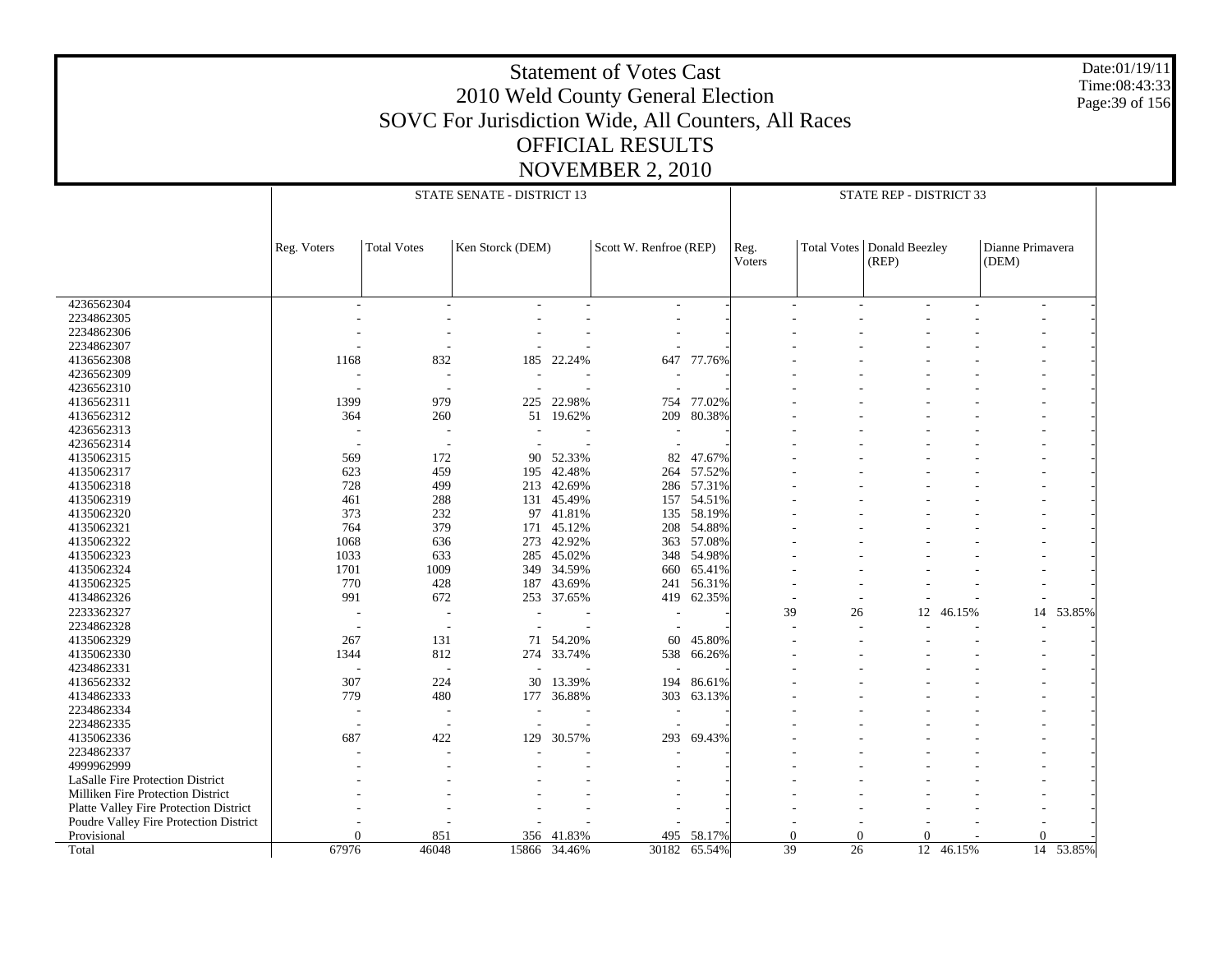#### Date:01/19/11 Time:08:43:33 Page:40 of 156

| <b>Total Votes</b><br>Connie Coffman (DEM)<br><b>Total Votes</b><br>Karen Stockley (DEM)<br>B. J. Nikkel (REP)<br>Reg. Voters<br>Glenn Vaad (REP)<br>Reg. Voters<br>4136562100<br>4136562101<br>4136562102<br>4136562103<br>4136562104<br>4135062106<br>4135062107<br>4135062108<br>4135062109<br>4135062110<br>4135062111<br>4135062112<br>4135062114<br>836 67.37%<br>4134962115<br>1812<br>1241<br>405 32.63%<br>872<br>4134962116<br>602<br>224 37.21%<br>378 62.79%<br>4136562117<br>- 11<br>$\overline{\phantom{a}}$<br>4136562118<br>$\overline{a}$<br>4136562119<br>$\overline{a}$<br>371<br>284<br>236 83.10%<br>48<br>4134862120<br>16.90%<br>$\overline{\phantom{a}}$<br>$\overline{\phantom{a}}$<br>68.92%<br>4134962121<br>1572<br>1097<br>341 31.08%<br>756<br>4134962122<br>1181<br>786<br>310<br>39.44%<br>476<br>60.56%<br>285 38.15%<br>4134962123<br>1141<br>747<br>462<br>61.85%<br>$\overline{\phantom{a}}$<br>31.42%<br>4134862124<br>1320<br>904<br>68.58%<br>284<br>620<br>1080<br>800<br>592 74.00%<br>208 26.00%<br>4134862125<br>4136562126<br>$\sim$<br>$\overline{\phantom{a}}$<br>4136562127<br>$\overline{\phantom{a}}$<br>$\overline{\phantom{a}}$<br>$\overline{\phantom{a}}$<br>4136562128<br>$\overline{\phantom{a}}$<br>$\overline{\phantom{a}}$<br>$\overline{a}$<br>207 81.82%<br>46 18.18%<br>4134862129<br>332<br>253<br>$\overline{a}$<br>4134962130<br>1527<br>1062<br>296<br>27.87%<br>766<br>72.13%<br>$\overline{\phantom{a}}$<br>$\sim$<br>$\overline{\phantom{a}}$<br>4136562131<br>$\sim$<br>$\overline{\phantom{a}}$<br>4134862132<br>422 64.92%<br>909<br>650<br>228 35.08%<br>4135062134<br>$\sim$<br>$\overline{\phantom{a}}$<br>4134862135<br>863<br>574<br>432 75.26%<br>142<br>24.74%<br>1042<br>4134862136<br>685<br>476 69.49%<br>209 30.51%<br>4135062137<br>٠<br>$\overline{\phantom{a}}$<br>$\overline{a}$<br>4136562138<br>$\overline{\phantom{a}}$<br>4135062139<br>4234862200<br>1045<br>709<br>523 73.77%<br>186<br>26.23%<br>4234862201<br>1107<br>719<br>489<br>68.01%<br>230 31.99%<br>591<br>382<br>104 27.23%<br>278 72.77% |                   |  | STATE REP - DISTRICT 48 |  | STATE REP - DISTRICT 49 |  |  |  |  |  |
|--------------------------------------------------------------------------------------------------------------------------------------------------------------------------------------------------------------------------------------------------------------------------------------------------------------------------------------------------------------------------------------------------------------------------------------------------------------------------------------------------------------------------------------------------------------------------------------------------------------------------------------------------------------------------------------------------------------------------------------------------------------------------------------------------------------------------------------------------------------------------------------------------------------------------------------------------------------------------------------------------------------------------------------------------------------------------------------------------------------------------------------------------------------------------------------------------------------------------------------------------------------------------------------------------------------------------------------------------------------------------------------------------------------------------------------------------------------------------------------------------------------------------------------------------------------------------------------------------------------------------------------------------------------------------------------------------------------------------------------------------------------------------------------------------------------------------------------------------------------------------------------------------------------------------------------------------------------------------------------------------------------------------------------------------------------------------------------------------|-------------------|--|-------------------------|--|-------------------------|--|--|--|--|--|
|                                                                                                                                                                                                                                                                                                                                                                                                                                                                                                                                                                                                                                                                                                                                                                                                                                                                                                                                                                                                                                                                                                                                                                                                                                                                                                                                                                                                                                                                                                                                                                                                                                                                                                                                                                                                                                                                                                                                                                                                                                                                                                  |                   |  |                         |  |                         |  |  |  |  |  |
|                                                                                                                                                                                                                                                                                                                                                                                                                                                                                                                                                                                                                                                                                                                                                                                                                                                                                                                                                                                                                                                                                                                                                                                                                                                                                                                                                                                                                                                                                                                                                                                                                                                                                                                                                                                                                                                                                                                                                                                                                                                                                                  |                   |  |                         |  |                         |  |  |  |  |  |
|                                                                                                                                                                                                                                                                                                                                                                                                                                                                                                                                                                                                                                                                                                                                                                                                                                                                                                                                                                                                                                                                                                                                                                                                                                                                                                                                                                                                                                                                                                                                                                                                                                                                                                                                                                                                                                                                                                                                                                                                                                                                                                  |                   |  |                         |  |                         |  |  |  |  |  |
|                                                                                                                                                                                                                                                                                                                                                                                                                                                                                                                                                                                                                                                                                                                                                                                                                                                                                                                                                                                                                                                                                                                                                                                                                                                                                                                                                                                                                                                                                                                                                                                                                                                                                                                                                                                                                                                                                                                                                                                                                                                                                                  | Jurisdiction Wide |  |                         |  |                         |  |  |  |  |  |
|                                                                                                                                                                                                                                                                                                                                                                                                                                                                                                                                                                                                                                                                                                                                                                                                                                                                                                                                                                                                                                                                                                                                                                                                                                                                                                                                                                                                                                                                                                                                                                                                                                                                                                                                                                                                                                                                                                                                                                                                                                                                                                  |                   |  |                         |  |                         |  |  |  |  |  |
|                                                                                                                                                                                                                                                                                                                                                                                                                                                                                                                                                                                                                                                                                                                                                                                                                                                                                                                                                                                                                                                                                                                                                                                                                                                                                                                                                                                                                                                                                                                                                                                                                                                                                                                                                                                                                                                                                                                                                                                                                                                                                                  |                   |  |                         |  |                         |  |  |  |  |  |
|                                                                                                                                                                                                                                                                                                                                                                                                                                                                                                                                                                                                                                                                                                                                                                                                                                                                                                                                                                                                                                                                                                                                                                                                                                                                                                                                                                                                                                                                                                                                                                                                                                                                                                                                                                                                                                                                                                                                                                                                                                                                                                  |                   |  |                         |  |                         |  |  |  |  |  |
|                                                                                                                                                                                                                                                                                                                                                                                                                                                                                                                                                                                                                                                                                                                                                                                                                                                                                                                                                                                                                                                                                                                                                                                                                                                                                                                                                                                                                                                                                                                                                                                                                                                                                                                                                                                                                                                                                                                                                                                                                                                                                                  |                   |  |                         |  |                         |  |  |  |  |  |
|                                                                                                                                                                                                                                                                                                                                                                                                                                                                                                                                                                                                                                                                                                                                                                                                                                                                                                                                                                                                                                                                                                                                                                                                                                                                                                                                                                                                                                                                                                                                                                                                                                                                                                                                                                                                                                                                                                                                                                                                                                                                                                  |                   |  |                         |  |                         |  |  |  |  |  |
|                                                                                                                                                                                                                                                                                                                                                                                                                                                                                                                                                                                                                                                                                                                                                                                                                                                                                                                                                                                                                                                                                                                                                                                                                                                                                                                                                                                                                                                                                                                                                                                                                                                                                                                                                                                                                                                                                                                                                                                                                                                                                                  |                   |  |                         |  |                         |  |  |  |  |  |
|                                                                                                                                                                                                                                                                                                                                                                                                                                                                                                                                                                                                                                                                                                                                                                                                                                                                                                                                                                                                                                                                                                                                                                                                                                                                                                                                                                                                                                                                                                                                                                                                                                                                                                                                                                                                                                                                                                                                                                                                                                                                                                  |                   |  |                         |  |                         |  |  |  |  |  |
|                                                                                                                                                                                                                                                                                                                                                                                                                                                                                                                                                                                                                                                                                                                                                                                                                                                                                                                                                                                                                                                                                                                                                                                                                                                                                                                                                                                                                                                                                                                                                                                                                                                                                                                                                                                                                                                                                                                                                                                                                                                                                                  |                   |  |                         |  |                         |  |  |  |  |  |
|                                                                                                                                                                                                                                                                                                                                                                                                                                                                                                                                                                                                                                                                                                                                                                                                                                                                                                                                                                                                                                                                                                                                                                                                                                                                                                                                                                                                                                                                                                                                                                                                                                                                                                                                                                                                                                                                                                                                                                                                                                                                                                  |                   |  |                         |  |                         |  |  |  |  |  |
|                                                                                                                                                                                                                                                                                                                                                                                                                                                                                                                                                                                                                                                                                                                                                                                                                                                                                                                                                                                                                                                                                                                                                                                                                                                                                                                                                                                                                                                                                                                                                                                                                                                                                                                                                                                                                                                                                                                                                                                                                                                                                                  |                   |  |                         |  |                         |  |  |  |  |  |
|                                                                                                                                                                                                                                                                                                                                                                                                                                                                                                                                                                                                                                                                                                                                                                                                                                                                                                                                                                                                                                                                                                                                                                                                                                                                                                                                                                                                                                                                                                                                                                                                                                                                                                                                                                                                                                                                                                                                                                                                                                                                                                  |                   |  |                         |  |                         |  |  |  |  |  |
|                                                                                                                                                                                                                                                                                                                                                                                                                                                                                                                                                                                                                                                                                                                                                                                                                                                                                                                                                                                                                                                                                                                                                                                                                                                                                                                                                                                                                                                                                                                                                                                                                                                                                                                                                                                                                                                                                                                                                                                                                                                                                                  |                   |  |                         |  |                         |  |  |  |  |  |
|                                                                                                                                                                                                                                                                                                                                                                                                                                                                                                                                                                                                                                                                                                                                                                                                                                                                                                                                                                                                                                                                                                                                                                                                                                                                                                                                                                                                                                                                                                                                                                                                                                                                                                                                                                                                                                                                                                                                                                                                                                                                                                  |                   |  |                         |  |                         |  |  |  |  |  |
|                                                                                                                                                                                                                                                                                                                                                                                                                                                                                                                                                                                                                                                                                                                                                                                                                                                                                                                                                                                                                                                                                                                                                                                                                                                                                                                                                                                                                                                                                                                                                                                                                                                                                                                                                                                                                                                                                                                                                                                                                                                                                                  |                   |  |                         |  |                         |  |  |  |  |  |
|                                                                                                                                                                                                                                                                                                                                                                                                                                                                                                                                                                                                                                                                                                                                                                                                                                                                                                                                                                                                                                                                                                                                                                                                                                                                                                                                                                                                                                                                                                                                                                                                                                                                                                                                                                                                                                                                                                                                                                                                                                                                                                  |                   |  |                         |  |                         |  |  |  |  |  |
|                                                                                                                                                                                                                                                                                                                                                                                                                                                                                                                                                                                                                                                                                                                                                                                                                                                                                                                                                                                                                                                                                                                                                                                                                                                                                                                                                                                                                                                                                                                                                                                                                                                                                                                                                                                                                                                                                                                                                                                                                                                                                                  |                   |  |                         |  |                         |  |  |  |  |  |
|                                                                                                                                                                                                                                                                                                                                                                                                                                                                                                                                                                                                                                                                                                                                                                                                                                                                                                                                                                                                                                                                                                                                                                                                                                                                                                                                                                                                                                                                                                                                                                                                                                                                                                                                                                                                                                                                                                                                                                                                                                                                                                  |                   |  |                         |  |                         |  |  |  |  |  |
|                                                                                                                                                                                                                                                                                                                                                                                                                                                                                                                                                                                                                                                                                                                                                                                                                                                                                                                                                                                                                                                                                                                                                                                                                                                                                                                                                                                                                                                                                                                                                                                                                                                                                                                                                                                                                                                                                                                                                                                                                                                                                                  |                   |  |                         |  |                         |  |  |  |  |  |
|                                                                                                                                                                                                                                                                                                                                                                                                                                                                                                                                                                                                                                                                                                                                                                                                                                                                                                                                                                                                                                                                                                                                                                                                                                                                                                                                                                                                                                                                                                                                                                                                                                                                                                                                                                                                                                                                                                                                                                                                                                                                                                  |                   |  |                         |  |                         |  |  |  |  |  |
|                                                                                                                                                                                                                                                                                                                                                                                                                                                                                                                                                                                                                                                                                                                                                                                                                                                                                                                                                                                                                                                                                                                                                                                                                                                                                                                                                                                                                                                                                                                                                                                                                                                                                                                                                                                                                                                                                                                                                                                                                                                                                                  |                   |  |                         |  |                         |  |  |  |  |  |
|                                                                                                                                                                                                                                                                                                                                                                                                                                                                                                                                                                                                                                                                                                                                                                                                                                                                                                                                                                                                                                                                                                                                                                                                                                                                                                                                                                                                                                                                                                                                                                                                                                                                                                                                                                                                                                                                                                                                                                                                                                                                                                  |                   |  |                         |  |                         |  |  |  |  |  |
|                                                                                                                                                                                                                                                                                                                                                                                                                                                                                                                                                                                                                                                                                                                                                                                                                                                                                                                                                                                                                                                                                                                                                                                                                                                                                                                                                                                                                                                                                                                                                                                                                                                                                                                                                                                                                                                                                                                                                                                                                                                                                                  |                   |  |                         |  |                         |  |  |  |  |  |
|                                                                                                                                                                                                                                                                                                                                                                                                                                                                                                                                                                                                                                                                                                                                                                                                                                                                                                                                                                                                                                                                                                                                                                                                                                                                                                                                                                                                                                                                                                                                                                                                                                                                                                                                                                                                                                                                                                                                                                                                                                                                                                  |                   |  |                         |  |                         |  |  |  |  |  |
|                                                                                                                                                                                                                                                                                                                                                                                                                                                                                                                                                                                                                                                                                                                                                                                                                                                                                                                                                                                                                                                                                                                                                                                                                                                                                                                                                                                                                                                                                                                                                                                                                                                                                                                                                                                                                                                                                                                                                                                                                                                                                                  |                   |  |                         |  |                         |  |  |  |  |  |
|                                                                                                                                                                                                                                                                                                                                                                                                                                                                                                                                                                                                                                                                                                                                                                                                                                                                                                                                                                                                                                                                                                                                                                                                                                                                                                                                                                                                                                                                                                                                                                                                                                                                                                                                                                                                                                                                                                                                                                                                                                                                                                  |                   |  |                         |  |                         |  |  |  |  |  |
|                                                                                                                                                                                                                                                                                                                                                                                                                                                                                                                                                                                                                                                                                                                                                                                                                                                                                                                                                                                                                                                                                                                                                                                                                                                                                                                                                                                                                                                                                                                                                                                                                                                                                                                                                                                                                                                                                                                                                                                                                                                                                                  |                   |  |                         |  |                         |  |  |  |  |  |
|                                                                                                                                                                                                                                                                                                                                                                                                                                                                                                                                                                                                                                                                                                                                                                                                                                                                                                                                                                                                                                                                                                                                                                                                                                                                                                                                                                                                                                                                                                                                                                                                                                                                                                                                                                                                                                                                                                                                                                                                                                                                                                  |                   |  |                         |  |                         |  |  |  |  |  |
|                                                                                                                                                                                                                                                                                                                                                                                                                                                                                                                                                                                                                                                                                                                                                                                                                                                                                                                                                                                                                                                                                                                                                                                                                                                                                                                                                                                                                                                                                                                                                                                                                                                                                                                                                                                                                                                                                                                                                                                                                                                                                                  |                   |  |                         |  |                         |  |  |  |  |  |
|                                                                                                                                                                                                                                                                                                                                                                                                                                                                                                                                                                                                                                                                                                                                                                                                                                                                                                                                                                                                                                                                                                                                                                                                                                                                                                                                                                                                                                                                                                                                                                                                                                                                                                                                                                                                                                                                                                                                                                                                                                                                                                  |                   |  |                         |  |                         |  |  |  |  |  |
|                                                                                                                                                                                                                                                                                                                                                                                                                                                                                                                                                                                                                                                                                                                                                                                                                                                                                                                                                                                                                                                                                                                                                                                                                                                                                                                                                                                                                                                                                                                                                                                                                                                                                                                                                                                                                                                                                                                                                                                                                                                                                                  |                   |  |                         |  |                         |  |  |  |  |  |
|                                                                                                                                                                                                                                                                                                                                                                                                                                                                                                                                                                                                                                                                                                                                                                                                                                                                                                                                                                                                                                                                                                                                                                                                                                                                                                                                                                                                                                                                                                                                                                                                                                                                                                                                                                                                                                                                                                                                                                                                                                                                                                  |                   |  |                         |  |                         |  |  |  |  |  |
|                                                                                                                                                                                                                                                                                                                                                                                                                                                                                                                                                                                                                                                                                                                                                                                                                                                                                                                                                                                                                                                                                                                                                                                                                                                                                                                                                                                                                                                                                                                                                                                                                                                                                                                                                                                                                                                                                                                                                                                                                                                                                                  |                   |  |                         |  |                         |  |  |  |  |  |
|                                                                                                                                                                                                                                                                                                                                                                                                                                                                                                                                                                                                                                                                                                                                                                                                                                                                                                                                                                                                                                                                                                                                                                                                                                                                                                                                                                                                                                                                                                                                                                                                                                                                                                                                                                                                                                                                                                                                                                                                                                                                                                  |                   |  |                         |  |                         |  |  |  |  |  |
|                                                                                                                                                                                                                                                                                                                                                                                                                                                                                                                                                                                                                                                                                                                                                                                                                                                                                                                                                                                                                                                                                                                                                                                                                                                                                                                                                                                                                                                                                                                                                                                                                                                                                                                                                                                                                                                                                                                                                                                                                                                                                                  |                   |  |                         |  |                         |  |  |  |  |  |
|                                                                                                                                                                                                                                                                                                                                                                                                                                                                                                                                                                                                                                                                                                                                                                                                                                                                                                                                                                                                                                                                                                                                                                                                                                                                                                                                                                                                                                                                                                                                                                                                                                                                                                                                                                                                                                                                                                                                                                                                                                                                                                  |                   |  |                         |  |                         |  |  |  |  |  |
|                                                                                                                                                                                                                                                                                                                                                                                                                                                                                                                                                                                                                                                                                                                                                                                                                                                                                                                                                                                                                                                                                                                                                                                                                                                                                                                                                                                                                                                                                                                                                                                                                                                                                                                                                                                                                                                                                                                                                                                                                                                                                                  |                   |  |                         |  |                         |  |  |  |  |  |
|                                                                                                                                                                                                                                                                                                                                                                                                                                                                                                                                                                                                                                                                                                                                                                                                                                                                                                                                                                                                                                                                                                                                                                                                                                                                                                                                                                                                                                                                                                                                                                                                                                                                                                                                                                                                                                                                                                                                                                                                                                                                                                  |                   |  |                         |  |                         |  |  |  |  |  |
|                                                                                                                                                                                                                                                                                                                                                                                                                                                                                                                                                                                                                                                                                                                                                                                                                                                                                                                                                                                                                                                                                                                                                                                                                                                                                                                                                                                                                                                                                                                                                                                                                                                                                                                                                                                                                                                                                                                                                                                                                                                                                                  |                   |  |                         |  |                         |  |  |  |  |  |
|                                                                                                                                                                                                                                                                                                                                                                                                                                                                                                                                                                                                                                                                                                                                                                                                                                                                                                                                                                                                                                                                                                                                                                                                                                                                                                                                                                                                                                                                                                                                                                                                                                                                                                                                                                                                                                                                                                                                                                                                                                                                                                  |                   |  |                         |  |                         |  |  |  |  |  |
|                                                                                                                                                                                                                                                                                                                                                                                                                                                                                                                                                                                                                                                                                                                                                                                                                                                                                                                                                                                                                                                                                                                                                                                                                                                                                                                                                                                                                                                                                                                                                                                                                                                                                                                                                                                                                                                                                                                                                                                                                                                                                                  |                   |  |                         |  |                         |  |  |  |  |  |
|                                                                                                                                                                                                                                                                                                                                                                                                                                                                                                                                                                                                                                                                                                                                                                                                                                                                                                                                                                                                                                                                                                                                                                                                                                                                                                                                                                                                                                                                                                                                                                                                                                                                                                                                                                                                                                                                                                                                                                                                                                                                                                  | 4234862202        |  |                         |  |                         |  |  |  |  |  |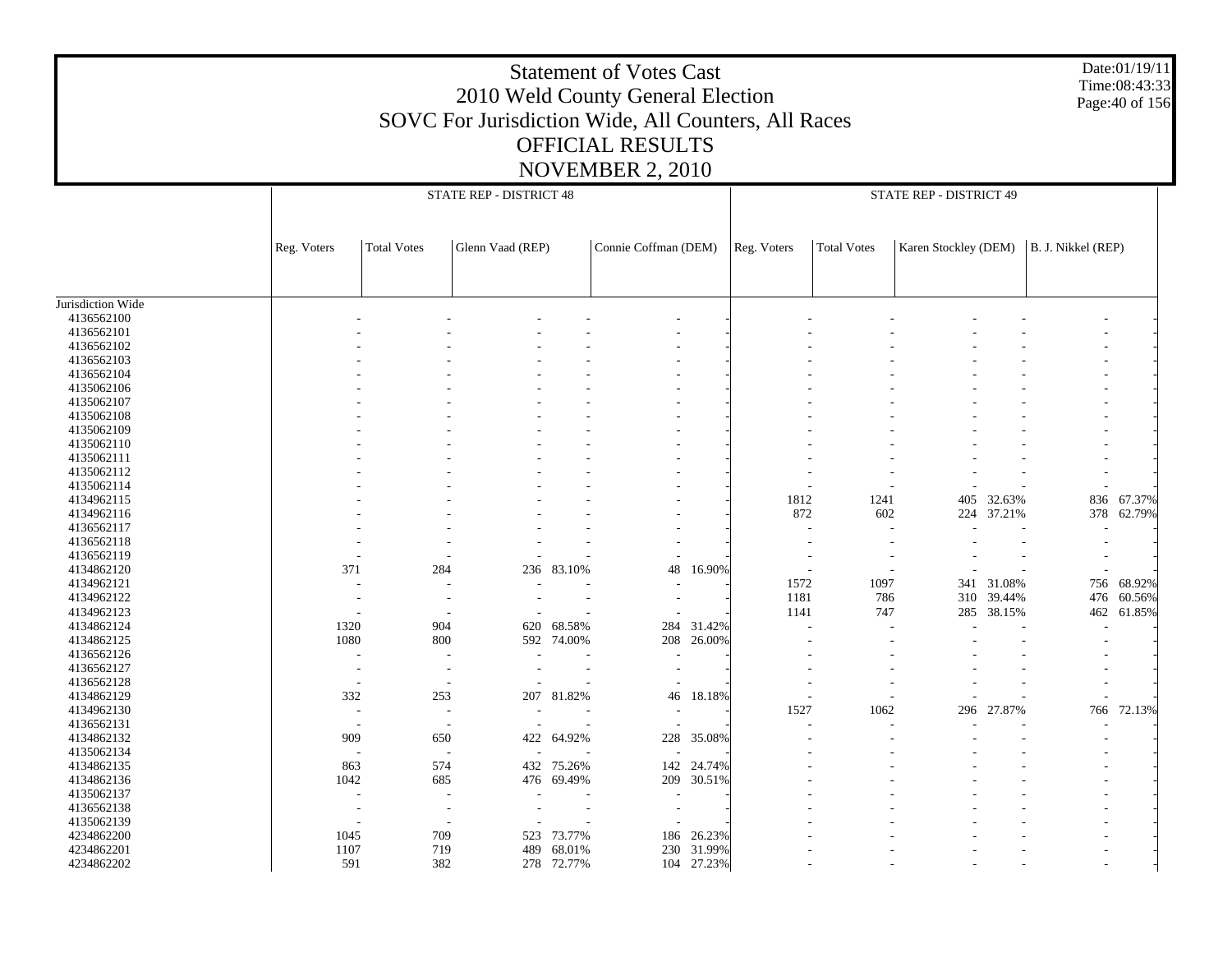Date:01/19/11 Time:08:43:33 Page:41 of 156

|            |                |                          | STATE REP - DISTRICT 48 |            |                      |            |             |                    | STATE REP - DISTRICT 49                   |  |
|------------|----------------|--------------------------|-------------------------|------------|----------------------|------------|-------------|--------------------|-------------------------------------------|--|
|            |                |                          |                         |            |                      |            |             |                    |                                           |  |
|            |                |                          |                         |            |                      |            |             |                    |                                           |  |
|            |                |                          |                         |            |                      |            |             |                    |                                           |  |
|            | Reg. Voters    | <b>Total Votes</b>       | Glenn Vaad (REP)        |            | Connie Coffman (DEM) |            | Reg. Voters | <b>Total Votes</b> | Karen Stockley (DEM)   B. J. Nikkel (REP) |  |
|            |                |                          |                         |            |                      |            |             |                    |                                           |  |
|            |                |                          |                         |            |                      |            |             |                    |                                           |  |
| 2234862203 | 1576           | 951                      | 554                     | 58.25%     | 397                  | 41.75%     |             | L,                 |                                           |  |
| 2234862204 | 1082           | 728                      | 493                     | 67.72%     |                      | 235 32.28% |             |                    |                                           |  |
| 2234862205 | 1260           | 745                      | 414                     | 55.57%     | 331                  | 44.43%     |             |                    |                                           |  |
| 2234862207 | 1580           | 975                      | 652                     | 66.87%     | 323                  | 33.13%     |             |                    |                                           |  |
| 4234862208 | 796            | 568                      | 433                     | 76.23%     | 135                  | 23.77%     |             |                    |                                           |  |
| 4134862211 | 944            | 573                      | 379                     | 66.14%     | 194                  | 33.86%     |             |                    |                                           |  |
| 4134862212 | 1120           | 811                      | 538                     | 66.34%     | 273                  | 33.66%     |             |                    |                                           |  |
|            | 560            |                          |                         |            |                      |            |             |                    |                                           |  |
| 4134862213 |                | 330                      | 237                     | 71.82%     | 93                   | 28.18%     |             |                    |                                           |  |
| 4134862214 | 1239           | 995                      | 752                     | 75.58%     | 243                  | 24.42%     |             |                    |                                           |  |
| 4134862215 | 1124           | 871                      | 636                     | 73.02%     | 235                  | 26.98%     |             |                    |                                           |  |
| 4135062217 |                |                          |                         |            |                      |            |             |                    |                                           |  |
| 4135062219 |                |                          |                         |            |                      |            |             |                    |                                           |  |
| 4135062220 |                |                          |                         |            |                      |            |             |                    |                                           |  |
| 4135062221 |                |                          |                         |            |                      |            |             |                    |                                           |  |
| 4134862222 | 1190           | 909                      | 636                     | 69.97%     | 273                  | 30.03%     |             |                    |                                           |  |
| 4134862223 | 1113           | 852                      | 633                     | 74.30%     | 219                  | 25.70%     |             |                    |                                           |  |
| 4234862224 | 594            | 412                      |                         | 277 67.23% | 135                  | 32.77%     |             |                    |                                           |  |
| 4134862226 | 1576           | 940                      | 608                     | 64.68%     | 332                  | 35.32%     |             |                    |                                           |  |
| 4234862228 | 1058           | 611                      | 401                     | 65.63%     | 210                  | 34.37%     |             |                    |                                           |  |
| 4234862229 | 1442           | 907                      | 676                     | 74.53%     | 231                  | 25.47%     |             |                    |                                           |  |
| 4234862230 | 1280           | 894                      |                         | 636 71.14% | 258                  | 28.86%     |             |                    |                                           |  |
| 4234862231 | 1212           | 801                      | 512                     | 63.92%     | 289                  | 36.08%     |             |                    |                                           |  |
| 4234862232 | 1074           | 680                      |                         | 459 67.50% | 221                  | 32.50%     |             |                    |                                           |  |
| 4134862235 | 1217           | 886                      | 657                     | 74.15%     | 229                  | 25.85%     |             |                    |                                           |  |
| 4235062236 |                |                          |                         |            |                      |            |             |                    |                                           |  |
| 4234862237 | 1673           | 1162                     | 809                     | 69.62%     | 353                  | 30.38%     |             |                    |                                           |  |
| 4134862238 | 970            | 650                      | 440                     | 67.69%     | 210                  | 32.31%     |             |                    |                                           |  |
| 2234862239 | 1407           | 873                      | 607                     | 69.53%     | 266                  | 30.47%     |             |                    |                                           |  |
| 2234862240 | 1827           | 1179                     | 804                     | 68.19%     | 375                  | 31.81%     |             |                    |                                           |  |
| 4134862241 | 697            | 446                      | 288                     | 64.57%     | 158                  | 35.43%     |             |                    |                                           |  |
| 2234862242 | 1169           | 720                      | 409                     | 56.81%     | 311                  | 43.19%     |             |                    |                                           |  |
| 4134862243 | 1698           | 1212                     | 863                     | 71.20%     | 349                  | 28.80%     |             |                    |                                           |  |
| 4234862244 | 975            | 691                      | 499                     | 72.21%     | 192                  | 27.79%     |             |                    |                                           |  |
| 4234862245 | 906            | 618                      |                         | 453 73.30% | 165                  | 26.70%     |             |                    |                                           |  |
| 4234862246 | 796            | 426                      | 282                     | 66.20%     | 144                  | 33.80%     |             |                    |                                           |  |
|            |                |                          |                         |            |                      |            |             |                    |                                           |  |
| 4234862247 | 980            | 621                      |                         | 441 71.01% |                      | 180 28.99% |             |                    |                                           |  |
| 2999962999 | $\overline{a}$ | $\overline{\phantom{a}}$ |                         |            |                      |            |             |                    |                                           |  |
| 4234862300 | 1131           | 724                      | 494                     | 68.23%     | 230                  | 31.77%     |             |                    |                                           |  |
| 4236562301 |                |                          |                         |            |                      |            |             |                    |                                           |  |
| 4236562302 |                |                          |                         |            | $\sim$               |            |             |                    |                                           |  |
| 4236562303 |                |                          |                         |            | $\sim$               |            |             |                    |                                           |  |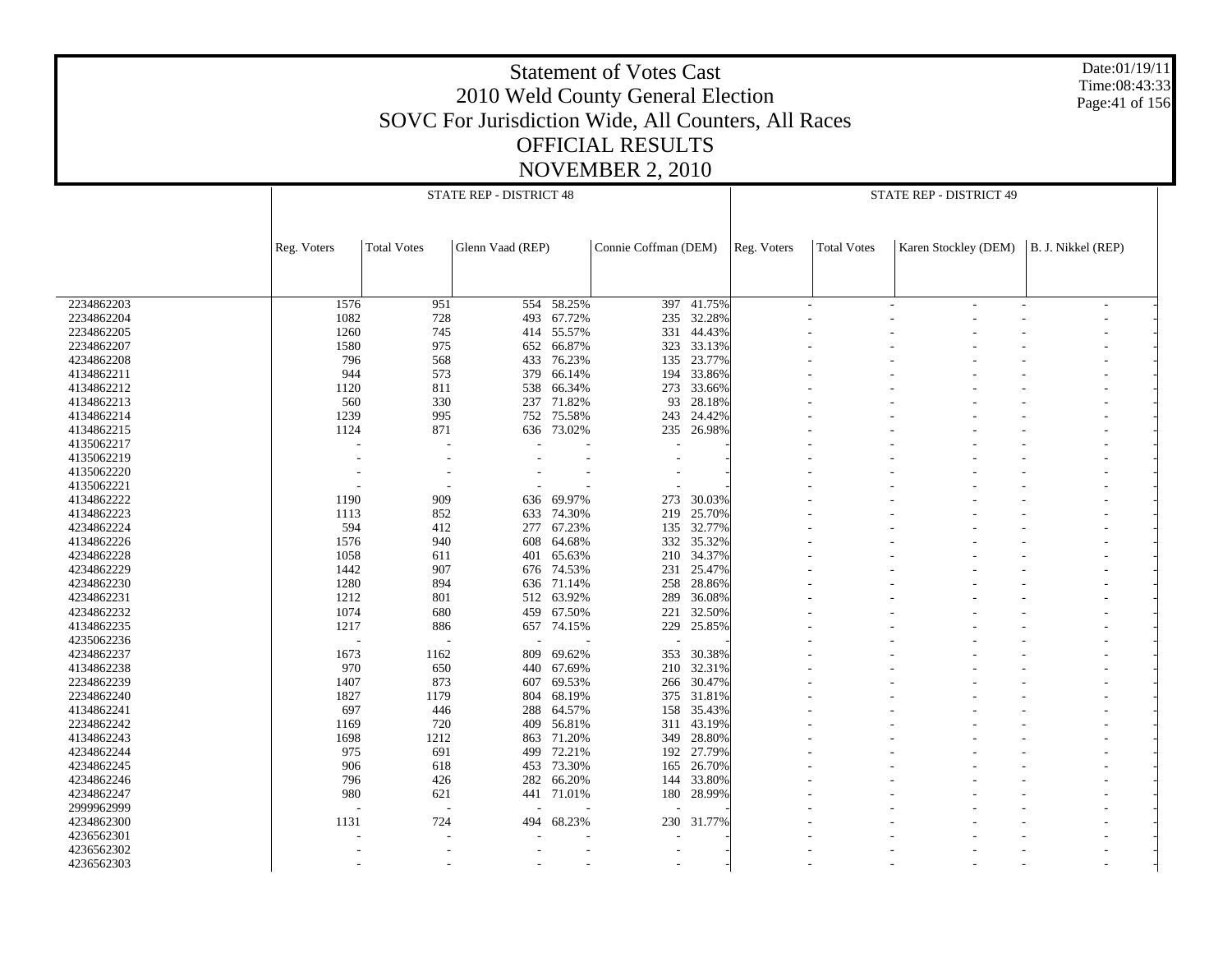#### Date:01/19/11 Time:08:43:33 Page:42 of 156

|                                                       |             |                          | STATE REP - DISTRICT 48 |              |                      |              |             |                    | STATE REP - DISTRICT 49 |             |                    |             |
|-------------------------------------------------------|-------------|--------------------------|-------------------------|--------------|----------------------|--------------|-------------|--------------------|-------------------------|-------------|--------------------|-------------|
|                                                       |             |                          |                         |              |                      |              |             |                    |                         |             |                    |             |
|                                                       | Reg. Voters | <b>Total Votes</b>       | Glenn Vaad (REP)        |              | Connie Coffman (DEM) |              | Reg. Voters | <b>Total Votes</b> | Karen Stockley (DEM)    |             | B. J. Nikkel (REP) |             |
|                                                       |             |                          |                         |              |                      |              |             |                    |                         |             |                    |             |
|                                                       |             |                          |                         |              |                      |              |             |                    |                         |             |                    |             |
| 4236562304                                            | $\sim$      | $\overline{\phantom{a}}$ |                         |              | $\overline{a}$       |              |             |                    |                         |             |                    |             |
| 2234862305                                            | 1264        | 740                      |                         | 456 61.62%   | 284                  | 38.38%       |             |                    |                         |             |                    |             |
| 2234862306                                            | 856         | 534                      |                         | 273 51.12%   | 261                  | 48.88%       |             |                    |                         |             |                    |             |
| 2234862307                                            | 1198        | 701                      | 365                     | 52.07%       |                      | 336 47.93%   |             |                    |                         |             |                    |             |
| 4136562308                                            |             |                          |                         |              |                      |              |             |                    |                         |             |                    |             |
| 4236562309                                            |             |                          |                         |              | ٠                    |              |             |                    |                         |             |                    |             |
| 4236562310                                            |             |                          |                         |              |                      |              |             |                    |                         |             |                    |             |
| 4136562311                                            |             |                          |                         |              |                      |              |             |                    |                         |             |                    |             |
| 4136562312                                            |             |                          |                         |              |                      |              |             |                    |                         |             |                    |             |
| 4236562313                                            |             |                          |                         |              |                      |              |             |                    |                         |             |                    |             |
| 4236562314                                            |             |                          |                         |              |                      |              |             |                    |                         |             |                    |             |
| 4135062315                                            |             |                          |                         |              |                      |              |             |                    |                         |             |                    |             |
| 4135062317                                            |             |                          |                         |              |                      |              |             |                    |                         |             |                    |             |
| 4135062318                                            |             |                          |                         |              |                      |              |             |                    |                         |             |                    |             |
| 4135062319                                            |             |                          |                         |              |                      |              |             |                    |                         |             |                    |             |
| 4135062320                                            |             |                          |                         |              |                      |              |             |                    |                         |             |                    |             |
| 4135062321                                            |             |                          |                         |              |                      |              |             |                    |                         |             |                    |             |
| 4135062322                                            |             |                          |                         |              |                      |              |             |                    |                         |             |                    |             |
| 4135062323                                            |             |                          |                         |              |                      |              |             |                    |                         |             |                    |             |
| 4135062324                                            |             |                          |                         |              |                      |              |             |                    |                         |             |                    |             |
| 4135062325                                            |             |                          |                         |              |                      |              |             |                    |                         |             |                    |             |
| 4134862326                                            | 991         | 681                      | 437                     | 64.17%       | 244                  | 35.83%       |             |                    |                         |             |                    |             |
| 2233362327                                            |             |                          |                         |              |                      |              |             |                    |                         |             |                    |             |
| 2234862328                                            | 1658        | 1003                     | 624                     | 62.21%       |                      | 379 37.79%   |             |                    |                         |             |                    |             |
| 4135062329                                            |             |                          |                         |              |                      |              |             |                    |                         |             |                    |             |
| 4135062330<br>4234862331                              | 1184        |                          |                         |              |                      |              |             |                    |                         |             |                    |             |
| 4136562332                                            |             | 805                      |                         | 578 71.80%   | 227                  | 28.20%       |             |                    |                         |             |                    |             |
| 4134862333                                            | 779         | 477                      |                         | 64.15%       | 171                  | 35.85%       |             |                    |                         |             |                    |             |
| 2234862334                                            | 1609        | 998                      | 306<br>621              | 62.22%       | 377                  |              |             |                    |                         |             |                    |             |
| 2234862335                                            | 1032        |                          | 491                     |              |                      | 37.78%       |             |                    |                         |             |                    |             |
| 4135062336                                            |             | 750                      |                         | 65.47%       |                      | 259 34.53%   |             |                    |                         |             |                    |             |
| 2234862337                                            | 1408        | 887                      |                         |              | 309                  | 34.84%       |             |                    |                         |             |                    |             |
| 4999962999                                            |             |                          | 578                     | 65.16%       |                      |              |             |                    |                         |             |                    |             |
| LaSalle Fire Protection District                      |             |                          |                         |              |                      |              |             |                    |                         |             |                    |             |
|                                                       |             |                          |                         |              |                      |              |             |                    |                         |             |                    |             |
| Milliken Fire Protection District                     |             |                          |                         |              |                      |              |             |                    |                         |             |                    |             |
| Platte Valley Fire Protection District                |             |                          |                         |              | ÷,                   |              |             |                    |                         |             |                    |             |
| Poudre Valley Fire Protection District<br>Provisional | $\Omega$    | 725                      | 451                     | 62.21%       | 274                  | 37.79%       |             | $\Omega$<br>110    | 43                      | 39.09%      | 67                 | 60.91%      |
| Total                                                 | 57905       | 39022                    |                         | 26427 67.72% |                      | 12595 32.28% | 8105        | 5645               |                         | 1904 33.73% |                    | 3741 66.27% |
|                                                       |             |                          |                         |              |                      |              |             |                    |                         |             |                    |             |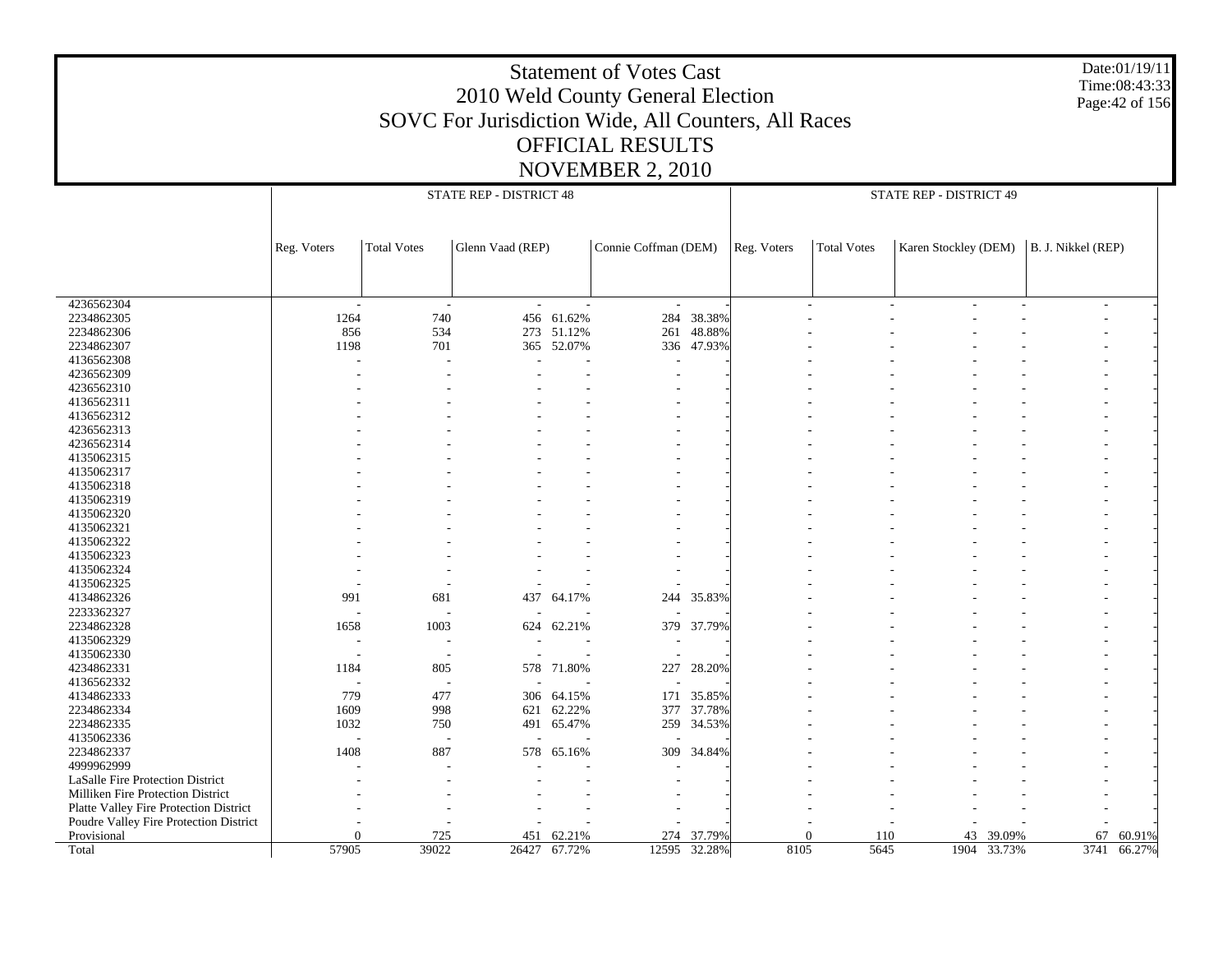Date:01/19/11 Time:08:43:33 Page:43 of 156

|                   |             | STATE REP - DISTRICT 50  |                          |            |                    |        | STATE REP - DISTRICT 65 |                          |                        |  |
|-------------------|-------------|--------------------------|--------------------------|------------|--------------------|--------|-------------------------|--------------------------|------------------------|--|
|                   | Reg. Voters | <b>Total Votes</b>       | <b>Bob Boswell (REP)</b> |            | Jim Riesberg (DEM) |        | Reg. Voters             | <b>Total Votes</b>       | Jerry Sonnenberg (REP) |  |
|                   |             |                          |                          |            |                    |        |                         |                          |                        |  |
| Jurisdiction Wide |             |                          |                          |            |                    |        |                         |                          |                        |  |
| 4136562100        |             |                          |                          |            |                    |        | 1070                    | 602                      | 602 100.00%            |  |
| 4136562101        |             |                          |                          |            |                    |        | 331                     | 230                      | 230 100.00%            |  |
| 4136562102        |             |                          |                          |            |                    |        | 250                     | 205                      | 205 100.00%            |  |
| 4136562103        |             |                          |                          |            |                    |        | 342                     | 231                      | 231 100.00%            |  |
| 4136562104        |             |                          |                          |            |                    |        | 1522                    | 968                      | 968 100.00%            |  |
| 4135062106        | 880         | 473                      | 232                      | 49.05%     | 241                | 50.95% |                         |                          | ٠                      |  |
| 4135062107        | 1538        | 784                      | 276                      | 35.20%     | 508                | 64.80% |                         |                          |                        |  |
| 4135062108        | 982         | 623                      | 299                      | 47.99%     | 324                | 52.01% |                         |                          |                        |  |
| 4135062109        | 797         | 510                      | 237                      | 46.47%     | 273                | 53.53% |                         |                          |                        |  |
| 4135062110        | 883         | 461                      | 180                      | 39.05%     | 281                | 60.95% |                         |                          |                        |  |
| 4135062111        | 1067        | 682                      | 340                      | 49.85%     | 342                | 50.15% |                         |                          |                        |  |
| 4135062112        | 945         | 596                      | 217                      | 36.41%     | 379                | 63.59% |                         |                          |                        |  |
| 4135062114        | 852         | 664                      | 256                      | 38.55%     | 408                | 61.45% |                         |                          |                        |  |
| 4134962115        | L,          | $\overline{\phantom{a}}$ |                          |            |                    |        |                         |                          |                        |  |
| 4134962116        |             |                          |                          |            |                    |        |                         |                          |                        |  |
| 4136562117        |             |                          |                          |            |                    |        | 950                     | 557                      | 557 100.00%            |  |
|                   |             |                          |                          |            |                    |        |                         |                          |                        |  |
| 4136562118        |             |                          |                          |            |                    |        | 1588                    | 983                      | 983 100.00%            |  |
| 4136562119        |             |                          |                          |            |                    |        | 579                     | 315                      | 315 100.00%            |  |
| 4134862120        |             |                          |                          |            |                    |        |                         |                          |                        |  |
| 4134962121        |             |                          |                          |            |                    |        |                         |                          |                        |  |
| 4134962122        |             |                          |                          |            |                    |        |                         |                          |                        |  |
| 4134962123        |             |                          |                          |            |                    |        |                         |                          |                        |  |
| 4134862124        |             |                          |                          |            |                    |        |                         |                          |                        |  |
| 4134862125        |             |                          |                          |            |                    |        |                         |                          |                        |  |
| 4136562126        |             |                          |                          |            |                    |        | 963                     | 531                      | 531 100.00%            |  |
| 4136562127        |             |                          |                          |            |                    |        | 796                     | 442                      | 442 100.00%            |  |
| 4136562128        |             |                          |                          |            |                    |        | 1273                    | 812                      | 812 100.00%            |  |
| 4134862129        |             |                          |                          |            |                    |        | $\sim$                  | $\sim$                   |                        |  |
| 4134962130        |             |                          |                          |            |                    |        | $\sim$                  | $\overline{\phantom{a}}$ |                        |  |
| 4136562131        |             |                          |                          |            |                    |        | 886                     | 543                      | 543 100.00%            |  |
| 4134862132        |             | $\overline{\phantom{0}}$ |                          |            |                    |        |                         |                          |                        |  |
| 4135062134        | 371         | 255                      |                          | 131 51.37% | 124                | 48.63% |                         |                          |                        |  |
| 4134862135        |             | $\overline{\phantom{a}}$ |                          |            |                    |        |                         |                          |                        |  |
| 4134862136        |             | $\overline{\phantom{a}}$ |                          |            |                    |        |                         |                          |                        |  |
| 4135062137        | 1491        | 753                      |                          | 327 43.43% | 426                | 56.57% |                         |                          |                        |  |
| 4136562138        |             | $\overline{\phantom{a}}$ |                          |            |                    |        | 1059                    | 578                      | 578 100.00%            |  |
| 4135062139        | 732         | 545                      | 265                      | 48.62%     | 280                | 51.38% |                         |                          |                        |  |
| 4234862200        |             |                          |                          |            |                    |        |                         |                          |                        |  |
| 4234862201        |             |                          |                          |            |                    |        |                         |                          |                        |  |
|                   |             |                          |                          |            |                    |        |                         |                          |                        |  |
| 4234862202        |             |                          |                          |            |                    |        |                         |                          |                        |  |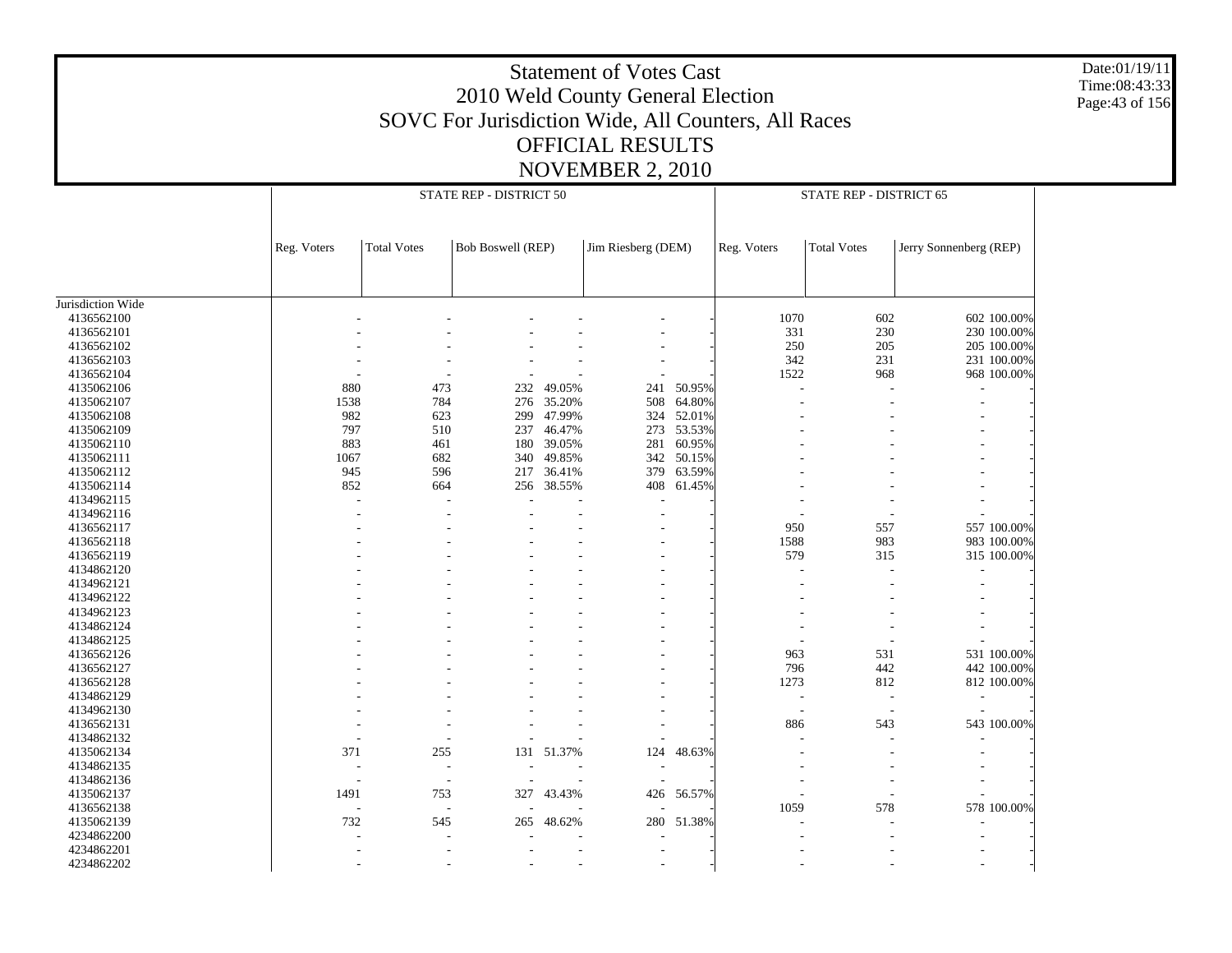Date:01/19/11 Time:08:43:33 Page:44 of 156

|            |             | STATE REP - DISTRICT 50 |                          |            |                    |            |             | STATE REP - DISTRICT 65 |                        |                |  |  |  |
|------------|-------------|-------------------------|--------------------------|------------|--------------------|------------|-------------|-------------------------|------------------------|----------------|--|--|--|
|            |             |                         |                          |            |                    |            |             |                         |                        |                |  |  |  |
|            | Reg. Voters | <b>Total Votes</b>      | <b>Bob Boswell (REP)</b> |            | Jim Riesberg (DEM) |            | Reg. Voters | <b>Total Votes</b>      | Jerry Sonnenberg (REP) |                |  |  |  |
|            |             |                         |                          |            |                    |            |             |                         |                        |                |  |  |  |
| 2234862203 |             |                         |                          |            | ÷,                 |            |             |                         |                        | $\overline{a}$ |  |  |  |
| 2234862204 |             |                         |                          |            |                    |            |             |                         |                        |                |  |  |  |
| 2234862205 |             |                         |                          |            |                    |            |             |                         |                        |                |  |  |  |
| 2234862207 |             |                         |                          |            |                    |            |             |                         |                        |                |  |  |  |
| 4234862208 |             |                         |                          |            |                    |            |             |                         |                        |                |  |  |  |
| 4134862211 |             |                         |                          |            |                    |            |             |                         |                        |                |  |  |  |
| 4134862212 |             |                         |                          |            |                    |            |             |                         |                        |                |  |  |  |
| 4134862213 |             |                         |                          |            |                    |            |             |                         |                        |                |  |  |  |
| 4134862214 |             |                         |                          |            |                    |            |             |                         |                        |                |  |  |  |
| 4134862215 |             |                         |                          |            |                    |            |             |                         |                        |                |  |  |  |
| 4135062217 | 827         | 594                     |                          | 312 52.53% | 282                | 47.47%     |             |                         |                        |                |  |  |  |
| 4135062219 | 435         | 297                     | 146                      | 49.16%     | 151                | 50.84%     |             |                         |                        |                |  |  |  |
| 4135062220 | 678         | 431                     |                          | 213 49.42% |                    | 218 50.58% |             |                         |                        |                |  |  |  |
|            | 1023        | 749                     |                          |            | 359                |            |             |                         |                        |                |  |  |  |
| 4135062221 |             |                         |                          | 390 52.07% |                    | 47.93%     |             |                         |                        |                |  |  |  |
| 4134862222 |             |                         |                          |            | ÷,                 |            |             |                         |                        |                |  |  |  |
| 4134862223 |             |                         |                          |            |                    |            |             |                         |                        |                |  |  |  |
| 4234862224 |             |                         |                          |            |                    |            |             |                         |                        |                |  |  |  |
| 4134862226 |             |                         |                          |            |                    |            |             |                         |                        |                |  |  |  |
| 4234862228 |             |                         |                          |            |                    |            |             |                         |                        |                |  |  |  |
| 4234862229 |             |                         |                          |            |                    |            |             |                         |                        |                |  |  |  |
| 4234862230 |             |                         |                          |            |                    |            |             |                         |                        |                |  |  |  |
| 4234862231 |             |                         |                          |            |                    |            |             |                         |                        |                |  |  |  |
| 4234862232 |             |                         |                          |            |                    |            |             |                         |                        |                |  |  |  |
| 4134862235 |             |                         |                          |            |                    |            |             |                         |                        |                |  |  |  |
| 4235062236 | 515         | 401                     | 271                      | 67.58%     | 130                | 32.42%     |             |                         |                        |                |  |  |  |
| 4234862237 |             |                         |                          |            |                    |            |             |                         |                        |                |  |  |  |
| 4134862238 |             |                         |                          |            |                    |            |             |                         |                        |                |  |  |  |
| 2234862239 |             |                         |                          |            |                    |            |             |                         |                        |                |  |  |  |
| 2234862240 |             |                         |                          |            |                    |            |             |                         |                        |                |  |  |  |
| 4134862241 |             |                         |                          |            |                    |            |             |                         |                        |                |  |  |  |
| 2234862242 |             |                         |                          |            |                    |            |             |                         |                        |                |  |  |  |
| 4134862243 |             |                         |                          |            |                    |            |             |                         |                        |                |  |  |  |
| 4234862244 |             |                         |                          |            |                    |            |             |                         |                        |                |  |  |  |
| 4234862245 |             |                         |                          |            |                    |            |             |                         |                        |                |  |  |  |
|            |             |                         |                          |            |                    |            |             |                         |                        |                |  |  |  |
| 4234862246 |             |                         |                          |            |                    |            |             |                         |                        |                |  |  |  |
| 4234862247 |             |                         |                          |            |                    |            |             |                         |                        |                |  |  |  |
| 2999962999 |             |                         |                          |            |                    |            |             |                         |                        |                |  |  |  |
| 4234862300 |             |                         |                          |            |                    |            |             |                         |                        |                |  |  |  |
| 4236562301 |             |                         |                          |            |                    |            | 948         | 357                     |                        | 357 100.00%    |  |  |  |
| 4236562302 |             |                         |                          |            |                    |            | 1029        | 424                     |                        | 424 100.00%    |  |  |  |
| 4236562303 |             |                         |                          |            |                    |            | 725         | 338                     |                        | 338 100.00%    |  |  |  |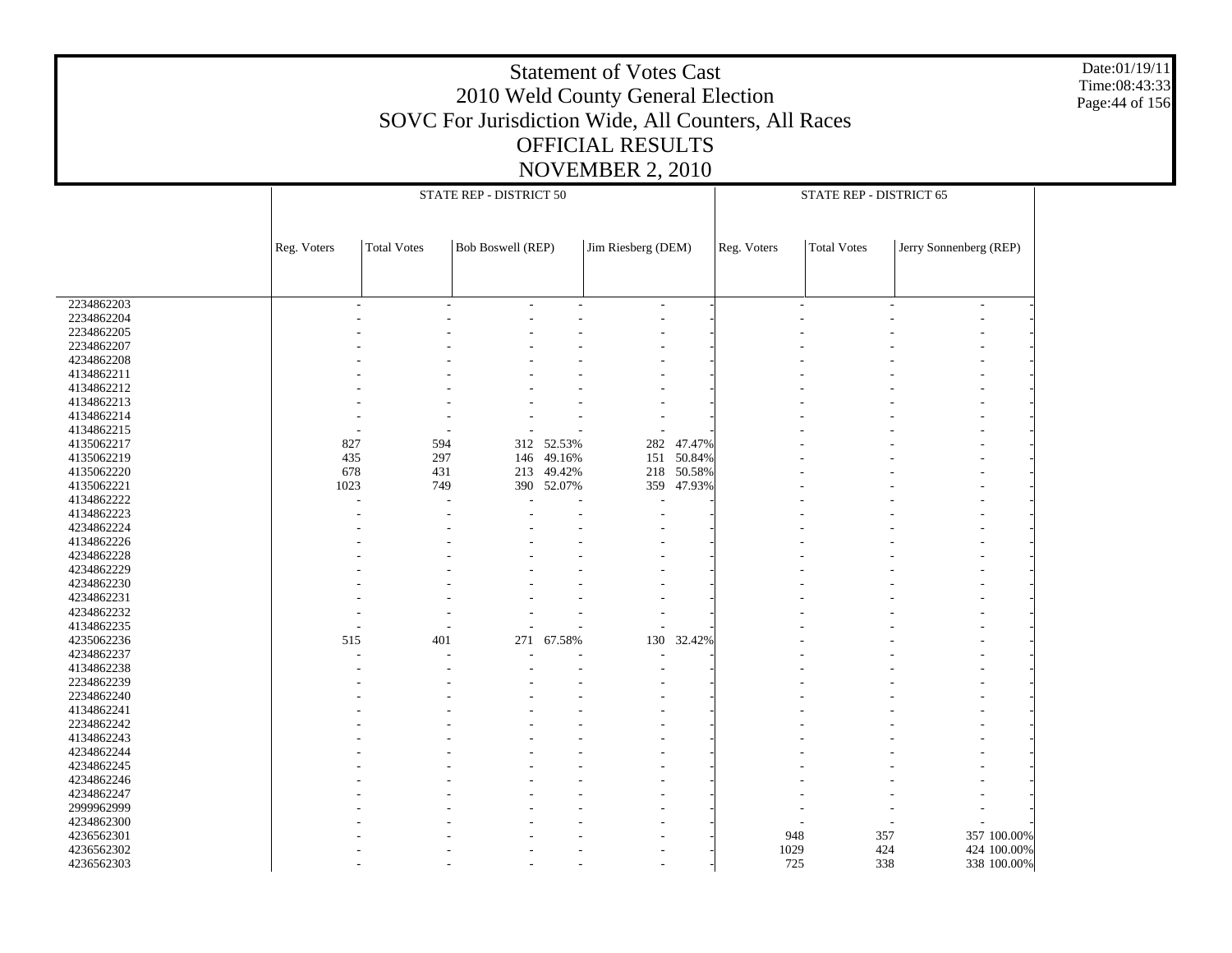Date:01/19/11 Time:08:43:33 Page:45 of 156

|                                        |                          |                          | STATE REP - DISTRICT 50  |             |                          |             |             | STATE REP - DISTRICT 65 |                        |               |
|----------------------------------------|--------------------------|--------------------------|--------------------------|-------------|--------------------------|-------------|-------------|-------------------------|------------------------|---------------|
|                                        | Reg. Voters              | <b>Total Votes</b>       | <b>Bob Boswell (REP)</b> |             | Jim Riesberg (DEM)       |             | Reg. Voters | <b>Total Votes</b>      | Jerry Sonnenberg (REP) |               |
|                                        |                          |                          |                          |             |                          |             |             |                         |                        |               |
| 4236562304                             |                          |                          |                          |             | $\overline{\phantom{a}}$ |             | 1000        | 501                     |                        | 501 100.00%   |
| 2234862305                             |                          |                          |                          |             |                          |             |             |                         |                        |               |
| 2234862306                             |                          |                          |                          |             |                          |             |             |                         |                        |               |
| 2234862307                             |                          |                          |                          |             |                          |             |             |                         |                        |               |
| 4136562308                             |                          |                          |                          |             |                          |             | 1168        | 724                     |                        | 724 100.00%   |
| 4236562309                             |                          |                          |                          |             |                          |             | 538         | 350                     |                        | 350 100.00%   |
| 4236562310                             |                          |                          |                          |             |                          |             | 992         | 518                     |                        | 518 100.00%   |
| 4136562311                             |                          |                          |                          |             |                          |             | 1399        | 846                     |                        | 846 100.00%   |
| 4136562312                             |                          |                          |                          |             |                          |             | 364         | 223                     |                        | 223 100.00%   |
| 4236562313                             |                          |                          |                          |             |                          |             | 630         | 368                     |                        | 368 100.00%   |
| 4236562314                             |                          |                          |                          |             |                          |             | 1870        | 777                     |                        | 777 100.00%   |
| 4135062315                             | 569                      | 176                      | 79                       | 44.89%      | 97                       | 55.11%      |             |                         |                        |               |
| 4135062317                             | 623                      | 469                      | 208                      | 44.35%      | 261                      | 55.65%      |             |                         |                        |               |
| 4135062318                             | 728                      | 511                      | 241                      | 47.16%      | 270                      | 52.84%      |             |                         |                        |               |
| 4135062319                             | 461                      | 296                      | 151                      | 51.01%      | 145                      | 48.99%      |             |                         |                        |               |
| 4135062320                             | 373                      | 241                      |                          | 129 53.53%  | 112                      | 46.47%      |             |                         |                        |               |
| 4135062321                             | 764                      | 398                      | 204                      | 51.26%      | 194                      | 48.74%      |             |                         |                        |               |
| 4135062322                             | 1068                     | 655                      | 339                      | 51.76%      | 316                      | 48.24%      |             |                         |                        |               |
| 4135062323                             | 1033                     | 639                      | 320                      | 50.08%      | 319                      | 49.92%      |             |                         |                        |               |
| 4135062324                             | 1701                     | 1035                     | 598                      | 57.78%      | 437                      | 42.22%      |             |                         |                        |               |
| 4135062325                             | 770                      | 445                      | 221                      | 49.66%      | 224                      | 50.34%      |             |                         |                        |               |
| 4134862326                             |                          |                          |                          |             |                          |             |             |                         |                        |               |
| 2233362327                             | $\overline{\phantom{a}}$ | $\overline{\phantom{a}}$ |                          |             | $\overline{a}$           |             |             |                         |                        |               |
| 2234862328                             |                          |                          |                          |             |                          |             |             |                         |                        |               |
| 4135062329                             | 267                      | 136                      | 56                       | 41.18%      | 80                       | 58.82%      |             |                         |                        |               |
| 4135062330                             | 1344                     | 852                      |                          | 507 59.51%  | 345                      | 40.49%      |             |                         |                        |               |
| 4234862331                             |                          | ÷.                       |                          |             |                          |             |             |                         |                        |               |
| 4136562332                             |                          |                          |                          |             |                          |             | 307         | 194                     |                        | 194 100.00%   |
| 4134862333                             |                          |                          |                          |             |                          |             |             |                         |                        |               |
| 2234862334                             |                          |                          |                          |             |                          |             |             |                         |                        |               |
| 2234862335                             |                          |                          |                          |             |                          |             |             |                         |                        |               |
| 4135062336                             | 687                      | 436                      | 279                      | 63.99%      | 157                      | 36.01%      |             |                         |                        |               |
| 2234862337                             |                          |                          |                          |             |                          |             |             |                         |                        |               |
| 4999962999                             |                          |                          |                          |             |                          |             |             |                         |                        |               |
| LaSalle Fire Protection District       |                          |                          |                          |             |                          |             |             |                         |                        |               |
| Milliken Fire Protection District      |                          |                          |                          |             |                          |             |             |                         |                        |               |
| Platte Valley Fire Protection District |                          |                          |                          |             |                          |             |             |                         |                        |               |
| Poudre Valley Fire Protection District |                          |                          |                          |             |                          |             |             |                         |                        |               |
| Provisional                            | $\Omega$                 | 342                      | 166                      | 48.54%      |                          | 176 51.46%  | 0           | 186                     |                        | 186 100.00%   |
| Total                                  | 24404                    | 15449                    |                          | 7590 49.13% |                          | 7859 50.87% | 22579       | 12803                   |                        | 12803 100.00% |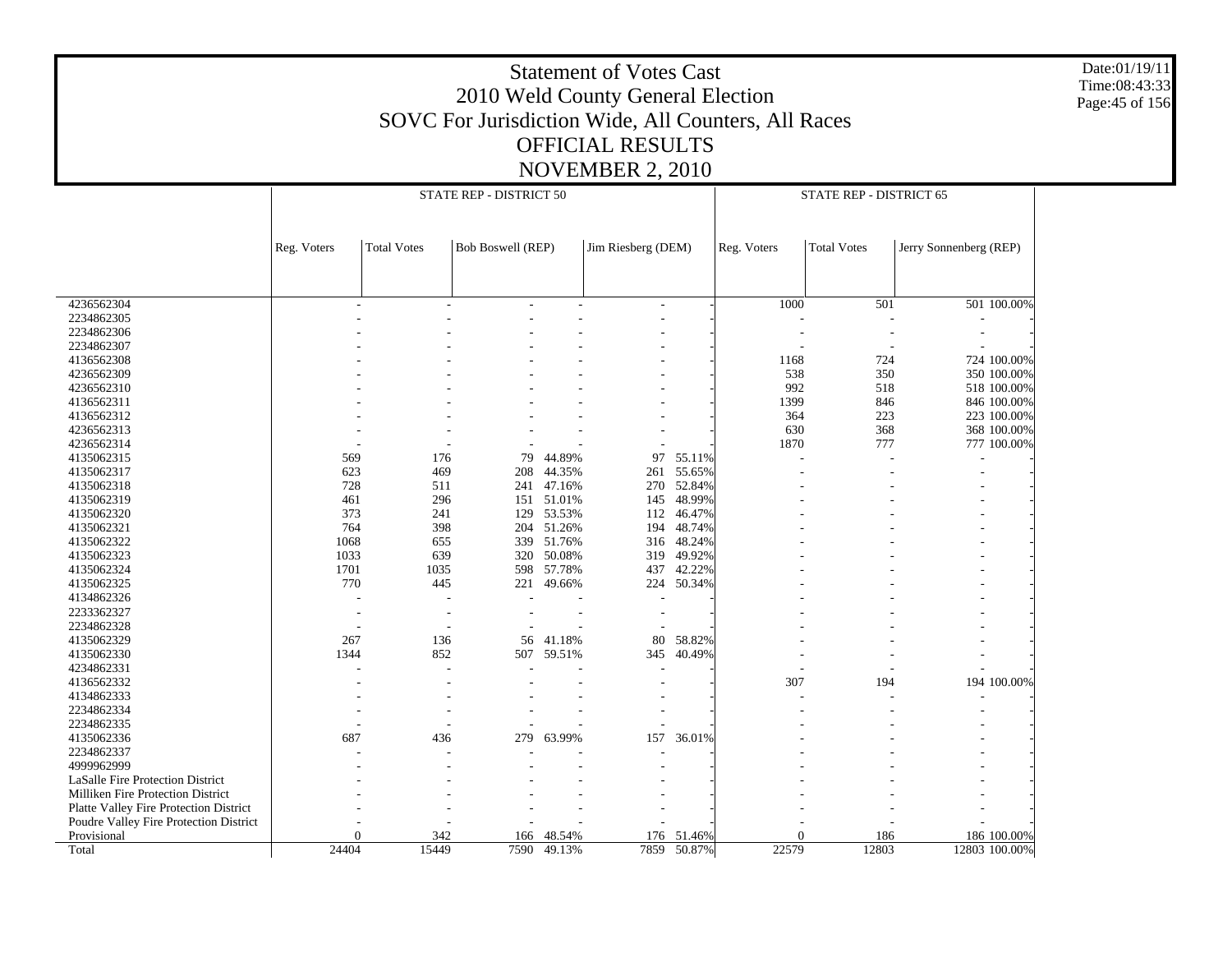Date:01/19/11 Time:08:43:33 Page:46 of 156

|                   |             |                    | COUNTY COMMISSIONER - AT LARGE |            |                   |            |             | COUNTY COMMISSIONER - DISTRICT 2 |                             |             |
|-------------------|-------------|--------------------|--------------------------------|------------|-------------------|------------|-------------|----------------------------------|-----------------------------|-------------|
|                   |             |                    |                                |            |                   |            |             |                                  |                             |             |
|                   | Reg. Voters | <b>Total Votes</b> | Tom Pettit (DEM)               |            | Bill Garcia (REP) |            | Reg. Voters | <b>Total Votes</b>               | Douglas Rademacher<br>(REP) |             |
| Jurisdiction Wide |             |                    |                                |            |                   |            |             |                                  |                             |             |
| 4136562100        | 1070        | 744                |                                | 254 34.14% | 490               | 65.86%     |             |                                  |                             |             |
| 4136562101        | 331         | 257                | 61                             | 23.74%     | 196               | 76.26%     |             |                                  |                             |             |
| 4136562102        | 250         | 212                | 33                             | 15.57%     | 179               | 84.43%     |             |                                  |                             |             |
| 4136562103        | 342         | 268                | 71                             | 26.49%     | 197               | 73.51%     |             |                                  |                             |             |
| 4136562104        | 1522        | 1113               | 321                            | 28.84%     |                   | 792 71.16% |             |                                  |                             |             |
| 4135062106        | 880         | 473                |                                | 251 53.07% | 222               | 46.93%     |             |                                  |                             |             |
| 4135062107        | 1538        | 772                | 487                            | 63.08%     | 285               | 36.92%     |             |                                  |                             |             |
| 4135062108        | 982         | 604                |                                | 324 53.64% | 280               | 46.36%     |             |                                  |                             |             |
| 4135062109        | 797         | 500                | 261                            | 52.20%     | 239               | 47.80%     |             |                                  |                             |             |
| 4135062110        | 883         | 463                |                                | 274 59.18% | 189               | 40.82%     |             |                                  |                             |             |
|                   | 1067        | 655                |                                | 52.52%     | 311               | 47.48%     |             |                                  |                             |             |
| 4135062111        | 945         | 577                | 344                            | 353 61.18% |                   | 224 38.82% |             |                                  |                             |             |
| 4135062112        |             |                    |                                |            |                   |            |             |                                  |                             |             |
| 4135062114        | 852         | 637                | 359                            | 56.36%     | 278               | 43.64%     |             |                                  |                             |             |
| 4134962115        | 1812        | 1227               |                                | 412 33.58% | 815               | 66.42%     |             |                                  |                             |             |
| 4134962116        | 872         | 602                | 243                            | 40.37%     | 359               | 59.63%     |             |                                  |                             |             |
| 4136562117        | 950         | 675                |                                | 172 25.48% |                   | 503 74.52% |             |                                  |                             |             |
| 4136562118        | 1588        | 1148               | 377                            | 32.84%     | 771               | 67.16%     |             |                                  |                             |             |
| 4136562119        | 579         | 386                |                                | 131 33.94% | 255               | 66.06%     |             |                                  |                             |             |
| 4134862120        | 371         | 284                | 77                             | 27.11%     | 207               | 72.89%     |             |                                  |                             |             |
| 4134962121        | 1572        | 1075               | 356                            | 33.12%     | 719               | 66.88%     |             |                                  |                             |             |
| 4134962122        | 1181        | 778                |                                | 297 38.17% | 481               | 61.83%     |             |                                  |                             |             |
| 4134962123        | 1141        | 741                | 284                            | 38.33%     | 457               | 61.67%     |             |                                  |                             |             |
| 4134862124        | 1320        | 905                | 365                            | 40.33%     | 540               | 59.67%     |             |                                  |                             |             |
| 4134862125        | 1080        | 798                | 282                            | 35.34%     | 516               | 64.66%     |             |                                  |                             |             |
| 4136562126        | 963         | 674                | 273                            | 40.50%     |                   | 401 59.50% |             |                                  |                             |             |
| 4136562127        | 796         | 542                | 227                            | 41.88%     | 315               | 58.12%     |             |                                  |                             |             |
| 4136562128        | 1273        | 951                |                                | 264 27.76% | 687               | 72.24%     |             |                                  |                             |             |
| 4134862129        | 332         | 255                | 54                             | 21.18%     | 201               | 78.82%     |             |                                  |                             |             |
| 4134962130        | 1527        | 1049               |                                | 292 27.84% |                   | 757 72.16% |             |                                  |                             |             |
| 4136562131        | 886         | 658                | 187                            | 28.42%     | 471               | 71.58%     |             |                                  |                             |             |
| 4134862132        | 909         | 654                |                                | 272 41.59% |                   | 382 58.41% |             |                                  |                             |             |
| 4135062134        | 371         | 246                | 112                            | 45.53%     | 134               | 54.47%     |             |                                  |                             |             |
| 4134862135        | 863         | 576                |                                | 202 35.07% |                   | 374 64.93% |             |                                  |                             |             |
| 4134862136        | 1042        | 683                | 257                            | 37.63%     | 426               | 62.37%     |             |                                  |                             |             |
| 4135062137        | 1491        | 728                |                                | 385 52.88% | 343               | 47.12%     |             |                                  |                             |             |
| 4136562138        | 1059        | 664                | 191                            | 28.77%     | 473               | 71.23%     |             |                                  |                             |             |
| 4135062139        | 732         | 525                | 222                            | 42.29%     | 303               | 57.71%     |             |                                  |                             |             |
| 4234862200        | 1045        | 696                | 231                            | 33.19%     | 465               | 66.81%     | 1045        | 596                              |                             | 596 100.00% |
| 4234862201        | 1107        | 719                | 261                            | 36.30%     | 458               | 63.70%     | 1107        | 569                              |                             | 569 100.00% |
| 4234862202        | 591         | 381                |                                | 134 35.17% | 247               | 64.83%     | 591         | 303                              |                             | 303 100.00% |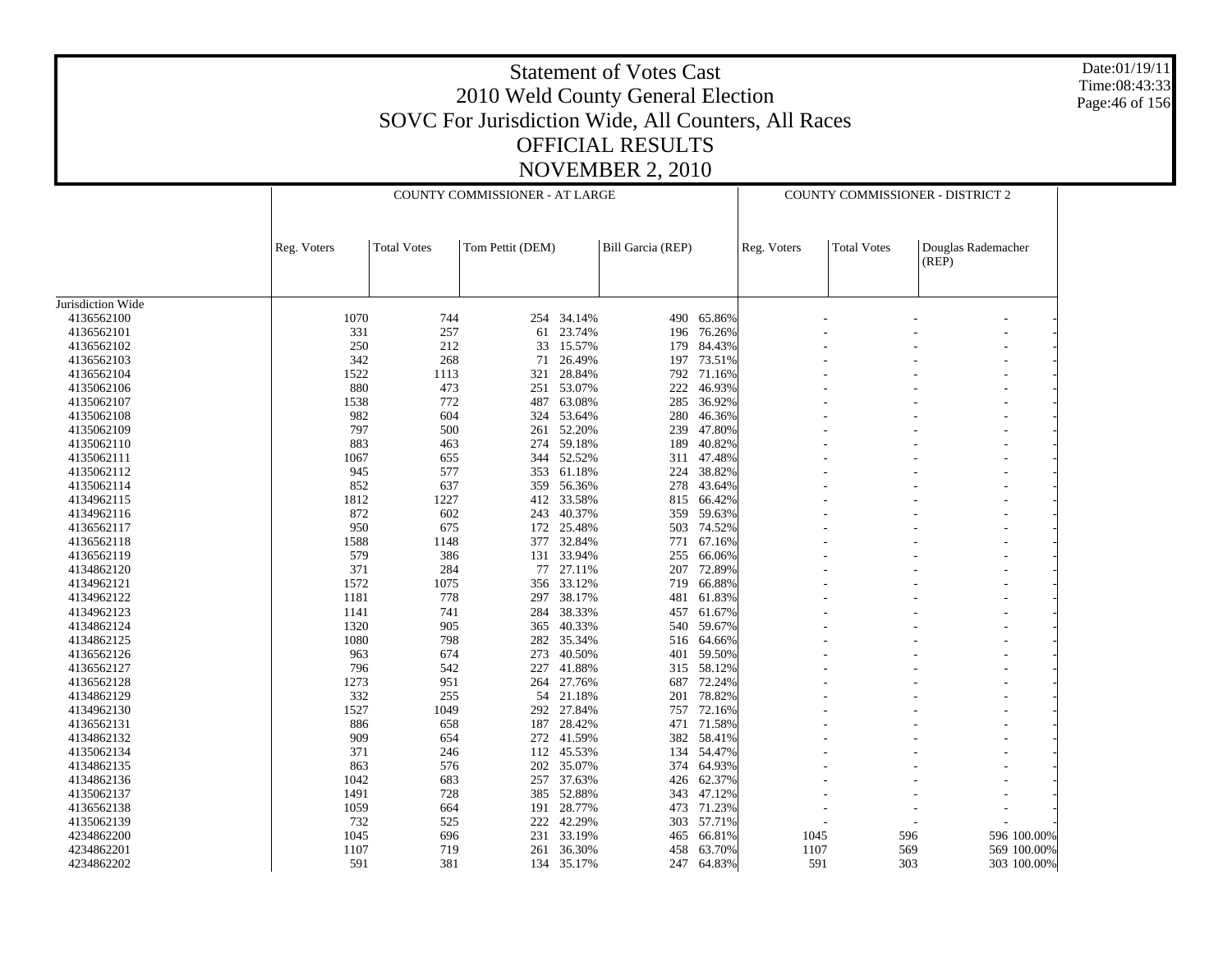Date:01/19/11 Time:08:43:33 Page:47 of 156

|            |             | COUNTY COMMISSIONER - AT LARGE |                  |            |                   |            | COUNTY COMMISSIONER - DISTRICT 2 |                    |                    |  |
|------------|-------------|--------------------------------|------------------|------------|-------------------|------------|----------------------------------|--------------------|--------------------|--|
|            |             |                                |                  |            |                   |            |                                  |                    |                    |  |
|            |             |                                |                  |            |                   |            |                                  |                    |                    |  |
|            | Reg. Voters | <b>Total Votes</b>             | Tom Pettit (DEM) |            | Bill Garcia (REP) |            | Reg. Voters                      | <b>Total Votes</b> | Douglas Rademacher |  |
|            |             |                                |                  |            |                   |            |                                  |                    | (REP)              |  |
|            |             |                                |                  |            |                   |            |                                  |                    |                    |  |
|            |             |                                |                  |            |                   |            |                                  |                    |                    |  |
| 2234862203 | 1576        | 949                            | 390              | 41.10%     | 559               | 58.90%     | 1576                             | 700                | 700 100.00%        |  |
| 2234862204 | 1082        | 730                            | 247              | 33.84%     | 483               | 66.16%     | 1082                             | 586                | 586 100.00%        |  |
| 2234862205 | 1260        | 760                            | 384              | 50.53%     | 376               | 49.47%     | 1260                             | 537                | 537 100.00%        |  |
| 2234862207 | 1580        | 979                            |                  | 357 36.47% | 622               | 63.53%     | 1580                             | 776                | 776 100.00%        |  |
| 4234862208 | 796         | 552                            | 157              | 28.44%     | 395               | 71.56%     | 796                              | 464                | 464 100.00%        |  |
| 4134862211 | 944         | 580                            |                  | 264 45.52% | 316               | 54.48%     | 944                              | 454                | 454 100.00%        |  |
| 4134862212 | 1120        | 801                            | 332              | 41.45%     | 469               | 58.55%     | 1120                             | 606                | 606 100.00%        |  |
| 4134862213 | 560         | 338                            | 109              | 32.25%     | 229               | 67.75%     | 560                              | 273                | 273 100.00%        |  |
| 4134862214 | 1239        | 1001                           | 368              | 36.76%     | 633               | 63.24%     | 1239                             | 798                | 798 100.00%        |  |
| 4134862215 | 1124        | 877                            | 311              | 35.46%     | 566               | 64.54%     | 1124                             | 709                | 709 100.00%        |  |
| 4135062217 | 827         | 580                            | 289              | 49.83%     | 291               | 50.17%     | 827                              | 432                | 432 100.00%        |  |
| 4135062219 | 435         | 292                            | 136              | 46.58%     | 156               | 53.42%     | 435                              | 213                | 213 100.00%        |  |
| 4135062220 | 678         | 405                            | 212              | 52.35%     | 193               | 47.65%     | 678                              | 305                | 305 100.00%        |  |
| 4135062221 | 1023        | 731                            | 313              | 42.82%     | 418               | 57.18%     | 1023                             | 570                | 570 100.00%        |  |
| 4134862222 | 1190        | 905                            |                  | 341 37.68% | 564               | 62.32%     | 1190                             | 721                | 721 100.00%        |  |
|            |             |                                |                  |            |                   |            |                                  |                    |                    |  |
| 4134862223 | 1113        | 871                            | 293              | 33.64%     | 578               | 66.36%     | 1113                             | 695                | 695 100.00%        |  |
| 4234862224 | 594         | 411                            |                  | 155 37.71% | 256               | 62.29%     | 594                              | 310                | 310 100.00%        |  |
| 4134862226 | 1576        | 952                            | 383              | 40.23%     | 569               | 59.77%     | 1576                             | 755                | 755 100.00%        |  |
| 4234862228 | 1058        | 606                            | 227              | 37.46%     | 379               | 62.54%     | 1058                             | 475                | 475 100.00%        |  |
| 4234862229 | 1442        | 903                            | 257              | 28.46%     | 646               | 71.54%     | 1442                             | 756                | 756 100.00%        |  |
| 4234862230 | 1280        | 881                            |                  | 304 34.51% | 577               | 65.49%     | 1280                             | 728                | 728 100.00%        |  |
| 4234862231 | 1212        | 813                            | 331              | 40.71%     | 482               | 59.29%     | 1212                             | 643                | 643 100.00%        |  |
| 4234862232 | 1074        | 678                            |                  | 226 33.33% | 452               | 66.67%     | 1074                             | 537                | 537 100.00%        |  |
| 4134862235 | 1217        | 885                            | 285              | 32.20%     | 600               | 67.80%     | 1217                             | 707                | 707 100.00%        |  |
| 4235062236 | 515         | 392                            | 125              | 31.89%     | 267               | 68.11%     | 515                              | 305                | 305 100.00%        |  |
| 4234862237 | 1673        | 1156                           | 381              | 32.96%     | 775               | 67.04%     | 1673                             | 943                | 943 100.00%        |  |
| 4134862238 | 970         | 648                            |                  | 244 37.65% | 404               | 62.35%     | 970                              | 540                | 540 100.00%        |  |
| 2234862239 | 1407        | 862                            | 262              | 30.39%     | 600               | 69.61%     | 1407                             | 711                | 711 100.00%        |  |
| 2234862240 | 1827        | 1180                           | 412              | 34.92%     | 768               | 65.08%     | 1827                             | 946                | 946 100.00%        |  |
| 4134862241 | 697         | 449                            |                  | 212 47.22% | 237               | 52.78%     | 697                              | 346                | 346 100.00%        |  |
| 2234862242 | 1169        | 727                            | 332              | 45.67%     | 395               | 54.33%     | 1169                             | 538                | 538 100.00%        |  |
| 4134862243 | 1698        | 1222                           | 472              | 38.63%     | 750               | 61.37%     | 1698                             | 980                | 980 100.00%        |  |
|            |             |                                |                  |            |                   |            |                                  |                    |                    |  |
| 4234862244 | 975         | 691                            | 217              | 31.40%     | 474               | 68.60%     | 975                              | 562                | 562 100.00%        |  |
| 4234862245 | 906         | 617                            | 201              | 32.58%     | 416               | 67.42%     | 906                              | 512                | 512 100.00%        |  |
| 4234862246 | 796         | 427                            | 153              | 35.83%     | 274               | 64.17%     | 796                              | 358                | 358 100.00%        |  |
| 4234862247 | 980         | 624                            | 205              | 32.85%     | 419               | 67.15%     | 980                              | 510                | 510 100.00%        |  |
| 2999962999 |             | J.                             |                  |            |                   |            |                                  |                    |                    |  |
| 4234862300 | 1131        | 730                            | 292              | 40.00%     | 438               | 60.00%     |                                  |                    |                    |  |
| 4236562301 | 948         | 533                            | 282              | 52.91%     | 251               | 47.09%     |                                  |                    |                    |  |
| 4236562302 | 1029        | 614                            |                  | 325 52.93% | 289               | 47.07%     |                                  |                    |                    |  |
| 4236562303 | 725         | 469                            |                  | 224 47.76% |                   | 245 52.24% |                                  |                    |                    |  |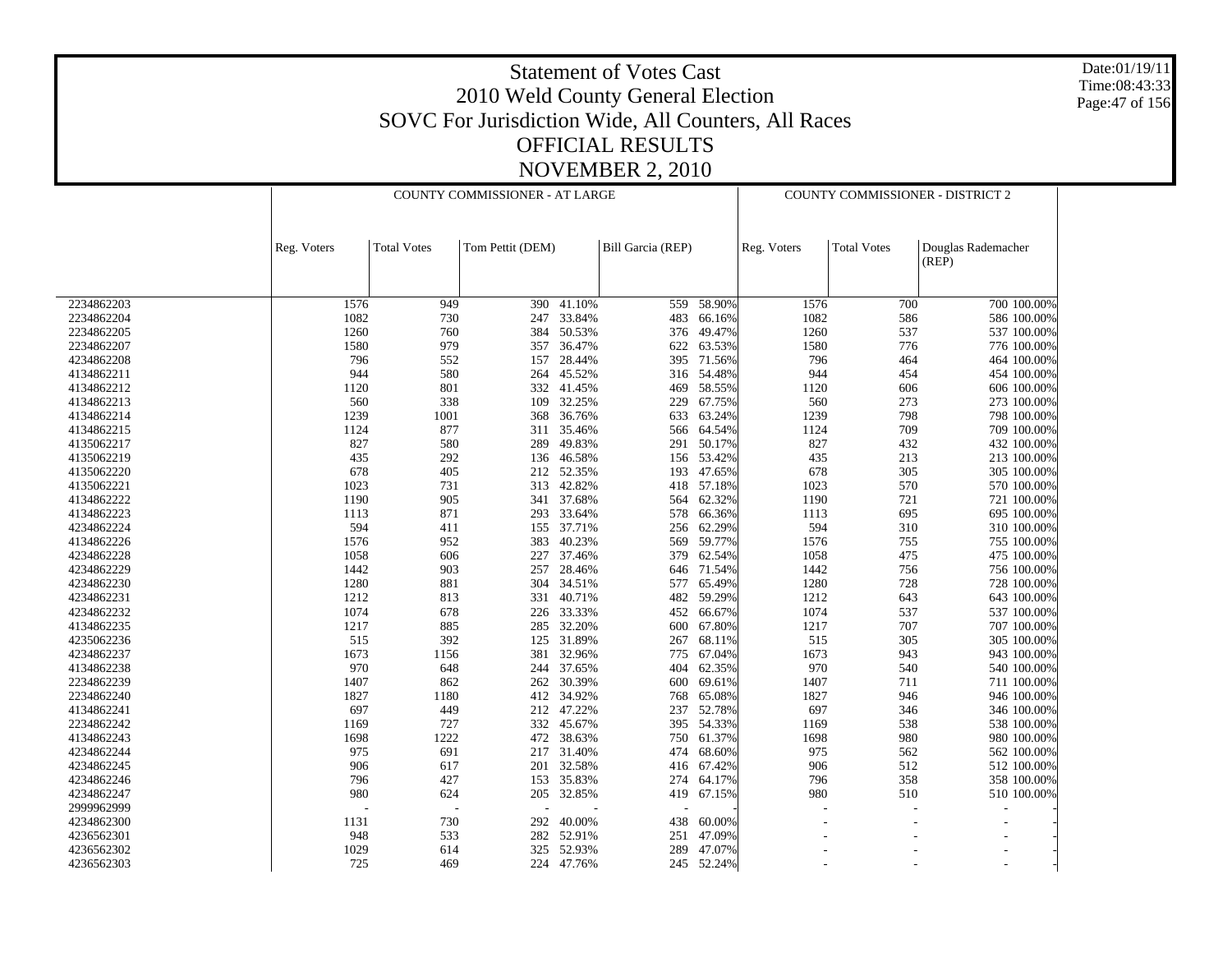Date:01/19/11 Time:08:43:33 Page:48 of 156

|                                        |             | COUNTY COMMISSIONER - AT LARGE |                  |                  |                   |                  | COUNTY COMMISSIONER - DISTRICT 2 |                    |                             |               |
|----------------------------------------|-------------|--------------------------------|------------------|------------------|-------------------|------------------|----------------------------------|--------------------|-----------------------------|---------------|
|                                        |             |                                |                  |                  |                   |                  |                                  |                    |                             |               |
|                                        | Reg. Voters | <b>Total Votes</b>             | Tom Pettit (DEM) |                  | Bill Garcia (REP) |                  | Reg. Voters                      | <b>Total Votes</b> | Douglas Rademacher<br>(REP) |               |
| 4236562304                             | 1000        | 670                            | 251              | 37.46%           | 419               | 62.54%           |                                  |                    |                             |               |
| 2234862305                             | 1264        | 755                            | 340              | 45.03%           | 415               | 54.97%           |                                  |                    |                             |               |
| 2234862306                             | 856         | 530                            | 269              | 50.75%           | 261               | 49.25%           |                                  |                    |                             |               |
| 2234862307                             | 1198        | 704                            | 345              | 49.01%           | 359               | 50.99%           |                                  |                    |                             |               |
| 4136562308                             | 1168        | 851                            |                  | 318 37.37%       | 533               | 62.63%           |                                  |                    |                             |               |
| 4236562309                             | 538         | 410                            | 117              | 28.54%           | 293               | 71.46%           |                                  |                    |                             |               |
| 4236562310                             | 992         | 629                            | 223              | 35.45%           | 406               | 64.55%           |                                  |                    |                             |               |
| 4136562311                             | 1399        | 979                            | 307              | 31.36%           | 672               | 68.64%           |                                  |                    |                             |               |
| 4136562312                             | 364         | 261                            | 64               | 24.52%           | 197               | 75.48%           |                                  |                    |                             |               |
| 4236562313                             | 630         | 454                            | 190              | 41.85%           | 264               | 58.15%           |                                  |                    |                             |               |
| 4236562314                             | 1870        | 1052                           | 453              | 43.06%           | 599               | 56.94%           |                                  |                    |                             |               |
| 4135062315                             | 569         | 168                            | 88               | 52.38%           | 80                | 47.62%           |                                  |                    |                             |               |
| 4135062317                             | 623         | 449                            | 210              | 46.77%           | 239               | 53.23%           |                                  |                    |                             |               |
| 4135062318                             | 728         | 502                            | 259              | 51.59%           | 243               | 48.41%           |                                  |                    |                             |               |
| 4135062319                             | 461         | 291                            | 149              | 51.20%           | 142               | 48.80%           |                                  |                    |                             |               |
| 4135062320                             | 373         | 238                            | 118              | 49.58%           | 120               | 50.42%           |                                  |                    |                             |               |
| 4135062321                             | 764         | 378                            | 206              | 54.50%           | 172               | 45.50%           |                                  |                    |                             |               |
| 4135062322                             | 1068        | 644                            | 323              | 50.16%           | 321               | 49.84%           |                                  |                    |                             |               |
| 4135062323                             | 1033        | 622                            | 307              | 49.36%           |                   | 315 50.64%       |                                  |                    |                             |               |
| 4135062324                             | 1701        | 1015                           | 404              | 39.80%           | 611               | 60.20%           |                                  |                    |                             |               |
| 4135062325                             | 770         | 432                            | 220              | 50.93%           |                   | 212 49.07%       |                                  |                    |                             |               |
| 4134862326                             | 991         | 689                            | 304              | 44.12%           | 385               | 55.88%           |                                  |                    |                             |               |
| 2233362327                             | 39          | 25                             |                  | 13 52.00%        |                   | 12 48.00%        |                                  |                    |                             |               |
| 2234862328                             | 1658        | 997                            | 401              | 40.22%           | 596               | 59.78%           |                                  |                    |                             |               |
| 4135062329                             | 267         | 131                            | 77               | 58.78%           | 54                | 41.22%           |                                  |                    |                             |               |
| 4135062330                             | 1344        | 812                            | 318              | 39.16%           | 494               | 60.84%           |                                  |                    |                             |               |
| 4234862331                             | 1184        | 816                            | 285              | 34.93%           | 531               | 65.07%           |                                  |                    |                             |               |
| 4136562332                             | 307         | 228                            | 77               | 33.77%           | 151               | 66.23%           |                                  |                    |                             |               |
| 4134862333                             | 779         | 488                            | 233              | 47.75%           | 255               | 52.25%           |                                  |                    |                             |               |
| 2234862334                             | 1609        | 982                            | 391              | 39.82%           | 591               | 60.18%           |                                  |                    |                             |               |
| 2234862335<br>4135062336               | 1032<br>687 | 755<br>423                     | 289<br>139       | 38.28%<br>32.86% | 466<br>284        | 61.72%<br>67.14% |                                  |                    |                             |               |
|                                        | 1408        | 885                            |                  |                  |                   |                  |                                  |                    |                             |               |
| 2234862337<br>4999962999               |             |                                | 306              | 34.58%           | 579               | 65.42%           |                                  |                    |                             |               |
| LaSalle Fire Protection District       |             |                                |                  |                  |                   |                  |                                  |                    |                             |               |
| Milliken Fire Protection District      |             |                                |                  |                  |                   |                  |                                  |                    |                             |               |
| Platte Valley Fire Protection District |             |                                |                  |                  |                   |                  |                                  |                    |                             |               |
| Poudre Valley Fire Protection District |             |                                |                  |                  |                   |                  |                                  |                    |                             |               |
| Provisional                            | $\Omega$    | 1423                           | 576              | 40.48%           | 847               | 59.52%           |                                  | $\Omega$           | 377                         | 377 100.00%   |
| Total                                  | 113032      | 75404                          |                  | 29533 39.17%     | 45871             | 60.83%           | 42356                            | 22846              |                             | 22846 100.00% |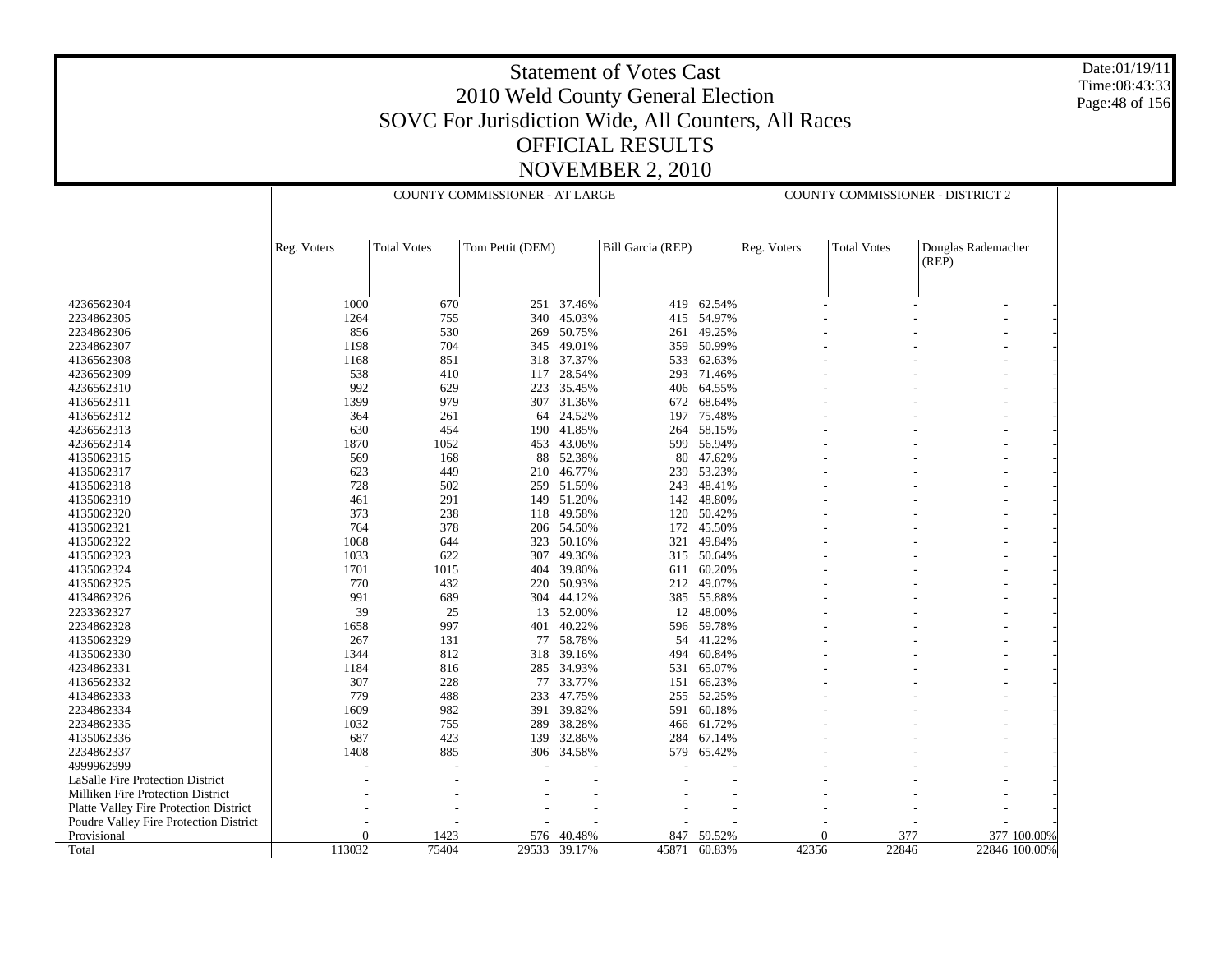Date:01/19/11 Time:08:43:33 Page:49 of 156

|                   |             | <b>CLERK AND RECORDER</b> |                    |             | <b>ASSESSOR</b>    |                      |  |  |  |
|-------------------|-------------|---------------------------|--------------------|-------------|--------------------|----------------------|--|--|--|
|                   |             |                           |                    |             |                    |                      |  |  |  |
|                   |             |                           |                    |             |                    |                      |  |  |  |
|                   | Reg. Voters | <b>Total Votes</b>        | Steve Moreno (REP) | Reg. Voters | <b>Total Votes</b> | Christopher Woodruff |  |  |  |
|                   |             |                           |                    |             |                    | (REP)                |  |  |  |
|                   |             |                           |                    |             |                    |                      |  |  |  |
|                   |             |                           |                    |             |                    |                      |  |  |  |
| Jurisdiction Wide |             |                           |                    |             |                    |                      |  |  |  |
| 4136562100        | 1070        | 641                       | 641 100.00%        | 1070        | 622                | 622 100.00%          |  |  |  |
| 4136562101        | 331         | 229                       | 229 100.00%        | 331         | 226                | 226 100.00%          |  |  |  |
| 4136562102        | 250         | 199                       | 199 100.00%        | 250         | 196                | 196 100.00%          |  |  |  |
| 4136562103        | 342         | 245                       | 245 100.00%        | 342         | 237                | 237 100.00%          |  |  |  |
| 4136562104        | 1522        | 1001                      | 1001 100.00%       | 1522        | 975                | 975 100.00%          |  |  |  |
| 4135062106        | 880         | 394                       | 394 100.00%        | 880         | 374                | 374 100.00%          |  |  |  |
| 4135062107        | 1538        | 595                       | 595 100.00%        | 1538        | 531                | 531 100.00%          |  |  |  |
| 4135062108        | 982         | 532                       | 532 100.00%        | 982         | 502                | 502 100.00%          |  |  |  |
| 4135062109        | 797         | 413                       | 413 100.00%        | 797         | 389                | 389 100.00%          |  |  |  |
| 4135062110        | 883         | 358                       | 358 100.00%        | 883         | 328                | 328 100.00%          |  |  |  |
| 4135062111        | 1067        | 566                       | 566 100.00%        | 1067        | 528                | 528 100.00%          |  |  |  |
| 4135062112        | 945         | 435                       | 435 100.00%        | 945         | 395                | 395 100.00%          |  |  |  |
| 4135062114        | 852         | 501                       | 501 100.00%        | 852         | 463                | 463 100.00%          |  |  |  |
| 4134962115        | 1812        | 1067                      | 1067 100.00%       | 1812        | 1017               | 1017 100.00%         |  |  |  |
| 4134962116        | 872         | 534                       | 534 100.00%        | 872         | 510                | 510 100,00%          |  |  |  |
| 4136562117        | 950         | 591                       | 591 100.00%        | 950         | 569                | 569 100.00%          |  |  |  |
| 4136562118        | 1588        | 1042                      | 1042 100.00%       | 1588        | 1011               | 1011 100.00%         |  |  |  |
| 4136562119        | 579         | 339                       | 339 100.00%        | 579         | 321                | 321 100.00%          |  |  |  |
|                   | 371         |                           |                    | 371         | 256                | 256 100.00%          |  |  |  |
| 4134862120        | 1572        | 266                       | 266 100.00%        | 1572        | 914                |                      |  |  |  |
| 4134962121        |             | 947                       | 947 100.00%        |             |                    | 914 100.00%          |  |  |  |
| 4134962122        | 1181        | 678                       | 678 100.00%        | 1181        | 644                | 644 100.00%          |  |  |  |
| 4134962123        | 1141        | 635                       | 635 100.00%        | 1141        | 621                | 621 100.00%          |  |  |  |
| 4134862124        | 1320        | 795                       | 795 100.00%        | 1320        | 749                | 749 100.00%          |  |  |  |
| 4134862125        | 1080        | 703                       | 703 100.00%        | 1080        | 675                | 675 100.00%          |  |  |  |
| 4136562126        | 963         | 579                       | 579 100.00%        | 963         | 557                | 557 100.00%          |  |  |  |
| 4136562127        | 796         | 476                       | 476 100.00%        | 796         | 454                | 454 100.00%          |  |  |  |
| 4136562128        | 1273        | 847                       | 847 100.00%        | 1273        | 812                | 812 100.00%          |  |  |  |
| 4134862129        | 332         | 238                       | 238 100.00%        | 332         | 232                | 232 100.00%          |  |  |  |
| 4134962130        | 1527        | 937                       | 937 100.00%        | 1527        | 904                | 904 100.00%          |  |  |  |
| 4136562131        | 886         | 570                       | 570 100.00%        | 886         | 548                | 548 100.00%          |  |  |  |
| 4134862132        | 909         | 564                       | 564 100.00%        | 909         | 541                | 541 100.00%          |  |  |  |
| 4135062134        | 371         | 220                       | 220 100.00%        | 371         | 208                | 208 100.00%          |  |  |  |
| 4134862135        | 863         | 526                       | 526 100.00%        | 863         | 508                | 508 100.00%          |  |  |  |
| 4134862136        | 1042        | 615                       | 615 100.00%        | 1042        | 576                | 576 100.00%          |  |  |  |
| 4135062137        | 1491        | 591                       | 591 100.00%        | 1491        | 542                | 542 100.00%          |  |  |  |
| 4136562138        | 1059        | 602                       | 602 100.00%        | 1059        | 587                | 587 100.00%          |  |  |  |
| 4135062139        | 732         | 459                       | 459 100.00%        | 732         | 437                | 437 100.00%          |  |  |  |
| 4234862200        | 1045        | 613                       | 613 100.00%        | 1045        | 597                | 597 100.00%          |  |  |  |
| 4234862201        | 1107        | 596                       | 596 100.00%        | 1107        | 574                | 574 100.00%          |  |  |  |
| 4234862202        | 591         | 318                       | 318 100.00%        | 591         | 305                | 305 100.00%          |  |  |  |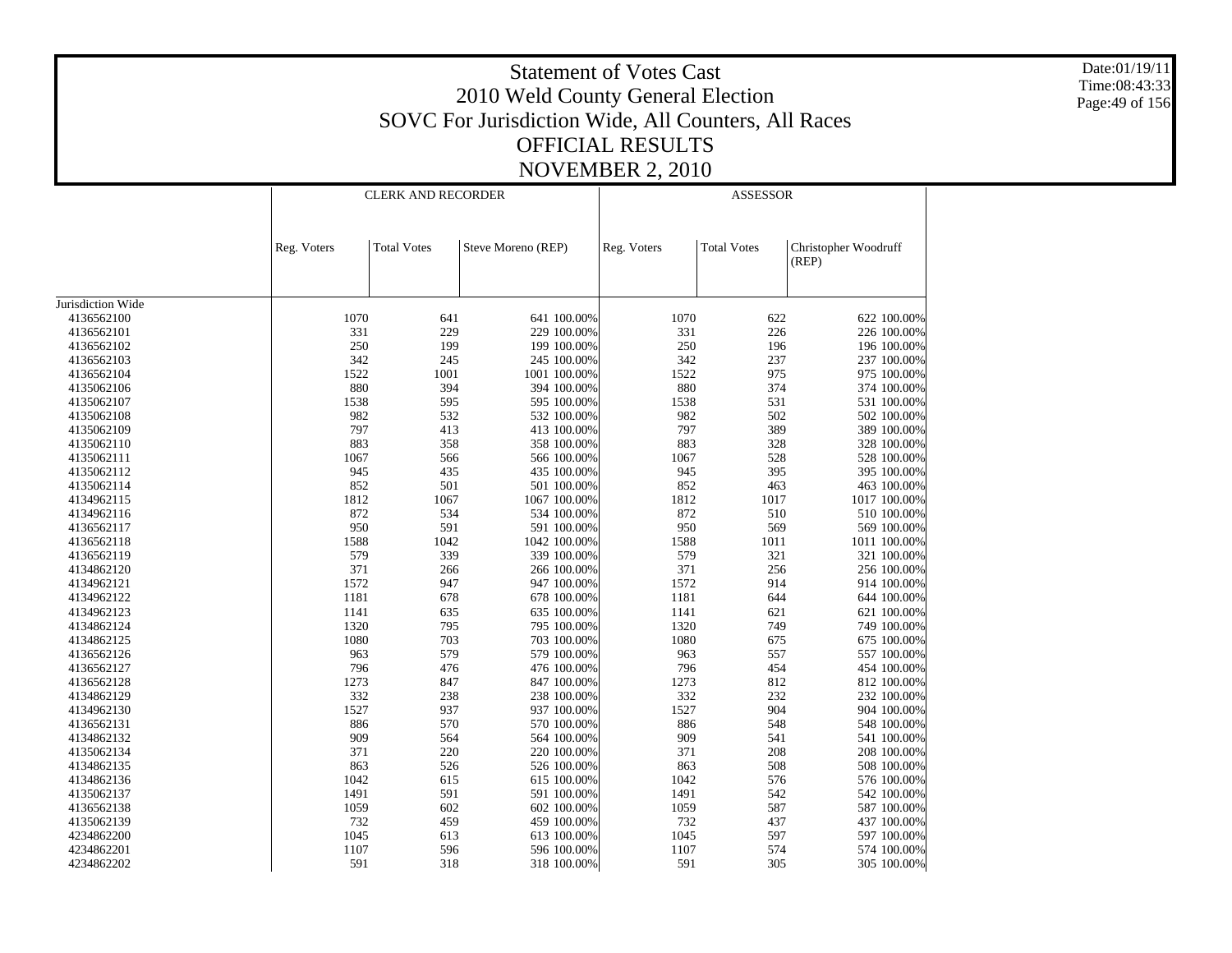Date:01/19/11 Time:08:43:33 Page:50 of 156

|                          |             | <b>CLERK AND RECORDER</b> |                            |             | <b>ASSESSOR</b>    |                      |  |  |  |
|--------------------------|-------------|---------------------------|----------------------------|-------------|--------------------|----------------------|--|--|--|
|                          |             |                           |                            |             |                    |                      |  |  |  |
|                          |             |                           |                            |             |                    |                      |  |  |  |
|                          | Reg. Voters | <b>Total Votes</b>        | Steve Moreno (REP)         | Reg. Voters | <b>Total Votes</b> | Christopher Woodruff |  |  |  |
|                          |             |                           |                            |             |                    | (REP)                |  |  |  |
|                          |             |                           |                            |             |                    |                      |  |  |  |
|                          |             |                           |                            |             |                    |                      |  |  |  |
| 2234862203               | 1576        | 754                       | 754 100.00%                | 1576        | 718                | 718 100.00%          |  |  |  |
| 2234862204               | 1082        | 608                       | 608 100.00%                | 1082        | 589                | 589 100.00%          |  |  |  |
| 2234862205               | 1260        | 592                       | 592 100.00%                | 1260        | 551                | 551 100.00%          |  |  |  |
| 2234862207               | 1580        | 807                       | 807 100.00%                | 1580        | 785                | 785 100.00%          |  |  |  |
| 4234862208               | 796         | 462                       | 462 100.00%                | 796         | 450                | 450 100.00%          |  |  |  |
| 4134862211               | 944         | 483                       | 483 100.00%                | 944         | 467                | 467 100.00%          |  |  |  |
| 4134862212               | 1120        | 656                       | 656 100.00%                | 1120        | 621                | 621 100.00%          |  |  |  |
| 4134862213               | 560         | 279                       | 279 100.00%                | 560         | 273                | 273 100.00%          |  |  |  |
| 4134862214               | 1239        | 893                       | 893 100.00%                | 1239        | 834                | 834 100.00%          |  |  |  |
| 4134862215               | 1124        | 761                       | 761 100.00%                | 1124        | 729                | 729 100.00%          |  |  |  |
| 4135062217               | 827         | 472                       | 472 100.00%                | 827         | 447                | 447 100.00%          |  |  |  |
| 4135062219               | 435         | 232                       | 232 100.00%                | 435         | 218                | 218 100.00%          |  |  |  |
| 4135062220               | 678         | 329                       | 329 100.00%                | 678         | 312                | 312 100.00%          |  |  |  |
| 4135062221               | 1023        | 619                       | 619 100.00%                | 1023        | 581                | 581 100.00%          |  |  |  |
| 4134862222               | 1190        | 778                       | 778 100.00%                | 1190        | 738                | 738 100.00%          |  |  |  |
| 4134862223               | 1113        | 737                       | 737 100.00%                | 1113        | 708                | 708 100.00%          |  |  |  |
| 4234862224               | 594         | 328                       | 328 100.00%                | 594         | 308                | 308 100.00%          |  |  |  |
| 4134862226               | 1576        | 811                       | 811 100.00%                | 1576        | 770                | 770 100.00%          |  |  |  |
| 4234862228               | 1058        | 493                       | 493 100.00%                | 1058        | 482                | 482 100.00%          |  |  |  |
| 4234862229               | 1442        | 799                       | 799 100.00%                | 1442        | 770                | 770 100.00%          |  |  |  |
| 4234862230               | 1280        | 750                       | 750 100.00%                | 1280        | 730                | 730 100.00%          |  |  |  |
| 4234862231               | 1212        | 694                       | 694 100.00%                | 1212        | 660                | 660 100.00%          |  |  |  |
| 4234862232               | 1074        | 580                       | 580 100.00%                | 1074        | 543                | 543 100.00%          |  |  |  |
| 4134862235               | 1217        | 758                       | 758 100.00%                | 1217        | 723                | 723 100.00%          |  |  |  |
| 4235062236               | 515         | 329                       | 329 100.00%                | 515         | 313                | 313 100.00%          |  |  |  |
| 4234862237               | 1673        | 963                       | 963 100.00%                | 1673        | 927                | 927 100.00%          |  |  |  |
| 4134862238               | 970         | 572                       | 572 100.00%                | 970         | 554                | 554 100.00%          |  |  |  |
| 2234862239               | 1407        | 738                       | 738 100.00%                | 1407        | 710                | 710 100.00%          |  |  |  |
| 2234862240               | 1827        | 994                       | 994 100.00%                | 1827        | 959                | 959 100.00%          |  |  |  |
| 4134862241               | 697         | 386                       | 386 100.00%                | 697         | 360                | 360 100.00%          |  |  |  |
| 2234862242               | 1169        | 567                       | 567 100.00%                | 1169        | 547                | 547 100.00%          |  |  |  |
| 4134862243               | 1698        | 1050                      | 1050 100.00%               | 1698        | 992                | 992 100.00%          |  |  |  |
| 4234862244               | 975         | 586                       | 586 100.00%                | 975         | 561                | 561 100.00%          |  |  |  |
|                          | 906         | 526                       |                            | 906         | 515                | 515 100.00%          |  |  |  |
| 4234862245<br>4234862246 | 796         | 367                       | 526 100.00%<br>367 100.00% | 796         | 350                | 350 100.00%          |  |  |  |
|                          | 980         |                           |                            |             |                    |                      |  |  |  |
| 4234862247               |             | 525                       | 525 100.00%                | 980         | 506                | 506 100.00%          |  |  |  |
| 2999962999               |             |                           |                            |             |                    |                      |  |  |  |
| 4234862300               | 1131        | 624                       | 624 100.00%                | 1131        | 600                | 600 100.00%          |  |  |  |
| 4236562301               | 948         | 399                       | 399 100.00%                | 948         | 367                | 367 100.00%          |  |  |  |
| 4236562302               | 1029        | 476                       | 476 100.00%                | 1029        | 438                | 438 100.00%          |  |  |  |
| 4236562303               | 725         | 382                       | 382 100.00%                | 725         | 354                | 354 100.00%          |  |  |  |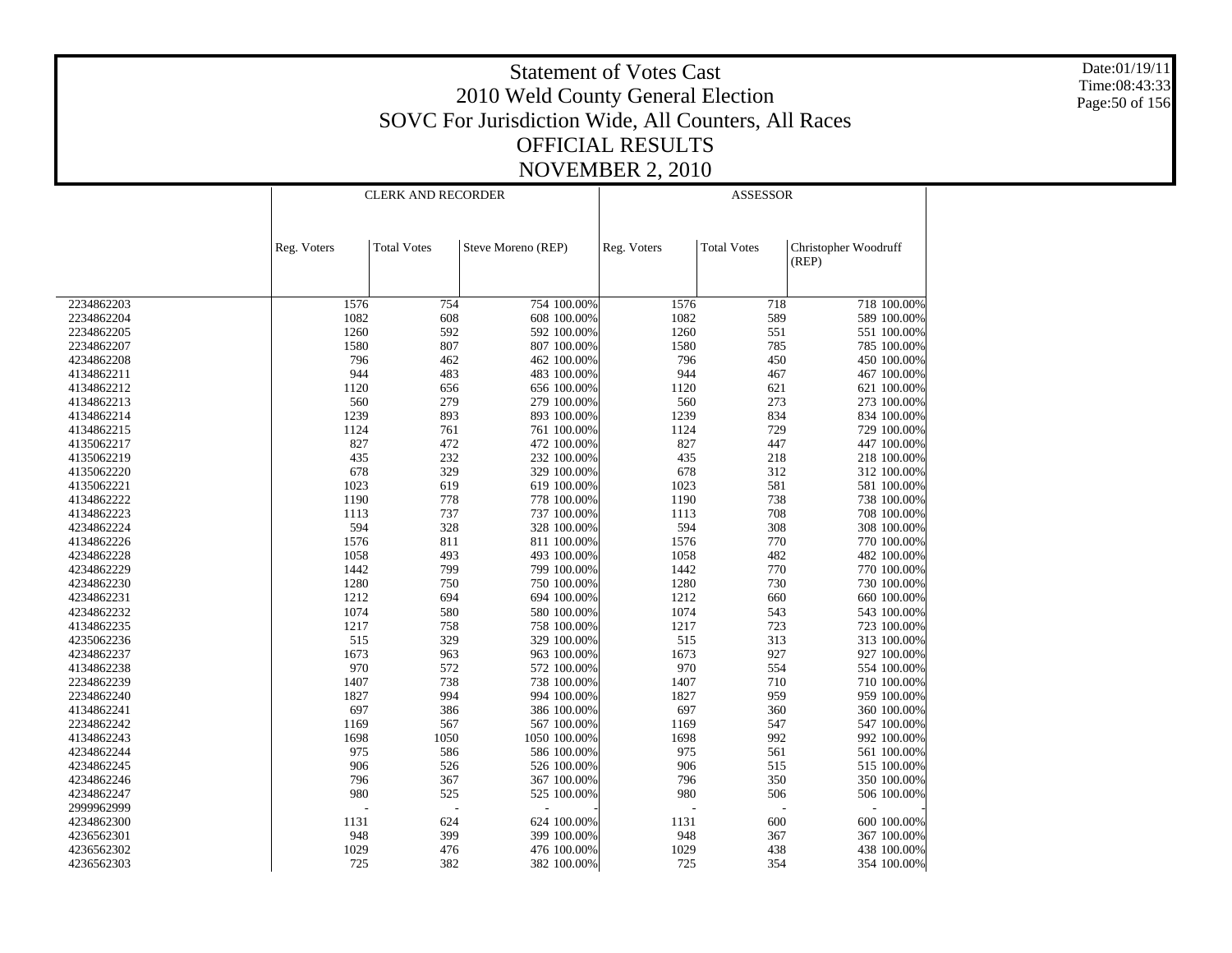Date:01/19/11 Time:08:43:33 Page:51 of 156

|                                               |             | <b>CLERK AND RECORDER</b> |                    |             | <b>ASSESSOR</b>    |                               |
|-----------------------------------------------|-------------|---------------------------|--------------------|-------------|--------------------|-------------------------------|
|                                               |             |                           |                    |             |                    |                               |
|                                               |             |                           |                    |             |                    |                               |
|                                               | Reg. Voters | <b>Total Votes</b>        | Steve Moreno (REP) | Reg. Voters | <b>Total Votes</b> | Christopher Woodruff<br>(REP) |
|                                               |             |                           |                    |             |                    |                               |
| 4236562304                                    | 1000        | 552                       | 552 100.00%        | 1000        | 525                | 525 100.00%                   |
| 2234862305                                    | 1264        | 623                       | 623 100.00%        | 1264        | 588                | 588 100.00%                   |
| 2234862306                                    | 856         | 379                       | 379 100.00%        | 856         | 360                | 360 100.00%                   |
| 2234862307                                    | 1198        | 537                       | 537 100.00%        | 1198        | 511                | 511 100.00%                   |
| 4136562308                                    | 1168        | 757                       | 757 100.00%        | 1168        | 735                | 735 100.00%                   |
| 4236562309                                    | 538         | 363                       | 363 100.00%        | 538         | 353                | 353 100.00%                   |
| 4236562310                                    | 992         | 543                       | 543 100.00%        | 992         | 518                | 518 100.00%                   |
| 4136562311                                    | 1399        | 892                       | 892 100.00%        | 1399        | 858                | 858 100.00%                   |
| 4136562312                                    | 364         | 239                       | 239 100.00%        | 364         | 233                | 233 100.00%                   |
|                                               | 630         | 387                       |                    | 630         | 370                |                               |
| 4236562313                                    |             | 839                       | 387 100.00%        | 1870        | 804                | 370 100.00%                   |
| 4236562314                                    | 1870<br>569 | 120                       | 839 100.00%        | 569         | 122                | 804 100.00%                   |
| 4135062315                                    |             |                           | 120 100.00%        |             |                    | 122 100.00%                   |
| 4135062317                                    | 623         | 390                       | 390 100.00%        | 623         | 365                | 365 100.00%                   |
| 4135062318                                    | 728         | 421                       | 421 100.00%        | 728         | 398                | 398 100.00%                   |
| 4135062319                                    | 461         | 252                       | 252 100.00%        | 461         | 230                | 230 100.00%                   |
| 4135062320                                    | 373         | 209                       | 209 100.00%        | 373         | 195                | 195 100.00%                   |
| 4135062321                                    | 764         | 328                       | 328 100.00%        | 764         | 304                | 304 100.00%                   |
| 4135062322                                    | 1068        | 558                       | 558 100.00%        | 1068        | 539                | 539 100.00%                   |
| 4135062323                                    | 1033        | 536                       | 536 100.00%        | 1033        | 506                | 506 100.00%                   |
| 4135062324                                    | 1701        | 892                       | 892 100.00%        | 1701        | 852                | 852 100.00%                   |
| 4135062325                                    | 770         | 375                       | 375 100.00%        | 770         | 355                | 355 100.00%                   |
| 4134862326                                    | 991         | 590                       | 590 100.00%        | 991         | 547                | 547 100.00%                   |
| 2233362327                                    | 39          | 22                        | 22 100.00%         | 39          | 22                 | 22 100.00%                    |
| 2234862328                                    | 1658        | 800                       | 800 100.00%        | 1658        | 773                | 773 100.00%                   |
| 4135062329                                    | 267         | 113                       | 113 100.00%        | 267         | 105                | 105 100.00%                   |
| 4135062330                                    | 1344        | 723                       | 723 100.00%        | 1344        | 692                | 692 100.00%                   |
| 4234862331                                    | 1184        | 725                       | 725 100.00%        | 1184        | 683                | 683 100.00%                   |
| 4136562332                                    | 307         | 203                       | 203 100.00%        | 307         | 197                | 197 100.00%                   |
| 4134862333                                    | 779         | 408                       | 408 100.00%        | 779         | 393                | 393 100.00%                   |
| 2234862334                                    | 1609        | 814                       | 814 100.00%        | 1609        | 772                | 772 100.00%                   |
| 2234862335                                    | 1032        | 612                       | 612 100.00%        | 1032        | 581                | 581 100.00%                   |
| 4135062336                                    | 687         | 385                       | 385 100.00%        | 687         | 367                | 367 100.00%                   |
| 2234862337                                    | 1408        | 753                       | 753 100.00%        | 1408        | 732                | 732 100.00%                   |
| 4999962999                                    |             |                           |                    |             |                    |                               |
| LaSalle Fire Protection District              |             |                           |                    |             |                    |                               |
| Milliken Fire Protection District             |             |                           |                    |             |                    |                               |
| <b>Platte Valley Fire Protection District</b> |             |                           | $\overline{a}$     |             |                    | $\overline{\phantom{a}}$      |
| Poudre Valley Fire Protection District        |             |                           |                    |             |                    |                               |
| Provisional                                   | 0           | 1170                      | 1170 100.00%       | $\Omega$    | 1102               | 1102 100.00%                  |
| Total                                         | 113032      | 64126                     | 64126 100.00%      | 113032      | 61182              | 61182 100.00%                 |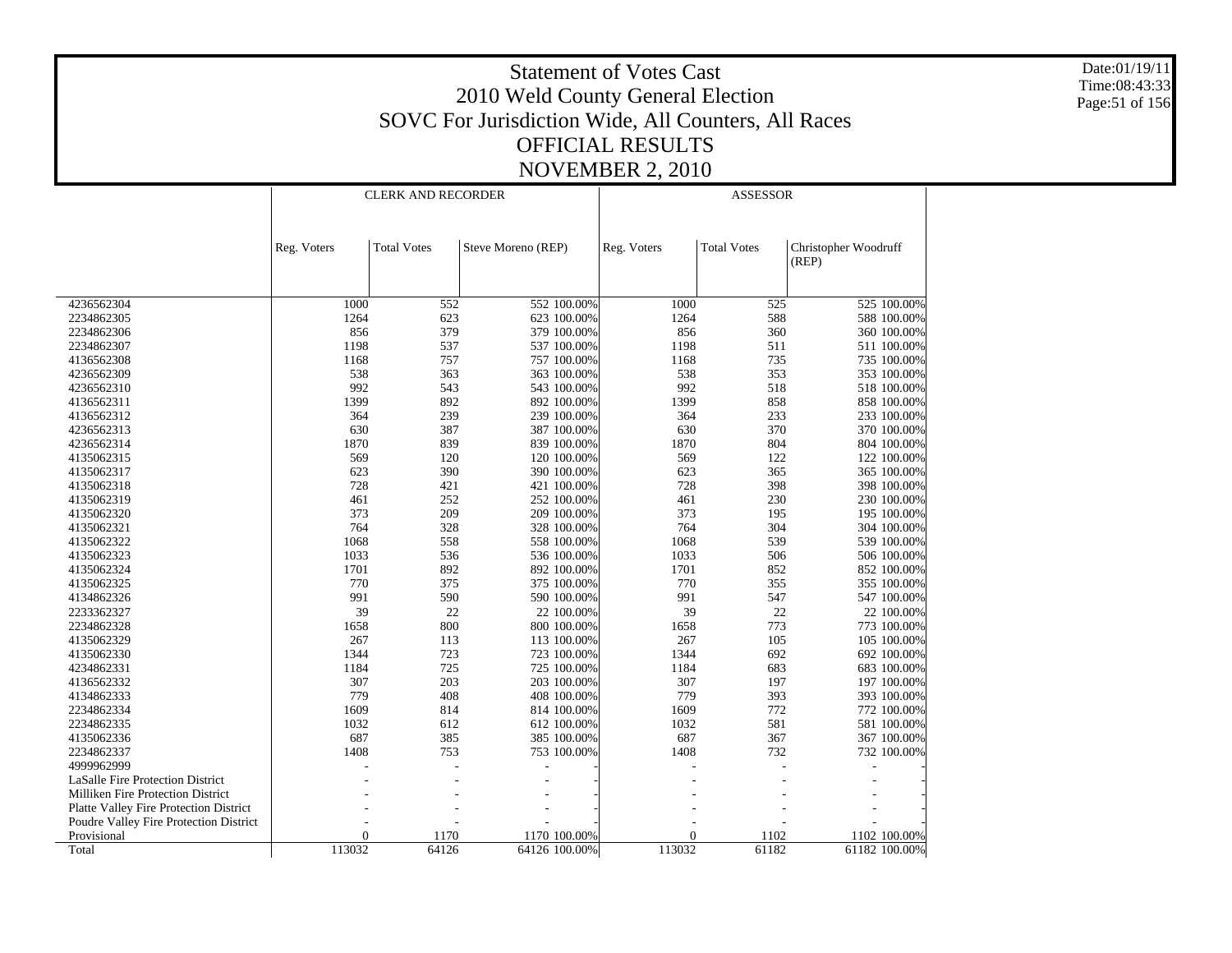Date:01/19/11 Time:08:43:33 Page:52 of 156

|                   |             |                    | <b>SHERIFF</b>          |            |                     |            |
|-------------------|-------------|--------------------|-------------------------|------------|---------------------|------------|
|                   |             |                    |                         |            |                     |            |
|                   | Reg. Voters | <b>Total Votes</b> | Joseph R. Padilla (DEM) |            | John B. Cooke (REP) |            |
|                   |             |                    |                         |            |                     |            |
|                   |             |                    |                         |            |                     |            |
| Jurisdiction Wide |             |                    |                         |            |                     |            |
| 4136562100        | 1070        | 741                | 164                     | 22.13%     | 577                 | 77.87%     |
| 4136562101        | 331         | 260                | 42                      | 16.15%     | 218                 | 83.85%     |
| 4136562102        | 250         | 211                | 24                      | 11.37%     | 187                 | 88.63%     |
| 4136562103        | 342         | 271                | 41                      | 15.13%     | 230                 | 84.87%     |
| 4136562104        | 1522        | 1126               | 177                     | 15.72%     | 949                 | 84.28%     |
| 4135062106        | 880         | 466                | 187                     | 40.13%     | 279                 | 59.87%     |
| 4135062107        | 1538        | 772                | 450                     | 58.29%     | 322                 | 41.71%     |
| 4135062108        | 982         | 614                | 219                     | 35.67%     |                     | 395 64.33% |
| 4135062109        | 797         | 506                | 187                     | 36.96%     | 319                 | 63.04%     |
| 4135062110        | 883         | 460                | 222                     | 48.26%     | 238                 | 51.74%     |
| 4135062111        | 1067        | 668                | 243                     | 36.38%     | 425                 | 63.62%     |
| 4135062112        | 945         | 572                | 292                     | 51.05%     | 280                 | 48.95%     |
| 4135062114        | 852         | 639                | 227                     | 35.52%     | 412                 | 64.48%     |
| 4134962115        | 1812        | 1237               | 333                     | 26.92%     | 904                 | 73.08%     |
| 4134962116        | 872         | 619                | 191                     | 30.86%     | 428                 | 69.14%     |
| 4136562117        | 950         | 683                | 132                     | 19.33%     | 551                 | 80.67%     |
| 4136562118        | 1588        | 1165               | 217                     | 18.63%     | 948                 | 81.37%     |
| 4136562119        | 579         | 386                | 77                      | 19.95%     | 309                 | 80.05%     |
| 4134862120        | 371         | 285                | 33                      | 11.58%     | 252                 | 88.42%     |
| 4134962121        | 1572        | 1091               | 257                     | 23.56%     | 834                 | 76.44%     |
| 4134962122        | 1181        | 783                | 267                     | 34.10%     |                     | 516 65.90% |
| 4134962123        | 1141        | 747                | 233                     | 31.19%     | 514                 | 68.81%     |
| 4134862124        | 1320        | 918                | 208                     | 22.66%     | 710                 | 77.34%     |
| 4134862125        | 1080        | 811                | 168                     | 20.72%     | 643                 | 79.28%     |
| 4136562126        | 963         | 683                | 178                     | 26.06%     | 505                 | 73.94%     |
|                   | 796         |                    | 134                     | 24.50%     | 413                 | 75.50%     |
| 4136562127        | 1273        | 547                | 140                     |            |                     | 85.42%     |
| 4136562128        |             | 960                |                         | 14.58%     | 820                 |            |
| 4134862129        | 332         | 256                | 40                      | 15.63%     | 216                 | 84.38%     |
| 4134962130        | 1527        | 1063               | 226                     | 21.26%     | 837                 | 78.74%     |
| 4136562131        | 886         | 669                | 129                     | 19.28%     | 540                 | 80.72%     |
| 4134862132        | 909         | 662                | 169                     | 25.53%     | 493                 | 74.47%     |
| 4135062134        | 371         | 251                | 63                      | 25.10%     | 188                 | 74.90%     |
| 4134862135        | 863         | 589                | 117                     | 19.86%     | 472                 | 80.14%     |
| 4134862136        | 1042        | 697                | 151                     | 21.66%     | 546                 | 78.34%     |
| 4135062137        | 1491        | 740                | 363                     | 49.05%     | 377                 | 50.95%     |
| 4136562138        | 1059        | 679                | 168                     | 24.74%     | 511                 | 75.26%     |
| 4135062139        | 732         | 540                | 142                     | 26.30%     | 398                 | 73.70%     |
| 4234862200        | 1045        | 708                | 211                     | 29.80%     | 497                 | 70.20%     |
| 4234862201        | 1107        | 725                | 202                     | 27.86%     | 523                 | 72.14%     |
| 4234862202        | 591         | 393                |                         | 112 28.50% | 281                 | 71.50%     |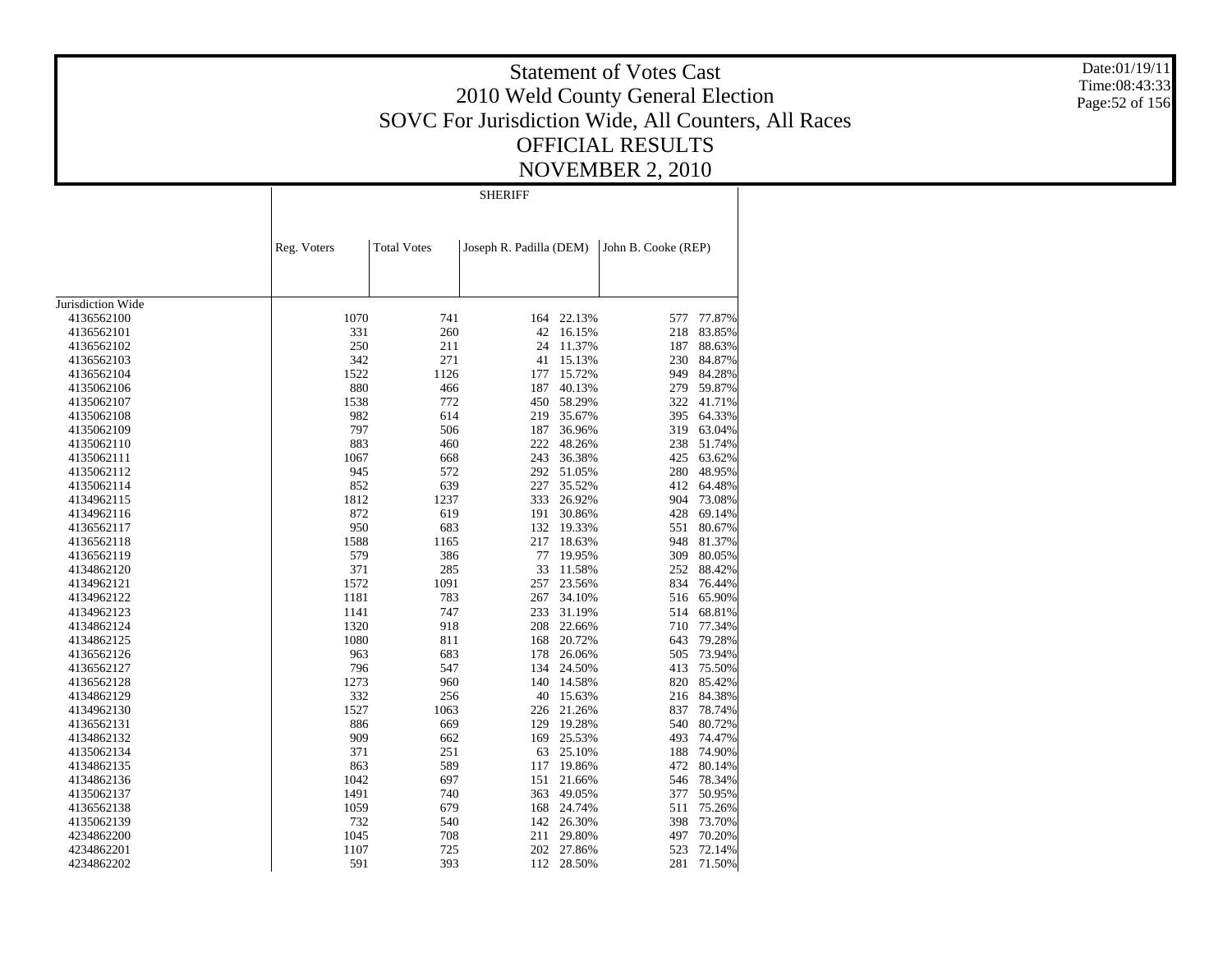Date:01/19/11 Time:08:43:33 Page:53 of 156

|            |             |                      | <b>SHERIFF</b>          |        |                     |        |
|------------|-------------|----------------------|-------------------------|--------|---------------------|--------|
|            |             |                      |                         |        |                     |        |
|            | Reg. Voters | <b>Total Votes</b>   | Joseph R. Padilla (DEM) |        | John B. Cooke (REP) |        |
|            |             |                      |                         |        |                     |        |
| 2234862203 | 1576        | 969                  | 402                     | 41.49% | 567                 | 58.51% |
| 2234862204 | 1082        | 727                  | 229                     | 31.50% | 498                 | 68.50% |
| 2234862205 | 1260        | 752                  | 332                     | 44.15% | 420                 | 55.85% |
| 2234862207 | 1580        | 980                  | 304                     | 31.02% | 676                 | 68.98% |
| 4234862208 | 796         | 563                  | 140                     | 24.87% | 423                 | 75.13% |
| 4134862211 | 944         | 584                  | 170                     | 29.11% | 414                 | 70.89% |
| 4134862212 | 1120        | 821                  | 220                     | 26.80% | 601                 | 73.20% |
| 4134862213 | 560         | 335                  | 80                      | 23.88% | 255                 | 76.12% |
| 4134862214 | 1239        | 1025                 | 175                     | 17.07% | 850                 | 82.93% |
| 4134862215 | 1124        | 889                  | 181                     | 20.36% | 708                 | 79.64% |
| 4135062217 | 827         | 578                  | 183                     | 31.66% | 395                 | 68.34% |
| 4135062219 | 435         | 293                  | 93                      | 31.74% | 200                 | 68.26% |
| 4135062220 | 678         | 419                  | 160                     | 38.19% | 259                 | 61.81% |
| 4135062221 | 1023        | 736                  | 202                     | 27.45% | 534                 | 72.55% |
| 4134862222 | 1190        | 924                  | 233                     | 25.22% | 691                 | 74.78% |
| 4134862223 | 1113        | 878                  | 178                     | 20.27% | 700                 | 79.73% |
| 4234862224 | 594         | 417                  | 132                     | 31.65% | 285                 | 68.35% |
| 4134862226 | 1576        | 972                  | 299                     | 30.76% | 673                 | 69.24% |
| 4234862228 | 1058        | 613                  | 190                     | 31.00% | 423                 | 69.00% |
| 4234862229 | 1442        | 919                  | 228                     | 24.81% | 691                 | 75.19% |
| 4234862230 | 1280        | 889                  | 239                     | 26.88% | 650                 | 73.12% |
|            | 1212        | 822                  | 242                     | 29.44% | 580                 | 70.56% |
| 4234862231 |             |                      |                         |        |                     |        |
| 4234862232 | 1074        | 692                  | 191<br>191              | 27.60% | 501                 | 72.40% |
| 4134862235 | 1217        | 909                  |                         | 21.01% | 718                 | 78.99% |
| 4235062236 | 515         | 407                  | 74                      | 18.18% | 333                 | 81.82% |
| 4234862237 | 1673        | 1165                 | 353                     | 30.30% | 812                 | 69.70% |
| 4134862238 | 970         | 666                  | 163                     | 24.47% | 503                 | 75.53% |
| 2234862239 | 1407        | 866                  | 249                     | 28.75% | 617                 | 71.25% |
| 2234862240 | 1827        | 1193                 | 356                     | 29.84% | 837                 | 70.16% |
| 4134862241 | 697         | 464                  | 116                     | 25.00% | 348                 | 75.00% |
| 2234862242 | 1169        | 724                  | 291                     | 40.19% | 433                 | 59.81% |
| 4134862243 | 1698        | 1239                 | 285                     | 23.00% | 954                 | 77.00% |
| 4234862244 | 975         | 692                  | 187                     | 27.02% | 505                 | 72.98% |
| 4234862245 | 906         | 615                  | 169                     | 27.48% | 446                 | 72.52% |
| 4234862246 | 796         | 429                  | 133                     | 31.00% | 296                 | 69.00% |
| 4234862247 | 980         | 634                  | 174                     | 27.44% | 460                 | 72.56% |
| 2999962999 |             | $\overline{a}$<br>÷, | L,                      |        |                     |        |
| 4234862300 | 1131        | 746                  | 217                     | 29.09% | 529                 | 70.91% |
| 4236562301 | 948         | 541                  | 288                     | 53.23% | 253                 | 46.77% |
| 4236562302 | 1029        | 621                  | 295                     | 47.50% | 326                 | 52.50% |
| 4236562303 | 725         | 469                  | 172                     | 36.67% | 297                 | 63.33% |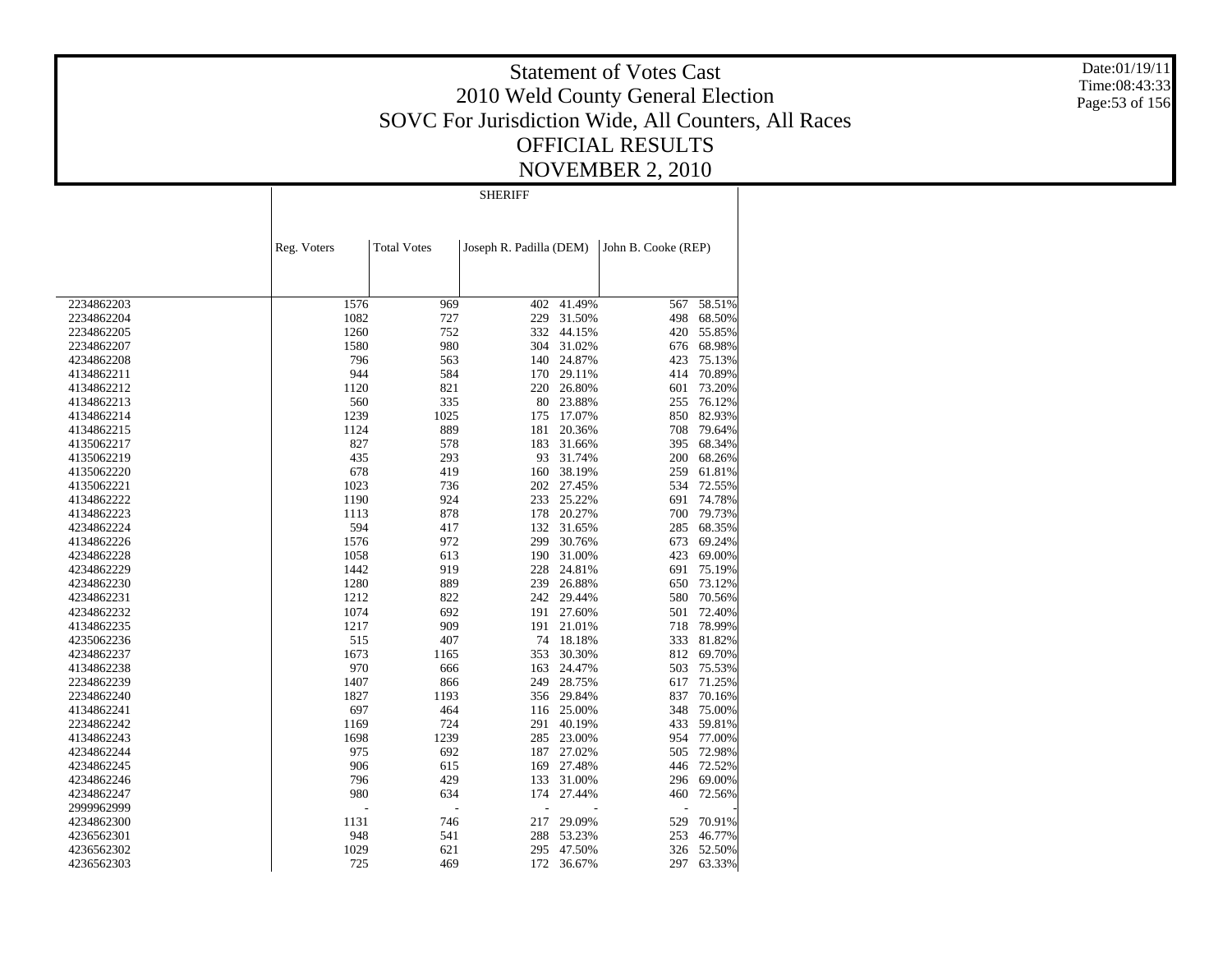Date:01/19/11 Time:08:43:33 Page:54 of 156

|                                               |                |                    | <b>SHERIFF</b>          |            |                     |        |
|-----------------------------------------------|----------------|--------------------|-------------------------|------------|---------------------|--------|
|                                               |                |                    |                         |            |                     |        |
|                                               | Reg. Voters    | <b>Total Votes</b> | Joseph R. Padilla (DEM) |            | John B. Cooke (REP) |        |
|                                               |                |                    |                         |            |                     |        |
| 4236562304                                    | 1000           | 682                | 202                     | 29.62%     | 480                 | 70.38% |
| 2234862305                                    | 1264           | 751                | 268                     | 35.69%     | 483                 | 64.31% |
| 2234862306                                    | 856            | 535                | 258                     | 48.22%     | 277                 | 51.78% |
| 2234862307                                    | 1198           | 707                | 333                     | 47.10%     | 374                 | 52.90% |
| 4136562308                                    | 1168           | 865                | 143                     | 16.53%     | 722                 | 83.47% |
| 4236562309                                    | 538            | 416                | 87                      | 20.91%     | 329                 | 79.09% |
| 4236562310                                    | 992            | 638                | 169                     | 26.49%     | 469                 | 73.51% |
| 4136562311                                    | 1399           | 989                | 176                     | 17.80%     | 813                 | 82.20% |
| 4136562312                                    | 364            | 262                | 46                      | 17.56%     | 216                 | 82.44% |
| 4236562313                                    | 630            | 452                | 132                     | 29.20%     | 320                 | 70.80% |
| 4236562314                                    | 1870           | 1057               | 388                     | 36.71%     | 669                 | 63.29% |
| 4135062315                                    | 569            | 169                | 86                      | 50.89%     | 83                  | 49.11% |
| 4135062317                                    | 623            | 460                | 145                     | 31.52%     | 315                 | 68.48% |
| 4135062318                                    | 728            | 507                | 169                     | 33.33%     | 338                 | 66.67% |
| 4135062319                                    | 461            | 299                | 124                     | 41.47%     | 175                 | 58.53% |
| 4135062320                                    | 373            | 241                | 86                      | 35.68%     | 155                 | 64.32% |
| 4135062321                                    | 764            | 392                | 158                     | 40.31%     | 234                 | 59.69% |
| 4135062322                                    | 1068           | 655                | 245                     | 37.40%     | 410                 | 62.60% |
| 4135062323                                    | 1033           | 633                | 252                     | 39.81%     | 381                 | 60.19% |
| 4135062324                                    | 1701           | 1021               | 322                     | 31.54%     | 699                 | 68.46% |
| 4135062325                                    | 770            | 443                | 159                     | 35.89%     | 284                 | 64.11% |
| 4134862326                                    | 991            | 694                | 210                     | 30.26%     | 484                 | 69.74% |
| 2233362327                                    | 39             | 25                 | 10                      | 40.00%     | 15                  | 60.00% |
| 2234862328                                    | 1658           | 997                | 388                     | 38.92%     | 609                 | 61.08% |
| 4135062329                                    | 267            | 132                | 64                      | 48.48%     | 68                  | 51.52% |
| 4135062330                                    | 1344           | 832                | 229                     | 27.52%     | 603                 | 72.48% |
| 4234862331                                    | 1184           | 822                | 209                     | 25.43%     | 613                 | 74.57% |
| 4136562332                                    | 307            | 228                | 28                      | 12.28%     | 200                 | 87.72% |
| 4134862333                                    | 779            | 488                | 148                     | 30.33%     | 340                 | 69.67% |
| 2234862334                                    | 1609           | 984                | 378                     | 38.41%     | 606                 | 61.59% |
| 2234862335                                    | 1032           | 750                | 260                     | 34.67%     | 490                 | 65.33% |
| 4135062336                                    | 687            | 430                | 114                     | 26.51%     | 316                 | 73.49% |
| 2234862337                                    | 1408           | 891                |                         | 302 33.89% | 589                 | 66.11% |
| 4999962999                                    |                |                    |                         |            |                     |        |
| LaSalle Fire Protection District              |                |                    |                         |            |                     |        |
| <b>Milliken Fire Protection District</b>      |                |                    |                         |            |                     |        |
| <b>Platte Valley Fire Protection District</b> |                |                    |                         |            |                     |        |
| Poudre Valley Fire Protection District        |                |                    |                         |            |                     |        |
| Provisional                                   | $\overline{0}$ | 1430               | 522                     | 36.50%     | 908                 | 63.50% |
| Total                                         | 113032         | 76247              | 22462                   | 29.46%     | 53785               | 70.54% |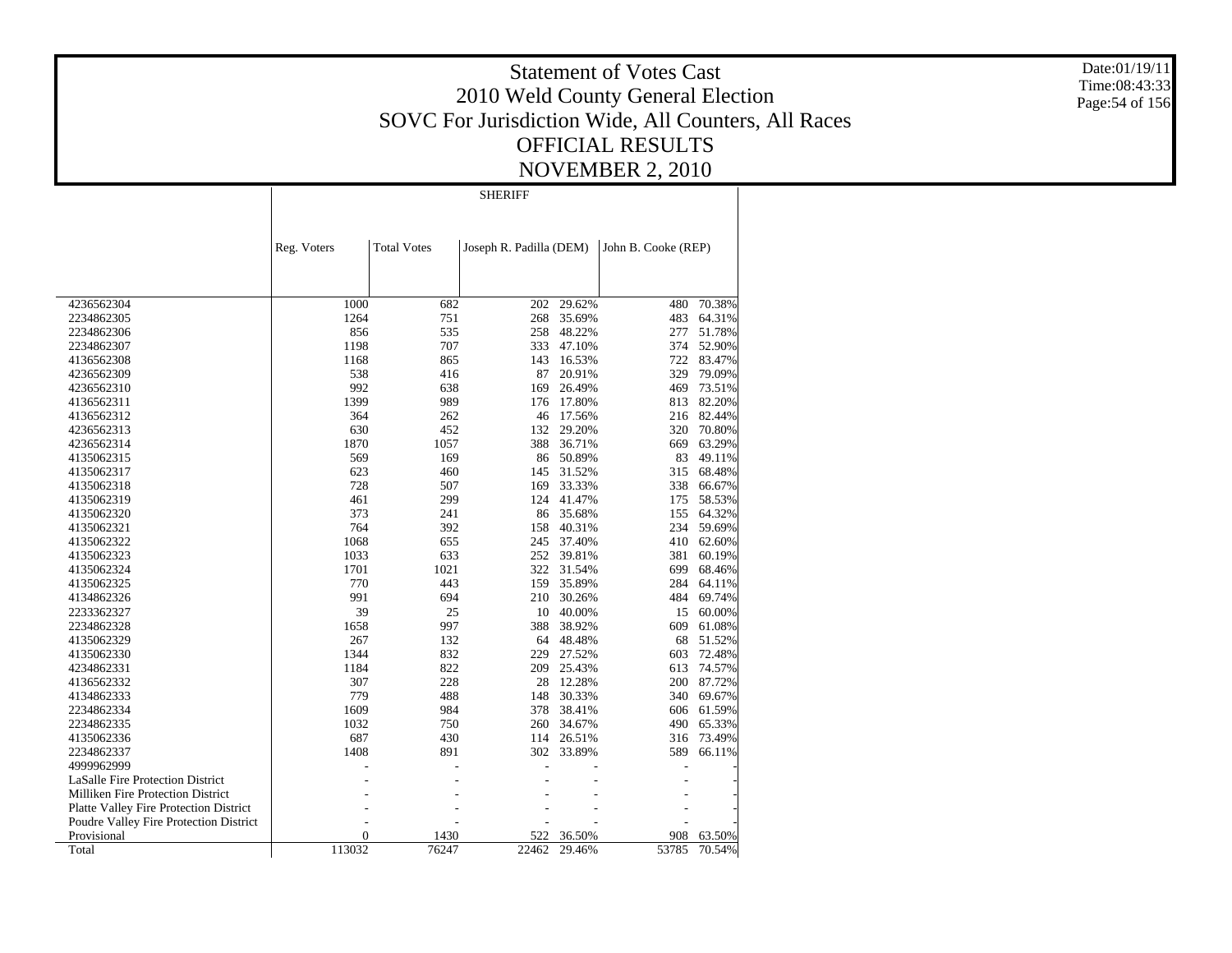Date:01/19/11 Time:08:43:33 Page:55 of 156

|                   |             |                    | COUNTY COUNCIL AT LARGE |            |            |            |             | COUNTY COUNCIL DIST 3 |               |  |
|-------------------|-------------|--------------------|-------------------------|------------|------------|------------|-------------|-----------------------|---------------|--|
|                   | Reg. Voters | <b>Total Votes</b> | Tony Arguello           |            | Perry Buck |            | Reg. Voters | <b>Total Votes</b>    | John Kivimaki |  |
|                   |             |                    |                         |            |            |            |             |                       |               |  |
|                   |             |                    |                         |            |            |            |             |                       |               |  |
| Jurisdiction Wide |             |                    |                         |            |            |            |             |                       |               |  |
| 4136562100        | 1070        | 555                |                         | 182 32.79% |            | 373 67.21% |             |                       |               |  |
| 4136562101        | 331         | 204                | 52                      | 25.49%     | 152        | 74.51%     |             |                       |               |  |
| 4136562102        | 250         | 162                | 30                      | 18.52%     | 132        | 81.48%     |             |                       |               |  |
| 4136562103        | 342         | 216                | 63                      | 29.17%     | 153        | 70.83%     |             |                       |               |  |
| 4136562104        | 1522        | 888                | 264                     | 29.73%     | 624        | 70.27%     |             |                       |               |  |
| 4135062106        | 880         | 420                |                         | 220 52.38% | 200        | 47.62%     |             |                       |               |  |
| 4135062107        | 1538        | 670                | 451                     | 67.31%     | 219        | 32.69%     |             |                       |               |  |
| 4135062108        | 982         | 525                |                         | 247 47.05% | 278        | 52.95%     |             |                       |               |  |
| 4135062109        | 797         | 431                | 229                     | 53.13%     | 202        | 46.87%     |             |                       |               |  |
| 4135062110        | 883         | 390                | 249                     | 63.85%     | 141        | 36.15%     |             |                       |               |  |
| 4135062111        | 1067        | 558                | 276                     | 49.46%     | 282        | 50.54%     |             |                       |               |  |
| 4135062112        | 945         | 465                | 283                     | 60.86%     | 182        | 39.14%     |             |                       |               |  |
| 4135062114        | 852         | 513                | 269                     | 52.44%     | 244        | 47.56%     |             |                       |               |  |
| 4134962115        | 1812        | 782                |                         | 317 40.54% | 465        | 59.46%     |             |                       |               |  |
| 4134962116        | 872         | 467                | 195                     | 41.76%     | 272        | 58.24%     |             |                       |               |  |
| 4136562117        | 950         | 440                | 136                     | 30.91%     | 304        | 69.09%     |             |                       |               |  |
| 4136562118        | 1588        | 908                | 291                     | 32.05%     | 617        | 67.95%     |             |                       |               |  |
| 4136562119        | 579         | 308                | 95                      | 30.84%     | 213        | 69.16%     |             |                       |               |  |
|                   | 371         | 243                |                         | 26.75%     | 178        | 73.25%     |             |                       |               |  |
| 4134862120        | 1572        |                    | 65                      | 40.03%     |            |            |             |                       |               |  |
| 4134962121        |             | 762                | 305                     |            | 457        | 59.97%     |             |                       |               |  |
| 4134962122        | 1181        | 570                | 265                     | 46.49%     | 305        | 53.51%     |             |                       |               |  |
| 4134962123        | 1141        | 567                | 245                     | 43.21%     | 322        | 56.79%     |             |                       |               |  |
| 4134862124        | 1320        | 753                | 298                     | 39.58%     | 455        | 60.42%     |             |                       |               |  |
| 4134862125        | 1080        | 655                | 237                     | 36.18%     | 418        | 63.82%     |             |                       |               |  |
| 4136562126        | 963         | 540                |                         | 193 35.74% | 347        | 64.26%     |             |                       |               |  |
| 4136562127        | 796         | 430                | 143                     | 33.26%     | 287        | 66.74%     |             |                       |               |  |
| 4136562128        | 1273        | 756                |                         | 208 27.51% | 548        | 72.49%     |             |                       |               |  |
| 4134862129        | 332         | 193                | 51                      | 26.42%     | 142        | 73.58%     |             |                       |               |  |
| 4134962130        | 1527        | 738                |                         | 267 36.18% | 471        | 63.82%     |             |                       |               |  |
| 4136562131        | 886         | 470                | 137                     | 29.15%     | 333        | 70.85%     |             |                       |               |  |
| 4134862132        | 909         | 568                |                         | 238 41.90% | 330        | 58.10%     |             |                       |               |  |
| 4135062134        | 371         | 221                | 89                      | 40.27%     | 132        | 59.73%     |             |                       |               |  |
| 4134862135        | 863         | 461                | 161                     | 34.92%     | 300        | 65.08%     |             |                       |               |  |
| 4134862136        | 1042        | 571                |                         | 216 37.83% | 355        | 62.17%     |             |                       |               |  |
| 4135062137        | 1491        | 621                | 378                     | 60.87%     | 243        | 39.13%     |             |                       |               |  |
| 4136562138        | 1059        | 463                | 181                     | 39.09%     | 282        | 60.91%     |             |                       |               |  |
| 4135062139        | 732         | 441                | 168                     | 38.10%     | 273        | 61.90%     |             |                       |               |  |
| 4234862200        | 1045        | 529                | 207                     | 39.13%     | 322        | 60.87%     |             |                       |               |  |
| 4234862201        | 1107        | 576                | 236                     | 40.97%     | 340        | 59.03%     |             |                       |               |  |
| 4234862202        | 591         | 287                | 105                     | 36.59%     |            | 182 63.41% |             |                       |               |  |
|                   |             |                    |                         |            |            |            |             |                       |               |  |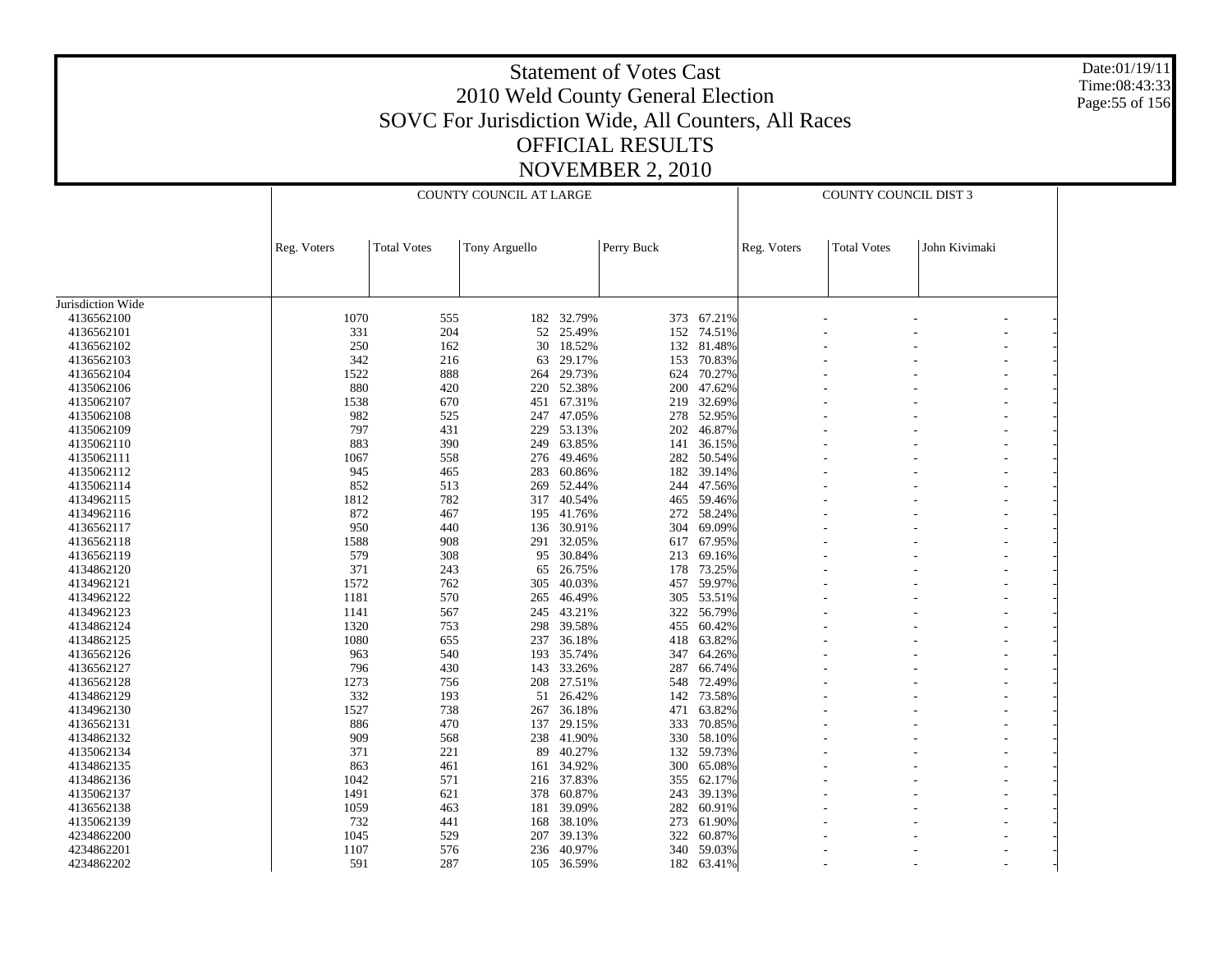Date:01/19/11 Time:08:43:34 Page:56 of 156

|            |             |                    | COUNTY COUNCIL AT LARGE |            |            |            | COUNTY COUNCIL DIST 3 |                    |               |                |  |
|------------|-------------|--------------------|-------------------------|------------|------------|------------|-----------------------|--------------------|---------------|----------------|--|
|            | Reg. Voters | <b>Total Votes</b> | Tony Arguello           |            | Perry Buck |            | Reg. Voters           | <b>Total Votes</b> | John Kivimaki |                |  |
|            |             |                    |                         |            |            |            |                       |                    |               |                |  |
| 2234862203 | 1576        | 680                | 331                     | 48.68%     |            | 349 51.32% |                       | ÷                  |               | $\overline{a}$ |  |
| 2234862204 | 1082        | 501                | 213                     | 42.51%     |            | 288 57.49% |                       |                    |               |                |  |
| 2234862205 | 1260        | 585                | 292                     | 49.91%     |            | 293 50.09% |                       |                    |               |                |  |
| 2234862207 | 1580        | 672                | 309                     | 45.98%     |            | 363 54.02% |                       |                    |               |                |  |
| 4234862208 | 796         | 376                | 145                     | 38.56%     | 231        | 61.44%     |                       |                    |               |                |  |
| 4134862211 | 944         | 494                | 202                     | 40.89%     |            | 292 59.11% |                       |                    |               |                |  |
| 4134862212 | 1120        | 635                | 247                     | 38.90%     | 388        | 61.10%     |                       |                    |               |                |  |
| 4134862213 | 560         | 256                | 85                      | 33.20%     | 171        | 66.80%     |                       |                    |               |                |  |
| 4134862214 | 1239        | 869                | 323                     | 37.17%     | 546        | 62.83%     |                       |                    |               |                |  |
| 4134862215 | 1124        | 742                | 282                     | 38.01%     | 460        | 61.99%     |                       |                    |               |                |  |
| 4135062217 | 827         | 477                | 232                     | 48.64%     |            | 245 51.36% |                       |                    |               |                |  |
| 4135062219 | 435         | 227                | 95                      | 41.85%     |            | 132 58.15% |                       |                    |               |                |  |
| 4135062220 | 678         | 341                | 150                     | 43.99%     | 191        | 56.01%     |                       |                    |               |                |  |
| 4135062221 | 1023        | 608                | 269                     | 44.24%     | 339        | 55.76%     |                       |                    |               |                |  |
| 4134862222 | 1190        | 763                | 310                     | 40.63%     |            | 453 59.37% |                       |                    |               |                |  |
| 4134862223 | 1113        | 701                | 271                     | 38.66%     | 430        | 61.34%     |                       |                    |               |                |  |
| 4234862224 | 594         | 309                | 121                     | 39.16%     | 188        | 60.84%     |                       |                    |               |                |  |
| 4134862226 | 1576        | 730                | 320                     | 43.84%     | 410        | 56.16%     |                       |                    |               |                |  |
| 4234862228 | 1058        | 453                | 221                     | 48.79%     |            | 232 51.21% |                       |                    |               |                |  |
| 4234862229 | 1442        | 637                | 225                     | 35.32%     | 412        | 64.68%     |                       |                    |               |                |  |
|            |             |                    |                         |            |            |            |                       |                    |               |                |  |
| 4234862230 | 1280        | 677                | 277                     | 40.92%     |            | 400 59.08% |                       |                    |               |                |  |
| 4234862231 | 1212        | 680                | 295                     | 43.38%     | 385        | 56.62%     |                       |                    |               |                |  |
| 4234862232 | 1074        | 523                | 205                     | 39.20%     |            | 318 60.80% |                       |                    |               |                |  |
| 4134862235 | 1217        | 718                | 309                     | 43.04%     | 409        | 56.96%     |                       |                    |               |                |  |
| 4235062236 | 515         | 331                | 101                     | 30.51%     | 230        | 69.49%     |                       |                    |               |                |  |
| 4234862237 | 1673        | 831                | 309                     | 37.18%     | 522        | 62.82%     |                       |                    |               |                |  |
| 4134862238 | 970         | 539                | 229                     | 42.49%     |            | 310 57.51% |                       |                    |               |                |  |
| 2234862239 | 1407        | 582                | 277                     | 47.59%     |            | 305 52.41% |                       |                    |               |                |  |
| 2234862240 | 1827        | 862                | 385                     | 44.66%     |            | 477 55.34% |                       |                    |               |                |  |
| 4134862241 | 697         | 372                | 148                     | 39.78%     | 224        | 60.22%     |                       |                    |               |                |  |
| 2234862242 | 1169        | 520                | 245                     | 47.12%     | 275        | 52.88%     |                       |                    |               |                |  |
| 4134862243 | 1698        | 998                | 383                     | 38.38%     |            | 615 61.62% |                       |                    |               |                |  |
| 4234862244 | 975         | 510                | 191                     | 37.45%     | 319        | 62.55%     |                       |                    |               |                |  |
| 4234862245 | 906         | 430                |                         | 170 39.53% | 260        | 60.47%     |                       |                    |               |                |  |
| 4234862246 | 796         | 334                | 135                     | 40.42%     | 199        | 59.58%     |                       |                    |               |                |  |
| 4234862247 | 980         | 444                |                         | 162 36.49% |            | 282 63.51% |                       |                    |               |                |  |
| 2999962999 |             |                    |                         |            |            |            |                       |                    |               |                |  |
| 4234862300 | 1131        | 586                | 257                     | 43.86%     | 329        | 56.14%     | 1131                  |                    | 467           | 467 100.00%    |  |
| 4236562301 | 948         | 464                | 275                     | 59.27%     | 189        | 40.73%     | 948                   |                    | 357           | 357 100.00%    |  |
| 4236562302 | 1029        | 513                | 299                     | 58.28%     | 214        | 41.72%     | 1029                  |                    | 403           | 403 100.00%    |  |
| 4236562303 | 725         | 395                | 197                     | 49.87%     |            | 198 50.13% | 725                   |                    | 332           | 332 100.00%    |  |
|            |             |                    |                         |            |            |            |                       |                    |               |                |  |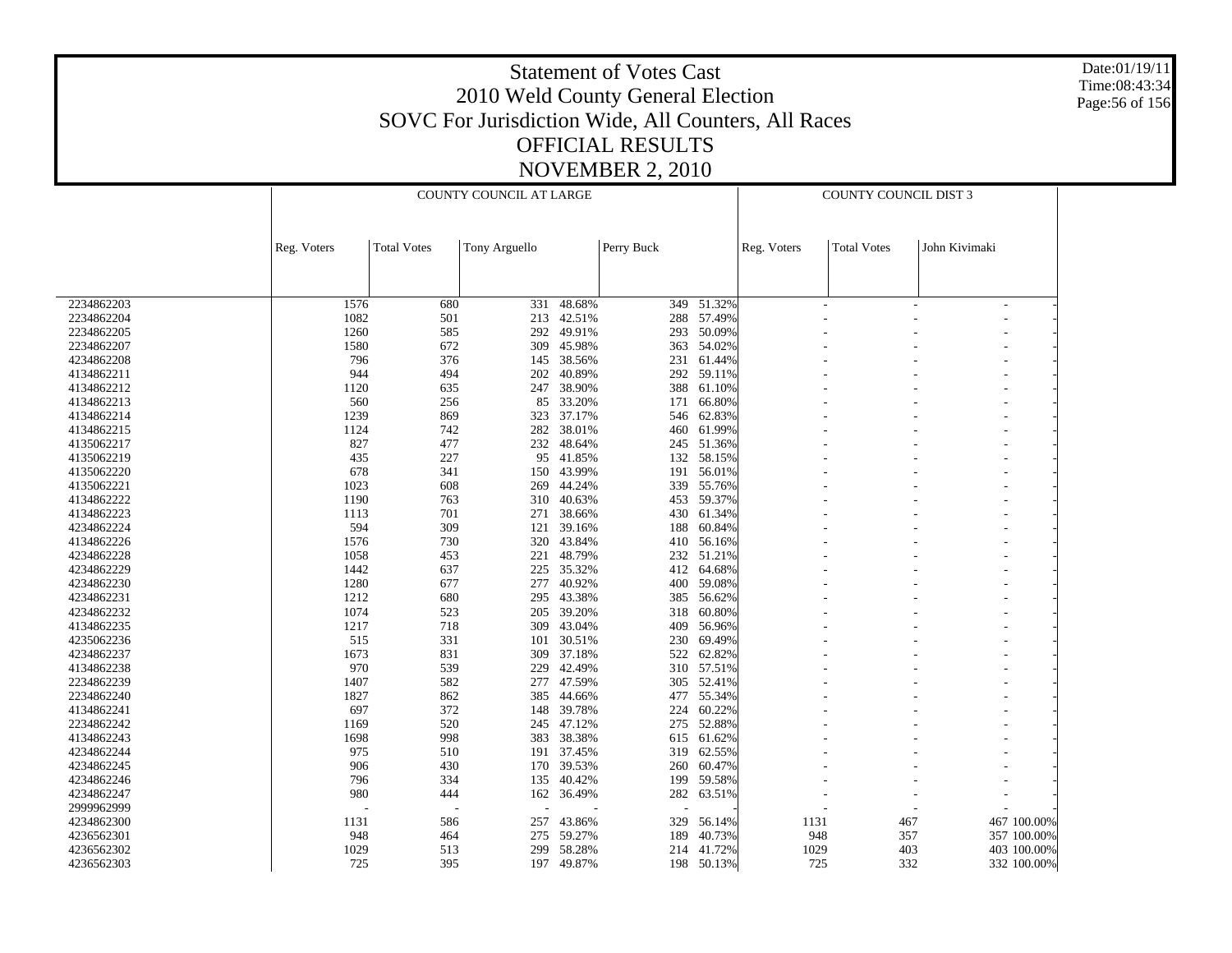Date:01/19/11 Time:08:43:34 Page:57 of 156

|                                          |             |                    | COUNTY COUNCIL AT LARGE |        |            |        | COUNTY COUNCIL DIST 3 |                    |               |  |
|------------------------------------------|-------------|--------------------|-------------------------|--------|------------|--------|-----------------------|--------------------|---------------|--|
|                                          |             |                    |                         |        |            |        |                       |                    |               |  |
|                                          | Reg. Voters | <b>Total Votes</b> | Tony Arguello           |        | Perry Buck |        | Reg. Voters           | <b>Total Votes</b> | John Kivimaki |  |
|                                          |             |                    |                         |        |            |        |                       |                    |               |  |
| 4236562304                               | 1000        | 519                | 214                     | 41.23% | 305        | 58.77% | 1000                  | 431                | 431 100.00%   |  |
| 2234862305                               | 1264        | 577                | 243                     | 42.11% | 334        | 57.89% | 1264                  | 506                | 506 100.00%   |  |
| 2234862306                               | 856         | 354                | 183                     | 51.69% | 171        | 48.31% | 856                   | 305                | 305 100.00%   |  |
| 2234862307                               | 1198        | 444                | 236                     | 53.15% | 208        | 46.85% | 1198                  | 412                | 412 100.00%   |  |
| 4136562308                               | 1168        | 719                | 210                     | 29.21% | 509        | 70.79% | 1168                  | 628                | 628 100.00%   |  |
| 4236562309                               | 538         | 312                | 108                     | 34.62% | 204        | 65.38% | 538                   | 277                | 277 100.00%   |  |
| 4236562310                               | 992         | 494                | 145                     | 29.35% | 349        | 70.65% | 992                   | 435                | 435 100.00%   |  |
| 4136562311                               | 1399        | 757                | 236                     | 31.18% | 521        | 68.82% | 1399                  | 661                | 661 100.00%   |  |
| 4136562312                               | 364         | 193                | 56                      | 29.02% | 137        | 70.98% | 364                   | 176                | 176 100.00%   |  |
| 4236562313                               | 630         | 365                | 139                     | 38.08% | 226        | 61.92% | 630                   | 329                | 329 100.00%   |  |
| 4236562314                               | 1870        | 798                | 359                     | 44.99% | 439        | 55.01% | 1870                  | 714                | 714 100.00%   |  |
| 4135062315                               | 569         | 107                | 67                      | 62.62% | 40         | 37.38% | 569                   | 100                | 100 100.00%   |  |
| 4135062317                               | 623         | 358                | 163                     | 45.53% | 195        | 54.47% | 623                   | 278                | 278 100.00%   |  |
| 4135062318                               | 728         | 422                | 199                     | 47.16% | 223        | 52.84% | 728                   | 336                | 336 100.00%   |  |
| 4135062319                               | 461         | 245                | 111                     | 45.31% | 134        | 54.69% | 461                   | 191                | 191 100.00%   |  |
| 4135062320                               | 373         | 207                | 89                      | 43.00% | 118        | 57.00% | 373                   | 153                | 153 100.00%   |  |
| 4135062321                               | 764         | 324                | 162                     | 50.00% | 162        | 50.00% | 764                   | 252                | 252 100.00%   |  |
| 4135062322                               | 1068        | 564                | 276                     | 48.94% | 288        | 51.06% | 1068                  | 462                | 462 100.00%   |  |
| 4135062323                               | 1033        | 527                | 278                     | 52.75% | 249        | 47.25% | 1033                  | 419                | 419 100.00%   |  |
| 4135062324                               | 1701        | 815                | 386                     | 47.36% | 429        | 52.64% | 1701                  | 685                | 685 100.00%   |  |
| 4135062325                               | 770         | 364                | 174                     | 47.80% | 190        | 52.20% | 770                   | 296                | 296 100.00%   |  |
| 4134862326                               | 991         | 595                | 266                     | 44.71% | 329        | 55.29% | 991                   | 457                | 457 100.00%   |  |
| 2233362327                               | 39          | 18                 | 8                       | 44.44% | 10         | 55.56% | 39                    | 17                 | 17 100.00%    |  |
| 2234862328                               | 1658        | 612                | 291                     | 47.55% | 321        | 52.45% | 1658                  | 573                | 573 100.00%   |  |
| 4135062329                               | 267         | 98                 | 66                      | 67.35% | 32         | 32.65% | 267                   | 95                 | 95 100.00%    |  |
| 4135062330                               | 1344        | 660                | 311                     | 47.12% | 349        | 52.88% | 1344                  | 556                | 556 100.00%   |  |
| 4234862331                               | 1184        | 695                | 275                     | 39.57% | 420        | 60.43% | 1184                  | 564                | 564 100.00%   |  |
| 4136562332                               | 307         | 188                | 44                      | 23.40% | 144        | 76.60% | 307                   | 164                | 164 100.00%   |  |
| 4134862333                               | 779         | 420                | 174                     | 41.43% | 246        | 58.57% | 779                   | 310                | 310 100.00%   |  |
| 2234862334                               | 1609        | 665                | 322                     | 48.42% | 343        | 51.58% | 1609                  | 626                | 626 100.00%   |  |
| 2234862335                               | 1032        | 526                | 229                     | 43.54% | 297        | 56.46% | 1032                  | 457                | 457 100.00%   |  |
| 4135062336                               | 687         | 304                | 142                     | 46.71% | 162        | 53.29% | 687                   | 286                | 286 100.00%   |  |
| 2234862337                               | 1408        | 592                | 278                     | 46.96% | 314        | 53.04% | 1408                  | 537                | 537 100.00%   |  |
| 4999962999                               |             |                    |                         |        |            |        |                       |                    |               |  |
| LaSalle Fire Protection District         |             |                    |                         |        |            |        |                       |                    |               |  |
| <b>Milliken Fire Protection District</b> |             |                    |                         |        |            |        |                       |                    |               |  |
| Platte Valley Fire Protection District   |             |                    |                         |        |            |        |                       |                    |               |  |
| Poudre Valley Fire Protection District   |             |                    |                         |        |            |        |                       |                    |               |  |
| Provisional                              | $\Omega$    | 1053               | 568                     | 53.94% | 485        | 46.06% | $\Omega$              | 280                | 280 100.00%   |  |
| Total                                    | 113032      | 58573              | 24742                   | 42.24% | 33831      | 57.76% | 34507                 | 14527              | 14527 100.00% |  |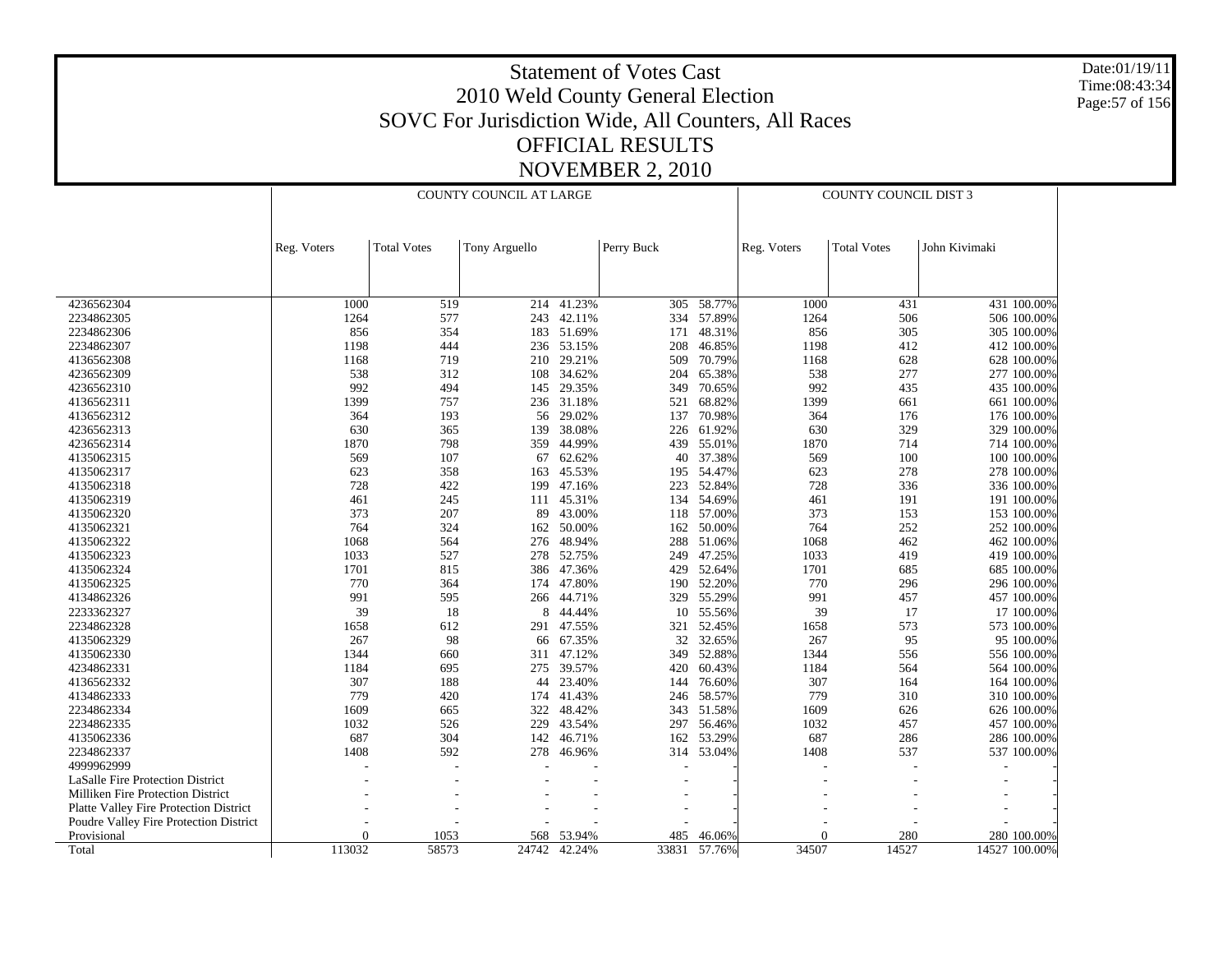Date:01/19/11 Time:08:43:34 Page:58 of 156

|                   |             |                    |           | Dacono Council Members |                       |             |  |
|-------------------|-------------|--------------------|-----------|------------------------|-----------------------|-------------|--|
|                   |             |                    |           |                        |                       |             |  |
|                   | Reg. Voters | <b>Total Votes</b> | Joe Baker |                        | <b>Stephen Ditlow</b> | Kevin Plain |  |
|                   |             |                    |           |                        |                       |             |  |
|                   |             |                    |           |                        |                       |             |  |
| Jurisdiction Wide |             |                    |           |                        |                       |             |  |
| 4136562100        |             |                    |           |                        |                       |             |  |
| 4136562101        |             |                    |           |                        |                       |             |  |
| 4136562102        |             |                    |           |                        |                       |             |  |
| 4136562103        |             |                    |           |                        |                       |             |  |
| 4136562104        |             |                    |           |                        |                       |             |  |
| 4135062106        |             |                    |           |                        |                       |             |  |
| 4135062107        |             |                    |           |                        |                       |             |  |
|                   |             |                    |           |                        |                       |             |  |
| 4135062108        |             |                    |           |                        |                       |             |  |
| 4135062109        |             |                    |           |                        |                       |             |  |
| 4135062110        |             |                    |           |                        |                       |             |  |
| 4135062111        |             |                    |           |                        |                       |             |  |
| 4135062112        |             |                    |           |                        |                       |             |  |
| 4135062114        |             |                    |           |                        |                       |             |  |
| 4134962115        |             |                    |           |                        |                       |             |  |
| 4134962116        |             |                    |           |                        |                       |             |  |
| 4136562117        |             |                    |           |                        |                       |             |  |
| 4136562118        |             |                    |           |                        |                       |             |  |
| 4136562119        |             |                    |           |                        |                       |             |  |
| 4134862120        |             |                    |           |                        |                       |             |  |
| 4134962121        |             |                    |           |                        |                       |             |  |
| 4134962122        |             |                    |           |                        |                       |             |  |
| 4134962123        |             |                    |           |                        |                       |             |  |
| 4134862124        |             |                    |           |                        |                       |             |  |
| 4134862125        |             |                    |           |                        |                       |             |  |
| 4136562126        |             |                    |           |                        |                       |             |  |
| 4136562127        |             |                    |           |                        |                       |             |  |
| 4136562128        |             |                    |           |                        |                       |             |  |
| 4134862129        |             |                    |           |                        |                       |             |  |
| 4134962130        |             |                    |           |                        |                       |             |  |
| 4136562131        |             |                    |           |                        |                       |             |  |
| 4134862132        |             |                    |           |                        |                       |             |  |
| 4135062134        |             |                    |           |                        |                       |             |  |
| 4134862135        |             |                    |           |                        |                       |             |  |
| 4134862136        |             |                    |           |                        |                       |             |  |
| 4135062137        |             |                    |           |                        |                       |             |  |
| 4136562138        |             |                    |           |                        |                       |             |  |
| 4135062139        |             |                    |           |                        |                       |             |  |
| 4234862200        |             |                    |           |                        |                       |             |  |
| 4234862201        |             |                    |           |                        |                       |             |  |
|                   |             |                    |           |                        |                       |             |  |
| 4234862202        |             |                    |           |                        |                       |             |  |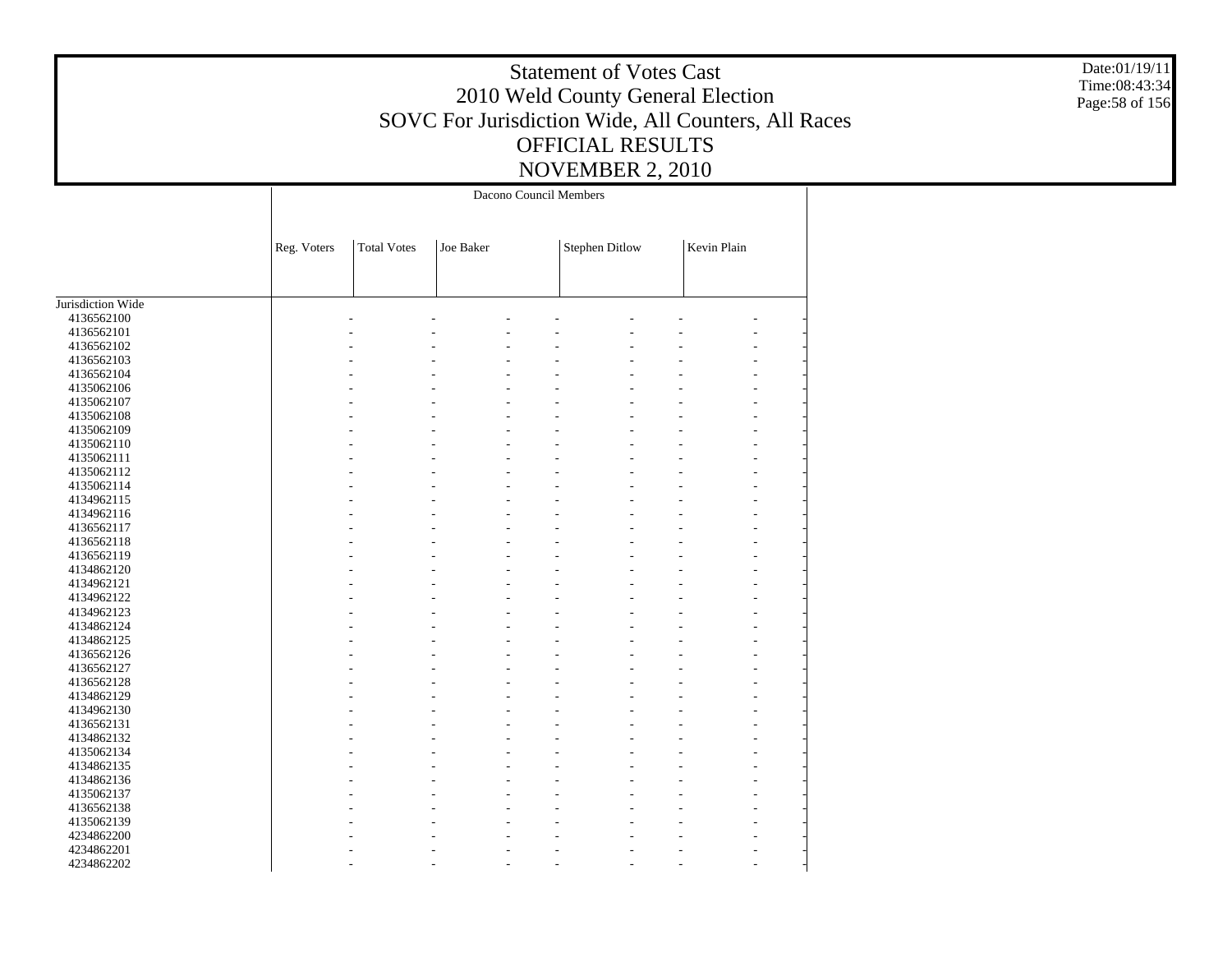Date:01/19/11 Time:08:43:34 Page:59 of 156

|            |                          |                          |                          | Dacono Council Members   |                       |        |                          |        |
|------------|--------------------------|--------------------------|--------------------------|--------------------------|-----------------------|--------|--------------------------|--------|
|            | Reg. Voters              | <b>Total Votes</b>       | Joe Baker                |                          | <b>Stephen Ditlow</b> |        | Kevin Plain              |        |
|            |                          |                          |                          |                          |                       |        |                          |        |
| 2234862203 | $\overline{\phantom{a}}$ | $\overline{\phantom{a}}$ | $\overline{\phantom{a}}$ | $\overline{\phantom{a}}$ | $\overline{a}$        | ÷,     | $\overline{\phantom{a}}$ |        |
| 2234862204 |                          |                          | J.                       |                          |                       |        | L,                       |        |
| 2234862205 | 496                      | 406                      | 170                      | 41.87%                   | 102                   | 25.12% | 134                      | 33.00% |
| 2234862207 |                          |                          |                          |                          |                       |        |                          |        |
| 4234862208 |                          |                          |                          |                          |                       |        | L,                       |        |
| 4134862211 |                          |                          |                          |                          |                       |        |                          |        |
| 4134862212 |                          |                          |                          |                          |                       |        |                          |        |
| 4134862213 |                          |                          |                          |                          |                       |        |                          |        |
| 4134862214 |                          |                          |                          |                          |                       |        |                          |        |
| 4134862215 |                          |                          |                          |                          |                       |        |                          |        |
| 4135062217 |                          |                          |                          |                          |                       |        |                          |        |
|            |                          |                          |                          |                          |                       |        |                          |        |
| 4135062219 |                          |                          |                          |                          |                       |        |                          |        |
| 4135062220 |                          |                          |                          |                          |                       |        |                          |        |
| 4135062221 |                          |                          |                          |                          |                       |        |                          |        |
| 4134862222 |                          |                          |                          |                          |                       |        |                          |        |
| 4134862223 |                          |                          |                          |                          |                       |        |                          |        |
| 4234862224 |                          |                          |                          |                          |                       |        |                          |        |
| 4134862226 |                          |                          |                          |                          |                       |        |                          |        |
| 4234862228 |                          |                          |                          |                          |                       |        |                          |        |
| 4234862229 |                          |                          |                          |                          |                       |        |                          |        |
| 4234862230 |                          |                          |                          |                          |                       |        |                          |        |
| 4234862231 |                          |                          |                          |                          |                       |        |                          |        |
| 4234862232 |                          |                          |                          |                          |                       |        |                          |        |
| 4134862235 |                          |                          |                          |                          |                       |        |                          |        |
| 4235062236 |                          |                          |                          |                          |                       |        |                          |        |
| 4234862237 |                          |                          |                          |                          |                       |        |                          |        |
| 4134862238 |                          |                          |                          |                          |                       |        |                          |        |
| 2234862239 |                          |                          |                          |                          |                       |        |                          |        |
| 2234862240 |                          |                          |                          |                          |                       |        |                          |        |
|            |                          |                          |                          |                          |                       |        |                          |        |
| 4134862241 |                          |                          |                          |                          |                       |        |                          |        |
| 2234862242 |                          |                          |                          |                          |                       |        |                          |        |
| 4134862243 |                          |                          |                          |                          |                       |        |                          |        |
| 4234862244 |                          |                          |                          |                          |                       |        |                          |        |
| 4234862245 |                          |                          |                          |                          |                       |        |                          |        |
| 4234862246 |                          |                          |                          |                          |                       |        |                          |        |
| 4234862247 |                          |                          |                          | L.                       |                       |        |                          |        |
| 2999962999 |                          |                          |                          |                          |                       |        |                          |        |
| 4234862300 |                          |                          |                          |                          |                       |        |                          |        |
| 4236562301 |                          |                          |                          |                          |                       |        |                          |        |
| 4236562302 |                          |                          |                          |                          |                       |        |                          |        |
| 4236562303 |                          |                          | L.                       | L.                       |                       |        |                          |        |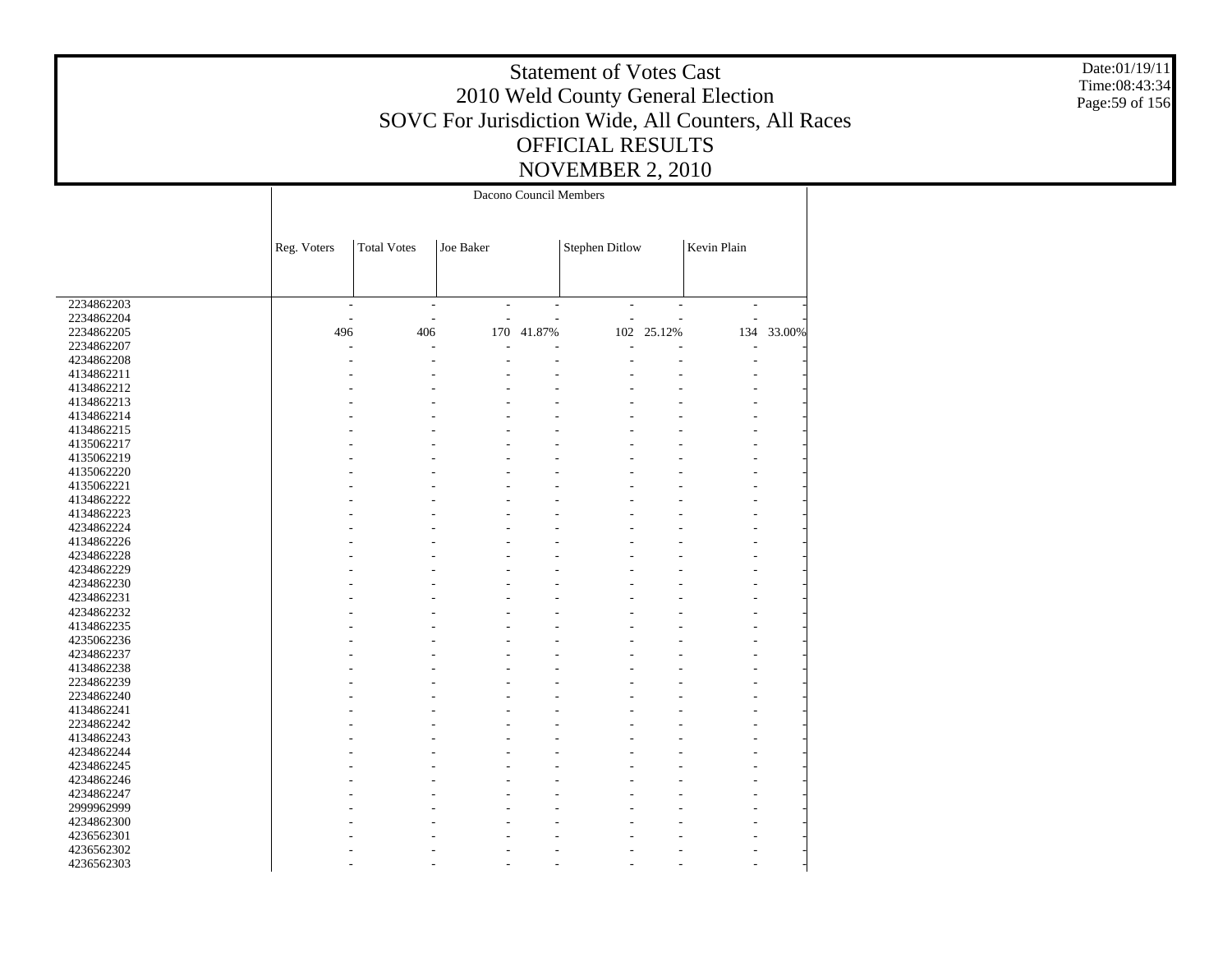Date:01/19/11 Time:08:43:34 Page:60 of 156

|                                        |              |                    |           | Dacono Council Members |                       |        |             |        |
|----------------------------------------|--------------|--------------------|-----------|------------------------|-----------------------|--------|-------------|--------|
|                                        | Reg. Voters  | <b>Total Votes</b> | Joe Baker |                        | <b>Stephen Ditlow</b> |        | Kevin Plain |        |
|                                        |              |                    |           |                        |                       |        |             |        |
| 4236562304                             |              |                    |           |                        |                       |        |             |        |
| 2234862305                             | 1166         | 950                |           | 370 38.95%             | 230                   | 24.21% | 350         | 36.84% |
| 2234862306                             |              |                    |           |                        |                       |        |             |        |
| 2234862307                             |              |                    |           |                        |                       |        |             |        |
| 4136562308                             |              |                    |           |                        |                       |        |             |        |
| 4236562309                             |              |                    |           |                        |                       |        |             |        |
| 4236562310                             |              |                    |           |                        |                       |        |             |        |
| 4136562311                             |              |                    |           |                        |                       |        |             |        |
| 4136562312                             |              |                    |           |                        |                       |        |             |        |
| 4236562313                             |              |                    |           |                        |                       |        |             |        |
| 4236562314                             |              |                    |           |                        |                       |        |             |        |
| 4135062315                             |              |                    |           |                        |                       |        |             |        |
| 4135062317                             |              |                    |           |                        |                       |        |             |        |
| 4135062318                             |              |                    |           |                        |                       |        |             |        |
| 4135062319                             |              |                    |           |                        |                       |        |             |        |
| 4135062320                             |              |                    |           |                        |                       |        |             |        |
| 4135062321                             |              |                    |           |                        |                       |        |             |        |
| 4135062322                             |              |                    |           |                        |                       |        |             |        |
| 4135062323                             |              |                    |           |                        |                       |        |             |        |
| 4135062324                             |              |                    |           |                        |                       |        |             |        |
| 4135062325                             |              |                    |           |                        |                       |        |             |        |
| 4134862326                             |              |                    |           |                        |                       |        |             |        |
| 2233362327                             |              |                    |           |                        |                       |        |             |        |
| 2234862328                             |              |                    |           |                        |                       |        |             |        |
| 4135062329                             |              |                    |           |                        |                       |        |             |        |
| 4135062330                             |              |                    |           |                        |                       |        |             |        |
| 4234862331                             |              |                    |           |                        |                       |        |             |        |
| 4136562332                             |              |                    |           |                        |                       |        |             |        |
| 4134862333                             |              |                    |           |                        |                       |        |             |        |
| 2234862334                             |              |                    |           |                        |                       |        |             |        |
|                                        |              |                    |           |                        |                       |        |             |        |
| 2234862335                             |              |                    |           |                        |                       |        |             |        |
| 4135062336                             |              |                    |           |                        |                       |        |             |        |
| 2234862337                             |              |                    |           |                        |                       |        |             |        |
| 4999962999                             |              |                    |           |                        |                       |        |             |        |
| LaSalle Fire Protection District       |              |                    |           |                        |                       |        |             |        |
| Milliken Fire Protection District      |              |                    |           |                        |                       |        |             |        |
| Platte Valley Fire Protection District |              |                    |           |                        |                       |        |             |        |
| Poudre Valley Fire Protection District |              |                    |           |                        |                       |        |             |        |
| Provisional                            | $\mathbf{0}$ | 35                 | 21        | 60.00%                 | 8                     | 22.86% | 6           | 17.14% |
| Total                                  | 1662         | 1391               | 561       | 40.33%                 | 340                   | 24.44% | 490         | 35.23% |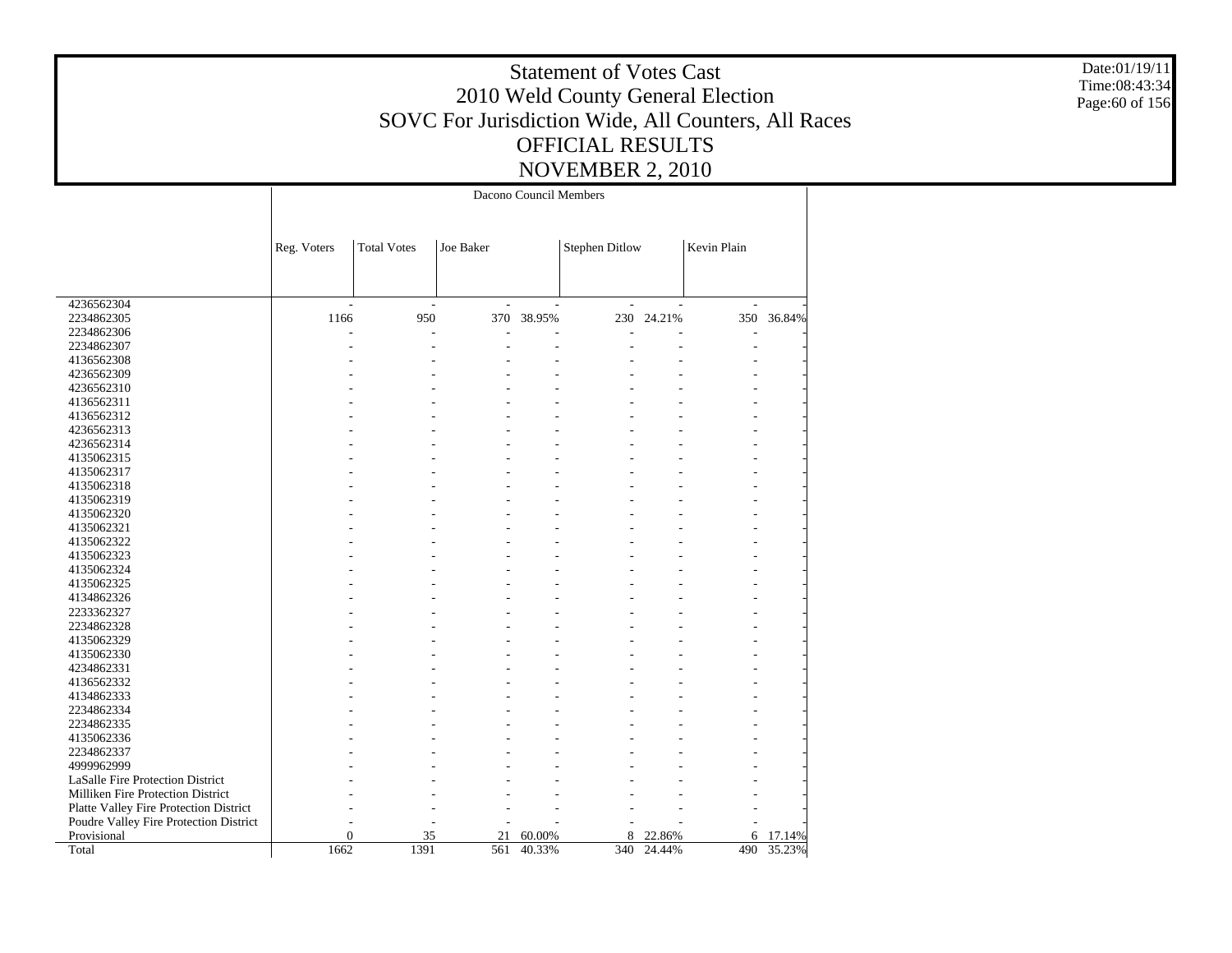Date:01/19/11 Time:08:43:34 Page:61 of 156

|                          |             | <b>JUSTICE CO SUPREME COURT - BENDER</b> |            |                  |     |            |  |  |
|--------------------------|-------------|------------------------------------------|------------|------------------|-----|------------|--|--|
|                          | Reg. Voters | <b>Total Votes</b>                       | <b>YES</b> | N <sub>O</sub>   |     |            |  |  |
|                          |             |                                          |            |                  |     |            |  |  |
|                          |             |                                          |            |                  |     |            |  |  |
| Jurisdiction Wide        |             |                                          |            |                  |     |            |  |  |
| 4136562100               | 1070        | 666                                      | 339        | 50.90%           | 327 | 49.10%     |  |  |
| 4136562101               | 331         | 229                                      | 123        | 53.71%           | 106 | 46.29%     |  |  |
| 4136562102               | 250         | 190                                      | 72         | 37.89%           | 118 | 62.11%     |  |  |
| 4136562103               | 342         | 238                                      | 101        | 42.44%           | 137 | 57.56%     |  |  |
| 4136562104               | 1522        | 989                                      | 466        | 47.12%           | 523 | 52.88%     |  |  |
| 4135062106               | 880         | 436                                      | 263        | 60.32%           | 173 | 39.68%     |  |  |
| 4135062107               | 1538        | 704                                      | 473        | 67.19%           | 231 | 32.81%     |  |  |
|                          | 982         | 564                                      | 360        |                  | 204 | 36.17%     |  |  |
| 4135062108<br>4135062109 | 797         | 450                                      | 277        | 63.83%<br>61.56% | 173 | 38.44%     |  |  |
|                          |             |                                          |            |                  |     |            |  |  |
| 4135062110               | 883         | 407                                      | 250<br>385 | 61.43%           | 157 | 38.57%     |  |  |
| 4135062111               | 1067        | 593                                      |            | 64.92%           | 208 | 35.08%     |  |  |
| 4135062112               | 945         | 496                                      | 311        | 62.70%           | 185 | 37.30%     |  |  |
| 4135062114               | 852         | 548                                      | 360        | 65.69%           | 188 | 34.31%     |  |  |
| 4134962115               | 1812        | 1042                                     | 531        | 50.96%           | 511 | 49.04%     |  |  |
| 4134962116               | 872         | 536                                      | 279        | 52.05%           | 257 | 47.95%     |  |  |
| 4136562117               | 950         | 576                                      | 289        | 50.17%           | 287 | 49.83%     |  |  |
| 4136562118               | 1588        | 1042                                     | 536        | 51.44%           | 506 | 48.56%     |  |  |
| 4136562119               | 579         | 346                                      | 191        | 55.20%           | 155 | 44.80%     |  |  |
| 4134862120               | 371         | 265                                      | 114        | 43.02%           | 151 | 56.98%     |  |  |
| 4134962121               | 1572        | 983                                      | 509        | 51.78%           | 474 | 48.22%     |  |  |
| 4134962122               | 1181        | 699                                      | 406        | 58.08%           | 293 | 41.92%     |  |  |
| 4134962123               | 1141        | 664                                      | 355        | 53.46%           | 309 | 46.54%     |  |  |
| 4134862124               | 1320        | 790                                      |            | 506 64.05%       | 284 | 35.95%     |  |  |
| 4134862125               | 1080        | 709                                      | 446        | 62.91%           | 263 | 37.09%     |  |  |
| 4136562126               | 963         | 623                                      | 299        | 47.99%           | 324 | 52.01%     |  |  |
| 4136562127               | 796         | 485                                      | 256        | 52.78%           | 229 | 47.22%     |  |  |
| 4136562128               | 1273        | 860                                      | 459        | 53.37%           | 401 | 46.63%     |  |  |
| 4134862129               | 332         | 233                                      | 118        | 50.64%           | 115 | 49.36%     |  |  |
| 4134962130               | 1527        | 902                                      | 512        | 56.76%           | 390 | 43.24%     |  |  |
| 4136562131               | 886         | 579                                      | 282        | 48.70%           | 297 | 51.30%     |  |  |
| 4134862132               | 909         | 593                                      | 349        | 58.85%           | 244 | 41.15%     |  |  |
| 4135062134               | 371         | 226                                      | 136        | 60.18%           | 90  | 39.82%     |  |  |
| 4134862135               | 863         | 498                                      | 324        | 65.06%           | 174 | 34.94%     |  |  |
| 4134862136               | 1042        | 629                                      | 359        | 57.07%           | 270 | 42.93%     |  |  |
| 4135062137               | 1491        | 664                                      |            | 392 59.04%       | 272 | 40.96%     |  |  |
| 4136562138               | 1059        | 578                                      | 302        | 52.25%           | 276 | 47.75%     |  |  |
| 4135062139               | 732         | 477                                      | 273        | 57.23%           | 204 | 42.77%     |  |  |
| 4234862200               | 1045        | 643                                      | 325        | 50.54%           | 318 | 49.46%     |  |  |
| 4234862201               | 1107        | 654                                      | 310        | 47.40%           |     | 344 52.60% |  |  |
| 4234862202               | 591         | 347                                      |            | 169 48.70%       | 178 | 51.30%     |  |  |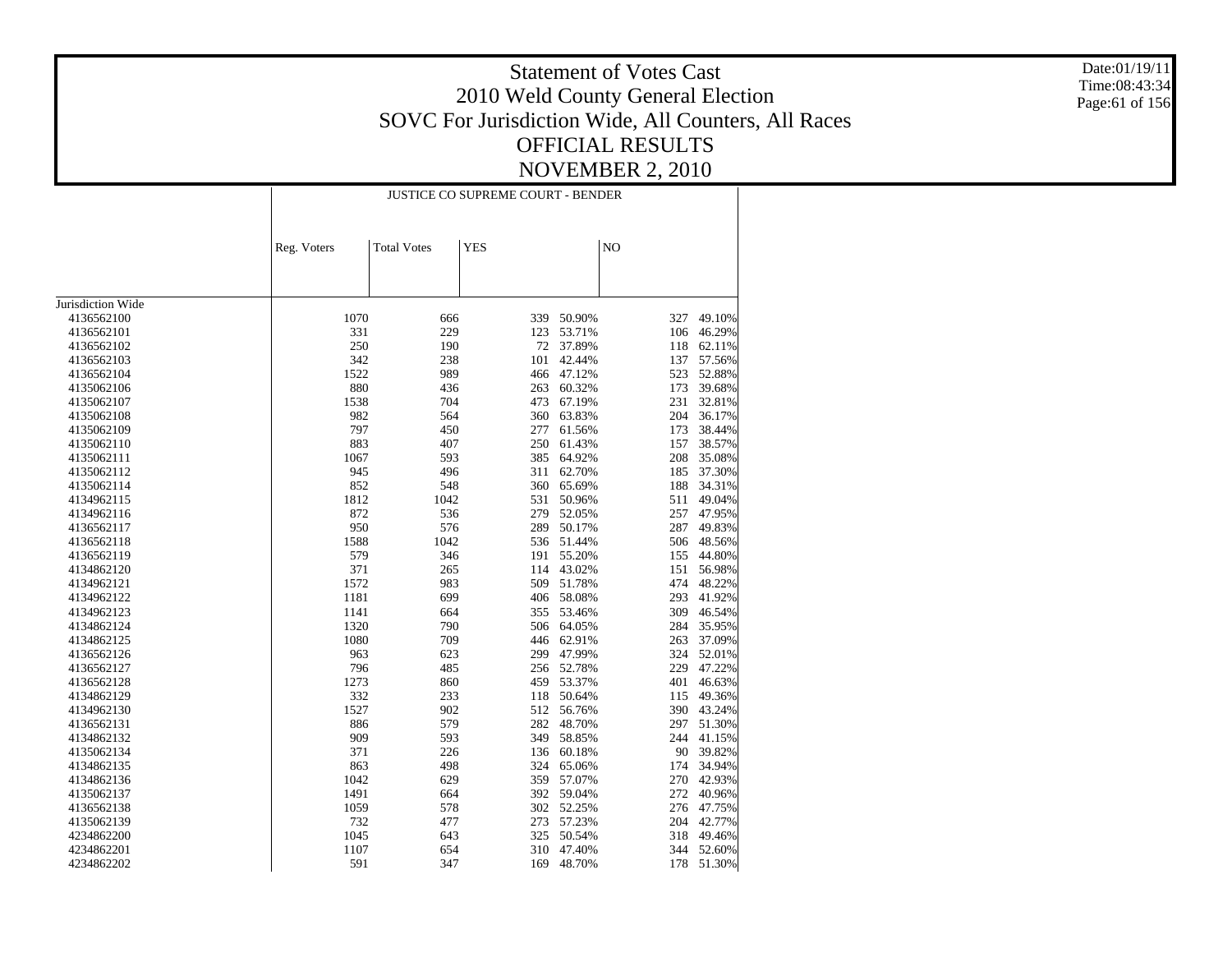Date:01/19/11 Time:08:43:34 Page:62 of 156

|            |             |                    | <b>JUSTICE CO SUPREME COURT - BENDER</b> |            |     |            |
|------------|-------------|--------------------|------------------------------------------|------------|-----|------------|
|            |             |                    |                                          |            |     |            |
|            | Reg. Voters | <b>Total Votes</b> | <b>YES</b>                               |            | NO  |            |
|            |             |                    |                                          |            |     |            |
| 2234862203 | 1576        | 886                | 424                                      | 47.86%     | 462 | $-52.14%$  |
| 2234862204 | 1082        | 640                | 340                                      | 53.13%     | 300 | 46.88%     |
| 2234862205 | 1260        | 692                | 341                                      | 49.28%     | 351 | 50.72%     |
| 2234862207 | 1580        | 847                |                                          | 472 55.73% | 375 | 44.27%     |
| 4234862208 | 796         | 490                | 231                                      | 47.14%     | 259 | 52.86%     |
| 4134862211 | 944         | 524                | 318                                      | 60.69%     | 206 | 39.31%     |
| 4134862212 | 1120        | 700                | 426                                      | 60.86%     |     | 274 39.14% |
| 4134862213 | 560         | 297                | 142                                      | 47.81%     | 155 | 52.19%     |
| 4134862214 | 1239        | 874                | 526                                      | 60.18%     | 348 | 39.82%     |
| 4134862215 | 1124        | 773                | 501                                      | 64.81%     | 272 | 35.19%     |
| 4135062217 | 827         | 509                | 318                                      | 62.48%     | 191 | 37.52%     |
| 4135062219 | 435         | 247                | 147                                      | 59.51%     | 100 | 40.49%     |
| 4135062220 | 678         | 375                | 252                                      | 67.20%     | 123 | 32.80%     |
| 4135062221 | 1023        | 654                | 416                                      | 63.61%     | 238 | 36.39%     |
| 4134862222 | 1190        | 820                | 529                                      | 64.51%     | 291 | 35.49%     |
| 4134862223 | 1113        | 756                | 460                                      | 60.85%     | 296 | 39.15%     |
| 4234862224 | 594         | 364                | 184                                      | 50.55%     | 180 | 49.45%     |
| 4134862226 | 1576        | 831                | 505                                      | 60.77%     | 326 | 39.23%     |
| 4234862228 | 1058        | 551                | 274                                      | 49.73%     | 277 | 50.27%     |
| 4234862229 | 1442        | 814                | 414                                      | 50.86%     | 400 | 49.14%     |
| 4234862230 | 1280        | 803                | 432                                      | 53.80%     | 371 | 46.20%     |
| 4234862231 | 1212        | 723                | 421                                      | 58.23%     | 302 | 41.77%     |
| 4234862232 | 1074        | 604                | 310                                      | 51.32%     | 294 | 48.68%     |
| 4134862235 | 1217        | 769                | 439                                      | 57.09%     | 330 | 42.91%     |
| 4235062236 | 515         | 367                | 191                                      | 52.04%     | 176 | 47.96%     |
| 4234862237 | 1673        | 1028               | 530                                      | 51.56%     | 498 | 48.44%     |
| 4134862238 | 970         | 587                | 360                                      | 61.33%     | 227 | 38.67%     |
| 2234862239 | 1407        | 778                | 404                                      | 51.93%     | 374 | 48.07%     |
| 2234862240 | 1827        | 1059               | 560                                      | 52.88%     | 499 | 47.12%     |
| 4134862241 | 697         | 403                | 254                                      | 63.03%     | 149 | 36.97%     |
| 2234862242 | 1169        | 638                | 369                                      | 57.84%     | 269 | 42.16%     |
| 4134862243 | 1698        | 1061               | 652                                      | 61.45%     | 409 | 38.55%     |
| 4234862244 | 975         | 623                | 299                                      | 47.99%     | 324 | 52.01%     |
| 4234862245 | 906         | 529                | 266                                      | 50.28%     | 263 | 49.72%     |
| 4234862246 | 796         | 390                | 213                                      | 54.62%     | 177 | 45.38%     |
| 4234862247 | 980         | 541                | 290                                      | 53.60%     | 251 | 46.40%     |
| 2999962999 |             | $\overline{a}$     |                                          |            | ÷,  |            |
| 4234862300 | 1131        | 677                | 299                                      | 44.17%     | 378 | 55.83%     |
| 4236562301 | 948         | 490                | 252                                      | 51.43%     | 238 | 48.57%     |
| 4236562302 | 1029        | 583                | 284                                      | 48.71%     | 299 | 51.29%     |
| 4236562303 | 725         | 433                | 240                                      | 55.43%     | 193 | 44.57%     |
|            |             |                    |                                          |            |     |            |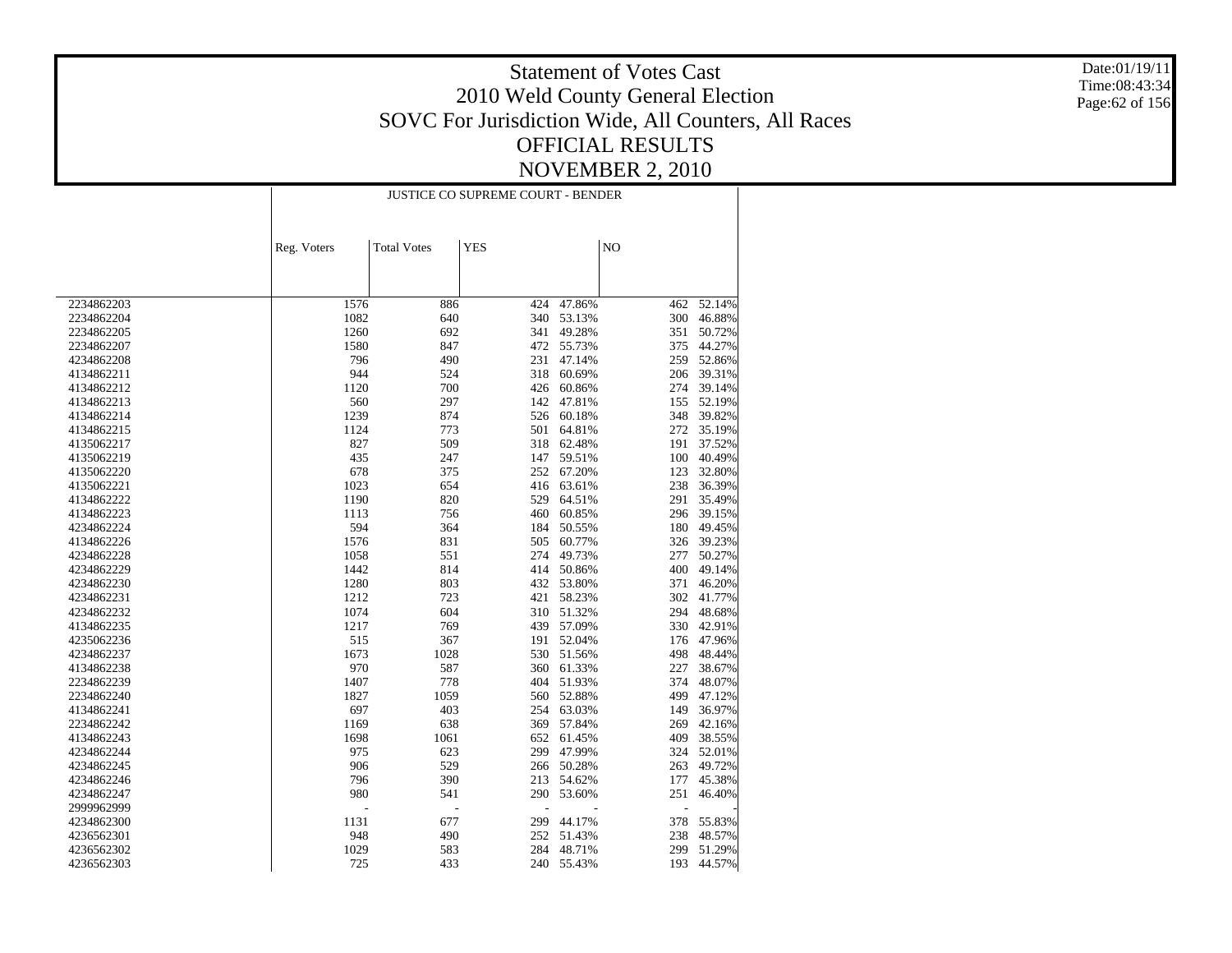Date:01/19/11 Time:08:43:34 Page:63 of 156

|                                                       |                | JUSTICE CO SUPREME COURT - BENDER |            |                  |              |                  |  |  |
|-------------------------------------------------------|----------------|-----------------------------------|------------|------------------|--------------|------------------|--|--|
|                                                       | Reg. Voters    | <b>Total Votes</b>                | <b>YES</b> |                  | NO           |                  |  |  |
|                                                       |                |                                   |            |                  |              |                  |  |  |
|                                                       |                |                                   |            |                  |              |                  |  |  |
| 4236562304                                            | 1000           | 616                               | 309        | 50.16%           | 307          | 49.84%           |  |  |
| 2234862305                                            | 1264           | 688                               | 361        | 52.47%           | 327          | 47.53%           |  |  |
| 2234862306                                            | 856            | 458                               | 234        | 51.09%           | 224          | 48.91%           |  |  |
| 2234862307                                            | 1198           | 584                               | 373        | 63.87%           | 211          | 36.13%           |  |  |
| 4136562308                                            | 1168           | 774                               | 423        | 54.65%           | 351          | 45.35%           |  |  |
| 4236562309                                            | 538            | 381                               | 161        | 42.26%           | 220          | 57.74%           |  |  |
| 4236562310                                            | 992            | 585                               | 260        | 44.44%           | 325          | 55.56%           |  |  |
| 4136562311                                            | 1399           | 891                               | 399        | 44.78%           | 492          | 55.22%           |  |  |
| 4136562312                                            | 364            | 236                               | 111        | 47.03%           | 125          | 52.97%           |  |  |
| 4236562313                                            | 630            | 421                               | 191        | 45.37%           | 230          | 54.63%           |  |  |
| 4236562314                                            | 1870           | 955                               | 490        | 51.31%           | 465          | 48.69%           |  |  |
| 4135062315                                            | 569            | 138                               | 86         | 62.32%           | 52           | 37.68%           |  |  |
| 4135062317                                            | 623            | 388                               | 254        | 65.46%           | 134          | 34.54%           |  |  |
| 4135062318                                            | 728            | 447                               | 301        | 67.34%           | 146          | 32.66%           |  |  |
| 4135062319                                            | 461            | 276                               | 162        | 58.70%           | 114          | 41.30%           |  |  |
| 4135062320                                            | 373            | 214                               | 144        | 67.29%           | 70           | 32.71%           |  |  |
| 4135062321                                            | 764            | 344                               | 207        | 60.17%           | 137          | 39.83%           |  |  |
| 4135062322                                            | 1068           | 604                               | 411        | 68.05%           | 193          | 31.95%           |  |  |
| 4135062323                                            | 1033           | 585                               | 341        | 58.29%           | 244          | 41.71%           |  |  |
| 4135062324                                            | 1701           | 919                               | 548        | 59.63%           | 371          | 40.37%           |  |  |
| 4135062325                                            | 770            | 400                               | 248        | 62.00%           | 152          | 38.00%           |  |  |
| 4134862326                                            | 991            | 628                               | 368        | 58.60%           | 260          | 41.40%           |  |  |
| 2233362327                                            | 39             | 26                                | 14         | 53.85%           |              | 12 46.15%        |  |  |
| 2234862328                                            | 1658           | 840                               | 520        | 61.90%           | 320          | 38.10%           |  |  |
| 4135062329                                            | 267            | 121                               | 86         | 71.07%           | 35           | 28.93%           |  |  |
| 4135062330                                            | 1344           | 718                               | 467        | 65.04%           | 251          | 34.96%           |  |  |
| 4234862331                                            | 1184           | 742                               | 394        | 53.10%           | 348          | 46.90%           |  |  |
| 4136562332                                            | 307            | 206                               | 97         | 47.09%           | 109          | 52.91%           |  |  |
| 4134862333                                            | 779            | 451                               | 276        | 61.20%           | 175          | 38.80%           |  |  |
| 2234862334                                            | 1609           | 840                               | 496        | 59.05%           | 344          | 40.95%           |  |  |
| 2234862335                                            | 1032           | 671                               | 341        | 50.82%           | 330          | 49.18%           |  |  |
| 4135062336                                            | 687            | 361                               | 214        | 59.28%           | 147          | 40.72%           |  |  |
| 2234862337                                            | 1408           | 759                               |            | 386 50.86%       | 373          | 49.14%           |  |  |
| 4999962999                                            |                |                                   |            |                  |              |                  |  |  |
| <b>LaSalle Fire Protection District</b>               |                |                                   |            |                  |              |                  |  |  |
| Milliken Fire Protection District                     |                |                                   |            |                  |              |                  |  |  |
|                                                       |                |                                   |            |                  |              |                  |  |  |
| Platte Valley Fire Protection District                |                |                                   |            |                  |              |                  |  |  |
| Poudre Valley Fire Protection District<br>Provisional | $\overline{0}$ | 1256                              | 719        |                  |              |                  |  |  |
| Total                                                 | 113032         | 67406                             | 37484      | 57.25%<br>55.61% | 537<br>29922 | 42.75%<br>44.39% |  |  |
|                                                       |                |                                   |            |                  |              |                  |  |  |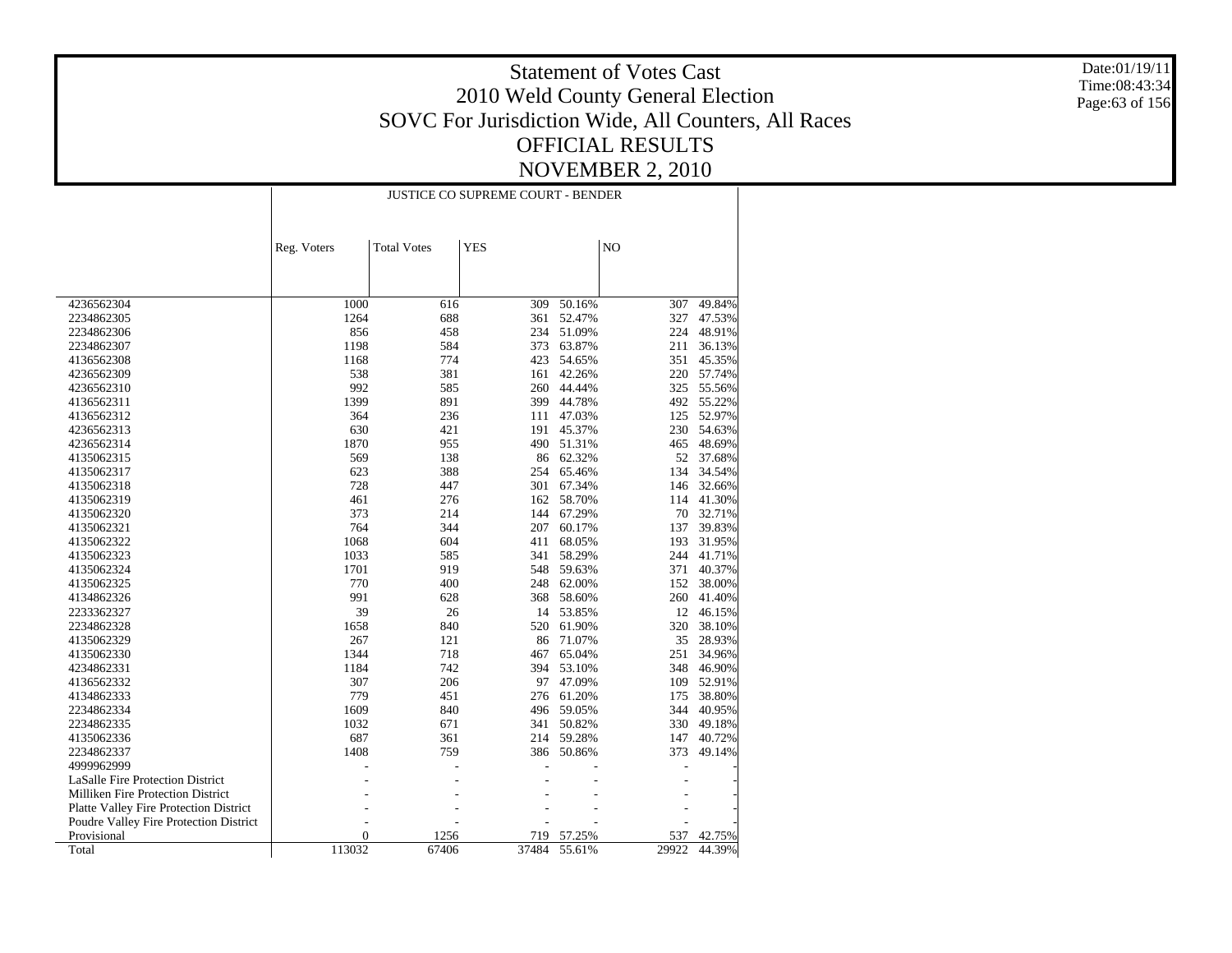Date:01/19/11 Time:08:43:34 Page:64 of 156

|                   |             | <b>JUSTICE CO SUPREME COURT - MARTINEZ</b> |            |        |     |        |  |  |
|-------------------|-------------|--------------------------------------------|------------|--------|-----|--------|--|--|
|                   | Reg. Voters | <b>Total Votes</b>                         | <b>YES</b> |        | NO  |        |  |  |
|                   |             |                                            |            |        |     |        |  |  |
|                   |             |                                            |            |        |     |        |  |  |
| Jurisdiction Wide |             |                                            |            |        |     |        |  |  |
| 4136562100        | 1070        | 659                                        | 310        | 47.04% | 349 | 52.96% |  |  |
| 4136562101        | 331         | 225                                        | 115        | 51.11% | 110 | 48.89% |  |  |
| 4136562102        | 250         | 188                                        | 68         | 36.17% | 120 | 63.83% |  |  |
| 4136562103        | 342         | 238                                        | 93         | 39.08% | 145 | 60.92% |  |  |
| 4136562104        | 1522        | 987                                        | 440        | 44.58% | 547 | 55.42% |  |  |
| 4135062106        | 880         | 435                                        | 255        | 58.62% | 180 | 41.38% |  |  |
| 4135062107        | 1538        | 700                                        | 487        | 69.57% | 213 | 30.43% |  |  |
| 4135062108        | 982         | 562                                        | 354        | 62.99% | 208 | 37.01% |  |  |
| 4135062109        | 797         | 449                                        | 279        | 62.14% | 170 | 37.86% |  |  |
| 4135062110        | 883         | 399                                        | 250        | 62.66% | 149 | 37.34% |  |  |
| 4135062111        | 1067        | 592                                        | 376        | 63.51% | 216 | 36.49% |  |  |
| 4135062112        | 945         | 495                                        | 327        | 66.06% | 168 | 33.94% |  |  |
| 4135062114        | 852         | 546                                        | 363        | 66.48% | 183 | 33.52% |  |  |
| 4134962115        | 1812        | 1037                                       | 514        | 49.57% | 523 | 50.43% |  |  |
| 4134962116        | 872         | 533                                        | 267        | 50.09% | 266 | 49.91% |  |  |
| 4136562117        | 950         | 575                                        | 289        | 50.26% | 286 | 49.74% |  |  |
| 4136562118        | 1588        | 1032                                       | 516        | 50.00% | 516 | 50.00% |  |  |
| 4136562119        | 579         | 345                                        | 178        | 51.59% | 167 | 48.41% |  |  |
| 4134862120        | 371         | 266                                        | 113        | 42.48% | 153 | 57.52% |  |  |
| 4134962121        | 1572        | 974                                        | 477        | 48.97% | 497 | 51.03% |  |  |
| 4134962122        | 1181        | 695                                        | 389        | 55.97% | 306 | 44.03% |  |  |
| 4134962123        | 1141        | 663                                        | 345        | 52.04% | 318 | 47.96% |  |  |
| 4134862124        | 1320        | 786                                        | 483        | 61.45% | 303 | 38.55% |  |  |
| 4134862125        | 1080        | 711                                        | 421        | 59.21% | 290 | 40.79% |  |  |
| 4136562126        | 963         | 620                                        | 289        | 46.61% | 331 | 53.39% |  |  |
| 4136562127        | 796         | 485                                        | 248        | 51.13% | 237 | 48.87% |  |  |
| 4136562128        | 1273        | 852                                        | 441        | 51.76% | 411 | 48.24% |  |  |
| 4134862129        | 332         | 232                                        | 105        | 45.26% | 127 | 54.74% |  |  |
| 4134962130        | 1527        | 897                                        | 493        | 54.96% | 404 | 45.04% |  |  |
| 4136562131        | 886         | 578                                        | 269        | 46.54% | 309 | 53.46% |  |  |
| 4134862132        | 909         | 586                                        | 338        | 57.68% | 248 | 42.32% |  |  |
| 4135062134        | 371         | 226                                        | 132        | 58.41% | 94  | 41.59% |  |  |
| 4134862135        | 863         | 492                                        | 313        | 63.62% | 179 | 36.38% |  |  |
| 4134862136        | 1042        | 627                                        | 353        | 56.30% | 274 | 43.70% |  |  |
| 4135062137        | 1491        | 666                                        | 399        | 59.91% | 267 | 40.09% |  |  |
| 4136562138        | 1059        | 574                                        | 287        | 50.00% | 287 | 50.00% |  |  |
| 4135062139        | 732         | 471                                        | 265        | 56.26% | 206 | 43.74% |  |  |
| 4234862200        | 1045        | 638                                        | 313        | 49.06% | 325 | 50.94% |  |  |
| 4234862201        | 1107        | 650                                        | 297        | 45.69% | 353 | 54.31% |  |  |
| 4234862202        | 591         | 345                                        | 156        | 45.22% | 189 | 54.78% |  |  |
|                   |             |                                            |            |        |     |        |  |  |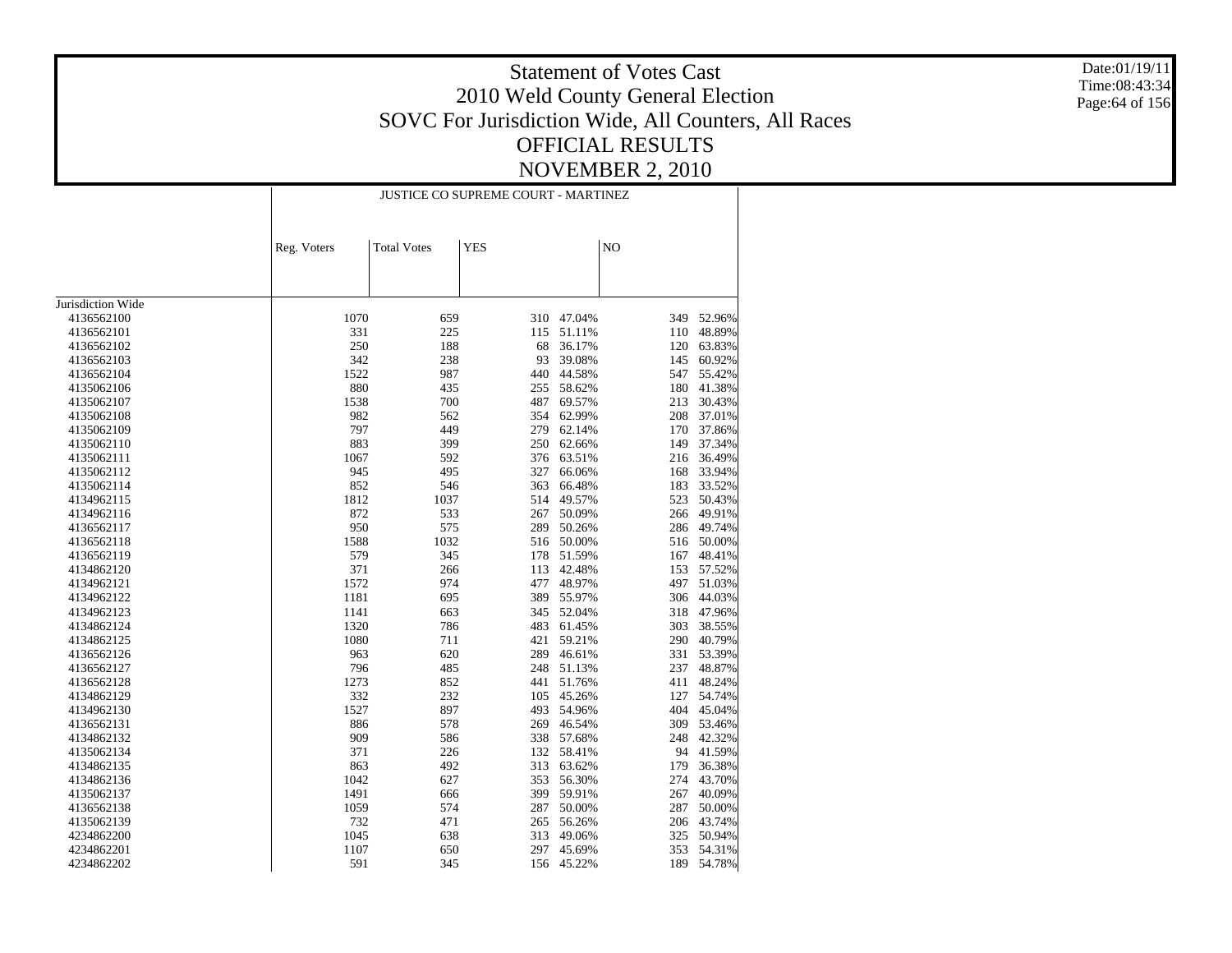Date:01/19/11 Time:08:43:34 Page:65 of 156

|            | <b>JUSTICE CO SUPREME COURT - MARTINEZ</b> |                    |            |            |     |            |  |
|------------|--------------------------------------------|--------------------|------------|------------|-----|------------|--|
|            |                                            |                    |            |            |     |            |  |
|            | Reg. Voters                                | <b>Total Votes</b> | <b>YES</b> |            | NO  |            |  |
|            |                                            |                    |            |            |     |            |  |
|            |                                            |                    |            |            |     |            |  |
| 2234862203 | 1576                                       | 889                | 422        | 47.47%     | 467 | 52.53%     |  |
| 2234862204 | 1082                                       | 636                | 317        | 49.84%     | 319 | 50.16%     |  |
| 2234862205 | 1260                                       | 691                | 339        | 49.06%     |     | 352 50.94% |  |
| 2234862207 | 1580                                       | 851                | 457        | 53.70%     | 394 | 46.30%     |  |
| 4234862208 | 796                                        | 488                | 201        | 41.19%     | 287 | 58.81%     |  |
| 4134862211 | 944                                        | 522                | 317        | 60.73%     | 205 | 39.27%     |  |
| 4134862212 | 1120                                       | 698                | 413        | 59.17%     | 285 | 40.83%     |  |
| 4134862213 | 560                                        | 293                | 137        | 46.76%     | 156 | 53.24%     |  |
| 4134862214 | 1239                                       | 872                | 508        | 58.26%     | 364 | 41.74%     |  |
| 4134862215 | 1124                                       | 768                | 495        | 64.45%     | 273 | 35.55%     |  |
| 4135062217 | 827                                        | 513                | 315        | 61.40%     | 198 | 38.60%     |  |
| 4135062219 | 435                                        | 247                | 153        | 61.94%     | 94  | 38.06%     |  |
| 4135062220 | 678                                        | 376                | 251        | 66.76%     | 125 | 33.24%     |  |
| 4135062221 | 1023                                       | 653                | 412        | 63.09%     | 241 | 36.91%     |  |
| 4134862222 | 1190                                       | 819                | 519        | 63.37%     | 300 | 36.63%     |  |
| 4134862223 | 1113                                       | 760                | 445        | 58.55%     | 315 | 41.45%     |  |
| 4234862224 | 594                                        | 366                | 181        | 49.45%     | 185 | 50.55%     |  |
| 4134862226 | 1576                                       | 829                | 498        | 60.07%     | 331 | 39.93%     |  |
| 4234862228 | 1058                                       | 546                | 269        | 49.27%     | 277 | 50.73%     |  |
| 4234862229 | 1442                                       | 810                | 386        | 47.65%     | 424 | 52.35%     |  |
| 4234862230 | 1280                                       | 806                |            | 432 53.60% | 374 | 46.40%     |  |
| 4234862231 | 1212                                       | 724                | 404        | 55.80%     | 320 | 44.20%     |  |
| 4234862232 | 1074                                       | 610                |            | 315 51.64% | 295 | 48.36%     |  |
| 4134862235 | 1217                                       | 770                | 433        | 56.23%     | 337 | 43.77%     |  |
| 4235062236 | 515                                        | 369                | 181        | 49.05%     | 188 | 50.95%     |  |
| 4234862237 | 1673                                       | 1024               | 494        | 48.24%     | 530 | 51.76%     |  |
| 4134862238 | 970                                        | 584                | 339        | 58.05%     | 245 | 41.95%     |  |
| 2234862239 | 1407                                       | 777                | 396        | 50.97%     | 381 | 49.03%     |  |
| 2234862240 | 1827                                       | 1056               | 534        | 50.57%     | 522 | 49.43%     |  |
| 4134862241 | 697                                        | 402                | 248        | 61.69%     | 154 | 38.31%     |  |
| 2234862242 | 1169                                       | 650                | 364        | 56.00%     | 286 | 44.00%     |  |
| 4134862243 | 1698                                       | 1063               | 638        | 60.02%     | 425 | 39.98%     |  |
| 4234862244 | 975                                        | 623                | 290        | 46.55%     | 333 | 53.45%     |  |
| 4234862245 | 906                                        | 531                | 263        | 49.53%     | 268 | 50.47%     |  |
| 4234862246 | 796                                        | 389                | 207        | 53.21%     | 182 | 46.79%     |  |
| 4234862247 | 980                                        | 537                |            | 282 52.51% | 255 | 47.49%     |  |
| 2999962999 |                                            | L,                 |            |            | ÷,  |            |  |
| 4234862300 | 1131                                       | 681                | 281        | 41.26%     | 400 | 58.74%     |  |
| 4236562301 | 948                                        | 500                | 279        | 55.80%     | 221 | 44.20%     |  |
| 4236562302 | 1029                                       | 585                | 306        | 52.31%     | 279 | 47.69%     |  |
| 4236562303 | 725                                        | 440                | 260        | 59.09%     | 180 | 40.91%     |  |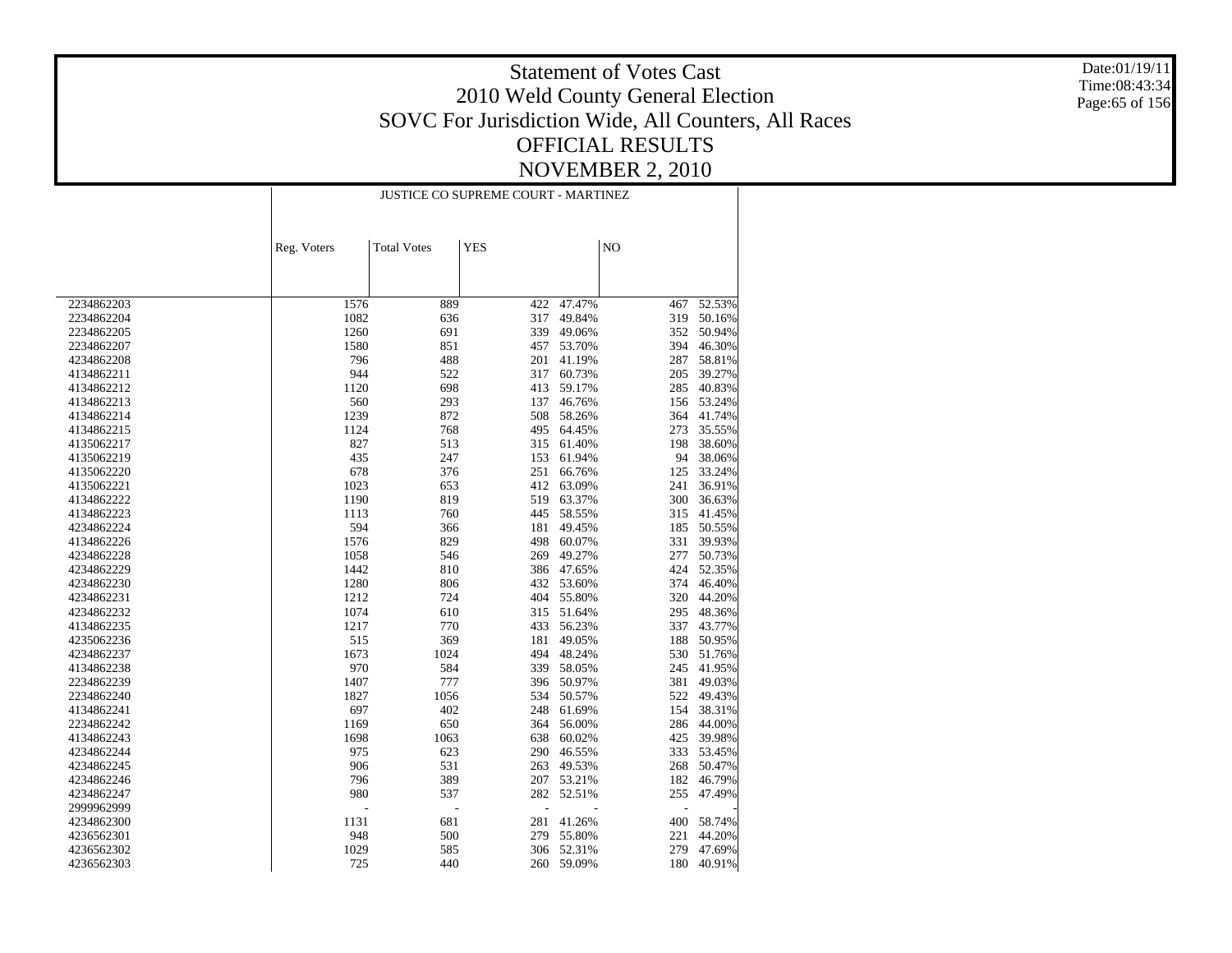Date:01/19/11 Time:08:43:34 Page:66 of 156

| <b>YES</b><br>N <sub>O</sub><br><b>Total Votes</b><br>Reg. Voters<br>4236562304<br>1000<br>620<br>47.74%<br>52.26%<br>296<br>324<br>1264<br>687<br>348<br>50.66%<br>339<br>49.34%<br>2234862305<br>2234862306<br>856<br>461<br>242<br>52.49%<br>47.51%<br>219<br>583<br>1198<br>368<br>63.12%<br>36.88%<br>2234862307<br>215<br>776<br>387<br>49.87%<br>389<br>50.13%<br>4136562308<br>1168<br>538<br>379<br>145<br>38.26%<br>234<br>61.74%<br>4236562309<br>992<br>586<br>249<br>42.49%<br>337<br>57.51%<br>4236562310<br>1399<br>892<br>363<br>529<br>59.30%<br>40.70%<br>4136562311<br>57.38%<br>4136562312<br>364<br>237<br>101<br>42.62%<br>136<br>630<br>419<br>40.33%<br>59.67%<br>4236562313<br>169<br>250<br>1870<br>955<br>455<br>500<br>52.36%<br>4236562314<br>47.64%<br>569<br>137<br>90<br>65.69%<br>47<br>34.31%<br>4135062315<br>623<br>386<br>245<br>36.53%<br>4135062317<br>63.47%<br>141<br>728<br>450<br>293<br>65.11%<br>157<br>34.89%<br>4135062318<br>461<br>274<br>168<br>61.31%<br>106<br>38.69%<br>4135062319<br>373<br>212<br>62.26%<br>80<br>37.74%<br>4135062320<br>132<br>764<br>4135062321<br>346<br>216 62.43%<br>130<br>37.57%<br>1068<br>607<br>399<br>34.27%<br>4135062322<br>65.73%<br>208<br>1033<br>588<br>342<br>58.16%<br>41.84%<br>4135062323<br>246<br>1701<br>920<br>531<br>57.72%<br>389<br>42.28%<br>4135062324<br>770<br>399<br>227<br>56.89%<br>43.11%<br>4135062325<br>172<br>991<br>631<br>370<br>58.64%<br>261<br>41.36%<br>4134862326<br>39<br>26<br>10<br>38.46%<br>61.54%<br>2233362327<br>16<br>842<br>496<br>58.91%<br>41.09%<br>2234862328<br>1658<br>346<br>121<br>81<br>4135062329<br>267<br>66.94%<br>40<br>33.06%<br>1344<br>33.94%<br>4135062330<br>719<br>475<br>66.06%<br>244<br>1184<br>742<br>389<br>52.43%<br>353<br>47.57%<br>4234862331<br>307<br>205<br>86<br>41.95%<br>58.05%<br>4136562332<br>119<br>779<br>450<br>59.33%<br>183<br>40.67%<br>4134862333<br>267<br>1609<br>841<br>468<br>55.65%<br>373<br>44.35%<br>2234862334<br>1032<br>673<br>327<br>48.59%<br>346<br>51.41%<br>2234862335<br>687<br>40.22%<br>4135062336<br>363<br>217<br>59.78%<br>146<br>2234862337<br>1408<br>758<br>375<br>49.47%<br>383<br>50.53%<br>4999962999<br>LaSalle Fire Protection District<br>Milliken Fire Protection District<br>Platte Valley Fire Protection District<br>Poudre Valley Fire Protection District<br>$\overline{0}$<br>1255<br>723<br>42.39%<br>Provisional<br>57.61%<br>532 |       | <b>JUSTICE CO SUPREME COURT - MARTINEZ</b> |       |       |        |       |        |
|---------------------------------------------------------------------------------------------------------------------------------------------------------------------------------------------------------------------------------------------------------------------------------------------------------------------------------------------------------------------------------------------------------------------------------------------------------------------------------------------------------------------------------------------------------------------------------------------------------------------------------------------------------------------------------------------------------------------------------------------------------------------------------------------------------------------------------------------------------------------------------------------------------------------------------------------------------------------------------------------------------------------------------------------------------------------------------------------------------------------------------------------------------------------------------------------------------------------------------------------------------------------------------------------------------------------------------------------------------------------------------------------------------------------------------------------------------------------------------------------------------------------------------------------------------------------------------------------------------------------------------------------------------------------------------------------------------------------------------------------------------------------------------------------------------------------------------------------------------------------------------------------------------------------------------------------------------------------------------------------------------------------------------------------------------------------------------------------------------------------------------------------------------------------------------------------------------------------------------------------------------------------------------------------------------------------------------------------------------------------------------------------------------------------------------------------------------|-------|--------------------------------------------|-------|-------|--------|-------|--------|
|                                                                                                                                                                                                                                                                                                                                                                                                                                                                                                                                                                                                                                                                                                                                                                                                                                                                                                                                                                                                                                                                                                                                                                                                                                                                                                                                                                                                                                                                                                                                                                                                                                                                                                                                                                                                                                                                                                                                                                                                                                                                                                                                                                                                                                                                                                                                                                                                                                                         |       |                                            |       |       |        |       |        |
|                                                                                                                                                                                                                                                                                                                                                                                                                                                                                                                                                                                                                                                                                                                                                                                                                                                                                                                                                                                                                                                                                                                                                                                                                                                                                                                                                                                                                                                                                                                                                                                                                                                                                                                                                                                                                                                                                                                                                                                                                                                                                                                                                                                                                                                                                                                                                                                                                                                         |       |                                            |       |       |        |       |        |
|                                                                                                                                                                                                                                                                                                                                                                                                                                                                                                                                                                                                                                                                                                                                                                                                                                                                                                                                                                                                                                                                                                                                                                                                                                                                                                                                                                                                                                                                                                                                                                                                                                                                                                                                                                                                                                                                                                                                                                                                                                                                                                                                                                                                                                                                                                                                                                                                                                                         |       |                                            |       |       |        |       |        |
|                                                                                                                                                                                                                                                                                                                                                                                                                                                                                                                                                                                                                                                                                                                                                                                                                                                                                                                                                                                                                                                                                                                                                                                                                                                                                                                                                                                                                                                                                                                                                                                                                                                                                                                                                                                                                                                                                                                                                                                                                                                                                                                                                                                                                                                                                                                                                                                                                                                         |       |                                            |       |       |        |       |        |
|                                                                                                                                                                                                                                                                                                                                                                                                                                                                                                                                                                                                                                                                                                                                                                                                                                                                                                                                                                                                                                                                                                                                                                                                                                                                                                                                                                                                                                                                                                                                                                                                                                                                                                                                                                                                                                                                                                                                                                                                                                                                                                                                                                                                                                                                                                                                                                                                                                                         |       |                                            |       |       |        |       |        |
|                                                                                                                                                                                                                                                                                                                                                                                                                                                                                                                                                                                                                                                                                                                                                                                                                                                                                                                                                                                                                                                                                                                                                                                                                                                                                                                                                                                                                                                                                                                                                                                                                                                                                                                                                                                                                                                                                                                                                                                                                                                                                                                                                                                                                                                                                                                                                                                                                                                         |       |                                            |       |       |        |       |        |
|                                                                                                                                                                                                                                                                                                                                                                                                                                                                                                                                                                                                                                                                                                                                                                                                                                                                                                                                                                                                                                                                                                                                                                                                                                                                                                                                                                                                                                                                                                                                                                                                                                                                                                                                                                                                                                                                                                                                                                                                                                                                                                                                                                                                                                                                                                                                                                                                                                                         |       |                                            |       |       |        |       |        |
|                                                                                                                                                                                                                                                                                                                                                                                                                                                                                                                                                                                                                                                                                                                                                                                                                                                                                                                                                                                                                                                                                                                                                                                                                                                                                                                                                                                                                                                                                                                                                                                                                                                                                                                                                                                                                                                                                                                                                                                                                                                                                                                                                                                                                                                                                                                                                                                                                                                         |       |                                            |       |       |        |       |        |
|                                                                                                                                                                                                                                                                                                                                                                                                                                                                                                                                                                                                                                                                                                                                                                                                                                                                                                                                                                                                                                                                                                                                                                                                                                                                                                                                                                                                                                                                                                                                                                                                                                                                                                                                                                                                                                                                                                                                                                                                                                                                                                                                                                                                                                                                                                                                                                                                                                                         |       |                                            |       |       |        |       |        |
|                                                                                                                                                                                                                                                                                                                                                                                                                                                                                                                                                                                                                                                                                                                                                                                                                                                                                                                                                                                                                                                                                                                                                                                                                                                                                                                                                                                                                                                                                                                                                                                                                                                                                                                                                                                                                                                                                                                                                                                                                                                                                                                                                                                                                                                                                                                                                                                                                                                         |       |                                            |       |       |        |       |        |
|                                                                                                                                                                                                                                                                                                                                                                                                                                                                                                                                                                                                                                                                                                                                                                                                                                                                                                                                                                                                                                                                                                                                                                                                                                                                                                                                                                                                                                                                                                                                                                                                                                                                                                                                                                                                                                                                                                                                                                                                                                                                                                                                                                                                                                                                                                                                                                                                                                                         |       |                                            |       |       |        |       |        |
|                                                                                                                                                                                                                                                                                                                                                                                                                                                                                                                                                                                                                                                                                                                                                                                                                                                                                                                                                                                                                                                                                                                                                                                                                                                                                                                                                                                                                                                                                                                                                                                                                                                                                                                                                                                                                                                                                                                                                                                                                                                                                                                                                                                                                                                                                                                                                                                                                                                         |       |                                            |       |       |        |       |        |
|                                                                                                                                                                                                                                                                                                                                                                                                                                                                                                                                                                                                                                                                                                                                                                                                                                                                                                                                                                                                                                                                                                                                                                                                                                                                                                                                                                                                                                                                                                                                                                                                                                                                                                                                                                                                                                                                                                                                                                                                                                                                                                                                                                                                                                                                                                                                                                                                                                                         |       |                                            |       |       |        |       |        |
|                                                                                                                                                                                                                                                                                                                                                                                                                                                                                                                                                                                                                                                                                                                                                                                                                                                                                                                                                                                                                                                                                                                                                                                                                                                                                                                                                                                                                                                                                                                                                                                                                                                                                                                                                                                                                                                                                                                                                                                                                                                                                                                                                                                                                                                                                                                                                                                                                                                         |       |                                            |       |       |        |       |        |
|                                                                                                                                                                                                                                                                                                                                                                                                                                                                                                                                                                                                                                                                                                                                                                                                                                                                                                                                                                                                                                                                                                                                                                                                                                                                                                                                                                                                                                                                                                                                                                                                                                                                                                                                                                                                                                                                                                                                                                                                                                                                                                                                                                                                                                                                                                                                                                                                                                                         |       |                                            |       |       |        |       |        |
|                                                                                                                                                                                                                                                                                                                                                                                                                                                                                                                                                                                                                                                                                                                                                                                                                                                                                                                                                                                                                                                                                                                                                                                                                                                                                                                                                                                                                                                                                                                                                                                                                                                                                                                                                                                                                                                                                                                                                                                                                                                                                                                                                                                                                                                                                                                                                                                                                                                         |       |                                            |       |       |        |       |        |
|                                                                                                                                                                                                                                                                                                                                                                                                                                                                                                                                                                                                                                                                                                                                                                                                                                                                                                                                                                                                                                                                                                                                                                                                                                                                                                                                                                                                                                                                                                                                                                                                                                                                                                                                                                                                                                                                                                                                                                                                                                                                                                                                                                                                                                                                                                                                                                                                                                                         |       |                                            |       |       |        |       |        |
|                                                                                                                                                                                                                                                                                                                                                                                                                                                                                                                                                                                                                                                                                                                                                                                                                                                                                                                                                                                                                                                                                                                                                                                                                                                                                                                                                                                                                                                                                                                                                                                                                                                                                                                                                                                                                                                                                                                                                                                                                                                                                                                                                                                                                                                                                                                                                                                                                                                         |       |                                            |       |       |        |       |        |
|                                                                                                                                                                                                                                                                                                                                                                                                                                                                                                                                                                                                                                                                                                                                                                                                                                                                                                                                                                                                                                                                                                                                                                                                                                                                                                                                                                                                                                                                                                                                                                                                                                                                                                                                                                                                                                                                                                                                                                                                                                                                                                                                                                                                                                                                                                                                                                                                                                                         |       |                                            |       |       |        |       |        |
|                                                                                                                                                                                                                                                                                                                                                                                                                                                                                                                                                                                                                                                                                                                                                                                                                                                                                                                                                                                                                                                                                                                                                                                                                                                                                                                                                                                                                                                                                                                                                                                                                                                                                                                                                                                                                                                                                                                                                                                                                                                                                                                                                                                                                                                                                                                                                                                                                                                         |       |                                            |       |       |        |       |        |
|                                                                                                                                                                                                                                                                                                                                                                                                                                                                                                                                                                                                                                                                                                                                                                                                                                                                                                                                                                                                                                                                                                                                                                                                                                                                                                                                                                                                                                                                                                                                                                                                                                                                                                                                                                                                                                                                                                                                                                                                                                                                                                                                                                                                                                                                                                                                                                                                                                                         |       |                                            |       |       |        |       |        |
|                                                                                                                                                                                                                                                                                                                                                                                                                                                                                                                                                                                                                                                                                                                                                                                                                                                                                                                                                                                                                                                                                                                                                                                                                                                                                                                                                                                                                                                                                                                                                                                                                                                                                                                                                                                                                                                                                                                                                                                                                                                                                                                                                                                                                                                                                                                                                                                                                                                         |       |                                            |       |       |        |       |        |
|                                                                                                                                                                                                                                                                                                                                                                                                                                                                                                                                                                                                                                                                                                                                                                                                                                                                                                                                                                                                                                                                                                                                                                                                                                                                                                                                                                                                                                                                                                                                                                                                                                                                                                                                                                                                                                                                                                                                                                                                                                                                                                                                                                                                                                                                                                                                                                                                                                                         |       |                                            |       |       |        |       |        |
|                                                                                                                                                                                                                                                                                                                                                                                                                                                                                                                                                                                                                                                                                                                                                                                                                                                                                                                                                                                                                                                                                                                                                                                                                                                                                                                                                                                                                                                                                                                                                                                                                                                                                                                                                                                                                                                                                                                                                                                                                                                                                                                                                                                                                                                                                                                                                                                                                                                         |       |                                            |       |       |        |       |        |
|                                                                                                                                                                                                                                                                                                                                                                                                                                                                                                                                                                                                                                                                                                                                                                                                                                                                                                                                                                                                                                                                                                                                                                                                                                                                                                                                                                                                                                                                                                                                                                                                                                                                                                                                                                                                                                                                                                                                                                                                                                                                                                                                                                                                                                                                                                                                                                                                                                                         |       |                                            |       |       |        |       |        |
|                                                                                                                                                                                                                                                                                                                                                                                                                                                                                                                                                                                                                                                                                                                                                                                                                                                                                                                                                                                                                                                                                                                                                                                                                                                                                                                                                                                                                                                                                                                                                                                                                                                                                                                                                                                                                                                                                                                                                                                                                                                                                                                                                                                                                                                                                                                                                                                                                                                         |       |                                            |       |       |        |       |        |
|                                                                                                                                                                                                                                                                                                                                                                                                                                                                                                                                                                                                                                                                                                                                                                                                                                                                                                                                                                                                                                                                                                                                                                                                                                                                                                                                                                                                                                                                                                                                                                                                                                                                                                                                                                                                                                                                                                                                                                                                                                                                                                                                                                                                                                                                                                                                                                                                                                                         |       |                                            |       |       |        |       |        |
|                                                                                                                                                                                                                                                                                                                                                                                                                                                                                                                                                                                                                                                                                                                                                                                                                                                                                                                                                                                                                                                                                                                                                                                                                                                                                                                                                                                                                                                                                                                                                                                                                                                                                                                                                                                                                                                                                                                                                                                                                                                                                                                                                                                                                                                                                                                                                                                                                                                         |       |                                            |       |       |        |       |        |
|                                                                                                                                                                                                                                                                                                                                                                                                                                                                                                                                                                                                                                                                                                                                                                                                                                                                                                                                                                                                                                                                                                                                                                                                                                                                                                                                                                                                                                                                                                                                                                                                                                                                                                                                                                                                                                                                                                                                                                                                                                                                                                                                                                                                                                                                                                                                                                                                                                                         |       |                                            |       |       |        |       |        |
|                                                                                                                                                                                                                                                                                                                                                                                                                                                                                                                                                                                                                                                                                                                                                                                                                                                                                                                                                                                                                                                                                                                                                                                                                                                                                                                                                                                                                                                                                                                                                                                                                                                                                                                                                                                                                                                                                                                                                                                                                                                                                                                                                                                                                                                                                                                                                                                                                                                         |       |                                            |       |       |        |       |        |
|                                                                                                                                                                                                                                                                                                                                                                                                                                                                                                                                                                                                                                                                                                                                                                                                                                                                                                                                                                                                                                                                                                                                                                                                                                                                                                                                                                                                                                                                                                                                                                                                                                                                                                                                                                                                                                                                                                                                                                                                                                                                                                                                                                                                                                                                                                                                                                                                                                                         |       |                                            |       |       |        |       |        |
|                                                                                                                                                                                                                                                                                                                                                                                                                                                                                                                                                                                                                                                                                                                                                                                                                                                                                                                                                                                                                                                                                                                                                                                                                                                                                                                                                                                                                                                                                                                                                                                                                                                                                                                                                                                                                                                                                                                                                                                                                                                                                                                                                                                                                                                                                                                                                                                                                                                         |       |                                            |       |       |        |       |        |
|                                                                                                                                                                                                                                                                                                                                                                                                                                                                                                                                                                                                                                                                                                                                                                                                                                                                                                                                                                                                                                                                                                                                                                                                                                                                                                                                                                                                                                                                                                                                                                                                                                                                                                                                                                                                                                                                                                                                                                                                                                                                                                                                                                                                                                                                                                                                                                                                                                                         |       |                                            |       |       |        |       |        |
|                                                                                                                                                                                                                                                                                                                                                                                                                                                                                                                                                                                                                                                                                                                                                                                                                                                                                                                                                                                                                                                                                                                                                                                                                                                                                                                                                                                                                                                                                                                                                                                                                                                                                                                                                                                                                                                                                                                                                                                                                                                                                                                                                                                                                                                                                                                                                                                                                                                         |       |                                            |       |       |        |       |        |
|                                                                                                                                                                                                                                                                                                                                                                                                                                                                                                                                                                                                                                                                                                                                                                                                                                                                                                                                                                                                                                                                                                                                                                                                                                                                                                                                                                                                                                                                                                                                                                                                                                                                                                                                                                                                                                                                                                                                                                                                                                                                                                                                                                                                                                                                                                                                                                                                                                                         |       |                                            |       |       |        |       |        |
|                                                                                                                                                                                                                                                                                                                                                                                                                                                                                                                                                                                                                                                                                                                                                                                                                                                                                                                                                                                                                                                                                                                                                                                                                                                                                                                                                                                                                                                                                                                                                                                                                                                                                                                                                                                                                                                                                                                                                                                                                                                                                                                                                                                                                                                                                                                                                                                                                                                         |       |                                            |       |       |        |       |        |
|                                                                                                                                                                                                                                                                                                                                                                                                                                                                                                                                                                                                                                                                                                                                                                                                                                                                                                                                                                                                                                                                                                                                                                                                                                                                                                                                                                                                                                                                                                                                                                                                                                                                                                                                                                                                                                                                                                                                                                                                                                                                                                                                                                                                                                                                                                                                                                                                                                                         |       |                                            |       |       |        |       |        |
|                                                                                                                                                                                                                                                                                                                                                                                                                                                                                                                                                                                                                                                                                                                                                                                                                                                                                                                                                                                                                                                                                                                                                                                                                                                                                                                                                                                                                                                                                                                                                                                                                                                                                                                                                                                                                                                                                                                                                                                                                                                                                                                                                                                                                                                                                                                                                                                                                                                         |       |                                            |       |       |        |       |        |
|                                                                                                                                                                                                                                                                                                                                                                                                                                                                                                                                                                                                                                                                                                                                                                                                                                                                                                                                                                                                                                                                                                                                                                                                                                                                                                                                                                                                                                                                                                                                                                                                                                                                                                                                                                                                                                                                                                                                                                                                                                                                                                                                                                                                                                                                                                                                                                                                                                                         |       |                                            |       |       |        |       |        |
|                                                                                                                                                                                                                                                                                                                                                                                                                                                                                                                                                                                                                                                                                                                                                                                                                                                                                                                                                                                                                                                                                                                                                                                                                                                                                                                                                                                                                                                                                                                                                                                                                                                                                                                                                                                                                                                                                                                                                                                                                                                                                                                                                                                                                                                                                                                                                                                                                                                         |       |                                            |       |       |        |       |        |
|                                                                                                                                                                                                                                                                                                                                                                                                                                                                                                                                                                                                                                                                                                                                                                                                                                                                                                                                                                                                                                                                                                                                                                                                                                                                                                                                                                                                                                                                                                                                                                                                                                                                                                                                                                                                                                                                                                                                                                                                                                                                                                                                                                                                                                                                                                                                                                                                                                                         |       |                                            |       |       |        |       |        |
|                                                                                                                                                                                                                                                                                                                                                                                                                                                                                                                                                                                                                                                                                                                                                                                                                                                                                                                                                                                                                                                                                                                                                                                                                                                                                                                                                                                                                                                                                                                                                                                                                                                                                                                                                                                                                                                                                                                                                                                                                                                                                                                                                                                                                                                                                                                                                                                                                                                         |       |                                            |       |       |        |       |        |
|                                                                                                                                                                                                                                                                                                                                                                                                                                                                                                                                                                                                                                                                                                                                                                                                                                                                                                                                                                                                                                                                                                                                                                                                                                                                                                                                                                                                                                                                                                                                                                                                                                                                                                                                                                                                                                                                                                                                                                                                                                                                                                                                                                                                                                                                                                                                                                                                                                                         |       |                                            |       |       |        |       |        |
|                                                                                                                                                                                                                                                                                                                                                                                                                                                                                                                                                                                                                                                                                                                                                                                                                                                                                                                                                                                                                                                                                                                                                                                                                                                                                                                                                                                                                                                                                                                                                                                                                                                                                                                                                                                                                                                                                                                                                                                                                                                                                                                                                                                                                                                                                                                                                                                                                                                         | Total | 113032                                     | 67319 | 36438 | 54.13% | 30881 | 45.87% |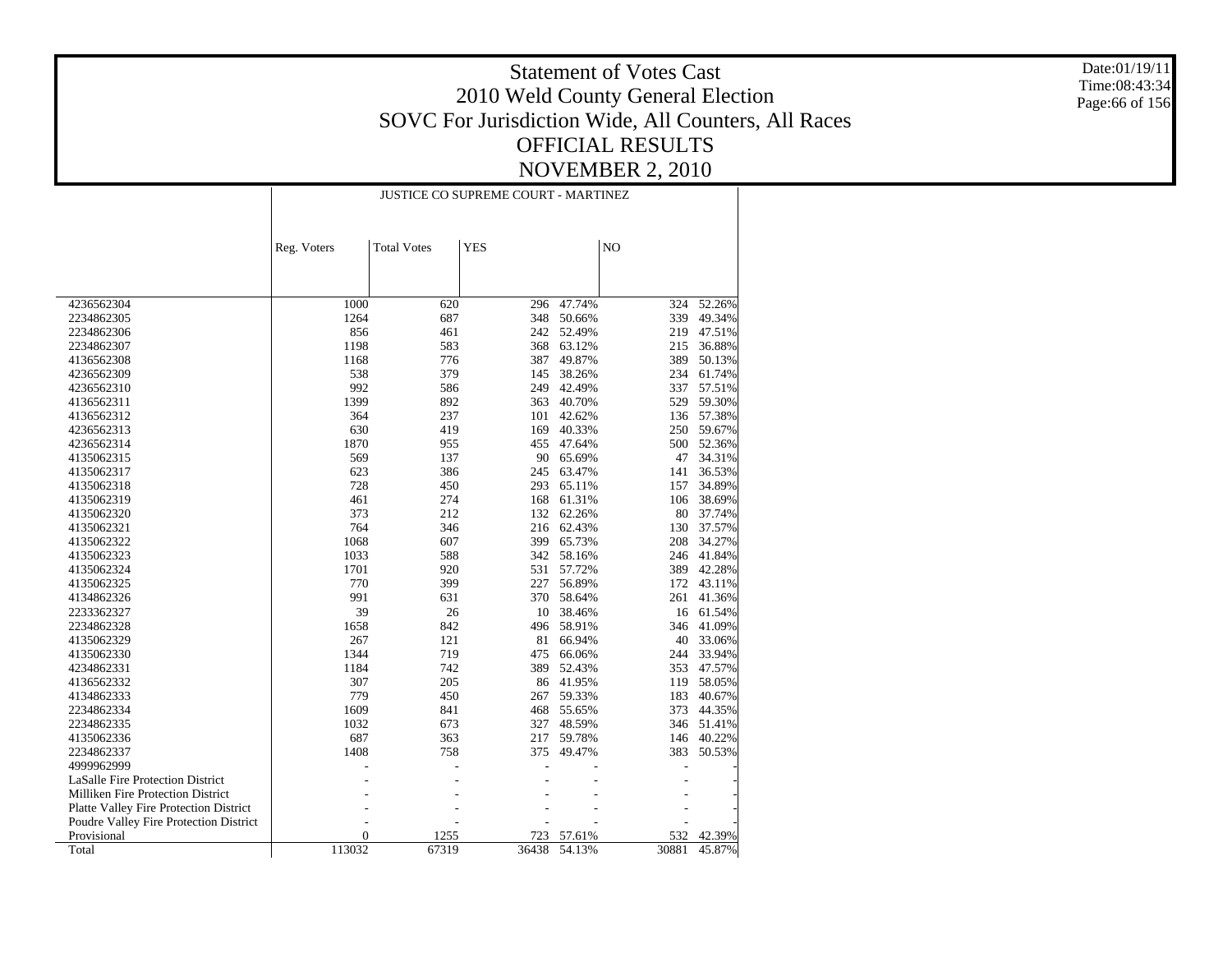Date:01/19/11 Time:08:43:34 Page:67 of 156

|                   |             | <b>JUSTICE CO SUPREME COURT - RICE</b> |            |            |     |            |  |  |
|-------------------|-------------|----------------------------------------|------------|------------|-----|------------|--|--|
|                   |             |                                        |            |            |     |            |  |  |
|                   | Reg. Voters | <b>Total Votes</b>                     | <b>YES</b> |            | NO  |            |  |  |
|                   |             |                                        |            |            |     |            |  |  |
|                   |             |                                        |            |            |     |            |  |  |
| Jurisdiction Wide |             |                                        |            |            |     |            |  |  |
| 4136562100        | 1070        | 660                                    | 339        | 51.36%     | 321 | 48.64%     |  |  |
| 4136562101        | 331         | 226                                    | 121        | 53.54%     | 105 | 46.46%     |  |  |
| 4136562102        | 250         | 187                                    | 71         | 37.97%     | 116 | 62.03%     |  |  |
| 4136562103        | 342         | 238                                    | 103        | 43.28%     | 135 | 56.72%     |  |  |
| 4136562104        | 1522        | 983                                    | 475        | 48.32%     | 508 | 51.68%     |  |  |
| 4135062106        | 880         | 434                                    | 254        | 58.53%     | 180 | 41.47%     |  |  |
| 4135062107        | 1538        | 693                                    | 456        | 65.80%     | 237 | 34.20%     |  |  |
| 4135062108        | 982         | 560                                    | 345        | 61.61%     | 215 | 38.39%     |  |  |
| 4135062109        | 797         | 444                                    | 270        | 60.81%     | 174 | 39.19%     |  |  |
| 4135062110        | 883         | 402                                    | 245        | 60.95%     | 157 | 39.05%     |  |  |
| 4135062111        | 1067        | 591                                    | 381        | 64.47%     | 210 | 35.53%     |  |  |
| 4135062112        | 945         | 491                                    | 334        | 68.02%     | 157 | 31.98%     |  |  |
| 4135062114        | 852         | 547                                    | 366        | 66.91%     | 181 | 33.09%     |  |  |
| 4134962115        | 1812        | 1037                                   | 545        | 52.56%     | 492 | 47.44%     |  |  |
| 4134962116        | 872         | 530                                    | 287        | 54.15%     | 243 | 45.85%     |  |  |
| 4136562117        | 950         | 567                                    | 286        | 50.44%     | 281 | 49.56%     |  |  |
| 4136562118        | 1588        | 1034                                   | 547        | 52.90%     | 487 | 47.10%     |  |  |
| 4136562119        | 579         | 342                                    | 185        | 54.09%     | 157 | 45.91%     |  |  |
| 4134862120        | 371         | 265                                    | 109        | 41.13%     | 156 | 58.87%     |  |  |
| 4134962121        | 1572        | 975                                    | 509        | 52.21%     | 466 | 47.79%     |  |  |
| 4134962122        | 1181        | 698                                    |            | 410 58.74% | 288 | 41.26%     |  |  |
| 4134962123        | 1141        | 659                                    | 362        | 54.93%     | 297 | 45.07%     |  |  |
| 4134862124        | 1320        | 789                                    | 504        | 63.88%     | 285 | 36.12%     |  |  |
| 4134862125        | 1080        | 705                                    | 445        | 63.12%     | 260 | 36.88%     |  |  |
| 4136562126        | 963         | 615                                    | 309        | 50.24%     | 306 | 49.76%     |  |  |
| 4136562127        | 796         | 483                                    | 263        | 54.45%     | 220 | 45.55%     |  |  |
| 4136562128        | 1273        | 852                                    | 463        | 54.34%     | 389 | 45.66%     |  |  |
| 4134862129        | 332         | 233                                    | 116        | 49.79%     | 117 | 50.21%     |  |  |
| 4134962130        | 1527        | 894                                    | 532        | 59.51%     | 362 | 40.49%     |  |  |
| 4136562131        | 886         | 580                                    | 278        | 47.93%     | 302 | 52.07%     |  |  |
| 4134862132        | 909         | 586                                    | 344        | 58.70%     | 242 | 41.30%     |  |  |
| 4135062134        | 371         | 226                                    | 139        | 61.50%     | 87  | 38.50%     |  |  |
| 4134862135        | 863         | 490                                    | 322        | 65.71%     | 168 | 34.29%     |  |  |
| 4134862136        | 1042        | 626                                    | 367        | 58.63%     | 259 | 41.37%     |  |  |
| 4135062137        | 1491        | 661                                    | 388        | 58.70%     | 273 | 41.30%     |  |  |
| 4136562138        | 1059        | 572                                    | 313        | 54.72%     | 259 | 45.28%     |  |  |
| 4135062139        | 732         | 470                                    |            | 274 58.30% | 196 | 41.70%     |  |  |
| 4234862200        | 1045        | 638                                    | 335        | 52.51%     | 303 | 47.49%     |  |  |
| 4234862201        | 1107        | 653                                    | 310        | 47.47%     |     | 343 52.53% |  |  |
| 4234862202        | 591         | 344                                    | 168        | 48.84%     | 176 | 51.16%     |  |  |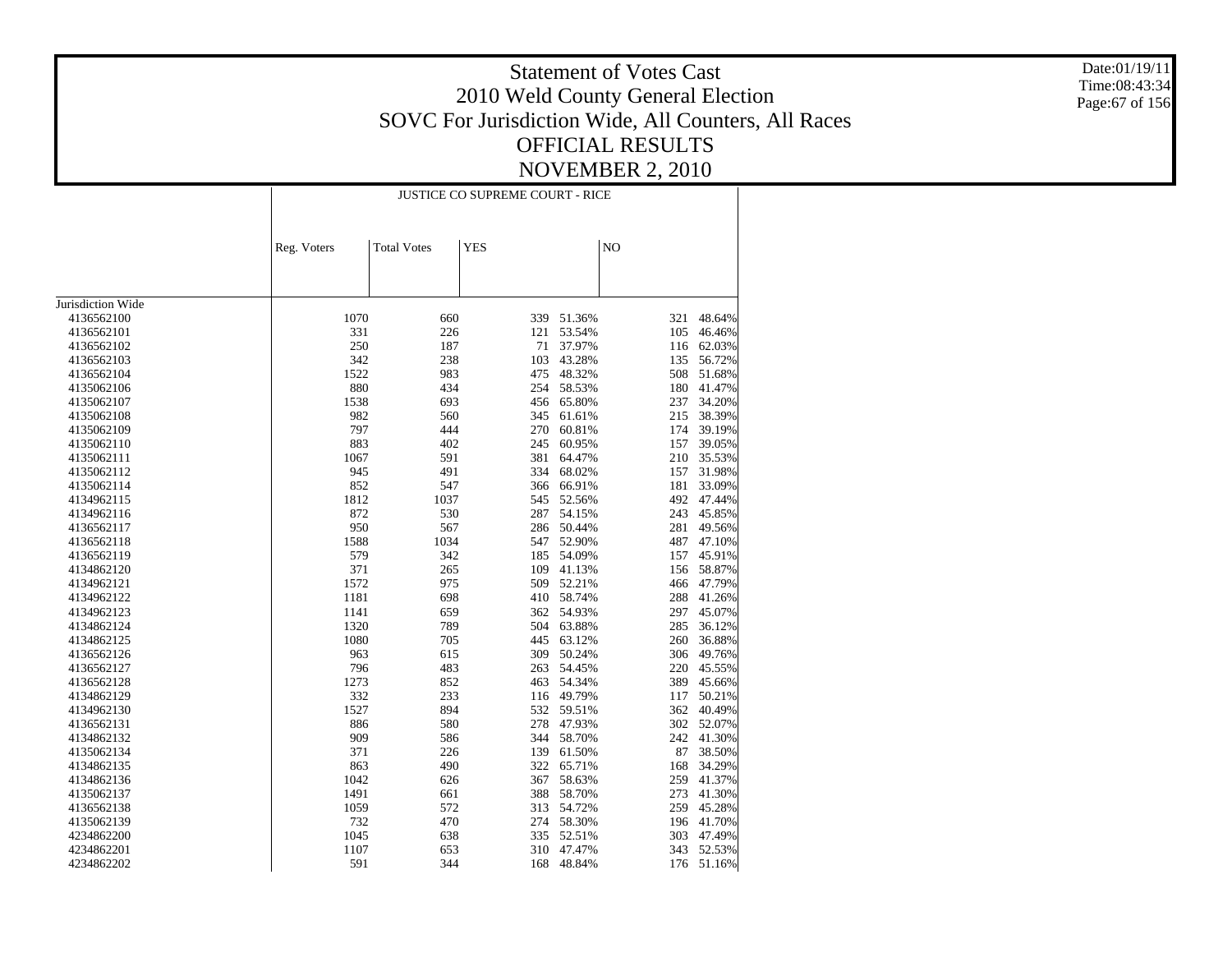Date:01/19/11 Time:08:43:34 Page:68 of 156

|            |             | JUSTICE CO SUPREME COURT - RICE |            |        |     |        |  |  |  |
|------------|-------------|---------------------------------|------------|--------|-----|--------|--|--|--|
|            |             |                                 |            |        |     |        |  |  |  |
|            | Reg. Voters | <b>Total Votes</b>              | <b>YES</b> |        | NO  |        |  |  |  |
|            |             |                                 |            |        |     |        |  |  |  |
| 2234862203 | 1576        | 886                             | 435        | 49.10% | 451 | 50.90% |  |  |  |
| 2234862204 | 1082        | 638                             | 349        | 54.70% | 289 | 45.30% |  |  |  |
| 2234862205 | 1260        | 690                             | 344        | 49.86% | 346 | 50.14% |  |  |  |
| 2234862207 | 1580        | 851                             | 484        | 56.87% | 367 | 43.13% |  |  |  |
| 4234862208 | 796         | 486                             | 221        | 45.47% | 265 | 54.53% |  |  |  |
| 4134862211 | 944         | 520                             | 325        | 62.50% | 195 | 37.50% |  |  |  |
| 4134862212 | 1120        | 695                             | 429        | 61.73% | 266 | 38.27% |  |  |  |
| 4134862213 | 560         | 292                             | 140        | 47.95% | 152 | 52.05% |  |  |  |
| 4134862214 | 1239        | 868                             | 536        | 61.75% | 332 | 38.25% |  |  |  |
| 4134862215 | 1124        | 767                             | 516        | 67.28% | 251 | 32.72% |  |  |  |
| 4135062217 | 827         | 505                             | 321        | 63.56% | 184 | 36.44% |  |  |  |
| 4135062219 | 435         | 244                             | 152        | 62.30% | 92  | 37.70% |  |  |  |
| 4135062220 | 678         | 375                             | 252        | 67.20% | 123 | 32.80% |  |  |  |
| 4135062221 | 1023        | 650                             | 417        | 64.15% | 233 | 35.85% |  |  |  |
| 4134862222 | 1190        | 811                             | 529        | 65.23% | 282 | 34.77% |  |  |  |
| 4134862223 | 1113        | 753                             | 460        | 61.09% | 293 | 38.91% |  |  |  |
| 4234862224 | 594         | 362                             | 184        | 50.83% | 178 | 49.17% |  |  |  |
| 4134862226 | 1576        | 824                             | 507        | 61.53% | 317 | 38.47% |  |  |  |
| 4234862228 | 1058        | 547                             | 287        | 52.47% | 260 | 47.53% |  |  |  |
| 4234862229 | 1442        | 809                             | 410        | 50.68% | 399 | 49.32% |  |  |  |
| 4234862230 | 1280        | 797                             | 447        | 56.09% | 350 | 43.91% |  |  |  |
| 4234862231 | 1212        | 720                             | 425        | 59.03% | 295 | 40.97% |  |  |  |
| 4234862232 | 1074        | 602                             | 329        | 54.65% | 273 | 45.35% |  |  |  |
| 4134862235 | 1217        | 771                             | 450        | 58.37% | 321 | 41.63% |  |  |  |
| 4235062236 | 515         | 366                             | 198        | 54.10% | 168 | 45.90% |  |  |  |
| 4234862237 | 1673        | 1017                            | 533        | 52.41% | 484 | 47.59% |  |  |  |
| 4134862238 | 970         | 582                             | 354        | 60.82% | 228 | 39.18% |  |  |  |
| 2234862239 | 1407        | 778                             | 427        | 54.88% | 351 | 45.12% |  |  |  |
| 2234862240 | 1827        | 1054                            | 546        | 51.80% | 508 | 48.20% |  |  |  |
| 4134862241 | 697         | 405                             | 266        | 65.68% | 139 | 34.32% |  |  |  |
| 2234862242 | 1169        | 640                             | 370        | 57.81% | 270 | 42.19% |  |  |  |
| 4134862243 | 1698        | 1067                            | 663        | 62.14% | 404 | 37.86% |  |  |  |
| 4234862244 | 975         | 623                             | 310        | 49.76% | 313 | 50.24% |  |  |  |
| 4234862245 | 906         | 533                             | 276        | 51.78% | 257 | 48.22% |  |  |  |
| 4234862246 | 796         | 389                             | 218        | 56.04% | 171 | 43.96% |  |  |  |
| 4234862247 | 980         | 533                             | 293        | 54.97% | 240 | 45.03% |  |  |  |
| 2999962999 |             |                                 |            |        |     |        |  |  |  |
|            |             | $\overline{a}$                  |            |        |     |        |  |  |  |
| 4234862300 | 1131        | 677                             | 297        | 43.87% | 380 | 56.13% |  |  |  |
| 4236562301 | 948         | 496                             | 260        | 52.42% | 236 | 47.58% |  |  |  |
| 4236562302 | 1029        | 575                             | 293        | 50.96% | 282 | 49.04% |  |  |  |
| 4236562303 | 725         | 435                             | 248        | 57.01% | 187 | 42.99% |  |  |  |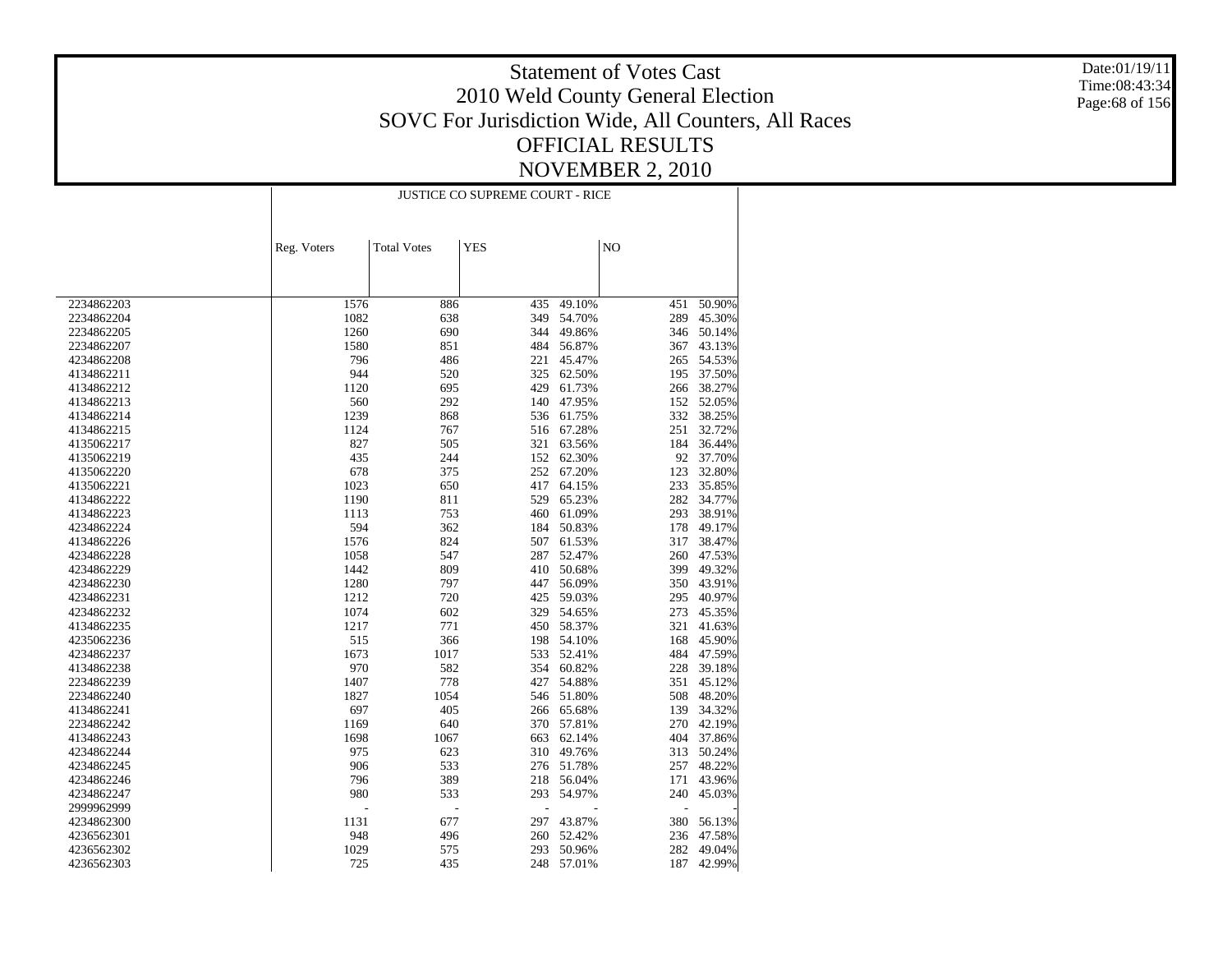Date:01/19/11 Time:08:43:34 Page:69 of 156

| <b>Total Votes</b><br><b>YES</b><br>N <sub>O</sub><br>Reg. Voters<br>4236562304<br>1000<br>613<br>313<br>51.06%<br>48.94%<br>300<br>674<br>1264<br>361<br>53.56%<br>313<br>46.44%<br>2234862305<br>2234862306<br>856<br>457<br>248<br>54.27%<br>209<br>45.73%<br>584<br>33.39%<br>2234862307<br>1198<br>389<br>66.61%<br>195<br>1168<br>772<br>419<br>54.27%<br>353<br>45.73%<br>4136562308<br>538<br>379<br>165<br>43.54%<br>214<br>56.46%<br>4236562309<br>992<br>584<br>270<br>46.23%<br>314 53.77%<br>4236562310<br>887<br>1399<br>409<br>46.11%<br>478<br>53.89%<br>4136562311<br>234<br>112<br>47.86%<br>122<br>52.14%<br>4136562312<br>364<br>630<br>422<br>4236562313<br>197<br>46.68%<br>225<br>53.32%<br>1870<br>952<br>497<br>52.21%<br>455<br>47.79%<br>4236562314<br>569<br>137<br>88<br>64.23%<br>49<br>35.77%<br>4135062315<br>383<br>623<br>71.54%<br>28.46%<br>4135062317<br>274<br>109<br>728<br>447<br>302<br>67.56%<br>32.44%<br>4135062318<br>145<br>272<br>169<br>37.87%<br>4135062319<br>461<br>62.13%<br>103<br>373<br>210<br>143<br>68.10%<br>31.90%<br>67<br>4135062320<br>764<br>340<br>211<br>129<br>37.94%<br>4135062321<br>62.06%<br>1068<br>601<br>413<br>68.72%<br>188<br>31.28%<br>4135062322<br>4135062323<br>1033<br>578<br>344<br>59.52%<br>234<br>40.48%<br>1701<br>39.30%<br>4135062324<br>916<br>556<br>60.70%<br>360<br>770<br>396<br>254<br>64.14%<br>35.86%<br>4135062325<br>142<br>991<br>628<br>377<br>60.03%<br>251<br>39.97%<br>4134862326<br>39<br>26<br>14<br>53.85%<br>12<br>46.15%<br>2233362327<br>844<br>530<br>37.20%<br>2234862328<br>1658<br>62.80%<br>314<br>267<br>121<br>83<br>68.60%<br>38<br>31.40%<br>4135062329<br>1344<br>468<br>65.27%<br>34.73%<br>4135062330<br>717<br>249<br>1184<br>737<br>395<br>53.60%<br>342<br>46.40%<br>4234862331<br>307<br>207<br>105<br>50.72%<br>49.28%<br>4136562332<br>102<br>779<br>446<br>37.89%<br>4134862333<br>277<br>62.11%<br>169<br>1609<br>834<br>59.35%<br>40.65%<br>2234862334<br>495<br>339<br>1032<br>670<br>355<br>52.99%<br>315<br>47.01%<br>2234862335<br>687<br>38.84%<br>363<br>222<br>61.16%<br>4135062336<br>141<br>2234862337<br>1408<br>754<br>405<br>53.71%<br>349<br>46.29%<br>4999962999<br><b>LaSalle Fire Protection District</b><br>Milliken Fire Protection District<br>Platte Valley Fire Protection District<br>Poudre Valley Fire Protection District<br>Provisional<br>$\overline{0}$<br>1231<br>57.19%<br>704<br>527<br>42.81%<br>113032<br>67029<br>Total<br>37935<br>56.59%<br>29094<br>43.41% |  | JUSTICE CO SUPREME COURT - RICE |  |  |  |  |  |  |
|-----------------------------------------------------------------------------------------------------------------------------------------------------------------------------------------------------------------------------------------------------------------------------------------------------------------------------------------------------------------------------------------------------------------------------------------------------------------------------------------------------------------------------------------------------------------------------------------------------------------------------------------------------------------------------------------------------------------------------------------------------------------------------------------------------------------------------------------------------------------------------------------------------------------------------------------------------------------------------------------------------------------------------------------------------------------------------------------------------------------------------------------------------------------------------------------------------------------------------------------------------------------------------------------------------------------------------------------------------------------------------------------------------------------------------------------------------------------------------------------------------------------------------------------------------------------------------------------------------------------------------------------------------------------------------------------------------------------------------------------------------------------------------------------------------------------------------------------------------------------------------------------------------------------------------------------------------------------------------------------------------------------------------------------------------------------------------------------------------------------------------------------------------------------------------------------------------------------------------------------------------------------------------------------------------------------------------------------------------------------------------------------------------------------------------------------------------------------------------------------------------------------------------------|--|---------------------------------|--|--|--|--|--|--|
|                                                                                                                                                                                                                                                                                                                                                                                                                                                                                                                                                                                                                                                                                                                                                                                                                                                                                                                                                                                                                                                                                                                                                                                                                                                                                                                                                                                                                                                                                                                                                                                                                                                                                                                                                                                                                                                                                                                                                                                                                                                                                                                                                                                                                                                                                                                                                                                                                                                                                                                                   |  |                                 |  |  |  |  |  |  |
|                                                                                                                                                                                                                                                                                                                                                                                                                                                                                                                                                                                                                                                                                                                                                                                                                                                                                                                                                                                                                                                                                                                                                                                                                                                                                                                                                                                                                                                                                                                                                                                                                                                                                                                                                                                                                                                                                                                                                                                                                                                                                                                                                                                                                                                                                                                                                                                                                                                                                                                                   |  |                                 |  |  |  |  |  |  |
|                                                                                                                                                                                                                                                                                                                                                                                                                                                                                                                                                                                                                                                                                                                                                                                                                                                                                                                                                                                                                                                                                                                                                                                                                                                                                                                                                                                                                                                                                                                                                                                                                                                                                                                                                                                                                                                                                                                                                                                                                                                                                                                                                                                                                                                                                                                                                                                                                                                                                                                                   |  |                                 |  |  |  |  |  |  |
|                                                                                                                                                                                                                                                                                                                                                                                                                                                                                                                                                                                                                                                                                                                                                                                                                                                                                                                                                                                                                                                                                                                                                                                                                                                                                                                                                                                                                                                                                                                                                                                                                                                                                                                                                                                                                                                                                                                                                                                                                                                                                                                                                                                                                                                                                                                                                                                                                                                                                                                                   |  |                                 |  |  |  |  |  |  |
|                                                                                                                                                                                                                                                                                                                                                                                                                                                                                                                                                                                                                                                                                                                                                                                                                                                                                                                                                                                                                                                                                                                                                                                                                                                                                                                                                                                                                                                                                                                                                                                                                                                                                                                                                                                                                                                                                                                                                                                                                                                                                                                                                                                                                                                                                                                                                                                                                                                                                                                                   |  |                                 |  |  |  |  |  |  |
|                                                                                                                                                                                                                                                                                                                                                                                                                                                                                                                                                                                                                                                                                                                                                                                                                                                                                                                                                                                                                                                                                                                                                                                                                                                                                                                                                                                                                                                                                                                                                                                                                                                                                                                                                                                                                                                                                                                                                                                                                                                                                                                                                                                                                                                                                                                                                                                                                                                                                                                                   |  |                                 |  |  |  |  |  |  |
|                                                                                                                                                                                                                                                                                                                                                                                                                                                                                                                                                                                                                                                                                                                                                                                                                                                                                                                                                                                                                                                                                                                                                                                                                                                                                                                                                                                                                                                                                                                                                                                                                                                                                                                                                                                                                                                                                                                                                                                                                                                                                                                                                                                                                                                                                                                                                                                                                                                                                                                                   |  |                                 |  |  |  |  |  |  |
|                                                                                                                                                                                                                                                                                                                                                                                                                                                                                                                                                                                                                                                                                                                                                                                                                                                                                                                                                                                                                                                                                                                                                                                                                                                                                                                                                                                                                                                                                                                                                                                                                                                                                                                                                                                                                                                                                                                                                                                                                                                                                                                                                                                                                                                                                                                                                                                                                                                                                                                                   |  |                                 |  |  |  |  |  |  |
|                                                                                                                                                                                                                                                                                                                                                                                                                                                                                                                                                                                                                                                                                                                                                                                                                                                                                                                                                                                                                                                                                                                                                                                                                                                                                                                                                                                                                                                                                                                                                                                                                                                                                                                                                                                                                                                                                                                                                                                                                                                                                                                                                                                                                                                                                                                                                                                                                                                                                                                                   |  |                                 |  |  |  |  |  |  |
|                                                                                                                                                                                                                                                                                                                                                                                                                                                                                                                                                                                                                                                                                                                                                                                                                                                                                                                                                                                                                                                                                                                                                                                                                                                                                                                                                                                                                                                                                                                                                                                                                                                                                                                                                                                                                                                                                                                                                                                                                                                                                                                                                                                                                                                                                                                                                                                                                                                                                                                                   |  |                                 |  |  |  |  |  |  |
|                                                                                                                                                                                                                                                                                                                                                                                                                                                                                                                                                                                                                                                                                                                                                                                                                                                                                                                                                                                                                                                                                                                                                                                                                                                                                                                                                                                                                                                                                                                                                                                                                                                                                                                                                                                                                                                                                                                                                                                                                                                                                                                                                                                                                                                                                                                                                                                                                                                                                                                                   |  |                                 |  |  |  |  |  |  |
|                                                                                                                                                                                                                                                                                                                                                                                                                                                                                                                                                                                                                                                                                                                                                                                                                                                                                                                                                                                                                                                                                                                                                                                                                                                                                                                                                                                                                                                                                                                                                                                                                                                                                                                                                                                                                                                                                                                                                                                                                                                                                                                                                                                                                                                                                                                                                                                                                                                                                                                                   |  |                                 |  |  |  |  |  |  |
|                                                                                                                                                                                                                                                                                                                                                                                                                                                                                                                                                                                                                                                                                                                                                                                                                                                                                                                                                                                                                                                                                                                                                                                                                                                                                                                                                                                                                                                                                                                                                                                                                                                                                                                                                                                                                                                                                                                                                                                                                                                                                                                                                                                                                                                                                                                                                                                                                                                                                                                                   |  |                                 |  |  |  |  |  |  |
|                                                                                                                                                                                                                                                                                                                                                                                                                                                                                                                                                                                                                                                                                                                                                                                                                                                                                                                                                                                                                                                                                                                                                                                                                                                                                                                                                                                                                                                                                                                                                                                                                                                                                                                                                                                                                                                                                                                                                                                                                                                                                                                                                                                                                                                                                                                                                                                                                                                                                                                                   |  |                                 |  |  |  |  |  |  |
|                                                                                                                                                                                                                                                                                                                                                                                                                                                                                                                                                                                                                                                                                                                                                                                                                                                                                                                                                                                                                                                                                                                                                                                                                                                                                                                                                                                                                                                                                                                                                                                                                                                                                                                                                                                                                                                                                                                                                                                                                                                                                                                                                                                                                                                                                                                                                                                                                                                                                                                                   |  |                                 |  |  |  |  |  |  |
|                                                                                                                                                                                                                                                                                                                                                                                                                                                                                                                                                                                                                                                                                                                                                                                                                                                                                                                                                                                                                                                                                                                                                                                                                                                                                                                                                                                                                                                                                                                                                                                                                                                                                                                                                                                                                                                                                                                                                                                                                                                                                                                                                                                                                                                                                                                                                                                                                                                                                                                                   |  |                                 |  |  |  |  |  |  |
|                                                                                                                                                                                                                                                                                                                                                                                                                                                                                                                                                                                                                                                                                                                                                                                                                                                                                                                                                                                                                                                                                                                                                                                                                                                                                                                                                                                                                                                                                                                                                                                                                                                                                                                                                                                                                                                                                                                                                                                                                                                                                                                                                                                                                                                                                                                                                                                                                                                                                                                                   |  |                                 |  |  |  |  |  |  |
|                                                                                                                                                                                                                                                                                                                                                                                                                                                                                                                                                                                                                                                                                                                                                                                                                                                                                                                                                                                                                                                                                                                                                                                                                                                                                                                                                                                                                                                                                                                                                                                                                                                                                                                                                                                                                                                                                                                                                                                                                                                                                                                                                                                                                                                                                                                                                                                                                                                                                                                                   |  |                                 |  |  |  |  |  |  |
|                                                                                                                                                                                                                                                                                                                                                                                                                                                                                                                                                                                                                                                                                                                                                                                                                                                                                                                                                                                                                                                                                                                                                                                                                                                                                                                                                                                                                                                                                                                                                                                                                                                                                                                                                                                                                                                                                                                                                                                                                                                                                                                                                                                                                                                                                                                                                                                                                                                                                                                                   |  |                                 |  |  |  |  |  |  |
|                                                                                                                                                                                                                                                                                                                                                                                                                                                                                                                                                                                                                                                                                                                                                                                                                                                                                                                                                                                                                                                                                                                                                                                                                                                                                                                                                                                                                                                                                                                                                                                                                                                                                                                                                                                                                                                                                                                                                                                                                                                                                                                                                                                                                                                                                                                                                                                                                                                                                                                                   |  |                                 |  |  |  |  |  |  |
|                                                                                                                                                                                                                                                                                                                                                                                                                                                                                                                                                                                                                                                                                                                                                                                                                                                                                                                                                                                                                                                                                                                                                                                                                                                                                                                                                                                                                                                                                                                                                                                                                                                                                                                                                                                                                                                                                                                                                                                                                                                                                                                                                                                                                                                                                                                                                                                                                                                                                                                                   |  |                                 |  |  |  |  |  |  |
|                                                                                                                                                                                                                                                                                                                                                                                                                                                                                                                                                                                                                                                                                                                                                                                                                                                                                                                                                                                                                                                                                                                                                                                                                                                                                                                                                                                                                                                                                                                                                                                                                                                                                                                                                                                                                                                                                                                                                                                                                                                                                                                                                                                                                                                                                                                                                                                                                                                                                                                                   |  |                                 |  |  |  |  |  |  |
|                                                                                                                                                                                                                                                                                                                                                                                                                                                                                                                                                                                                                                                                                                                                                                                                                                                                                                                                                                                                                                                                                                                                                                                                                                                                                                                                                                                                                                                                                                                                                                                                                                                                                                                                                                                                                                                                                                                                                                                                                                                                                                                                                                                                                                                                                                                                                                                                                                                                                                                                   |  |                                 |  |  |  |  |  |  |
|                                                                                                                                                                                                                                                                                                                                                                                                                                                                                                                                                                                                                                                                                                                                                                                                                                                                                                                                                                                                                                                                                                                                                                                                                                                                                                                                                                                                                                                                                                                                                                                                                                                                                                                                                                                                                                                                                                                                                                                                                                                                                                                                                                                                                                                                                                                                                                                                                                                                                                                                   |  |                                 |  |  |  |  |  |  |
|                                                                                                                                                                                                                                                                                                                                                                                                                                                                                                                                                                                                                                                                                                                                                                                                                                                                                                                                                                                                                                                                                                                                                                                                                                                                                                                                                                                                                                                                                                                                                                                                                                                                                                                                                                                                                                                                                                                                                                                                                                                                                                                                                                                                                                                                                                                                                                                                                                                                                                                                   |  |                                 |  |  |  |  |  |  |
|                                                                                                                                                                                                                                                                                                                                                                                                                                                                                                                                                                                                                                                                                                                                                                                                                                                                                                                                                                                                                                                                                                                                                                                                                                                                                                                                                                                                                                                                                                                                                                                                                                                                                                                                                                                                                                                                                                                                                                                                                                                                                                                                                                                                                                                                                                                                                                                                                                                                                                                                   |  |                                 |  |  |  |  |  |  |
|                                                                                                                                                                                                                                                                                                                                                                                                                                                                                                                                                                                                                                                                                                                                                                                                                                                                                                                                                                                                                                                                                                                                                                                                                                                                                                                                                                                                                                                                                                                                                                                                                                                                                                                                                                                                                                                                                                                                                                                                                                                                                                                                                                                                                                                                                                                                                                                                                                                                                                                                   |  |                                 |  |  |  |  |  |  |
|                                                                                                                                                                                                                                                                                                                                                                                                                                                                                                                                                                                                                                                                                                                                                                                                                                                                                                                                                                                                                                                                                                                                                                                                                                                                                                                                                                                                                                                                                                                                                                                                                                                                                                                                                                                                                                                                                                                                                                                                                                                                                                                                                                                                                                                                                                                                                                                                                                                                                                                                   |  |                                 |  |  |  |  |  |  |
|                                                                                                                                                                                                                                                                                                                                                                                                                                                                                                                                                                                                                                                                                                                                                                                                                                                                                                                                                                                                                                                                                                                                                                                                                                                                                                                                                                                                                                                                                                                                                                                                                                                                                                                                                                                                                                                                                                                                                                                                                                                                                                                                                                                                                                                                                                                                                                                                                                                                                                                                   |  |                                 |  |  |  |  |  |  |
|                                                                                                                                                                                                                                                                                                                                                                                                                                                                                                                                                                                                                                                                                                                                                                                                                                                                                                                                                                                                                                                                                                                                                                                                                                                                                                                                                                                                                                                                                                                                                                                                                                                                                                                                                                                                                                                                                                                                                                                                                                                                                                                                                                                                                                                                                                                                                                                                                                                                                                                                   |  |                                 |  |  |  |  |  |  |
|                                                                                                                                                                                                                                                                                                                                                                                                                                                                                                                                                                                                                                                                                                                                                                                                                                                                                                                                                                                                                                                                                                                                                                                                                                                                                                                                                                                                                                                                                                                                                                                                                                                                                                                                                                                                                                                                                                                                                                                                                                                                                                                                                                                                                                                                                                                                                                                                                                                                                                                                   |  |                                 |  |  |  |  |  |  |
|                                                                                                                                                                                                                                                                                                                                                                                                                                                                                                                                                                                                                                                                                                                                                                                                                                                                                                                                                                                                                                                                                                                                                                                                                                                                                                                                                                                                                                                                                                                                                                                                                                                                                                                                                                                                                                                                                                                                                                                                                                                                                                                                                                                                                                                                                                                                                                                                                                                                                                                                   |  |                                 |  |  |  |  |  |  |
|                                                                                                                                                                                                                                                                                                                                                                                                                                                                                                                                                                                                                                                                                                                                                                                                                                                                                                                                                                                                                                                                                                                                                                                                                                                                                                                                                                                                                                                                                                                                                                                                                                                                                                                                                                                                                                                                                                                                                                                                                                                                                                                                                                                                                                                                                                                                                                                                                                                                                                                                   |  |                                 |  |  |  |  |  |  |
|                                                                                                                                                                                                                                                                                                                                                                                                                                                                                                                                                                                                                                                                                                                                                                                                                                                                                                                                                                                                                                                                                                                                                                                                                                                                                                                                                                                                                                                                                                                                                                                                                                                                                                                                                                                                                                                                                                                                                                                                                                                                                                                                                                                                                                                                                                                                                                                                                                                                                                                                   |  |                                 |  |  |  |  |  |  |
|                                                                                                                                                                                                                                                                                                                                                                                                                                                                                                                                                                                                                                                                                                                                                                                                                                                                                                                                                                                                                                                                                                                                                                                                                                                                                                                                                                                                                                                                                                                                                                                                                                                                                                                                                                                                                                                                                                                                                                                                                                                                                                                                                                                                                                                                                                                                                                                                                                                                                                                                   |  |                                 |  |  |  |  |  |  |
|                                                                                                                                                                                                                                                                                                                                                                                                                                                                                                                                                                                                                                                                                                                                                                                                                                                                                                                                                                                                                                                                                                                                                                                                                                                                                                                                                                                                                                                                                                                                                                                                                                                                                                                                                                                                                                                                                                                                                                                                                                                                                                                                                                                                                                                                                                                                                                                                                                                                                                                                   |  |                                 |  |  |  |  |  |  |
|                                                                                                                                                                                                                                                                                                                                                                                                                                                                                                                                                                                                                                                                                                                                                                                                                                                                                                                                                                                                                                                                                                                                                                                                                                                                                                                                                                                                                                                                                                                                                                                                                                                                                                                                                                                                                                                                                                                                                                                                                                                                                                                                                                                                                                                                                                                                                                                                                                                                                                                                   |  |                                 |  |  |  |  |  |  |
|                                                                                                                                                                                                                                                                                                                                                                                                                                                                                                                                                                                                                                                                                                                                                                                                                                                                                                                                                                                                                                                                                                                                                                                                                                                                                                                                                                                                                                                                                                                                                                                                                                                                                                                                                                                                                                                                                                                                                                                                                                                                                                                                                                                                                                                                                                                                                                                                                                                                                                                                   |  |                                 |  |  |  |  |  |  |
|                                                                                                                                                                                                                                                                                                                                                                                                                                                                                                                                                                                                                                                                                                                                                                                                                                                                                                                                                                                                                                                                                                                                                                                                                                                                                                                                                                                                                                                                                                                                                                                                                                                                                                                                                                                                                                                                                                                                                                                                                                                                                                                                                                                                                                                                                                                                                                                                                                                                                                                                   |  |                                 |  |  |  |  |  |  |
|                                                                                                                                                                                                                                                                                                                                                                                                                                                                                                                                                                                                                                                                                                                                                                                                                                                                                                                                                                                                                                                                                                                                                                                                                                                                                                                                                                                                                                                                                                                                                                                                                                                                                                                                                                                                                                                                                                                                                                                                                                                                                                                                                                                                                                                                                                                                                                                                                                                                                                                                   |  |                                 |  |  |  |  |  |  |
|                                                                                                                                                                                                                                                                                                                                                                                                                                                                                                                                                                                                                                                                                                                                                                                                                                                                                                                                                                                                                                                                                                                                                                                                                                                                                                                                                                                                                                                                                                                                                                                                                                                                                                                                                                                                                                                                                                                                                                                                                                                                                                                                                                                                                                                                                                                                                                                                                                                                                                                                   |  |                                 |  |  |  |  |  |  |
|                                                                                                                                                                                                                                                                                                                                                                                                                                                                                                                                                                                                                                                                                                                                                                                                                                                                                                                                                                                                                                                                                                                                                                                                                                                                                                                                                                                                                                                                                                                                                                                                                                                                                                                                                                                                                                                                                                                                                                                                                                                                                                                                                                                                                                                                                                                                                                                                                                                                                                                                   |  |                                 |  |  |  |  |  |  |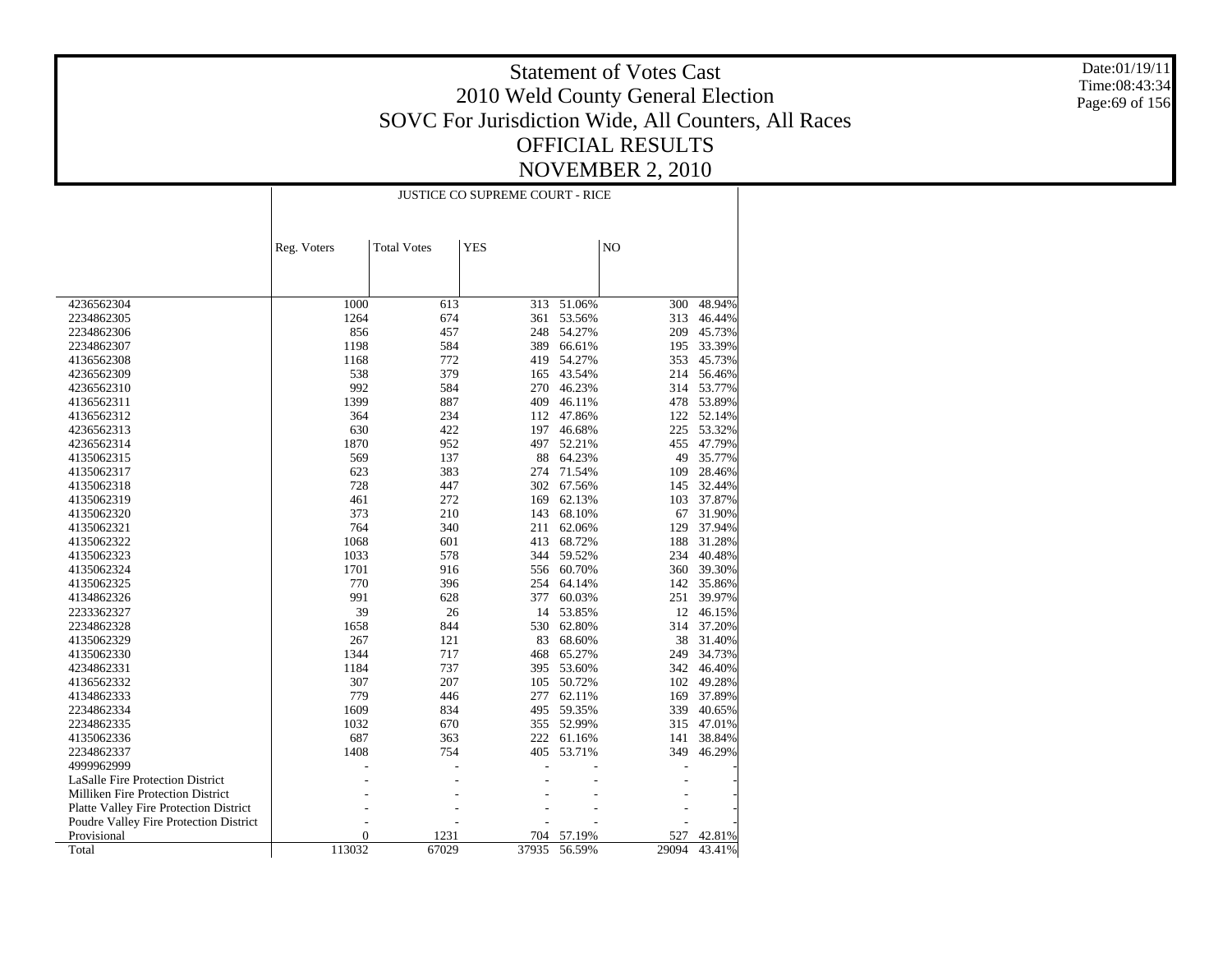Date:01/19/11 Time:08:43:34 Page:70 of 156

|                   |             | <b>COURT OF APPEALS - DAILEY</b> |            |        |     |        |  |  |
|-------------------|-------------|----------------------------------|------------|--------|-----|--------|--|--|
|                   |             |                                  |            |        |     |        |  |  |
|                   | Reg. Voters | <b>Total Votes</b>               | <b>YES</b> |        | NO  |        |  |  |
|                   |             |                                  |            |        |     |        |  |  |
|                   |             |                                  |            |        |     |        |  |  |
| Jurisdiction Wide |             |                                  |            |        |     |        |  |  |
| 4136562100        | 1070        | 638                              | 367        | 57.52% | 271 | 42.48% |  |  |
| 4136562101        | 331         | 222                              | 129        | 58.11% | 93  | 41.89% |  |  |
| 4136562102        | 250         | 181                              | 83         | 45.86% | 98  | 54.14% |  |  |
| 4136562103        | 342         | 232                              | 126        | 54.31% | 106 | 45.69% |  |  |
| 4136562104        | 1522        | 950                              | 527        | 55.47% | 423 | 44.53% |  |  |
| 4135062106        | 880         | 421                              | 256        | 60.81% | 165 | 39.19% |  |  |
| 4135062107        | 1538        | 687                              | 472        | 68.70% | 215 | 31.30% |  |  |
| 4135062108        | 982         | 545                              | 368        | 67.52% | 177 | 32.48% |  |  |
| 4135062109        | 797         | 434                              | 296        | 68.20% | 138 | 31.80% |  |  |
| 4135062110        | 883         | 385                              | 239        | 62.08% | 146 | 37.92% |  |  |
| 4135062111        | 1067        | 573                              | 397        | 69.28% | 176 | 30.72% |  |  |
| 4135062112        | 945         | 476                              | 312        | 65.55% | 164 | 34.45% |  |  |
| 4135062114        | 852         | 528                              | 377        | 71.40% | 151 | 28.60% |  |  |
| 4134962115        | 1812        | 997                              | 603        | 60.48% | 394 | 39.52% |  |  |
| 4134962116        | 872         | 512                              | 293        | 57.23% | 219 | 42.77% |  |  |
| 4136562117        | 950         | 554                              | 340        | 61.37% | 214 | 38.63% |  |  |
| 4136562118        | 1588        | 1011                             | 616        | 60.93% | 395 | 39.07% |  |  |
| 4136562119        | 579         | 335                              | 198        | 59.10% | 137 | 40.90% |  |  |
| 4134862120        | 371         | 262                              | 146        | 55.73% | 116 | 44.27% |  |  |
| 4134962121        | 1572        | 935                              | 573        | 61.28% | 362 | 38.72% |  |  |
| 4134962122        | 1181        | 671                              | 428        | 63.79% | 243 | 36.21% |  |  |
| 4134962123        | 1141        | 640                              | 371        | 57.97% | 269 | 42.03% |  |  |
| 4134862124        | 1320        | 753                              | 512        | 67.99% | 241 | 32.01% |  |  |
| 4134862125        | 1080        | 681                              | 476        | 69.90% | 205 | 30.10% |  |  |
| 4136562126        | 963         | 600                              | 326        | 54.33% | 274 | 45.67% |  |  |
| 4136562127        | 796         | 477                              | 274        | 57.44% | 203 | 42.56% |  |  |
| 4136562128        | 1273        | 826                              | 500        | 60.53% | 326 | 39.47% |  |  |
| 4134862129        | 332         | 225                              | 130        | 57.78% | 95  | 42.22% |  |  |
| 4134962130        | 1527        | 862                              | 560        | 64.97% | 302 | 35.03% |  |  |
| 4136562131        | 886         | 572                              | 307        | 53.67% | 265 | 46.33% |  |  |
| 4134862132        | 909         | 572                              | 365        | 63.81% | 207 | 36.19% |  |  |
| 4135062134        | 371         | 213                              | 142        | 66.67% | 71  | 33.33% |  |  |
| 4134862135        | 863         | 476                              | 343        | 72.06% | 133 | 27.94% |  |  |
| 4134862136        | 1042        | 608                              | 398        | 65.46% | 210 | 34.54% |  |  |
| 4135062137        | 1491        | 648                              | 410        | 63.27% | 238 | 36.73% |  |  |
| 4136562138        | 1059        | 551                              | 337        | 61.16% | 214 | 38.84% |  |  |
| 4135062139        | 732         | 461                              | 293        | 63.56% | 168 | 36.44% |  |  |
| 4234862200        | 1045        | 627                              | 374        | 59.65% | 253 | 40.35% |  |  |
| 4234862201        | 1107        | 643                              | 324        | 50.39% | 319 | 49.61% |  |  |
| 4234862202        | 591         | 328                              | 173        | 52.74% | 155 | 47.26% |  |  |
|                   |             |                                  |            |        |     |        |  |  |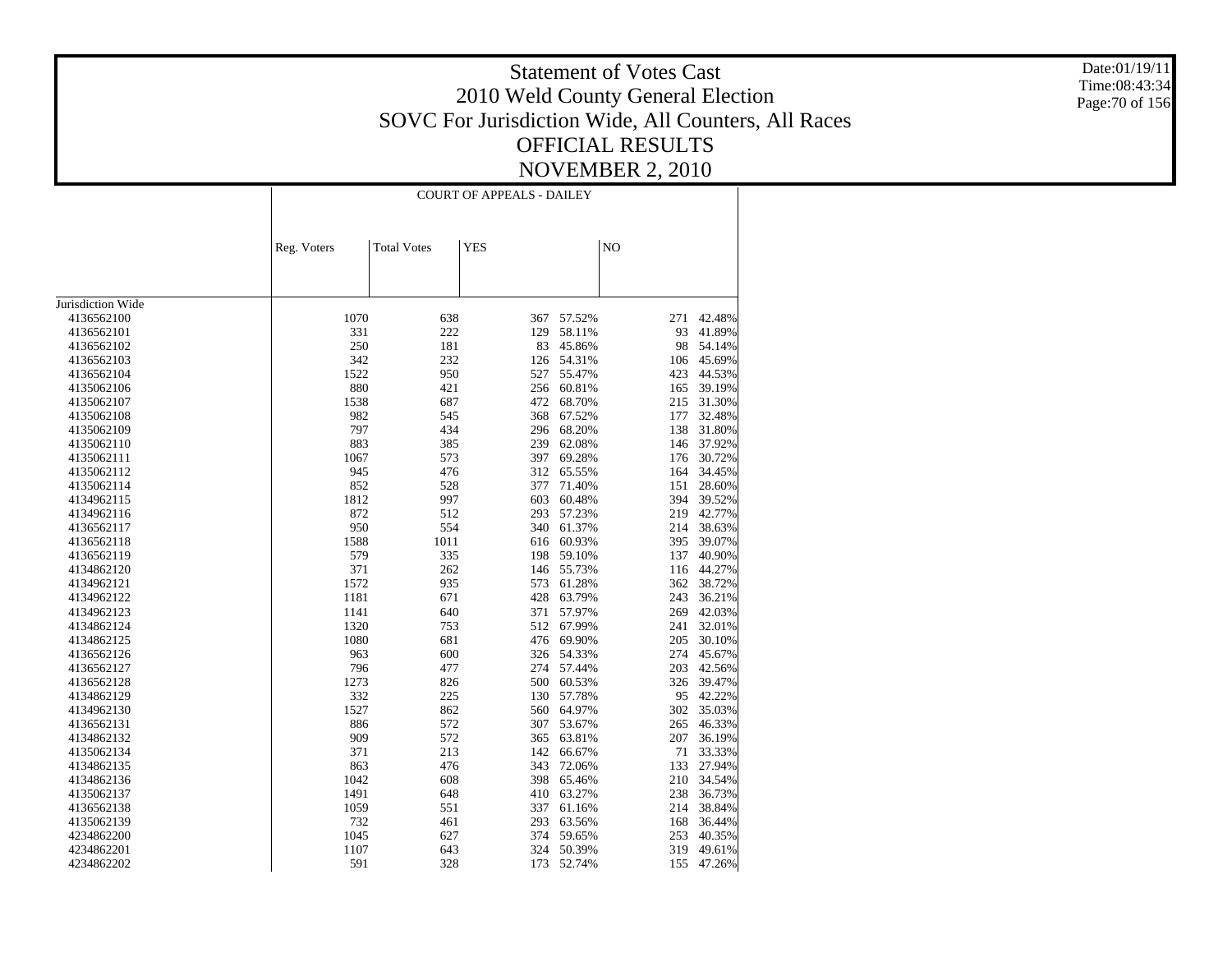Date:01/19/11 Time:08:43:34 Page:71 of 156

|            | <b>COURT OF APPEALS - DAILEY</b> |                    |            |            |     |        |  |
|------------|----------------------------------|--------------------|------------|------------|-----|--------|--|
|            |                                  |                    |            |            |     |        |  |
|            | Reg. Voters                      | <b>Total Votes</b> | <b>YES</b> |            | NO  |        |  |
|            |                                  |                    |            |            |     |        |  |
|            |                                  |                    |            |            |     |        |  |
|            |                                  |                    |            |            |     |        |  |
| 2234862203 | 1576                             | 864                | 466        | 53.94%     | 398 | 46.06% |  |
| 2234862204 | 1082                             | 606                | 373        | 61.55%     | 233 | 38.45% |  |
| 2234862205 | 1260                             | 670                | 360        | 53.73%     | 310 | 46.27% |  |
| 2234862207 | 1580                             | 816                | 497        | 60.91%     | 319 | 39.09% |  |
| 4234862208 | 796                              | 465                | 242        | 52.04%     | 223 | 47.96% |  |
| 4134862211 | 944                              | 505                | 338        | 66.93%     | 167 | 33.07% |  |
| 4134862212 | 1120                             | 685                | 474        | 69.20%     | 211 | 30.80% |  |
| 4134862213 | 560                              | 280                | 161        | 57.50%     | 119 | 42.50% |  |
| 4134862214 | 1239                             | 840                | 587        | 69.88%     | 253 | 30.12% |  |
| 4134862215 | 1124                             | 759                | 548        | 72.20%     | 211 | 27.80% |  |
| 4135062217 | 827                              | 503                | 346        | 68.79%     | 157 | 31.21% |  |
| 4135062219 | 435                              | 241                | 160        | 66.39%     | 81  | 33.61% |  |
| 4135062220 | 678                              | 367                | 253        | 68.94%     | 114 | 31.06% |  |
| 4135062221 | 1023                             | 643                | 439        | 68.27%     | 204 | 31.73% |  |
| 4134862222 | 1190                             | 799                | 560        | 70.09%     | 239 | 29.91% |  |
| 4134862223 | 1113                             | 740                | 513        | 69.32%     | 227 | 30.68% |  |
| 4234862224 | 594                              | 349                | 204        | 58.45%     | 145 | 41.55% |  |
| 4134862226 | 1576                             | 818                | 554        | 67.73%     | 264 | 32.27% |  |
| 4234862228 | 1058                             | 527                | 292        | 55.41%     | 235 | 44.59% |  |
| 4234862229 | 1442                             | 782                | 462        | 59.08%     | 320 | 40.92% |  |
| 4234862230 | 1280                             | 779                | 469        | 60.21%     | 310 | 39.79% |  |
| 4234862231 | 1212                             | 708                | 462        | 65.25%     | 246 | 34.75% |  |
| 4234862232 | 1074                             | 587                | 337        | 57.41%     | 250 | 42.59% |  |
| 4134862235 | 1217                             | 748                | 496        | 66.31%     | 252 | 33.69% |  |
| 4235062236 | 515                              | 355                | 206        | 58.03%     | 149 | 41.97% |  |
| 4234862237 | 1673                             | 975                | 578        | 59.28%     | 397 | 40.72% |  |
| 4134862238 | 970                              | 577                | 398        | 68.98%     | 179 | 31.02% |  |
| 2234862239 | 1407                             | 757                | 458        | 60.50%     | 299 | 39.50% |  |
| 2234862240 | 1827                             | 1013               | 606        | 59.82%     | 407 | 40.18% |  |
| 4134862241 | 697                              | 397                | 279        | 70.28%     | 118 | 29.72% |  |
| 2234862242 | 1169                             | 629                | 407        | 64.71%     | 222 | 35.29% |  |
| 4134862243 | 1698                             | 1032               | 703        | 68.12%     | 329 | 31.88% |  |
| 4234862244 | 975                              | 605                | 328        | 54.21%     | 277 | 45.79% |  |
| 4234862245 | 906                              | 513                | 292        | 56.92%     | 221 | 43.08% |  |
| 4234862246 | 796                              | 381                | 231        | 60.63%     | 150 | 39.37% |  |
| 4234862247 | 980                              | 523                | 330        | 63.10%     | 193 | 36.90% |  |
| 2999962999 |                                  | $\overline{a}$     |            |            | ÷,  |        |  |
| 4234862300 | 1131                             | 655                | 330        | 50.38%     | 325 | 49.62% |  |
| 4236562301 | 948                              | 478                | 252        | 52.72%     | 226 | 47.28% |  |
| 4236562302 | 1029                             | 562                | 311        | 55.34%     | 251 | 44.66% |  |
| 4236562303 | 725                              | 423                |            | 252 59.57% | 171 | 40.43% |  |
|            |                                  |                    |            |            |     |        |  |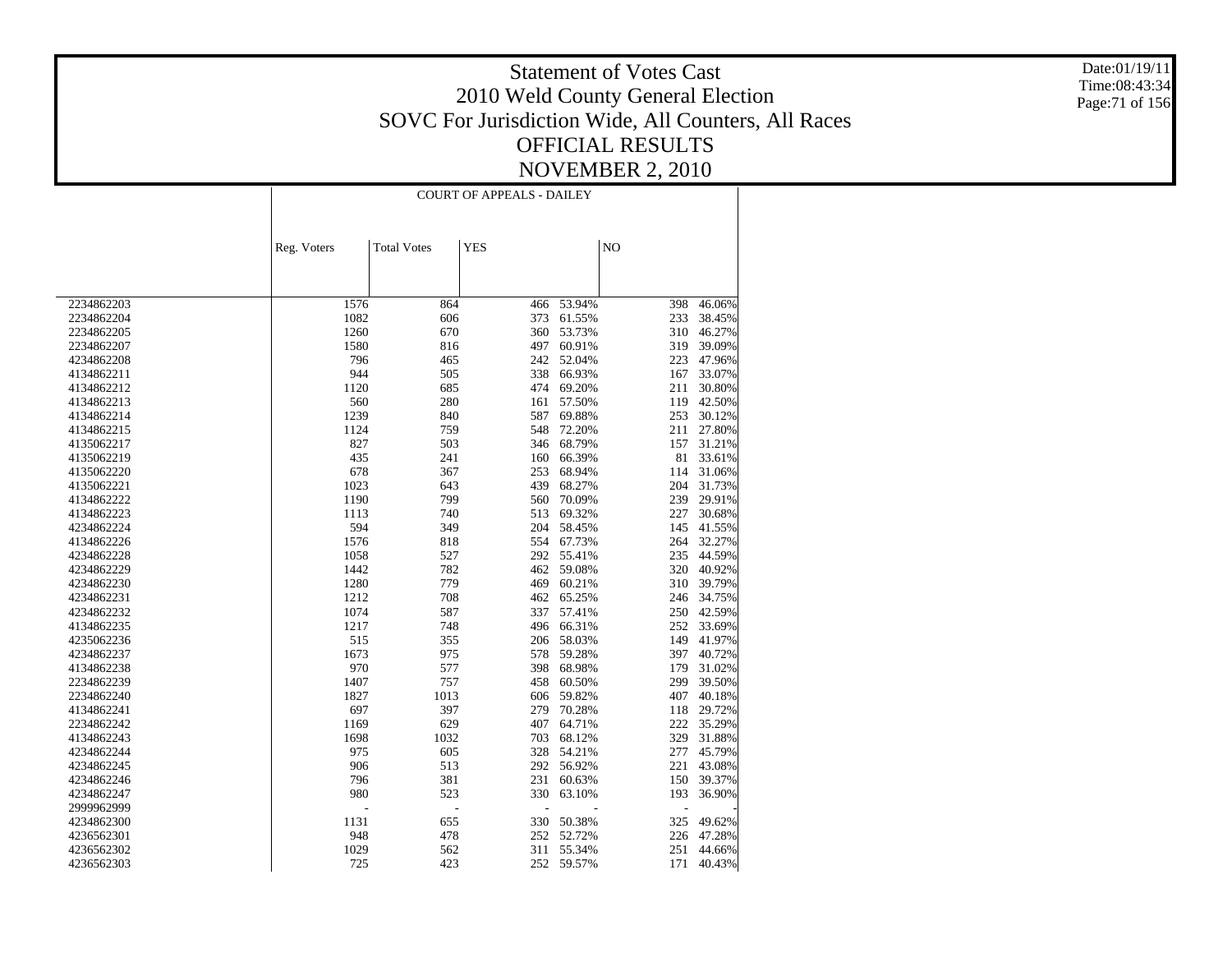Date:01/19/11 Time:08:43:34 Page:72 of 156

|                                        |                | <b>COURT OF APPEALS - DAILEY</b> |            |        |       |            |  |  |
|----------------------------------------|----------------|----------------------------------|------------|--------|-------|------------|--|--|
|                                        |                |                                  |            |        |       |            |  |  |
|                                        |                |                                  |            |        |       |            |  |  |
|                                        | Reg. Voters    | <b>Total Votes</b>               | <b>YES</b> |        | NO    |            |  |  |
|                                        |                |                                  |            |        |       |            |  |  |
|                                        |                |                                  |            |        |       |            |  |  |
| 4236562304                             | 1000           | 597                              | 326        | 54.61% | 271   | 45.39%     |  |  |
| 2234862305                             | 1264           | 662                              | 377        | 56.95% | 285   | 43.05%     |  |  |
| 2234862306                             | 856            | 439                              | 245        | 55.81% | 194   | 44.19%     |  |  |
| 2234862307                             | 1198           | 571                              | 404        | 70.75% | 167   | 29.25%     |  |  |
| 4136562308                             | 1168           | 754                              | 445        | 59.02% | 309   | 40.98%     |  |  |
| 4236562309                             | 538            | 360                              | 172        | 47.78% | 188   | 52.22%     |  |  |
| 4236562310                             | 992            | 565                              | 292        | 51.68% | 273   | 48.32%     |  |  |
| 4136562311                             | 1399           | 850                              | 418        | 49.18% | 432   | 50.82%     |  |  |
| 4136562312                             | 364            | 223                              | 121        | 54.26% | 102   | 45.74%     |  |  |
| 4236562313                             | 630            | 411                              | 211        | 51.34% | 200   | 48.66%     |  |  |
| 4236562314                             | 1870           | 930                              | 538        | 57.85% |       | 392 42.15% |  |  |
| 4135062315                             | 569            | 132                              | 90         | 68.18% | 42    | 31.82%     |  |  |
| 4135062317                             | 623            | 382                              | 265        | 69.37% | 117   | 30.63%     |  |  |
| 4135062318                             | 728            | 444                              | 329        | 74.10% | 115   | 25.90%     |  |  |
| 4135062319                             | 461            | 266                              | 184        | 69.17% | 82    | 30.83%     |  |  |
| 4135062320                             | 373            | 213                              | 149        | 69.95% | 64    | 30.05%     |  |  |
| 4135062321                             | 764            | 335                              | 217        | 64.78% | 118   | 35.22%     |  |  |
| 4135062322                             | 1068           | 591                              | 413        | 69.88% | 178   | 30.12%     |  |  |
| 4135062323                             | 1033           | 573                              | 351        | 61.26% | 222   | 38.74%     |  |  |
| 4135062324                             | 1701           | 895                              | 577        | 64.47% | 318   | 35.53%     |  |  |
| 4135062325                             | 770            | 391                              | 249        | 63.68% | 142   | 36.32%     |  |  |
| 4134862326                             | 991            | 617                              | 382        | 61.91% | 235   | 38.09%     |  |  |
| 2233362327                             | 39             | 25                               | 15         | 60.00% | 10    | 40.00%     |  |  |
| 2234862328                             | 1658           | 805                              | 551        | 68.45% | 254   | 31.55%     |  |  |
| 4135062329                             | 267            | 118                              | 84         | 71.19% | 34    | 28.81%     |  |  |
| 4135062330                             | 1344           | 692                              | 499        | 72.11% | 193   | 27.89%     |  |  |
| 4234862331                             | 1184           | 721                              | 419        | 58.11% | 302   | 41.89%     |  |  |
| 4136562332                             | 307            | 202                              | 113        | 55.94% | 89    | 44.06%     |  |  |
| 4134862333                             | 779            | 438                              | 274        | 62.56% | 164   | 37.44%     |  |  |
| 2234862334                             | 1609           | 799                              | 525        | 65.71% | 274   | 34.29%     |  |  |
| 2234862335                             | 1032           | 645                              | 370        | 57.36% | 275   | 42.64%     |  |  |
| 4135062336                             | 687            | 353                              | 225        | 63.74% | 128   | 36.26%     |  |  |
| 2234862337                             | 1408           | 728                              | 438        | 60.16% | 290   | 39.84%     |  |  |
| 4999962999                             |                |                                  |            |        |       |            |  |  |
| LaSalle Fire Protection District       |                |                                  |            |        |       |            |  |  |
| Milliken Fire Protection District      |                |                                  |            |        |       |            |  |  |
| Platte Valley Fire Protection District |                |                                  |            |        |       |            |  |  |
| Poudre Valley Fire Protection District |                |                                  |            |        |       |            |  |  |
| Provisional                            | $\overline{0}$ | 1214                             | 725        | 59.72% | 489   | 40.28%     |  |  |
| Total                                  | 113032         | 65209                            | 40308      | 61.81% | 24901 | 38.19%     |  |  |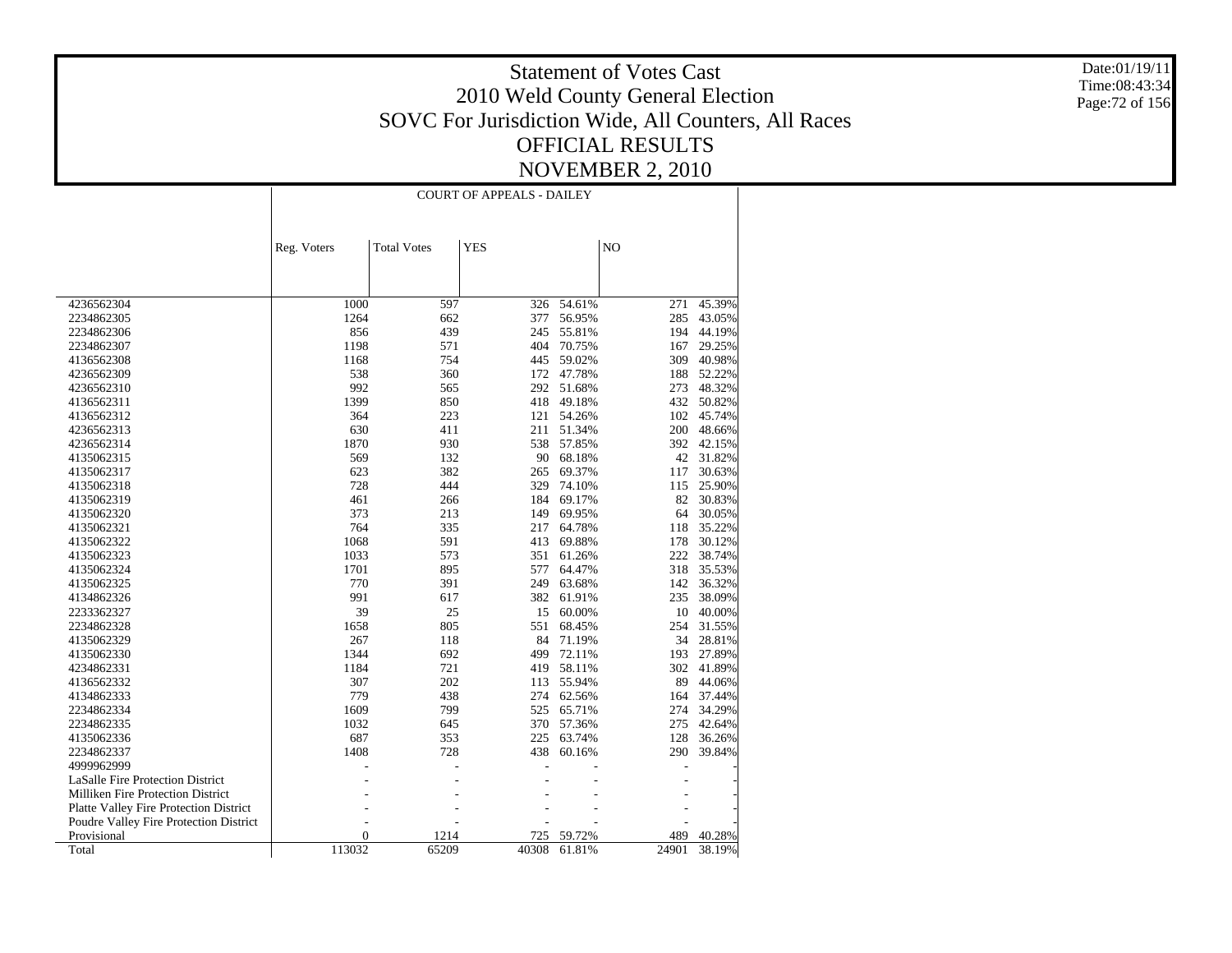Date:01/19/11 Time:08:43:34 Page:73 of 156

| NO<br><b>Total Votes</b><br><b>YES</b><br>Reg. Voters<br>Jurisdiction Wide<br>1070<br>346 54.75%<br>4136562100<br>632<br>286<br>45.25%<br>331<br>222<br>56.76%<br>96<br>4136562101<br>126<br>43.24%<br>53.85%<br>250<br>182<br>84<br>46.15%<br>98<br>4136562102<br>342<br>227<br>4136562103<br>111<br>48.90%<br>51.10%<br>116<br>52.22%<br>47.78%<br>1522<br>946<br>494<br>452<br>4136562104<br>880<br>424<br>60.38%<br>168<br>39.62%<br>4135062106<br>256<br>4135062107<br>1538<br>681<br>465<br>68.28%<br>216<br>31.72%<br>982<br>67.09%<br>32.91%<br>4135062108<br>547<br>367<br>180<br>797<br>436<br>297<br>68.12%<br>31.88%<br>4135062109<br>139<br>883<br>4135062110<br>391<br>249<br>63.68%<br>142<br>36.32%<br>1067<br>575<br>398<br>69.22%<br>177<br>30.78%<br>4135062111<br>945<br>474<br>65.19%<br>34.81%<br>4135062112<br>309<br>165<br>30.06%<br>4135062114<br>852<br>529<br>370<br>69.94%<br>159<br>1812<br>1002<br>586<br>58.48%<br>41.52%<br>4134962115<br>416<br>872<br>511<br>288<br>56.36%<br>223<br>43.64%<br>4134962116<br>950<br>551<br>328<br>59.53%<br>223<br>40.47%<br>4136562117<br>1009<br>4136562118<br>1588<br>581<br>57.58%<br>428<br>42.42%<br>579<br>333<br>192 57.66%<br>141<br>42.34%<br>4136562119<br>371<br>259<br>4134862120<br>136<br>52.51%<br>123<br>47.49%<br>1572<br>935<br>541<br>57.86%<br>394<br>42.14%<br>4134962121<br>1181<br>678<br>434<br>35.99%<br>4134962122<br>64.01%<br>244<br>42.72%<br>1141<br>639<br>366 57.28%<br>273<br>4134962123<br>1320<br>67.24%<br>751<br>505<br>246<br>32.76%<br>4134862124<br>1080<br>469<br>68.97%<br>211<br>31.03%<br>4134862125<br>680<br>52.41%<br>4136562126<br>963<br>601<br>315<br>286<br>47.59%<br>4136562127<br>796<br>471<br>268<br>56.90%<br>203<br>43.10%<br>1273<br>824<br>348<br>42.23%<br>4136562128<br>476 57.77%<br>332<br>97<br>42.54%<br>4134862129<br>228<br>131<br>57.46%<br>1527<br>4134962130<br>854<br>526<br>61.59%<br>328<br>38.41%<br>886<br>571<br>297<br>52.01%<br>274<br>47.99%<br>4136562131<br>909<br>358<br>62.92%<br>37.08%<br>4134862132<br>569<br>211<br>371<br>220<br>139<br>63.18%<br>81<br>36.82%<br>4135062134<br>330<br>30.38%<br>4134862135<br>863<br>474<br>69.62%<br>144<br>35.66%<br>1042<br>603<br>388<br>64.34%<br>215<br>4134862136<br>392<br>60.78%<br>39.22%<br>4135062137<br>1491<br>645<br>253<br>1059<br>553<br>320<br>57.87%<br>233<br>42.13%<br>4136562138<br>732<br>285<br>62.23%<br>37.77%<br>4135062139<br>458<br>173<br>1045<br>621<br>356<br>57.33%<br>265<br>42.67%<br>4234862200<br>1107<br>640<br>321<br>50.16%<br>319<br>49.84%<br>4234862201<br>591<br>329<br>158<br>48.02%<br>4234862202<br>171<br>51.98% |  | <b>COURT OF APPEALS - GABRIEL</b> |  |  |
|---------------------------------------------------------------------------------------------------------------------------------------------------------------------------------------------------------------------------------------------------------------------------------------------------------------------------------------------------------------------------------------------------------------------------------------------------------------------------------------------------------------------------------------------------------------------------------------------------------------------------------------------------------------------------------------------------------------------------------------------------------------------------------------------------------------------------------------------------------------------------------------------------------------------------------------------------------------------------------------------------------------------------------------------------------------------------------------------------------------------------------------------------------------------------------------------------------------------------------------------------------------------------------------------------------------------------------------------------------------------------------------------------------------------------------------------------------------------------------------------------------------------------------------------------------------------------------------------------------------------------------------------------------------------------------------------------------------------------------------------------------------------------------------------------------------------------------------------------------------------------------------------------------------------------------------------------------------------------------------------------------------------------------------------------------------------------------------------------------------------------------------------------------------------------------------------------------------------------------------------------------------------------------------------------------------------------------------------------------------------------------------------------------------------------------------------------------------------------------------------------------------------------------------------------------------------------------------------------------------------------------------------------------------|--|-----------------------------------|--|--|
|                                                                                                                                                                                                                                                                                                                                                                                                                                                                                                                                                                                                                                                                                                                                                                                                                                                                                                                                                                                                                                                                                                                                                                                                                                                                                                                                                                                                                                                                                                                                                                                                                                                                                                                                                                                                                                                                                                                                                                                                                                                                                                                                                                                                                                                                                                                                                                                                                                                                                                                                                                                                                                                               |  |                                   |  |  |
|                                                                                                                                                                                                                                                                                                                                                                                                                                                                                                                                                                                                                                                                                                                                                                                                                                                                                                                                                                                                                                                                                                                                                                                                                                                                                                                                                                                                                                                                                                                                                                                                                                                                                                                                                                                                                                                                                                                                                                                                                                                                                                                                                                                                                                                                                                                                                                                                                                                                                                                                                                                                                                                               |  |                                   |  |  |
|                                                                                                                                                                                                                                                                                                                                                                                                                                                                                                                                                                                                                                                                                                                                                                                                                                                                                                                                                                                                                                                                                                                                                                                                                                                                                                                                                                                                                                                                                                                                                                                                                                                                                                                                                                                                                                                                                                                                                                                                                                                                                                                                                                                                                                                                                                                                                                                                                                                                                                                                                                                                                                                               |  |                                   |  |  |
|                                                                                                                                                                                                                                                                                                                                                                                                                                                                                                                                                                                                                                                                                                                                                                                                                                                                                                                                                                                                                                                                                                                                                                                                                                                                                                                                                                                                                                                                                                                                                                                                                                                                                                                                                                                                                                                                                                                                                                                                                                                                                                                                                                                                                                                                                                                                                                                                                                                                                                                                                                                                                                                               |  |                                   |  |  |
|                                                                                                                                                                                                                                                                                                                                                                                                                                                                                                                                                                                                                                                                                                                                                                                                                                                                                                                                                                                                                                                                                                                                                                                                                                                                                                                                                                                                                                                                                                                                                                                                                                                                                                                                                                                                                                                                                                                                                                                                                                                                                                                                                                                                                                                                                                                                                                                                                                                                                                                                                                                                                                                               |  |                                   |  |  |
|                                                                                                                                                                                                                                                                                                                                                                                                                                                                                                                                                                                                                                                                                                                                                                                                                                                                                                                                                                                                                                                                                                                                                                                                                                                                                                                                                                                                                                                                                                                                                                                                                                                                                                                                                                                                                                                                                                                                                                                                                                                                                                                                                                                                                                                                                                                                                                                                                                                                                                                                                                                                                                                               |  |                                   |  |  |
|                                                                                                                                                                                                                                                                                                                                                                                                                                                                                                                                                                                                                                                                                                                                                                                                                                                                                                                                                                                                                                                                                                                                                                                                                                                                                                                                                                                                                                                                                                                                                                                                                                                                                                                                                                                                                                                                                                                                                                                                                                                                                                                                                                                                                                                                                                                                                                                                                                                                                                                                                                                                                                                               |  |                                   |  |  |
|                                                                                                                                                                                                                                                                                                                                                                                                                                                                                                                                                                                                                                                                                                                                                                                                                                                                                                                                                                                                                                                                                                                                                                                                                                                                                                                                                                                                                                                                                                                                                                                                                                                                                                                                                                                                                                                                                                                                                                                                                                                                                                                                                                                                                                                                                                                                                                                                                                                                                                                                                                                                                                                               |  |                                   |  |  |
|                                                                                                                                                                                                                                                                                                                                                                                                                                                                                                                                                                                                                                                                                                                                                                                                                                                                                                                                                                                                                                                                                                                                                                                                                                                                                                                                                                                                                                                                                                                                                                                                                                                                                                                                                                                                                                                                                                                                                                                                                                                                                                                                                                                                                                                                                                                                                                                                                                                                                                                                                                                                                                                               |  |                                   |  |  |
|                                                                                                                                                                                                                                                                                                                                                                                                                                                                                                                                                                                                                                                                                                                                                                                                                                                                                                                                                                                                                                                                                                                                                                                                                                                                                                                                                                                                                                                                                                                                                                                                                                                                                                                                                                                                                                                                                                                                                                                                                                                                                                                                                                                                                                                                                                                                                                                                                                                                                                                                                                                                                                                               |  |                                   |  |  |
|                                                                                                                                                                                                                                                                                                                                                                                                                                                                                                                                                                                                                                                                                                                                                                                                                                                                                                                                                                                                                                                                                                                                                                                                                                                                                                                                                                                                                                                                                                                                                                                                                                                                                                                                                                                                                                                                                                                                                                                                                                                                                                                                                                                                                                                                                                                                                                                                                                                                                                                                                                                                                                                               |  |                                   |  |  |
|                                                                                                                                                                                                                                                                                                                                                                                                                                                                                                                                                                                                                                                                                                                                                                                                                                                                                                                                                                                                                                                                                                                                                                                                                                                                                                                                                                                                                                                                                                                                                                                                                                                                                                                                                                                                                                                                                                                                                                                                                                                                                                                                                                                                                                                                                                                                                                                                                                                                                                                                                                                                                                                               |  |                                   |  |  |
|                                                                                                                                                                                                                                                                                                                                                                                                                                                                                                                                                                                                                                                                                                                                                                                                                                                                                                                                                                                                                                                                                                                                                                                                                                                                                                                                                                                                                                                                                                                                                                                                                                                                                                                                                                                                                                                                                                                                                                                                                                                                                                                                                                                                                                                                                                                                                                                                                                                                                                                                                                                                                                                               |  |                                   |  |  |
|                                                                                                                                                                                                                                                                                                                                                                                                                                                                                                                                                                                                                                                                                                                                                                                                                                                                                                                                                                                                                                                                                                                                                                                                                                                                                                                                                                                                                                                                                                                                                                                                                                                                                                                                                                                                                                                                                                                                                                                                                                                                                                                                                                                                                                                                                                                                                                                                                                                                                                                                                                                                                                                               |  |                                   |  |  |
|                                                                                                                                                                                                                                                                                                                                                                                                                                                                                                                                                                                                                                                                                                                                                                                                                                                                                                                                                                                                                                                                                                                                                                                                                                                                                                                                                                                                                                                                                                                                                                                                                                                                                                                                                                                                                                                                                                                                                                                                                                                                                                                                                                                                                                                                                                                                                                                                                                                                                                                                                                                                                                                               |  |                                   |  |  |
|                                                                                                                                                                                                                                                                                                                                                                                                                                                                                                                                                                                                                                                                                                                                                                                                                                                                                                                                                                                                                                                                                                                                                                                                                                                                                                                                                                                                                                                                                                                                                                                                                                                                                                                                                                                                                                                                                                                                                                                                                                                                                                                                                                                                                                                                                                                                                                                                                                                                                                                                                                                                                                                               |  |                                   |  |  |
|                                                                                                                                                                                                                                                                                                                                                                                                                                                                                                                                                                                                                                                                                                                                                                                                                                                                                                                                                                                                                                                                                                                                                                                                                                                                                                                                                                                                                                                                                                                                                                                                                                                                                                                                                                                                                                                                                                                                                                                                                                                                                                                                                                                                                                                                                                                                                                                                                                                                                                                                                                                                                                                               |  |                                   |  |  |
|                                                                                                                                                                                                                                                                                                                                                                                                                                                                                                                                                                                                                                                                                                                                                                                                                                                                                                                                                                                                                                                                                                                                                                                                                                                                                                                                                                                                                                                                                                                                                                                                                                                                                                                                                                                                                                                                                                                                                                                                                                                                                                                                                                                                                                                                                                                                                                                                                                                                                                                                                                                                                                                               |  |                                   |  |  |
|                                                                                                                                                                                                                                                                                                                                                                                                                                                                                                                                                                                                                                                                                                                                                                                                                                                                                                                                                                                                                                                                                                                                                                                                                                                                                                                                                                                                                                                                                                                                                                                                                                                                                                                                                                                                                                                                                                                                                                                                                                                                                                                                                                                                                                                                                                                                                                                                                                                                                                                                                                                                                                                               |  |                                   |  |  |
|                                                                                                                                                                                                                                                                                                                                                                                                                                                                                                                                                                                                                                                                                                                                                                                                                                                                                                                                                                                                                                                                                                                                                                                                                                                                                                                                                                                                                                                                                                                                                                                                                                                                                                                                                                                                                                                                                                                                                                                                                                                                                                                                                                                                                                                                                                                                                                                                                                                                                                                                                                                                                                                               |  |                                   |  |  |
|                                                                                                                                                                                                                                                                                                                                                                                                                                                                                                                                                                                                                                                                                                                                                                                                                                                                                                                                                                                                                                                                                                                                                                                                                                                                                                                                                                                                                                                                                                                                                                                                                                                                                                                                                                                                                                                                                                                                                                                                                                                                                                                                                                                                                                                                                                                                                                                                                                                                                                                                                                                                                                                               |  |                                   |  |  |
|                                                                                                                                                                                                                                                                                                                                                                                                                                                                                                                                                                                                                                                                                                                                                                                                                                                                                                                                                                                                                                                                                                                                                                                                                                                                                                                                                                                                                                                                                                                                                                                                                                                                                                                                                                                                                                                                                                                                                                                                                                                                                                                                                                                                                                                                                                                                                                                                                                                                                                                                                                                                                                                               |  |                                   |  |  |
|                                                                                                                                                                                                                                                                                                                                                                                                                                                                                                                                                                                                                                                                                                                                                                                                                                                                                                                                                                                                                                                                                                                                                                                                                                                                                                                                                                                                                                                                                                                                                                                                                                                                                                                                                                                                                                                                                                                                                                                                                                                                                                                                                                                                                                                                                                                                                                                                                                                                                                                                                                                                                                                               |  |                                   |  |  |
|                                                                                                                                                                                                                                                                                                                                                                                                                                                                                                                                                                                                                                                                                                                                                                                                                                                                                                                                                                                                                                                                                                                                                                                                                                                                                                                                                                                                                                                                                                                                                                                                                                                                                                                                                                                                                                                                                                                                                                                                                                                                                                                                                                                                                                                                                                                                                                                                                                                                                                                                                                                                                                                               |  |                                   |  |  |
|                                                                                                                                                                                                                                                                                                                                                                                                                                                                                                                                                                                                                                                                                                                                                                                                                                                                                                                                                                                                                                                                                                                                                                                                                                                                                                                                                                                                                                                                                                                                                                                                                                                                                                                                                                                                                                                                                                                                                                                                                                                                                                                                                                                                                                                                                                                                                                                                                                                                                                                                                                                                                                                               |  |                                   |  |  |
|                                                                                                                                                                                                                                                                                                                                                                                                                                                                                                                                                                                                                                                                                                                                                                                                                                                                                                                                                                                                                                                                                                                                                                                                                                                                                                                                                                                                                                                                                                                                                                                                                                                                                                                                                                                                                                                                                                                                                                                                                                                                                                                                                                                                                                                                                                                                                                                                                                                                                                                                                                                                                                                               |  |                                   |  |  |
|                                                                                                                                                                                                                                                                                                                                                                                                                                                                                                                                                                                                                                                                                                                                                                                                                                                                                                                                                                                                                                                                                                                                                                                                                                                                                                                                                                                                                                                                                                                                                                                                                                                                                                                                                                                                                                                                                                                                                                                                                                                                                                                                                                                                                                                                                                                                                                                                                                                                                                                                                                                                                                                               |  |                                   |  |  |
|                                                                                                                                                                                                                                                                                                                                                                                                                                                                                                                                                                                                                                                                                                                                                                                                                                                                                                                                                                                                                                                                                                                                                                                                                                                                                                                                                                                                                                                                                                                                                                                                                                                                                                                                                                                                                                                                                                                                                                                                                                                                                                                                                                                                                                                                                                                                                                                                                                                                                                                                                                                                                                                               |  |                                   |  |  |
|                                                                                                                                                                                                                                                                                                                                                                                                                                                                                                                                                                                                                                                                                                                                                                                                                                                                                                                                                                                                                                                                                                                                                                                                                                                                                                                                                                                                                                                                                                                                                                                                                                                                                                                                                                                                                                                                                                                                                                                                                                                                                                                                                                                                                                                                                                                                                                                                                                                                                                                                                                                                                                                               |  |                                   |  |  |
|                                                                                                                                                                                                                                                                                                                                                                                                                                                                                                                                                                                                                                                                                                                                                                                                                                                                                                                                                                                                                                                                                                                                                                                                                                                                                                                                                                                                                                                                                                                                                                                                                                                                                                                                                                                                                                                                                                                                                                                                                                                                                                                                                                                                                                                                                                                                                                                                                                                                                                                                                                                                                                                               |  |                                   |  |  |
|                                                                                                                                                                                                                                                                                                                                                                                                                                                                                                                                                                                                                                                                                                                                                                                                                                                                                                                                                                                                                                                                                                                                                                                                                                                                                                                                                                                                                                                                                                                                                                                                                                                                                                                                                                                                                                                                                                                                                                                                                                                                                                                                                                                                                                                                                                                                                                                                                                                                                                                                                                                                                                                               |  |                                   |  |  |
|                                                                                                                                                                                                                                                                                                                                                                                                                                                                                                                                                                                                                                                                                                                                                                                                                                                                                                                                                                                                                                                                                                                                                                                                                                                                                                                                                                                                                                                                                                                                                                                                                                                                                                                                                                                                                                                                                                                                                                                                                                                                                                                                                                                                                                                                                                                                                                                                                                                                                                                                                                                                                                                               |  |                                   |  |  |
|                                                                                                                                                                                                                                                                                                                                                                                                                                                                                                                                                                                                                                                                                                                                                                                                                                                                                                                                                                                                                                                                                                                                                                                                                                                                                                                                                                                                                                                                                                                                                                                                                                                                                                                                                                                                                                                                                                                                                                                                                                                                                                                                                                                                                                                                                                                                                                                                                                                                                                                                                                                                                                                               |  |                                   |  |  |
|                                                                                                                                                                                                                                                                                                                                                                                                                                                                                                                                                                                                                                                                                                                                                                                                                                                                                                                                                                                                                                                                                                                                                                                                                                                                                                                                                                                                                                                                                                                                                                                                                                                                                                                                                                                                                                                                                                                                                                                                                                                                                                                                                                                                                                                                                                                                                                                                                                                                                                                                                                                                                                                               |  |                                   |  |  |
|                                                                                                                                                                                                                                                                                                                                                                                                                                                                                                                                                                                                                                                                                                                                                                                                                                                                                                                                                                                                                                                                                                                                                                                                                                                                                                                                                                                                                                                                                                                                                                                                                                                                                                                                                                                                                                                                                                                                                                                                                                                                                                                                                                                                                                                                                                                                                                                                                                                                                                                                                                                                                                                               |  |                                   |  |  |
|                                                                                                                                                                                                                                                                                                                                                                                                                                                                                                                                                                                                                                                                                                                                                                                                                                                                                                                                                                                                                                                                                                                                                                                                                                                                                                                                                                                                                                                                                                                                                                                                                                                                                                                                                                                                                                                                                                                                                                                                                                                                                                                                                                                                                                                                                                                                                                                                                                                                                                                                                                                                                                                               |  |                                   |  |  |
|                                                                                                                                                                                                                                                                                                                                                                                                                                                                                                                                                                                                                                                                                                                                                                                                                                                                                                                                                                                                                                                                                                                                                                                                                                                                                                                                                                                                                                                                                                                                                                                                                                                                                                                                                                                                                                                                                                                                                                                                                                                                                                                                                                                                                                                                                                                                                                                                                                                                                                                                                                                                                                                               |  |                                   |  |  |
|                                                                                                                                                                                                                                                                                                                                                                                                                                                                                                                                                                                                                                                                                                                                                                                                                                                                                                                                                                                                                                                                                                                                                                                                                                                                                                                                                                                                                                                                                                                                                                                                                                                                                                                                                                                                                                                                                                                                                                                                                                                                                                                                                                                                                                                                                                                                                                                                                                                                                                                                                                                                                                                               |  |                                   |  |  |
|                                                                                                                                                                                                                                                                                                                                                                                                                                                                                                                                                                                                                                                                                                                                                                                                                                                                                                                                                                                                                                                                                                                                                                                                                                                                                                                                                                                                                                                                                                                                                                                                                                                                                                                                                                                                                                                                                                                                                                                                                                                                                                                                                                                                                                                                                                                                                                                                                                                                                                                                                                                                                                                               |  |                                   |  |  |
|                                                                                                                                                                                                                                                                                                                                                                                                                                                                                                                                                                                                                                                                                                                                                                                                                                                                                                                                                                                                                                                                                                                                                                                                                                                                                                                                                                                                                                                                                                                                                                                                                                                                                                                                                                                                                                                                                                                                                                                                                                                                                                                                                                                                                                                                                                                                                                                                                                                                                                                                                                                                                                                               |  |                                   |  |  |
|                                                                                                                                                                                                                                                                                                                                                                                                                                                                                                                                                                                                                                                                                                                                                                                                                                                                                                                                                                                                                                                                                                                                                                                                                                                                                                                                                                                                                                                                                                                                                                                                                                                                                                                                                                                                                                                                                                                                                                                                                                                                                                                                                                                                                                                                                                                                                                                                                                                                                                                                                                                                                                                               |  |                                   |  |  |
|                                                                                                                                                                                                                                                                                                                                                                                                                                                                                                                                                                                                                                                                                                                                                                                                                                                                                                                                                                                                                                                                                                                                                                                                                                                                                                                                                                                                                                                                                                                                                                                                                                                                                                                                                                                                                                                                                                                                                                                                                                                                                                                                                                                                                                                                                                                                                                                                                                                                                                                                                                                                                                                               |  |                                   |  |  |
|                                                                                                                                                                                                                                                                                                                                                                                                                                                                                                                                                                                                                                                                                                                                                                                                                                                                                                                                                                                                                                                                                                                                                                                                                                                                                                                                                                                                                                                                                                                                                                                                                                                                                                                                                                                                                                                                                                                                                                                                                                                                                                                                                                                                                                                                                                                                                                                                                                                                                                                                                                                                                                                               |  |                                   |  |  |
|                                                                                                                                                                                                                                                                                                                                                                                                                                                                                                                                                                                                                                                                                                                                                                                                                                                                                                                                                                                                                                                                                                                                                                                                                                                                                                                                                                                                                                                                                                                                                                                                                                                                                                                                                                                                                                                                                                                                                                                                                                                                                                                                                                                                                                                                                                                                                                                                                                                                                                                                                                                                                                                               |  |                                   |  |  |
|                                                                                                                                                                                                                                                                                                                                                                                                                                                                                                                                                                                                                                                                                                                                                                                                                                                                                                                                                                                                                                                                                                                                                                                                                                                                                                                                                                                                                                                                                                                                                                                                                                                                                                                                                                                                                                                                                                                                                                                                                                                                                                                                                                                                                                                                                                                                                                                                                                                                                                                                                                                                                                                               |  |                                   |  |  |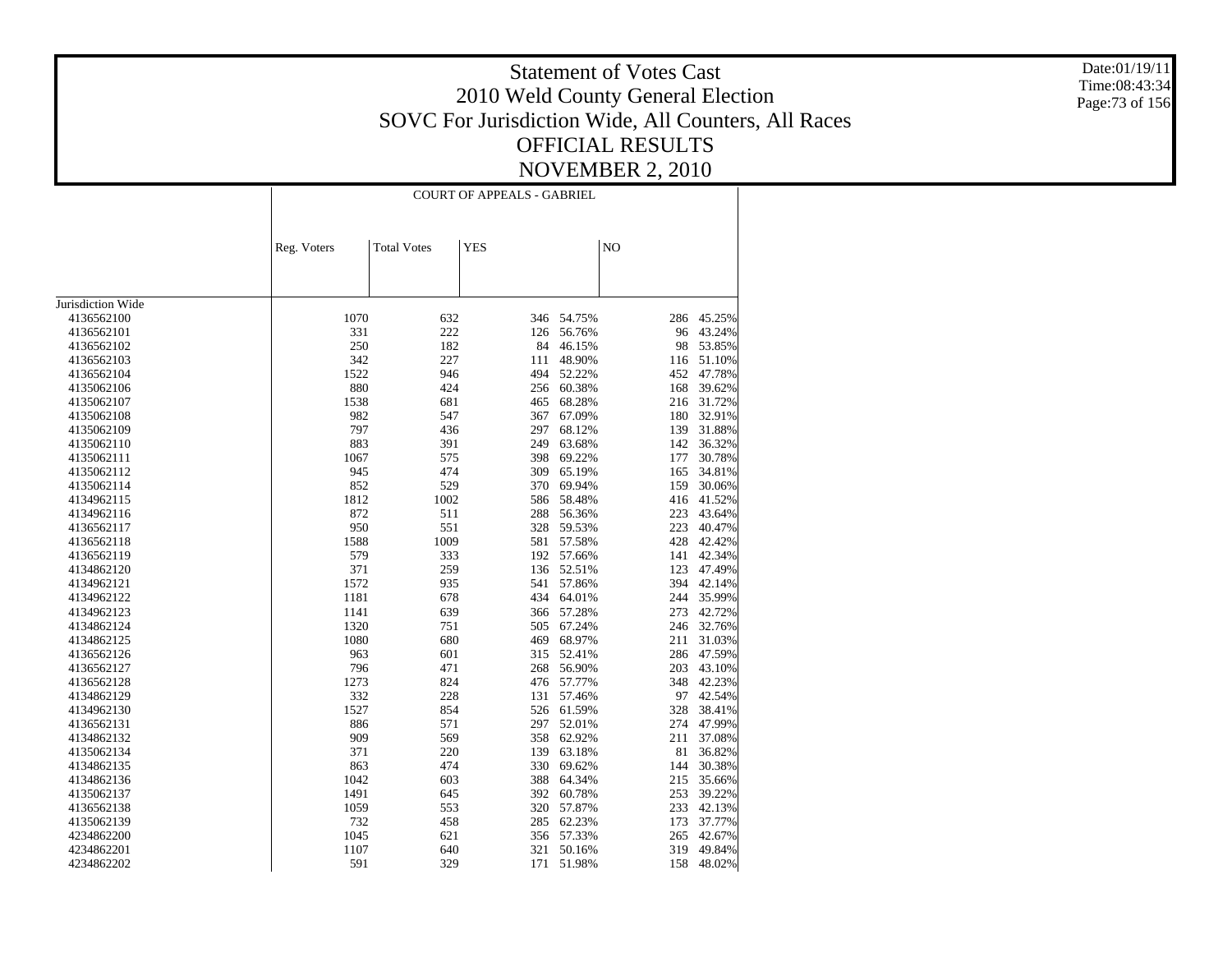Date:01/19/11 Time:08:43:34 Page:74 of 156

| NO<br><b>Total Votes</b><br><b>YES</b><br>Reg. Voters<br>2234862203<br>1576<br>864<br>54.40%<br>394<br>470<br>1082<br>599<br>361<br>60.27%<br>238<br>2234862204<br>1260<br>674<br>349<br>51.78%<br>325<br>2234862205 | 45.60%<br>39.73%<br>48.22%<br>40.05%<br>50.43%<br>35.71%<br>32.89%<br>47.14%<br>32.13%<br>28.40% |
|----------------------------------------------------------------------------------------------------------------------------------------------------------------------------------------------------------------------|--------------------------------------------------------------------------------------------------|
|                                                                                                                                                                                                                      |                                                                                                  |
|                                                                                                                                                                                                                      |                                                                                                  |
|                                                                                                                                                                                                                      |                                                                                                  |
|                                                                                                                                                                                                                      |                                                                                                  |
|                                                                                                                                                                                                                      |                                                                                                  |
| 1580<br>819<br>491<br>59.95%<br>328<br>2234862207                                                                                                                                                                    |                                                                                                  |
| 796<br>232<br>460<br>228<br>49.57%<br>4234862208                                                                                                                                                                     |                                                                                                  |
| 944<br>504<br>324<br>64.29%<br>180<br>4134862211                                                                                                                                                                     |                                                                                                  |
| 1120<br>681<br>457<br>67.11%<br>224<br>4134862212                                                                                                                                                                    |                                                                                                  |
| 560<br>148<br>132<br>280<br>52.86%<br>4134862213                                                                                                                                                                     |                                                                                                  |
| 1239<br>834<br>67.87%<br>268<br>4134862214<br>566                                                                                                                                                                    |                                                                                                  |
| 1124<br>4134862215<br>750<br>537<br>71.60%<br>213                                                                                                                                                                    |                                                                                                  |
| 827<br>502<br>338<br>67.33%<br>4135062217<br>164                                                                                                                                                                     | 32.67%                                                                                           |
| 4135062219<br>435<br>243<br>156<br>64.20%<br>87                                                                                                                                                                      | 35.80%                                                                                           |
| 4135062220<br>678<br>365<br>252<br>69.04%<br>113                                                                                                                                                                     | 30.96%                                                                                           |
| 1023<br>635<br>429<br>67.56%<br>206<br>4135062221                                                                                                                                                                    | 32.44%                                                                                           |
| 1190<br>68.30%<br>252<br>4134862222<br>795<br>543                                                                                                                                                                    | 31.70%                                                                                           |
| 1113<br>735<br>498<br>67.76%<br>237<br>4134862223                                                                                                                                                                    | 32.24%                                                                                           |
| 594<br>200<br>346<br>57.80%<br>146<br>4234862224                                                                                                                                                                     | 42.20%                                                                                           |
| 1576<br>813<br>533<br>65.56%<br>280<br>4134862226                                                                                                                                                                    | 34.44%                                                                                           |
| 55.92%<br>4234862228<br>1058<br>524<br>293<br>231                                                                                                                                                                    | 44.08%                                                                                           |
| 1442<br>781<br>445<br>56.98%<br>336<br>4234862229                                                                                                                                                                    | 43.02%                                                                                           |
| 1280<br>4234862230<br>780<br>463<br>59.36%<br>317                                                                                                                                                                    | 40.64%                                                                                           |
| 1212<br>707<br>436<br>61.67%<br>271<br>4234862231                                                                                                                                                                    | 38.33%                                                                                           |
| 1074<br>330<br>586<br>56.31%<br>256<br>4234862232                                                                                                                                                                    | 43.69%                                                                                           |
| 471<br>275<br>4134862235<br>1217<br>746<br>63.14%                                                                                                                                                                    | 36.86%                                                                                           |
| 515<br>207<br>57.98%<br>150<br>4235062236<br>357                                                                                                                                                                     | 42.02%                                                                                           |
| 1673<br>557<br>56.95%<br>4234862237<br>978<br>421                                                                                                                                                                    | 43.05%                                                                                           |
| 970<br>4134862238<br>570<br>383<br>67.19%<br>187                                                                                                                                                                     | 32.81%                                                                                           |
| 1407<br>755<br>437<br>57.88%<br>318<br>2234862239                                                                                                                                                                    | 42.12%                                                                                           |
| 1827<br>582<br>2234862240<br>1012<br>57.51%<br>430                                                                                                                                                                   | 42.49%                                                                                           |
| 697<br>392<br>270<br>68.88%<br>122<br>4134862241                                                                                                                                                                     | 31.12%                                                                                           |
| 1169<br>631<br>399<br>232<br>2234862242<br>63.23%                                                                                                                                                                    | 36.77%                                                                                           |
| 1698<br>1028<br>686<br>66.73%<br>342<br>4134862243                                                                                                                                                                   | 33.27%                                                                                           |
| 975<br>604<br>284<br>320<br>52.98%<br>4234862244                                                                                                                                                                     | 47.02%                                                                                           |
| 906<br>515<br>286<br>55.53%<br>229<br>4234862245                                                                                                                                                                     | 44.47%                                                                                           |
| 377<br>4234862246<br>796<br>221<br>58.62%<br>156                                                                                                                                                                     | 41.38%                                                                                           |
| 980<br>517<br>323<br>62.48%<br>194<br>4234862247                                                                                                                                                                     | 37.52%                                                                                           |
| 2999962999<br>Ĭ.                                                                                                                                                                                                     |                                                                                                  |
| 319<br>48.26%<br>342<br>4234862300<br>1131<br>661                                                                                                                                                                    | 51.74%                                                                                           |
| 225<br>4236562301<br>948<br>480<br>255<br>53.13%                                                                                                                                                                     | 46.88%                                                                                           |
| 1029<br>55.34%<br>251<br>4236562302<br>562<br>311                                                                                                                                                                    | 44.66%                                                                                           |
| 725<br>422<br>58.77%<br>174<br>4236562303<br>248                                                                                                                                                                     | 41.23%                                                                                           |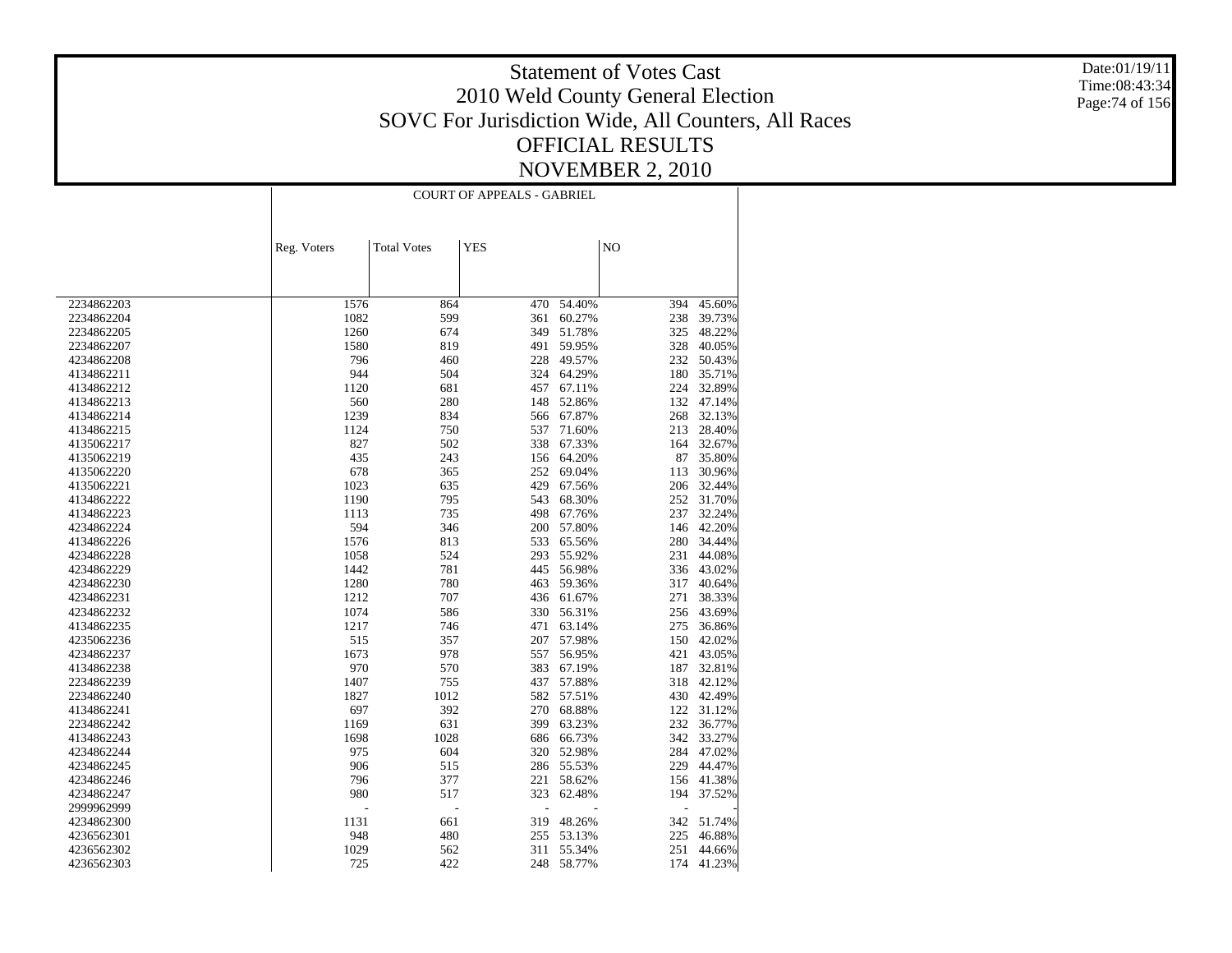Date:01/19/11 Time:08:43:34 Page:75 of 156

|                                        |                |                    | <b>COURT OF APPEALS - GABRIEL</b> |        |       |        |
|----------------------------------------|----------------|--------------------|-----------------------------------|--------|-------|--------|
|                                        |                |                    |                                   |        |       |        |
|                                        | Reg. Voters    | <b>Total Votes</b> | <b>YES</b>                        |        | NO    |        |
|                                        |                |                    |                                   |        |       |        |
|                                        |                |                    |                                   |        |       |        |
| 4236562304                             | 1000           | 599                | 323                               | 53.92% | 276   | 46.08% |
| 2234862305                             | 1264           | 666                | 368                               | 55.26% | 298   | 44.74% |
| 2234862306                             | 856            | 435                | 235                               | 54.02% | 200   | 45.98% |
| 2234862307                             | 1198           | 575                | 393                               | 68.35% | 182   | 31.65% |
| 4136562308                             | 1168           | 755                | 426                               | 56.42% | 329   | 43.58% |
| 4236562309                             | 538            | 363                | 165                               | 45.45% | 198   | 54.55% |
| 4236562310                             | 992            | 568                | 280                               | 49.30% | 288   | 50.70% |
| 4136562311                             | 1399           | 849                | 406                               | 47.82% | 443   | 52.18% |
| 4136562312                             | 364            | 222                | 114                               | 51.35% | 108   | 48.65% |
| 4236562313                             | 630            | 411                | 204                               | 49.64% | 207   | 50.36% |
| 4236562314                             | 1870           | 935                | 519                               | 55.51% | 416   | 44.49% |
| 4135062315                             | 569            | 131                | 90                                | 68.70% | 41    | 31.30% |
| 4135062317                             | 623            | 379                | 258                               | 68.07% | 121   | 31.93% |
| 4135062318                             | 728            | 435                | 310                               | 71.26% | 125   | 28.74% |
| 4135062319                             | 461            | 264                | 175                               | 66.29% | 89    | 33.71% |
| 4135062320                             | 373            | 208                | 147                               | 70.67% | 61    | 29.33% |
| 4135062321                             | 764            | 333                | 211                               | 63.36% | 122   | 36.64% |
| 4135062322                             | 1068           | 587                | 415                               | 70.70% | 172   | 29.30% |
| 4135062323                             | 1033           | 573                | 355                               | 61.95% | 218   | 38.05% |
| 4135062324                             | 1701           | 894                | 566                               | 63.31% | 328   | 36.69% |
| 4135062325                             | 770            | 391                | 246                               | 62.92% | 145   | 37.08% |
| 4134862326                             | 991            | 615                | 379                               | 61.63% | 236   | 38.37% |
| 2233362327                             | 39             | 25                 | 12                                | 48.00% | 13    | 52.00% |
| 2234862328                             | 1658           | 803                | 537                               | 66.87% | 266   | 33.13% |
| 4135062329                             | 267            | 118                | 83                                | 70.34% | 35    | 29.66% |
| 4135062330                             | 1344           | 694                | 491                               | 70.75% | 203   | 29.25% |
| 4234862331                             | 1184           | 723                | 425                               | 58.78% | 298   | 41.22% |
| 4136562332                             | 307            | 202                | 104                               | 51.49% | 98    | 48.51% |
| 4134862333                             | 779            | 436                | 269                               | 61.70% | 167   | 38.30% |
| 2234862334                             | 1609           | 800                | 510                               | 63.75% | 290   | 36.25% |
| 2234862335                             | 1032           | 647                | 367                               | 56.72% | 280   | 43.28% |
| 4135062336                             | 687            | 355                | 235                               | 66.20% | 120   | 33.80% |
| 2234862337                             | 1408           | 733                | 412                               | 56.21% | 321   | 43.79% |
| 4999962999                             |                |                    |                                   |        |       |        |
| LaSalle Fire Protection District       |                |                    |                                   |        |       |        |
| Milliken Fire Protection District      |                |                    |                                   |        |       |        |
| Platte Valley Fire Protection District |                |                    |                                   |        |       |        |
| Poudre Valley Fire Protection District |                |                    |                                   |        |       |        |
| Provisional                            | $\overline{0}$ | 1199               | 718                               | 59.88% | 481   | 40.12% |
| Total                                  | 113032         | 65082              | 39241                             | 60.29% | 25841 | 39.71% |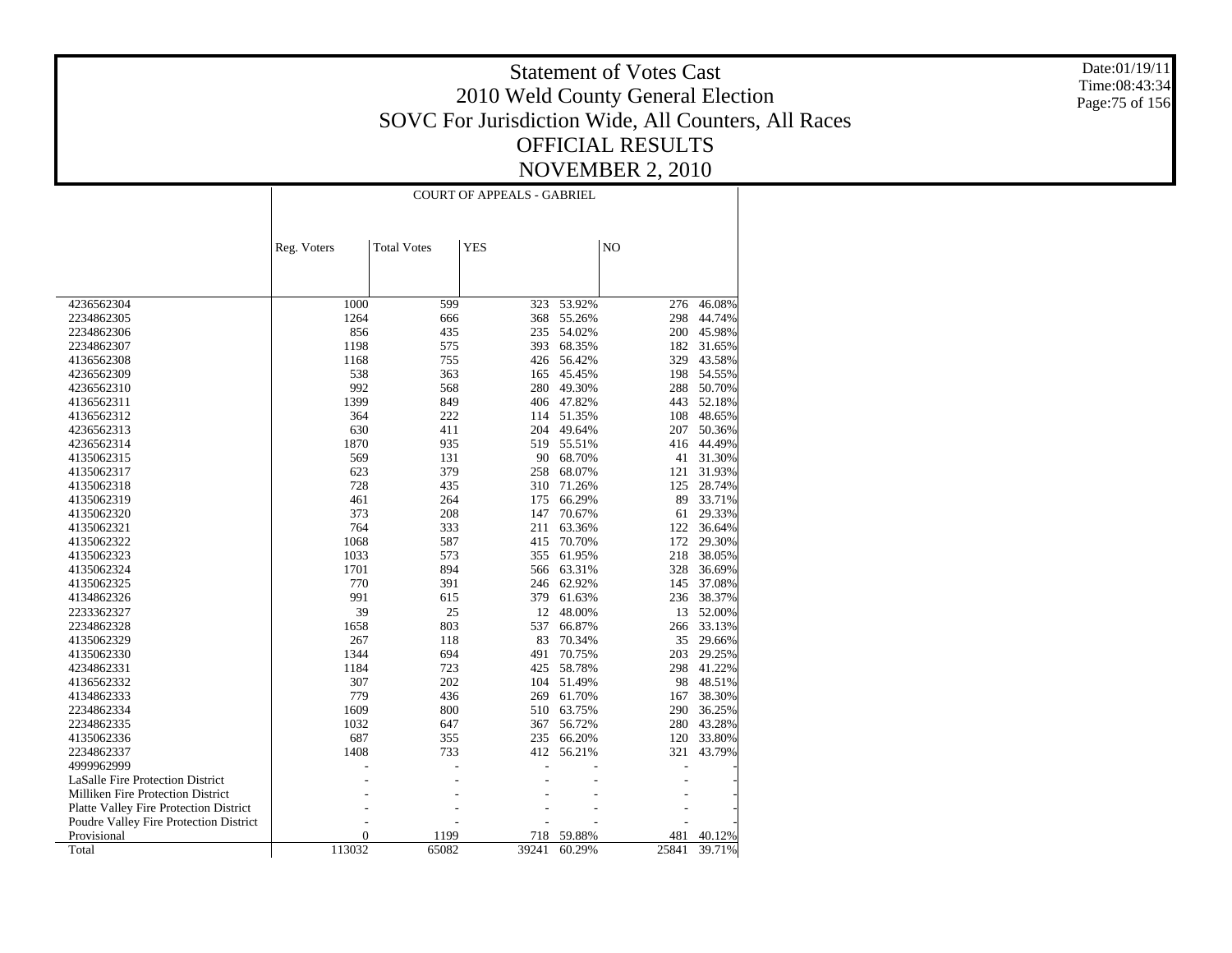Date:01/19/11 Time:08:43:34 Page:76 of 156

|                   |             |                    | <b>COURT OF APPEALS - LICHTENSTEIN</b> |            |                |        |
|-------------------|-------------|--------------------|----------------------------------------|------------|----------------|--------|
|                   |             |                    |                                        |            |                |        |
|                   | Reg. Voters | <b>Total Votes</b> | <b>YES</b>                             |            | N <sub>O</sub> |        |
|                   |             |                    |                                        |            |                |        |
|                   |             |                    |                                        |            |                |        |
| Jurisdiction Wide |             |                    |                                        |            |                |        |
| 4136562100        | 1070        | 636                | 355                                    | 55.82%     | 281            | 44.18% |
| 4136562101        | 331         | 221                | 122                                    | 55.20%     | 99             | 44.80% |
| 4136562102        | 250         | 181                | 81                                     | 44.75%     | 100            | 55.25% |
| 4136562103        | 342         | 232                | 117                                    | 50.43%     | 115            | 49.57% |
| 4136562104        | 1522        | 954                | 506                                    | 53.04%     | 448            | 46.96% |
| 4135062106        | 880         | 422                | 258                                    | 61.14%     | 164            | 38.86% |
| 4135062107        | 1538        | 691                | 459                                    | 66.43%     | 232            | 33.57% |
| 4135062108        | 982         | 548                | 363                                    | 66.24%     | 185            | 33.76% |
| 4135062109        | 797         | 437                | 296                                    | 67.73%     | 141            | 32.27% |
| 4135062110        | 883         | 394                | 251                                    | 63.71%     | 143            | 36.29% |
| 4135062111        | 1067        | 579                | 398                                    | 68.74%     | 181            | 31.26% |
| 4135062112        | 945         | 476                | 318                                    | 66.81%     | 158            | 33.19% |
| 4135062114        | 852         | 534                | 379                                    | 70.97%     | 155            | 29.03% |
| 4134962115        | 1812        | 1007               | 596                                    | 59.19%     | 411            | 40.81% |
| 4134962116        | 872         | 514                | 301                                    | 58.56%     | 213            | 41.44% |
| 4136562117        | 950         | 553                | 328                                    | 59.31%     | 225            | 40.69% |
| 4136562118        | 1588        | 1012               | 597                                    | 58.99%     | 415            | 41.01% |
| 4136562119        | 579         | 335                | 196                                    | 58.51%     | 139            | 41.49% |
| 4134862120        | 371         | 264                | 142                                    | 53.79%     | 122            | 46.21% |
| 4134962121        | 1572        | 941                | 555                                    | 58.98%     | 386            | 41.02% |
| 4134962122        | 1181        | 676                | 418                                    | 61.83%     | 258            | 38.17% |
| 4134962123        | 1141        | 644                | 372                                    | 57.76%     | 272            | 42.24% |
| 4134862124        | 1320        | 753                | 500                                    | 66.40%     | 253            | 33.60% |
| 4134862125        | 1080        | 684                | 467                                    | 68.27%     | 217            | 31.73% |
| 4136562126        | 963         | 599                | 316                                    | 52.75%     | 283            | 47.25% |
| 4136562127        | 796         | 481                | 278                                    | 57.80%     | 203            | 42.20% |
| 4136562128        | 1273        | 827                | 490                                    | 59.25%     | 337            | 40.75% |
| 4134862129        | 332         | 229                | 130                                    | 56.77%     | 99             | 43.23% |
| 4134962130        | 1527        | 860                |                                        | 542 63.02% | 318            | 36.98% |
| 4136562131        | 886         | 570                | 307                                    | 53.86%     | 263            | 46.14% |
| 4134862132        | 909         | 577                | 360                                    | 62.39%     | 217            | 37.61% |
| 4135062134        | 371         | 219                | 135                                    | 61.64%     | 84             | 38.36% |
| 4134862135        | 863         | 476                | 341                                    | 71.64%     | 135            | 28.36% |
| 4134862136        | 1042        | 607                | 390                                    | 64.25%     | 217            | 35.75% |
| 4135062137        | 1491        | 647                |                                        | 392 60.59% | 255            | 39.41% |
| 4136562138        | 1059        | 551                | 324                                    | 58.80%     | 227            | 41.20% |
| 4135062139        | 732         | 462                | 293                                    | 63.42%     | 169            | 36.58% |
| 4234862200        | 1045        | 625                | 362                                    | 57.92%     | 263            | 42.08% |
| 4234862201        | 1107        | 647                | 321                                    | 49.61%     | 326            | 50.39% |
| 4234862202        | 591         | 331                | 174                                    | 52.57%     | 157            | 47.43% |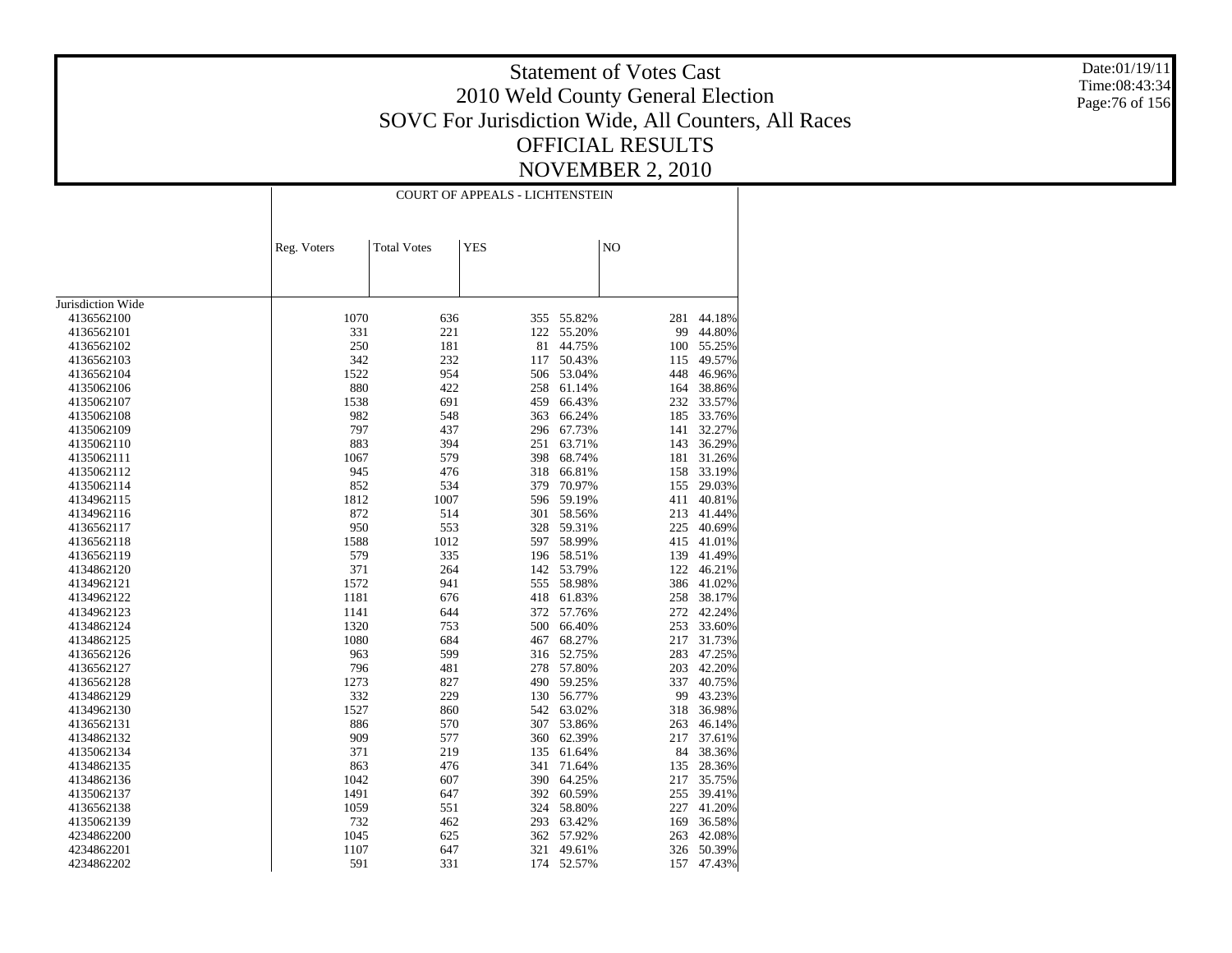Date:01/19/11 Time:08:43:34 Page:77 of 156

|                          | <b>COURT OF APPEALS - LICHTENSTEIN</b> |                    |            |                  |            |                  |
|--------------------------|----------------------------------------|--------------------|------------|------------------|------------|------------------|
|                          |                                        |                    |            |                  |            |                  |
|                          | Reg. Voters                            | <b>Total Votes</b> | <b>YES</b> |                  | NO         |                  |
|                          |                                        |                    |            |                  |            |                  |
|                          |                                        |                    |            |                  |            |                  |
| 2234862203               | 1576                                   | 867                | 464        | 53.52%           | 403        | 46.48%           |
| 2234862204               | 1082                                   | 603                | 360        | 59.70%           | 243        | 40.30%           |
| 2234862205               | 1260                                   | 674                | 348        | 51.63%           | 326        | 48.37%           |
| 2234862207               | 1580                                   | 816                | 499        | 61.15%           | 317        | 38.85%           |
| 4234862208               | 796                                    | 463                | 215        | 46.44%           | 248        | 53.56%           |
| 4134862211               | 944                                    | 510                | 325        | 63.73%           | 185        | 36.27%           |
| 4134862212               | 1120                                   | 681                | 470        | 69.02%           | 211        | 30.98%           |
| 4134862213               | 560                                    | 283                | 148        | 52.30%           | 135        | 47.70%           |
| 4134862214               | 1239                                   | 844                | 584        | 69.19%           | 260        | 30.81%           |
| 4134862215               | 1124                                   | 752                | 539        | 71.68%           | 213        | 28.32%           |
| 4135062217               | 827                                    | 503                | 337        | 67.00%           | 166        | 33.00%           |
| 4135062219               | 435                                    | 242                | 155        | 64.05%           | 87         | 35.95%           |
| 4135062220               | 678                                    | 365                | 246        | 67.40%           | 119        | 32.60%           |
| 4135062221               | 1023                                   | 641                | 437        | 68.17%           | 204        | 31.83%           |
| 4134862222               | 1190                                   | 803                | 555        | 69.12%           | 248        | 30.88%           |
| 4134862223               | 1113                                   | 734                | 489        | 66.62%           | 245        | 33.38%           |
| 4234862224               | 594                                    | 350                | 202        | 57.71%           | 148        | 42.29%           |
| 4134862226               | 1576                                   | 817                | 528        | 64.63%           | 289        | 35.37%           |
| 4234862228               | 1058                                   | 531                | 290        | 54.61%           | 241        | 45.39%           |
| 4234862229               | 1442                                   | 781                | 438        | 56.08%           | 343        | 43.92%           |
| 4234862230               | 1280                                   | 785                | 460        | 58.60%           | 325        | 41.40%           |
|                          | 1212                                   |                    |            |                  |            |                  |
| 4234862231<br>4234862232 | 1074                                   | 708<br>593         | 438<br>338 | 61.86%<br>57.00% | 270<br>255 | 38.14%<br>43.00% |
|                          | 1217                                   | 749                | 464        |                  | 285        | 38.05%           |
| 4134862235               | 515                                    |                    | 217        | 61.95%           | 141        | 39.39%           |
| 4235062236               | 1673                                   | 358<br>982         | 554        | 60.61%           | 428        |                  |
| 4234862237               | 970                                    |                    | 386        | 56.42%           | 180        | 43.58%<br>31.80% |
| 4134862238               | 1407                                   | 566                | 449        | 68.20%<br>59.39% | 307        | 40.61%           |
| 2234862239<br>2234862240 | 1827                                   | 756<br>1015        | 584        | 57.54%           | 431        | 42.46%           |
| 4134862241               | 697                                    | 397                | 271        | 68.26%           | 126        | 31.74%           |
|                          | 1169                                   | 622                | 395        | 63.50%           | 227        | 36.50%           |
| 2234862242               | 1698                                   | 1044               |            |                  |            |                  |
| 4134862243               |                                        |                    | 703        | 67.34%           | 341        | 32.66%           |
| 4234862244               | 975<br>906                             | 611<br>519         | 320<br>285 | 52.37%<br>54.91% | 291<br>234 | 47.63%<br>45.09% |
| 4234862245               |                                        | 380                | 221        | 58.16%           | 159        |                  |
| 4234862246               | 796                                    |                    | 328        |                  |            | 41.84%           |
| 4234862247               | 980                                    | 520                |            | 63.08%           | 192        | 36.92%           |
| 2999962999               |                                        | Ĭ.                 |            |                  |            |                  |
| 4234862300               | 1131                                   | 662                | 319        | 48.19%           | 343        | 51.81%           |
| 4236562301               | 948                                    | 481                | 259        | 53.85%           | 222        | 46.15%           |
| 4236562302               | 1029                                   | 562                | 306        | 54.45%           | 256        | 45.55%           |
| 4236562303               | 725                                    | 425                | 245        | 57.65%           | 180        | 42.35%           |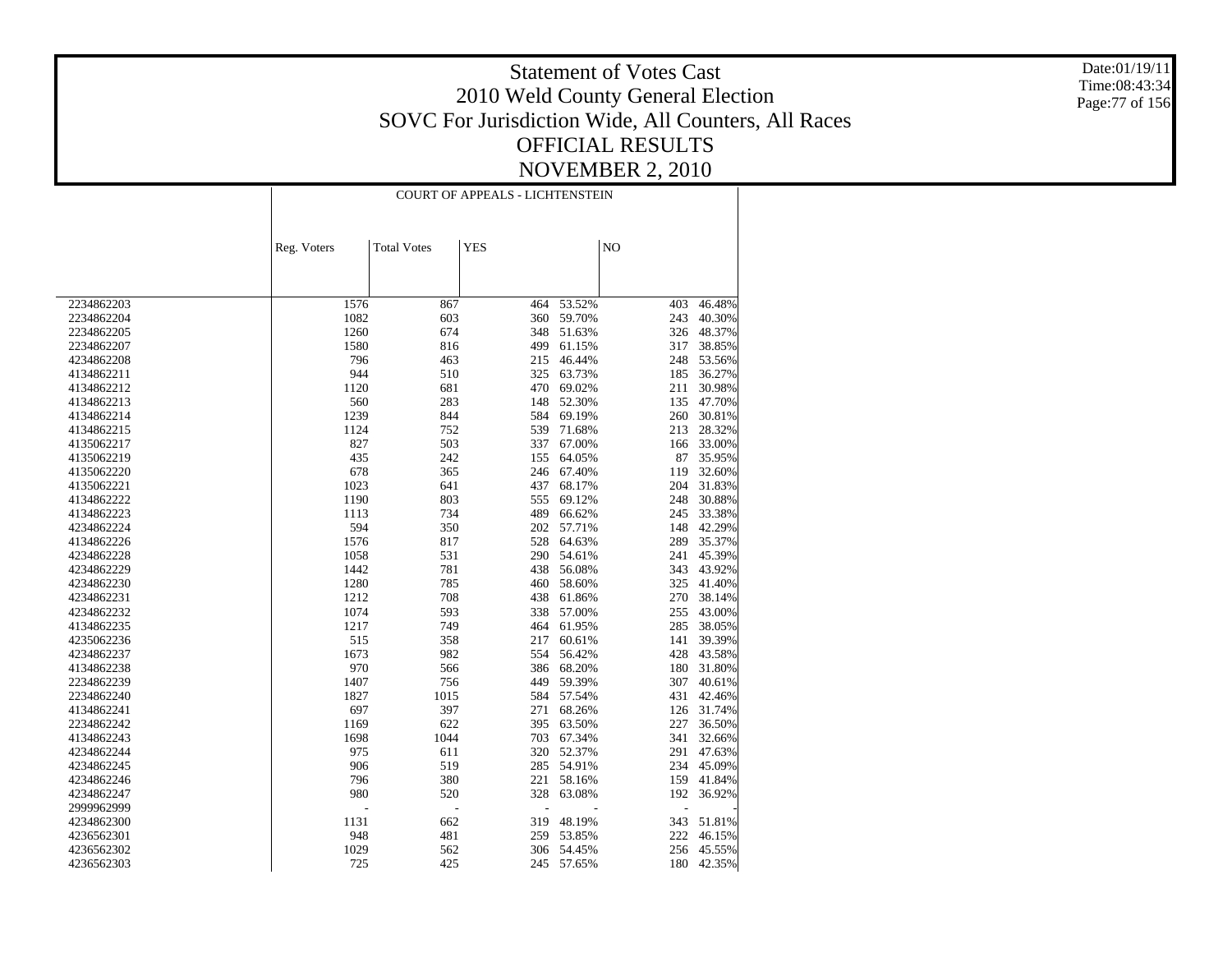Date:01/19/11 Time:08:43:34 Page:78 of 156

|                                        |                |                    | <b>COURT OF APPEALS - LICHTENSTEIN</b> |        |                |        |
|----------------------------------------|----------------|--------------------|----------------------------------------|--------|----------------|--------|
|                                        |                |                    |                                        |        |                |        |
|                                        | Reg. Voters    | <b>Total Votes</b> | <b>YES</b>                             |        | N <sub>O</sub> |        |
|                                        |                |                    |                                        |        |                |        |
|                                        |                |                    |                                        |        |                |        |
| 4236562304                             | 1000           | 598                | 322                                    | 53.85% | 276            | 46.15% |
| 2234862305                             | 1264           | 671                | 372                                    | 55.44% | 299            | 44.56% |
| 2234862306                             | 856            | 435                | 242                                    | 55.63% | 193            | 44.37% |
| 2234862307                             | 1198           | 569                | 397                                    | 69.77% | 172            | 30.23% |
| 4136562308                             | 1168           | 754                | 426                                    | 56.50% | 328            | 43.50% |
| 4236562309                             | 538            | 364                | 168                                    | 46.15% | 196            | 53.85% |
| 4236562310                             | 992            | 570                | 290                                    | 50.88% | 280            | 49.12% |
| 4136562311                             | 1399           | 857                | 416                                    | 48.54% | 441            | 51.46% |
| 4136562312                             | 364            | 224                | 118                                    | 52.68% | 106            | 47.32% |
| 4236562313                             | 630            | 414                | 205                                    | 49.52% | 209            | 50.48% |
| 4236562314                             | 1870           | 936                | 518                                    | 55.34% | 418            | 44.66% |
| 4135062315                             | 569            | 132                | 85                                     | 64.39% | 47             | 35.61% |
| 4135062317                             | 623            | 380                | 263                                    | 69.21% | 117            | 30.79% |
| 4135062318                             | 728            | 440                | 317                                    | 72.05% | 123            | 27.95% |
| 4135062319                             | 461            | 268                | 178                                    | 66.42% | 90             | 33.58% |
| 4135062320                             | 373            | 211                | 145                                    | 68.72% | 66             | 31.28% |
| 4135062321                             | 764            | 336                | 215                                    | 63.99% | 121            | 36.01% |
| 4135062322                             | 1068           | 592                | 412                                    | 69.59% | 180            | 30.41% |
| 4135062323                             | 1033           | 570                | 347                                    | 60.88% | 223            | 39.12% |
| 4135062324                             | 1701           | 895                | 578                                    | 64.58% | 317            | 35.42% |
| 4135062325                             | 770            | 391                | 254                                    | 64.96% | 137            | 35.04% |
| 4134862326                             | 991            | 611                | 378                                    | 61.87% | 233            | 38.13% |
| 2233362327                             | 39             | 25                 | 12                                     | 48.00% | 13             | 52.00% |
| 2234862328                             | 1658           | 810                | 548                                    | 67.65% | 262            | 32.35% |
| 4135062329                             | 267            | 117                | 80                                     | 68.38% | 37             | 31.62% |
| 4135062330                             | 1344           | 702                | 494                                    | 70.37% | 208            | 29.63% |
| 4234862331                             | 1184           | 724                | 418                                    | 57.73% | 306            | 42.27% |
| 4136562332                             | 307            | 200                | 106                                    | 53.00% | 94             | 47.00% |
| 4134862333                             | 779            | 438                | 277                                    | 63.24% | 161            | 36.76% |
| 2234862334                             | 1609           | 806                | 516                                    | 64.02% | 290            | 35.98% |
| 2234862335                             | 1032           | 646                | 357                                    | 55.26% | 289            | 44.74% |
| 4135062336                             | 687            | 353                | 231                                    | 65.44% | 122            | 34.56% |
| 2234862337                             | 1408           | 728                | 421                                    | 57.83% | 307            | 42.17% |
| 4999962999                             |                |                    |                                        |        |                |        |
| LaSalle Fire Protection District       |                |                    |                                        |        |                |        |
| Milliken Fire Protection District      |                |                    |                                        |        |                |        |
| Platte Valley Fire Protection District |                |                    |                                        |        |                |        |
| Poudre Valley Fire Protection District |                |                    |                                        |        |                |        |
| Provisional                            | $\overline{0}$ | 1209               | 708                                    | 58.56% | 501            | 41.44% |
| Total                                  | 113032         | 65367              | 39515                                  | 60.45% | 25852          | 39.55% |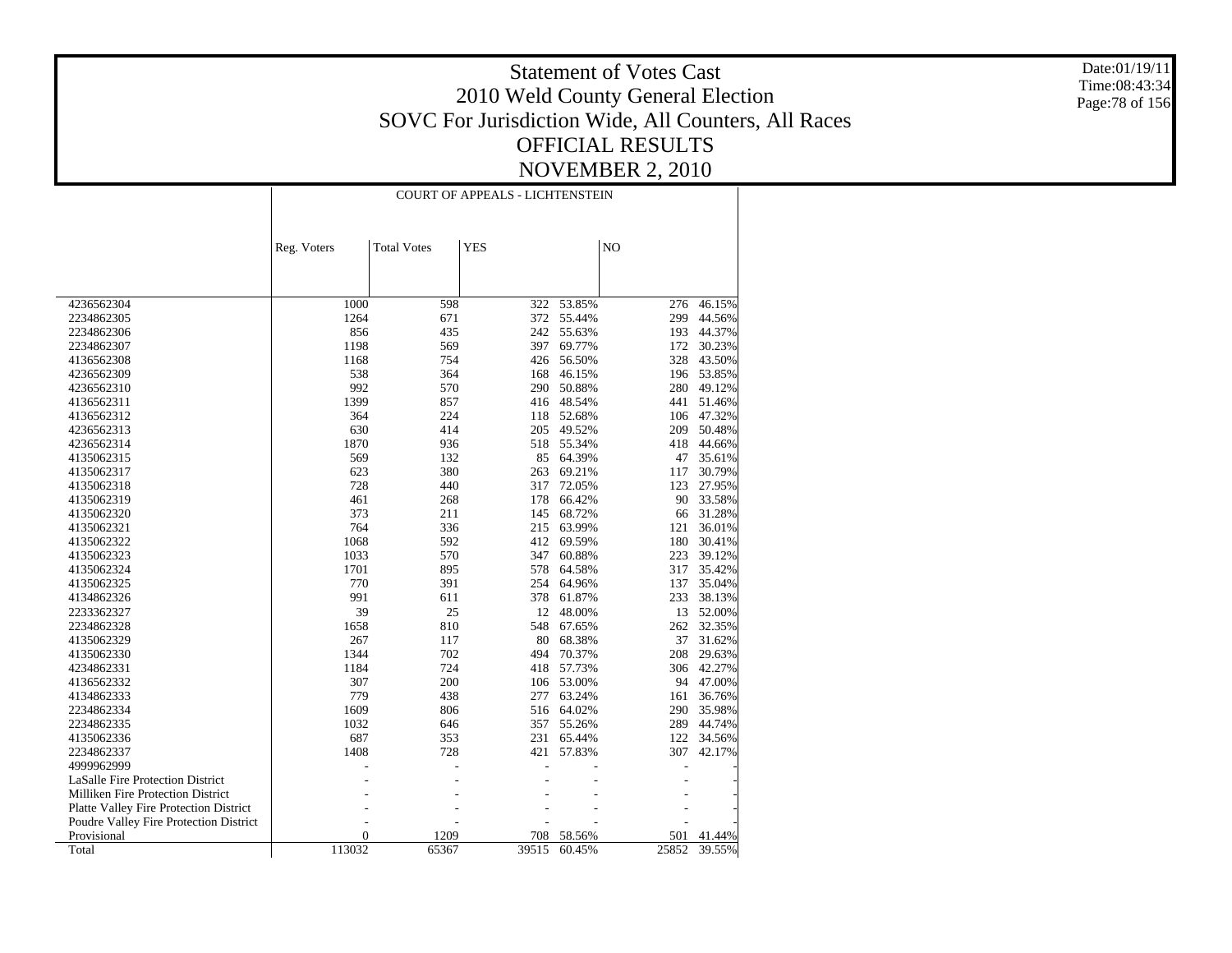Date:01/19/11 Time:08:43:34 Page:79 of 156

|                   |             |                    | <b>COURT OF APPEALS - RICHMAN</b> |            |     |        |
|-------------------|-------------|--------------------|-----------------------------------|------------|-----|--------|
|                   | Reg. Voters | <b>Total Votes</b> | <b>YES</b>                        |            | NO  |        |
|                   |             |                    |                                   |            |     |        |
| Jurisdiction Wide |             |                    |                                   |            |     |        |
| 4136562100        | 1070        | 631                | 339                               | 53.72%     | 292 | 46.28% |
| 4136562101        | 331         | 218                | 119                               | 54.59%     | 99  | 45.41% |
| 4136562102        | 250         | 180                | 81                                | 45.00%     | 99  | 55.00% |
| 4136562103        | 342         | 231                | 114                               | 49.35%     | 117 | 50.65% |
| 4136562104        | 1522        | 951                | 478                               | 50.26%     | 473 | 49.74% |
| 4135062106        | 880         | 424                | 258                               | 60.85%     | 166 | 39.15% |
| 4135062107        | 1538        | 682                | 464                               | 68.04%     | 218 | 31.96% |
| 4135062108        | 982         | 548                | 351                               | 64.05%     | 197 | 35.95% |
| 4135062109        | 797         | 434                | 280                               | 64.52%     | 154 | 35.48% |
| 4135062110        | 883         | 392                | 240                               | 61.22%     | 152 | 38.78% |
| 4135062111        | 1067        | 573                | 389                               | 67.89%     | 184 | 32.11% |
| 4135062112        | 945         | 476                | 308                               | 64.71%     | 168 | 35.29% |
| 4135062114        | 852         | 526                | 361                               | 68.63%     | 165 | 31.37% |
| 4134962115        | 1812        | 1000               | 560                               | 56.00%     | 440 | 44.00% |
| 4134962116        | 872         | 513                | 277                               | 54.00%     | 236 | 46.00% |
| 4136562117        | 950         | 551                | 308                               | 55.90%     | 243 | 44.10% |
| 4136562118        | 1588        | 1006               | 562                               | 55.86%     | 444 | 44.14% |
| 4136562119        | 579         | 333                | 182                               | 54.65%     | 151 | 45.35% |
| 4134862120        | 371         | 262                | 139                               | 53.05%     | 123 | 46.95% |
| 4134962121        | 1572        | 933                | 522                               | 55.95%     | 411 | 44.05% |
| 4134962122        | 1181        | 674                | 424                               | 62.91%     | 250 | 37.09% |
| 4134962123        | 1141        | 640                | 353                               | 55.16%     | 287 | 44.84% |
| 4134862124        | 1320        | 752                | 480                               | 63.83%     | 272 | 36.17% |
| 4134862125        | 1080        | 681                | 446                               | 65.49%     | 235 | 34.51% |
| 4136562126        | 963         | 595                | 302                               | 50.76%     | 293 | 49.24% |
| 4136562127        | 796         | 472                | 261                               | 55.30%     | 211 | 44.70% |
| 4136562128        | 1273        | 828                | 460                               | 55.56%     | 368 | 44.44% |
| 4134862129        | 332         | 226                | 126                               | 55.75%     | 100 | 44.25% |
| 4134962130        | 1527        | 856                | 524                               | 61.21%     | 332 | 38.79% |
| 4136562131        | 886         | 567                | 289                               | 50.97%     | 278 | 49.03% |
| 4134862132        | 909         | 575                | 354                               | 61.57%     | 221 | 38.43% |
| 4135062134        | 371         | 218                | 133                               | 61.01%     | 85  | 38.99% |
| 4134862135        | 863         | 473                | 319                               | 67.44%     | 154 | 32.56% |
| 4134862136        | 1042        | 601                | 379                               | 63.06%     | 222 | 36.94% |
| 4135062137        | 1491        | 651                | 387                               | 59.45%     | 264 | 40.55% |
| 4136562138        | 1059        | 550                | 309                               | 56.18%     | 241 | 43.82% |
| 4135062139        | 732         | 457                | 276                               | 60.39%     | 181 | 39.61% |
| 4234862200        | 1045        | 618                | 335                               | 54.21%     | 283 | 45.79% |
| 4234862201        | 1107        | 643                |                                   | 316 49.14% | 327 | 50.86% |
| 4234862202        | 591         | 325                |                                   | 160 49.23% | 165 | 50.77% |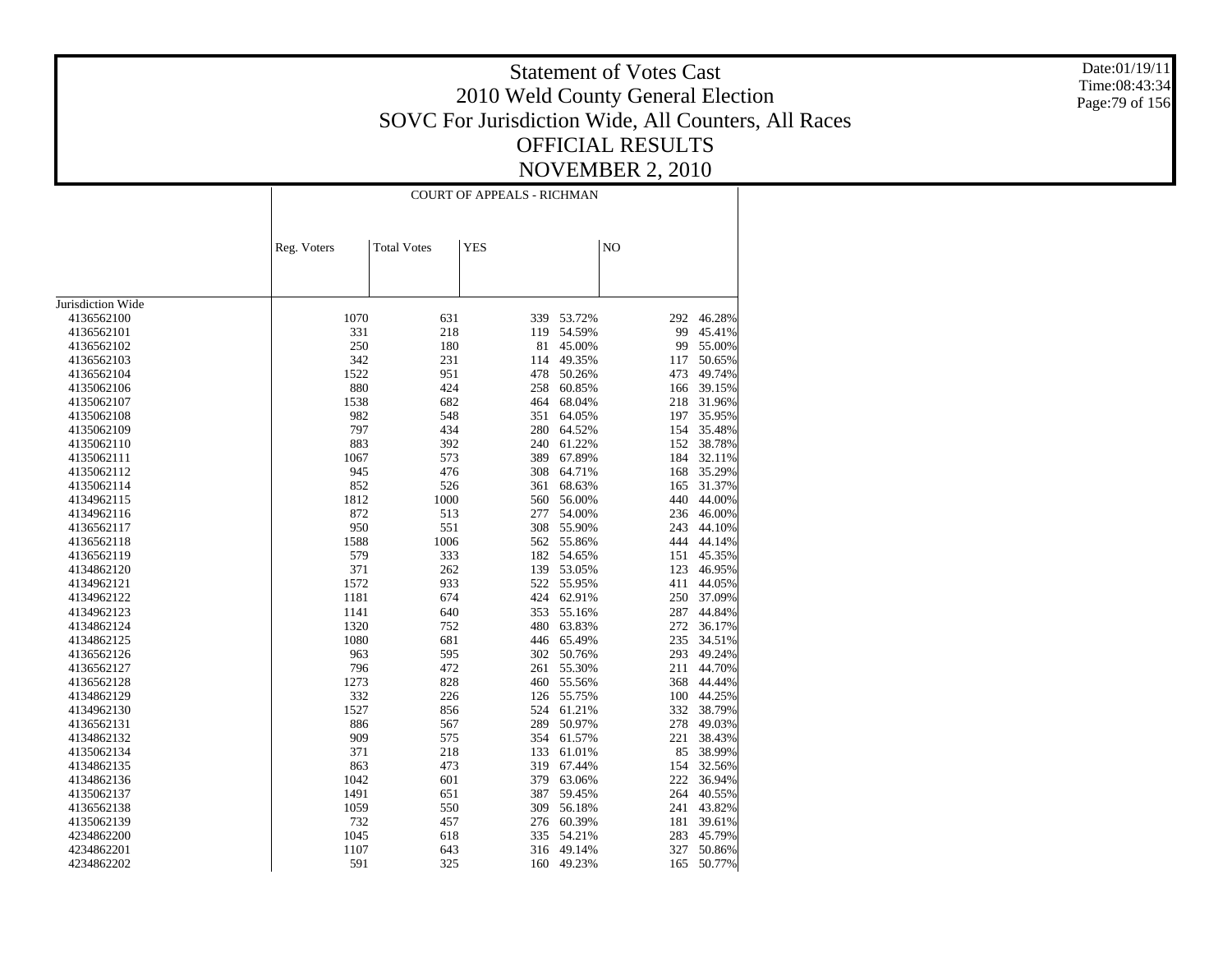Date:01/19/11 Time:08:43:34 Page:80 of 156

|            |             |                    | <b>COURT OF APPEALS - RICHMAN</b> |        |     |            |
|------------|-------------|--------------------|-----------------------------------|--------|-----|------------|
|            |             |                    |                                   |        |     |            |
|            | Reg. Voters | <b>Total Votes</b> | <b>YES</b>                        |        | NO  |            |
|            |             |                    |                                   |        |     |            |
|            |             |                    |                                   |        |     |            |
| 2234862203 | 1576        | 862                | 445                               | 51.62% | 417 | 48.38%     |
| 2234862204 | 1082        | 596                | 335                               | 56.21% | 261 | 43.79%     |
| 2234862205 | 1260        | 673                | 336                               | 49.93% | 337 | 50.07%     |
| 2234862207 | 1580        | 812                | 475                               | 58.50% | 337 | 41.50%     |
| 4234862208 | 796         | 463                | 221                               | 47.73% |     | 242 52.27% |
| 4134862211 | 944         | 509                | 313                               | 61.49% | 196 | 38.51%     |
| 4134862212 | 1120        | 681                | 449                               | 65.93% | 232 | 34.07%     |
| 4134862213 | 560         | 279                | 144                               | 51.61% | 135 | 48.39%     |
| 4134862214 | 1239        | 838                | 555                               | 66.23% | 283 | 33.77%     |
| 4134862215 | 1124        | 753                | 523                               | 69.46% | 230 | 30.54%     |
| 4135062217 | 827         | 499                | 334                               | 66.93% | 165 | 33.07%     |
| 4135062219 | 435         | 242                | 150                               | 61.98% | 92  | 38.02%     |
| 4135062220 | 678         | 364                | 249                               | 68.41% | 115 | 31.59%     |
| 4135062221 | 1023        | 638                | 433                               | 67.87% | 205 | 32.13%     |
| 4134862222 | 1190        | 794                | 537                               | 67.63% | 257 | 32.37%     |
| 4134862223 | 1113        | 730                | 476                               | 65.21% | 254 | 34.79%     |
| 4234862224 | 594         | 347                | 196                               | 56.48% | 151 | 43.52%     |
| 4134862226 | 1576        | 811                | 507                               | 62.52% | 304 | 37.48%     |
| 4234862228 | 1058        | 525                | 282                               | 53.71% | 243 | 46.29%     |
| 4234862229 | 1442        | 772                | 419                               | 54.27% | 353 | 45.73%     |
| 4234862230 | 1280        | 785                | 452                               | 57.58% | 333 | 42.42%     |
| 4234862231 | 1212        | 703                | 429                               | 61.02% | 274 | 38.98%     |
| 4234862232 | 1074        | 587                | 319                               | 54.34% | 268 | 45.66%     |
| 4134862235 | 1217        | 740                | 445                               | 60.14% | 295 | 39.86%     |
| 4235062236 | 515         | 355                | 190                               | 53.52% | 165 | 46.48%     |
| 4234862237 | 1673        | 976                | 535                               | 54.82% | 441 | 45.18%     |
| 4134862238 | 970         | 565                | 375                               | 66.37% | 190 | 33.63%     |
| 2234862239 | 1407        | 748                | 413                               | 55.21% | 335 | 44.79%     |
| 2234862240 | 1827        | 1005               | 560                               | 55.72% | 445 | 44.28%     |
| 4134862241 | 697         | 396                | 259                               | 65.40% | 137 | 34.60%     |
| 2234862242 | 1169        | 623                | 382                               | 61.32% | 241 | 38.68%     |
| 4134862243 | 1698        | 1030               | 666                               | 64.66% | 364 | 35.34%     |
| 4234862244 | 975         | 606                | 312                               | 51.49% | 294 | 48.51%     |
| 4234862245 | 906         | 511                | 274                               | 53.62% | 237 | 46.38%     |
| 4234862246 | 796         | 377                | 215                               | 57.03% | 162 | 42.97%     |
| 4234862247 | 980         | 518                | 301                               | 58.11% | 217 | 41.89%     |
| 2999962999 | L.          | $\overline{a}$     |                                   |        | ÷,  |            |
| 4234862300 | 1131        | 657                | 310                               | 47.18% | 347 | 52.82%     |
| 4236562301 | 948         | 478                | 237                               | 49.58% | 241 | 50.42%     |
| 4236562302 | 1029        | 563                | 298                               | 52.93% | 265 | 47.07%     |
| 4236562303 | 725         | 426                | 237                               | 55.63% | 189 | 44.37%     |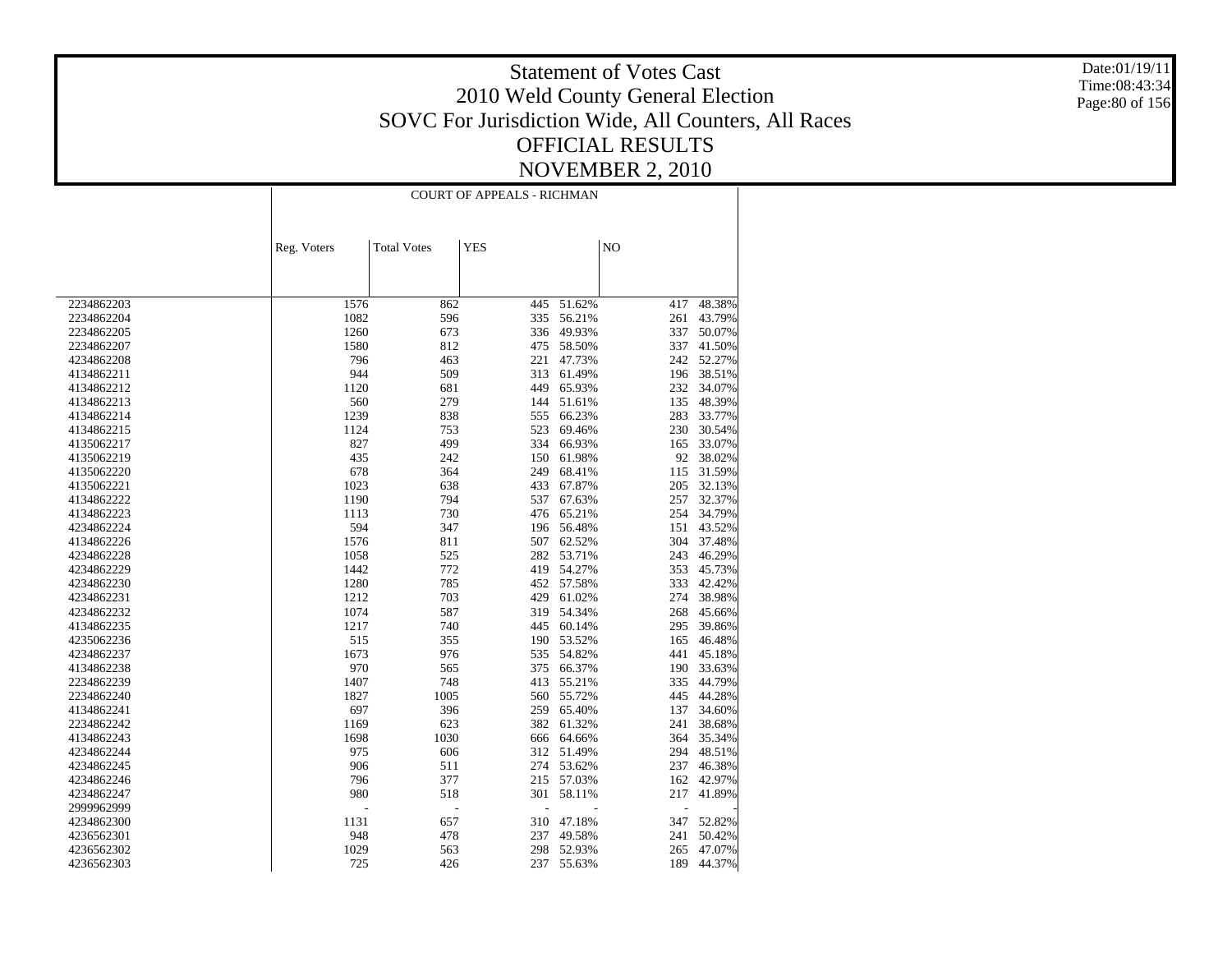Date:01/19/11 Time:08:43:34 Page:81 of 156

|                                        |                |                    | <b>COURT OF APPEALS - RICHMAN</b> |        |       |        |
|----------------------------------------|----------------|--------------------|-----------------------------------|--------|-------|--------|
|                                        |                |                    |                                   |        |       |        |
|                                        | Reg. Voters    | <b>Total Votes</b> | <b>YES</b>                        |        | NO    |        |
|                                        |                |                    |                                   |        |       |        |
| 4236562304                             | 1000           | 598                | 312                               | 52.17% | 286   | 47.83% |
| 2234862305                             | 1264           | 662                | 357                               | 53.93% | 305   | 46.07% |
| 2234862306                             | 856            | 433                | 224                               | 51.73% | 209   | 48.27% |
| 2234862307                             | 1198           | 568                | 375                               | 66.02% | 193   | 33.98% |
| 4136562308                             | 1168           | 752                | 428                               | 56.91% | 324   | 43.09% |
| 4236562309                             | 538            | 363                | 164                               | 45.18% | 199   | 54.82% |
| 4236562310                             | 992            | 566                | 266                               | 47.00% | 300   | 53.00% |
| 4136562311                             | 1399           | 850                | 381                               | 44.82% | 469   | 55.18% |
| 4136562312                             | 364            | 221                | 109                               | 49.32% | 112   | 50.68% |
| 4236562313                             | 630            | 414                | 190                               | 45.89% | 224   | 54.11% |
| 4236562314                             | 1870           | 931                | 500                               | 53.71% | 431   | 46.29% |
| 4135062315                             | 569            | 132                | 86                                | 65.15% | 46    | 34.85% |
| 4135062317                             | 623            | 378                | 259                               | 68.52% | 119   | 31.48% |
| 4135062318                             | 728            | 435                | 309                               | 71.03% | 126   | 28.97% |
| 4135062319                             | 461            | 265                | 172                               | 64.91% | 93    | 35.09% |
| 4135062320                             | 373            | 204                | 141                               | 69.12% | 63    | 30.88% |
| 4135062321                             | 764            | 334                | 210                               | 62.87% | 124   | 37.13% |
| 4135062322                             | 1068           | 588                | 396                               | 67.35% | 192   | 32.65% |
| 4135062323                             | 1033           | 571                | 335                               | 58.67% | 236   | 41.33% |
| 4135062324                             | 1701           | 891                | 553                               | 62.07% | 338   | 37.93% |
| 4135062325                             | 770            | 392                | 249                               | 63.52% | 143   | 36.48% |
| 4134862326                             | 991            | 612                | 365                               | 59.64% | 247   | 40.36% |
| 2233362327                             | 39             | 25                 | 15                                | 60.00% | 10    | 40.00% |
| 2234862328                             | 1658           | 798                | 501                               | 62.78% | 297   | 37.22% |
| 4135062329                             | 267            | 117                | 82                                | 70.09% | 35    | 29.91% |
| 4135062330                             | 1344           | 694                | 468                               | 67.44% | 226   | 32.56% |
| 4234862331                             | 1184           | 722                | 394                               | 54.57% | 328   | 45.43% |
| 4136562332                             | 307            | 202                | 102                               | 50.50% | 100   | 49.50% |
| 4134862333                             | 779            | 440                | 270                               | 61.36% | 170   | 38.64% |
| 2234862334                             | 1609           | 798                | 494                               | 61.90% | 304   | 38.10% |
| 2234862335                             | 1032           | 643                | 340                               | 52.88% | 303   | 47.12% |
| 4135062336                             | 687            | 354                | 223                               | 62.99% | 131   | 37.01% |
| 2234862337                             | 1408           | 728                | 386                               | 53.02% | 342   | 46.98% |
| 4999962999                             |                |                    |                                   |        |       |        |
| LaSalle Fire Protection District       |                |                    |                                   |        |       |        |
| Milliken Fire Protection District      |                |                    |                                   |        |       |        |
| Platte Valley Fire Protection District |                |                    |                                   |        |       |        |
| Poudre Valley Fire Protection District |                |                    |                                   |        |       |        |
| Provisional                            | $\overline{0}$ | 1196               | 696                               | 58.19% | 500   | 41.81% |
| Total                                  | 113032         | 64980              | 37905                             | 58.33% | 27075 | 41.67% |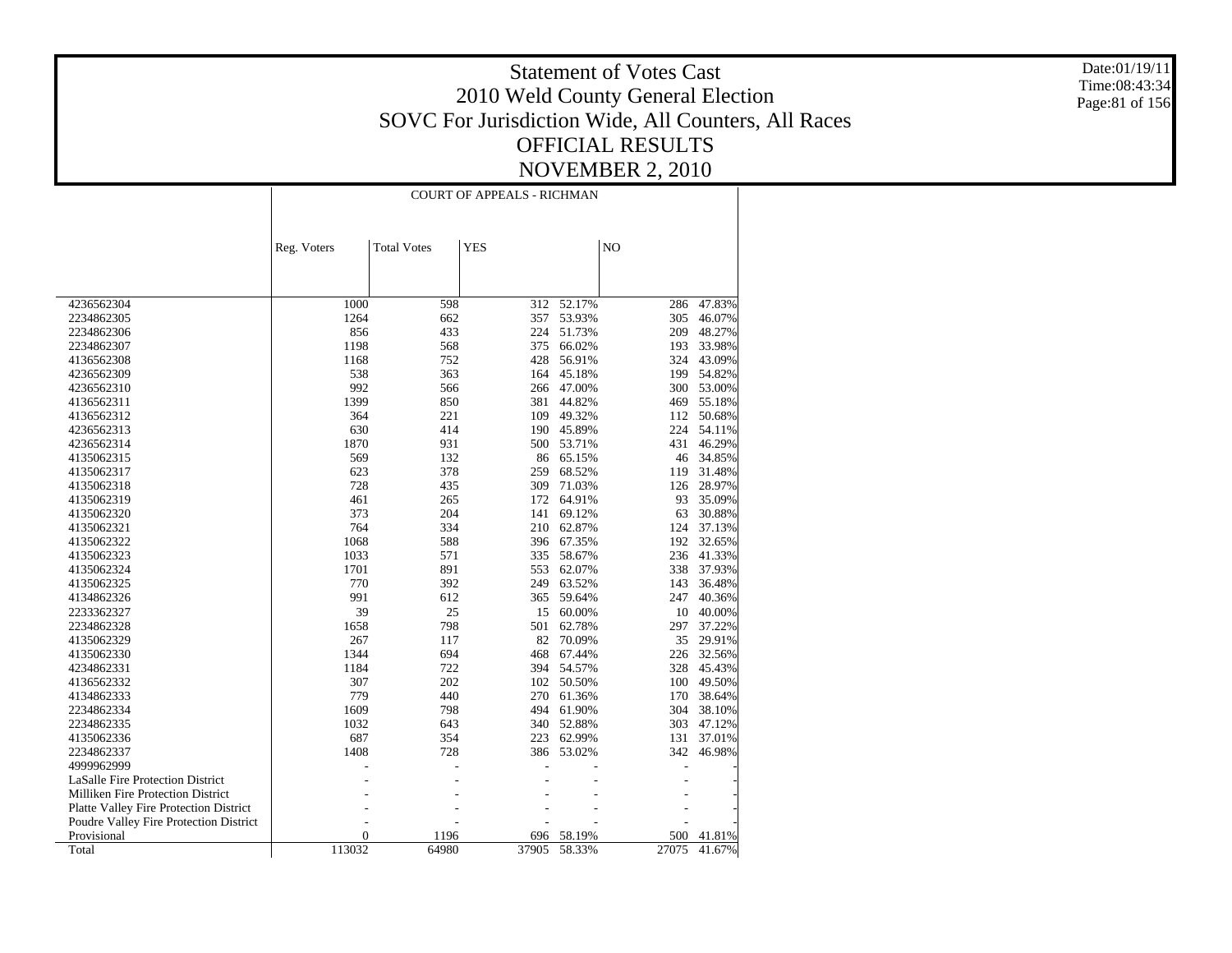Date:01/19/11 Time:08:43:35 Page:82 of 156

|                   |             |                    | 19th JUDICIAL DISTRICT JUDGE - HOSKINS |        |           |            |
|-------------------|-------------|--------------------|----------------------------------------|--------|-----------|------------|
|                   | Reg. Voters | <b>Total Votes</b> | <b>YES</b>                             |        | NO        |            |
|                   |             |                    |                                        |        |           |            |
|                   |             |                    |                                        |        |           |            |
|                   |             |                    |                                        |        |           |            |
| Jurisdiction Wide |             |                    |                                        |        |           |            |
| 4136562100        | 1070        | 633                | 362                                    | 57.19% | 271       | 42.81%     |
| 4136562101        | 331         | 223                | 125                                    | 56.05% | 98        | 43.95%     |
| 4136562102        | 250         | 178                | 80                                     | 44.94% | 98        | 55.06%     |
| 4136562103        | 342         | 237                | 123                                    | 51.90% | 114       | 48.10%     |
| 4136562104        | 1522        | 952                | 516                                    | 54.20% | 436       | 45.80%     |
| 4135062106        | 880         | 427                | 270                                    | 63.23% | 157       | 36.77%     |
| 4135062107        | 1538        | 695                | 482                                    | 69.35% | 213       | 30.65%     |
| 4135062108        | 982         | 561                | 379                                    | 67.56% | 182       | 32.44%     |
| 4135062109        | 797         | 442                | 316                                    | 71.49% | 126       | 28.51%     |
| 4135062110        | 883         | 400                | 263                                    | 65.75% | 137       | 34.25%     |
| 4135062111        | 1067        | 587                | 415                                    | 70.70% | 172       | 29.30%     |
| 4135062112        | 945         | 484                | 341                                    | 70.45% | 143       | 29.55%     |
| 4135062114        | 852         | 546                | 406                                    | 74.36% | 140       | 25.64%     |
| 4134962115        | 1812        | 1002               | 615                                    | 61.38% | 387       | 38.62%     |
| 4134962116        | 872         | 522                | 304                                    | 58.24% | 218       | 41.76%     |
| 4136562117        | 950         | 554                | 336                                    | 60.65% | 218       | 39.35%     |
| 4136562118        | 1588        | 1022               | 617                                    | 60.37% | 405       | 39.63%     |
| 4136562119        | 579         | 336                | 204                                    | 60.71% |           | 132 39.29% |
| 4134862120        | 371         | 265                | 156                                    | 58.87% | 109       | 41.13%     |
| 4134962121        | 1572        | 940                | 569                                    | 60.53% | 371       | 39.47%     |
| 4134962122        | 1181        | 677                | 441                                    | 65.14% | 236       | 34.86%     |
| 4134962123        | 1141        | 646                | 388                                    | 60.06% | 258       | 39.94%     |
| 4134862124        | 1320        | 794                | 540                                    | 68.01% | 254       | 31.99%     |
| 4134862125        | 1080        | 694                | 485                                    | 69.88% | 209       | 30.12%     |
| 4136562126        | 963         | 608                | 349                                    | 57.40% | 259       | 42.60%     |
| 4136562127        | 796         | 483                | 286                                    | 59.21% | 197       | 40.79%     |
| 4136562128        | 1273        | 842                | 511                                    | 60.69% | 331       | 39.31%     |
| 4134862129        | 332         | 229                | 135                                    | 58.95% | 94        | 41.05%     |
| 4134962130        | 1527        | 865                | 559                                    | 64.62% | 306       | 35.38%     |
|                   | 886         | 577                | 322                                    | 55.81% | 255       | 44.19%     |
| 4136562131        |             |                    |                                        |        |           |            |
| 4134862132        | 909         | 584                | 387                                    | 66.27% | 197<br>77 | 33.73%     |
| 4135062134        | 371         | 220                | 143                                    | 65.00% |           | 35.00%     |
| 4134862135        | 863         | 488                | 364                                    | 74.59% | 124       | 25.41%     |
| 4134862136        | 1042        | 619                | 410                                    | 66.24% | 209       | 33.76%     |
| 4135062137        | 1491        | 654                | 421                                    | 64.37% | 233       | 35.63%     |
| 4136562138        | 1059        | 555                | 330                                    | 59.46% | 225       | 40.54%     |
| 4135062139        | 732         | 471                | 317                                    | 67.30% | 154       | 32.70%     |
| 4234862200        | 1045        | 616                | 366                                    | 59.42% | 250       | 40.58%     |
| 4234862201        | 1107        | 646                | 323                                    | 50.00% | 323       | 50.00%     |
| 4234862202        | 591         | 337                | 177                                    | 52.52% | 160       | 47.48%     |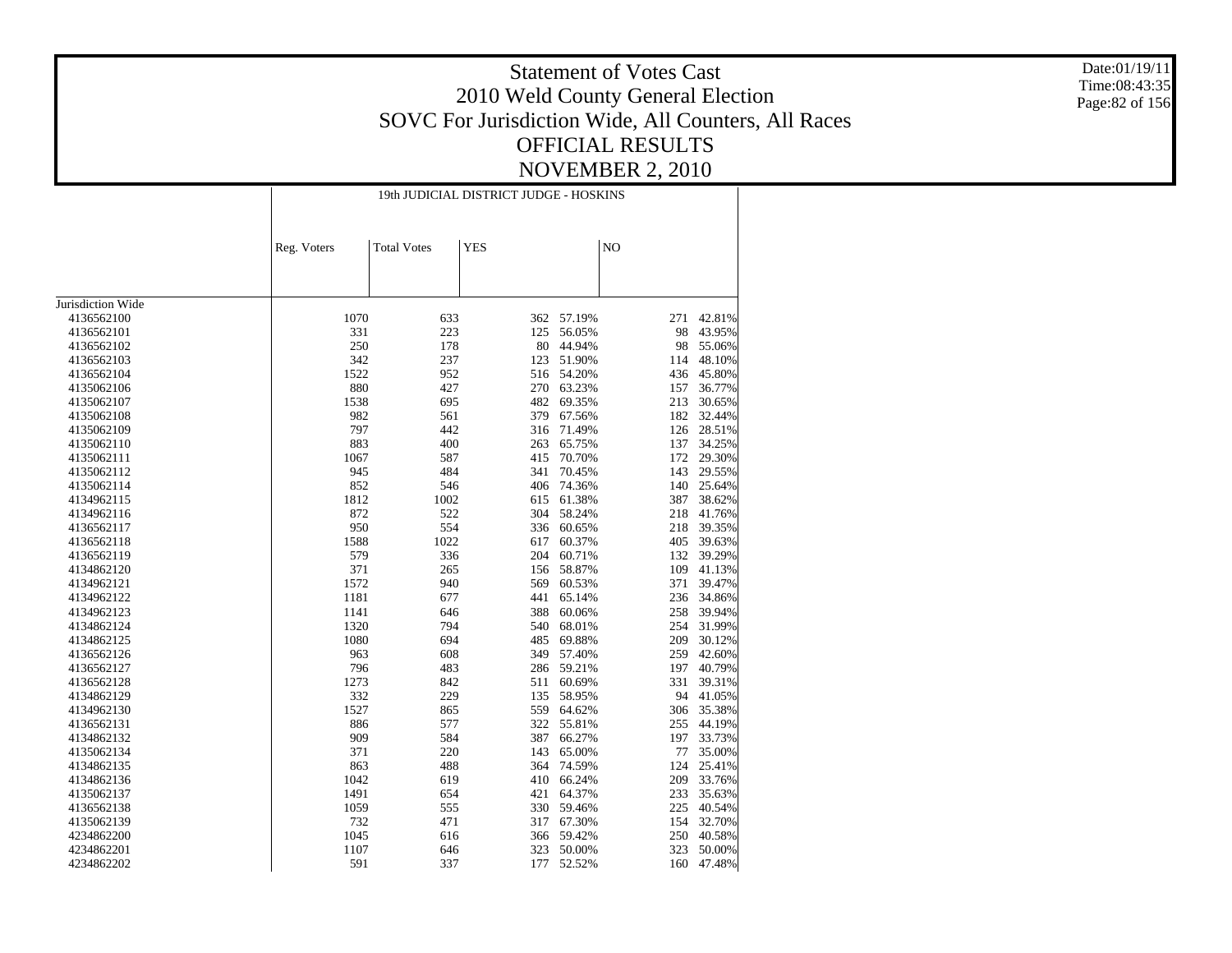Date:01/19/11 Time:08:43:35 Page:83 of 156

|            |             |                          | 19th JUDICIAL DISTRICT JUDGE - HOSKINS |        |                |        |
|------------|-------------|--------------------------|----------------------------------------|--------|----------------|--------|
|            | Reg. Voters | <b>Total Votes</b>       | <b>YES</b>                             |        | N <sub>O</sub> |        |
|            |             |                          |                                        |        |                |        |
|            |             |                          |                                        |        |                |        |
|            |             |                          |                                        |        |                |        |
| 2234862203 | 1576        | 858                      | 452                                    | 52.68% | 406            | 47.32% |
| 2234862204 | 1082        | 601                      | 371                                    | 61.73% | 230            | 38.27% |
| 2234862205 | 1260        | 677                      | 355                                    | 52.44% | 322            | 47.56% |
| 2234862207 | 1580        | 816                      | 513                                    | 62.87% | 303            | 37.13% |
| 4234862208 | 796         | 462                      | 237                                    | 51.30% | 225            | 48.70% |
| 4134862211 | 944         | 514                      | 348                                    | 67.70% | 166            | 32.30% |
| 4134862212 | 1120        | 700                      | 504                                    | 72.00% | 196            | 28.00% |
| 4134862213 | 560         | 284                      | 159                                    | 55.99% | 125            | 44.01% |
| 4134862214 | 1239        | 863                      | 623                                    | 72.19% | 240            | 27.81% |
| 4134862215 | 1124        | 769                      | 580                                    | 75.42% | 189            | 24.58% |
| 4135062217 | 827         | 517                      | 368                                    | 71.18% | 149            | 28.82% |
| 4135062219 | 435         | 247                      | 163                                    | 65.99% | 84             | 34.01% |
| 4135062220 | 678         | 365                      | 260                                    | 71.23% | 105            | 28.77% |
| 4135062221 | 1023        | 643                      | 454                                    | 70.61% | 189            | 29.39% |
| 4134862222 | 1190        | 810                      | 573                                    | 70.74% | 237            | 29.26% |
| 4134862223 | 1113        | 742                      | 531                                    | 71.56% | 211            | 28.44% |
| 4234862224 | 594         | 350                      | 204                                    | 58.29% | 146            | 41.71% |
| 4134862226 | 1576        | 820                      | 550                                    | 67.07% | 270            | 32.93% |
| 4234862228 | 1058        | 530                      | 308                                    | 58.11% | 222            | 41.89% |
| 4234862229 | 1442        | 784                      | 463                                    | 59.06% | 321            | 40.94% |
| 4234862230 | 1280        | 787                      | 480                                    | 60.99% | 307            | 39.01% |
| 4234862231 | 1212        | 718                      | 466                                    | 64.90% | 252            | 35.10% |
| 4234862232 | 1074        | 595                      | 345                                    | 57.98% | 250            | 42.02% |
| 4134862235 | 1217        | 759                      | 505                                    | 66.53% | 254            | 33.47% |
| 4235062236 | 515         | 361                      | 216                                    | 59.83% | 145            | 40.17% |
| 4234862237 | 1673        | 972                      | 562                                    | 57.82% | 410            | 42.18% |
| 4134862238 | 970         | 570                      | 401                                    | 70.35% | 169            | 29.65% |
| 2234862239 | 1407        | 747                      | 446                                    | 59.71% | 301            | 40.29% |
| 2234862240 | 1827        | 1010                     | 587                                    | 58.12% | 423            | 41.88% |
| 4134862241 | 697         | 404                      | 286                                    | 70.79% | 118            | 29.21% |
| 2234862242 | 1169        | 623                      | 401                                    | 64.37% | 222            | 35.63% |
| 4134862243 | 1698        | 1056                     | 734                                    | 69.51% | 322            | 30.49% |
| 4234862244 | 975         | 611                      | 342                                    | 55.97% | 269            | 44.03% |
| 4234862245 | 906         | 524                      | 291                                    | 55.53% | 233            | 44.47% |
| 4234862246 | 796         | 374                      | 217                                    | 58.02% | 157            | 41.98% |
| 4234862247 | 980         | 523                      | 335                                    | 64.05% | 188            | 35.95% |
| 2999962999 | L.          | $\overline{\phantom{a}}$ | $\overline{a}$                         |        | $\overline{a}$ |        |
| 4234862300 | 1131        | 657                      | 327                                    | 49.77% | 330            | 50.23% |
| 4236562301 | 948         | 478                      | 259                                    | 54.18% | 219            | 45.82% |
| 4236562302 | 1029        | 566                      | 311                                    | 54.95% | 255            | 45.05% |
| 4236562303 | 725         | 428                      | 262                                    | 61.21% | 166            | 38.79% |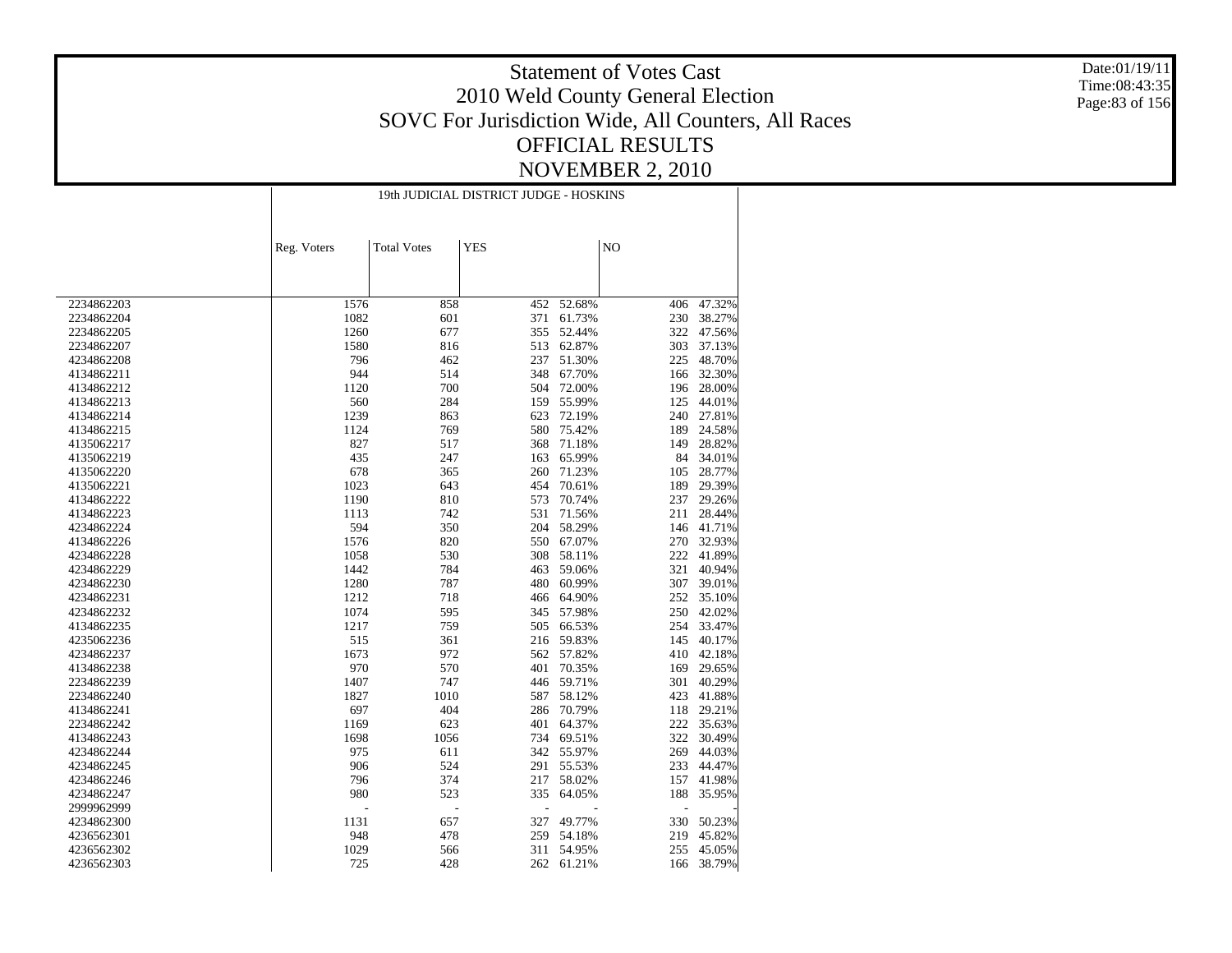Date:01/19/11 Time:08:43:35 Page:84 of 156

|                                        | 19th JUDICIAL DISTRICT JUDGE - HOSKINS |                    |            |        |       |        |
|----------------------------------------|----------------------------------------|--------------------|------------|--------|-------|--------|
|                                        |                                        |                    |            |        |       |        |
|                                        | Reg. Voters                            | <b>Total Votes</b> | <b>YES</b> |        | NO    |        |
|                                        |                                        |                    |            |        |       |        |
| 4236562304                             | 1000                                   | 601                | 323        | 53.74% | 278   | 46.26% |
| 2234862305                             | 1264                                   | 667                | 372        | 55.77% | 295   | 44.23% |
| 2234862306                             | 856                                    | 430                | 237        | 55.12% | 193   | 44.88% |
| 2234862307                             | 1198                                   | 560                | 388        | 69.29% | 172   | 30.71% |
| 4136562308                             | 1168                                   | 764                | 442        | 57.85% | 322   | 42.15% |
| 4236562309                             | 538                                    | 363                | 171        | 47.11% | 192   | 52.89% |
| 4236562310                             | 992                                    | 568                | 281        | 49.47% | 287   | 50.53% |
| 4136562311                             | 1399                                   | 853                | 431        | 50.53% | 422   | 49.47% |
| 4136562312                             | 364                                    | 223                | 116        | 52.02% | 107   | 47.98% |
| 4236562313                             | 630                                    | 415                | 215        | 51.81% | 200   | 48.19% |
| 4236562314                             | 1870                                   | 939                | 558        | 59.42% | 381   | 40.58% |
| 4135062315                             | 569                                    | 133                | 94         | 70.68% | 39    | 29.32% |
| 4135062317                             | 623                                    | 390                | 285        | 73.08% | 105   | 26.92% |
| 4135062318                             | 728                                    | 444                | 327        | 73.65% | 117   | 26.35% |
| 4135062319                             | 461                                    | 268                | 186        | 69.40% | 82    | 30.60% |
| 4135062320                             | 373                                    | 212                | 155        | 73.11% | 57    | 26.89% |
| 4135062321                             | 764                                    | 339                | 225        | 66.37% | 114   | 33.63% |
| 4135062322                             | 1068                                   | 603                | 430        | 71.31% | 173   | 28.69% |
| 4135062323                             | 1033                                   | 572                | 385        | 67.31% | 187   | 32.69% |
| 4135062324                             | 1701                                   | 901                | 602        | 66.81% | 299   | 33.19% |
| 4135062325                             | 770                                    | 397                | 257        | 64.74% | 140   | 35.26% |
| 4134862326                             | 991                                    | 621                | 395        | 63.61% | 226   | 36.39% |
| 2233362327                             | 39                                     | 25                 | 15         | 60.00% | 10    | 40.00% |
| 2234862328                             | 1658                                   | 802                | 548        | 68.33% | 254   | 31.67% |
| 4135062329                             | 267                                    | 118                | 87         | 73.73% | 31    | 26.27% |
| 4135062330                             | 1344                                   | 720                | 506        | 70.28% | 214   | 29.72% |
| 4234862331                             | 1184                                   | 729                | 424        | 58.16% | 305   | 41.84% |
| 4136562332                             | 307                                    | 199                | 112        | 56.28% | 87    | 43.72% |
| 4134862333                             | 779                                    | 442                | 289        | 65.38% | 153   | 34.62% |
| 2234862334                             | 1609                                   | 799                | 525        | 65.71% | 274   | 34.29% |
| 2234862335                             | 1032                                   | 647                | 374        | 57.81% | 273   | 42.19% |
| 4135062336                             | 687                                    | 358                | 238        | 66.48% | 120   | 33.52% |
| 2234862337                             | 1408                                   | 729                | 423        | 58.02% | 306   | 41.98% |
| 4999962999                             |                                        |                    |            |        |       |        |
| LaSalle Fire Protection District       |                                        |                    |            |        |       |        |
| Milliken Fire Protection District      |                                        |                    |            |        |       |        |
| Platte Valley Fire Protection District |                                        |                    |            |        |       |        |
| Poudre Valley Fire Protection District |                                        |                    |            |        |       |        |
| Provisional                            | $\overline{0}$                         | 1226               | 751        | 61.26% | 475   | 38.74% |
| Total                                  | 113032                                 | 65783              | 41089      | 62.46% | 24694 | 37.54% |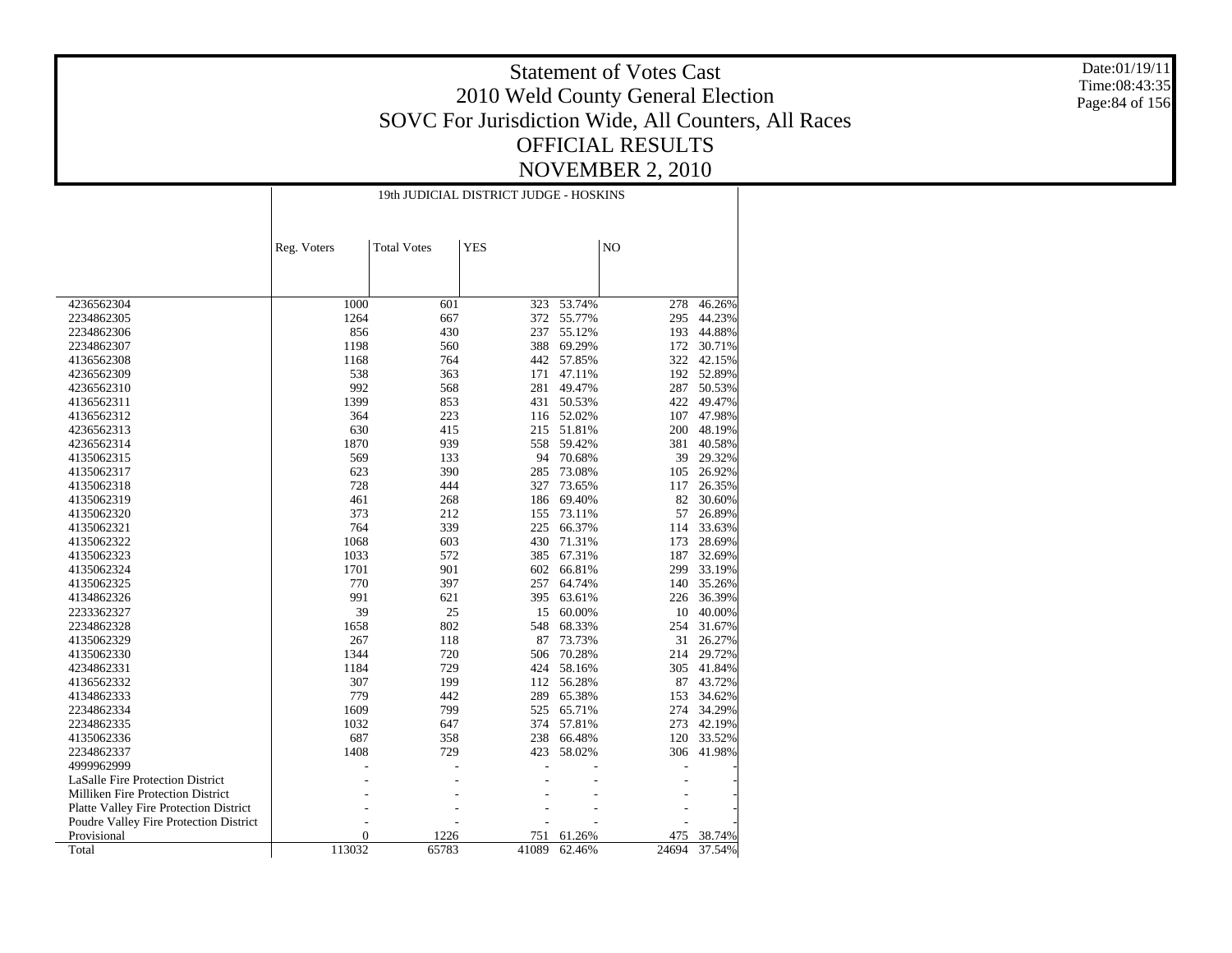Date:01/19/11 Time:08:43:35 Page:85 of 156

|                          |      | 19th JUDICIAL DISTRICT JUDGE - MAUS             |     |                  |         |                  |  |  |
|--------------------------|------|-------------------------------------------------|-----|------------------|---------|------------------|--|--|
|                          |      | <b>YES</b><br>Reg. Voters<br><b>Total Votes</b> |     |                  | NO      |                  |  |  |
|                          |      |                                                 |     |                  |         |                  |  |  |
|                          |      |                                                 |     |                  |         |                  |  |  |
| Jurisdiction Wide        |      |                                                 |     |                  |         |                  |  |  |
| 4136562100               | 1070 | 632                                             | 330 | 52.22%           | 302     | 47.78%           |  |  |
| 4136562101               | 331  | 224                                             | 125 | 55.80%           | 99      | 44.20%           |  |  |
| 4136562102               | 250  | 182                                             | 78  | 42.86%           | 104     | 57.14%           |  |  |
| 4136562103               | 342  | 234                                             | 115 | 49.15%           | 119     | 50.85%           |  |  |
| 4136562104               | 1522 | 956                                             | 493 | 51.57%           | 463     | 48.43%           |  |  |
| 4135062106               | 880  | 427                                             | 255 | 59.72%           | 172     | 40.28%           |  |  |
| 4135062107               | 1538 | 689                                             | 472 | 68.51%           | 217     | 31.49%           |  |  |
|                          | 982  |                                                 | 356 |                  | 194     |                  |  |  |
| 4135062108<br>4135062109 | 797  | 550<br>441                                      | 289 | 64.73%<br>65.53% | 152     | 35.27%<br>34.47% |  |  |
|                          | 883  | 398                                             | 254 | 63.82%           | 144     | 36.18%           |  |  |
| 4135062110               |      | 584                                             |     |                  |         | 30.82%           |  |  |
| 4135062111               | 1067 |                                                 | 404 | 69.18%           | $180\,$ |                  |  |  |
| 4135062112               | 945  | 484                                             | 323 | 66.74%           | 161     | 33.26%           |  |  |
| 4135062114               | 852  | 545                                             | 386 | 70.83%           | 159     | 29.17%           |  |  |
| 4134962115               | 1812 | 1001                                            | 566 | 56.54%           | 435     | 43.46%           |  |  |
| 4134962116               | 872  | 513                                             | 280 | 54.58%           | 233     | 45.42%           |  |  |
| 4136562117               | 950  | 546                                             |     | 322 58.97%       | 224     | 41.03%           |  |  |
| 4136562118               | 1588 | 1016                                            | 590 | 58.07%           | 426     | 41.93%           |  |  |
| 4136562119               | 579  | 339                                             | 189 | 55.75%           | 150     | 44.25%           |  |  |
| 4134862120               | 371  | 264                                             | 142 | 53.79%           | 122     | 46.21%           |  |  |
| 4134962121               | 1572 | 938                                             | 537 | 57.25%           | 401     | 42.75%           |  |  |
| 4134962122               | 1181 | 673                                             | 409 | 60.77%           | 264     | 39.23%           |  |  |
| 4134962123               | 1141 | 644                                             | 359 | 55.75%           | 285     | 44.25%           |  |  |
| 4134862124               | 1320 | 784                                             | 543 | 69.26%           | 241     | 30.74%           |  |  |
| 4134862125               | 1080 | 698                                             | 478 | 68.48%           | 220     | 31.52%           |  |  |
| 4136562126               | 963  | 604                                             | 300 | 49.67%           | 304     | 50.33%           |  |  |
| 4136562127               | 796  | 480                                             | 268 | 55.83%           | 212     | 44.17%           |  |  |
| 4136562128               | 1273 | 845                                             | 487 | 57.63%           | 358     | 42.37%           |  |  |
| 4134862129               | 332  | 228                                             | 121 | 53.07%           | 107     | 46.93%           |  |  |
| 4134962130               | 1527 | 866                                             | 533 | 61.55%           | 333     | 38.45%           |  |  |
| 4136562131               | 886  | 575                                             | 309 | 53.74%           | 266     | 46.26%           |  |  |
| 4134862132               | 909  | 580                                             | 373 | 64.31%           | 207     | 35.69%           |  |  |
| 4135062134               | 371  | 222                                             | 141 | 63.51%           | 81      | 36.49%           |  |  |
| 4134862135               | 863  | 486                                             | 362 | 74.49%           | 124     | 25.51%           |  |  |
| 4134862136               | 1042 | 613                                             | 389 | 63.46%           | 224     | 36.54%           |  |  |
| 4135062137               | 1491 | 654                                             | 402 | 61.47%           | 252     | 38.53%           |  |  |
| 4136562138               | 1059 | 558                                             | 323 | 57.89%           | 235     | 42.11%           |  |  |
| 4135062139               | 732  | 465                                             | 308 | 66.24%           | 157     | 33.76%           |  |  |
| 4234862200               | 1045 | 614                                             | 324 | 52.77%           | 290     | 47.23%           |  |  |
| 4234862201               | 1107 | 642                                             | 305 | 47.51%           | 337     | 52.49%           |  |  |
| 4234862202               | 591  | 334                                             | 164 | 49.10%           | 170     | 50.90%           |  |  |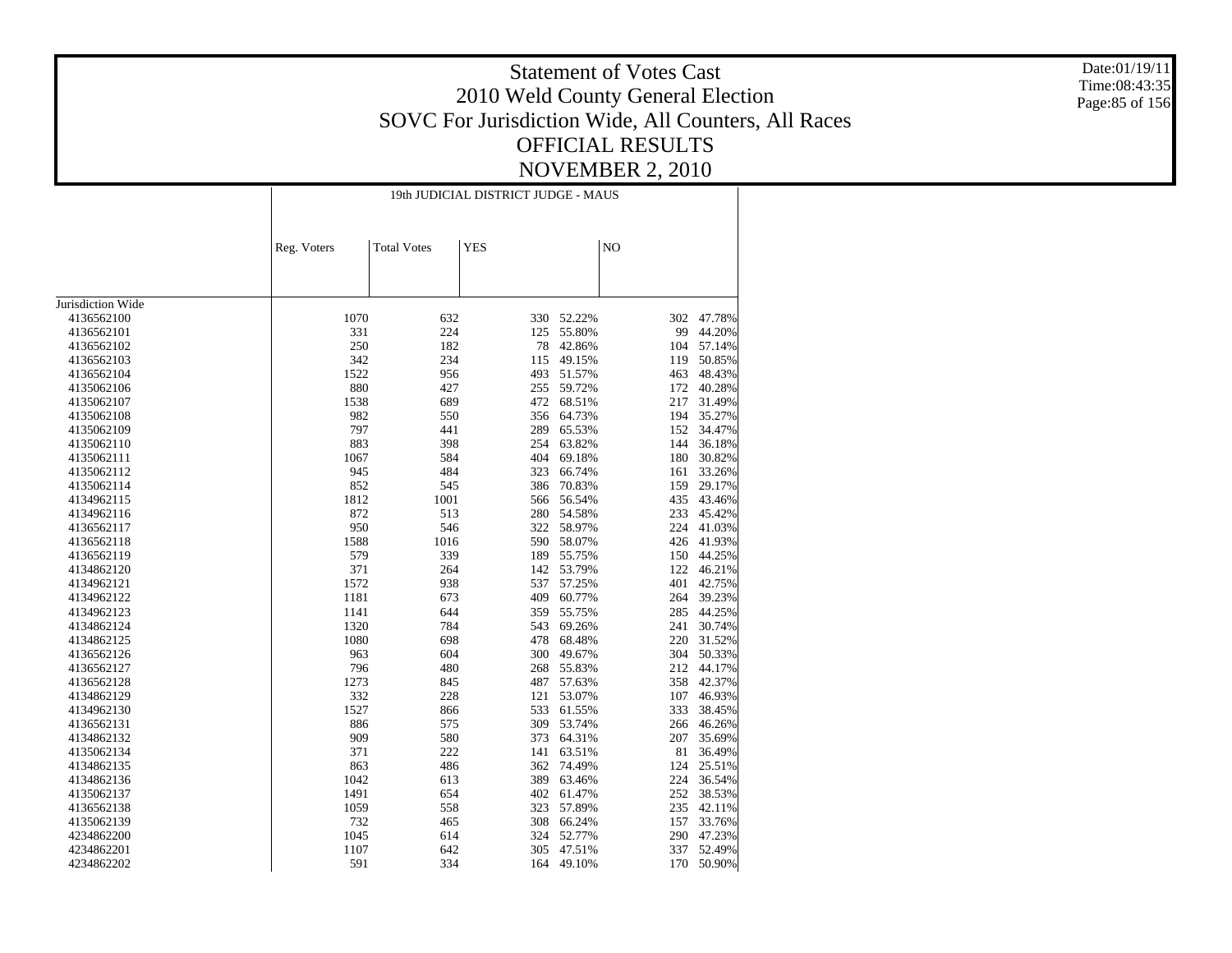Date:01/19/11 Time:08:43:35 Page:86 of 156

|            | 19th JUDICIAL DISTRICT JUDGE - MAUS |                    |            |        |     |            |  |  |
|------------|-------------------------------------|--------------------|------------|--------|-----|------------|--|--|
|            |                                     |                    |            |        |     |            |  |  |
|            | Reg. Voters                         | <b>Total Votes</b> | <b>YES</b> |        | NO  |            |  |  |
|            |                                     |                    |            |        |     |            |  |  |
|            |                                     |                    |            |        |     |            |  |  |
| 2234862203 | 1576                                | 859                | 441        | 51.34% | 418 | 48.66%     |  |  |
| 2234862204 | 1082                                | 594                | 340        | 57.24% | 254 | 42.76%     |  |  |
| 2234862205 | 1260                                | 678                | 340        | 50.15% | 338 | 49.85%     |  |  |
| 2234862207 | 1580                                | 808                | 464        | 57.43% |     | 344 42.57% |  |  |
|            | 796                                 | 461                | 219        | 47.51% |     | 242 52.49% |  |  |
| 4234862208 | 944                                 |                    | 334        | 66.01% |     | 33.99%     |  |  |
| 4134862211 |                                     | 506                |            |        | 172 |            |  |  |
| 4134862212 | 1120                                | 696                | 477        | 68.53% | 219 | 31.47%     |  |  |
| 4134862213 | 560                                 | 283                | 162        | 57.24% | 121 | 42.76%     |  |  |
| 4134862214 | 1239                                | 868                | 613        | 70.62% | 255 | 29.38%     |  |  |
| 4134862215 | 1124                                | 770                | 557        | 72.34% | 213 | 27.66%     |  |  |
| 4135062217 | 827                                 | 512                | 342        | 66.80% | 170 | 33.20%     |  |  |
| 4135062219 | 435                                 | 244                | 156        | 63.93% | 88  | 36.07%     |  |  |
| 4135062220 | 678                                 | 364                | 257        | 70.60% | 107 | 29.40%     |  |  |
| 4135062221 | 1023                                | 641                | 427        | 66.61% | 214 | 33.39%     |  |  |
| 4134862222 | 1190                                | 816                | 582        | 71.32% | 234 | 28.68%     |  |  |
| 4134862223 | 1113                                | 751                | 534        | 71.11% | 217 | 28.89%     |  |  |
| 4234862224 | 594                                 | 356                | 210        | 58.99% | 146 | 41.01%     |  |  |
| 4134862226 | 1576                                | 821                | 538        | 65.53% | 283 | 34.47%     |  |  |
| 4234862228 | 1058                                | 529                | 282        | 53.31% | 247 | 46.69%     |  |  |
| 4234862229 | 1442                                | 781                | 432        | 55.31% | 349 | 44.69%     |  |  |
| 4234862230 | 1280                                | 787                | 451        | 57.31% | 336 | 42.69%     |  |  |
| 4234862231 | 1212                                | 715                | 441        | 61.68% | 274 | 38.32%     |  |  |
| 4234862232 | 1074                                | 597                | 331        | 55.44% | 266 | 44.56%     |  |  |
| 4134862235 | 1217                                | 761                | 492        | 64.65% | 269 | 35.35%     |  |  |
| 4235062236 | 515                                 | 362                | 217        | 59.94% | 145 | 40.06%     |  |  |
| 4234862237 | 1673                                | 971                | 534        | 54.99% | 437 | 45.01%     |  |  |
| 4134862238 | 970                                 | 572                | 382        | 66.78% | 190 | 33.22%     |  |  |
| 2234862239 | 1407                                | 749                | 427        | 57.01% | 322 | 42.99%     |  |  |
| 2234862240 | 1827                                | 1006               | 565        | 56.16% | 441 | 43.84%     |  |  |
| 4134862241 | 697                                 | 406                | 274        | 67.49% | 132 | 32.51%     |  |  |
| 2234862242 | 1169                                | 622                | 379        | 60.93% | 243 | 39.07%     |  |  |
| 4134862243 | 1698                                | 1048               | 698        | 66.60% | 350 | 33.40%     |  |  |
| 4234862244 | 975                                 | 611                | 311        | 50.90% | 300 | 49.10%     |  |  |
| 4234862245 | 906                                 | 518                | 279        | 53.86% | 239 | 46.14%     |  |  |
| 4234862246 | 796                                 | 376                | 217        | 57.71% | 159 | 42.29%     |  |  |
| 4234862247 | 980                                 | 517                | 308        | 59.57% | 209 | 40.43%     |  |  |
| 2999962999 |                                     | Ĭ.                 |            |        | Ĭ.  |            |  |  |
| 4234862300 | 1131                                | 654                | 295        | 45.11% | 359 | 54.89%     |  |  |
| 4236562301 | 948                                 | 476                | 243        | 51.05% | 233 | 48.95%     |  |  |
| 4236562302 | 1029                                | 564                | 281        | 49.82% | 283 | 50.18%     |  |  |
| 4236562303 | 725                                 | 419                | 245        | 58.47% | 174 | 41.53%     |  |  |
|            |                                     |                    |            |        |     |            |  |  |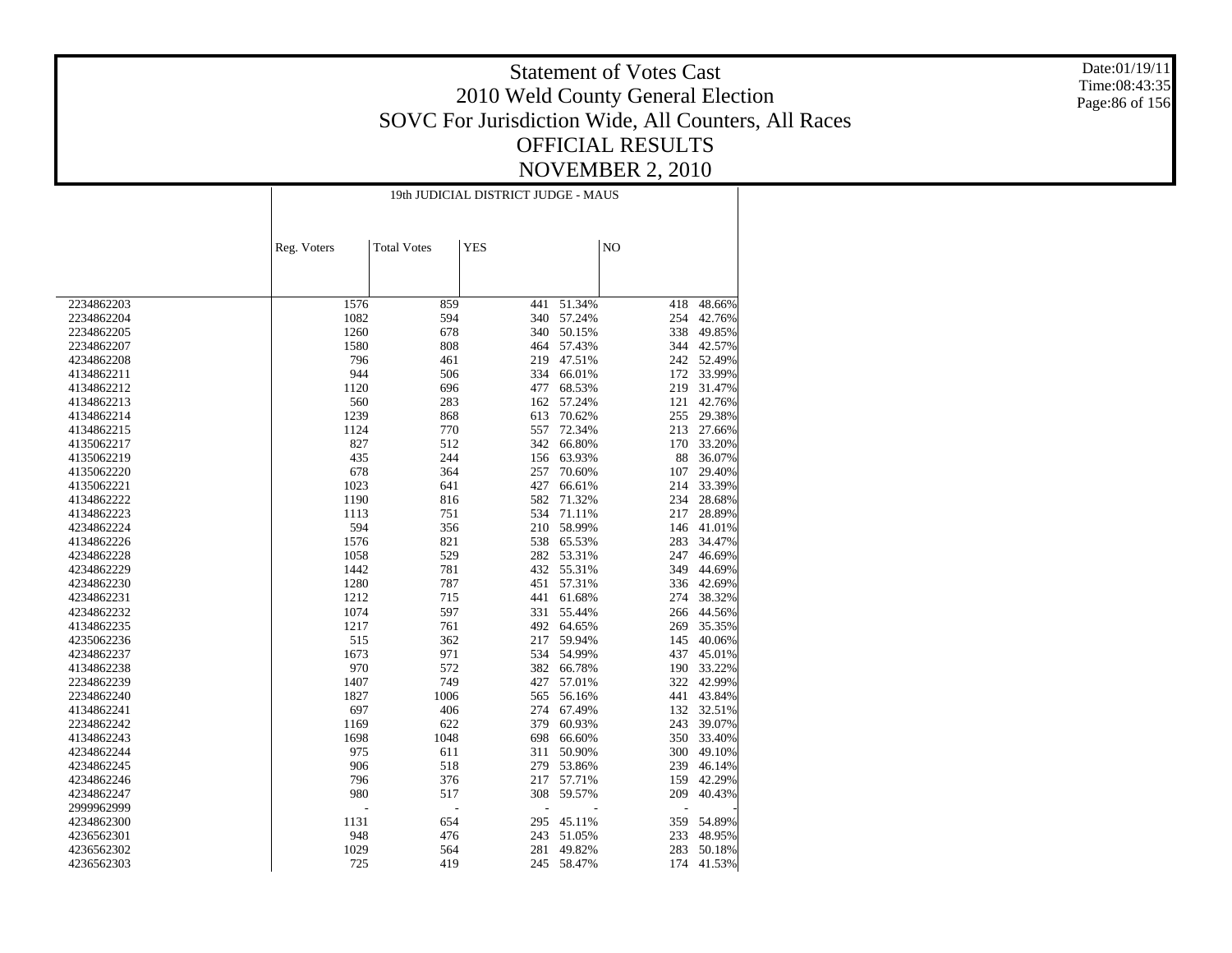Date:01/19/11 Time:08:43:35 Page:87 of 156

|                                         |                | 19th JUDICIAL DISTRICT JUDGE - MAUS |            |        |       |        |  |  |
|-----------------------------------------|----------------|-------------------------------------|------------|--------|-------|--------|--|--|
|                                         | Reg. Voters    | <b>Total Votes</b>                  | <b>YES</b> |        | NO    |        |  |  |
|                                         |                |                                     |            |        |       |        |  |  |
| 4236562304                              | 1000           | 600                                 | 320        | 53.33% | 280   | 46.67% |  |  |
| 2234862305                              | 1264           | 666                                 | 352        | 52.85% | 314   | 47.15% |  |  |
| 2234862306                              | 856            | 425                                 | 224        | 52.71% | 201   | 47.29% |  |  |
| 2234862307                              | 1198           | 559                                 | 373        | 66.73% | 186   | 33.27% |  |  |
| 4136562308                              | 1168           | 761                                 | 418        | 54.93% | 343   | 45.07% |  |  |
| 4236562309                              | 538            | 363                                 | 167        | 46.01% | 196   | 53.99% |  |  |
| 4236562310                              | 992            | 569                                 | 251        | 44.11% | 318   | 55.89% |  |  |
| 4136562311                              | 1399           | 852                                 | 385        | 45.19% | 467   | 54.81% |  |  |
| 4136562312                              | 364            | 223                                 | 111        | 49.78% | 112   | 50.22% |  |  |
| 4236562313                              | 630            | 411                                 | 190        | 46.23% | 221   | 53.77% |  |  |
| 4236562314                              | 1870           | 932                                 | 504        | 54.08% | 428   | 45.92% |  |  |
| 4135062315                              | 569            | 131                                 | 87         | 66.41% | 44    | 33.59% |  |  |
| 4135062317                              | 623            | 388                                 | 265        | 68.30% | 123   | 31.70% |  |  |
| 4135062318                              | 728            | 444                                 | 316        | 71.17% | 128   | 28.83% |  |  |
| 4135062319                              | 461            | 266                                 | 168        | 63.16% | 98    | 36.84% |  |  |
| 4135062320                              | 373            | 205                                 | 141        | 68.78% | 64    | 31.22% |  |  |
| 4135062321                              | 764            | 339                                 | 217        | 64.01% | 122   | 35.99% |  |  |
| 4135062322                              | 1068           | 591                                 | 404        | 68.36% | 187   | 31.64% |  |  |
| 4135062323                              | 1033           | 569                                 | 345        | 60.63% | 224   | 39.37% |  |  |
| 4135062324                              | 1701           | 898                                 | 560        | 62.36% | 338   | 37.64% |  |  |
| 4135062325                              | 770            | 394                                 | 234        | 59.39% | 160   | 40.61% |  |  |
| 4134862326                              | 991            | 617                                 | 365        | 59.16% | 252   | 40.84% |  |  |
| 2233362327                              | 39             | 24                                  | 10         | 41.67% | 14    | 58.33% |  |  |
| 2234862328                              | 1658           | 797                                 | 510        | 63.99% | 287   | 36.01% |  |  |
| 4135062329                              | 267            | 116                                 | 81         | 69.83% | 35    | 30.17% |  |  |
| 4135062330                              | 1344           | 710                                 | 484        | 68.17% | 226   | 31.83% |  |  |
| 4234862331                              | 1184           | 733                                 | 405        | 55.25% | 328   | 44.75% |  |  |
| 4136562332                              | 307            | 196                                 | 113        | 57.65% | 83    | 42.35% |  |  |
| 4134862333                              | 779            | 437                                 | 255        | 58.35% | 182   | 41.65% |  |  |
| 2234862334                              | 1609           | 797                                 | 489        | 61.36% | 308   | 38.64% |  |  |
| 2234862335                              | 1032           | 645                                 | 356        | 55.19% | 289   | 44.81% |  |  |
| 4135062336                              | 687            | 354                                 | 222        | 62.71% | 132   | 37.29% |  |  |
| 2234862337                              | 1408           | 720                                 | 392        | 54.44% | 328   | 45.56% |  |  |
| 4999962999                              |                |                                     |            |        |       |        |  |  |
| <b>LaSalle Fire Protection District</b> |                |                                     |            |        |       |        |  |  |
| Milliken Fire Protection District       |                |                                     |            |        |       |        |  |  |
| Platte Valley Fire Protection District  |                |                                     |            |        |       |        |  |  |
| Poudre Valley Fire Protection District  |                |                                     |            |        |       |        |  |  |
| Provisional                             | $\overline{0}$ | 1221                                | 719        | 58.89% | 502   | 41.11% |  |  |
| Total                                   | 113032         | 65550                               | 38914      | 59.37% | 26636 | 40.63% |  |  |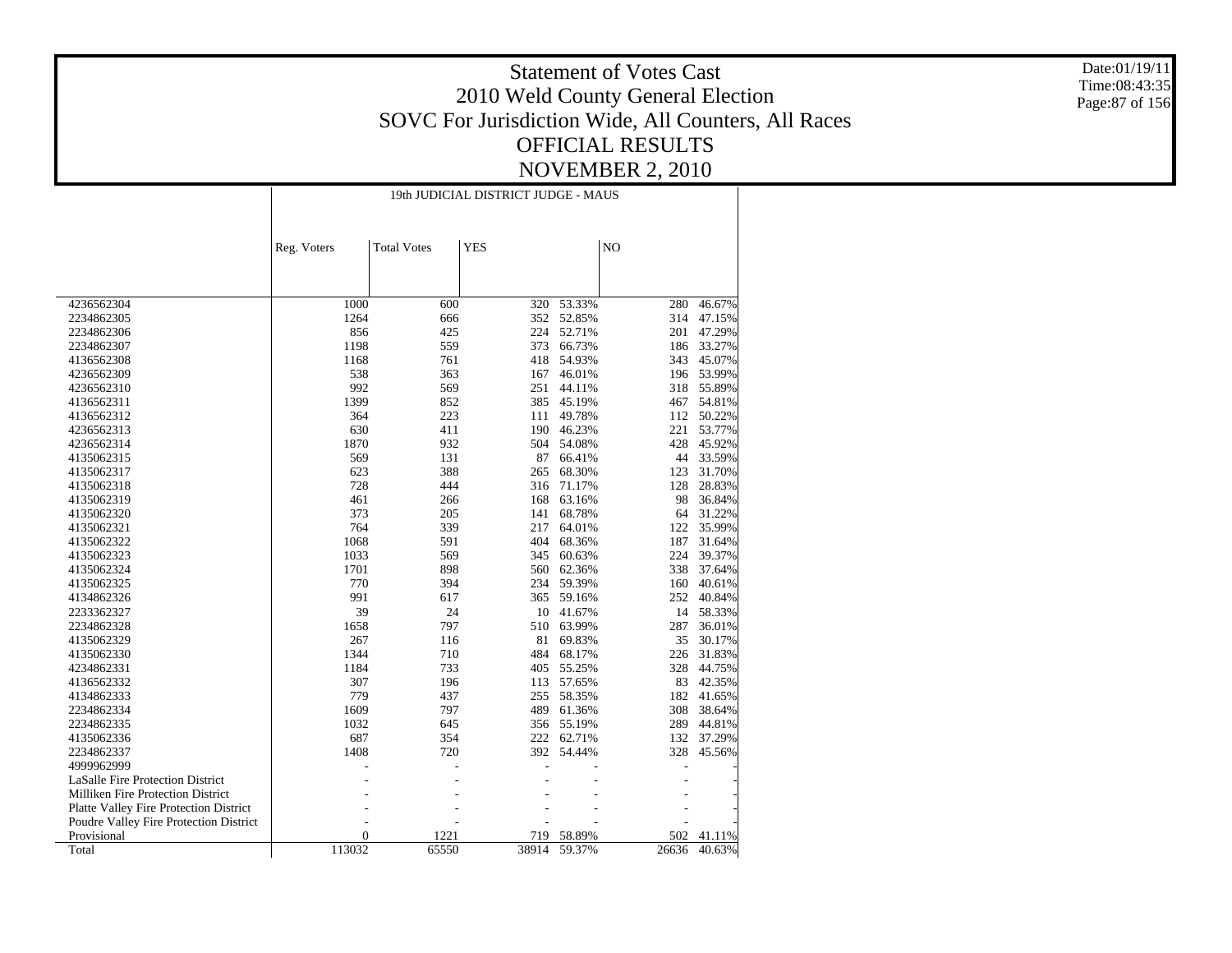Date:01/19/11 Time:08:43:35 Page:88 of 156

|                   |             | 19th JUDICIAL DISTRICT JUDGE - QUAMMEN |     |        |                |            |  |  |  |
|-------------------|-------------|----------------------------------------|-----|--------|----------------|------------|--|--|--|
|                   | Reg. Voters | <b>Total Votes</b><br><b>YES</b>       |     |        | N <sub>O</sub> |            |  |  |  |
|                   |             |                                        |     |        |                |            |  |  |  |
| Jurisdiction Wide |             |                                        |     |        |                |            |  |  |  |
| 4136562100        | 1070        | 632                                    | 346 | 54.75% | 286            | 45.25%     |  |  |  |
| 4136562101        | 331         | 224                                    | 130 | 58.04% | 94             | 41.96%     |  |  |  |
| 4136562102        | 250         | 181                                    | 83  | 45.86% | 98             | 54.14%     |  |  |  |
|                   | 342         | 235                                    |     |        |                | 49.79%     |  |  |  |
| 4136562103        |             |                                        | 118 | 50.21% | 117            |            |  |  |  |
| 4136562104        | 1522        | 958                                    | 531 | 55.43% | 427            | 44.57%     |  |  |  |
| 4135062106        | 880         | 433                                    | 267 | 61.66% | 166            | 38.34%     |  |  |  |
| 4135062107        | 1538        | 698                                    | 490 | 70.20% | 208            | 29.80%     |  |  |  |
| 4135062108        | 982         | 556                                    | 373 | 67.09% | 183            | 32.91%     |  |  |  |
| 4135062109        | 797         | 444                                    | 311 | 70.05% | 133            | 29.95%     |  |  |  |
| 4135062110        | 883         | 400                                    | 256 | 64.00% | 144            | 36.00%     |  |  |  |
| 4135062111        | 1067        | 587                                    | 431 | 73.42% | 156            | 26.58%     |  |  |  |
| 4135062112        | 945         | 495                                    | 353 | 71.31% | 142            | 28.69%     |  |  |  |
| 4135062114        | 852         | 553                                    | 411 | 74.32% | 142            | 25.68%     |  |  |  |
| 4134962115        | 1812        | 1003                                   | 606 | 60.42% | 397            | 39.58%     |  |  |  |
| 4134962116        | 872         | 514                                    | 289 | 56.23% | 225            | 43.77%     |  |  |  |
| 4136562117        | 950         | 553                                    | 333 | 60.22% | 220            | 39.78%     |  |  |  |
| 4136562118        | 1588        | 1026                                   | 626 | 61.01% | 400            | 38.99%     |  |  |  |
| 4136562119        | 579         | 338                                    | 197 | 58.28% | 141            | 41.72%     |  |  |  |
| 4134862120        | 371         | 264                                    | 156 | 59.09% | 108            | 40.91%     |  |  |  |
| 4134962121        | 1572        | 945                                    | 570 | 60.32% | 375            | 39.68%     |  |  |  |
| 4134962122        | 1181        | 672                                    | 409 | 60.86% | 263            | 39.14%     |  |  |  |
| 4134962123        | 1141        | 643                                    | 365 | 56.77% | 278            | 43.23%     |  |  |  |
| 4134862124        | 1320        | 789                                    | 558 | 70.72% | 231            | 29.28%     |  |  |  |
| 4134862125        | 1080        | 699                                    | 501 | 71.67% | 198            | 28.33%     |  |  |  |
| 4136562126        | 963         | 610                                    | 321 | 52.62% | 289            | 47.38%     |  |  |  |
| 4136562127        | 796         | 481                                    | 275 | 57.17% | 206            | 42.83%     |  |  |  |
| 4136562128        | 1273        | 844                                    | 503 | 59.60% | 341            | 40.40%     |  |  |  |
| 4134862129        | 332         | 226                                    | 133 | 58.85% | 93             | 41.15%     |  |  |  |
| 4134962130        | 1527        | 862                                    | 551 | 63.92% | 311            | 36.08%     |  |  |  |
| 4136562131        | 886         | 571                                    | 314 | 54.99% | 257            | 45.01%     |  |  |  |
| 4134862132        | 909         | 586                                    | 393 | 67.06% | 193            | 32.94%     |  |  |  |
|                   | 371         | 222                                    | 144 | 64.86% | 78             | 35.14%     |  |  |  |
| 4135062134        | 863         | 494                                    |     | 72.87% | 134            | 27.13%     |  |  |  |
| 4134862135        |             |                                        | 360 |        |                |            |  |  |  |
| 4134862136        | 1042        | 620                                    | 415 | 66.94% | 205            | 33.06%     |  |  |  |
| 4135062137        | 1491        | 653                                    | 397 | 60.80% | 256            | 39.20%     |  |  |  |
| 4136562138        | 1059        | 555                                    | 324 | 58.38% | 231            | 41.62%     |  |  |  |
| 4135062139        | 732         | 472                                    | 312 | 66.10% | 160            | 33.90%     |  |  |  |
| 4234862200        | 1045        | 614                                    | 351 | 57.17% | 263            | 42.83%     |  |  |  |
| 4234862201        | 1107        | 646                                    | 312 | 48.30% |                | 334 51.70% |  |  |  |
| 4234862202        | 591         | 332                                    | 164 | 49.40% | 168            | 50.60%     |  |  |  |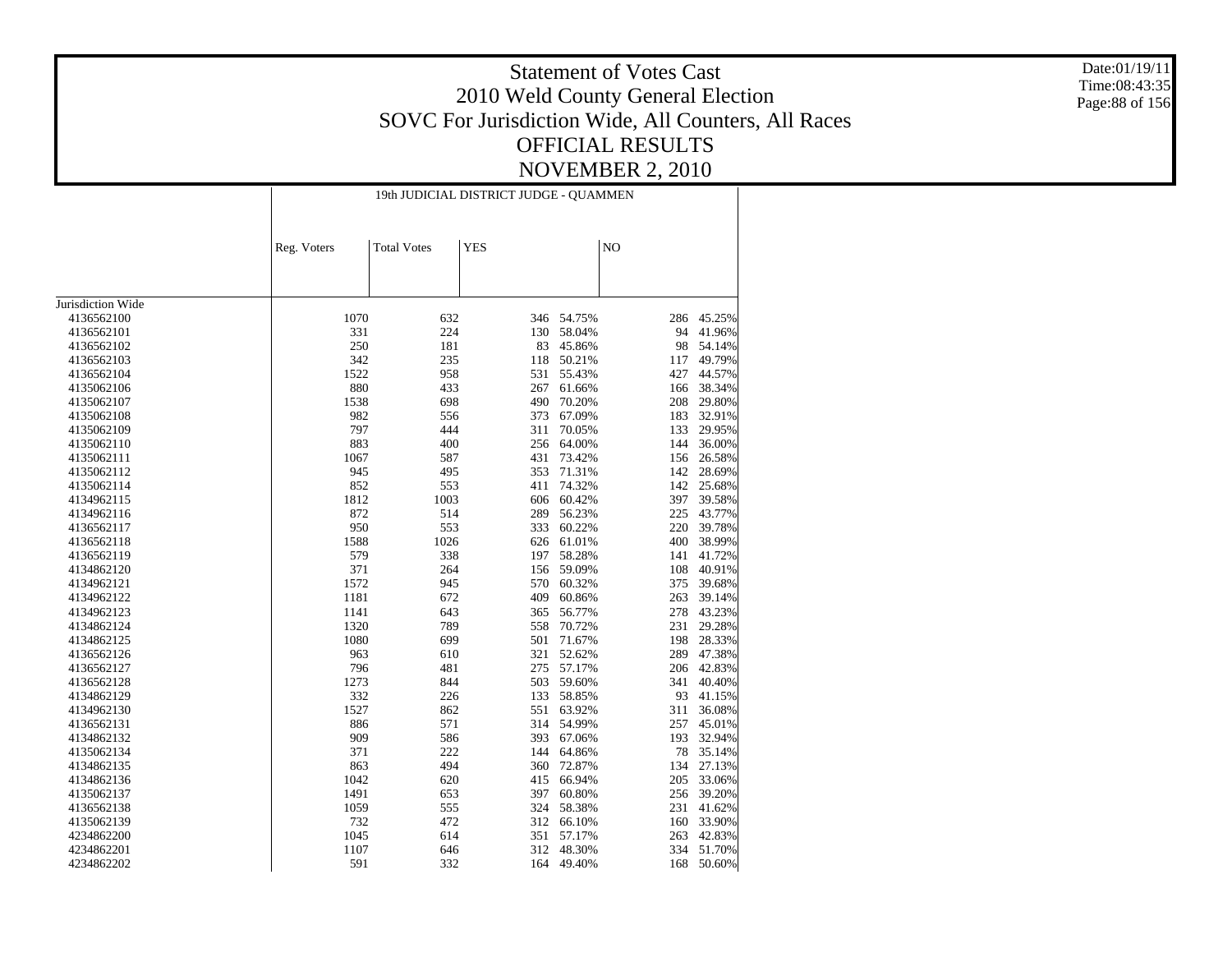Date:01/19/11 Time:08:43:35 Page:89 of 156

|            | 19th JUDICIAL DISTRICT JUDGE - QUAMMEN |                    |            |        |     |            |  |
|------------|----------------------------------------|--------------------|------------|--------|-----|------------|--|
|            | Reg. Voters                            | <b>Total Votes</b> | <b>YES</b> |        | NO  |            |  |
|            |                                        |                    |            |        |     |            |  |
|            |                                        |                    |            |        |     |            |  |
| 2234862203 | 1576                                   | 860                | 458        | 53.26% | 402 | 46.74%     |  |
| 2234862204 | 1082                                   | 596                | 357        | 59.90% | 239 | 40.10%     |  |
| 2234862205 | 1260                                   | 668                | 326        | 48.80% | 342 | 51.20%     |  |
| 2234862207 | 1580                                   | 814                | 493        | 60.57% | 321 | 39.43%     |  |
| 4234862208 | 796                                    | 464                | 233        | 50.22% | 231 | 49.78%     |  |
| 4134862211 | 944                                    | 514                | 354        | 68.87% | 160 | 31.13%     |  |
| 4134862212 | 1120                                   | 696                | 500        | 71.84% | 196 | 28.16%     |  |
| 4134862213 | 560                                    | 285                | 161        | 56.49% | 124 | 43.51%     |  |
| 4134862214 | 1239                                   | 878                | 651        | 74.15% | 227 | 25.85%     |  |
| 4134862215 | 1124                                   | 774                | 580        | 74.94% | 194 | 25.06%     |  |
| 4135062217 | 827                                    | 506                | 353        | 69.76% | 153 | 30.24%     |  |
| 4135062219 | 435                                    | 247                | 178        | 72.06% | 69  | 27.94%     |  |
| 4135062220 | 678                                    | 365                | 259        | 70.96% | 106 | 29.04%     |  |
| 4135062221 | 1023                                   | 639                | 448        | 70.11% | 191 | 29.89%     |  |
| 4134862222 | 1190                                   | 799                | 592        | 74.09% | 207 | 25.91%     |  |
| 4134862223 | 1113                                   | 748                | 540        | 72.19% | 208 | 27.81%     |  |
| 4234862224 | 594                                    | 356                | 212        | 59.55% | 144 | 40.45%     |  |
| 4134862226 | 1576                                   | 818                | 534        | 65.28% | 284 | 34.72%     |  |
| 4234862228 | 1058                                   | 529                | 287        | 54.25% | 242 | 45.75%     |  |
| 4234862229 | 1442                                   | 786                | 444        | 56.49% | 342 | 43.51%     |  |
| 4234862230 | 1280                                   | 786                | 462        | 58.78% | 324 | 41.22%     |  |
| 4234862231 | 1212                                   | 717                | 453        | 63.18% | 264 | 36.82%     |  |
| 4234862232 | 1074                                   | 595                | 333        | 55.97% | 262 | 44.03%     |  |
| 4134862235 | 1217                                   | 765                | 538        | 70.33% | 227 | 29.67%     |  |
| 4235062236 | 515                                    | 369                | 215        | 58.27% | 154 | 41.73%     |  |
| 4234862237 | 1673                                   | 971                | 542        | 55.82% | 429 | 44.18%     |  |
| 4134862238 | 970                                    | 571                | 397        | 69.53% | 174 | 30.47%     |  |
| 2234862239 | 1407                                   | 748                | 435        | 58.16% | 313 | 41.84%     |  |
| 2234862240 | 1827                                   | 1011               | 577        | 57.07% | 434 | 42.93%     |  |
| 4134862241 | 697                                    | 409                | 289        | 70.66% | 120 | 29.34%     |  |
| 2234862242 | 1169                                   | 621                | 387        | 62.32% | 234 | 37.68%     |  |
| 4134862243 | 1698                                   | 1052               | 734        | 69.77% | 318 | 30.23%     |  |
| 4234862244 | 975                                    | 609                | 333        | 54.68% | 276 | 45.32%     |  |
| 4234862245 | 906                                    | 520                | 286        | 55.00% | 234 | 45.00%     |  |
| 4234862246 | 796                                    | 376                | 218        | 57.98% | 158 | 42.02%     |  |
| 4234862247 | 980                                    | 519                | 319        | 61.46% | 200 | 38.54%     |  |
| 2999962999 | L,                                     |                    | ÷,         |        | L,  |            |  |
|            |                                        | $\overline{a}$     |            |        |     |            |  |
| 4234862300 | 1131                                   | 660                | 314        | 47.58% | 346 | 52.42%     |  |
| 4236562301 | 948                                    | 474                | 248        | 52.32% | 226 | 47.68%     |  |
| 4236562302 | 1029                                   | 562                | 295        | 52.49% | 267 | 47.51%     |  |
| 4236562303 | 725                                    | 423                | 247        | 58.39% |     | 176 41.61% |  |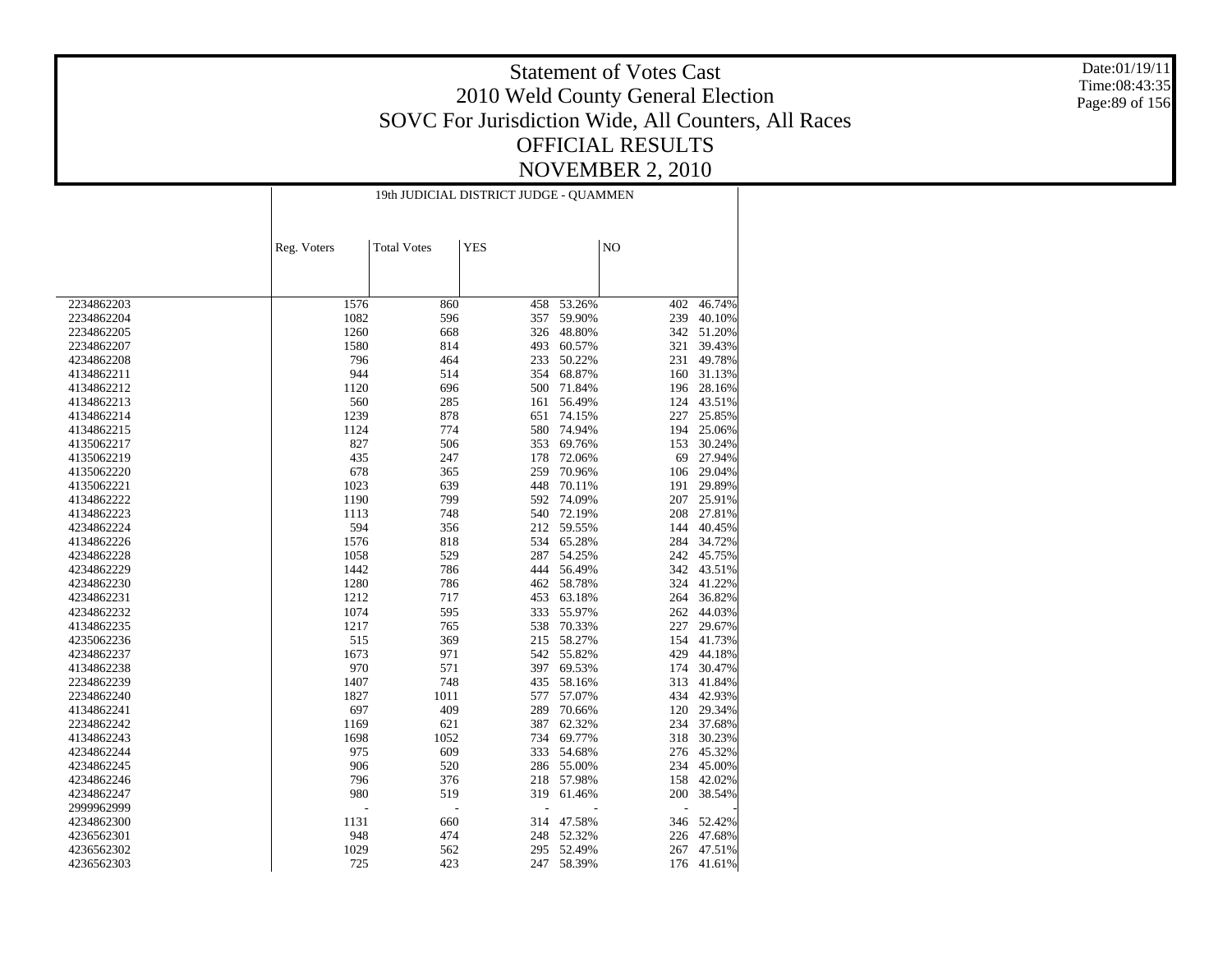Date:01/19/11 Time:08:43:35 Page:90 of 156

|                                               | 19th JUDICIAL DISTRICT JUDGE - QUAMMEN |                    |            |        |                |            |  |
|-----------------------------------------------|----------------------------------------|--------------------|------------|--------|----------------|------------|--|
|                                               | Reg. Voters                            | <b>Total Votes</b> | <b>YES</b> |        | N <sub>O</sub> |            |  |
| 4236562304                                    | 1000                                   | 601                | 316        | 52.58% | 285            | 47.42%     |  |
| 2234862305                                    | 1264                                   | 662                | 366        | 55.29% | 296            | 44.71%     |  |
| 2234862306                                    | 856                                    | 425                | 226        | 53.18% | 199            | 46.82%     |  |
| 2234862307                                    | 1198                                   | 560                | 382        | 68.21% | 178            | 31.79%     |  |
| 4136562308                                    | 1168                                   | 763                | 446        | 58.45% | 317            | 41.55%     |  |
| 4236562309                                    | 538                                    | 366                | 165        | 45.08% | 201            | 54.92%     |  |
| 4236562310                                    | 992                                    | 567                | 275        | 48.50% |                | 292 51.50% |  |
| 4136562311                                    | 1399                                   | 854                | 403        | 47.19% | 451            | 52.81%     |  |
| 4136562312                                    | 364                                    | 223                | 114        | 51.12% | 109            | 48.88%     |  |
| 4236562313                                    | 630                                    | 413                | 199        | 48.18% | 214            | 51.82%     |  |
| 4236562314                                    | 1870                                   | 934                | 502        | 53.75% | 432            | 46.25%     |  |
| 4135062315                                    | 569                                    | 131                | 91         | 69.47% | 40             | 30.53%     |  |
| 4135062317                                    | 623                                    | 402                | 290        | 72.14% | 112            | 27.86%     |  |
| 4135062318                                    | 728                                    | 449                | 322        | 71.71% | 127            | 28.29%     |  |
| 4135062319                                    | 461                                    | 270                | 178        | 65.93% | 92             | 34.07%     |  |
| 4135062320                                    | 373                                    | 209                | 152        | 72.73% | 57             | 27.27%     |  |
| 4135062321                                    | 764                                    | 342                | 224        | 65.50% | 118            | 34.50%     |  |
| 4135062322                                    | 1068                                   | 599                | 420        | 70.12% | 179            | 29.88%     |  |
| 4135062323                                    | 1033                                   | 574                | 352        | 61.32% | 222            | 38.68%     |  |
| 4135062324                                    | 1701                                   | 903                | 585        | 64.78% | 318            | 35.22%     |  |
| 4135062325                                    | 770                                    | 399                | 243        | 60.90% | 156            | 39.10%     |  |
| 4134862326                                    | 991                                    | 623                | 374        | 60.03% | 249            | 39.97%     |  |
| 2233362327                                    | 39                                     | 25                 | 13         | 52.00% | 12             | 48.00%     |  |
| 2234862328                                    | 1658                                   | 793                | 526        | 66.33% | 267            | 33.67%     |  |
| 4135062329                                    | 267                                    | 119                | 82         | 68.91% | 37             | 31.09%     |  |
| 4135062330                                    | 1344                                   | 718                | 506        | 70.47% | 212            | 29.53%     |  |
| 4234862331                                    | 1184                                   | 730                | 418        | 57.26% | 312            | 42.74%     |  |
| 4136562332                                    | 307                                    | 201                | 120        | 59.70% | 81             | 40.30%     |  |
| 4134862333                                    | 779                                    | 445                | 273        | 61.35% | 172            | 38.65%     |  |
| 2234862334                                    | 1609                                   | 798                | 521        | 65.29% | 277            | 34.71%     |  |
| 2234862335                                    | 1032                                   | 649                | 371        | 57.16% | 278            | 42.84%     |  |
| 4135062336                                    | 687                                    | 351                | 231        | 65.81% | 120            | 34.19%     |  |
| 2234862337                                    | 1408                                   | 722                | 397        | 54.99% | 325            | 45.01%     |  |
| 4999962999                                    |                                        |                    |            |        |                |            |  |
| LaSalle Fire Protection District              |                                        |                    |            |        |                |            |  |
| Milliken Fire Protection District             |                                        |                    |            |        |                |            |  |
| <b>Platte Valley Fire Protection District</b> |                                        |                    |            |        |                |            |  |
| Poudre Valley Fire Protection District        |                                        |                    |            |        |                |            |  |
| Provisional                                   | $\overline{0}$                         | 1222               | 730        | 59.74% | 492            | 40.26%     |  |
| Total                                         | 113032                                 | 65772              | 40374      | 61.38% | 25398          | 38.62%     |  |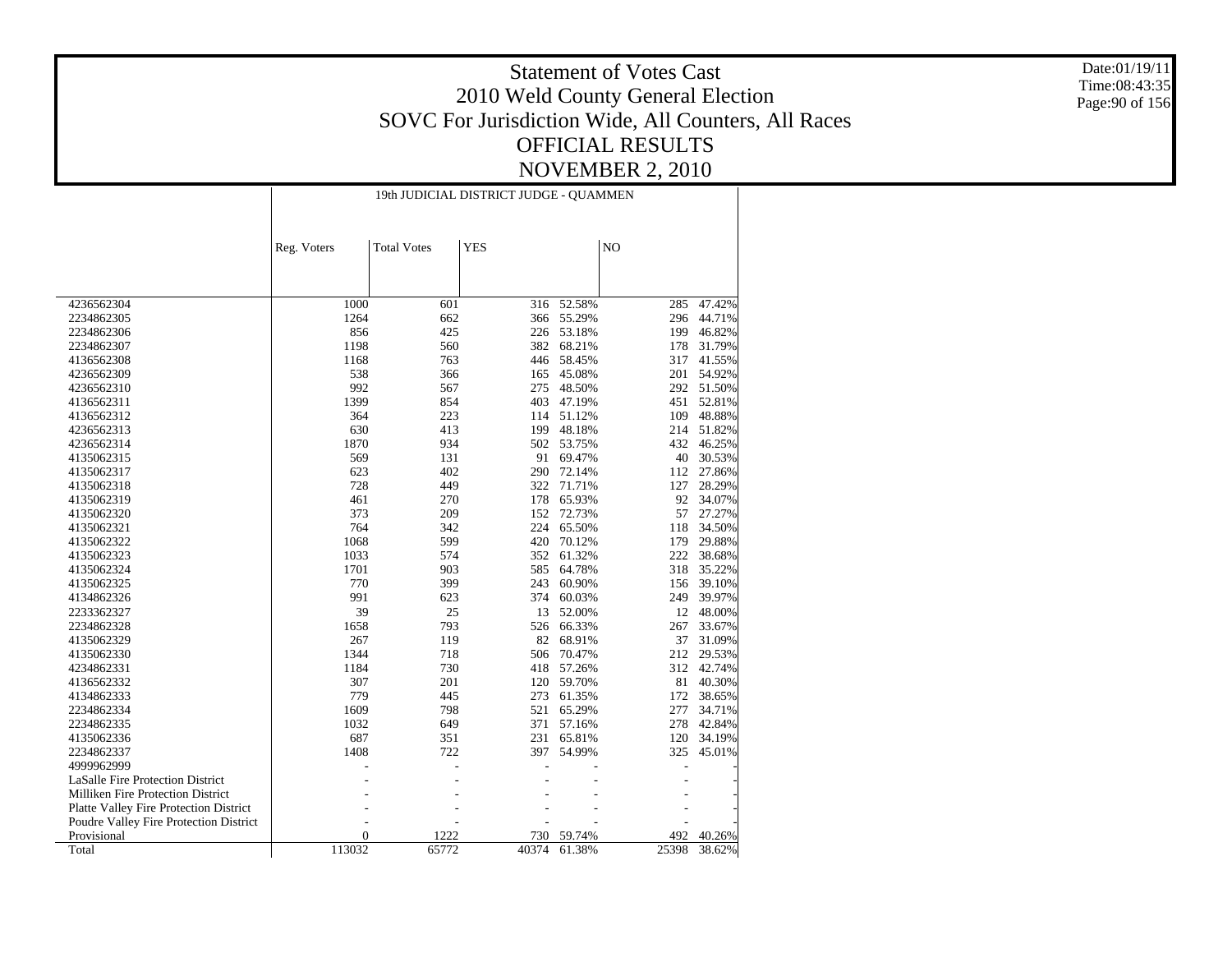Date:01/19/11 Time:08:43:35 Page:91 of 156

|                   | <b>COUNTY JUDGE - KERNS</b> |                    |            |            |                |            |  |
|-------------------|-----------------------------|--------------------|------------|------------|----------------|------------|--|
|                   | Reg. Voters                 | <b>Total Votes</b> | <b>YES</b> |            | N <sub>O</sub> |            |  |
|                   |                             |                    |            |            |                |            |  |
| Jurisdiction Wide |                             |                    |            |            |                |            |  |
| 4136562100        | 1070                        | 631                | 364        | 57.69%     | 267            | 42.31%     |  |
| 4136562101        | 331                         | 227                | 145        | 63.88%     | 82             | 36.12%     |  |
| 4136562102        | 250                         | 184                | 92         | 50.00%     | 92             | 50.00%     |  |
| 4136562103        | 342                         | 234                | 133        | 56.84%     | 101            | 43.16%     |  |
| 4136562104        | 1522                        | 954                | 547        | 57.34%     | 407            | 42.66%     |  |
| 4135062106        | 880                         | 426                | 278        | 65.26%     | 148            | 34.74%     |  |
| 4135062107        | 1538                        | 692                | 481        | 69.51%     | 211            | 30.49%     |  |
| 4135062108        | 982                         | 561                | 385        | 68.63%     | 176            | 31.37%     |  |
| 4135062109        | 797                         | 437                | 315        | 72.08%     | 122            | 27.92%     |  |
| 4135062110        | 883                         | 396                | 270        | 68.18%     | 126            | 31.82%     |  |
| 4135062111        | 1067                        | 584                | 439        | 75.17%     | 145            | 24.83%     |  |
| 4135062112        | 945                         | 482                | 328        | 68.05%     | 154            | 31.95%     |  |
| 4135062114        | 852                         | 536                | 401        | 74.81%     | 135            | 25.19%     |  |
| 4134962115        | 1812                        | 1002               | 634        | 63.27%     | 368            | 36.73%     |  |
| 4134962116        | 872                         | 528                | 322        | 60.98%     | 206            | 39.02%     |  |
| 4136562117        | 950                         | 546                | 337        | 61.72%     | 209            | 38.28%     |  |
| 4136562118        | 1588                        | 1015               | 658        | 64.83%     | 357            | 35.17%     |  |
| 4136562119        | 579                         | 333                | 207        | 62.16%     | 126            | 37.84%     |  |
| 4134862120        | 371                         | 261                | 162        | 62.07%     | 99             | 37.93%     |  |
| 4134962121        | 1572                        | 939                | 594        | 63.26%     | 345            | 36.74%     |  |
| 4134962122        | 1181                        | 677                | 454        | 67.06%     | 223            | 32.94%     |  |
| 4134962123        | 1141                        | 639                | 388        | 60.72%     | 251            | 39.28%     |  |
| 4134862124        | 1320                        | 784                | 564        | 71.94%     | 220            | 28.06%     |  |
| 4134862125        | 1080                        | 680                | 492        | 72.35%     | 188            | 27.65%     |  |
| 4136562126        | 963                         | 603                |            | 336 55.72% | 267            | 44.28%     |  |
| 4136562127        | 796                         | 473                | 285        | 60.25%     | 188            | 39.75%     |  |
| 4136562128        | 1273                        | 825                | 521        | 63.15%     | 304            | 36.85%     |  |
| 4134862129        | 332                         | 227                | 137        | 60.35%     | 90             | 39.65%     |  |
| 4134962130        | 1527                        | 860                | 574        | 66.74%     | 286            | 33.26%     |  |
| 4136562131        | 886                         | 572                | 335        | 58.57%     | 237            | 41.43%     |  |
| 4134862132        | 909                         | 575                | 380        | 66.09%     | 195            | 33.91%     |  |
| 4135062134        | 371                         | 226                | 149        | 65.93%     | 77             | 34.07%     |  |
| 4134862135        | 863                         | 490                | 371        | 75.71%     | 119            | 24.29%     |  |
| 4134862136        | 1042                        | 615                | 415        | 67.48%     | 200            | 32.52%     |  |
| 4135062137        | 1491                        | 657                | 413        | 62.86%     |                | 244 37.14% |  |
| 4136562138        | 1059                        | 553                | 338        | 61.12%     | 215            | 38.88%     |  |
| 4135062139        | 732                         | 460                | 314        | 68.26%     | 146            | 31.74%     |  |
| 4234862200        | 1045                        | 615                | 383        | 62.28%     | 232            | 37.72%     |  |
| 4234862201        | 1107                        | 644                | 341        | 52.95%     | 303            | 47.05%     |  |
| 4234862202        | 591                         | 336                | 183        | 54.46%     |                | 153 45.54% |  |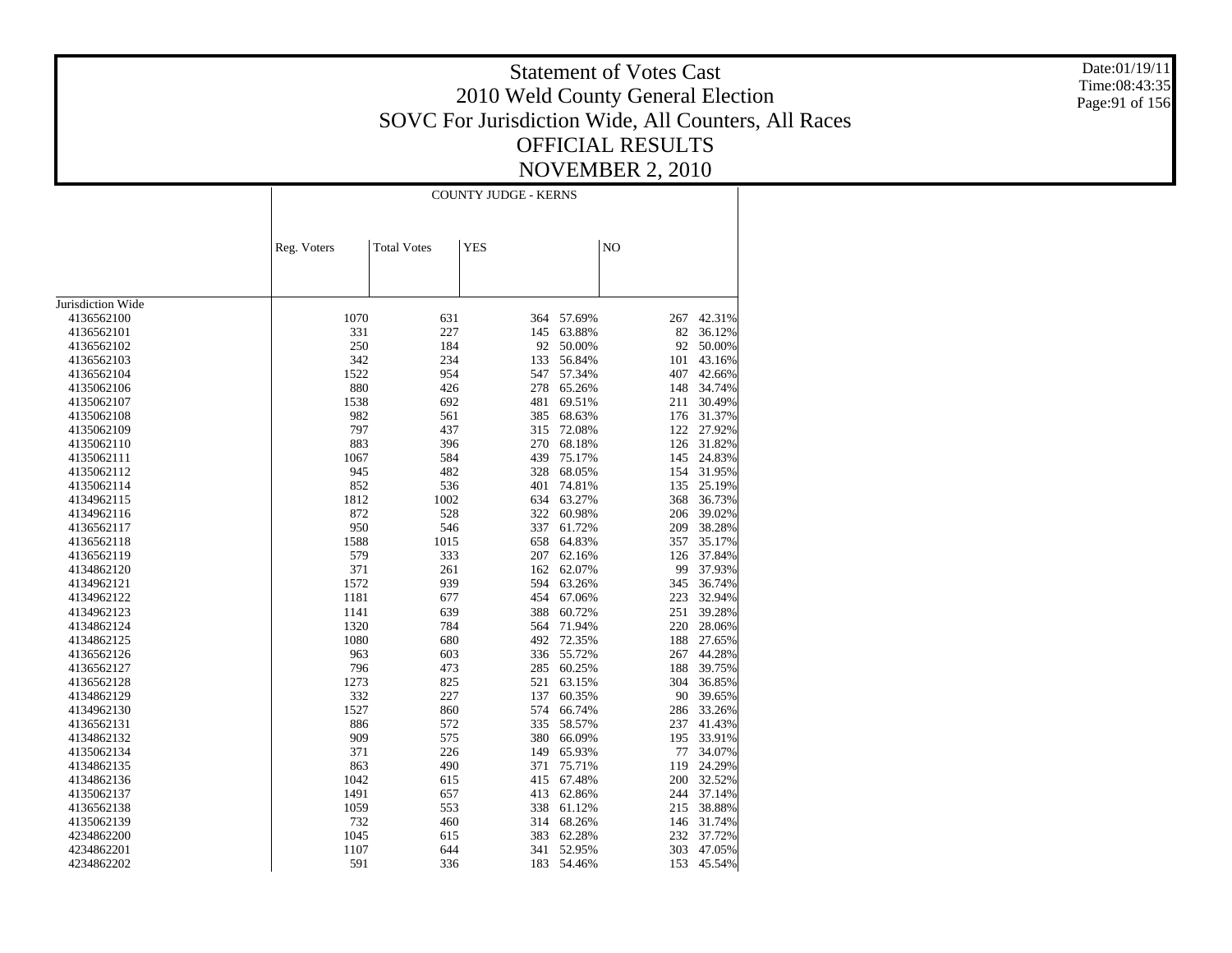Date:01/19/11 Time:08:43:35 Page:92 of 156

|            | <b>COUNTY JUDGE - KERNS</b> |                    |            |            |     |        |  |  |
|------------|-----------------------------|--------------------|------------|------------|-----|--------|--|--|
|            |                             |                    |            |            |     |        |  |  |
|            |                             |                    |            |            |     |        |  |  |
|            | Reg. Voters                 | <b>Total Votes</b> | <b>YES</b> |            | NO  |        |  |  |
|            |                             |                    |            |            |     |        |  |  |
|            |                             |                    |            |            |     |        |  |  |
| 2234862203 | 1576                        | 851                | 472        | 55.46%     | 379 | 44.54% |  |  |
| 2234862204 | 1082                        | 595                | 388        | 65.21%     | 207 | 34.79% |  |  |
| 2234862205 | 1260                        | 671                | 367        | 54.69%     | 304 | 45.31% |  |  |
| 2234862207 | 1580                        | 815                | 521        | 63.93%     | 294 | 36.07% |  |  |
| 4234862208 | 796                         | 455                | 253        | 55.60%     | 202 | 44.40% |  |  |
| 4134862211 | 944                         | 499                | 345        | 69.14%     | 154 | 30.86% |  |  |
| 4134862212 | 1120                        | 685                | 499        | 72.85%     | 186 | 27.15% |  |  |
| 4134862213 | 560                         | 284                | 168        | 59.15%     | 116 | 40.85% |  |  |
| 4134862214 | 1239                        | 852                | 625        | 73.36%     | 227 | 26.64% |  |  |
| 4134862215 | 1124                        | 757                | 590        | 77.94%     | 167 | 22.06% |  |  |
| 4135062217 | 827                         | 503                | 358        | 71.17%     | 145 | 28.83% |  |  |
| 4135062219 | 435                         | 243                | 171        | 70.37%     | 72  | 29.63% |  |  |
| 4135062220 | 678                         | 362                | 259        | 71.55%     | 103 | 28.45% |  |  |
| 4135062221 | 1023                        | 633                | 451        | 71.25%     | 182 | 28.75% |  |  |
| 4134862222 | 1190                        | 801                | 587        | 73.28%     | 214 | 26.72% |  |  |
| 4134862223 | 1113                        | 738                | 529        | 71.68%     | 209 | 28.32% |  |  |
| 4234862224 | 594                         | 348                | 211        | 60.63%     | 137 | 39.37% |  |  |
| 4134862226 | 1576                        | 818                | 560        | 68.46%     | 258 | 31.54% |  |  |
| 4234862228 | 1058                        | 534                | 319        | 59.74%     | 215 | 40.26% |  |  |
| 4234862229 | 1442                        | 781                | 488        | 62.48%     | 293 | 37.52% |  |  |
| 4234862230 | 1280                        | 777                |            | 492 63.32% | 285 | 36.68% |  |  |
| 4234862231 | 1212                        | 716                | 483        | 67.46%     | 233 | 32.54% |  |  |
| 4234862232 | 1074                        | 583                | 341        | 58.49%     | 242 | 41.51% |  |  |
| 4134862235 | 1217                        | 754                | 521        | 69.10%     | 233 | 30.90% |  |  |
| 4235062236 | 515                         | 360                | 230        | 63.89%     | 130 | 36.11% |  |  |
| 4234862237 | 1673                        | 962                |            | 594 61.75% | 368 | 38.25% |  |  |
| 4134862238 | 970                         | 566                | 407        | 71.91%     | 159 | 28.09% |  |  |
| 2234862239 | 1407                        | 744                |            | 456 61.29% | 288 | 38.71% |  |  |
| 2234862240 | 1827                        | 1001               | 616        | 61.54%     | 385 | 38.46% |  |  |
| 4134862241 | 697                         | 403                | 284        | 70.47%     | 119 | 29.53% |  |  |
| 2234862242 | 1169                        | 619                | 407        | 65.75%     | 212 | 34.25% |  |  |
| 4134862243 | 1698                        | 1039               | 748        | 71.99%     | 291 | 28.01% |  |  |
| 4234862244 | 975                         | 599                | 344        | 57.43%     | 255 | 42.57% |  |  |
| 4234862245 | 906                         | 514                | 297        | 57.78%     | 217 | 42.22% |  |  |
| 4234862246 | 796                         | 365                | 224        | 61.37%     | 141 | 38.63% |  |  |
| 4234862247 | 980                         | 521                | 343        | 65.83%     | 178 | 34.17% |  |  |
| 2999962999 |                             | L,                 | L.         |            | ÷   |        |  |  |
| 4234862300 | 1131                        |                    | 326        |            | 331 | 50.38% |  |  |
|            |                             | 657                |            | 49.62%     |     |        |  |  |
| 4236562301 | 948<br>1029                 | 472                | 263        | 55.72%     | 209 | 44.28% |  |  |
| 4236562302 |                             | 564                | 316        | 56.03%     | 248 | 43.97% |  |  |
| 4236562303 | 725                         | 427                | 259        | 60.66%     | 168 | 39.34% |  |  |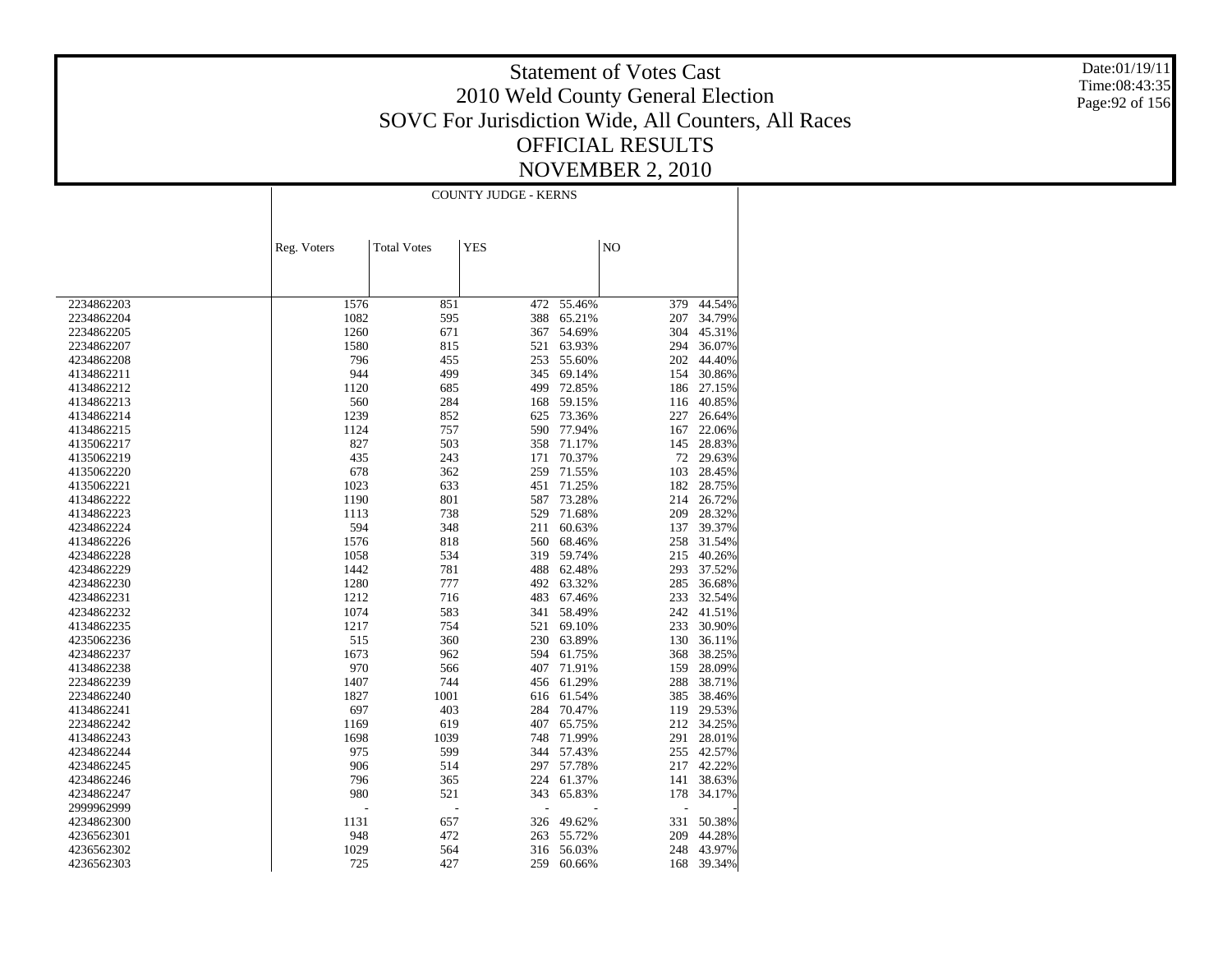Date:01/19/11 Time:08:43:35 Page:93 of 156

|                                        |                  | <b>COUNTY JUDGE - KERNS</b> |            |        |       |          |  |  |  |
|----------------------------------------|------------------|-----------------------------|------------|--------|-------|----------|--|--|--|
|                                        |                  |                             |            |        |       |          |  |  |  |
|                                        |                  |                             |            |        |       |          |  |  |  |
|                                        | Reg. Voters      | <b>Total Votes</b>          | <b>YES</b> |        | NO    |          |  |  |  |
|                                        |                  |                             |            |        |       |          |  |  |  |
|                                        |                  |                             |            |        |       |          |  |  |  |
| 4236562304                             | 1000             | 595                         | 336        | 56.47% | 259   | 43.53%   |  |  |  |
| 2234862305                             | 1264             | 657                         | 388        | 59.06% | 269   | 40.94%   |  |  |  |
| 2234862306                             | 856              | 425                         | 240        | 56.47% | 185   | 43.53%   |  |  |  |
| 2234862307                             | 1198             | 558                         | 400        | 71.68% | 158   | 28.32%   |  |  |  |
| 4136562308                             | 1168             | 765                         | 473        | 61.83% | 292   | 38.17%   |  |  |  |
| 4236562309                             | 538              | 361                         | 190        | 52.63% | 171   | 47.37%   |  |  |  |
| 4236562310                             | 992              | 559                         | 297        | 53.13% | 262   | 46.87%   |  |  |  |
| 4136562311                             | 1399             | 856                         | 442        | 51.64% | 414   | 48.36%   |  |  |  |
| 4136562312                             | 364              | 219                         | 123        | 56.16% | 96    | 43.84%   |  |  |  |
| 4236562313                             | 630              | 409                         | 222        | 54.28% | 187   | 45.72%   |  |  |  |
| 4236562314                             | 1870             | 932                         | 552        | 59.23% | 380   | 40.77%   |  |  |  |
| 4135062315                             | 569              | 132                         | 91         | 68.94% | 41    | 31.06%   |  |  |  |
| 4135062317                             | 623              | 385                         | 277        | 71.95% | 108   | 28.05%   |  |  |  |
| 4135062318                             | 728              | 442                         | 332        | 75.11% | 110   | 24.89%   |  |  |  |
| 4135062319                             | 461              | 271                         | 179        | 66.05% | 92    | 33.95%   |  |  |  |
| 4135062320                             | 373              | 210                         | 158        | 75.24% | 52    | 24.76%   |  |  |  |
| 4135062321                             | 764              | 338                         | 226        | 66.86% | 112   | 33.14%   |  |  |  |
| 4135062322                             | 1068             | 587                         | 423        | 72.06% | 164   | 27.94%   |  |  |  |
| 4135062323                             | 1033             | 574                         | 379        | 66.03% | 195   | 33.97%   |  |  |  |
| 4135062324                             | 1701             | 897                         | 623        | 69.45% | 274   | 30.55%   |  |  |  |
| 4135062325                             | 770              | 392                         | 251        | 64.03% | 141   | 35.97%   |  |  |  |
| 4134862326                             | 991              | 624                         | 421        | 67.47% | 203   | 32.53%   |  |  |  |
| 2233362327                             | 39               | 24                          | 15         | 62.50% |       | 9 37.50% |  |  |  |
| 2234862328                             | 1658             | 793                         | 557        | 70.24% | 236   | 29.76%   |  |  |  |
| 4135062329                             | 267              | 116                         | 84         | 72.41% | 32    | 27.59%   |  |  |  |
| 4135062330                             | 1344             | 714                         | 527        | 73.81% | 187   | 26.19%   |  |  |  |
| 4234862331                             | 1184             | 716                         | 446        | 62.29% | 270   | 37.71%   |  |  |  |
| 4136562332                             | 307              | 202                         | 121        | 59.90% | 81    | 40.10%   |  |  |  |
| 4134862333                             | 779              | 436                         | 295        | 67.66% | 141   | 32.34%   |  |  |  |
| 2234862334                             | 1609             | 781                         | 530        | 67.86% | 251   | 32.14%   |  |  |  |
| 2234862335                             | 1032             | 646                         | 393        | 60.84% | 253   | 39.16%   |  |  |  |
| 4135062336                             | 687              | 357                         | 230        | 64.43% | 127   | 35.57%   |  |  |  |
| 2234862337                             | 1408             | 732                         | 431        | 58.88% | 301   | 41.12%   |  |  |  |
| 4999962999                             |                  |                             |            |        |       |          |  |  |  |
| LaSalle Fire Protection District       |                  |                             |            |        |       |          |  |  |  |
| Milliken Fire Protection District      |                  |                             |            |        |       |          |  |  |  |
| Platte Valley Fire Protection District |                  |                             |            |        |       |          |  |  |  |
| Poudre Valley Fire Protection District |                  |                             |            |        |       |          |  |  |  |
| Provisional                            | $\boldsymbol{0}$ | 1217                        | 758        | 62.28% | 459   | 37.72%   |  |  |  |
| Total                                  | 113032           | 65269                       | 41987      | 64.33% | 23282 | 35.67%   |  |  |  |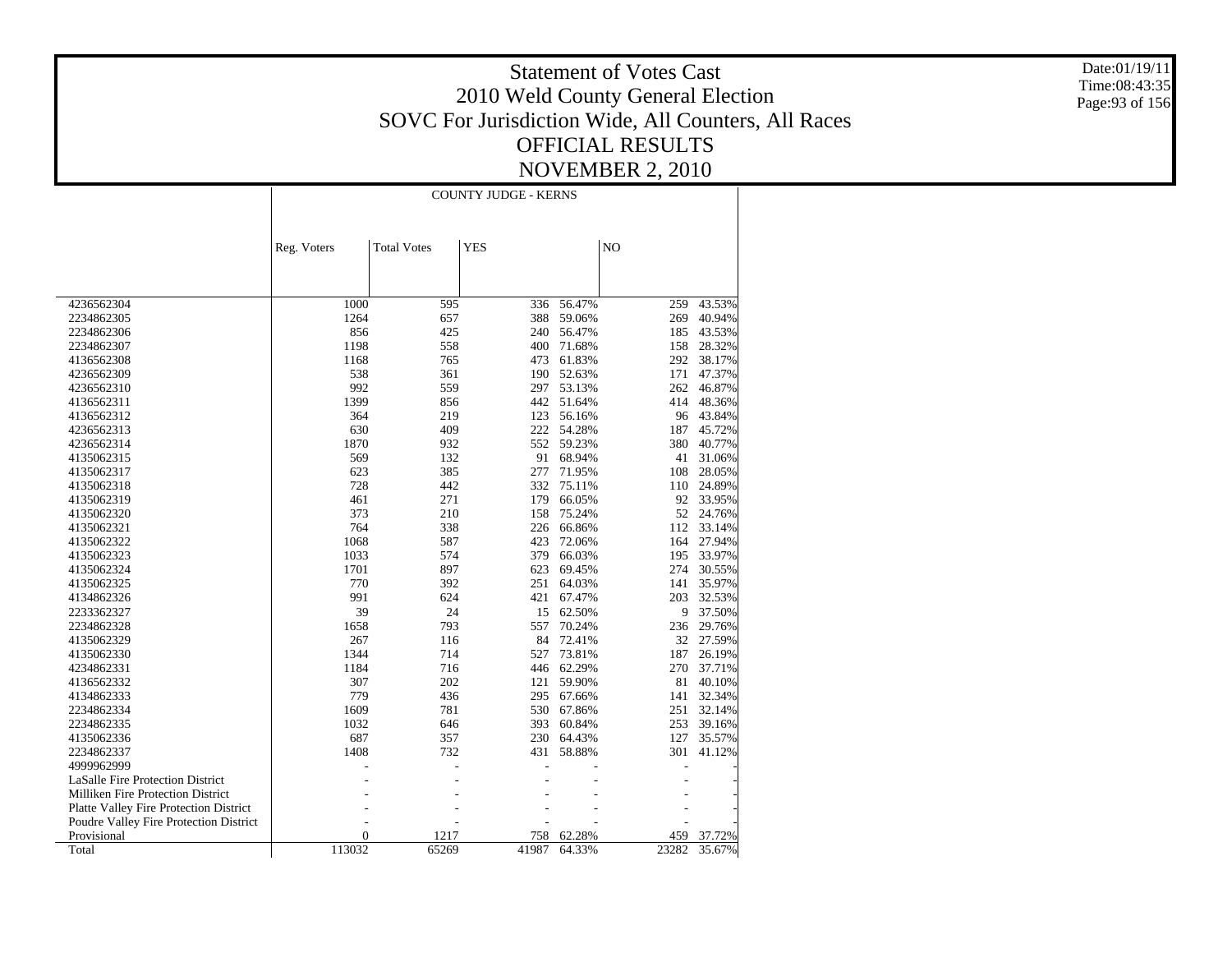Date:01/19/11 Time:08:43:35 Page:94 of 156

|                   | <b>COUNTY JUDGE - MEYER</b> |                    |            |        |     |            |  |  |
|-------------------|-----------------------------|--------------------|------------|--------|-----|------------|--|--|
|                   | Reg. Voters                 | <b>Total Votes</b> | <b>YES</b> |        | NO  |            |  |  |
|                   |                             |                    |            |        |     |            |  |  |
|                   |                             |                    |            |        |     |            |  |  |
|                   |                             |                    |            |        |     |            |  |  |
| Jurisdiction Wide |                             |                    |            |        |     |            |  |  |
| 4136562100        | 1070                        | 633                | 371        | 58.61% | 262 | 41.39%     |  |  |
| 4136562101        | 331                         | 227                | 143        | 63.00% | 84  | 37.00%     |  |  |
| 4136562102        | 250                         | 182                | 89         | 48.90% | 93  | 51.10%     |  |  |
| 4136562103        | 342                         | 236                | 126        | 53.39% | 110 | 46.61%     |  |  |
| 4136562104        | 1522                        | 953                | 560        | 58.76% | 393 | 41.24%     |  |  |
| 4135062106        | 880                         | 431                | 276        | 64.04% | 155 | 35.96%     |  |  |
| 4135062107        | 1538                        | 693                | 493        | 71.14% | 200 | 28.86%     |  |  |
| 4135062108        | 982                         | 552                | 387        | 70.11% | 165 | 29.89%     |  |  |
| 4135062109        | 797                         | 441                | 319        | 72.34% | 122 | 27.66%     |  |  |
| 4135062110        | 883                         | 395                | 266        | 67.34% | 129 | 32.66%     |  |  |
| 4135062111        | 1067                        | 586                | 435        | 74.23% | 151 | 25.77%     |  |  |
| 4135062112        | 945                         | 484                | 341        | 70.45% | 143 | 29.55%     |  |  |
| 4135062114        | 852                         | 539                | 407        | 75.51% | 132 | 24.49%     |  |  |
| 4134962115        | 1812                        | 1006               | 654        | 65.01% | 352 | 34.99%     |  |  |
| 4134962116        | 872                         | 523                | 320        | 61.19% | 203 | 38.81%     |  |  |
| 4136562117        | 950                         | 542                | 339        | 62.55% | 203 | 37.45%     |  |  |
| 4136562118        | 1588                        | 1015               | 657        | 64.73% | 358 | 35.27%     |  |  |
| 4136562119        | 579                         | 334                | 212        | 63.47% |     | 122 36.53% |  |  |
| 4134862120        | 371                         | 264                | 160        | 60.61% | 104 | 39.39%     |  |  |
| 4134962121        | 1572                        | 939                | 595        | 63.37% | 344 | 36.63%     |  |  |
| 4134962122        | 1181                        | 679                | 463        | 68.19% | 216 | 31.81%     |  |  |
| 4134962123        | 1141                        | 641                | 405        | 63.18% | 236 | 36.82%     |  |  |
| 4134862124        | 1320                        | 784                | 563        | 71.81% | 221 | 28.19%     |  |  |
| 4134862125        | 1080                        | 681                | 493        | 72.39% | 188 | 27.61%     |  |  |
| 4136562126        | 963                         | 605                | 328        | 54.21% | 277 | 45.79%     |  |  |
| 4136562127        | 796                         | 474                | 285        | 60.13% | 189 | 39.87%     |  |  |
| 4136562128        | 1273                        | 826                | 519        | 62.83% | 307 | 37.17%     |  |  |
| 4134862129        | 332                         | 230                | 145        | 63.04% | 85  | 36.96%     |  |  |
| 4134962130        | 1527                        | 854                | 582        | 68.15% | 272 | 31.85%     |  |  |
| 4136562131        | 886                         | 572                | 338        | 59.09% | 234 | 40.91%     |  |  |
| 4134862132        | 909                         | 578                | 381        | 65.92% | 197 | 34.08%     |  |  |
| 4135062134        | 371                         | 223                | 144        | 64.57% | 79  | 35.43%     |  |  |
| 4134862135        | 863                         | 489                | 374        | 76.48% | 115 | 23.52%     |  |  |
| 4134862136        | 1042                        | 620                | 423        | 68.23% | 197 | 31.77%     |  |  |
| 4135062137        | 1491                        | 662                | 423        | 63.90% | 239 | 36.10%     |  |  |
| 4136562138        | 1059                        | 554                | 336        | 60.65% | 218 | 39.35%     |  |  |
| 4135062139        | 732                         | 462                | 310        | 67.10% |     | 152 32.90% |  |  |
| 4234862200        | 1045                        | 615                | 383        | 62.28% | 232 | 37.72%     |  |  |
| 4234862201        | 1107                        | 637                | 333        | 52.28% | 304 | 47.72%     |  |  |
| 4234862202        | 591                         | 335                | 185        | 55.22% |     | 150 44.78% |  |  |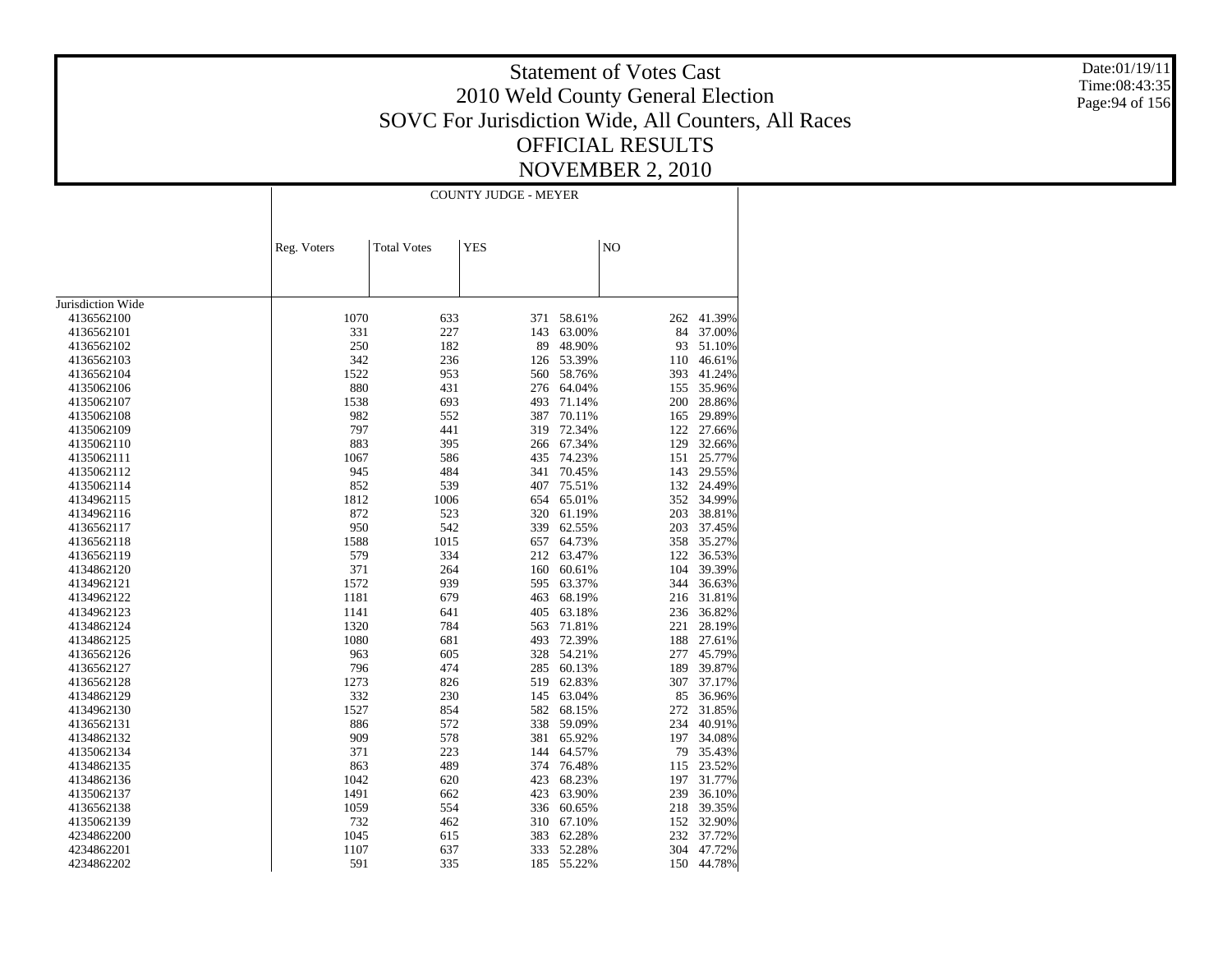Date:01/19/11 Time:08:43:35 Page:95 of 156

|            | <b>COUNTY JUDGE - MEYER</b> |                    |            |        |     |            |  |  |
|------------|-----------------------------|--------------------|------------|--------|-----|------------|--|--|
|            |                             |                    |            |        |     |            |  |  |
|            | Reg. Voters                 | <b>Total Votes</b> | <b>YES</b> |        | NO  |            |  |  |
|            |                             |                    |            |        |     |            |  |  |
| 2234862203 | 1576                        | 853                | 481        | 56.39% | 372 | 43.61%     |  |  |
| 2234862204 | 1082                        | 601                | 391        | 65.06% | 210 | 34.94%     |  |  |
| 2234862205 | 1260                        | 667                | 370        | 55.47% | 297 | 44.53%     |  |  |
| 2234862207 | 1580                        | 813                | 529        | 65.07% | 284 | 34.93%     |  |  |
| 4234862208 | 796                         | 454                | 250        | 55.07% | 204 | 44.93%     |  |  |
| 4134862211 | 944                         | 499                | 338        | 67.74% | 161 | 32.26%     |  |  |
| 4134862212 | 1120                        | 686                | 506        | 73.76% | 180 | 26.24%     |  |  |
| 4134862213 | 560                         | 283                | 162        | 57.24% | 121 | 42.76%     |  |  |
| 4134862214 | 1239                        | 848                | 624        | 73.58% | 224 | 26.42%     |  |  |
| 4134862215 | 1124                        | 757                | 579        | 76.49% | 178 | 23.51%     |  |  |
| 4135062217 | 827                         | 501                | 353        | 70.46% | 148 | 29.54%     |  |  |
| 4135062219 | 435                         | 244                | 166        | 68.03% | 78  | 31.97%     |  |  |
| 4135062220 | 678                         | 365                | 251        | 68.77% | 114 | 31.23%     |  |  |
| 4135062221 | 1023                        | 637                | 450        | 70.64% | 187 | 29.36%     |  |  |
| 4134862222 | 1190                        | 804                | 578        | 71.89% | 226 | 28.11%     |  |  |
| 4134862223 | 1113                        | 737                | 532        | 72.18% | 205 | 27.82%     |  |  |
| 4234862224 | 594                         | 348                | 216        | 62.07% |     | 132 37.93% |  |  |
| 4134862226 | 1576                        | 817                | 561        | 68.67% | 256 | 31.33%     |  |  |
| 4234862228 | 1058                        | 531                | 313        | 58.95% | 218 | 41.05%     |  |  |
| 4234862229 | 1442                        | 779                | 484        | 62.13% | 295 | 37.87%     |  |  |
| 4234862230 | 1280                        | 778                | 487        | 62.60% | 291 | 37.40%     |  |  |
| 4234862231 | 1212                        | 712                | 478        | 67.13% | 234 | 32.87%     |  |  |
| 4234862232 | 1074                        | 592                | 348        | 58.78% | 244 | 41.22%     |  |  |
| 4134862235 | 1217                        | 746                | 513        | 68.77% | 233 | 31.23%     |  |  |
| 4235062236 | 515                         | 360                | 221        | 61.39% | 139 | 38.61%     |  |  |
| 4234862237 | 1673                        | 964                | 584        | 60.58% | 380 | 39.42%     |  |  |
| 4134862238 | 970                         | 567                | 412        | 72.66% | 155 | 27.34%     |  |  |
| 2234862239 | 1407                        | 741                | 455        | 61.40% | 286 | 38.60%     |  |  |
| 2234862240 | 1827                        | 1005               | 607        | 60.40% | 398 | 39.60%     |  |  |
| 4134862241 | 697                         | 405                | 292        | 72.10% | 113 | 27.90%     |  |  |
| 2234862242 | 1169                        | 618                | 411        | 66.50% | 207 | 33.50%     |  |  |
| 4134862243 | 1698                        | 1038               | 743        | 71.58% | 295 | 28.42%     |  |  |
| 4234862244 | 975                         | 600                | 344        | 57.33% | 256 | 42.67%     |  |  |
| 4234862245 | 906                         | 514                | 307        | 59.73% | 207 | 40.27%     |  |  |
| 4234862246 | 796                         | 369                | 220        | 59.62% | 149 | 40.38%     |  |  |
| 4234862247 | 980                         | 521                | 349        | 66.99% | 172 | 33.01%     |  |  |
| 2999962999 |                             | L,                 |            |        |     |            |  |  |
| 4234862300 | 1131                        | 650                | 328        | 50.46% | 322 | 49.54%     |  |  |
| 4236562301 | 948                         | 473                | 267        | 56.45% | 206 | 43.55%     |  |  |
| 4236562302 | 1029                        | 562                | 324        | 57.65% | 238 | 42.35%     |  |  |
|            | 725                         |                    |            |        |     |            |  |  |
| 4236562303 |                             | 426                | 265        | 62.21% | 161 | 37.79%     |  |  |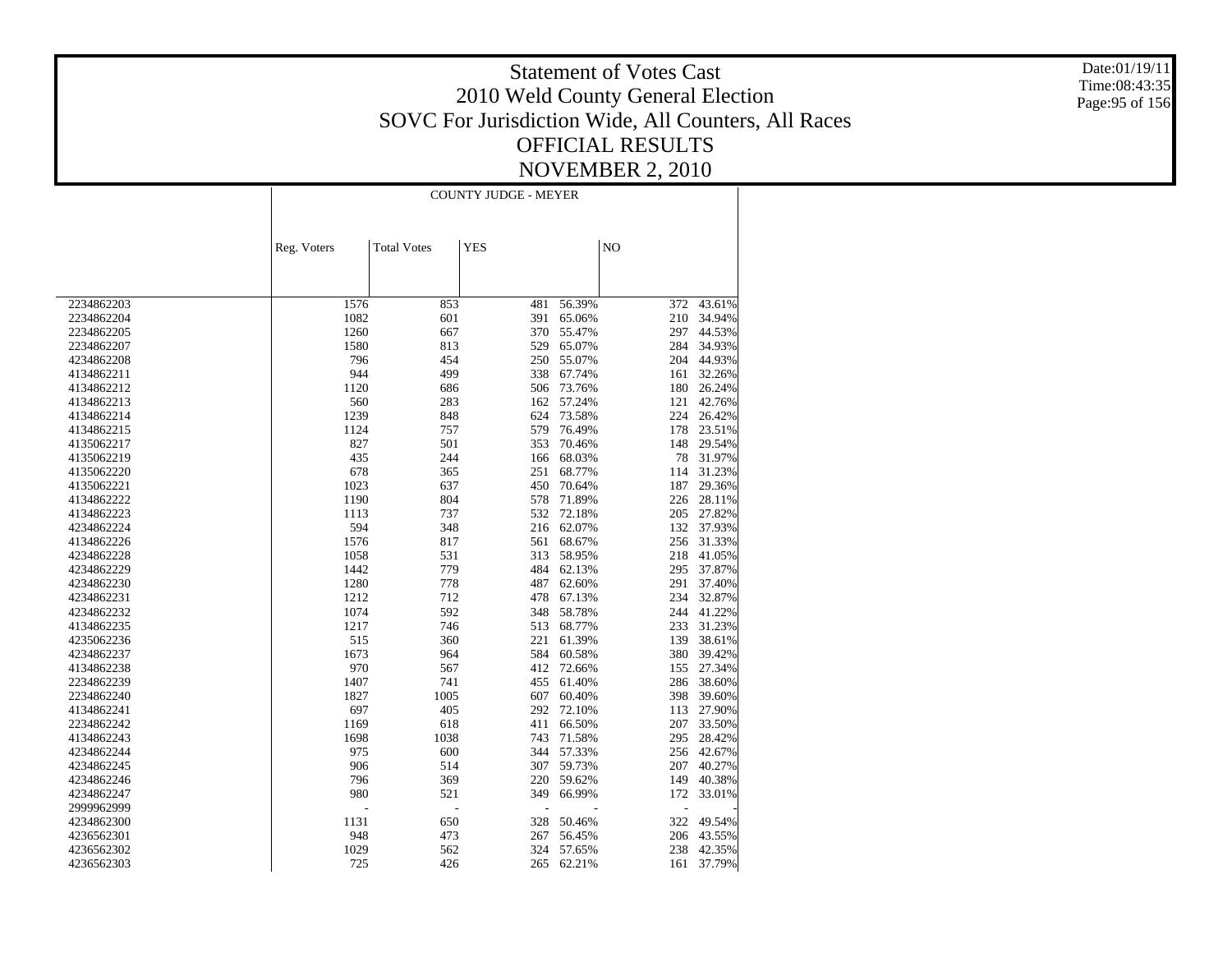Date:01/19/11 Time:08:43:35 Page:96 of 156

|                                        | <b>COUNTY JUDGE - MEYER</b> |                    |            |        |       |        |  |
|----------------------------------------|-----------------------------|--------------------|------------|--------|-------|--------|--|
|                                        |                             |                    |            |        |       |        |  |
|                                        | Reg. Voters                 | <b>Total Votes</b> | <b>YES</b> |        | NO    |        |  |
|                                        |                             |                    |            |        |       |        |  |
|                                        |                             |                    |            |        |       |        |  |
| 4236562304                             | 1000                        | 596                | 337        | 56.54% | 259   | 43.46% |  |
| 2234862305                             | 1264                        | 659                | 402        | 61.00% | 257   | 39.00% |  |
| 2234862306                             | 856                         | 429                | 246        | 57.34% | 183   | 42.66% |  |
| 2234862307                             | 1198                        | 555                | 402        | 72.43% | 153   | 27.57% |  |
| 4136562308                             | 1168                        | 763                | 456        | 59.76% | 307   | 40.24% |  |
| 4236562309                             | 538                         | 360                | 179        | 49.72% | 181   | 50.28% |  |
| 4236562310                             | 992                         | 558                | 299        | 53.58% | 259   | 46.42% |  |
| 4136562311                             | 1399                        | 859                | 455        | 52.97% | 404   | 47.03% |  |
| 4136562312                             | 364                         | 224                | 112        | 50.00% | 112   | 50.00% |  |
| 4236562313                             | 630                         | 410                | 226        | 55.12% | 184   | 44.88% |  |
| 4236562314                             | 1870                        | 931                | 553        | 59.40% | 378   | 40.60% |  |
| 4135062315                             | 569                         | 134                | 91         | 67.91% | 43    | 32.09% |  |
| 4135062317                             | 623                         | 388                | 277        | 71.39% | 111   | 28.61% |  |
| 4135062318                             | 728                         | 443                | 333        | 75.17% | 110   | 24.83% |  |
| 4135062319                             | 461                         | 270                | 181        | 67.04% | 89    | 32.96% |  |
| 4135062320                             | 373                         | 205                | 148        | 72.20% | 57    | 27.80% |  |
| 4135062321                             | 764                         | 336                | 228        | 67.86% | 108   | 32.14% |  |
| 4135062322                             | 1068                        | 588                | 433        | 73.64% | 155   | 26.36% |  |
| 4135062323                             | 1033                        | 572                | 377        | 65.91% | 195   | 34.09% |  |
| 4135062324                             | 1701                        | 897                | 605        | 67.45% | 292   | 32.55% |  |
| 4135062325                             | 770                         | 392                | 251        | 64.03% | 141   | 35.97% |  |
| 4134862326                             | 991                         | 628                | 430        | 68.47% | 198   | 31.53% |  |
| 2233362327                             | 39                          | 24                 | 14         | 58.33% | 10    | 41.67% |  |
| 2234862328                             | 1658                        | 793                | 552        | 69.61% | 241   | 30.39% |  |
| 4135062329                             | 267                         | 117                | 83         | 70.94% | 34    | 29.06% |  |
| 4135062330                             | 1344                        | 710                | 526        | 74.08% | 184   | 25.92% |  |
| 4234862331                             | 1184                        | 721                | 443        | 61.44% | 278   | 38.56% |  |
| 4136562332                             | 307                         | 202                | 123        | 60.89% | 79    | 39.11% |  |
| 4134862333                             | 779                         | 439                | 292        | 66.51% | 147   | 33.49% |  |
| 2234862334                             | 1609                        | 781                | 532        | 68.12% | 249   | 31.88% |  |
| 2234862335                             | 1032                        | 645                | 387        | 60.00% | 258   | 40.00% |  |
| 4135062336                             | 687                         | 356                | 241        | 67.70% | 115   | 32.30% |  |
| 2234862337                             | 1408                        | 728                | 436        | 59.89% | 292   | 40.11% |  |
| 4999962999                             |                             |                    |            |        |       |        |  |
| LaSalle Fire Protection District       |                             |                    |            |        |       |        |  |
| Milliken Fire Protection District      |                             |                    |            |        |       |        |  |
| Platte Valley Fire Protection District |                             |                    |            |        |       |        |  |
| Poudre Valley Fire Protection District |                             |                    |            |        |       |        |  |
| Provisional                            | $\overline{0}$              | 1216               | 742        | 61.02% | 474   | 38.98% |  |
| Total                                  | 113032                      | 65290              | 42044      | 64.40% | 23246 | 35.60% |  |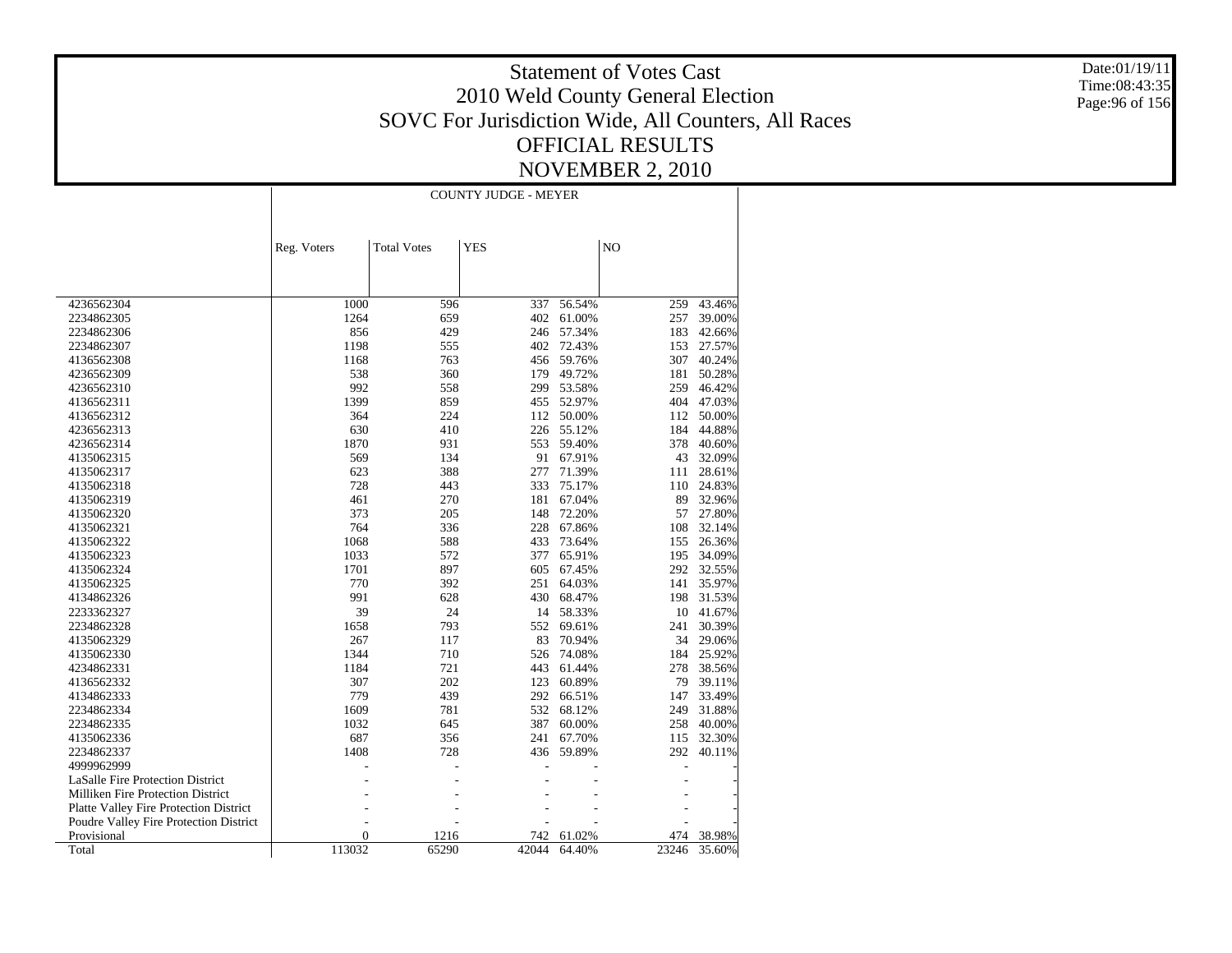Date:01/19/11 Time:08:43:35 Page:97 of 156

|                   |             | <b>COUNTY JUDGE - NICHOLS</b> |            |        |     |        |  |
|-------------------|-------------|-------------------------------|------------|--------|-----|--------|--|
|                   | Reg. Voters | <b>Total Votes</b>            | <b>YES</b> |        | NO  |        |  |
|                   |             |                               |            |        |     |        |  |
|                   |             |                               |            |        |     |        |  |
| Jurisdiction Wide |             |                               |            |        |     |        |  |
| 4136562100        | 1070        | 634                           | 349        | 55.05% | 285 | 44.95% |  |
| 4136562101        | 331         | 223                           | 130        | 58.30% | 93  | 41.70% |  |
| 4136562102        | 250         | 177                           | 83         | 46.89% | 94  | 53.11% |  |
| 4136562103        | 342         | 234                           | 121        | 51.71% | 113 | 48.29% |  |
| 4136562104        | 1522        | 948                           | 498        | 52.53% | 450 | 47.47% |  |
| 4135062106        | 880         | 429                           | 276        | 64.34% | 153 | 35.66% |  |
| 4135062107        | 1538        | 686                           | 463        | 67.49% | 223 | 32.51% |  |
| 4135062108        | 982         | 556                           | 370        | 66.55% | 186 | 33.45% |  |
| 4135062109        | 797         | 435                           | 303        | 69.66% | 132 | 30.34% |  |
| 4135062110        | 883         | 400                           | 265        | 66.25% | 135 | 33.75% |  |
| 4135062111        | 1067        | 578                           | 413        | 71.45% | 165 | 28.55% |  |
| 4135062112        | 945         | 484                           | 332        | 68.60% | 152 | 31.40% |  |
| 4135062114        | 852         | 537                           | 395        | 73.56% | 142 | 26.44% |  |
| 4134962115        | 1812        | 1000                          | 583        | 58.30% | 417 | 41.70% |  |
| 4134962116        | 872         | 517                           | 298        | 57.64% | 219 | 42.36% |  |
| 4136562117        | 950         | 543                           | 313        | 57.64% | 230 | 42.36% |  |
| 4136562118        | 1588        | 1007                          | 590        | 58.59% | 417 | 41.41% |  |
| 4136562119        | 579         | 330                           | 204        | 61.82% | 126 | 38.18% |  |
| 4134862120        | 371         | 262                           | 155        | 59.16% | 107 | 40.84% |  |
| 4134962121        | 1572        | 930                           | 548        | 58.92% | 382 | 41.08% |  |
| 4134962122        | 1181        | 675                           | 417        | 61.78% | 258 | 38.22% |  |
| 4134962123        | 1141        | 640                           | 376        | 58.75% | 264 | 41.25% |  |
| 4134862124        | 1320        | 780                           | 532        | 68.21% | 248 | 31.79% |  |
| 4134862125        | 1080        | 680                           | 452        | 66.47% | 228 | 33.53% |  |
| 4136562126        | 963         | 602                           | 324        | 53.82% | 278 | 46.18% |  |
| 4136562127        | 796         | 472                           | 277        | 58.69% | 195 | 41.31% |  |
| 4136562128        | 1273        | 819                           | 468        | 57.14% | 351 | 42.86% |  |
| 4134862129        | 332         | 225                           | 131        | 58.22% | 94  | 41.78% |  |
| 4134962130        | 1527        | 855                           | 537        | 62.81% | 318 | 37.19% |  |
| 4136562131        | 886         | 572                           | 322        | 56.29% | 250 | 43.71% |  |
| 4134862132        | 909         | 574                           | 358        | 62.37% | 216 | 37.63% |  |
| 4135062134        | 371         | 223                           | 144        | 64.57% | 79  | 35.43% |  |
| 4134862135        | 863         | 489                           | 347        | 70.96% | 142 | 29.04% |  |
| 4134862136        | 1042        | 609                           | 396        | 65.02% | 213 | 34.98% |  |
| 4135062137        | 1491        | 654                           | 422        | 64.53% | 232 | 35.47% |  |
| 4136562138        | 1059        | 552                           | 313        | 56.70% | 239 | 43.30% |  |
| 4135062139        | 732         | 462                           | 296        | 64.07% | 166 | 35.93% |  |
| 4234862200        | 1045        | 614                           | 347        | 56.51% | 267 | 43.49% |  |
| 4234862201        | 1107        | 639                           | 324        | 50.70% | 315 | 49.30% |  |
| 4234862202        | 591         | 334                           | 169        | 50.60% | 165 | 49.40% |  |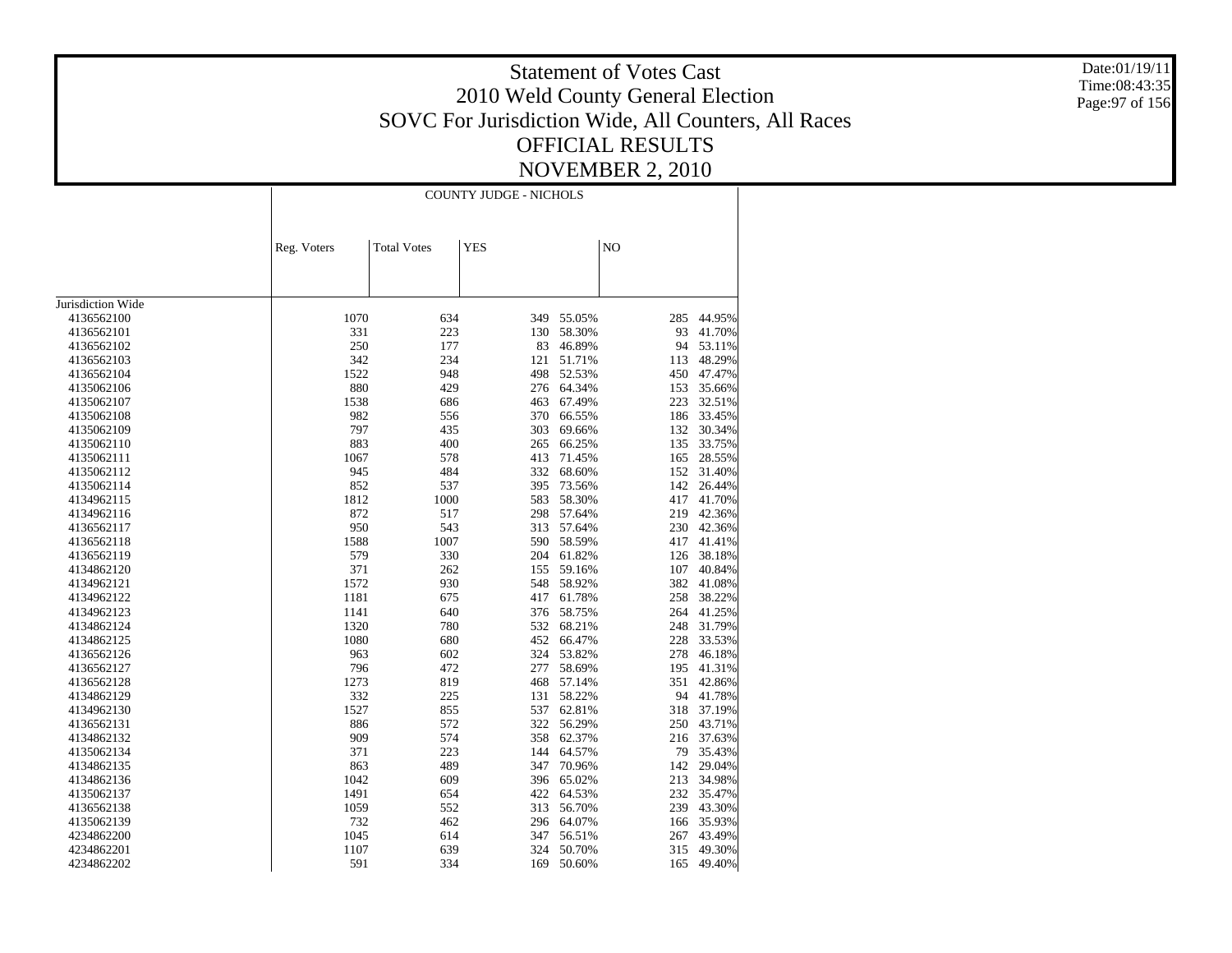Date:01/19/11 Time:08:43:35 Page:98 of 156

|            | <b>COUNTY JUDGE - NICHOLS</b> |                    |            |            |                |        |  |
|------------|-------------------------------|--------------------|------------|------------|----------------|--------|--|
|            |                               |                    |            |            |                |        |  |
|            |                               |                    |            |            |                |        |  |
|            | Reg. Voters                   | <b>Total Votes</b> | <b>YES</b> |            | N <sub>O</sub> |        |  |
|            |                               |                    |            |            |                |        |  |
|            |                               |                    |            |            |                |        |  |
| 2234862203 | 1576                          | 846                | 456        | 53.90%     | 390            | 46.10% |  |
| 2234862204 | 1082                          | 601                | 370        | 61.56%     | 231            | 38.44% |  |
| 2234862205 | 1260                          | 668                | 355        | 53.14%     | 313            | 46.86% |  |
| 2234862207 | 1580                          | 814                | 491        | 60.32%     | 323            | 39.68% |  |
| 4234862208 | 796                           | 451                | 220        | 48.78%     | 231            | 51.22% |  |
| 4134862211 | 944                           | 499                | 318        | 63.73%     | 181            | 36.27% |  |
| 4134862212 | 1120                          | 682                | 479        | 70.23%     | 203            | 29.77% |  |
| 4134862213 | 560                           | 284                | 144        | 50.70%     | 140            | 49.30% |  |
| 4134862214 | 1239                          | 847                | 599        | 70.72%     | 248            | 29.28% |  |
| 4134862215 | 1124                          | 751                | 543        | 72.30%     | 208            | 27.70% |  |
| 4135062217 | 827                           | 506                | 350        | 69.17%     | 156            | 30.83% |  |
| 4135062219 | 435                           | 245                | 167        | 68.16%     | 78             | 31.84% |  |
| 4135062220 | 678                           | 363                | 253        | 69.70%     | 110            | 30.30% |  |
| 4135062221 | 1023                          | 631                | 427        | 67.67%     | 204            | 32.33% |  |
| 4134862222 | 1190                          | 803                | 561        | 69.86%     | 242            | 30.14% |  |
| 4134862223 | 1113                          | 731                | 496        | 67.85%     | 235            | 32.15% |  |
| 4234862224 | 594                           | 345                | 197        | 57.10%     | 148            | 42.90% |  |
| 4134862226 | 1576                          | 814                | 528        | 64.86%     | 286            | 35.14% |  |
| 4234862228 | 1058                          | 530                | 301        | 56.79%     | 229            | 43.21% |  |
| 4234862229 | 1442                          | 780                | 463        | 59.36%     | 317            | 40.64% |  |
| 4234862230 | 1280                          | 776                | 465        | 59.92%     | 311            | 40.08% |  |
| 4234862231 | 1212                          | 709                | 466        | 65.73%     | 243            | 34.27% |  |
| 4234862232 | 1074                          | 584                | 334        | 57.19%     | 250            | 42.81% |  |
| 4134862235 | 1217                          | 743                | 490        | 65.95%     | 253            | 34.05% |  |
| 4235062236 | 515                           | 361                |            | 212 58.73% | 149            | 41.27% |  |
| 4234862237 | 1673                          | 960                | 545        | 56.77%     | 415            | 43.23% |  |
| 4134862238 | 970                           | 565                | 384        | 67.96%     | 181            | 32.04% |  |
| 2234862239 | 1407                          | 739                | 440        | 59.54%     | 299            | 40.46% |  |
| 2234862240 | 1827                          | 1005               | 579        | 57.61%     | 426            | 42.39% |  |
| 4134862241 | 697                           | 405                | 272        | 67.16%     | 133            | 32.84% |  |
| 2234862242 | 1169                          | 617                | 396        | 64.18%     | 221            | 35.82% |  |
| 4134862243 | 1698                          | 1032               | 689        | 66.76%     | 343            | 33.24% |  |
| 4234862244 | 975                           | 593                | 309        | 52.11%     | 284            | 47.89% |  |
| 4234862245 | 906                           | 514                | 276        | 53.70%     | 238            | 46.30% |  |
| 4234862246 | 796                           | 367                | 218        | 59.40%     | 149            | 40.60% |  |
| 4234862247 | 980                           | 519                | 315        | 60.69%     | 204            | 39.31% |  |
| 2999962999 |                               | L,                 |            |            |                |        |  |
| 4234862300 | 1131                          | 656                | 313        | 47.71%     | 343            | 52.29% |  |
| 4236562301 | 948                           | 473                | 258        | 54.55%     | 215            | 45.45% |  |
| 4236562302 | 1029                          | 562                | 320        | 56.94%     | 242            | 43.06% |  |
| 4236562303 | 725                           | 422                |            | 250 59.24% | 172            | 40.76% |  |
|            |                               |                    |            |            |                |        |  |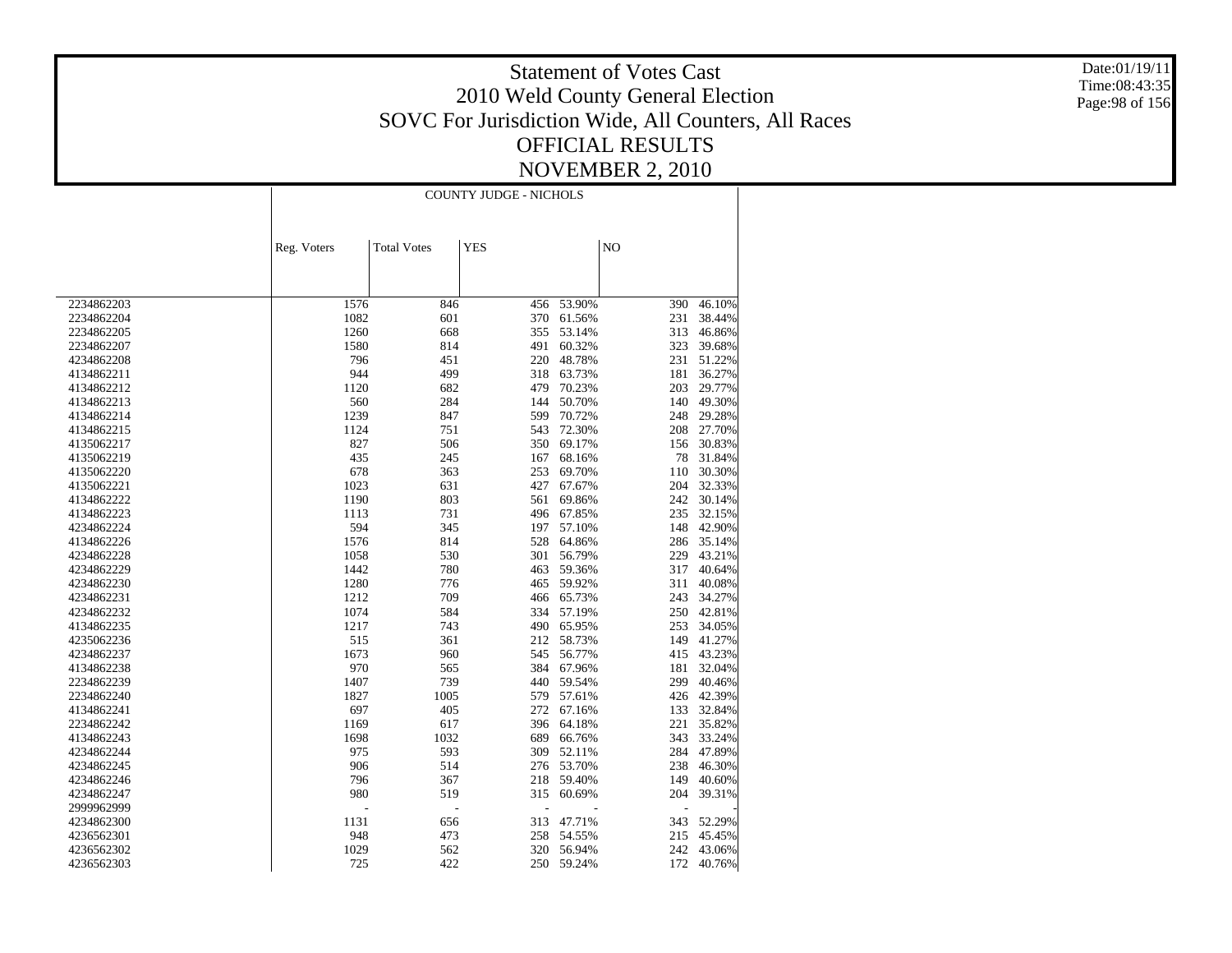Date:01/19/11 Time:08:43:35 Page:99 of 156

|                                        | <b>COUNTY JUDGE - NICHOLS</b> |                    |            |        |       |          |
|----------------------------------------|-------------------------------|--------------------|------------|--------|-------|----------|
|                                        |                               |                    |            |        |       |          |
|                                        | Reg. Voters                   | <b>Total Votes</b> | <b>YES</b> |        | NO    |          |
|                                        |                               |                    |            |        |       |          |
|                                        |                               |                    |            |        |       |          |
|                                        |                               |                    |            |        |       |          |
| 4236562304                             | 1000                          | 592                | 315        | 53.21% | 277   | 46.79%   |
| 2234862305                             | 1264                          | 655                | 384        | 58.63% | 271   | 41.37%   |
| 2234862306                             | 856                           | 424                | 224        | 52.83% | 200   | 47.17%   |
| 2234862307                             | 1198                          | 556                | 392        | 70.50% | 164   | 29.50%   |
| 4136562308                             | 1168                          | 761                | 435        | 57.16% | 326   | 42.84%   |
| 4236562309                             | 538                           | 357                | 155        | 43.42% | 202   | 56.58%   |
| 4236562310                             | 992                           | 555                | 276        | 49.73% | 279   | 50.27%   |
| 4136562311                             | 1399                          | 851                | 414        | 48.65% | 437   | 51.35%   |
| 4136562312                             | 364                           | 219                | 109        | 49.77% | 110   | 50.23%   |
| 4236562313                             | 630                           | 408                | 212        | 51.96% | 196   | 48.04%   |
| 4236562314                             | 1870                          | 926                | 526        | 56.80% | 400   | 43.20%   |
| 4135062315                             | 569                           | 135                | 89         | 65.93% | 46    | 34.07%   |
| 4135062317                             | 623                           | 388                | 271        | 69.85% | 117   | 30.15%   |
| 4135062318                             | 728                           | 438                | 313        | 71.46% | 125   | 28.54%   |
| 4135062319                             | 461                           | 273                | 185        | 67.77% | 88    | 32.23%   |
| 4135062320                             | 373                           | 208                | 144        | 69.23% | 64    | 30.77%   |
| 4135062321                             | 764                           | 335                | 223        | 66.57% | 112   | 33.43%   |
| 4135062322                             | 1068                          | 588                | 408        | 69.39% | 180   | 30.61%   |
| 4135062323                             | 1033                          | 565                | 353        | 62.48% | 212   | 37.52%   |
| 4135062324                             | 1701                          | 892                | 573        | 64.24% | 319   | 35.76%   |
| 4135062325                             | 770                           | 389                | 249        | 64.01% | 140   | 35.99%   |
| 4134862326                             | 991                           | 621                | 402        | 64.73% | 219   | 35.27%   |
| 2233362327                             | 39                            | 24                 | 15         | 62.50% |       | 9 37.50% |
| 2234862328                             | 1658                          | 789                | 527        | 66.79% | 262   | 33.21%   |
| 4135062329                             | 267                           | 118                | 84         | 71.19% | 34    | 28.81%   |
| 4135062330                             | 1344                          | 711                | 499        | 70.18% | 212   | 29.82%   |
| 4234862331                             | 1184                          | 721                | 417        | 57.84% | 304   | 42.16%   |
| 4136562332                             | 307                           | 201                | 106        | 52.74% | 95    | 47.26%   |
| 4134862333                             | 779                           | 434                | 284        | 65.44% | 150   | 34.56%   |
| 2234862334                             | 1609                          | 779                | 509        | 65.34% | 270   | 34.66%   |
| 2234862335                             | 1032                          | 646                | 371        | 57.43% | 275   | 42.57%   |
| 4135062336                             | 687                           | 354                | 224        | 63.28% | 130   | 36.72%   |
| 2234862337                             | 1408                          | 724                | 399        | 55.11% | 325   | 44.89%   |
| 4999962999                             |                               |                    |            |        |       |          |
| LaSalle Fire Protection District       |                               |                    |            |        |       |          |
| Milliken Fire Protection District      |                               |                    |            |        |       |          |
| Platte Valley Fire Protection District |                               |                    |            |        |       |          |
| Poudre Valley Fire Protection District |                               |                    |            |        |       |          |
| Provisional                            | $\boldsymbol{0}$              | 1211               | 719        | 59.37% | 492   | 40.63%   |
| Total                                  | 113032                        | 65021              | 39696      | 61.05% | 25325 | 38.95%   |
|                                        |                               |                    |            |        |       |          |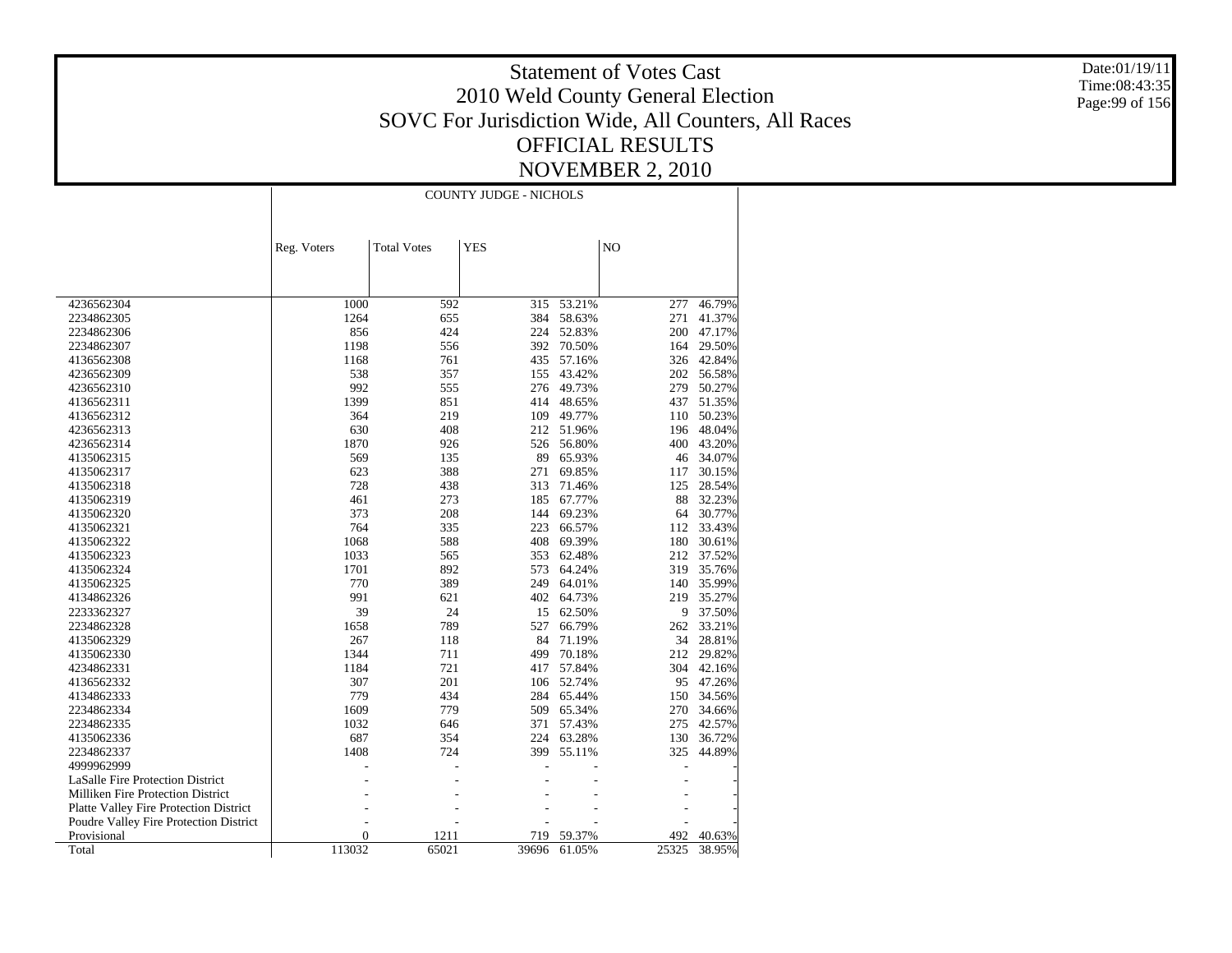Date:01/19/11 Time:08:43:35 Page:100 of 156

|                   | <b>COUNTY JUDGE - UNFUG</b> |                    |            |        |     |        |
|-------------------|-----------------------------|--------------------|------------|--------|-----|--------|
|                   | Reg. Voters                 | <b>Total Votes</b> | <b>YES</b> |        | NO  |        |
|                   |                             |                    |            |        |     |        |
|                   |                             |                    |            |        |     |        |
| Jurisdiction Wide |                             |                    |            |        |     |        |
| 4136562100        | 1070                        | 634                | 316        | 49.84% | 318 | 50.16% |
| 4136562101        | 331                         | 225                | 122        | 54.22% | 103 | 45.78% |
| 4136562102        | 250                         | 180                | 84         | 46.67% | 96  | 53.33% |
| 4136562103        | 342                         | 232                | 106        | 45.69% | 126 | 54.31% |
| 4136562104        | 1522                        | 963                | 510        | 52.96% | 453 | 47.04% |
| 4135062106        | 880                         | 428                | 249        | 58.18% | 179 | 41.82% |
| 4135062107        | 1538                        | 694                | 465        | 67.00% | 229 | 33.00% |
| 4135062108        | 982                         | 560                | 351        | 62.68% | 209 | 37.32% |
| 4135062109        | 797                         | 444                | 287        | 64.64% | 157 | 35.36% |
| 4135062110        | 883                         | 405                | 252        | 62.22% | 153 | 37.78% |
| 4135062111        | 1067                        | 586                | 404        | 68.94% | 182 | 31.06% |
| 4135062112        | 945                         | 488                | 313        | 64.14% | 175 | 35.86% |
| 4135062114        | 852                         | 542                | 370        | 68.27% | 172 | 31.73% |
| 4134962115        | 1812                        | 1006               | 564        | 56.06% | 442 | 43.94% |
| 4134962116        | 872                         | 528                | 298        | 56.44% | 230 | 43.56% |
| 4136562117        | 950                         | 549                | 298        | 54.28% | 251 | 45.72% |
| 4136562118        | 1588                        | 1022               | 591        | 57.83% | 431 | 42.17% |
| 4136562119        | 579                         | 338                | 182        | 53.85% | 156 | 46.15% |
| 4134862120        | 371                         | 264                | 149        | 56.44% | 115 | 43.56% |
| 4134962121        | 1572                        | 944                | 545        | 57.73% | 399 | 42.27% |
| 4134962122        | 1181                        | 680                | 400        | 58.82% | 280 | 41.18% |
| 4134962123        | 1141                        | 639                | 362        | 56.65% | 277 | 43.35% |
| 4134862124        | 1320                        | 787                | 515        | 65.44% | 272 | 34.56% |
| 4134862125        | 1080                        | 688                | 449        | 65.26% | 239 | 34.74% |
| 4136562126        | 963                         | 609                | 298        | 48.93% | 311 | 51.07% |
| 4136562127        | 796                         | 474                | 249        | 52.53% | 225 | 47.47% |
| 4136562128        | 1273                        | 833                | 463        | 55.58% | 370 | 44.42% |
| 4134862129        | 332                         | 226                | 125        | 55.31% | 101 | 44.69% |
| 4134962130        | 1527                        | 859                | 508        | 59.14% | 351 | 40.86% |
| 4136562131        | 886                         | 572                | 295        | 51.57% | 277 | 48.43% |
| 4134862132        | 909                         | 577                | 353        | 61.18% | 224 | 38.82% |
| 4135062134        | 371                         | 224                | 128        | 57.14% | 96  | 42.86% |
| 4134862135        | 863                         | 490                | 339        | 69.18% | 151 | 30.82% |
| 4134862136        | 1042                        | 626                | 389        | 62.14% | 237 | 37.86% |
| 4135062137        | 1491                        | 663                | 389        | 58.67% | 274 | 41.33% |
| 4136562138        | 1059                        | 559                | 310        | 55.46% | 249 | 44.54% |
| 4135062139        | 732                         | 464                | 293        | 63.15% | 171 | 36.85% |
| 4234862200        | 1045                        | 615                | 334        | 54.31% | 281 | 45.69% |
| 4234862201        | 1107                        | 643                | 300        | 46.66% | 343 | 53.34% |
| 4234862202        | 591                         | 335                | 158        | 47.16% | 177 | 52.84% |
|                   |                             |                    |            |        |     |        |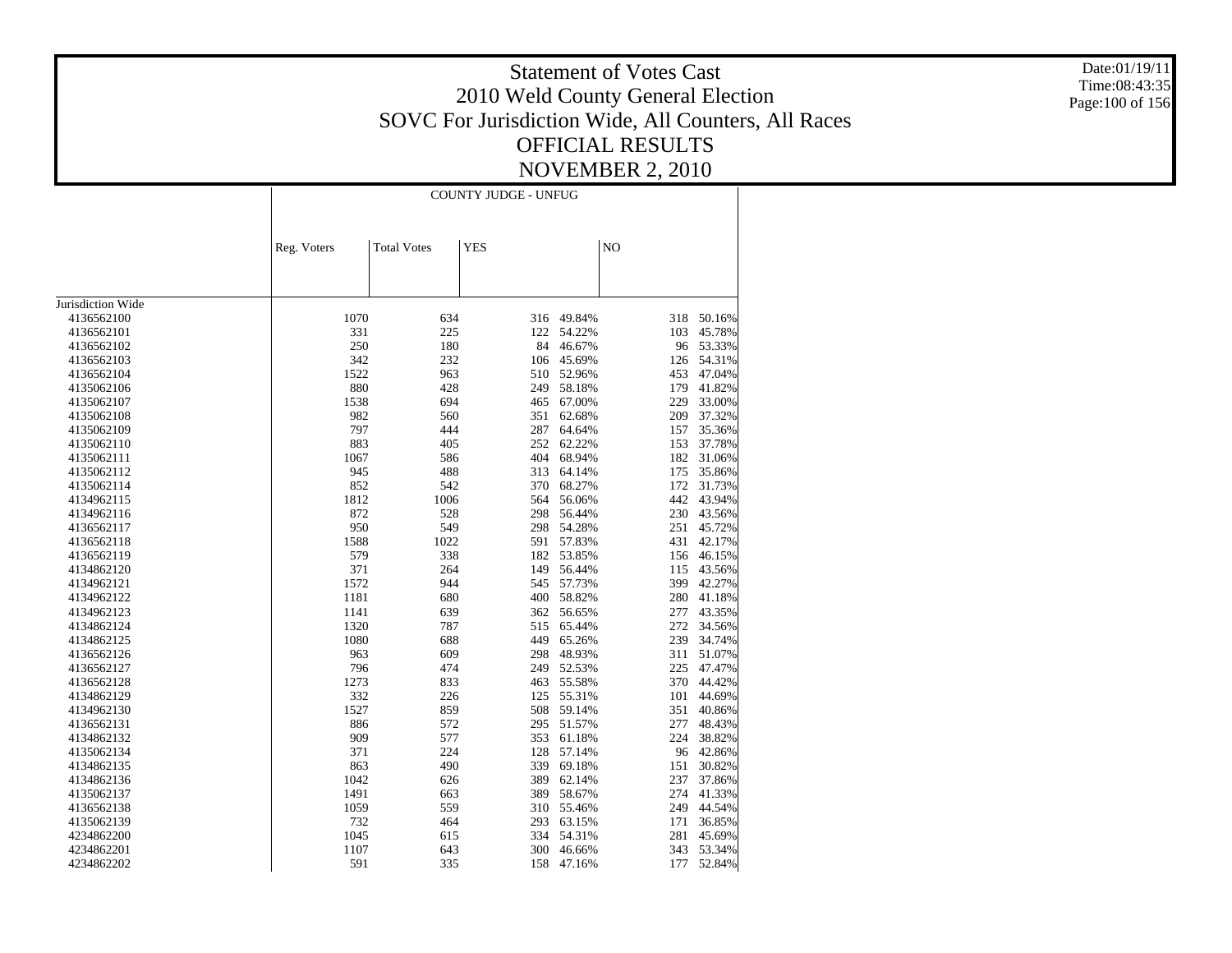Date:01/19/11 Time:08:43:35 Page:101 of 156

|                          | COUNTY JUDGE - UNFUG |                    |            |                  |                |        |
|--------------------------|----------------------|--------------------|------------|------------------|----------------|--------|
|                          |                      |                    |            |                  |                |        |
|                          | Reg. Voters          | <b>Total Votes</b> | <b>YES</b> |                  | N <sub>O</sub> |        |
|                          |                      |                    |            |                  |                |        |
| 2234862203               | 1576                 | 845                | 429        | 50.77%           | 416            | 49.23% |
| 2234862204               | 1082                 | 599                | 353        | 58.93%           | 246            | 41.07% |
| 2234862205               | 1260                 | 667                | 345        | 51.72%           | 322            | 48.28% |
| 2234862207               | 1580                 | 809                | 460        | 56.86%           | 349            | 43.14% |
| 4234862208               | 796                  | 450                | 224        | 49.78%           | 226            | 50.22% |
| 4134862211               | 944                  | 506                | 320        | 63.24%           | 186            | 36.76% |
| 4134862212               | 1120                 | 693                | 451        | 65.08%           | 242            | 34.92% |
| 4134862213               | 560                  | 283                | 146        | 51.59%           | 137            | 48.41% |
| 4134862214               | 1239                 | 860                | 576        | 66.98%           | 284            | 33.02% |
| 4134862215               | 1124                 | 768                | 548        | 71.35%           | 220            | 28.65% |
| 4135062217               | 827                  | 505                | 341        | 67.52%           | 164            | 32.48% |
|                          |                      |                    | 162        |                  | 84             | 34.15% |
| 4135062219<br>4135062220 | 435<br>678           | 246<br>363         | 243        | 65.85%<br>66.94% | 120            | 33.06% |
|                          | 1023                 | 636                | 401        | 63.05%           | 235            | 36.95% |
| 4135062221               | 1190                 |                    |            |                  |                | 30.17% |
| 4134862222               |                      | 812                | 567        | 69.83%           | 245            |        |
| 4134862223               | 1113<br>594          | 749                | 487        | 65.02%           | 262<br>158     | 34.98% |
| 4234862224               |                      | 348                | 190        | 54.60%           |                | 45.40% |
| 4134862226               | 1576                 | 822                | 501        | 60.95%           | 321            | 39.05% |
| 4234862228               | 1058                 | 529                | 280        | 52.93%           | 249            | 47.07% |
| 4234862229               | 1442                 | 779                | 435        | 55.84%           | 344            | 44.16% |
| 4234862230               | 1280                 | 777                | 445        | 57.27%           | 332            | 42.73% |
| 4234862231               | 1212                 | 719                | 450        | 62.59%           | 269            | 37.41% |
| 4234862232               | 1074                 | 587                | 324        | 55.20%           | 263            | 44.80% |
| 4134862235               | 1217                 | 754                | 478        | 63.40%           | 276            | 36.60% |
| 4235062236               | 515                  | 362                | 198        | 54.70%           | 164            | 45.30% |
| 4234862237               | 1673                 | 958                | 525        | 54.80%           | 433            | 45.20% |
| 4134862238               | 970                  | 566                | 370        | 65.37%           | 196            | 34.63% |
| 2234862239               | 1407                 | 744                | 403        | 54.17%           | 341            | 45.83% |
| 2234862240               | 1827                 | 1003               | 535        | 53.34%           | 468            | 46.66% |
| 4134862241               | 697                  | 404                | 270        | 66.83%           | 134            | 33.17% |
| 2234862242               | 1169                 | 622                | 373        | 59.97%           | 249            | 40.03% |
| 4134862243               | 1698                 | 1051               | 659        | 62.70%           | 392            | 37.30% |
| 4234862244               | 975                  | 600                | 299        | 49.83%           | 301            | 50.17% |
| 4234862245               | 906                  | 517                | 261        | 50.48%           | 256            | 49.52% |
| 4234862246               | 796                  | 369                | 202        | 54.74%           | 167            | 45.26% |
| 4234862247               | 980                  | 517                | 306        | 59.19%           | 211            | 40.81% |
| 2999962999               | ÷.                   | ٠                  |            |                  | ÷              |        |
| 4234862300               | 1131                 | 655                | 297        | 45.34%           | 358            | 54.66% |
| 4236562301               | 948                  | 472                | 233        | 49.36%           | 239            | 50.64% |
| 4236562302               | 1029                 | 561                | 284        | 50.62%           | 277            | 49.38% |
| 4236562303               | 725                  | 420                | 241        | 57.38%           | 179            | 42.62% |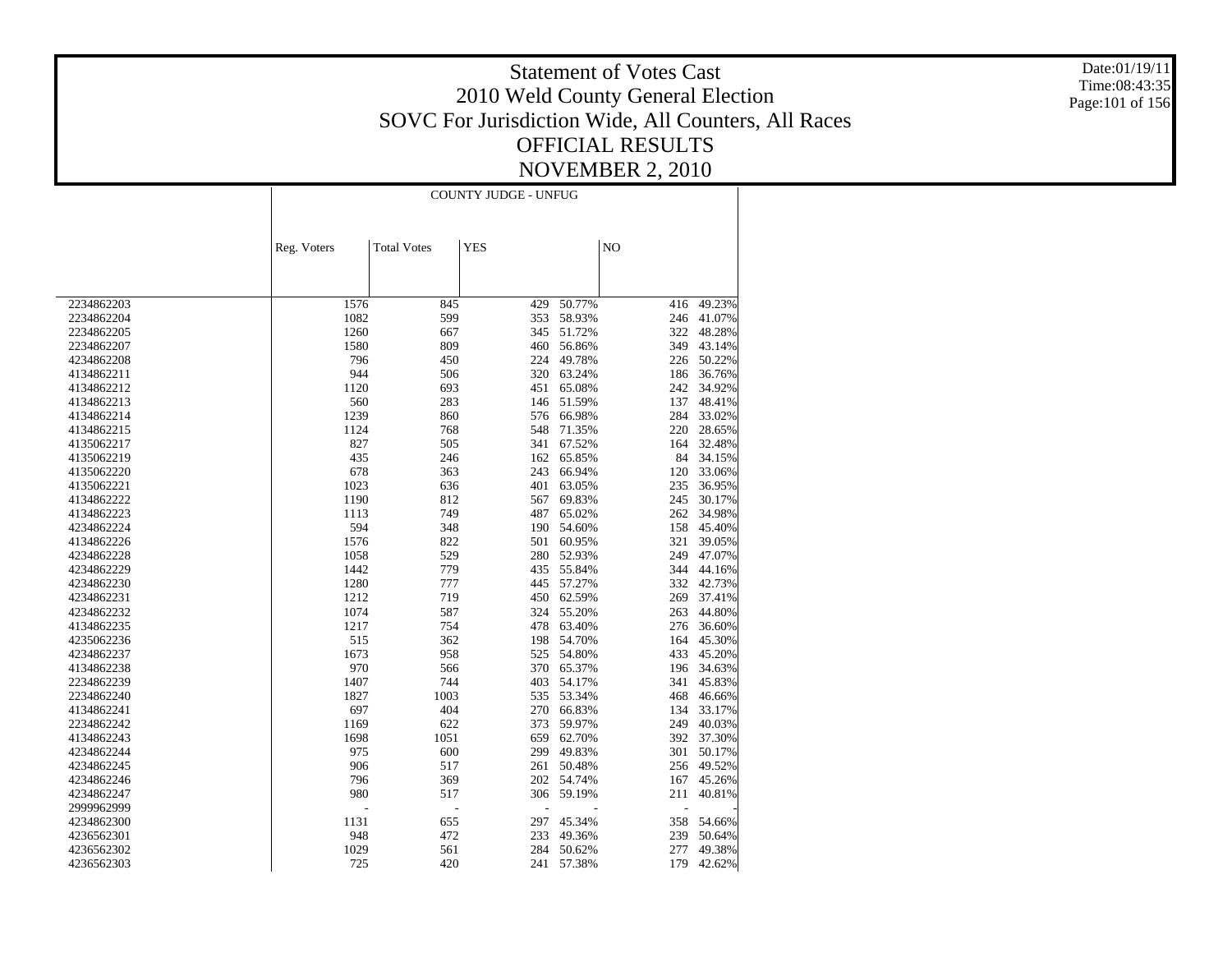Date:01/19/11 Time:08:43:35 Page:102 of 156

|                                        |                          | <b>COUNTY JUDGE - UNFUG</b> |            |        |       |           |
|----------------------------------------|--------------------------|-----------------------------|------------|--------|-------|-----------|
|                                        |                          |                             |            |        |       |           |
|                                        | Reg. Voters              | <b>Total Votes</b>          | <b>YES</b> |        | NO    |           |
|                                        |                          |                             |            |        |       |           |
|                                        |                          |                             |            |        |       |           |
| 4236562304                             | 1000                     | 594                         | 308        | 51.85% | 286   | 48.15%    |
| 2234862305                             | 1264                     | 656                         | 363        | 55.34% | 293   | 44.66%    |
| 2234862306                             | 856                      | 421                         | 220        | 52.26% | 201   | 47.74%    |
| 2234862307                             | 1198                     | 558                         | 371        | 66.49% | 187   | 33.51%    |
| 4136562308                             | 1168                     | 771                         | 421        | 54.60% | 350   | 45.40%    |
| 4236562309                             | 538                      | 356                         | 157        | 44.10% | 199   | 55.90%    |
| 4236562310                             | 992                      | 559                         | 255        | 45.62% | 304   | 54.38%    |
| 4136562311                             | 1399                     | 856                         | 392        | 45.79% | 464   | 54.21%    |
| 4136562312                             | 364                      | 220                         | 108        | 49.09% | 112   | 50.91%    |
| 4236562313                             | 630                      | 409                         | 189        | 46.21% | 220   | 53.79%    |
| 4236562314                             | 1870                     | 923                         | 486        | 52.65% | 437   | 47.35%    |
| 4135062315                             | 569                      | 131                         | 88         | 67.18% | 43    | 32.82%    |
| 4135062317                             | 623                      | 384                         | 244        | 63.54% | 140   | 36.46%    |
| 4135062318                             | 728                      | 443                         | 304        | 68.62% | 139   | 31.38%    |
| 4135062319                             | 461                      | 271                         | 162        | 59.78% | 109   | 40.22%    |
| 4135062320                             | 373                      | 211                         | 137        | 64.93% |       | 74 35.07% |
| 4135062321                             | 764                      | 339                         | 217        | 64.01% | 122   | 35.99%    |
| 4135062322                             | 1068                     | 591                         | 398        | 67.34% | 193   | 32.66%    |
| 4135062323                             | 1033                     | 571                         | 344        | 60.25% | 227   | 39.75%    |
| 4135062324                             | 1701                     | 899                         | 552        | 61.40% | 347   | 38.60%    |
| 4135062325                             | 770                      | 399                         | 246        | 61.65% | 153   | 38.35%    |
| 4134862326                             | 991                      | 626                         | 383        | 61.18% | 243   | 38.82%    |
| 2233362327                             | 39                       | 24                          | 12         | 50.00% |       | 12 50.00% |
| 2234862328                             | 1658                     | 785                         | 498        | 63.44% | 287   | 36.56%    |
| 4135062329                             | 267                      | 117                         | 79         | 67.52% | 38    | 32.48%    |
| 4135062330                             | 1344                     | 722                         | 485        | 67.17% | 237   | 32.83%    |
| 4234862331                             | 1184                     | 723                         | 411        | 56.85% | 312   | 43.15%    |
| 4136562332                             | 307                      | 203                         | 104        | 51.23% | 99    | 48.77%    |
| 4134862333                             | 779                      | 432                         | 251        | 58.10% | 181   | 41.90%    |
| 2234862334                             | 1609                     | 780                         | 475        | 60.90% | 305   | 39.10%    |
| 2234862335                             | 1032                     | 644                         | 348        | 54.04% | 296   | 45.96%    |
| 4135062336                             | 687                      | 356                         | 208        | 58.43% | 148   | 41.57%    |
| 2234862337                             | 1408                     | 725                         | 383        | 52.83% | 342   | 47.17%    |
| 4999962999                             |                          |                             |            |        |       |           |
| LaSalle Fire Protection District       |                          |                             |            |        |       |           |
| Milliken Fire Protection District      |                          |                             |            |        |       |           |
|                                        |                          |                             |            |        |       |           |
| Platte Valley Fire Protection District |                          |                             |            |        |       |           |
| Poudre Valley Fire Protection District |                          |                             |            |        |       |           |
| Provisional                            | $\overline{0}$<br>113032 | 1217                        | 695        | 57.11% | 522   | 42.89%    |
| Total                                  |                          | 65438                       | 38019      | 58.10% | 27419 | 41.90%    |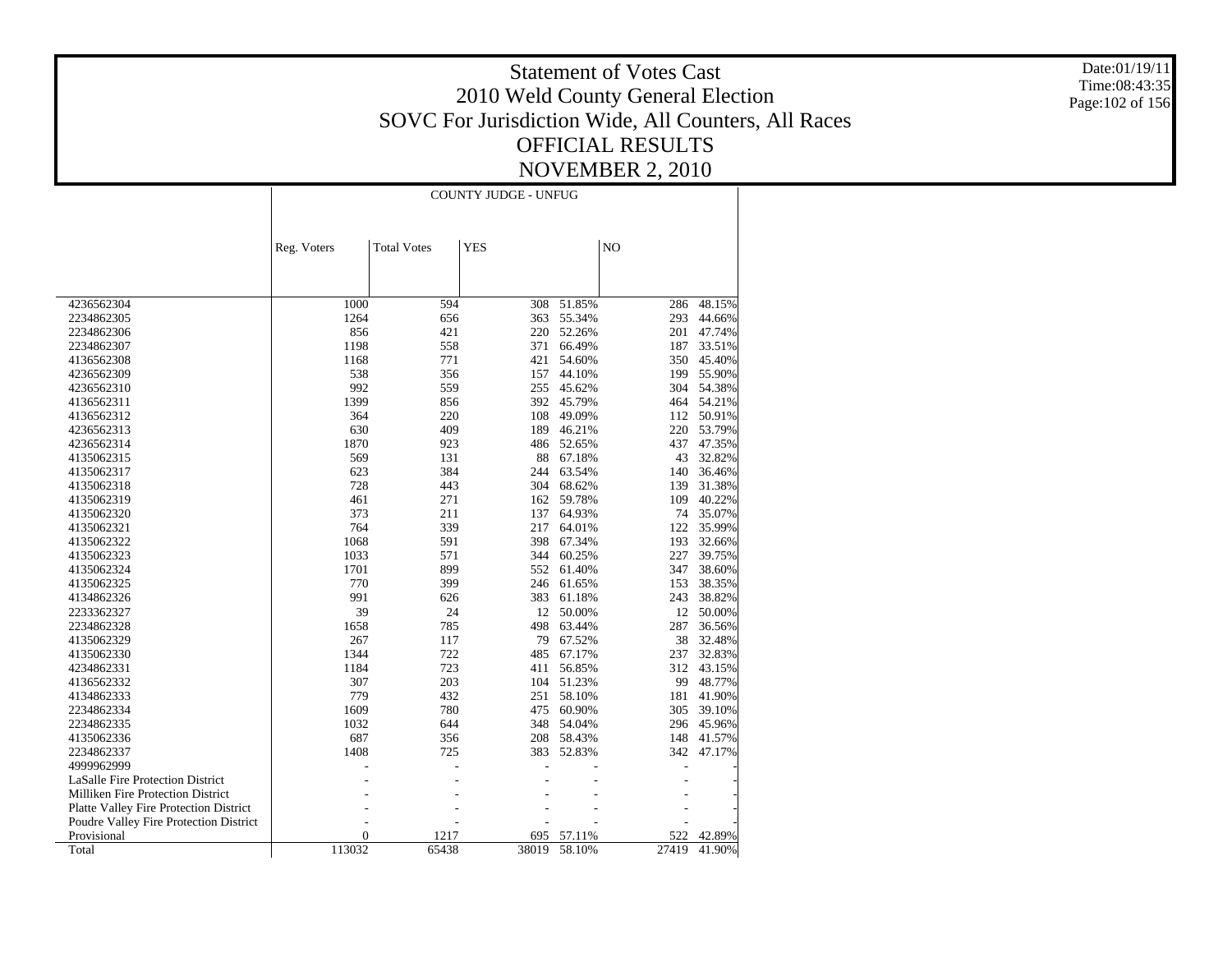Date:01/19/11 Time:08:43:35 Page:103 of 156

|                   |             | Amendment P (CONSTITUTIONAL) |            |            |                |            |  |
|-------------------|-------------|------------------------------|------------|------------|----------------|------------|--|
|                   | Reg. Voters | <b>Total Votes</b>           | <b>YES</b> |            | N <sub>O</sub> |            |  |
|                   |             |                              |            |            |                |            |  |
|                   |             |                              |            |            |                |            |  |
| Jurisdiction Wide |             |                              |            |            |                |            |  |
| 4136562100        | 1070        | 724                          | 201        | 27.76%     | 523            | 72.24%     |  |
| 4136562101        | 331         | 255                          | 70         | 27.45%     | 185            | 72.55%     |  |
| 4136562102        | 250         | 207                          | 61         | 29.47%     | 146            | 70.53%     |  |
| 4136562103        | 342         | 258                          | 64         | 24.81%     | 194            | 75.19%     |  |
| 4136562104        | 1522        | 1070                         | 301        | 28.13%     | 769            | 71.87%     |  |
| 4135062106        | 880         | 454                          | 163        | 35.90%     |                | 291 64.10% |  |
| 4135062107        | 1538        | 728                          | 282        | 38.74%     | 446            | 61.26%     |  |
| 4135062108        | 982         | 583                          | 173        | 29.67%     | 410            | 70.33%     |  |
| 4135062109        | 797         | 474                          | 156        | 32.91%     | 318            | 67.09%     |  |
| 4135062110        | 883         | 430                          | 180        | 41.86%     | 250            | 58.14%     |  |
| 4135062111        | 1067        | 643                          | 213        | 33.13%     | 430            | 66.87%     |  |
| 4135062112        | 945         | 555                          | 218        | 39.28%     | 337            | 60.72%     |  |
| 4135062114        | 852         | 598                          |            | 246 41.14% | 352            | 58.86%     |  |
| 4134962115        | 1812        | 1196                         |            | 420 35.12% | 776            | 64.88%     |  |
| 4134962116        | 872         | 593                          | 191        | 32.21%     | 402            | 67.79%     |  |
| 4136562117        | 950         | 674                          | 205        | 30.42%     | 469            | 69.58%     |  |
| 4136562118        | 1588        | 1110                         | 315        | 28.38%     | 795            | 71.62%     |  |
| 4136562119        | 579         | 376                          | 111        | 29.52%     | 265            | 70.48%     |  |
| 4134862120        | 371         | 272                          | 73         | 26.84%     | 199            | 73.16%     |  |
| 4134962121        | 1572        | 1076                         | 387        | 35.97%     | 689            | 64.03%     |  |
| 4134962122        | 1181        | 777                          | 225        | 28.96%     | 552            | 71.04%     |  |
| 4134962123        | 1141        | 723                          | 241        | 33.33%     | 482            | 66.67%     |  |
| 4134862124        | 1320        | 864                          | 298        | 34.49%     | 566            | 65.51%     |  |
| 4134862125        | 1080        | 773                          | 259        | 33.51%     | 514            | 66.49%     |  |
| 4136562126        | 963         | 666                          | 194        | 29.13%     | 472            | 70.87%     |  |
| 4136562127        | 796         | 523                          | 133        | 25.43%     | 390            | 74.57%     |  |
| 4136562128        | 1273        | 893                          | 267        | 29.90%     | 626            | 70.10%     |  |
| 4134862129        | 332         | 253                          | 92         | 36.36%     | 161            | 63.64%     |  |
| 4134962130        | 1527        | 1016                         | 367        | 36.12%     | 649            | 63.88%     |  |
| 4136562131        | 886         | 633                          | 182        | 28.75%     | 451            | 71.25%     |  |
| 4134862132        | 909         | 621                          | 207        | 33.33%     | 414            | 66.67%     |  |
| 4135062134        | 371         | 238                          | 74         | 31.09%     | 164            | 68.91%     |  |
| 4134862135        | 863         | 540                          | 178        | 32.96%     | 362            | 67.04%     |  |
| 4134862136        | 1042        | 662                          | 229        | 34.59%     | 433            | 65.41%     |  |
| 4135062137        | 1491        | 718                          | 234        | 32.59%     | 484            | 67.41%     |  |
| 4136562138        | 1059        | 668                          | 173        | 25.90%     | 495            | 74.10%     |  |
| 4135062139        | 732         | 516                          | 160        | 31.01%     | 356            | 68.99%     |  |
| 4234862200        | 1045        | 704                          | 227        | 32.24%     | 477            | 67.76%     |  |
| 4234862201        | 1107        | 714                          | 171        | 23.95%     | 543            | 76.05%     |  |
| 4234862202        | 591         | 383                          | 95         | 24.80%     | 288            | 75.20%     |  |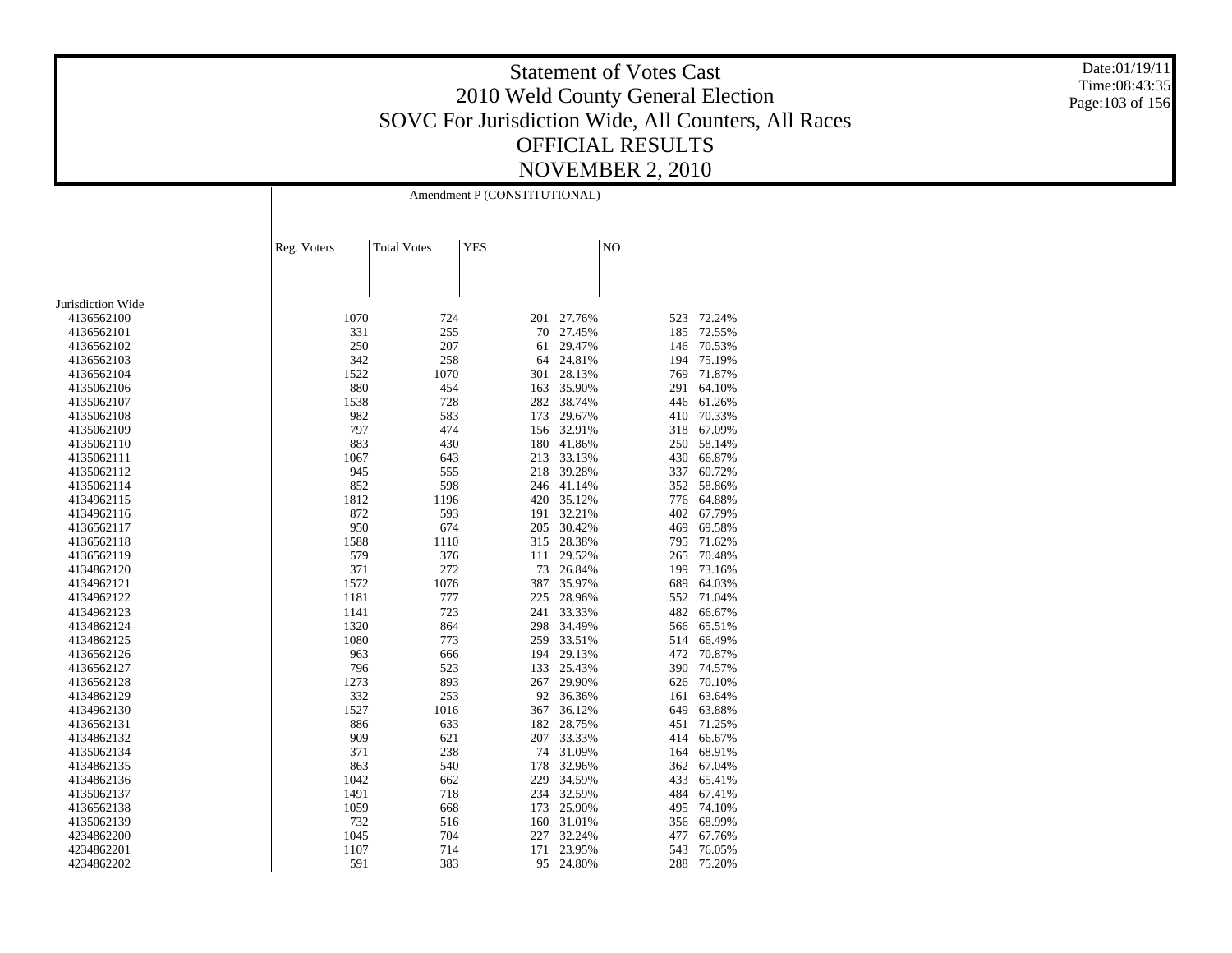Date:01/19/11 Time:08:43:35 Page:104 of 156

|            | Amendment P (CONSTITUTIONAL) |                    |            |        |                |        |
|------------|------------------------------|--------------------|------------|--------|----------------|--------|
|            | Reg. Voters                  | <b>Total Votes</b> | <b>YES</b> |        | N <sub>O</sub> |        |
|            |                              |                    |            |        |                |        |
| 2234862203 | 1576                         | 948                | 294        | 31.01% | 654            | 68.99% |
| 2234862204 | 1082                         | 705                | 259        | 36.74% | 446            | 63.26% |
| 2234862205 | 1260                         | 756                | 252        | 33.33% | 504            | 66.67% |
| 2234862207 | 1580                         | 967                | 360        | 37.23% | 607            | 62.77% |
| 4234862208 | 796                          | 543                | 169        | 31.12% | 374            | 68.88% |
| 4134862211 | 944                          | 537                | 150        | 27.93% | 387            | 72.07% |
| 4134862212 | 1120                         | 787                | 300        | 38.12% | 487            | 61.88% |
| 4134862213 | 560                          | 309                | 101        | 32.69% | 208            | 67.31% |
| 4134862214 | 1239                         | 954                | 339        | 35.53% | 615            | 64.47% |
| 4134862215 | 1124                         | 861                | 331        | 38.44% | 530            | 61.56% |
| 4135062217 | 827                          | 543                | 186        | 34.25% | 357            | 65.75% |
| 4135062219 | 435                          | 275                | 93         | 33.82% | 182            | 66.18% |
| 4135062220 | 678                          | 388                | 120        | 30.93% | 268            | 69.07% |
| 4135062221 | 1023                         | 707                | 263        | 37.20% | 444            | 62.80% |
| 4134862222 | 1190                         | 857                | 309        | 36.06% | 548            | 63.94% |
| 4134862223 | 1113                         | 814                | 295        | 36.24% | 519            | 63.76% |
| 4234862224 | 594                          | 405                | 138        | 34.07% | 267            | 65.93% |
| 4134862226 | 1576                         | 908                | 301        | 33.15% | 607            | 66.85% |
| 4234862228 | 1058                         | 582                | 187        | 32.13% | 395            | 67.87% |
| 4234862229 | 1442                         | 896                | 276        | 30.80% | 620            | 69.20% |
| 4234862230 | 1280                         | 868                | 262        | 30.18% | 606            | 69.82% |
| 4234862231 | 1212                         | 771                | 264        | 34.24% | 507            | 65.76% |
| 4234862232 | 1074                         | 670                | 203        | 30.30% | 467            | 69.70% |
| 4134862235 | 1217                         | 855                | 272        | 31.81% | 583            | 68.19% |
| 4235062236 | 515                          | 388                | 131        | 33.76% | 257            | 66.24% |
| 4234862237 | 1673                         | 1124               | 400        | 35.59% | 724            | 64.41% |
| 4134862238 | 970                          | 634                | 225        | 35.49% | 409            | 64.51% |
| 2234862239 | 1407                         | 863                | 300        | 34.76% | 563            | 65.24% |
| 2234862240 | 1827                         | 1179               | 392        | 33.25% | 787            | 66.75% |
| 4134862241 | 697                          | 436                | 153        | 35.09% | 283            | 64.91% |
| 2234862242 | 1169                         | 695                | 233        | 33.53% | 462            | 66.47% |
| 4134862243 | 1698                         | 1173               | 421        | 35.89% | 752            | 64.11% |
| 4234862244 | 975                          | 693                | 210        | 30.30% | 483            | 69.70% |
| 4234862245 | 906                          | 584                | 193        | 33.05% | 391            | 66.95% |
| 4234862246 | 796                          | 414                | 130        | 31.40% | 284            | 68.60% |
| 4234862247 | 980                          | 602                | 201        | 33.39% | 401            | 66.61% |
| 2999962999 |                              | $\overline{a}$     |            |        | ٠              |        |
| 4234862300 | 1131                         | 724                | 205        | 28.31% | 519            | 71.69% |
| 4236562301 | 948                          | 518                | 163        | 31.47% | 355            | 68.53% |
| 4236562302 | 1029                         | 589                | 174        | 29.54% | 415            | 70.46% |
| 4236562303 | 725                          | 454                | 129        | 28.41% | 325            | 71.59% |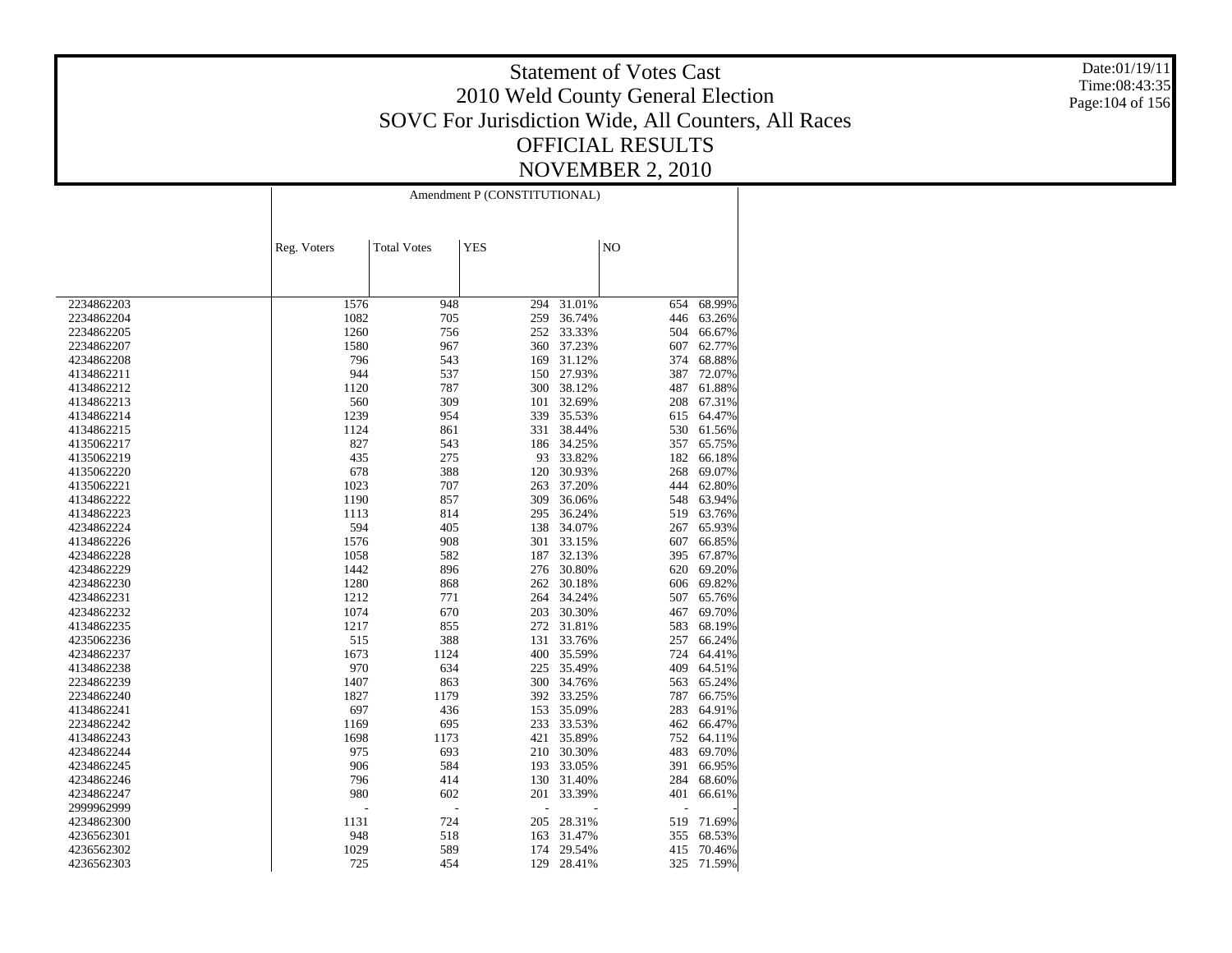Date:01/19/11 Time:08:43:35 Page:105 of 156

|                                               | Amendment P (CONSTITUTIONAL) |                    |            |        |                |        |
|-----------------------------------------------|------------------------------|--------------------|------------|--------|----------------|--------|
|                                               | Reg. Voters                  | <b>Total Votes</b> | <b>YES</b> |        | N <sub>O</sub> |        |
|                                               |                              |                    |            |        |                |        |
| 4236562304                                    | 1000                         | 640                | 189        | 29.53% | 451            | 70.47% |
| 2234862305                                    | 1264                         | 739                | 239        | 32.34% | 500            | 67.66% |
| 2234862306                                    | 856                          | 542                | 203        | 37.45% | 339            | 62.55% |
| 2234862307                                    | 1198                         | 696                | 278        | 39.94% | 418            | 60.06% |
| 4136562308                                    | 1168                         | 845                | 222        | 26.27% | 623            | 73.73% |
| 4236562309                                    | 538                          | 404                | 106        | 26.24% | 298            | 73.76% |
| 4236562310                                    | 992                          | 623                | 166        | 26.65% | 457            | 73.35% |
| 4136562311                                    | 1399                         | 977                | 260        | 26.61% | 717            | 73.39% |
| 4136562312                                    | 364                          | 252                | 61         | 24.21% | 191            | 75.79% |
| 4236562313                                    | 630                          | 446                | 114        | 25.56% | 332            | 74.44% |
| 4236562314                                    | 1870                         | 1016               | 288        | 28.35% | 728            | 71.65% |
| 4135062315                                    | 569                          | 161                | 59         | 36.65% | 102            | 63.35% |
| 4135062317                                    | 623                          | 429                | 161        | 37.53% | 268            | 62.47% |
| 4135062318                                    | 728                          | 475                | 175        | 36.84% | 300            | 63.16% |
| 4135062319                                    | 461                          | 275                | 106        | 38.55% | 169            | 61.45% |
| 4135062320                                    | 373                          | 220                | 77         | 35.00% | 143            | 65.00% |
| 4135062321                                    | 764                          | 376                | 130        | 34.57% | 246            | 65.43% |
| 4135062322                                    | 1068                         | 629                | 205        | 32.59% | 424            | 67.41% |
| 4135062323                                    | 1033                         | 606                | 170        | 28.05% | 436            | 71.95% |
| 4135062324                                    | 1701                         | 989                | 308        | 31.14% | 681            | 68.86% |
| 4135062325                                    | 770                          | 418                | 114        | 27.27% | 304            | 72.73% |
| 4134862326                                    | 991                          | 670                | 180        | 26.87% | 490            | 73.13% |
| 2233362327                                    | 39                           | 25                 | 10         | 40.00% | 15             | 60.00% |
| 2234862328                                    | 1658                         | 996                | 417        | 41.87% | 579            | 58.13% |
| 4135062329                                    | 267                          | 133                | 57         | 42.86% | 76             | 57.14% |
| 4135062330                                    | 1344                         | 782                | 255        | 32.61% | 527            | 67.39% |
| 4234862331                                    | 1184                         | 790                | 214        | 27.09% | 576            | 72.91% |
| 4136562332                                    | 307                          | 213                | 57         | 26.76% | 156            | 73.24% |
| 4134862333                                    | 779                          | 479                | 160        | 33.40% | 319            | 66.60% |
| 2234862334                                    | 1609                         | 991                | 427        | 43.09% | 564            | 56.91% |
| 2234862335                                    | 1032                         | 765                | 287        | 37.52% | 478            | 62.48% |
| 4135062336                                    | 687                          | 400                | 135        | 33.75% | 265            | 66.25% |
| 2234862337                                    | 1408                         | 881                | 314        | 35.64% | 567            | 64.36% |
| 4999962999                                    |                              |                    |            |        |                |        |
| <b>LaSalle Fire Protection District</b>       |                              |                    |            |        |                |        |
| Milliken Fire Protection District             |                              |                    |            |        |                |        |
| <b>Platte Valley Fire Protection District</b> |                              |                    |            |        |                |        |
| Poudre Valley Fire Protection District        |                              |                    |            |        |                |        |
| Provisional                                   | $\mathbf{0}$                 | 1320               | 478        | 36.21% | 842            | 63.79% |
| Total                                         | 113032                       | 73340              | 24042      | 32.78% | 49298          | 67.22% |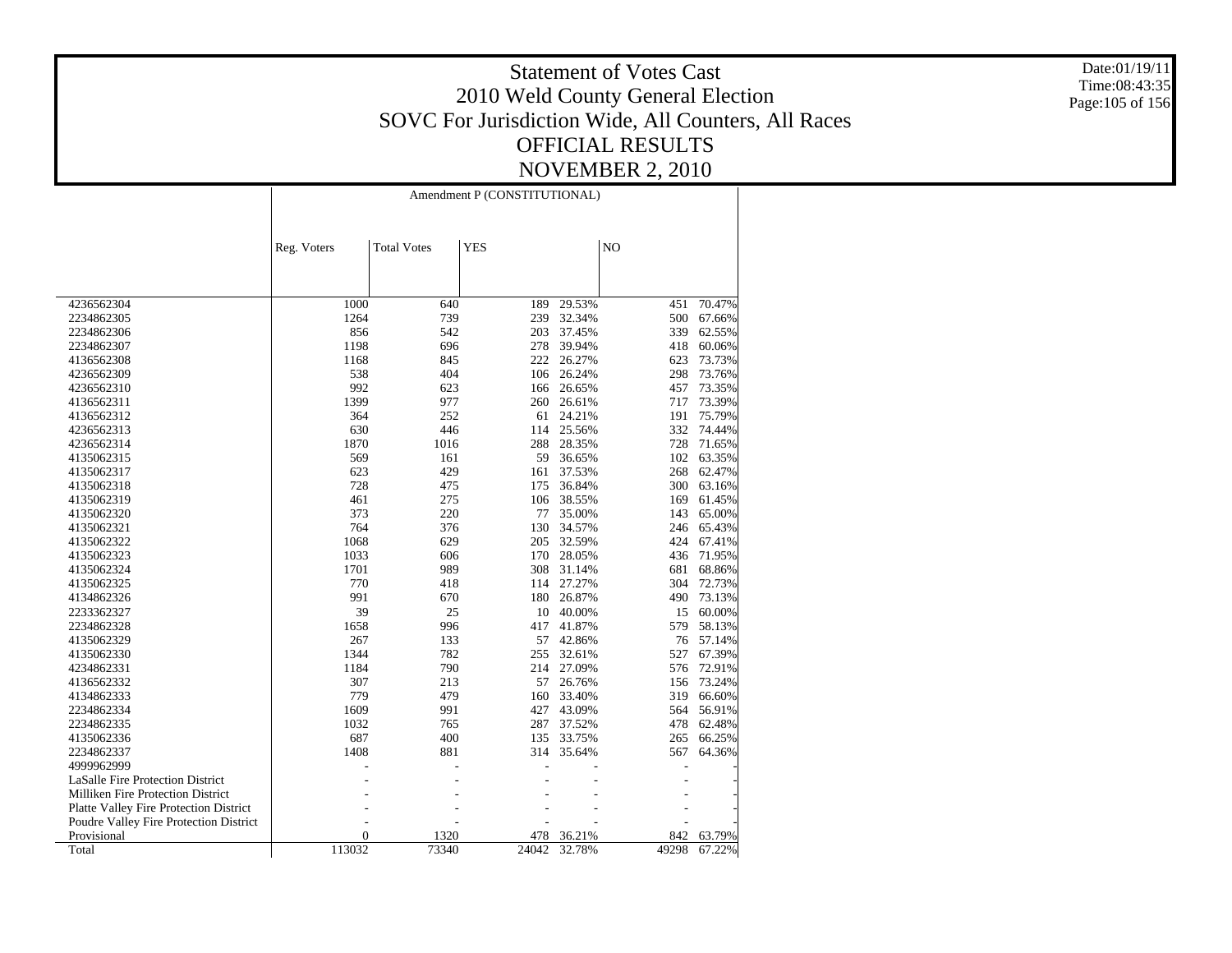Date:01/19/11 Time:08:43:35 Page:106 of 156

|                   |             | Amendment Q (CONSTITUTIONAL) |            |        |                |        |  |
|-------------------|-------------|------------------------------|------------|--------|----------------|--------|--|
|                   | Reg. Voters | <b>Total Votes</b>           | <b>YES</b> |        | N <sub>O</sub> |        |  |
|                   |             |                              |            |        |                |        |  |
| Jurisdiction Wide |             |                              |            |        |                |        |  |
| 4136562100        | 1070        | 731                          | 346        | 47.33% | 385            | 52.67% |  |
| 4136562101        | 331         | 253                          | 116        | 45.85% | 137            | 54.15% |  |
| 4136562102        | 250         | 203                          | 95         | 46.80% | 108            | 53.20% |  |
| 4136562103        | 342         | 260                          | 97         | 37.31% | 163            | 62.69% |  |
| 4136562104        | 1522        | 1084                         | 494        | 45.57% | 590            | 54.43% |  |
| 4135062106        | 880         | 453                          | 247        | 54.53% | 206            | 45.47% |  |
| 4135062107        | 1538        | 732                          | 409        | 55.87% | 323            | 44.13% |  |
| 4135062108        | 982         | 586                          | 298        | 50.85% | 288            | 49.15% |  |
| 4135062109        | 797         | 478                          | 285        | 59.62% | 193            | 40.38% |  |
| 4135062110        | 883         | 433                          | 257        | 59.35% | 176            | 40.65% |  |
| 4135062111        | 1067        | 637                          | 343        | 53.85% | 294            | 46.15% |  |
| 4135062112        | 945         | 562                          | 334        | 59.43% | 228            | 40.57% |  |
| 4135062114        | 852         | 603                          | 354        | 58.71% | 249            | 41.29% |  |
| 4134962115        | 1812        | 1229                         | 728        | 59.24% | 501            | 40.76% |  |
| 4134962116        | 872         | 596                          | 317        | 53.19% | 279            | 46.81% |  |
| 4136562117        | 950         | 679                          | 345        | 50.81% | 334            | 49.19% |  |
| 4136562118        | 1588        | 1116                         | 563        | 50.45% | 553            | 49.55% |  |
| 4136562119        | 579         | 373                          | 190        | 50.94% | 183            | 49.06% |  |
| 4134862120        | 371         | 270                          | 133        | 49.26% | 137            | 50.74% |  |
| 4134962121        | 1572        | 1082                         | 650        | 60.07% | 432            | 39.93% |  |
| 4134962122        | 1181        | 780                          | 440        | 56.41% | 340            | 43.59% |  |
| 4134962123        | 1141        | 739                          | 434        | 58.73% | 305            | 41.27% |  |
| 4134862124        | 1320        | 878                          | 541        | 61.62% | 337            | 38.38% |  |
| 4134862125        | 1080        | 768                          | 448        | 58.33% | 320            | 41.67% |  |
| 4136562126        | 963         | 667                          | 337        | 50.52% | 330            | 49.48% |  |
| 4136562127        | 796         | 523                          | 248        | 47.42% | 275            | 52.58% |  |
| 4136562128        | 1273        | 916                          | 482        | 52.62% | 434            | 47.38% |  |
| 4134862129        | 332         | 251                          | 142        | 56.57% | 109            | 43.43% |  |
| 4134962130        | 1527        | 1031                         | 629        | 61.01% | 402            | 38.99% |  |
| 4136562131        | 886         | 638                          | 322        | 50.47% | 316            | 49.53% |  |
| 4134862132        | 909         | 636                          | 365        | 57.39% | 271            | 42.61% |  |
| 4135062134        | 371         | 242                          | 129        | 53.31% | 113            | 46.69% |  |
| 4134862135        | 863         | 555                          | 312        | 56.22% | 243            | 43.78% |  |
| 4134862136        | 1042        | 674                          | 387        | 57.42% | 287            | 42.58% |  |
| 4135062137        | 1491        | 723                          | 386        | 53.39% | 337            | 46.61% |  |
| 4136562138        | 1059        | 669                          | 363        | 54.26% | 306            | 45.74% |  |
| 4135062139        | 732         | 520                          | 285        | 54.81% | 235            | 45.19% |  |
| 4234862200        | 1045        | 702                          | 394        | 56.13% | 308            | 43.87% |  |
| 4234862201        | 1107        | 715                          | 358        | 50.07% | 357            | 49.93% |  |
| 4234862202        | 591         | 388                          | 180        | 46.39% | 208            | 53.61% |  |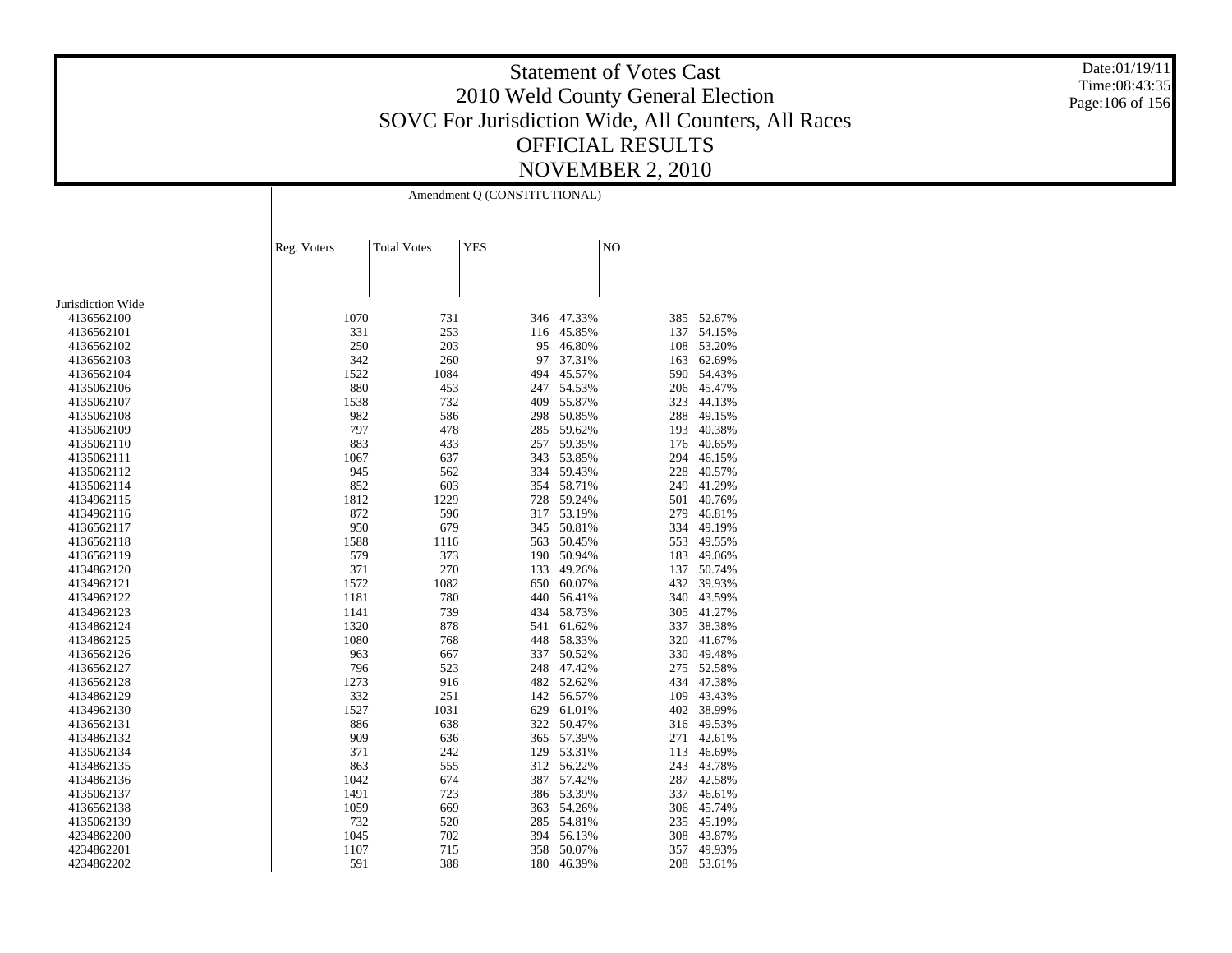Date:01/19/11 Time:08:43:35 Page:107 of 156

|                          | Amendment Q (CONSTITUTIONAL) |                    |            |            |     |        |
|--------------------------|------------------------------|--------------------|------------|------------|-----|--------|
|                          | Reg. Voters                  | <b>Total Votes</b> | <b>YES</b> |            | NO  |        |
|                          |                              |                    |            |            |     |        |
| 2234862203               | 1576                         | 964                | 512        | 53.11%     | 452 | 46.89% |
| 2234862204               | 1082                         | 709                | 404        | 56.98%     | 305 | 43.02% |
| 2234862205               | 1260                         | 755                | 433        | 57.35%     | 322 | 42.65% |
| 2234862207               | 1580                         | 974                | 596        | 61.19%     | 378 | 38.81% |
| 4234862208               | 796                          | 552                | 319        | 57.79%     | 233 | 42.21% |
| 4134862211               | 944                          | 546                | 310        | 56.78%     | 236 | 43.22% |
| 4134862212               | 1120                         | 790                | 491        | 62.15%     | 299 | 37.85% |
| 4134862213               | 560                          | 321                | 174        | 54.21%     | 147 | 45.79% |
| 4134862214               | 1239                         | 955                | 563        | 58.95%     | 392 | 41.05% |
| 4134862215               | 1124                         | 865                | 538        | 62.20%     | 327 | 37.80% |
| 4135062217               | 827                          | 550                | 324        | 58.91%     | 226 | 41.09% |
| 4135062219               | 435                          | 278                | 159        | 57.19%     | 119 | 42.81% |
| 4135062220               | 678                          | 394                | 240        | 60.91%     | 154 | 39.09% |
| 4135062221               | 1023                         | 714                | 436        | 61.06%     | 278 | 38.94% |
| 4134862222               | 1190                         | 891                | 522        | 58.59%     | 369 | 41.41% |
| 4134862223               | 1113                         | 821                | 457        | 55.66%     | 364 | 44.34% |
| 4234862224               | 594                          | 411                | 234        | 56.93%     | 177 | 43.07% |
| 4134862226               | 1576                         | 903                | 519        | 57.48%     | 384 | 42.52% |
| 4234862228               | 1058                         | 591                | 311        | 52.62%     | 280 | 47.38% |
| 4234862229               | 1442                         | 909                | 509        | 56.00%     | 400 | 44.00% |
| 4234862230               | 1280                         | 884                | 471        | 53.28%     | 413 | 46.72% |
| 4234862231               | 1212                         | 789                | 432        | 54.75%     | 357 | 45.25% |
| 4234862232               | 1074                         | 679                | 355        | 52.28%     | 324 | 47.72% |
| 4134862235               | 1217                         | 876                | 463        | 52.85%     | 413 | 47.15% |
| 4235062236               | 515                          | 388                | 210        | 54.12%     | 178 | 45.88% |
| 4234862237               | 1673                         | 1138               |            | 704 61.86% | 434 | 38.14% |
| 4134862238               | 970                          | 641                | 348        | 54.29%     | 293 | 45.71% |
| 2234862239               | 1407                         | 864                | 500        | 57.87%     | 364 | 42.13% |
| 2234862240               | 1827                         | 1188               | 699        | 58.84%     | 489 | 41.16% |
| 4134862241               | 697                          | 443                | 252        | 56.88%     | 191 | 43.12% |
| 2234862242               | 1169                         | 707                | 425        | 60.11%     | 282 | 39.89% |
| 4134862243               | 1698                         | 1186               | 682        | 57.50%     | 504 | 42.50% |
| 4234862244               | 975                          | 698                | 360        | 51.58%     | 338 | 48.42% |
| 4234862245               | 906                          | 581                | 293        | 50.43%     | 288 | 49.57% |
| 4234862246               | 796                          | 419                | 244        | 58.23%     | 175 | 41.77% |
| 4234862247               | 980                          | 604                | 343        | 56.79%     | 261 | 43.21% |
| 2999962999               |                              | Ĭ.                 |            |            | L,  |        |
|                          | 1131                         | 732                | 340        | 46.45%     | 392 | 53.55% |
| 4234862300               | 948                          | 518                | 259        | 50.00%     | 259 | 50.00% |
| 4236562301<br>4236562302 | 1029                         | 596                | 277        | 46.48%     | 319 | 53.52% |
| 4236562303               | 725                          |                    | 237        | 51.41%     | 224 | 48.59% |
|                          |                              | 461                |            |            |     |        |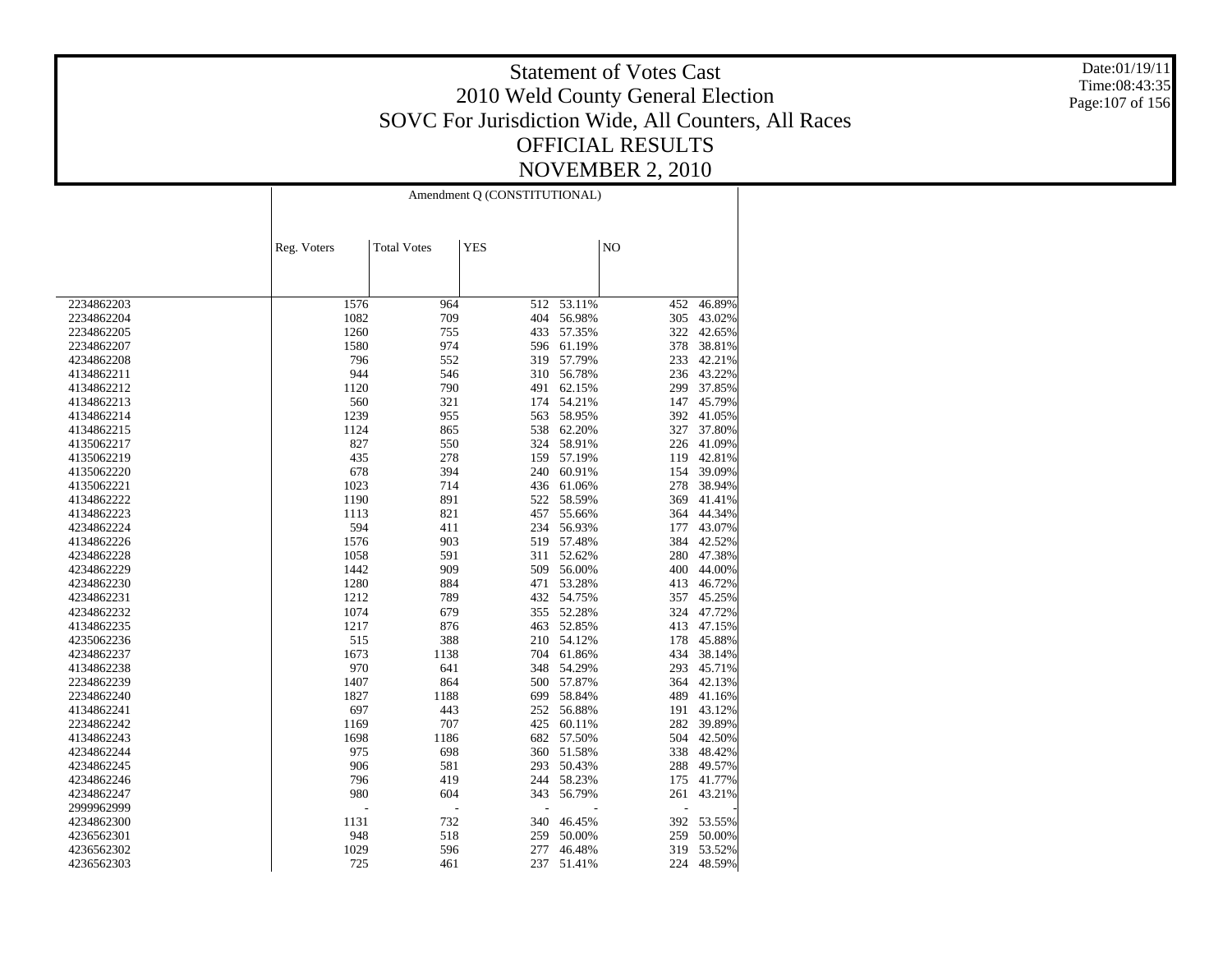Date:01/19/11 Time:08:43:35 Page:108 of 156

|                                               | Amendment Q (CONSTITUTIONAL) |                    |            |        |       |        |
|-----------------------------------------------|------------------------------|--------------------|------------|--------|-------|--------|
|                                               | Reg. Voters                  | <b>Total Votes</b> | <b>YES</b> |        | NO    |        |
|                                               |                              |                    |            |        |       |        |
| 4236562304                                    | 1000                         | 662                | 324        | 48.94% | 338   | 51.06% |
| 2234862305                                    | 1264                         | 745                | 388        | 52.08% | 357   | 47.92% |
| 2234862306                                    | 856                          | 548                | 334        | 60.95% | 214   | 39.05% |
| 2234862307                                    | 1198                         | 705                | 434        | 61.56% | 271   | 38.44% |
| 4136562308                                    | 1168                         | 839                | 392        | 46.72% | 447   | 53.28% |
| 4236562309                                    | 538                          | 405                | 180        | 44.44% | 225   | 55.56% |
| 4236562310                                    | 992                          | 624                | 300        | 48.08% | 324   | 51.92% |
| 4136562311                                    | 1399                         | 983                | 476        | 48.42% | 507   | 51.58% |
| 4136562312                                    | 364                          | 249                | 101        | 40.56% | 148   | 59.44% |
| 4236562313                                    | 630                          | 446                | 208        | 46.64% | 238   | 53.36% |
| 4236562314                                    | 1870                         | 1034               | 577        | 55.80% | 457   | 44.20% |
| 4135062315                                    | 569                          | 159                | 99         | 62.26% | 60    | 37.74% |
| 4135062317                                    | 623                          | 433                | 249        | 57.51% | 184   | 42.49% |
| 4135062318                                    | 728                          | 474                | 277        | 58.44% | 197   | 41.56% |
| 4135062319                                    | 461                          | 276                | 159        | 57.61% | 117   | 42.39% |
| 4135062320                                    | 373                          | 217                | 122        | 56.22% | 95    | 43.78% |
| 4135062321                                    | 764                          | 380                | 191        | 50.26% | 189   | 49.74% |
| 4135062322                                    | 1068                         | 634                | 349        | 55.05% | 285   | 44.95% |
| 4135062323                                    | 1033                         | 621                | 328        | 52.82% | 293   | 47.18% |
| 4135062324                                    | 1701                         | 991                | 569        | 57.42% | 422   | 42.58% |
| 4135062325                                    | 770                          | 418                | 215        | 51.44% | 203   | 48.56% |
| 4134862326                                    | 991                          | 671                | 354        | 52.76% | 317   | 47.24% |
| 2233362327                                    | 39                           | 26                 | 14         | 53.85% | 12    | 46.15% |
| 2234862328                                    | 1658                         | 1007               | 659        | 65.44% | 348   | 34.56% |
| 4135062329                                    | 267                          | 137                | 95         | 69.34% | 42    | 30.66% |
| 4135062330                                    | 1344                         | 795                | 426        | 53.58% | 369   | 46.42% |
| 4234862331                                    | 1184                         | 787                | 374        | 47.52% | 413   | 52.48% |
| 4136562332                                    | 307                          | 217                | 96         | 44.24% | 121   | 55.76% |
| 4134862333                                    | 779                          | 478                | 246        | 51.46% | 232   | 48.54% |
| 2234862334                                    | 1609                         | 997                | 641        | 64.29% | 356   | 35.71% |
| 2234862335                                    | 1032                         | 773                | 480        | 62.10% | 293   | 37.90% |
| 4135062336                                    | 687                          | 403                | 226        | 56.08% | 177   | 43.92% |
| 2234862337                                    | 1408                         | 886                | 504        | 56.88% | 382   | 43.12% |
| 4999962999                                    |                              |                    |            |        |       |        |
| <b>LaSalle Fire Protection District</b>       |                              |                    |            |        |       |        |
| Milliken Fire Protection District             |                              |                    |            |        |       |        |
| <b>Platte Valley Fire Protection District</b> |                              |                    |            |        |       |        |
| Poudre Valley Fire Protection District        |                              |                    |            |        |       |        |
| Provisional                                   | $\overline{0}$               | 1341               | 720        | 53.69% | 621   | 46.31% |
| Total                                         | 113032                       | 74021              | 40835      | 55.17% | 33186 | 44.83% |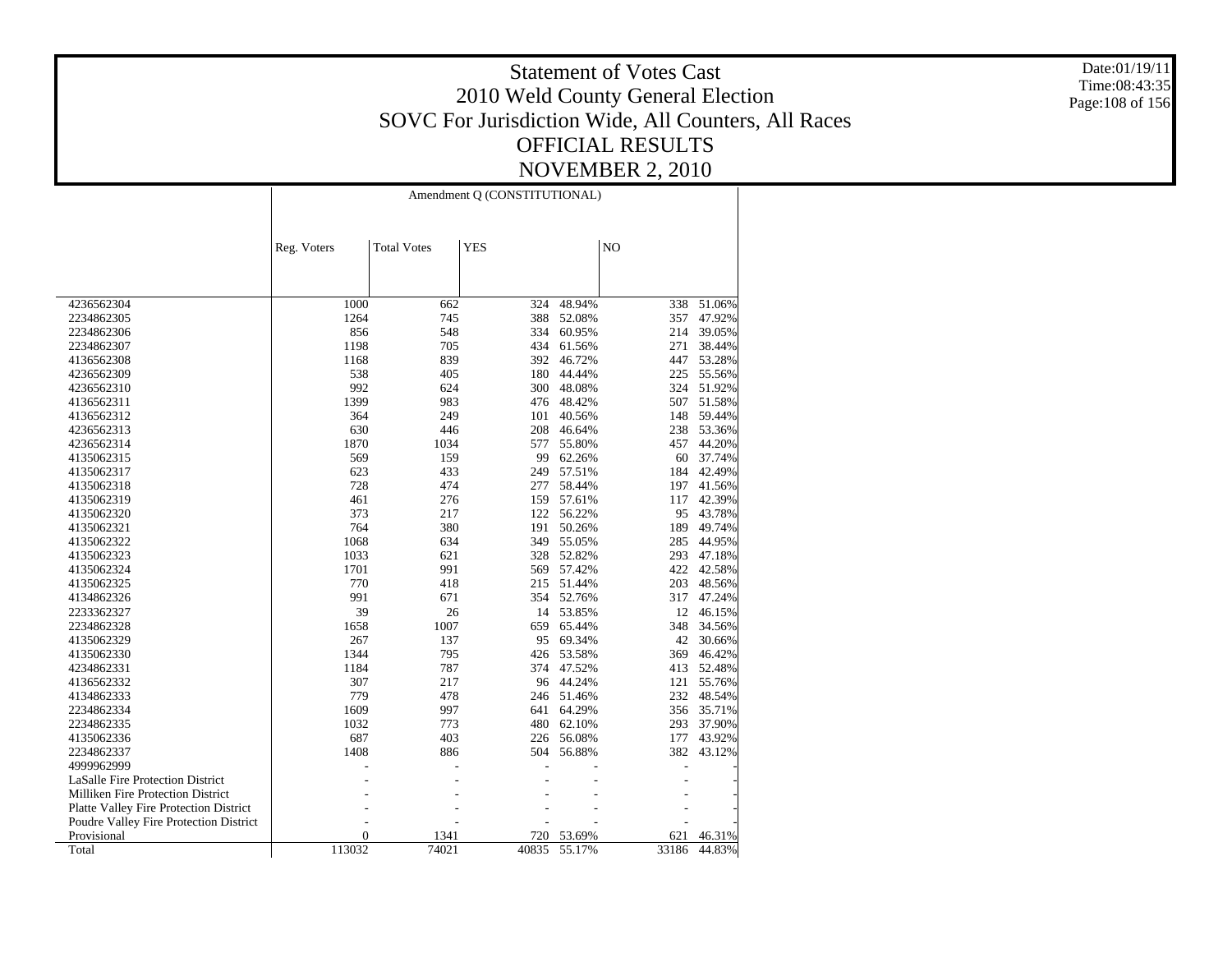Date:01/19/11 Time:08:43:36 Page:109 of 156

|                   | Amendment R (CONSTITUTIONAL) |                    |            |        |     |            |  |
|-------------------|------------------------------|--------------------|------------|--------|-----|------------|--|
|                   | Reg. Voters                  | <b>Total Votes</b> | <b>YES</b> |        | NO  |            |  |
|                   |                              |                    |            |        |     |            |  |
| Jurisdiction Wide |                              |                    |            |        |     |            |  |
| 4136562100        | 1070                         | 722                | 233        | 32.27% | 489 | 67.73%     |  |
| 4136562101        | 331                          | 249                | 80         | 32.13% | 169 | 67.87%     |  |
| 4136562102        | 250                          | 205                | 76         | 37.07% | 129 | 62.93%     |  |
| 4136562103        | 342                          | 255                | 87         | 34.12% | 168 | 65.88%     |  |
| 4136562104        | 1522                         | 1049               | 359        | 34.22% | 690 | 65.78%     |  |
| 4135062106        | 880                          | 441                | 164        | 37.19% | 277 | 62.81%     |  |
| 4135062107        | 1538                         | 719                | 262        | 36.44% | 457 | 63.56%     |  |
| 4135062108        | 982                          | 576                | 197        | 34.20% | 379 | 65.80%     |  |
| 4135062109        | 797                          | 469                | 185        | 39.45% | 284 | 60.55%     |  |
| 4135062110        | 883                          | 418                | 148        | 35.41% | 270 | 64.59%     |  |
| 4135062111        | 1067                         | 611                | 213        | 34.86% | 398 | 65.14%     |  |
| 4135062112        | 945                          | 550                | 206        | 37.45% | 344 | 62.55%     |  |
| 4135062114        | 852                          | 577                | 197        | 34.14% | 380 | 65.86%     |  |
| 4134962115        | 1812                         | 1194               | 428        | 35.85% | 766 | 64.15%     |  |
| 4134962116        | 872                          | 591                | 207        | 35.03% | 384 | 64.97%     |  |
| 4136562117        | 950                          | 666                | 231        | 34.68% | 435 | 65.32%     |  |
| 4136562118        | 1588                         | 1106               | 341        | 30.83% | 765 | 69.17%     |  |
| 4136562119        | 579                          | 371                | 143        | 38.54% | 228 | 61.46%     |  |
| 4134862120        | 371                          | 269                | 106        | 39.41% | 163 | 60.59%     |  |
| 4134962121        | 1572                         | 1054               | 388        | 36.81% | 666 | 63.19%     |  |
| 4134962122        | 1181                         | 762                | 288        | 37.80% | 474 | 62.20%     |  |
| 4134962123        | 1141                         | 720                | 261        | 36.25% | 459 | 63.75%     |  |
| 4134862124        | 1320                         | 845                | 293        | 34.67% | 552 | 65.33%     |  |
| 4134862125        | 1080                         | 756                | 268        | 35.45% | 488 | 64.55%     |  |
| 4136562126        | 963                          | 648                | 237        | 36.57% | 411 | 63.43%     |  |
| 4136562127        | 796                          | 516                | 153        | 29.65% | 363 | 70.35%     |  |
| 4136562128        | 1273                         | 894                | 305        | 34.12% | 589 | 65.88%     |  |
| 4134862129        | 332                          | 250                | 105        | 42.00% | 145 | 58.00%     |  |
| 4134962130        | 1527                         | 997                | 389        | 39.02% | 608 | 60.98%     |  |
| 4136562131        | 886                          | 632                | 235        | 37.18% | 397 | 62.82%     |  |
| 4134862132        | 909                          | 611                | 205        | 33.55% | 406 | 66.45%     |  |
| 4135062134        | 371                          | 237                | 69         | 29.11% | 168 | 70.89%     |  |
| 4134862135        | 863                          | 530                | 177        | 33.40% | 353 | 66.60%     |  |
| 4134862136        | 1042                         | 660                | 232        | 35.15% | 428 | 64.85%     |  |
| 4135062137        | 1491                         | 707                | 267        | 37.77% | 440 | 62.23%     |  |
| 4136562138        | 1059                         | 661                | 226        | 34.19% | 435 | 65.81%     |  |
| 4135062139        | 732                          | 493                | 156        | 31.64% | 337 | 68.36%     |  |
| 4234862200        | 1045                         | 688                | 258        | 37.50% | 430 | 62.50%     |  |
| 4234862201        | 1107                         | 707                | 229        | 32.39% | 478 | 67.61%     |  |
| 4234862202        | 591                          | 381                | 125        | 32.81% |     | 256 67.19% |  |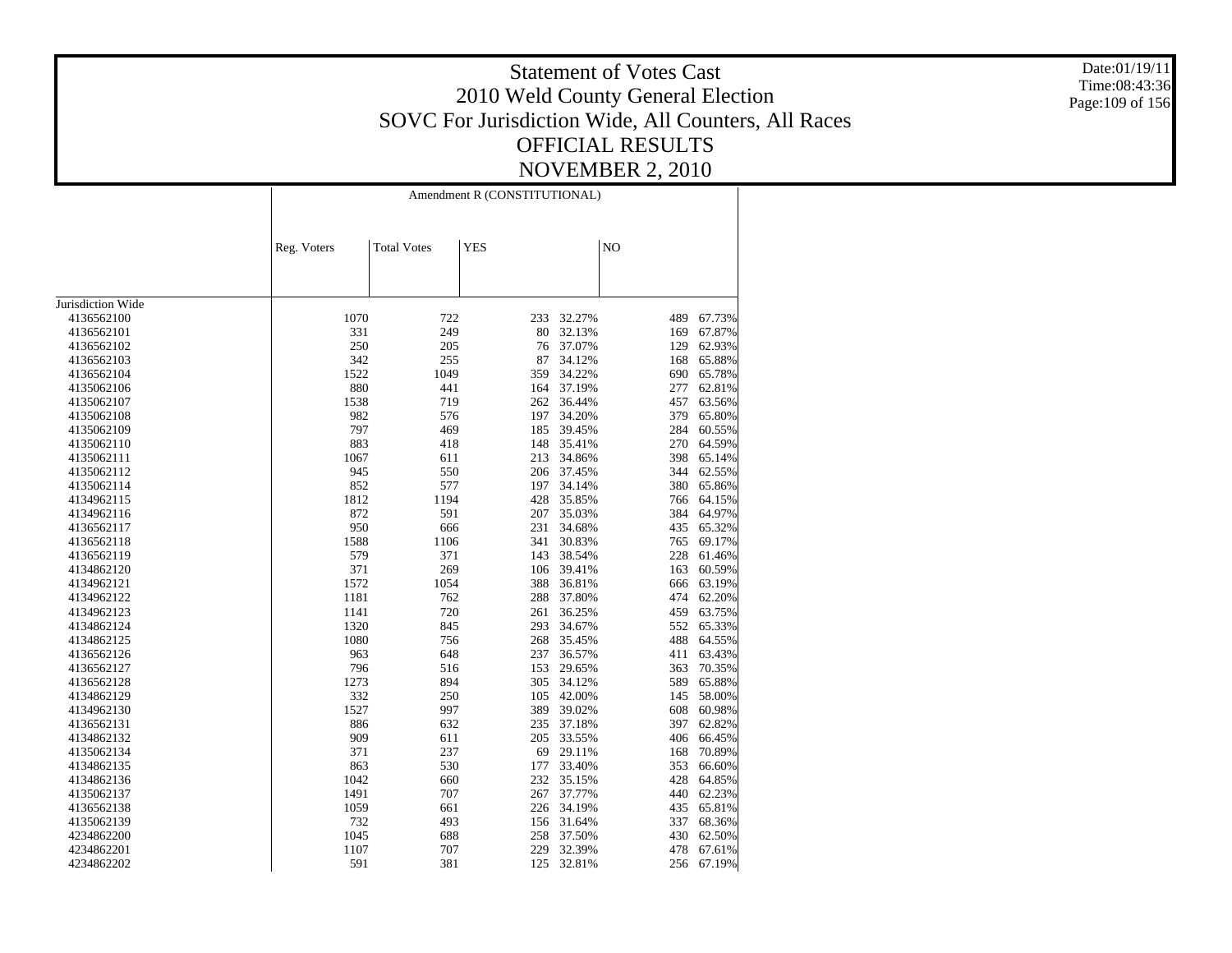Date:01/19/11 Time:08:43:36 Page:110 of 156

|            | Amendment R (CONSTITUTIONAL) |                    |                |                  |     |        |  |
|------------|------------------------------|--------------------|----------------|------------------|-----|--------|--|
|            | Reg. Voters                  | <b>Total Votes</b> | <b>YES</b>     |                  | NO  |        |  |
|            |                              |                    |                |                  |     |        |  |
| 2234862203 | 1576                         | 936                | 329            | 35.15%           | 607 | 64.85% |  |
| 2234862204 | 1082                         | 699                | 275            | 39.34%           | 424 | 60.66% |  |
| 2234862205 | 1260                         | 738                | 302            | 40.92%           | 436 | 59.08% |  |
| 2234862207 | 1580                         | 948                | 360            | 37.97%           | 588 | 62.03% |  |
| 4234862208 | 796                          | 538                | 201            | 37.36%           | 337 | 62.64% |  |
| 4134862211 | 944                          | 532                | 180            | 33.83%           | 352 | 66.17% |  |
| 4134862212 | 1120                         | 764                | 257            | 33.64%           | 507 | 66.36% |  |
| 4134862213 | 560                          | 314                | 138            | 43.95%           | 176 | 56.05% |  |
| 4134862214 | 1239                         | 914                | 331            | 36.21%           | 583 | 63.79% |  |
| 4134862215 | 1124                         | 828                | 302            | 36.47%           | 526 | 63.53% |  |
| 4135062217 | 827                          | 542                | 196            | 36.16%           | 346 | 63.84% |  |
| 4135062219 | 435                          | 266                | 91             | 34.21%           | 175 | 65.79% |  |
| 4135062220 | 678                          | 390                | 149            | 38.21%           | 241 | 61.79% |  |
| 4135062221 | 1023                         | 690                | 227            | 32.90%           | 463 | 67.10% |  |
| 4134862222 | 1190                         | 860                | 323            | 37.56%           | 537 | 62.44% |  |
| 4134862223 | 1113                         | 795                | 274            | 34.47%           | 521 | 65.53% |  |
| 4234862224 | 594                          | 407                | 141            | 34.64%           | 266 | 65.36% |  |
| 4134862226 | 1576                         | 885                | 342            | 38.64%           | 543 | 61.36% |  |
| 4234862228 | 1058                         | 569                | 216            | 37.96%           | 353 | 62.04% |  |
| 4234862229 | 1442                         | 879                | 356            | 40.50%           | 523 | 59.50% |  |
| 4234862230 | 1280                         | 855                | 302            | 35.32%           | 553 | 64.68% |  |
| 4234862231 | 1212                         | 771                | 308            | 39.95%           | 463 | 60.05% |  |
| 4234862232 | 1074                         | 663                | 222            | 33.48%           | 441 | 66.52% |  |
| 4134862235 | 1217                         | 859                | 273            | 31.78%           | 586 | 68.22% |  |
| 4235062236 | 515                          | 379                | 127            | 33.51%           | 252 | 66.49% |  |
| 4234862237 | 1673                         | 1105               | 440            | 39.82%           | 665 | 60.18% |  |
| 4134862238 | 970                          | 625                | 201            | 32.16%           | 424 | 67.84% |  |
| 2234862239 | 1407                         | 859                | 327            | 38.07%           | 532 | 61.93% |  |
| 2234862240 | 1827                         | 1163               | 470            | 40.41%           | 693 | 59.59% |  |
| 4134862241 | 697                          | 431                | 137            | 31.79%           | 294 | 68.21% |  |
| 2234862242 | 1169                         | 693                | 265            | 38.24%           | 428 | 61.76% |  |
| 4134862243 | 1698                         | 1147               | 396            | 34.52%           | 751 | 65.48% |  |
| 4234862244 | 975                          | 686                | 244            | 35.57%           | 442 | 64.43% |  |
|            | 906                          | 571                | 211            | 36.95%           | 360 | 63.05% |  |
| 4234862245 | 796                          |                    | 173            |                  | 243 | 58.41% |  |
| 4234862246 | 980                          | 416<br>600         | 205            | 41.59%<br>34.17% | 395 | 65.83% |  |
| 4234862247 |                              |                    |                |                  |     |        |  |
| 2999962999 | L,                           | $\overline{a}$     | $\overline{a}$ |                  | ÷,  |        |  |
| 4234862300 | 1131                         | 723                | 253            | 34.99%           | 470 | 65.01% |  |
| 4236562301 | 948                          | 511                | 171            | 33.46%           | 340 | 66.54% |  |
| 4236562302 | 1029                         | 578                | 195            | 33.74%           | 383 | 66.26% |  |
| 4236562303 | 725                          | 441                | 134            | 30.39%           | 307 | 69.61% |  |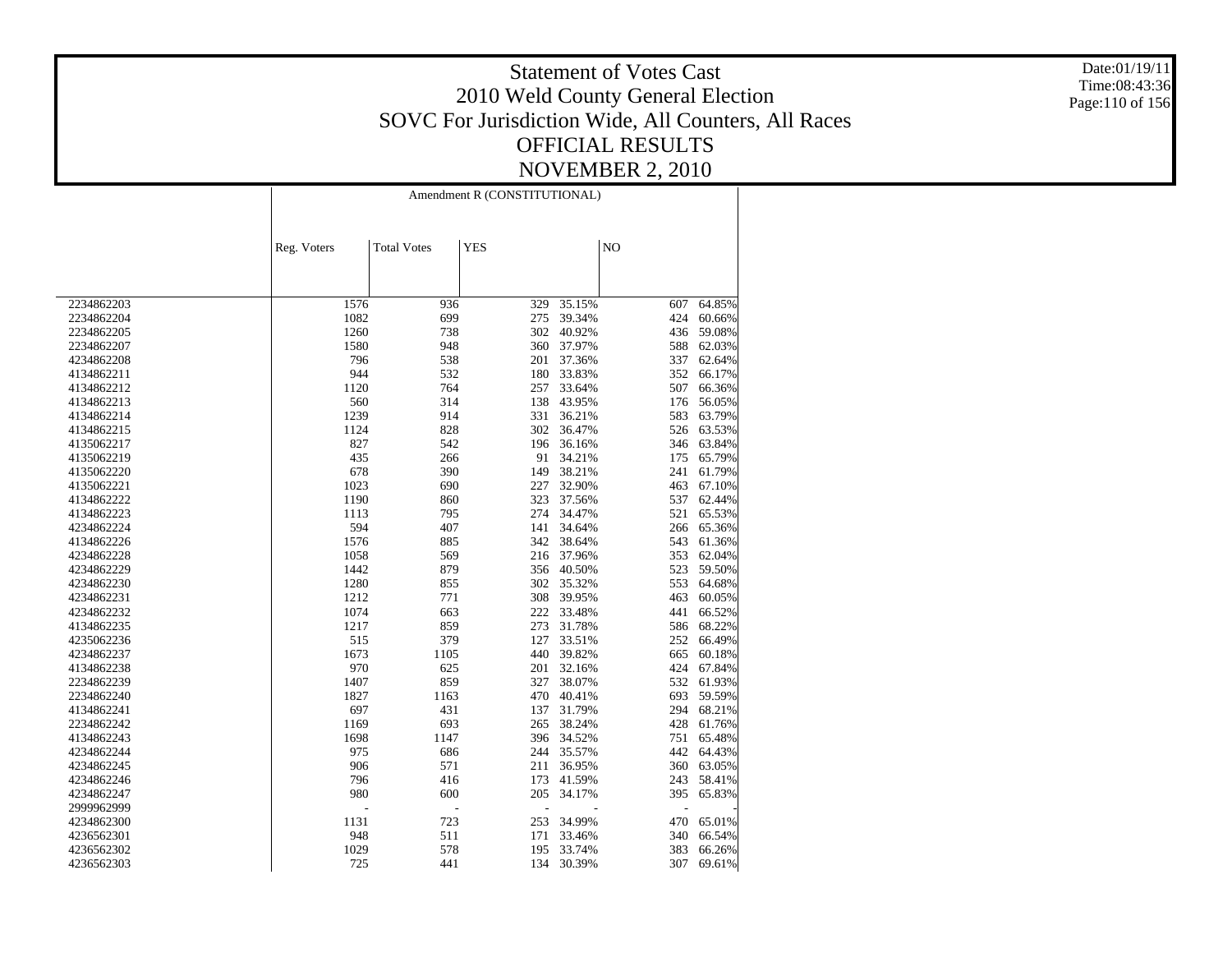Date:01/19/11 Time:08:43:36 Page:111 of 156

|                                               | Amendment R (CONSTITUTIONAL) |                    |            |        |                |        |
|-----------------------------------------------|------------------------------|--------------------|------------|--------|----------------|--------|
|                                               | Reg. Voters                  | <b>Total Votes</b> | <b>YES</b> |        | N <sub>O</sub> |        |
|                                               |                              |                    |            |        |                |        |
|                                               |                              |                    |            |        |                |        |
| 4236562304                                    | 1000                         | 650                | 207        | 31.85% | 443            | 68.15% |
| 2234862305                                    | 1264                         | 741                | 281        | 37.92% | 460            | 62.08% |
| 2234862306                                    | 856                          | 528                | 195        | 36.93% | 333            | 63.07% |
| 2234862307                                    | 1198                         | 685                | 287        | 41.90% | 398            | 58.10% |
| 4136562308                                    | 1168                         | 809                | 236        | 29.17% | 573            | 70.83% |
| 4236562309                                    | 538                          | 401                | 141        | 35.16% | 260            | 64.84% |
| 4236562310                                    | 992                          | 610                | 210        | 34.43% | 400            | 65.57% |
| 4136562311                                    | 1399                         | 968                | 343        | 35.43% | 625            | 64.57% |
| 4136562312                                    | 364                          | 251                | 93         | 37.05% | 158            | 62.95% |
| 4236562313                                    | 630                          | 445                | 144        | 32.36% | 301            | 67.64% |
| 4236562314                                    | 1870                         | 1011               | 351        | 34.72% | 660            | 65.28% |
| 4135062315                                    | 569                          | 158                | 73         | 46.20% | 85             | 53.80% |
| 4135062317                                    | 623                          | 416                | 159        | 38.22% | 257            | 61.78% |
| 4135062318                                    | 728                          | 465                | 146        | 31.40% | 319            | 68.60% |
| 4135062319                                    | 461                          | 265                | 78         | 29.43% | 187            | 70.57% |
| 4135062320                                    | 373                          | 204                | 69         | 33.82% | 135            | 66.18% |
| 4135062321                                    | 764                          | 364                | 131        | 35.99% | 233            | 64.01% |
| 4135062322                                    | 1068                         | 631                | 221        | 35.02% | 410            | 64.98% |
| 4135062323                                    | 1033                         | 604                | 219        | 36.26% | 385            | 63.74% |
| 4135062324                                    | 1701                         | 975                | 356        | 36.51% | 619            | 63.49% |
| 4135062325                                    | 770                          | 414                | 133        | 32.13% | 281            | 67.87% |
| 4134862326                                    | 991                          | 656                | 202        | 30.79% | 454            | 69.21% |
| 2233362327                                    | 39                           | 24                 | 12         | 50.00% | 12             | 50.00% |
| 2234862328                                    | 1658                         | 981                | 456        | 46.48% | 525            | 53.52% |
| 4135062329                                    | 267                          | 133                | 63         | 47.37% | 70             | 52.63% |
| 4135062330                                    | 1344                         | 771                | 283        | 36.71% | 488            | 63.29% |
| 4234862331                                    | 1184                         | 770                | 268        | 34.81% | 502            | 65.19% |
| 4136562332                                    | 307                          | 210                | 60         | 28.57% | 150            | 71.43% |
| 4134862333                                    | 779                          | 469                | 161        | 34.33% | 308            | 65.67% |
| 2234862334                                    | 1609                         | 983                | 412        | 41.91% | 571            | 58.09% |
| 2234862335                                    | 1032                         | 766                | 328        | 42.82% | 438            | 57.18% |
| 4135062336                                    | 687                          | 390                | 142        | 36.41% | 248            | 63.59% |
| 2234862337                                    | 1408                         | 847                | 310        | 36.60% | 537            | 63.40% |
| 4999962999                                    |                              |                    |            |        |                |        |
|                                               |                              |                    |            |        |                |        |
| <b>LaSalle Fire Protection District</b>       |                              |                    |            |        |                |        |
| <b>Milliken Fire Protection District</b>      |                              |                    |            |        |                |        |
| <b>Platte Valley Fire Protection District</b> |                              |                    |            |        |                |        |
| Poudre Valley Fire Protection District        |                              |                    |            |        |                |        |
| Provisional                                   | $\overline{0}$               | 1303               | 535        | 41.06% | 768            | 58.94% |
| Total                                         | 113032                       | 72255              | 26078      | 36.09% | 46177          | 63.91% |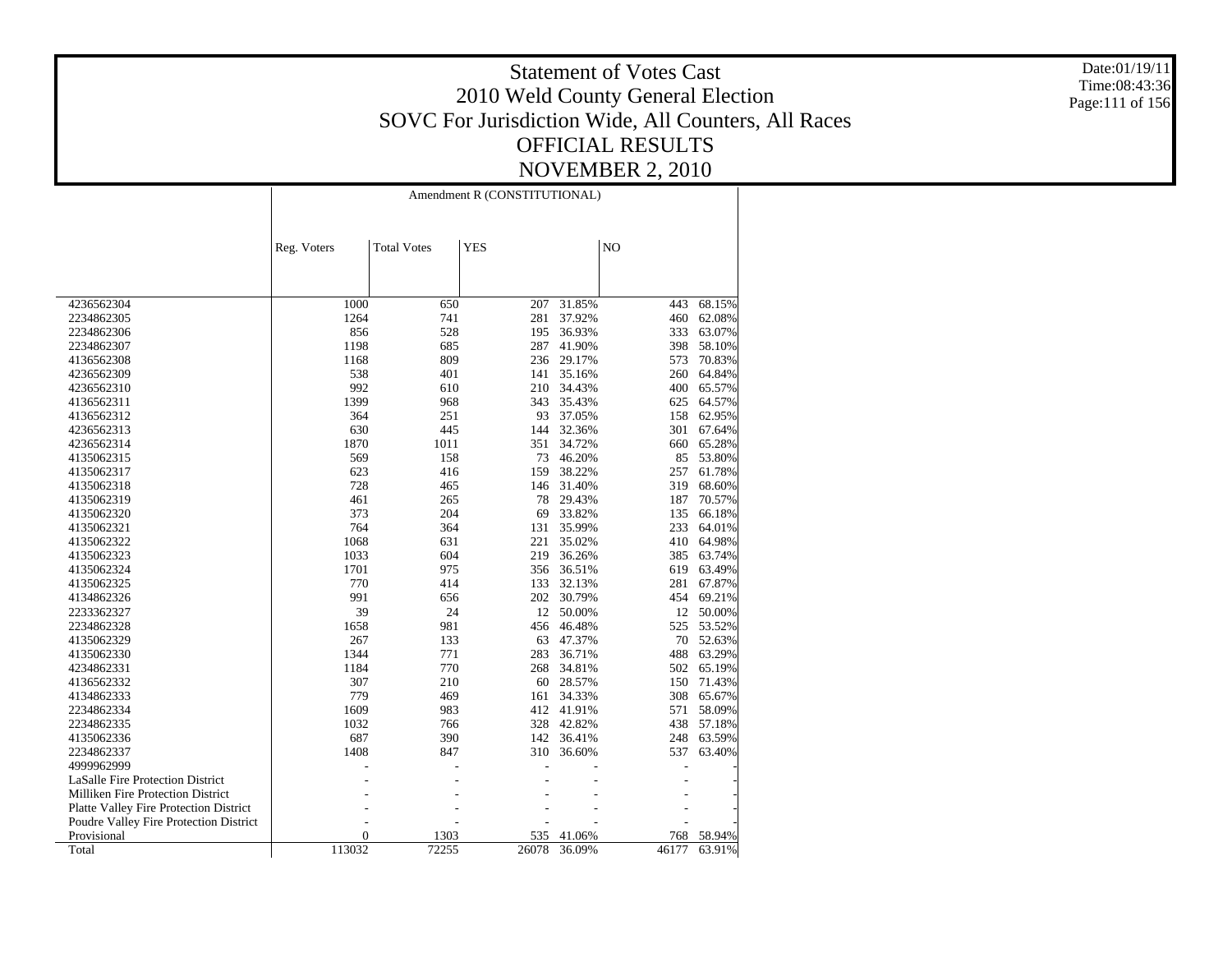Date:01/19/11 Time:08:43:36 Page:112 of 156

|                   |             | Amendment 60 (CONSTITUTIONAL) |            |        |                |        |  |
|-------------------|-------------|-------------------------------|------------|--------|----------------|--------|--|
|                   | Reg. Voters | <b>Total Votes</b>            | <b>YES</b> |        | N <sub>O</sub> |        |  |
|                   |             |                               |            |        |                |        |  |
| Jurisdiction Wide |             |                               |            |        |                |        |  |
| 4136562100        | 1070        | 752                           | 255        | 33.91% | 497            | 66.09% |  |
| 4136562101        | 331         | 257                           | 72         | 28.02% | 185            | 71.98% |  |
| 4136562102        | 250         | 215                           | 39         | 18.14% | 176            | 81.86% |  |
| 4136562103        | 342         | 270                           | 76         | 28.15% | 194            | 71.85% |  |
| 4136562104        | 1522        | 1135                          | 312        | 27.49% | 823            | 72.51% |  |
| 4135062106        | 880         | 475                           | 152        | 32.00% | 323            | 68.00% |  |
| 4135062107        | 1538        | 764                           | 179        | 23.43% | 585            | 76.57% |  |
| 4135062108        | 982         | 621                           | 176        | 28.34% | 445            | 71.66% |  |
| 4135062109        | 797         | 507                           | 117        | 23.08% | 390            | 76.92% |  |
| 4135062110        | 883         | 458                           | 126        | 27.51% | 332            | 72.49% |  |
| 4135062111        | 1067        | 685                           | 142        | 20.73% | 543            | 79.27% |  |
| 4135062112        | 945         | 603                           | 118        | 19.57% | 485            | 80.43% |  |
| 4135062114        | 852         | 652                           | 91         | 13.96% | 561            | 86.04% |  |
| 4134962115        | 1812        | 1303                          | 343        | 26.32% | 960            | 73.68% |  |
| 4134962116        | 872         | 635                           | 176        | 27.72% | 459            | 72.28% |  |
| 4136562117        | 950         | 710                           | 220        | 30.99% | 490            | 69.01% |  |
| 4136562118        | 1588        | 1184                          | 244        | 20.61% | 940            | 79.39% |  |
| 4136562119        | 579         | 397                           | 98         | 24.69% | 299            | 75.31% |  |
| 4134862120        | 371         | 286                           | 108        | 37.76% | 178            | 62.24% |  |
| 4134962121        | 1572        | 1128                          | 296        | 26.24% | 832            | 73.76% |  |
| 4134962122        | 1181        | 816                           | 190        | 23.28% | 626            | 76.72% |  |
| 4134962123        | 1141        | 780                           | 208        | 26.67% | 572            | 73.33% |  |
| 4134862124        | 1320        | 941                           | 222        | 23.59% | 719            | 76.41% |  |
| 4134862125        | 1080        | 832                           | 159        | 19.11% | 673            | 80.89% |  |
| 4136562126        | 963         | 696                           | 218        | 31.32% | 478            | 68.68% |  |
| 4136562127        | 796         | 551                           | 137        | 24.86% | 414            | 75.14% |  |
| 4136562128        | 1273        | 969                           | 234        | 24.15% | 735            | 75.85% |  |
| 4134862129        | 332         | 260                           | 94         | 36.15% | 166            | 63.85% |  |
| 4134962130        | 1527        | 1072                          | 297        | 27.71% | 775            | 72.29% |  |
| 4136562131        | 886         | 671                           | 199        | 29.66% | 472            | 70.34% |  |
| 4134862132        | 909         | 686                           | 140        | 20.41% | 546            | 79.59% |  |
| 4135062134        | 371         | 257                           | 36         | 14.01% | 221            | 85.99% |  |
| 4134862135        | 863         | 612                           | 107        | 17.48% | 505            | 82.52% |  |
| 4134862136        | 1042        | 717                           | 146        | 20.36% | 571            | 79.64% |  |
| 4135062137        | 1491        | 766                           | 209        | 27.28% | 557            | 72.72% |  |
| 4136562138        | 1059        | 698                           | 173        | 24.79% | 525            | 75.21% |  |
| 4135062139        | 732         | 553                           | 112        | 20.25% | 441            | 79.75% |  |
| 4234862200        | 1045        | 729                           | 213        | 29.22% | 516            | 70.78% |  |
| 4234862201        | 1107        | 754                           | 197        | 26.13% | 557            | 73.87% |  |
| 4234862202        | 591         | 403                           | 128        | 31.76% | 275            | 68.24% |  |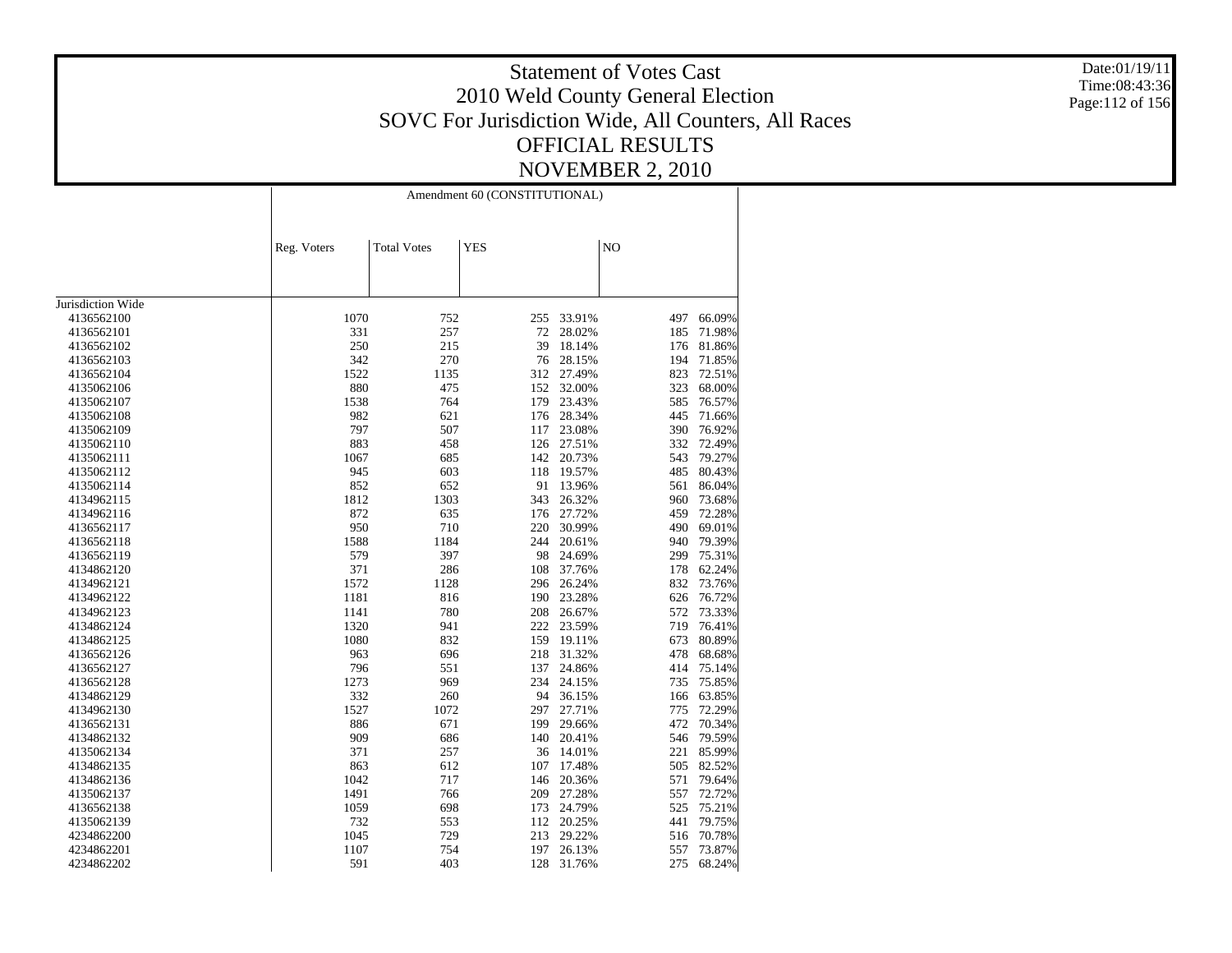Date:01/19/11 Time:08:43:36 Page:113 of 156

|            | Amendment 60 (CONSTITUTIONAL) |                    |            |        |      |        |  |
|------------|-------------------------------|--------------------|------------|--------|------|--------|--|
|            | Reg. Voters                   | <b>Total Votes</b> | <b>YES</b> |        | NO   |        |  |
|            |                               |                    |            |        |      |        |  |
| 2234862203 | 1576                          | 1020               | 265        | 25.98% | 755  | 74.02% |  |
| 2234862204 | 1082                          | 753                | 205        | 27.22% | 548  | 72.78% |  |
| 2234862205 | 1260                          | 790                | 245        | 31.01% | 545  | 68.99% |  |
| 2234862207 | 1580                          | 1026               | 248        | 24.17% | 778  | 75.83% |  |
| 4234862208 | 796                           | 583                | 206        | 35.33% | 377  | 64.67% |  |
| 4134862211 | 944                           | 588                | 124        | 21.09% | 464  | 78.91% |  |
| 4134862212 | 1120                          | 841                | 134        | 15.93% | 707  | 84.07% |  |
| 4134862213 | 560                           | 336                | 94         | 27.98% | 242  | 72.02% |  |
| 4134862214 | 1239                          | 1042               | 177        | 16.99% | 865  | 83.01% |  |
| 4134862215 | 1124                          | 912                | 204        | 22.37% | 708  | 77.63% |  |
| 4135062217 | 827                           | 592                | 133        | 22.47% | 459  | 77.53% |  |
| 4135062219 | 435                           | 293                | 51         | 17.41% | 242  | 82.59% |  |
| 4135062220 | 678                           | 433                | 97         | 22.40% | 336  | 77.60% |  |
| 4135062221 | 1023                          | 750                | 129        | 17.20% | 621  | 82.80% |  |
| 4134862222 | 1190                          | 947                | 183        | 19.32% | 764  | 80.68% |  |
| 4134862223 | 1113                          | 887                | 190        | 21.42% | 697  | 78.58% |  |
| 4234862224 | 594                           | 431                | 120        | 27.84% | 311  | 72.16% |  |
| 4134862226 | 1576                          | 998                | 241        | 24.15% | 757  | 75.85% |  |
| 4234862228 | 1058                          | 623                | 193        | 30.98% | 430  | 69.02% |  |
| 4234862229 | 1442                          | 962                | 309        | 32.12% | 653  | 67.88% |  |
| 4234862230 | 1280                          | 923                | 247        | 26.76% | 676  | 73.24% |  |
| 4234862231 | 1212                          | 829                | 213        | 25.69% | 616  | 74.31% |  |
| 4234862232 | 1074                          | 711                | 204        | 28.69% | 507  | 71.31% |  |
| 4134862235 | 1217                          | 928                | 181        | 19.50% | 747  | 80.50% |  |
| 4235062236 | 515                           | 411                | 105        | 25.55% | 306  | 74.45% |  |
| 4234862237 | 1673                          | 1196               | 390        | 32.61% | 806  | 67.39% |  |
| 4134862238 | 970                           | 689                | 126        | 18.29% | 563  | 81.71% |  |
| 2234862239 | 1407                          | 920                | 247        | 26.85% | 673  | 73.15% |  |
| 2234862240 | 1827                          | 1244               | 409        | 32.88% | 835  | 67.12% |  |
| 4134862241 | 697                           | 479                | 87         | 18.16% | 392  | 81.84% |  |
| 2234862242 | 1169                          | 754                | 198        | 26.26% | 556  | 73.74% |  |
| 4134862243 | 1698                          | 1255               | 245        | 19.52% | 1010 | 80.48% |  |
| 4234862244 | 975                           | 734                | 218        | 29.70% | 516  | 70.30% |  |
| 4234862245 | 906                           | 623                | 213        | 34.19% | 410  | 65.81% |  |
| 4234862246 | 796                           | 446                | 144        | 32.29% | 302  | 67.71% |  |
| 4234862247 | 980                           | 640                | 179        | 27.97% | 461  | 72.03% |  |
| 2999962999 |                               | L,<br>L,           |            |        | L,   |        |  |
| 4234862300 | 1131                          | 760                | 250        | 32.89% | 510  | 67.11% |  |
| 4236562301 | 948                           | 555                | 125        | 22.52% | 430  | 77.48% |  |
| 4236562302 | 1029                          | 636                | 130        | 20.44% | 506  | 79.56% |  |
| 4236562303 | 725                           | 487                | 105        | 21.56% | 382  | 78.44% |  |
|            |                               |                    |            |        |      |        |  |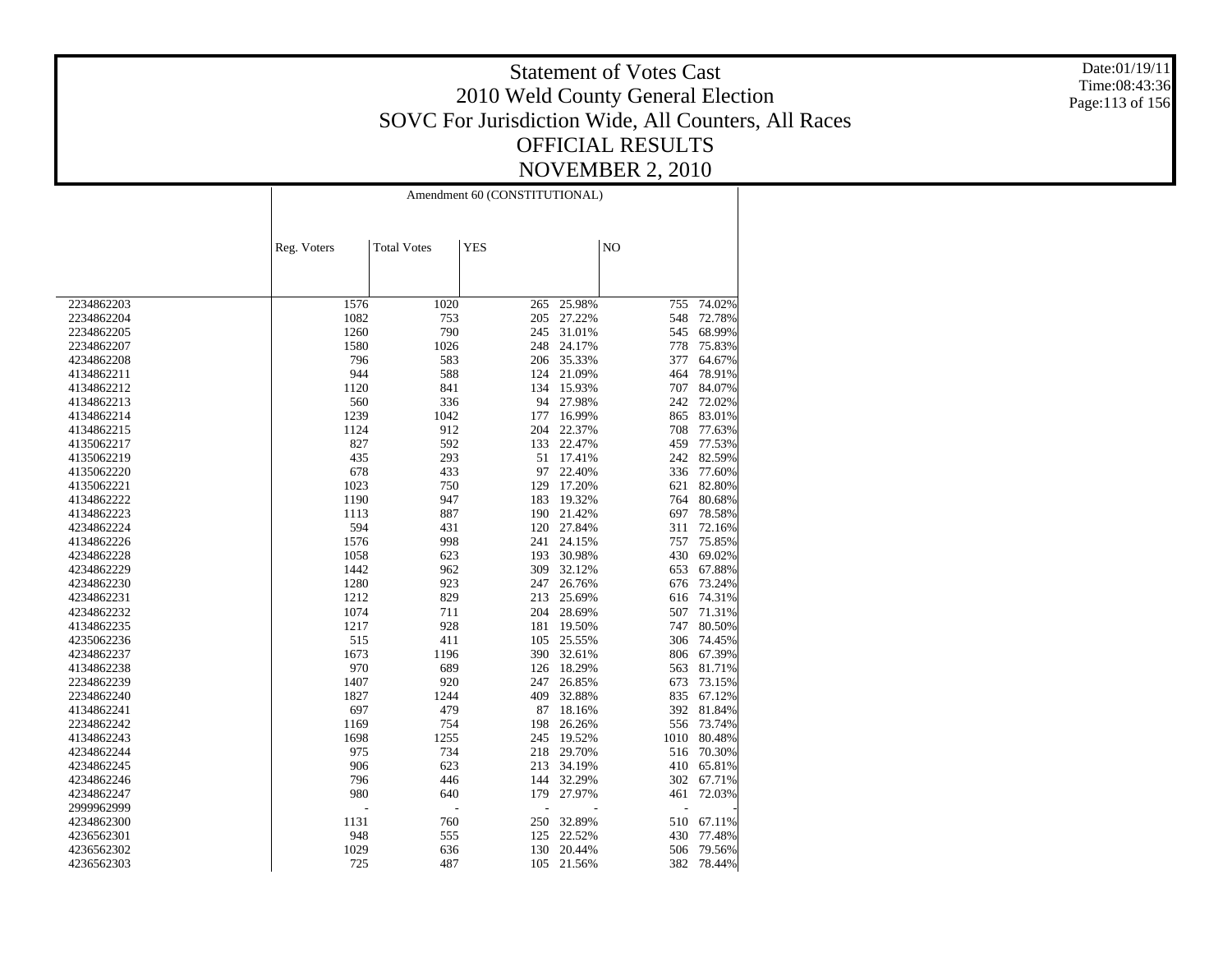Date:01/19/11 Time:08:43:36 Page:114 of 156

|                                               |                | Amendment 60 (CONSTITUTIONAL) |            |        |                |        |  |  |
|-----------------------------------------------|----------------|-------------------------------|------------|--------|----------------|--------|--|--|
|                                               | Reg. Voters    | <b>Total Votes</b>            | <b>YES</b> |        | N <sub>O</sub> |        |  |  |
|                                               |                |                               |            |        |                |        |  |  |
| 4236562304                                    | 1000           | 704                           | 202        | 28.69% | 502            | 71.31% |  |  |
| 2234862305                                    | 1264           | 788                           | 239        | 30.33% | 549            | 69.67% |  |  |
| 2234862306                                    | 856            | 572                           | 164        | 28.67% | 408            | 71.33% |  |  |
| 2234862307                                    | 1198           | 751                           | 196        | 26.10% | 555            | 73.90% |  |  |
| 4136562308                                    | 1168           | 868                           | 188        | 21.66% | 680            | 78.34% |  |  |
| 4236562309                                    | 538            | 419                           | 137        | 32.70% | 282            | 67.30% |  |  |
| 4236562310                                    | 992            | 647                           | 214        | 33.08% | 433            | 66.92% |  |  |
| 4136562311                                    | 1399           | 1018                          | 327        | 32.12% | 691            | 67.88% |  |  |
| 4136562312                                    | 364            | 268                           | 89         | 33.21% | 179            | 66.79% |  |  |
| 4236562313                                    | 630            | 467                           | 139        | 29.76% | 328            | 70.24% |  |  |
| 4236562314                                    | 1870           | 1078                          | 345        | 32.00% | 733            | 68.00% |  |  |
| 4135062315                                    | 569            | 175                           | 43         | 24.57% | 132            | 75.43% |  |  |
| 4135062317                                    | 623            | 468                           | 83         | 17.74% | 385            | 82.26% |  |  |
| 4135062318                                    | 728            | 509                           | 97         | 19.06% | 412            | 80.94% |  |  |
| 4135062319                                    | 461            | 298                           | 61         | 20.47% | 237            | 79.53% |  |  |
| 4135062320                                    | 373            | 244                           | 60         | 24.59% | 184            | 75.41% |  |  |
| 4135062321                                    | 764            | 403                           | 121        | 30.02% | 282            | 69.98% |  |  |
| 4135062322                                    | 1068           | 673                           | 165        | 24.52% | 508            | 75.48% |  |  |
| 4135062323                                    | 1033           | 642                           | 164        | 25.55% | 478            | 74.45% |  |  |
| 4135062324                                    | 1701           | 1038                          | 276        | 26.59% | 762            | 73.41% |  |  |
| 4135062325                                    | 770            | 447                           | 124        | 27.74% | 323            | 72.26% |  |  |
| 4134862326                                    | 991            | 713                           | 147        | 20.62% | 566            | 79.38% |  |  |
| 2233362327                                    | 39             | 26                            | 13         | 50.00% | 13             | 50.00% |  |  |
| 2234862328                                    | 1658           | 1077                          | 289        | 26.83% | 788            | 73.17% |  |  |
| 4135062329                                    | 267            | 143                           | 26         | 18.18% | 117            | 81.82% |  |  |
| 4135062330                                    | 1344           | 854                           | 179        | 20.96% | 675            | 79.04% |  |  |
| 4234862331                                    | 1184           | 837                           | 203        | 24.25% | 634            | 75.75% |  |  |
| 4136562332                                    | 307            | 234                           | 58         | 24.79% | 176            | 75.21% |  |  |
| 4134862333                                    | 779            | 490                           | 138        | 28.16% | 352            | 71.84% |  |  |
| 2234862334                                    | 1609           | 1048                          | 297        | 28.34% | 751            | 71.66% |  |  |
| 2234862335                                    | 1032           | 806                           | 242        | 30.02% | 564            | 69.98% |  |  |
| 4135062336                                    | 687            | 429                           | 98         | 22.84% | 331            | 77.16% |  |  |
| 2234862337                                    | 1408           | 928                           | 303        | 32.65% | 625            | 67.35% |  |  |
| 4999962999                                    |                |                               |            |        |                |        |  |  |
| LaSalle Fire Protection District              |                |                               |            |        |                |        |  |  |
| <b>Milliken Fire Protection District</b>      |                |                               |            |        |                |        |  |  |
| <b>Platte Valley Fire Protection District</b> |                |                               |            |        |                |        |  |  |
| Poudre Valley Fire Protection District        |                |                               |            |        |                |        |  |  |
| Provisional                                   | $\overline{0}$ | 1446                          | 431        | 29.81% | 1015           | 70.19% |  |  |
| Total                                         | 113032         | 78335                         | 20181      | 25.76% | 58154          | 74.24% |  |  |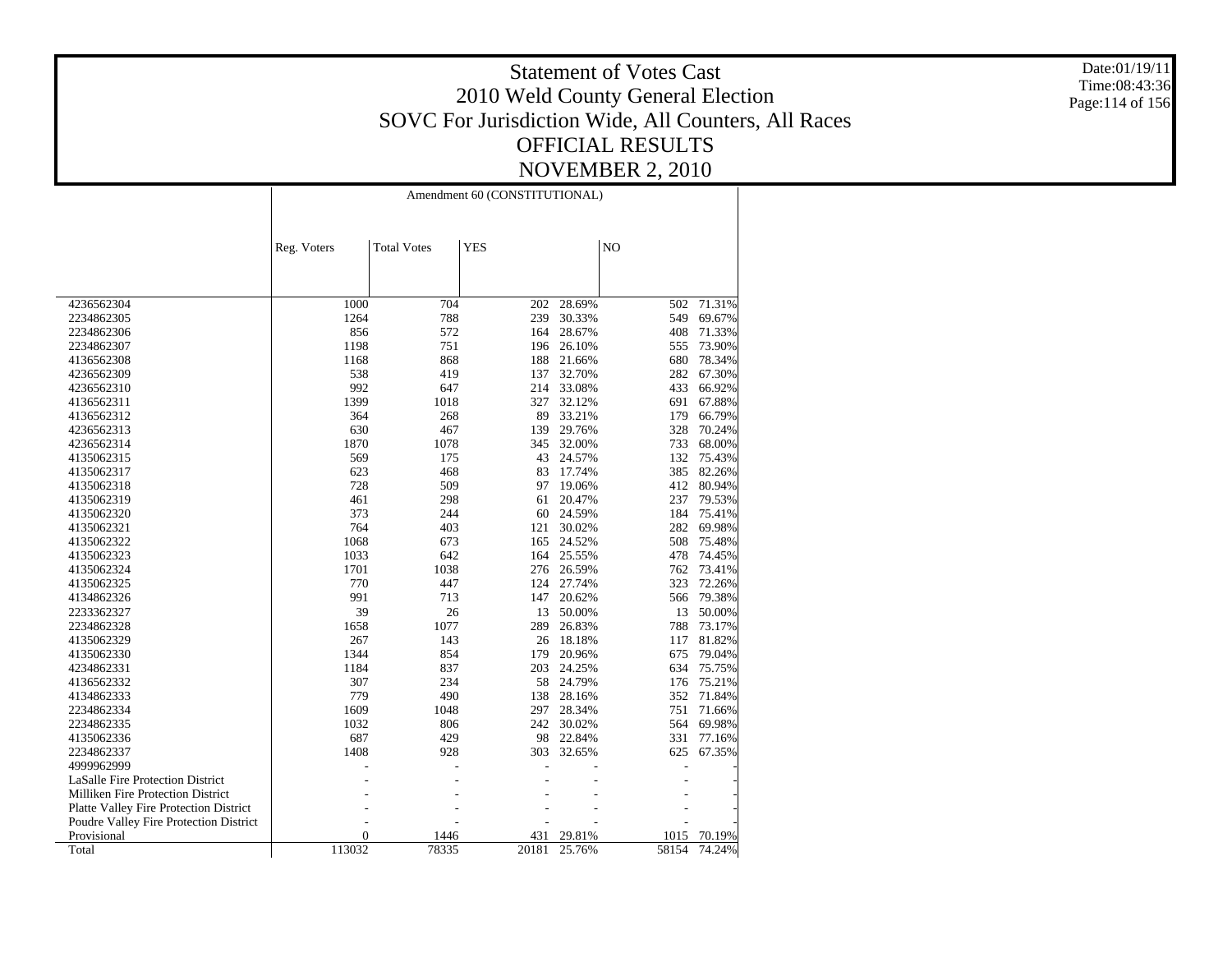Date:01/19/11 Time:08:43:36 Page:115 of 156

|                   | Amendment 61 (CONSTITUTIONAL) |                    |            |        |     |            |  |
|-------------------|-------------------------------|--------------------|------------|--------|-----|------------|--|
|                   | Reg. Voters                   | <b>Total Votes</b> | <b>YES</b> |        | NO  |            |  |
|                   |                               |                    |            |        |     |            |  |
| Jurisdiction Wide |                               |                    |            |        |     |            |  |
| 4136562100        | 1070                          | 757                | 295        | 38.97% | 462 | 61.03%     |  |
| 4136562101        | 331                           | 261                | 89         | 34.10% | 172 | 65.90%     |  |
| 4136562102        | 250                           | 218                | 43         | 19.72% | 175 | 80.28%     |  |
| 4136562103        | 342                           | 274                | 91         | 33.21% | 183 | 66.79%     |  |
| 4136562104        | 1522                          | 1138               | 367        | 32.25% | 771 | 67.75%     |  |
| 4135062106        | 880                           | 477                | 177        | 37.11% | 300 | 62.89%     |  |
| 4135062107        | 1538                          | 772                | 225        | 29.15% | 547 | 70.85%     |  |
| 4135062108        | 982                           | 628                | 195        | 31.05% | 433 | 68.95%     |  |
| 4135062109        | 797                           | 507                | 145        | 28.60% | 362 | 71.40%     |  |
| 4135062110        | 883                           | 466                | 150        | 32.19% | 316 | 67.81%     |  |
| 4135062111        | 1067                          | 697                | 167        | 23.96% | 530 | 76.04%     |  |
| 4135062112        | 945                           | 607                | 116        | 19.11% | 491 | 80.89%     |  |
| 4135062114        | 852                           | 663                | 106        | 15.99% | 557 | 84.01%     |  |
| 4134962115        | 1812                          | 1308               | 401        | 30.66% | 907 | 69.34%     |  |
| 4134962116        | 872                           | 637                | 206        | 32.34% | 431 | 67.66%     |  |
| 4136562117        | 950                           | 711                | 229        | 32.21% | 482 | 67.79%     |  |
| 4136562118        | 1588                          | 1188               | 299        | 25.17% | 889 | 74.83%     |  |
| 4136562119        | 579                           | 398                | 116        | 29.15% | 282 | 70.85%     |  |
| 4134862120        | 371                           | 288                | 118        | 40.97% | 170 | 59.03%     |  |
| 4134962121        | 1572                          | 1133               | 325        | 28.68% | 808 | 71.32%     |  |
| 4134962122        | 1181                          | 822                | 224        | 27.25% | 598 | 72.75%     |  |
| 4134962123        | 1141                          | 783                | 229        | 29.25% | 554 | 70.75%     |  |
| 4134862124        | 1320                          | 943                | 238        | 25.24% | 705 | 74.76%     |  |
| 4134862125        | 1080                          | 838                | 190        | 22.67% | 648 | 77.33%     |  |
| 4136562126        | 963                           | 696                | 240        | 34.48% |     | 456 65.52% |  |
| 4136562127        | 796                           | 555                | 153        | 27.57% | 402 | 72.43%     |  |
| 4136562128        | 1273                          | 972                | 245        | 25.21% | 727 | 74.79%     |  |
| 4134862129        | 332                           | 259                | 86         | 33.20% | 173 | 66.80%     |  |
| 4134962130        | 1527                          | 1074               | 324        | 30.17% | 750 | 69.83%     |  |
| 4136562131        | 886                           | 672                | 218        | 32.44% | 454 | 67.56%     |  |
| 4134862132        | 909                           | 688                | 173        | 25.15% | 515 | 74.85%     |  |
| 4135062134        | 371                           | 258                | 48         | 18.60% | 210 | 81.40%     |  |
| 4134862135        | 863                           | 613                | 124        | 20.23% | 489 | 79.77%     |  |
| 4134862136        | 1042                          | 724                | 185        | 25.55% | 539 | 74.45%     |  |
| 4135062137        | 1491                          | 772                | 248        | 32.12% | 524 | 67.88%     |  |
| 4136562138        | 1059                          | 704                | 200        | 28.41% | 504 | 71.59%     |  |
| 4135062139        | 732                           | 554                | 131        | 23.65% | 423 | 76.35%     |  |
| 4234862200        | 1045                          | 732                | 224        | 30.60% | 508 | 69.40%     |  |
| 4234862201        | 1107                          | 756                | 226        | 29.89% | 530 | 70.11%     |  |
| 4234862202        | 591                           | 404                | 141        | 34.90% | 263 | 65.10%     |  |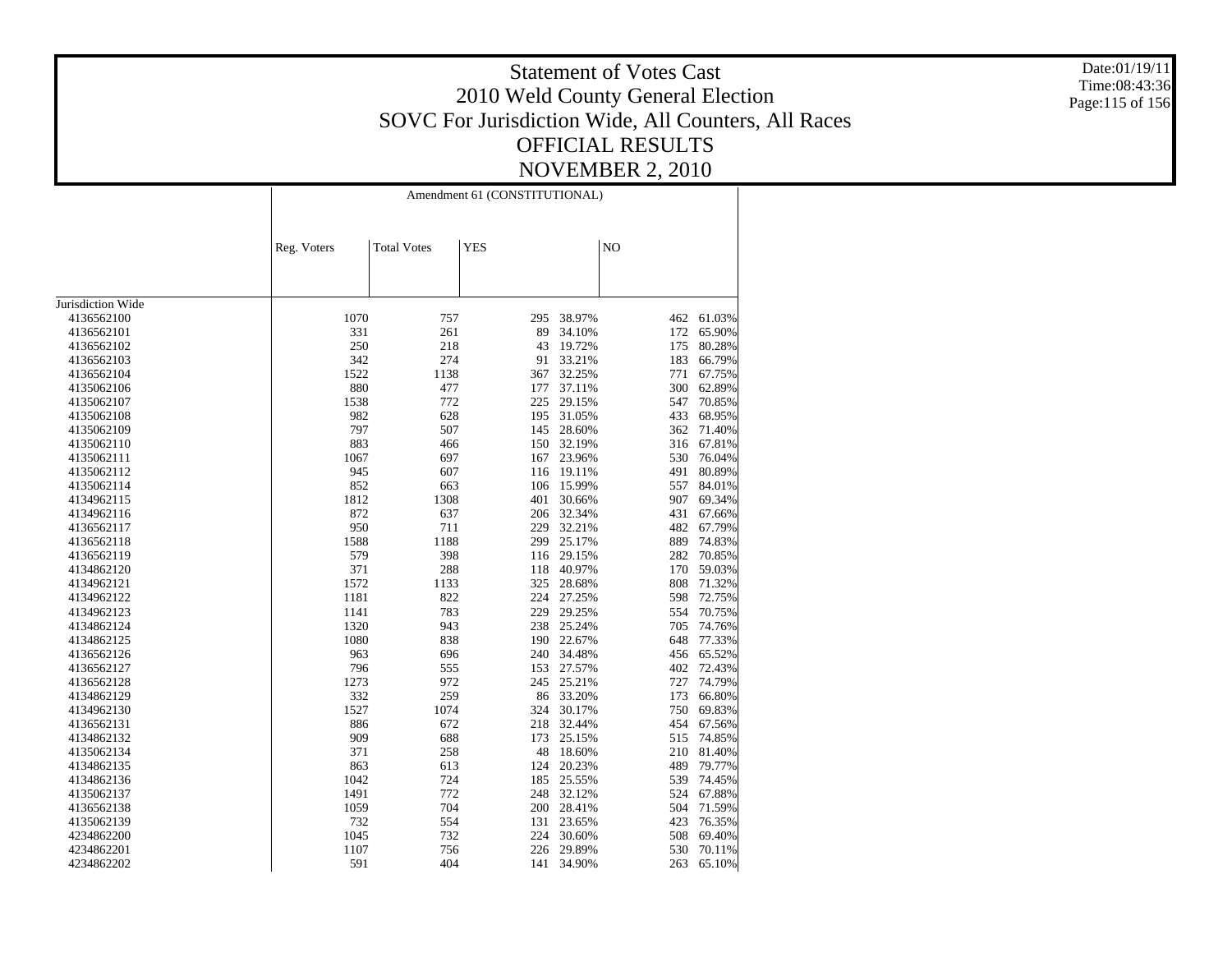Date:01/19/11 Time:08:43:36 Page:116 of 156

|            | Amendment 61 (CONSTITUTIONAL) |                    |            |            |                |        |  |
|------------|-------------------------------|--------------------|------------|------------|----------------|--------|--|
|            |                               |                    |            |            |                |        |  |
|            | Reg. Voters                   | <b>Total Votes</b> | <b>YES</b> |            | N <sub>O</sub> |        |  |
|            |                               |                    |            |            |                |        |  |
|            |                               |                    |            |            |                |        |  |
| 2234862203 | 1576                          | 1025               | 293        | 28.59%     | 732            | 71.41% |  |
| 2234862204 | 1082                          | 755                | 218        | 28.87%     | 537            | 71.13% |  |
| 2234862205 | 1260                          | 796                | 256        | 32.16%     | 540            | 67.84% |  |
| 2234862207 | 1580                          | 1031               | 278        | 26.96%     | 753            | 73.04% |  |
| 4234862208 | 796                           | 582                | 214        | 36.77%     | 368            | 63.23% |  |
| 4134862211 | 944                           | 592                | 149        | 25.17%     | 443            | 74.83% |  |
| 4134862212 | 1120                          | 849                | 182        | 21.44%     | 667            | 78.56% |  |
| 4134862213 | 560                           | 341                | 116        | 34.02%     | 225            | 65.98% |  |
| 4134862214 | 1239                          | 1046               | $208\,$    | 19.89%     | 838            | 80.11% |  |
| 4134862215 | 1124                          | 911                | 235        | 25.80%     | 676            | 74.20% |  |
| 4135062217 | 827                           | 600                | 171        | 28.50%     | 429            | 71.50% |  |
| 4135062219 | 435                           | 299                | 64         | 21.40%     | 235            | 78.60% |  |
| 4135062220 | 678                           | 436                | 107        | 24.54%     | 329            | 75.46% |  |
| 4135062221 | 1023                          | 752                | 161        | 21.41%     | 591            | 78.59% |  |
| 4134862222 | 1190                          | 944                | 232        | 24.58%     | 712            | 75.42% |  |
| 4134862223 | 1113                          | 894                | 214        | 23.94%     | 680            | 76.06% |  |
| 4234862224 | 594                           | 425                | 113        | 26.59%     | 312            | 73.41% |  |
| 4134862226 | 1576                          | 1000               | 273        | 27.30%     | 727            | 72.70% |  |
| 4234862228 | 1058                          | 630                | 218        | 34.60%     | 412            | 65.40% |  |
| 4234862229 | 1442                          | 962                | 326        | 33.89%     | 636            | 66.11% |  |
| 4234862230 | 1280                          | 925                | 279        | 30.16%     | 646            | 69.84% |  |
| 4234862231 | 1212                          | 828                | 245        | 29.59%     | 583            | 70.41% |  |
| 4234862232 | 1074                          | 709                | 225        | 31.73%     | 484            | 68.27% |  |
| 4134862235 | 1217                          | 934                | 244        | 26.12%     | 690            | 73.88% |  |
| 4235062236 | 515                           | 411                | 117        | 28.47%     | 294            | 71.53% |  |
| 4234862237 | 1673                          | 1203               | 432        | 35.91%     | 771            | 64.09% |  |
| 4134862238 | 970                           | 689                | 154        | 22.35%     | 535            | 77.65% |  |
| 2234862239 | 1407                          | 928                | 286        | 30.82%     | 642            | 69.18% |  |
| 2234862240 | 1827                          | 1249               | 457        | 36.59%     | 792            | 63.41% |  |
| 4134862241 | 697                           | 485                | 101        | 20.82%     | 384            | 79.18% |  |
| 2234862242 | 1169                          | 751                | 212        | 28.23%     | 539            | 71.77% |  |
| 4134862243 | 1698                          | 1263               | 300        | 23.75%     | 963            | 76.25% |  |
| 4234862244 | 975                           | 733                | 237        | 32.33%     | 496            | 67.67% |  |
| 4234862245 | 906                           | 627                |            | 216 34.45% | 411            | 65.55% |  |
| 4234862246 | 796                           | 444                | 158        | 35.59%     | 286            | 64.41% |  |
| 4234862247 | 980                           | 645                | 204        | 31.63%     | 441            | 68.37% |  |
| 2999962999 |                               | L,                 |            |            |                |        |  |
| 4234862300 | 1131                          | 759                | 284        | 37.42%     | 475            | 62.58% |  |
| 4236562301 | 948                           | 555                | 125        | 22.52%     | 430            | 77.48% |  |
| 4236562302 | 1029                          | 636                | 148        | 23.27%     | 488            | 76.73% |  |
|            |                               |                    |            |            |                |        |  |
| 4236562303 | 725                           | 489                |            | 114 23.31% | 375            | 76.69% |  |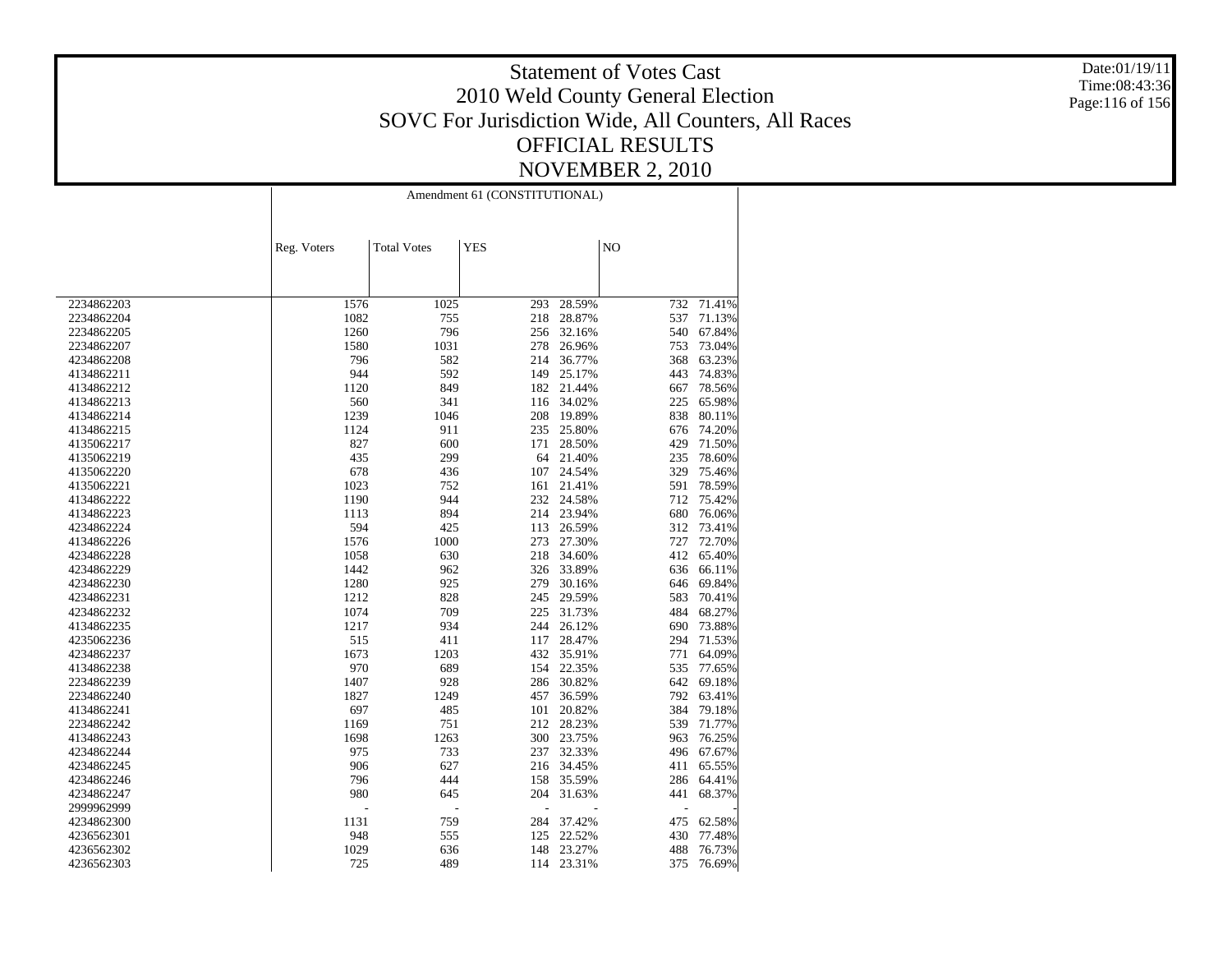Date:01/19/11 Time:08:43:36 Page:117 of 156

|                                               | Amendment 61 (CONSTITUTIONAL) |                    |            |        |       |        |
|-----------------------------------------------|-------------------------------|--------------------|------------|--------|-------|--------|
|                                               | Reg. Voters                   | <b>Total Votes</b> | <b>YES</b> |        | NO    |        |
|                                               | 1000                          |                    |            | 30.00% | 497   | 70.00% |
| 4236562304<br>2234862305                      | 1264                          | 710<br>790         | 213<br>264 | 33.42% | 526   | 66.58% |
| 2234862306                                    | 856                           | 575                | 183        | 31.83% | 392   | 68.17% |
| 2234862307                                    | 1198                          | 752                | 205        | 27.26% | 547   | 72.74% |
| 4136562308                                    | 1168                          | 871                | 228        | 26.18% | 643   | 73.82% |
| 4236562309                                    | 538                           | 423                | 144        | 34.04% | 279   | 65.96% |
| 4236562310                                    | 992                           | 652                | 252        | 38.65% | 400   | 61.35% |
| 4136562311                                    | 1399                          | 1027               | 360        | 35.05% | 667   | 64.95% |
| 4136562312                                    | 364                           | 270                | 93         | 34.44% | 177   | 65.56% |
| 4236562313                                    | 630                           | 464                | 144        | 31.03% | 320   | 68.97% |
| 4236562314                                    | 1870                          | 1076               | 404        | 37.55% | 672   | 62.45% |
| 4135062315                                    | 569                           | 173                | 55         | 31.79% | 118   | 68.21% |
| 4135062317                                    | 623                           | 465                | 87         | 18.71% | 378   | 81.29% |
| 4135062318                                    | 728                           | 513                | 120        | 23.39% | 393   | 76.61% |
| 4135062319                                    | 461                           | 301                | 78         | 25.91% | 223   | 74.09% |
| 4135062320                                    | 373                           | 243                | 71         | 29.22% | 172   | 70.78% |
| 4135062321                                    | 764                           | 407                | 129        | 31.70% | 278   | 68.30% |
| 4135062322                                    | 1068                          | 673                | 183        | 27.19% | 490   | 72.81% |
| 4135062323                                    | 1033                          | 644                | 180        | 27.95% | 464   | 72.05% |
| 4135062324                                    | 1701                          | 1038               | 318        | 30.64% | 720   | 69.36% |
| 4135062325                                    | 770                           | 443                | 153        | 34.54% | 290   | 65.46% |
| 4134862326                                    | 991                           | 717                | 175        | 24.41% | 542   | 75.59% |
| 2233362327                                    | 39                            | 26                 | 13         | 50.00% | 13    | 50.00% |
| 2234862328                                    | 1658                          | 1083               | 324        | 29.92% | 759   | 70.08% |
| 4135062329                                    | 267                           | 143                | 35         | 24.48% | 108   | 75.52% |
| 4135062330                                    | 1344                          | 861                | 206        | 23.93% | 655   | 76.07% |
| 4234862331                                    | 1184                          | 838                | 228        | 27.21% | 610   | 72.79% |
| 4136562332                                    | 307                           | 234                | 59         | 25.21% | 175   | 74.79% |
| 4134862333                                    | 779                           | 494                | 149        | 30.16% | 345   | 69.84% |
| 2234862334                                    | 1609                          | 1047               | 337        | 32.19% | 710   | 67.81% |
| 2234862335                                    | 1032                          | 811                | 274        | 33.79% | 537   | 66.21% |
| 4135062336                                    | 687                           | 435                | 119        | 27.36% | 316   | 72.64% |
| 2234862337                                    | 1408                          | 926                | 336        | 36.29% | 590 - | 63.71% |
| 4999962999                                    |                               |                    |            |        |       |        |
| LaSalle Fire Protection District              |                               |                    |            |        |       |        |
| Milliken Fire Protection District             |                               |                    |            |        |       |        |
| <b>Platte Valley Fire Protection District</b> |                               |                    |            |        |       |        |
| Poudre Valley Fire Protection District        |                               |                    |            |        |       |        |
| Provisional                                   | $\overline{0}$                | 1462               | 492        | 33.65% | 970   | 66.35% |
| Total                                         | 113032                        | 78667              | 22884      | 29.09% | 55783 | 70.91% |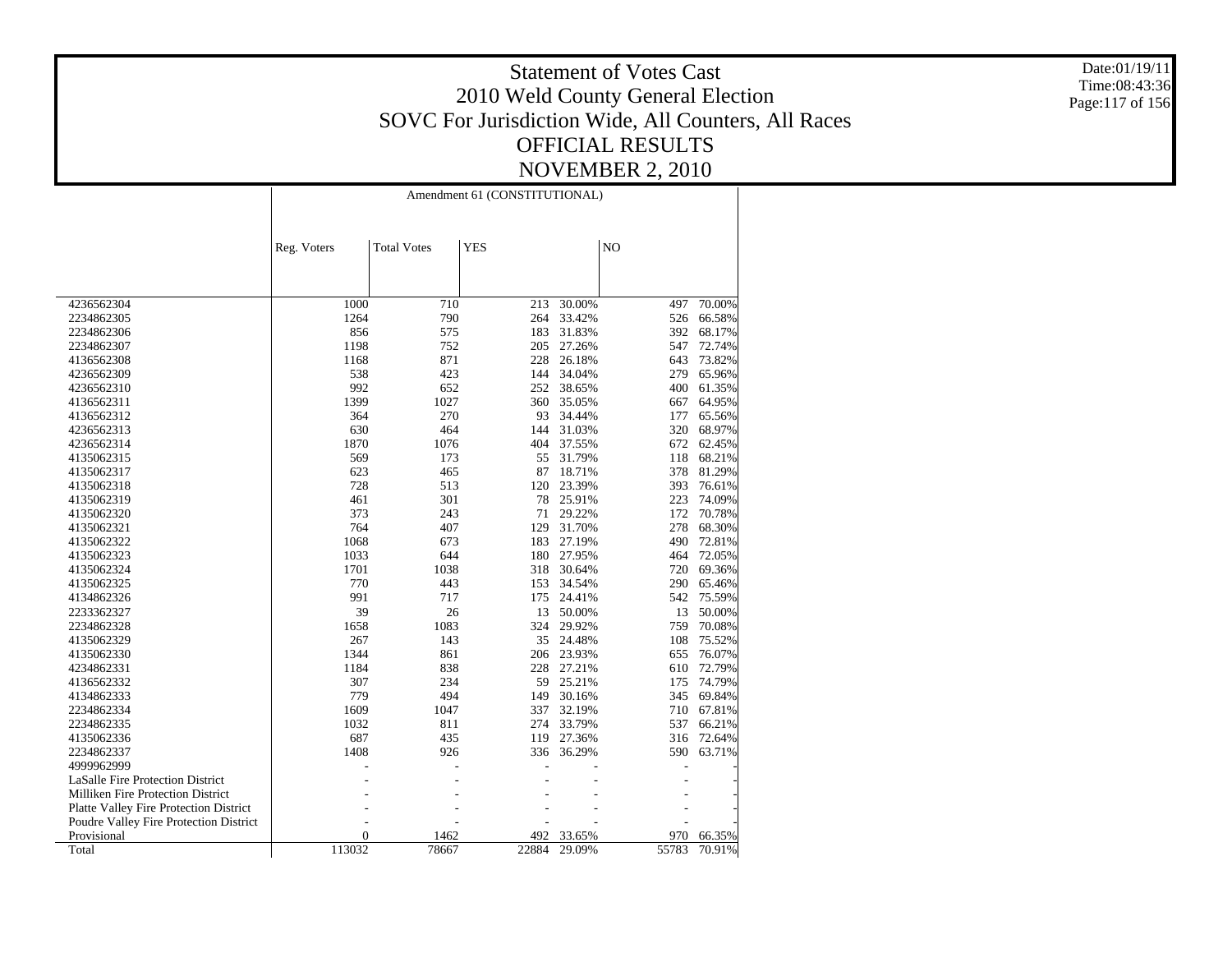Date:01/19/11 Time:08:43:36 Page:118 of 156

|                   | Amendment 62 (CONSTITUTIONAL) |                    |            |        |     |        |  |
|-------------------|-------------------------------|--------------------|------------|--------|-----|--------|--|
|                   | Reg. Voters                   | <b>Total Votes</b> | <b>YES</b> |        | NO  |        |  |
|                   |                               |                    |            |        |     |        |  |
| Jurisdiction Wide |                               |                    |            |        |     |        |  |
| 4136562100        | 1070                          | 755                | 254        | 33.64% | 501 | 66.36% |  |
| 4136562101        | 331                           | 259                | 99         | 38.22% | 160 | 61.78% |  |
| 4136562102        | 250                           | 212                | 89         | 41.98% | 123 | 58.02% |  |
| 4136562103        | 342                           | 273                | 91         | 33.33% | 182 | 66.67% |  |
| 4136562104        | 1522                          | 1124               | 472        | 41.99% | 652 | 58.01% |  |
| 4135062106        | 880                           | 469                | 201        | 42.86% | 268 | 57.14% |  |
| 4135062107        | 1538                          | 769                | 266        | 34.59% | 503 | 65.41% |  |
| 4135062108        | 982                           | 614                | 245        | 39.90% | 369 | 60.10% |  |
| 4135062109        | 797                           | 501                | 200        | 39.92% | 301 | 60.08% |  |
| 4135062110        | 883                           | 465                | 161        | 34.62% | 304 | 65.38% |  |
| 4135062111        | 1067                          | 672                | 247        | 36.76% | 425 | 63.24% |  |
| 4135062112        | 945                           | 602                | 183        | 30.40% | 419 | 69.60% |  |
| 4135062114        | 852                           | 652                | 159        | 24.39% | 493 | 75.61% |  |
| 4134962115        | 1812                          | 1285               | 459        | 35.72% | 826 | 64.28% |  |
| 4134962116        | 872                           | 626                | 248        | 39.62% | 378 | 60.38% |  |
| 4136562117        | 950                           | 712                | 266        | 37.36% | 446 | 62.64% |  |
| 4136562118        | 1588                          | 1176               | 478        | 40.65% | 698 | 59.35% |  |
| 4136562119        | 579                           | 395                | 171        | 43.29% | 224 | 56.71% |  |
| 4134862120        | 371                           | 280                | 130        | 46.43% | 150 | 53.57% |  |
| 4134962121        | 1572                          | 1122               | 428        | 38.15% | 694 | 61.85% |  |
| 4134962122        | 1181                          | 813                | 298        | 36.65% | 515 | 63.35% |  |
| 4134962123        | 1141                          | 774                | 293        | 37.86% | 481 | 62.14% |  |
| 4134862124        | 1320                          | 915                | 356        | 38.91% | 559 | 61.09% |  |
| 4134862125        | 1080                          | 822                | 283        | 34.43% | 539 | 65.57% |  |
| 4136562126        | 963                           | 688                | 238        | 34.59% | 450 | 65.41% |  |
| 4136562127        | 796                           | 539                | 174        | 32.28% | 365 | 67.72% |  |
| 4136562128        | 1273                          | 942                | 403        | 42.78% | 539 | 57.22% |  |
| 4134862129        | 332                           | 257                | 102        | 39.69% | 155 | 60.31% |  |
| 4134962130        | 1527                          | 1061               | 420        | 39.59% | 641 | 60.41% |  |
| 4136562131        | 886                           | 665                | 246        | 36.99% | 419 | 63.01% |  |
| 4134862132        | 909                           | 675                | 248        | 36.74% | 427 | 63.26% |  |
| 4135062134        | 371                           | 253                | 83         | 32.81% | 170 | 67.19% |  |
| 4134862135        | 863                           | 590                | 236        | 40.00% | 354 | 60.00% |  |
| 4134862136        | 1042                          | 706                | 291        | 41.22% | 415 | 58.78% |  |
| 4135062137        | 1491                          | 773                | 295        | 38.16% | 478 | 61.84% |  |
| 4136562138        | 1059                          | 687                | 272        | 39.59% | 415 | 60.41% |  |
| 4135062139        | 732                           | 547                | 177        | 32.36% | 370 | 67.64% |  |
| 4234862200        | 1045                          | 730                | 235        | 32.19% | 495 | 67.81% |  |
| 4234862201        | 1107                          | 749                | 223        | 29.77% | 526 | 70.23% |  |
| 4234862202        | 591                           | 399                | 113        | 28.32% | 286 | 71.68% |  |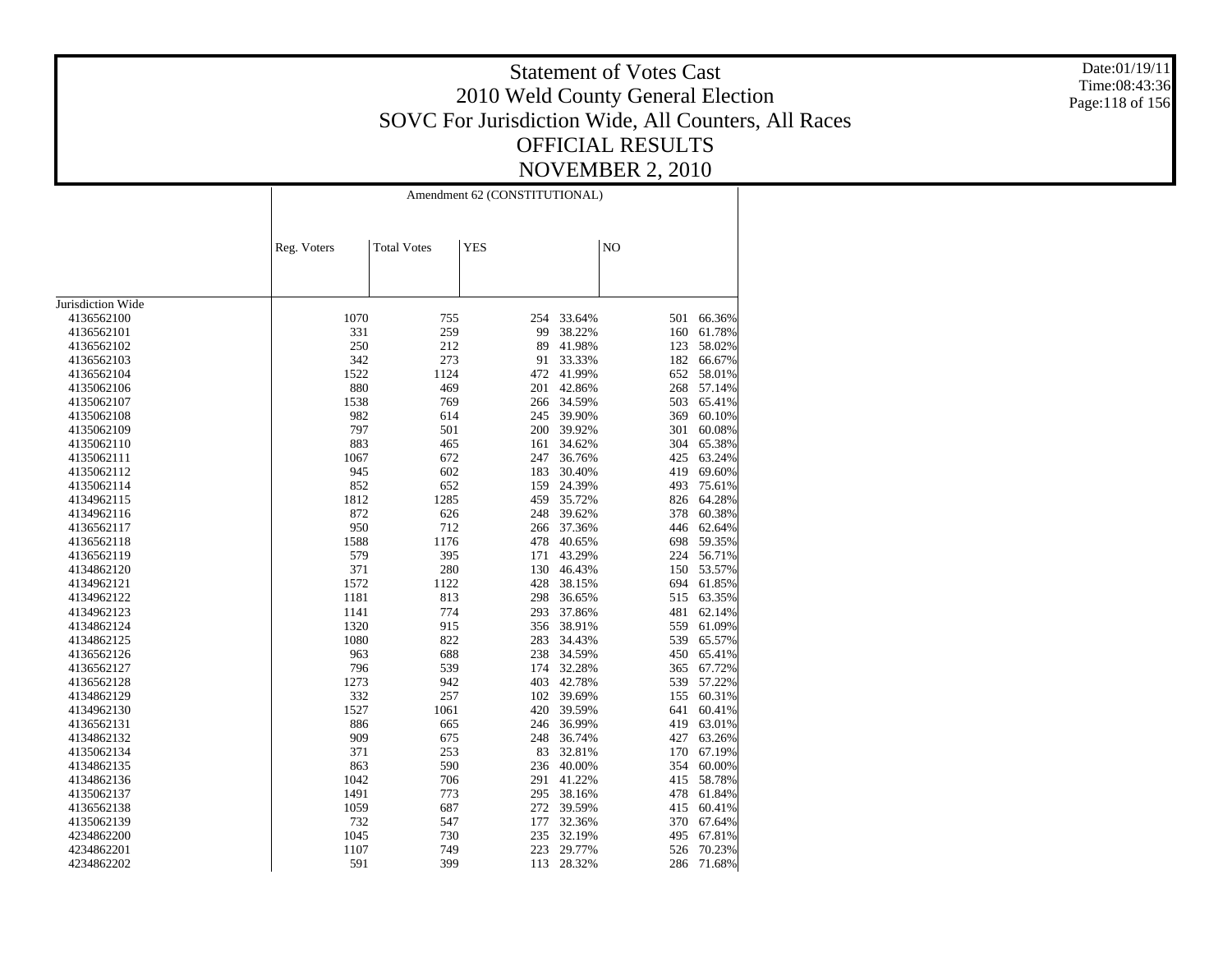Date:01/19/11 Time:08:43:36 Page:119 of 156

|            |             |                    | Amendment 62 (CONSTITUTIONAL) |        |                |        |  |  |
|------------|-------------|--------------------|-------------------------------|--------|----------------|--------|--|--|
|            |             |                    |                               |        |                |        |  |  |
|            |             |                    |                               |        |                |        |  |  |
|            | Reg. Voters | <b>Total Votes</b> | <b>YES</b>                    |        | N <sub>O</sub> |        |  |  |
|            |             |                    |                               |        |                |        |  |  |
|            |             |                    |                               |        |                |        |  |  |
| 2234862203 | 1576        | 1015               | 338                           | 33.30% | 677            | 66.70% |  |  |
| 2234862204 | 1082        | 744                | 281                           | 37.77% | 463            | 62.23% |  |  |
| 2234862205 | 1260        | 783                | 263                           | 33.59% | 520            | 66.41% |  |  |
| 2234862207 | 1580        | 1023               | 367                           | 35.87% | 656            | 64.13% |  |  |
| 4234862208 | 796         | 563                | 178                           | 31.62% | 385            | 68.38% |  |  |
| 4134862211 | 944         | 578                | 216                           | 37.37% | 362            | 62.63% |  |  |
| 4134862212 | 1120        | 832                | 269                           | 32.33% | 563            | 67.67% |  |  |
| 4134862213 | 560         | 340                | 137                           | 40.29% | 203            | 59.71% |  |  |
| 4134862214 | 1239        | 1012               | 334                           | 33.00% | 678            | 67.00% |  |  |
| 4134862215 | 1124        | 898                | 315                           | 35.08% | 583            | 64.92% |  |  |
| 4135062217 | 827         | 588                | 218                           | 37.07% | 370            | 62.93% |  |  |
| 4135062219 | 435         | 295                | 102                           | 34.58% | 193            | 65.42% |  |  |
| 4135062220 | 678         | 429                | 151                           | 35.20% | 278            | 64.80% |  |  |
| 4135062221 | 1023        | 750                | 279                           | 37.20% | 471            | 62.80% |  |  |
| 4134862222 | 1190        | 914                | 350                           | 38.29% | 564            | 61.71% |  |  |
| 4134862223 | 1113        | 877                | 316                           | 36.03% | 561            | 63.97% |  |  |
| 4234862224 | 594         | 425                | 150                           | 35.29% | 275            | 64.71% |  |  |
| 4134862226 | 1576        | 981                | 402                           | 40.98% | 579            | 59.02% |  |  |
| 4234862228 | 1058        | 616                | 236                           | 38.31% | 380            | 61.69% |  |  |
| 4234862229 | 1442        | 949                | 372                           | 39.20% | 577            | 60.80% |  |  |
| 4234862230 | 1280        | 908                | 312                           | 34.36% | 596            | 65.64% |  |  |
| 4234862231 | 1212        | 818                | 300                           | 36.67% | 518            | 63.33% |  |  |
| 4234862232 | 1074        | 705                | 272                           | 38.58% | 433            | 61.42% |  |  |
| 4134862235 | 1217        | 917                | 325                           | 35.44% | 592            | 64.56% |  |  |
| 4235062236 | 515         | 403                | 132                           | 32.75% | 271            | 67.25% |  |  |
| 4234862237 | 1673        | 1193               | 437                           | 36.63% | 756            | 63.37% |  |  |
| 4134862238 | 970         | 672                | 249                           | 37.05% | 423            | 62.95% |  |  |
| 2234862239 | 1407        | 912                | 319                           | 34.98% | 593            | 65.02% |  |  |
| 2234862240 | 1827        | 1236               | 443                           | 35.84% | 793            | 64.16% |  |  |
| 4134862241 | 697         | 473                | 155                           | 32.77% | 318            | 67.23% |  |  |
| 2234862242 | 1169        | 750                | 239                           | 31.87% | 511            | 68.13% |  |  |
| 4134862243 | 1698        | 1247               | 469                           | 37.61% | 778            | 62.39% |  |  |
| 4234862244 | 975         | 726                | 250                           | 34.44% | 476            | 65.56% |  |  |
| 4234862245 | 906         | 610                | 202                           | 33.11% | 408            | 66.89% |  |  |
| 4234862246 | 796         | 445                | 174                           | 39.10% | 271            | 60.90% |  |  |
| 4234862247 | 980         | 636                | 281                           | 44.18% | 355            | 55.82% |  |  |
| 2999962999 |             | $\overline{a}$     |                               |        | Ĭ.             |        |  |  |
| 4234862300 | 1131        | 754                | 262                           | 34.75% | 492            | 65.25% |  |  |
|            | 948         | 539                |                               |        | 358            |        |  |  |
| 4236562301 | 1029        |                    | 181                           | 33.58% |                | 66.42% |  |  |
| 4236562302 |             | 615                | 209                           | 33.98% | 406            | 66.02% |  |  |
| 4236562303 | 725         | 480                | 166                           | 34.58% | 314            | 65.42% |  |  |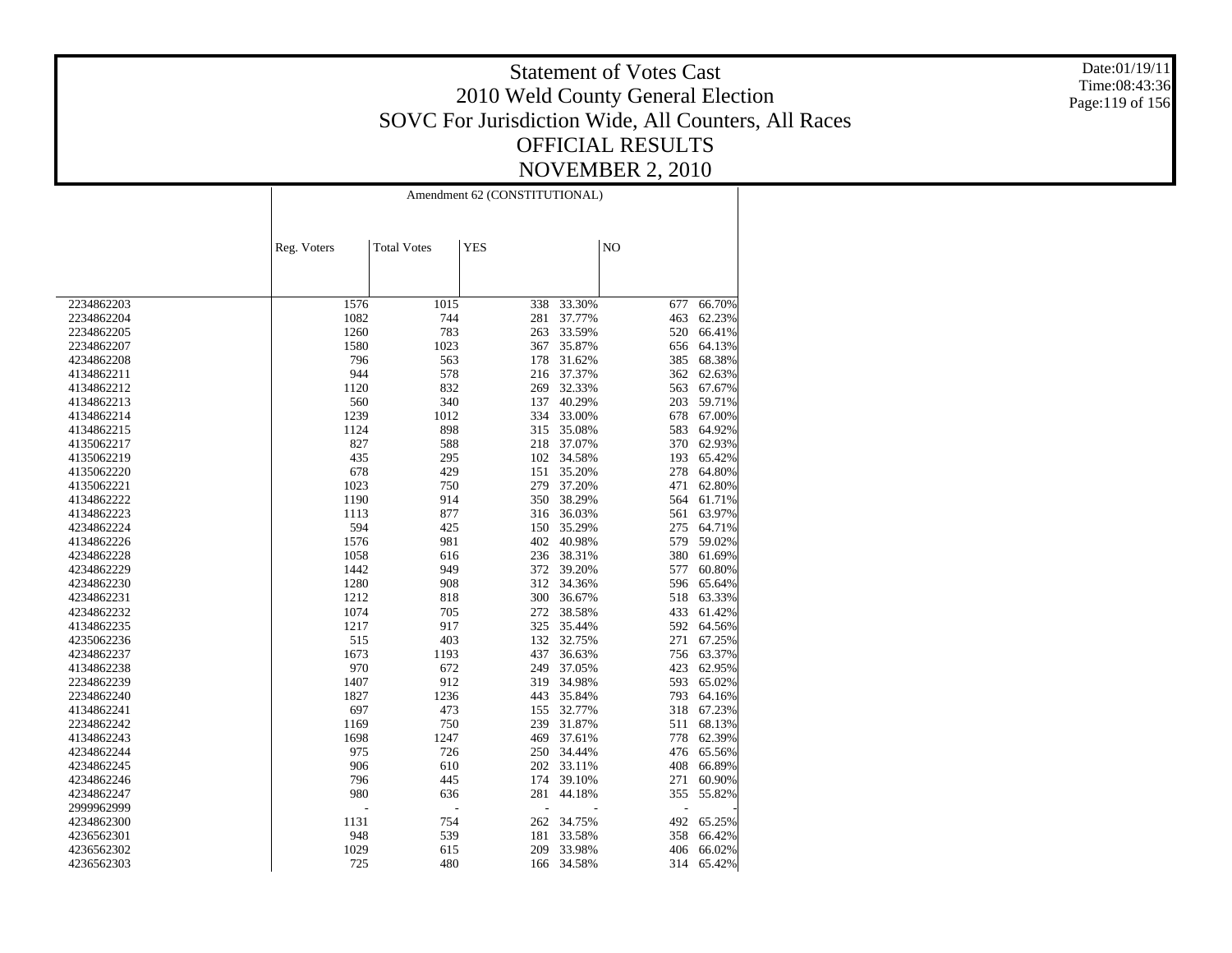Date:01/19/11 Time:08:43:36 Page:120 of 156

| <b>Total Votes</b><br><b>YES</b><br>NO<br>Reg. Voters<br>1000<br>4236562304<br>692<br>235<br>33.96%<br>457<br>66.04%<br>1264<br>774<br>279<br>36.05%<br>495<br>63.95%<br>2234862305<br>856<br>571<br>147<br>2234862306<br>25.74%<br>424<br>74.26%<br>1198<br>753<br>69.85%<br>2234862307<br>227<br>30.15%<br>526<br>860<br>337<br>4136562308<br>1168<br>39.19%<br>523<br>60.81%<br>538<br>415<br>40.00%<br>249<br>60.00%<br>4236562309<br>166<br>992<br>643<br>246<br>38.26%<br>397<br>61.74%<br>4236562310<br>1399<br>1002<br>372<br>37.13%<br>630<br>62.87%<br>4136562311<br>259<br>364<br>114<br>44.02%<br>145<br>55.98%<br>4136562312<br>630<br>459<br>154<br>305<br>66.45%<br>4236562313<br>33.55%<br>1870<br>1084<br>412<br>61.99%<br>4236562314<br>38.01%<br>672<br>569<br>58<br>4135062315<br>175<br>33.14%<br>117<br>66.86%<br>623<br>463<br>68.25%<br>4135062317<br>147<br>31.75%<br>316<br>500<br>728<br>179<br>35.80%<br>64.20%<br>4135062318<br>321<br>300<br>189<br>4135062319<br>461<br>111<br>37.00%<br>63.00%<br>373<br>236<br>99<br>4135062320<br>41.95%<br>137<br>58.05%<br>764<br>393<br>238<br>155<br>39.44%<br>60.56%<br>4135062321<br>1068<br>658<br>249<br>37.84%<br>409<br>62.16%<br>4135062322<br>1033<br>639<br>247<br>38.65%<br>392<br>61.35%<br>4135062323<br>1036<br>1701<br>413<br>39.86%<br>623<br>60.14%<br>4135062324<br>770<br>438<br>292<br>66.67%<br>4135062325<br>146 33.33%<br>991<br>702<br>475<br>67.66%<br>4134862326<br>227<br>32.34%<br>39<br>25<br>3<br>12.00%<br>22<br>88.00%<br>2233362327<br>1060<br>298<br>28.11%<br>762<br>71.89%<br>2234862328<br>1658<br>142<br>267<br>37<br>26.06%<br>105<br>73.94%<br>4135062329<br>1344<br>843<br>346<br>41.04%<br>497<br>58.96%<br>4135062330<br>1184<br>826<br>334<br>40.44%<br>492<br>59.56%<br>4234862331<br>307<br>231<br>107<br>46.32%<br>53.68%<br>4136562332<br>124<br>779<br>188<br>495<br>37.98%<br>307<br>62.02%<br>4134862333<br>1609<br>1038<br>325<br>31.31%<br>713<br>68.69%<br>2234862334<br>1032<br>802<br>212<br>590<br>73.57%<br>2234862335<br>26.43%<br>687<br>432<br>42.13%<br>57.87%<br>182<br>250<br>4135062336<br>2234862337<br>1408<br>927<br>333<br>35.92%<br>594<br>64.08%<br>4999962999<br><b>LaSalle Fire Protection District</b><br><b>Milliken Fire Protection District</b><br><b>Platte Valley Fire Protection District</b><br>Poudre Valley Fire Protection District<br>Provisional<br>$\overline{0}$<br>1459<br>543<br>37.22%<br>916<br>62.78%<br>113032<br>Total<br>77531<br>28112<br>36.26%<br>49419<br>63.74% | Amendment 62 (CONSTITUTIONAL) |  |  |  |  |  |  |
|-------------------------------------------------------------------------------------------------------------------------------------------------------------------------------------------------------------------------------------------------------------------------------------------------------------------------------------------------------------------------------------------------------------------------------------------------------------------------------------------------------------------------------------------------------------------------------------------------------------------------------------------------------------------------------------------------------------------------------------------------------------------------------------------------------------------------------------------------------------------------------------------------------------------------------------------------------------------------------------------------------------------------------------------------------------------------------------------------------------------------------------------------------------------------------------------------------------------------------------------------------------------------------------------------------------------------------------------------------------------------------------------------------------------------------------------------------------------------------------------------------------------------------------------------------------------------------------------------------------------------------------------------------------------------------------------------------------------------------------------------------------------------------------------------------------------------------------------------------------------------------------------------------------------------------------------------------------------------------------------------------------------------------------------------------------------------------------------------------------------------------------------------------------------------------------------------------------------------------------------------------------------------------------------------------------------------------------------------------------------------------------------------------------------------------------------------------------------------------------------------------------------------------------------|-------------------------------|--|--|--|--|--|--|
|                                                                                                                                                                                                                                                                                                                                                                                                                                                                                                                                                                                                                                                                                                                                                                                                                                                                                                                                                                                                                                                                                                                                                                                                                                                                                                                                                                                                                                                                                                                                                                                                                                                                                                                                                                                                                                                                                                                                                                                                                                                                                                                                                                                                                                                                                                                                                                                                                                                                                                                                           |                               |  |  |  |  |  |  |
|                                                                                                                                                                                                                                                                                                                                                                                                                                                                                                                                                                                                                                                                                                                                                                                                                                                                                                                                                                                                                                                                                                                                                                                                                                                                                                                                                                                                                                                                                                                                                                                                                                                                                                                                                                                                                                                                                                                                                                                                                                                                                                                                                                                                                                                                                                                                                                                                                                                                                                                                           |                               |  |  |  |  |  |  |
|                                                                                                                                                                                                                                                                                                                                                                                                                                                                                                                                                                                                                                                                                                                                                                                                                                                                                                                                                                                                                                                                                                                                                                                                                                                                                                                                                                                                                                                                                                                                                                                                                                                                                                                                                                                                                                                                                                                                                                                                                                                                                                                                                                                                                                                                                                                                                                                                                                                                                                                                           |                               |  |  |  |  |  |  |
|                                                                                                                                                                                                                                                                                                                                                                                                                                                                                                                                                                                                                                                                                                                                                                                                                                                                                                                                                                                                                                                                                                                                                                                                                                                                                                                                                                                                                                                                                                                                                                                                                                                                                                                                                                                                                                                                                                                                                                                                                                                                                                                                                                                                                                                                                                                                                                                                                                                                                                                                           |                               |  |  |  |  |  |  |
|                                                                                                                                                                                                                                                                                                                                                                                                                                                                                                                                                                                                                                                                                                                                                                                                                                                                                                                                                                                                                                                                                                                                                                                                                                                                                                                                                                                                                                                                                                                                                                                                                                                                                                                                                                                                                                                                                                                                                                                                                                                                                                                                                                                                                                                                                                                                                                                                                                                                                                                                           |                               |  |  |  |  |  |  |
|                                                                                                                                                                                                                                                                                                                                                                                                                                                                                                                                                                                                                                                                                                                                                                                                                                                                                                                                                                                                                                                                                                                                                                                                                                                                                                                                                                                                                                                                                                                                                                                                                                                                                                                                                                                                                                                                                                                                                                                                                                                                                                                                                                                                                                                                                                                                                                                                                                                                                                                                           |                               |  |  |  |  |  |  |
|                                                                                                                                                                                                                                                                                                                                                                                                                                                                                                                                                                                                                                                                                                                                                                                                                                                                                                                                                                                                                                                                                                                                                                                                                                                                                                                                                                                                                                                                                                                                                                                                                                                                                                                                                                                                                                                                                                                                                                                                                                                                                                                                                                                                                                                                                                                                                                                                                                                                                                                                           |                               |  |  |  |  |  |  |
|                                                                                                                                                                                                                                                                                                                                                                                                                                                                                                                                                                                                                                                                                                                                                                                                                                                                                                                                                                                                                                                                                                                                                                                                                                                                                                                                                                                                                                                                                                                                                                                                                                                                                                                                                                                                                                                                                                                                                                                                                                                                                                                                                                                                                                                                                                                                                                                                                                                                                                                                           |                               |  |  |  |  |  |  |
|                                                                                                                                                                                                                                                                                                                                                                                                                                                                                                                                                                                                                                                                                                                                                                                                                                                                                                                                                                                                                                                                                                                                                                                                                                                                                                                                                                                                                                                                                                                                                                                                                                                                                                                                                                                                                                                                                                                                                                                                                                                                                                                                                                                                                                                                                                                                                                                                                                                                                                                                           |                               |  |  |  |  |  |  |
|                                                                                                                                                                                                                                                                                                                                                                                                                                                                                                                                                                                                                                                                                                                                                                                                                                                                                                                                                                                                                                                                                                                                                                                                                                                                                                                                                                                                                                                                                                                                                                                                                                                                                                                                                                                                                                                                                                                                                                                                                                                                                                                                                                                                                                                                                                                                                                                                                                                                                                                                           |                               |  |  |  |  |  |  |
|                                                                                                                                                                                                                                                                                                                                                                                                                                                                                                                                                                                                                                                                                                                                                                                                                                                                                                                                                                                                                                                                                                                                                                                                                                                                                                                                                                                                                                                                                                                                                                                                                                                                                                                                                                                                                                                                                                                                                                                                                                                                                                                                                                                                                                                                                                                                                                                                                                                                                                                                           |                               |  |  |  |  |  |  |
|                                                                                                                                                                                                                                                                                                                                                                                                                                                                                                                                                                                                                                                                                                                                                                                                                                                                                                                                                                                                                                                                                                                                                                                                                                                                                                                                                                                                                                                                                                                                                                                                                                                                                                                                                                                                                                                                                                                                                                                                                                                                                                                                                                                                                                                                                                                                                                                                                                                                                                                                           |                               |  |  |  |  |  |  |
|                                                                                                                                                                                                                                                                                                                                                                                                                                                                                                                                                                                                                                                                                                                                                                                                                                                                                                                                                                                                                                                                                                                                                                                                                                                                                                                                                                                                                                                                                                                                                                                                                                                                                                                                                                                                                                                                                                                                                                                                                                                                                                                                                                                                                                                                                                                                                                                                                                                                                                                                           |                               |  |  |  |  |  |  |
|                                                                                                                                                                                                                                                                                                                                                                                                                                                                                                                                                                                                                                                                                                                                                                                                                                                                                                                                                                                                                                                                                                                                                                                                                                                                                                                                                                                                                                                                                                                                                                                                                                                                                                                                                                                                                                                                                                                                                                                                                                                                                                                                                                                                                                                                                                                                                                                                                                                                                                                                           |                               |  |  |  |  |  |  |
|                                                                                                                                                                                                                                                                                                                                                                                                                                                                                                                                                                                                                                                                                                                                                                                                                                                                                                                                                                                                                                                                                                                                                                                                                                                                                                                                                                                                                                                                                                                                                                                                                                                                                                                                                                                                                                                                                                                                                                                                                                                                                                                                                                                                                                                                                                                                                                                                                                                                                                                                           |                               |  |  |  |  |  |  |
|                                                                                                                                                                                                                                                                                                                                                                                                                                                                                                                                                                                                                                                                                                                                                                                                                                                                                                                                                                                                                                                                                                                                                                                                                                                                                                                                                                                                                                                                                                                                                                                                                                                                                                                                                                                                                                                                                                                                                                                                                                                                                                                                                                                                                                                                                                                                                                                                                                                                                                                                           |                               |  |  |  |  |  |  |
|                                                                                                                                                                                                                                                                                                                                                                                                                                                                                                                                                                                                                                                                                                                                                                                                                                                                                                                                                                                                                                                                                                                                                                                                                                                                                                                                                                                                                                                                                                                                                                                                                                                                                                                                                                                                                                                                                                                                                                                                                                                                                                                                                                                                                                                                                                                                                                                                                                                                                                                                           |                               |  |  |  |  |  |  |
|                                                                                                                                                                                                                                                                                                                                                                                                                                                                                                                                                                                                                                                                                                                                                                                                                                                                                                                                                                                                                                                                                                                                                                                                                                                                                                                                                                                                                                                                                                                                                                                                                                                                                                                                                                                                                                                                                                                                                                                                                                                                                                                                                                                                                                                                                                                                                                                                                                                                                                                                           |                               |  |  |  |  |  |  |
|                                                                                                                                                                                                                                                                                                                                                                                                                                                                                                                                                                                                                                                                                                                                                                                                                                                                                                                                                                                                                                                                                                                                                                                                                                                                                                                                                                                                                                                                                                                                                                                                                                                                                                                                                                                                                                                                                                                                                                                                                                                                                                                                                                                                                                                                                                                                                                                                                                                                                                                                           |                               |  |  |  |  |  |  |
|                                                                                                                                                                                                                                                                                                                                                                                                                                                                                                                                                                                                                                                                                                                                                                                                                                                                                                                                                                                                                                                                                                                                                                                                                                                                                                                                                                                                                                                                                                                                                                                                                                                                                                                                                                                                                                                                                                                                                                                                                                                                                                                                                                                                                                                                                                                                                                                                                                                                                                                                           |                               |  |  |  |  |  |  |
|                                                                                                                                                                                                                                                                                                                                                                                                                                                                                                                                                                                                                                                                                                                                                                                                                                                                                                                                                                                                                                                                                                                                                                                                                                                                                                                                                                                                                                                                                                                                                                                                                                                                                                                                                                                                                                                                                                                                                                                                                                                                                                                                                                                                                                                                                                                                                                                                                                                                                                                                           |                               |  |  |  |  |  |  |
|                                                                                                                                                                                                                                                                                                                                                                                                                                                                                                                                                                                                                                                                                                                                                                                                                                                                                                                                                                                                                                                                                                                                                                                                                                                                                                                                                                                                                                                                                                                                                                                                                                                                                                                                                                                                                                                                                                                                                                                                                                                                                                                                                                                                                                                                                                                                                                                                                                                                                                                                           |                               |  |  |  |  |  |  |
|                                                                                                                                                                                                                                                                                                                                                                                                                                                                                                                                                                                                                                                                                                                                                                                                                                                                                                                                                                                                                                                                                                                                                                                                                                                                                                                                                                                                                                                                                                                                                                                                                                                                                                                                                                                                                                                                                                                                                                                                                                                                                                                                                                                                                                                                                                                                                                                                                                                                                                                                           |                               |  |  |  |  |  |  |
|                                                                                                                                                                                                                                                                                                                                                                                                                                                                                                                                                                                                                                                                                                                                                                                                                                                                                                                                                                                                                                                                                                                                                                                                                                                                                                                                                                                                                                                                                                                                                                                                                                                                                                                                                                                                                                                                                                                                                                                                                                                                                                                                                                                                                                                                                                                                                                                                                                                                                                                                           |                               |  |  |  |  |  |  |
|                                                                                                                                                                                                                                                                                                                                                                                                                                                                                                                                                                                                                                                                                                                                                                                                                                                                                                                                                                                                                                                                                                                                                                                                                                                                                                                                                                                                                                                                                                                                                                                                                                                                                                                                                                                                                                                                                                                                                                                                                                                                                                                                                                                                                                                                                                                                                                                                                                                                                                                                           |                               |  |  |  |  |  |  |
|                                                                                                                                                                                                                                                                                                                                                                                                                                                                                                                                                                                                                                                                                                                                                                                                                                                                                                                                                                                                                                                                                                                                                                                                                                                                                                                                                                                                                                                                                                                                                                                                                                                                                                                                                                                                                                                                                                                                                                                                                                                                                                                                                                                                                                                                                                                                                                                                                                                                                                                                           |                               |  |  |  |  |  |  |
|                                                                                                                                                                                                                                                                                                                                                                                                                                                                                                                                                                                                                                                                                                                                                                                                                                                                                                                                                                                                                                                                                                                                                                                                                                                                                                                                                                                                                                                                                                                                                                                                                                                                                                                                                                                                                                                                                                                                                                                                                                                                                                                                                                                                                                                                                                                                                                                                                                                                                                                                           |                               |  |  |  |  |  |  |
|                                                                                                                                                                                                                                                                                                                                                                                                                                                                                                                                                                                                                                                                                                                                                                                                                                                                                                                                                                                                                                                                                                                                                                                                                                                                                                                                                                                                                                                                                                                                                                                                                                                                                                                                                                                                                                                                                                                                                                                                                                                                                                                                                                                                                                                                                                                                                                                                                                                                                                                                           |                               |  |  |  |  |  |  |
|                                                                                                                                                                                                                                                                                                                                                                                                                                                                                                                                                                                                                                                                                                                                                                                                                                                                                                                                                                                                                                                                                                                                                                                                                                                                                                                                                                                                                                                                                                                                                                                                                                                                                                                                                                                                                                                                                                                                                                                                                                                                                                                                                                                                                                                                                                                                                                                                                                                                                                                                           |                               |  |  |  |  |  |  |
|                                                                                                                                                                                                                                                                                                                                                                                                                                                                                                                                                                                                                                                                                                                                                                                                                                                                                                                                                                                                                                                                                                                                                                                                                                                                                                                                                                                                                                                                                                                                                                                                                                                                                                                                                                                                                                                                                                                                                                                                                                                                                                                                                                                                                                                                                                                                                                                                                                                                                                                                           |                               |  |  |  |  |  |  |
|                                                                                                                                                                                                                                                                                                                                                                                                                                                                                                                                                                                                                                                                                                                                                                                                                                                                                                                                                                                                                                                                                                                                                                                                                                                                                                                                                                                                                                                                                                                                                                                                                                                                                                                                                                                                                                                                                                                                                                                                                                                                                                                                                                                                                                                                                                                                                                                                                                                                                                                                           |                               |  |  |  |  |  |  |
|                                                                                                                                                                                                                                                                                                                                                                                                                                                                                                                                                                                                                                                                                                                                                                                                                                                                                                                                                                                                                                                                                                                                                                                                                                                                                                                                                                                                                                                                                                                                                                                                                                                                                                                                                                                                                                                                                                                                                                                                                                                                                                                                                                                                                                                                                                                                                                                                                                                                                                                                           |                               |  |  |  |  |  |  |
|                                                                                                                                                                                                                                                                                                                                                                                                                                                                                                                                                                                                                                                                                                                                                                                                                                                                                                                                                                                                                                                                                                                                                                                                                                                                                                                                                                                                                                                                                                                                                                                                                                                                                                                                                                                                                                                                                                                                                                                                                                                                                                                                                                                                                                                                                                                                                                                                                                                                                                                                           |                               |  |  |  |  |  |  |
|                                                                                                                                                                                                                                                                                                                                                                                                                                                                                                                                                                                                                                                                                                                                                                                                                                                                                                                                                                                                                                                                                                                                                                                                                                                                                                                                                                                                                                                                                                                                                                                                                                                                                                                                                                                                                                                                                                                                                                                                                                                                                                                                                                                                                                                                                                                                                                                                                                                                                                                                           |                               |  |  |  |  |  |  |
|                                                                                                                                                                                                                                                                                                                                                                                                                                                                                                                                                                                                                                                                                                                                                                                                                                                                                                                                                                                                                                                                                                                                                                                                                                                                                                                                                                                                                                                                                                                                                                                                                                                                                                                                                                                                                                                                                                                                                                                                                                                                                                                                                                                                                                                                                                                                                                                                                                                                                                                                           |                               |  |  |  |  |  |  |
|                                                                                                                                                                                                                                                                                                                                                                                                                                                                                                                                                                                                                                                                                                                                                                                                                                                                                                                                                                                                                                                                                                                                                                                                                                                                                                                                                                                                                                                                                                                                                                                                                                                                                                                                                                                                                                                                                                                                                                                                                                                                                                                                                                                                                                                                                                                                                                                                                                                                                                                                           |                               |  |  |  |  |  |  |
|                                                                                                                                                                                                                                                                                                                                                                                                                                                                                                                                                                                                                                                                                                                                                                                                                                                                                                                                                                                                                                                                                                                                                                                                                                                                                                                                                                                                                                                                                                                                                                                                                                                                                                                                                                                                                                                                                                                                                                                                                                                                                                                                                                                                                                                                                                                                                                                                                                                                                                                                           |                               |  |  |  |  |  |  |
|                                                                                                                                                                                                                                                                                                                                                                                                                                                                                                                                                                                                                                                                                                                                                                                                                                                                                                                                                                                                                                                                                                                                                                                                                                                                                                                                                                                                                                                                                                                                                                                                                                                                                                                                                                                                                                                                                                                                                                                                                                                                                                                                                                                                                                                                                                                                                                                                                                                                                                                                           |                               |  |  |  |  |  |  |
|                                                                                                                                                                                                                                                                                                                                                                                                                                                                                                                                                                                                                                                                                                                                                                                                                                                                                                                                                                                                                                                                                                                                                                                                                                                                                                                                                                                                                                                                                                                                                                                                                                                                                                                                                                                                                                                                                                                                                                                                                                                                                                                                                                                                                                                                                                                                                                                                                                                                                                                                           |                               |  |  |  |  |  |  |
|                                                                                                                                                                                                                                                                                                                                                                                                                                                                                                                                                                                                                                                                                                                                                                                                                                                                                                                                                                                                                                                                                                                                                                                                                                                                                                                                                                                                                                                                                                                                                                                                                                                                                                                                                                                                                                                                                                                                                                                                                                                                                                                                                                                                                                                                                                                                                                                                                                                                                                                                           |                               |  |  |  |  |  |  |
|                                                                                                                                                                                                                                                                                                                                                                                                                                                                                                                                                                                                                                                                                                                                                                                                                                                                                                                                                                                                                                                                                                                                                                                                                                                                                                                                                                                                                                                                                                                                                                                                                                                                                                                                                                                                                                                                                                                                                                                                                                                                                                                                                                                                                                                                                                                                                                                                                                                                                                                                           |                               |  |  |  |  |  |  |
|                                                                                                                                                                                                                                                                                                                                                                                                                                                                                                                                                                                                                                                                                                                                                                                                                                                                                                                                                                                                                                                                                                                                                                                                                                                                                                                                                                                                                                                                                                                                                                                                                                                                                                                                                                                                                                                                                                                                                                                                                                                                                                                                                                                                                                                                                                                                                                                                                                                                                                                                           |                               |  |  |  |  |  |  |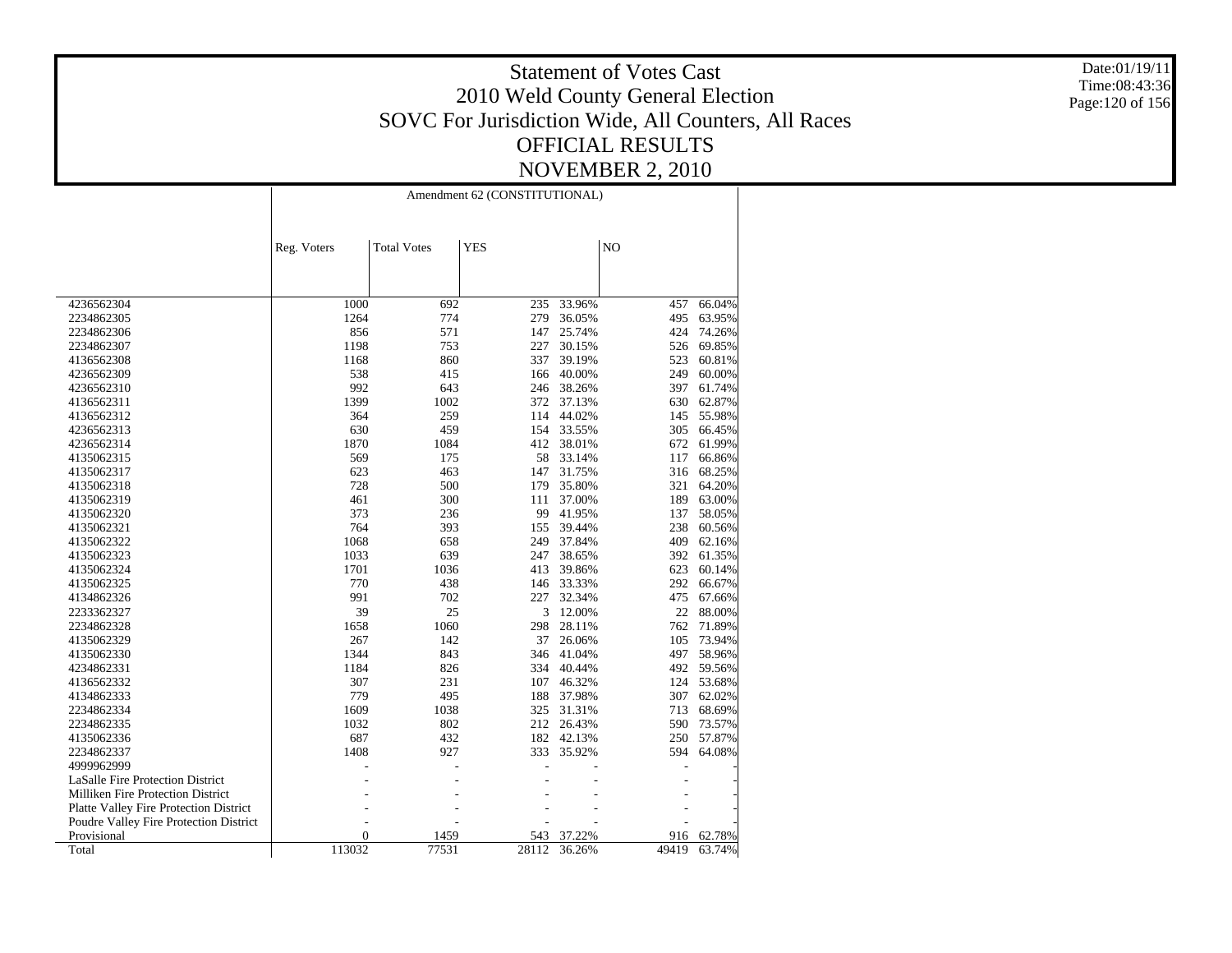Date:01/19/11 Time:08:43:36 Page:121 of 156

|                          | Amendment 63 (CONSTITUTIONAL) |                    |            |        |                |            |  |  |
|--------------------------|-------------------------------|--------------------|------------|--------|----------------|------------|--|--|
|                          | Reg. Voters                   | <b>Total Votes</b> | <b>YES</b> |        | N <sub>O</sub> |            |  |  |
|                          |                               |                    |            |        |                |            |  |  |
| Jurisdiction Wide        |                               |                    |            |        |                |            |  |  |
| 4136562100               | 1070                          | 755                | 434        | 57.48% | 321            | 42.52%     |  |  |
| 4136562101               | 331                           | 254                | 149        | 58.66% | 105            | 41.34%     |  |  |
| 4136562102               | 250                           | 208                | 123        | 59.13% | 85             | 40.87%     |  |  |
| 4136562103               | 342                           | 272                | 156        | 57.35% | 116            | 42.65%     |  |  |
| 4136562104               | 1522                          | 1106               | 666        | 60.22% | 440            | 39.78%     |  |  |
| 4135062106               | 880                           | 465                | 260        | 55.91% | 205            | 44.09%     |  |  |
| 4135062107               | 1538                          | 746                | 349        | 46.78% | 397            | 53.22%     |  |  |
| 4135062108               | 982                           | 590                | 312        | 52.88% | 278            | 47.12%     |  |  |
| 4135062109               | 797                           | 489                | 239        | 48.88% | 250            | 51.12%     |  |  |
| 4135062110               | 883                           | 452                | 209        | 46.24% | 243            | 53.76%     |  |  |
| 4135062111               | 1067                          | 655                | 329        | 50.23% | 326            | 49.77%     |  |  |
| 4135062112               | 945                           | 588                | 252        | 42.86% |                | 336 57.14% |  |  |
| 4135062114               | 852                           | 631                | 227        | 35.97% | 404            | 64.03%     |  |  |
| 4134962115               | 1812                          | 1267               | 714        | 56.35% | 553            | 43.65%     |  |  |
| 4134962116               | 872                           | 612                | 322        | 52.61% | 290            | 47.39%     |  |  |
| 4136562117               | 950                           | 696                | 408        | 58.62% | 288            | 41.38%     |  |  |
| 4136562118               | 1588                          | 1145               | 616        | 53.80% | 529            | 46.20%     |  |  |
| 4136562119               | 579                           | 389                | 221        | 56.81% | 168            | 43.19%     |  |  |
| 4134862120               | 371                           | 285                | 174        | 61.05% | 111            | 38.95%     |  |  |
| 4134962121               | 1572                          | 1103               | 621        | 56.30% | 482            | 43.70%     |  |  |
| 4134962122               | 1181                          | 787                | 432        | 54.89% | 355            | 45.11%     |  |  |
| 4134962123               | 1141                          | 758                | 411        | 54.22% | 347            | 45.78%     |  |  |
| 4134862124               | 1320                          | 899                | 513        | 57.06% | 386            | 42.94%     |  |  |
| 4134862125               | 1080                          | 800                | 412        | 51.50% | 388            | 48.50%     |  |  |
| 4136562126               | 963                           | 678                | 364        | 53.69% | 314            | 46.31%     |  |  |
| 4136562127               | 796                           | 540                | 265        | 49.07% | 275            | 50.93%     |  |  |
| 4136562128               | 1273                          | 940                | 544        | 57.87% |                | 396 42.13% |  |  |
| 4134862129               | 332                           | 254                | 163        | 64.17% | 91             | 35.83%     |  |  |
| 4134962130               | 1527                          | 1053               | 629        | 59.73% | 424            | 40.27%     |  |  |
| 4136562131               | 886                           | 660                | 370        | 56.06% | 290            | 43.94%     |  |  |
| 4134862132               | 909                           | 655                | 338        | 51.60% | 317            | 48.40%     |  |  |
| 4135062134               | 371                           | 243                | 105        | 43.21% | 138            | 56.79%     |  |  |
| 4134862135               | 863                           | 576                | 306        | 53.13% | 270            | 46.88%     |  |  |
| 4134862136               | 1042                          | 693                | 379        | 54.69% | 314            | 45.31%     |  |  |
| 4135062137               | 1491                          | 737                | 362        | 49.12% | 375            | 50.88%     |  |  |
| 4136562138               | 1059                          | 691                | 416        | 60.20% | 275            | 39.80%     |  |  |
|                          | 732                           | 522                | 260        | 49.81% | 262            | 50.19%     |  |  |
| 4135062139               | 1045                          | 717                | 396        | 55.23% | 321            | 44.77%     |  |  |
| 4234862200<br>4234862201 | 1107                          | 738                | 398        | 53.93% | 340            | 46.07%     |  |  |
|                          |                               |                    |            |        |                |            |  |  |
| 4234862202               | 591                           | 397                | 214        | 53.90% | 183            | 46.10%     |  |  |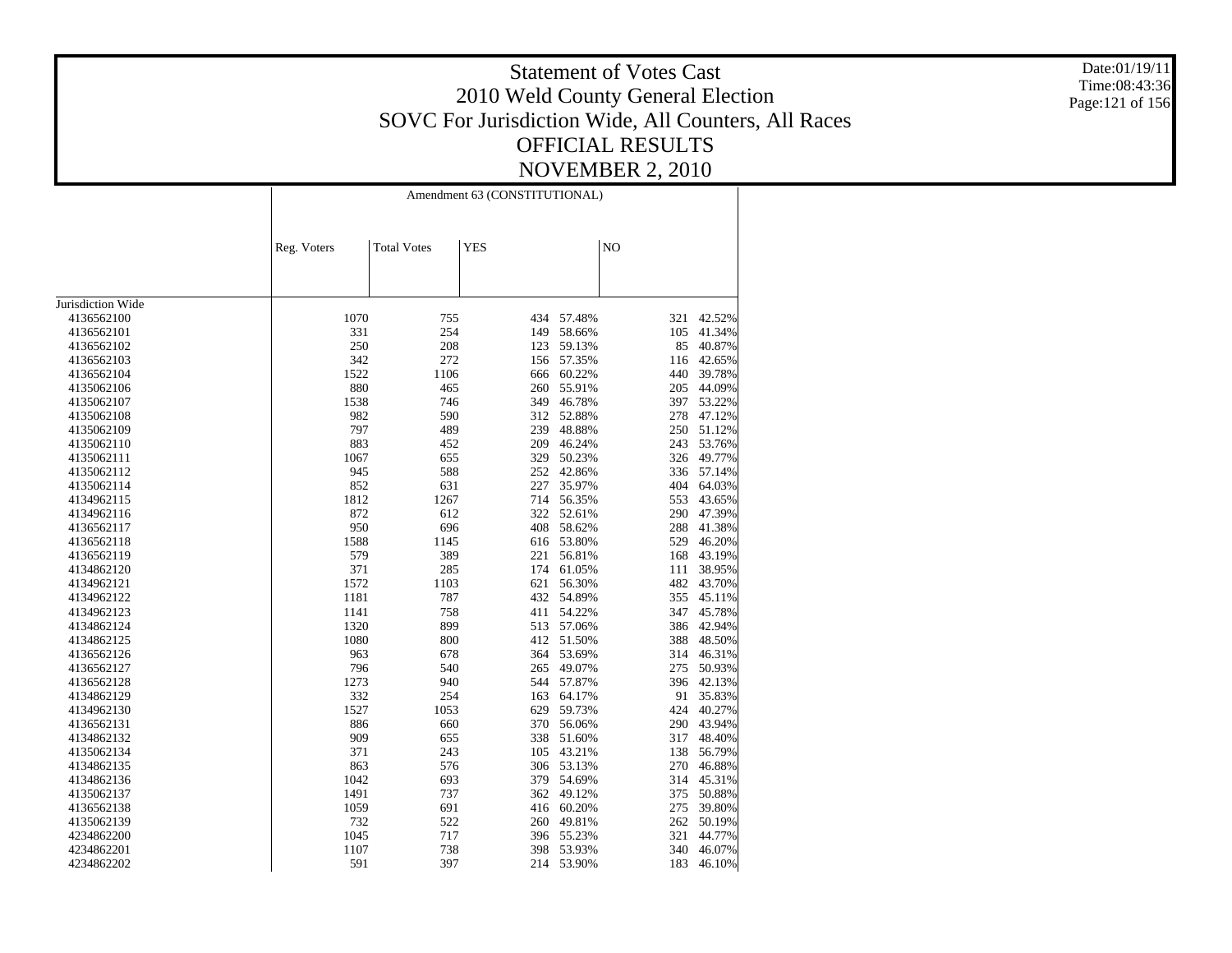Date:01/19/11 Time:08:43:36 Page:122 of 156

|            | Amendment 63 (CONSTITUTIONAL) |                    |            |        |                |        |  |
|------------|-------------------------------|--------------------|------------|--------|----------------|--------|--|
|            |                               |                    |            |        |                |        |  |
|            | Reg. Voters                   | <b>Total Votes</b> | <b>YES</b> |        | N <sub>O</sub> |        |  |
|            |                               |                    |            |        |                |        |  |
|            |                               |                    |            |        |                |        |  |
| 2234862203 | 1576                          | 1003               | 538        | 53.64% | 465            | 46.36% |  |
| 2234862204 | 1082                          | 743                | 413        | 55.59% | 330            | 44.41% |  |
| 2234862205 | 1260                          | 784                | 398        | 50.77% | 386            | 49.23% |  |
| 2234862207 | 1580                          | 1006               | 549        | 54.57% | 457            | 45.43% |  |
| 4234862208 | 796                           | 564                | 328        | 58.16% | 236            | 41.84% |  |
| 4134862211 | 944                           | 564                | 292        | 51.77% | 272            | 48.23% |  |
| 4134862212 | 1120                          | 814                | 399        | 49.02% | 415            | 50.98% |  |
| 4134862213 | 560                           | 334                | 209        | 62.57% | 125            | 37.43% |  |
| 4134862214 | 1239                          | 990                | 502        | 50.71% | 488            | 49.29% |  |
| 4134862215 | 1124                          | 870                | 472        | 54.25% | 398            | 45.75% |  |
| 4135062217 | 827                           | 568                | 297        | 52.29% | 271            | 47.71% |  |
| 4135062219 | 435                           | 284                | 148        | 52.11% | 136            | 47.89% |  |
| 4135062220 | 678                           | 418                | 216        | 51.67% | 202            | 48.33% |  |
| 4135062221 | 1023                          | 724                | 362        | 50.00% | 362            | 50.00% |  |
| 4134862222 | 1190                          | 907                | 468        | 51.60% | 439            | 48.40% |  |
| 4134862223 | 1113                          | 860                | 450        | 52.33% | 410            | 47.67% |  |
| 4234862224 | 594                           | 422                | 225        | 53.32% | 197            | 46.68% |  |
| 4134862226 | 1576                          | 944                | 494        | 52.33% | 450            | 47.67% |  |
| 4234862228 | 1058                          | 606                | 354        | 58.42% | 252            | 41.58% |  |
| 4234862229 | 1442                          | 943                | 555        | 58.85% | 388            | 41.15% |  |
| 4234862230 | 1280                          | 909                | 488        | 53.69% | 421            | 46.31% |  |
| 4234862231 | 1212                          | 805                | 429        | 53.29% | 376            | 46.71% |  |
| 4234862232 | 1074                          | 699                | 359        | 51.36% | 340            | 48.64% |  |
| 4134862235 | 1217                          | 902                | 496        | 54.99% | 406            | 45.01% |  |
| 4235062236 | 515                           | 402                | 212        | 52.74% | 190            | 47.26% |  |
| 4234862237 | 1673                          | 1180               | 675        | 57.20% | 505            | 42.80% |  |
| 4134862238 | 970                           | 664                | 334        | 50.30% | 330            | 49.70% |  |
| 2234862239 | 1407                          | 908                | 499        | 54.96% | 409            | 45.04% |  |
| 2234862240 | 1827                          | 1218               | 733        | 60.18% | 485            | 39.82% |  |
| 4134862241 | 697                           | 462                | 227        | 49.13% | 235            | 50.87% |  |
| 2234862242 | 1169                          | 741                | 369        | 49.80% | 372            | 50.20% |  |
| 4134862243 | 1698                          | 1224               | 635        | 51.88% | 589            | 48.12% |  |
| 4234862244 | 975                           | 718                | 419        | 58.36% | 299            | 41.64% |  |
| 4234862245 | 906                           | 611                | 341        | 55.81% | 270            | 44.19% |  |
| 4234862246 | 796                           | 434                | 262        | 60.37% | 172            | 39.63% |  |
| 4234862247 | 980                           | 635                | 383        | 60.31% | 252            | 39.69% |  |
| 2999962999 | J.                            | Ĭ.                 |            |        | $\overline{a}$ |        |  |
| 4234862300 | 1131                          | 751                | 434        | 57.79% | 317            | 42.21% |  |
| 4236562301 | 948                           | 541                | 243        | 44.92% | 298            | 55.08% |  |
| 4236562302 | 1029                          | 619                | 271        | 43.78% | 348            | 56.22% |  |
|            |                               |                    |            |        |                |        |  |
| 4236562303 | 725                           | 475                | 234        | 49.26% | 241            | 50.74% |  |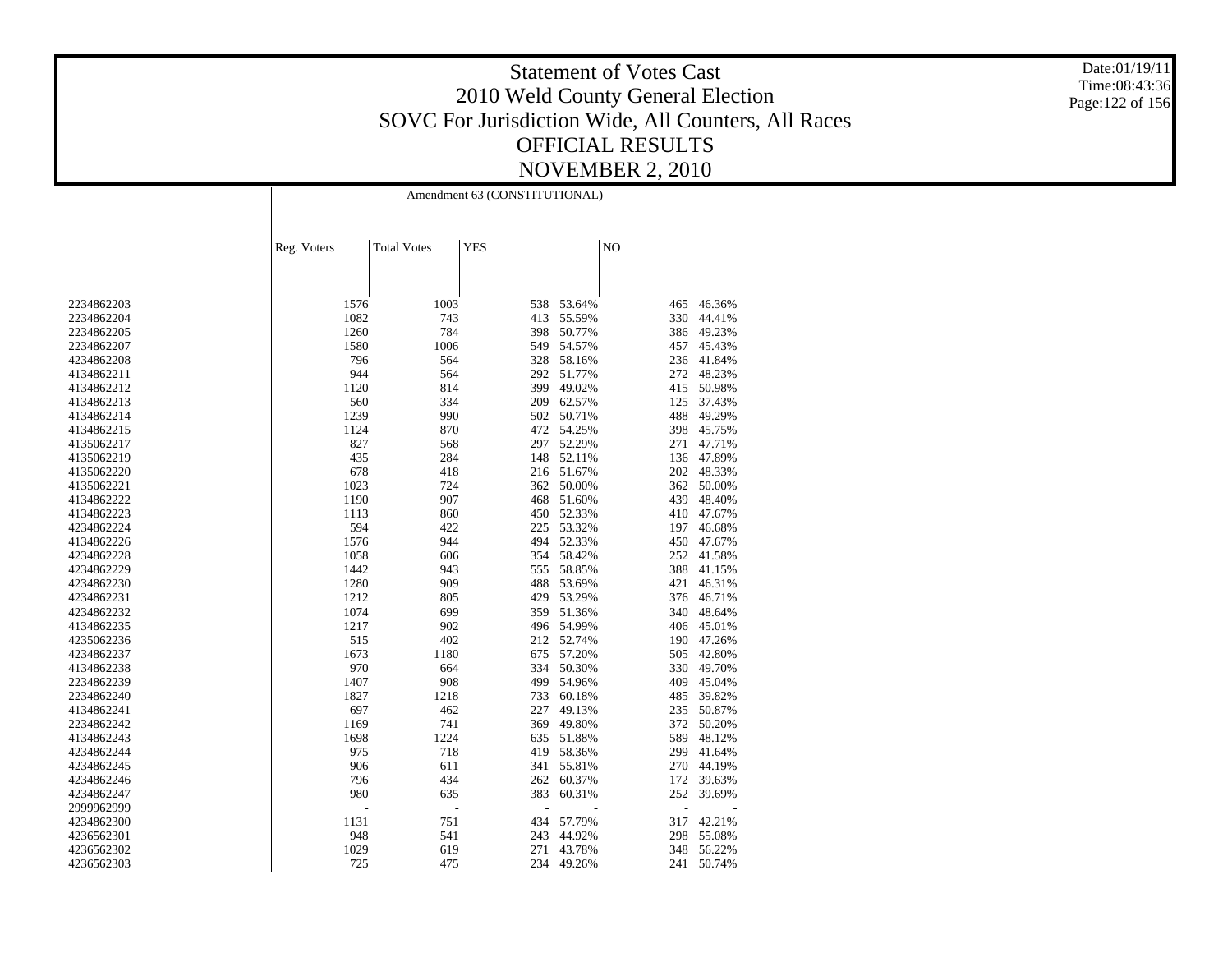Date:01/19/11 Time:08:43:36 Page:123 of 156

|                                               | Amendment 63 (CONSTITUTIONAL) |                    |            |           |       |        |  |
|-----------------------------------------------|-------------------------------|--------------------|------------|-----------|-------|--------|--|
|                                               | Reg. Voters                   | <b>Total Votes</b> | <b>YES</b> |           | NO    |        |  |
| 4236562304                                    | 1000                          | 686                | 404        | 58.89%    | 282   | 41.11% |  |
| 2234862305                                    | 1264                          | 772                | 434        | 56.22%    | 338   | 43.78% |  |
| 2234862306                                    | 856                           | 564                | 291        | 51.60%    | 273   | 48.40% |  |
| 2234862307                                    | 1198                          | 744                | 332        | 44.62%    | 412   | 55.38% |  |
| 4136562308                                    | 1168                          | 862                | 467        | 54.18%    | 395   | 45.82% |  |
| 4236562309                                    | 538                           | 415                | 243        | 58.55%    | 172   | 41.45% |  |
| 4236562310                                    | 992                           | 643                | 386        | 60.03%    | 257   | 39.97% |  |
| 4136562311                                    | 1399                          | 1005               | 596        | 59.30%    | 409   | 40.70% |  |
| 4136562312                                    | 364                           | 257                | 150        | 58.37%    | 107   | 41.63% |  |
| 4236562313                                    | 630                           | 459                | 248        | 54.03%    | 211   | 45.97% |  |
| 4236562314                                    | 1870                          | 1068               | 596        | 55.81%    | 472   | 44.19% |  |
| 4135062315                                    | 569                           | 173                | 79         | 45.66%    | 94    | 54.34% |  |
| 4135062317                                    | 623                           | 448                | 175        | 39.06%    | 273   | 60.94% |  |
| 4135062318                                    | 728                           | 486                | 224        | 46.09%    | 262   | 53.91% |  |
| 4135062319                                    | 461                           | 289                | 131        | 45.33%    | 158   | 54.67% |  |
| 4135062320                                    | 373                           | 227                | 92         | 40.53%    | 135   | 59.47% |  |
| 4135062321                                    | 764                           | 384                | 186        | 48.44%    | 198   | 51.56% |  |
| 4135062322                                    | 1068                          | 656                | 329        | 50.15%    | 327   | 49.85% |  |
| 4135062323                                    | 1033                          | 626                | 318        | 50.80%    | 308   | 49.20% |  |
| 4135062324                                    | 1701                          | 1019               | 570        | 55.94%    | 449   | 44.06% |  |
| 4135062325                                    | 770                           | 438                | 228        | 52.05%    | 210   | 47.95% |  |
| 4134862326                                    | 991                           | 690                | 339        | 49.13%    | 351   | 50.87% |  |
| 2233362327                                    | 39                            | 25                 |            | 14 56.00% | 11    | 44.00% |  |
| 2234862328                                    | 1658                          | 1048               | 513        | 48.95%    | 535   | 51.05% |  |
| 4135062329                                    | 267                           | 137                | 57         | 41.61%    | 80    | 58.39% |  |
| 4135062330                                    | 1344                          | 821                | 451        | 54.93%    | 370   | 45.07% |  |
| 4234862331                                    | 1184                          | 815                | 451        | 55.34%    | 364   | 44.66% |  |
| 4136562332                                    | 307                           | 223                | 135        | 60.54%    | 88    | 39.46% |  |
| 4134862333                                    | 779                           | 483                | 234        | 48.45%    | 249   | 51.55% |  |
| 2234862334                                    | 1609                          | 1033               | 529        | 51.21%    | 504   | 48.79% |  |
| 2234862335                                    | 1032                          | 801                | 418        | 52.18%    | 383   | 47.82% |  |
| 4135062336                                    | 687                           | 430                | 237        | 55.12%    | 193   | 44.88% |  |
| 2234862337                                    | 1408                          | 917                | 506        | 55.18%    | 411   | 44.82% |  |
| 4999962999                                    |                               |                    |            |           |       |        |  |
| LaSalle Fire Protection District              |                               |                    |            |           |       |        |  |
| Milliken Fire Protection District             |                               |                    |            |           |       |        |  |
| <b>Platte Valley Fire Protection District</b> |                               |                    |            |           |       |        |  |
| Poudre Valley Fire Protection District        |                               |                    |            |           |       |        |  |
| Provisional                                   | $\overline{0}$                | 1413               | 729        | 51.59%    | 684   | 48.41% |  |
| Total                                         | 113032                        | 76349              | 40862      | 53.52%    | 35487 | 46.48% |  |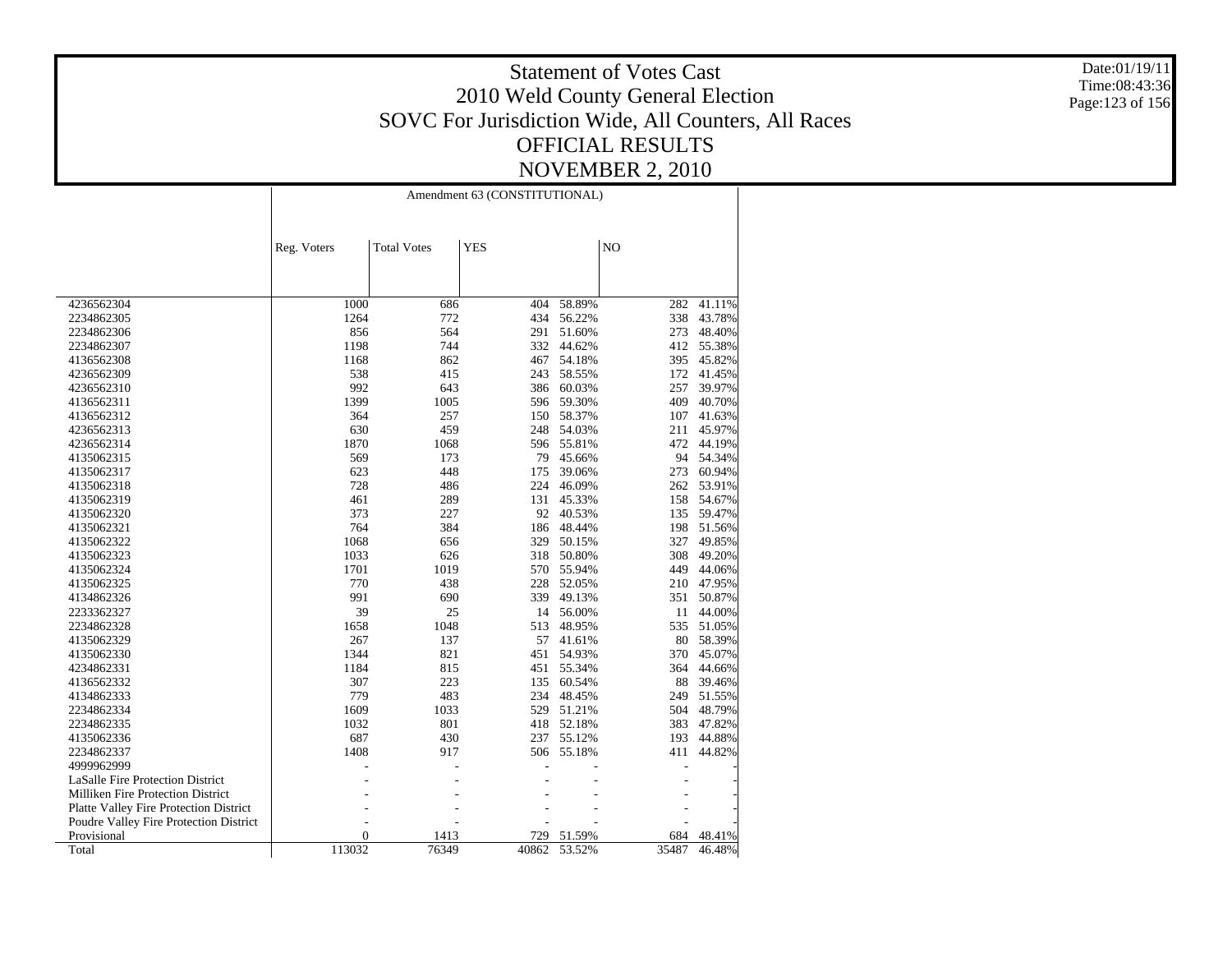Date:01/19/11 Time:08:43:36 Page:124 of 156

|                   | Proposition 101 (STATUTORY) |                    |            |        |     |        |
|-------------------|-----------------------------|--------------------|------------|--------|-----|--------|
|                   | Reg. Voters                 | <b>Total Votes</b> | <b>YES</b> |        | NO  |        |
|                   |                             |                    |            |        |     |        |
| Jurisdiction Wide |                             |                    |            |        |     |        |
| 4136562100        | 1070                        | 761                | 339        | 44.55% | 422 | 55.45% |
| 4136562101        | 331                         | 260                | 86         | 33.08% | 174 | 66.92% |
| 4136562102        | 250                         | 214                | 64         | 29.91% | 150 | 70.09% |
| 4136562103        | 342                         | 273                | 113        | 41.39% | 160 | 58.61% |
| 4136562104        | 1522                        | 1133               | 410        | 36.19% | 723 | 63.81% |
| 4135062106        | 880                         | 472                | 193        | 40.89% | 279 | 59.11% |
| 4135062107        | 1538                        | 769                | 227        | 29.52% | 542 | 70.48% |
| 4135062108        | 982                         | 621                | 205        | 33.01% | 416 | 66.99% |
| 4135062109        | 797                         | 510                | 158        | 30.98% | 352 | 69.02% |
| 4135062110        | 883                         | 466                | 143        | 30.69% | 323 | 69.31% |
| 4135062111        | 1067                        | 685                | 205        | 29.93% | 480 | 70.07% |
| 4135062112        | 945                         | 599                | 127        | 21.20% | 472 | 78.80% |
| 4135062114        | 852                         | 655                | 131        | 20.00% | 524 | 80.00% |
| 4134962115        | 1812                        | 1293               | 452        | 34.96% | 841 | 65.04% |
| 4134962116        | 872                         | 635                | 224        | 35.28% | 411 | 64.72% |
| 4136562117        | 950                         | 718                | 271        | 37.74% | 447 | 62.26% |
| 4136562118        | 1588                        | 1191               | 367        | 30.81% | 824 | 69.19% |
| 4136562119        | 579                         | 400                | 145        | 36.25% | 255 | 63.75% |
| 4134862120        | 371                         | 287                | 130        | 45.30% | 157 | 54.70% |
| 4134962121        | 1572                        | 1129               | 374        | 33.13% | 755 | 66.87% |
| 4134962122        | 1181                        | 820                | 267        | 32.56% | 553 | 67.44% |
| 4134962123        | 1141                        | 776                | 269        | 34.66% | 507 | 65.34% |
| 4134862124        | 1320                        | 937                | 279        | 29.78% | 658 | 70.22% |
| 4134862125        | 1080                        | 832                | 250        | 30.05% | 582 | 69.95% |
| 4136562126        | 963                         | 695                | 268        | 38.56% | 427 | 61.44% |
| 4136562127        | 796                         | 554                | 186        | 33.57% | 368 | 66.43% |
| 4136562128        | 1273                        | 966                | 300        | 31.06% | 666 | 68.94% |
| 4134862129        | 332                         | 259                | 106        | 40.93% | 153 | 59.07% |
| 4134962130        | 1527                        | 1077               | 355        | 32.96% | 722 | 67.04% |
| 4136562131        | 886                         | 674                | 264        | 39.17% | 410 | 60.83% |
| 4134862132        | 909                         | 685                | 183        | 26.72% | 502 | 73.28% |
| 4135062134        | 371                         | 254                | 56         | 22.05% | 198 | 77.95% |
| 4134862135        | 863                         | 612                | 156        | 25.49% | 456 | 74.51% |
| 4134862136        | 1042                        | 723                | 193        | 26.69% | 530 | 73.31% |
| 4135062137        | 1491                        | 759                | 275        | 36.23% | 484 | 63.77% |
| 4136562138        | 1059                        | 709                | 242        | 34.13% | 467 | 65.87% |
| 4135062139        | 732                         | 556                | 141        | 25.36% | 415 | 74.64% |
| 4234862200        | 1045                        | 739                | 305        | 41.27% | 434 | 58.73% |
| 4234862201        | 1107                        | 758                | 262        | 34.56% | 496 | 65.44% |
| 4234862202        | 591                         | 406                | 155        | 38.18% | 251 | 61.82% |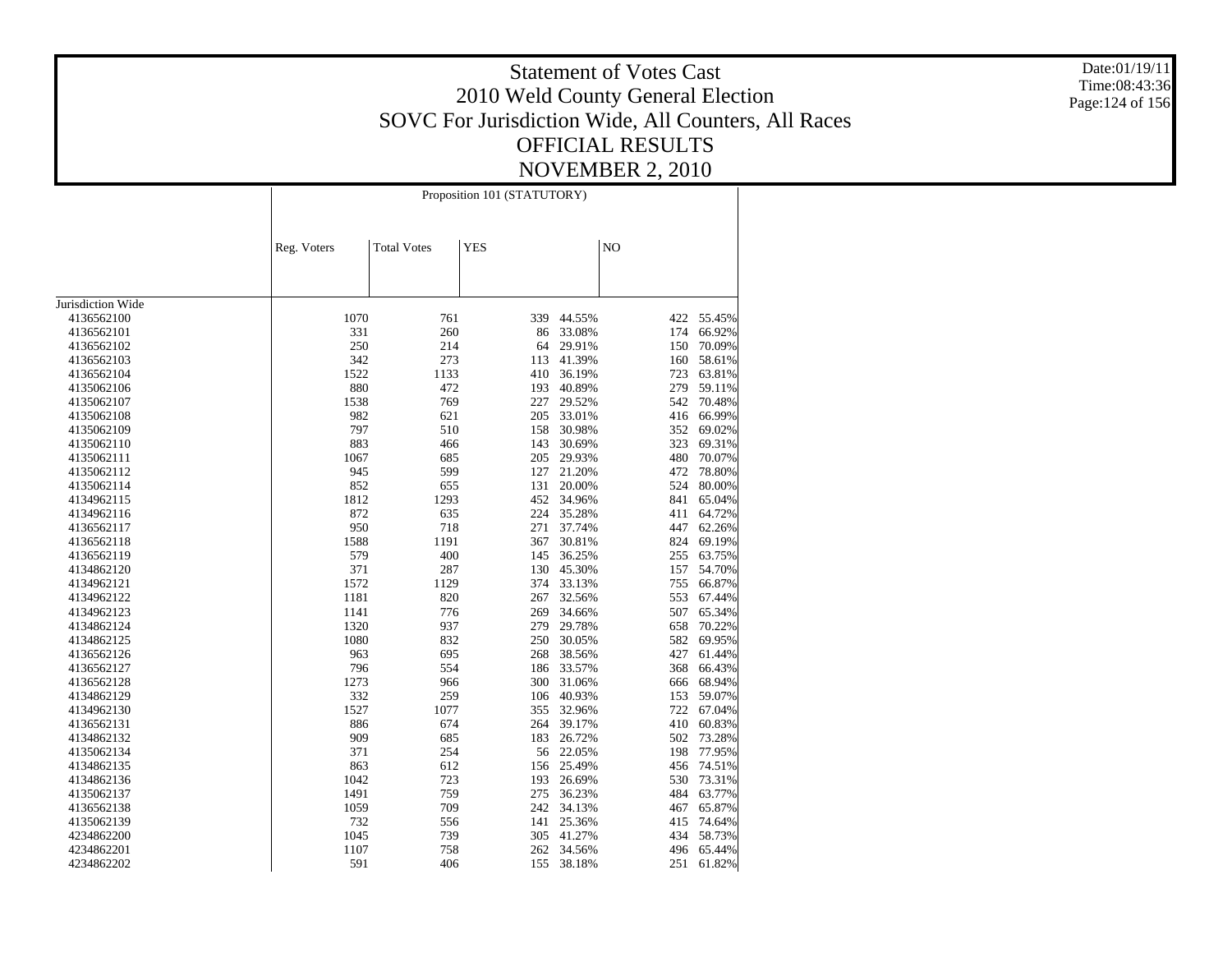Date:01/19/11 Time:08:43:36 Page:125 of 156

|            | Proposition 101 (STATUTORY) |                    |            |        |     |        |  |
|------------|-----------------------------|--------------------|------------|--------|-----|--------|--|
|            | Reg. Voters                 | <b>Total Votes</b> | <b>YES</b> |        | NO  |        |  |
|            |                             |                    |            |        |     |        |  |
| 2234862203 | 1576                        | 1021               | 369        | 36.14% | 652 | 63.86% |  |
| 2234862204 | 1082                        | 760                | 281        | 36.97% | 479 | 63.03% |  |
| 2234862205 | 1260                        | 800                | 304        | 38.00% | 496 | 62.00% |  |
| 2234862207 | 1580                        | 1034               | 336        | 32.50% | 698 | 67.50% |  |
| 4234862208 | 796                         | 588                | 245        | 41.67% | 343 | 58.33% |  |
| 4134862211 | 944                         | 586                | 179        | 30.55% | 407 | 69.45% |  |
| 4134862212 | 1120                        | 843                | 194        | 23.01% | 649 | 76.99% |  |
| 4134862213 | 560                         | 339                | 133        | 39.23% | 206 | 60.77% |  |
| 4134862214 | 1239                        | 1032               | 211        | 20.45% | 821 | 79.55% |  |
| 4134862215 | 1124                        | 907                | 267        | 29.44% | 640 | 70.56% |  |
|            | 827                         | 598                | 172        | 28.76% | 426 | 71.24% |  |
| 4135062217 |                             |                    |            |        |     |        |  |
| 4135062219 | 435                         | 293                | 86         | 29.35% | 207 | 70.65% |  |
| 4135062220 | 678                         | 437                | 133        | 30.43% | 304 | 69.57% |  |
| 4135062221 | 1023                        | 752                | 184        | 24.47% | 568 | 75.53% |  |
| 4134862222 | 1190                        | 944                | 233        | 24.68% | 711 | 75.32% |  |
| 4134862223 | 1113                        | 886                | 227        | 25.62% | 659 | 74.38% |  |
| 4234862224 | 594                         | 429                | 162        | 37.76% | 267 | 62.24% |  |
| 4134862226 | 1576                        | 983                | 317        | 32.25% | 666 | 67.75% |  |
| 4234862228 | 1058                        | 624                | 240        | 38.46% | 384 | 61.54% |  |
| 4234862229 | 1442                        | 959                | 395        | 41.19% | 564 | 58.81% |  |
| 4234862230 | 1280                        | 926                | 343        | 37.04% | 583 | 62.96% |  |
| 4234862231 | 1212                        | 829                | 263        | 31.72% | 566 | 68.28% |  |
| 4234862232 | 1074                        | 719                | 271        | 37.69% | 448 | 62.31% |  |
| 4134862235 | 1217                        | 930                | 261        | 28.06% | 669 | 71.94% |  |
| 4235062236 | 515                         | 410                | 135        | 32.93% | 275 | 67.07% |  |
| 4234862237 | 1673                        | 1211               | 494        | 40.79% | 717 | 59.21% |  |
| 4134862238 | 970                         | 692                | 186        | 26.88% | 506 | 73.12% |  |
| 2234862239 | 1407                        | 926                | 336        | 36.29% | 590 | 63.71% |  |
| 2234862240 | 1827                        | 1246               | 526        | 42.22% | 720 | 57.78% |  |
| 4134862241 | 697                         | 483                | 120        | 24.84% | 363 | 75.16% |  |
| 2234862242 | 1169                        | 753                | 260        | 34.53% | 493 | 65.47% |  |
| 4134862243 | 1698                        | 1258               | 344        | 27.34% | 914 | 72.66% |  |
| 4234862244 | 975                         | 735                | 279        | 37.96% | 456 | 62.04% |  |
| 4234862245 | 906                         | 632                | 277        | 43.83% | 355 | 56.17% |  |
| 4234862246 | 796                         | 447                | 189        | 42.28% | 258 | 57.72% |  |
| 4234862247 | 980                         | 645                | 244        | 37.83% | 401 | 62.17% |  |
| 2999962999 |                             | ÷,                 |            |        | Ĭ.  |        |  |
| 4234862300 | 1131                        | 770                | 323        | 41.95% | 447 | 58.05% |  |
| 4236562301 | 948                         | 559                | 161        | 28.80% | 398 | 71.20% |  |
| 4236562302 | 1029                        | 638                | 158        | 24.76% | 480 | 75.24% |  |
|            |                             |                    |            |        |     |        |  |
| 4236562303 | 725                         | 491                | 150        | 30.55% | 341 | 69.45% |  |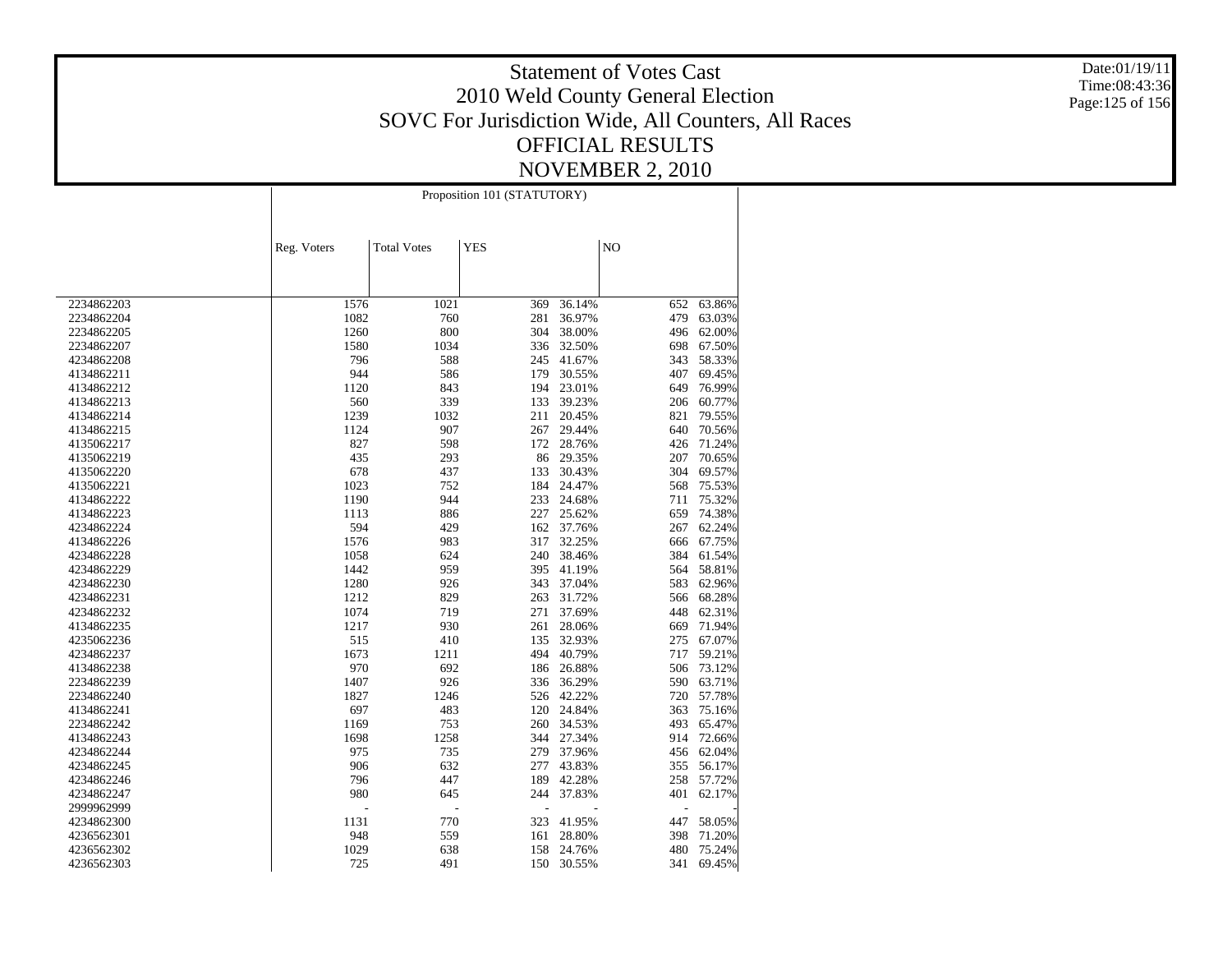Date:01/19/11 Time:08:43:36 Page:126 of 156

|                                               | Proposition 101 (STATUTORY) |                    |            |                  |            |                  |  |
|-----------------------------------------------|-----------------------------|--------------------|------------|------------------|------------|------------------|--|
|                                               | Reg. Voters                 | <b>Total Votes</b> | <b>YES</b> |                  | NO         |                  |  |
|                                               |                             |                    |            |                  |            |                  |  |
| 4236562304<br>2234862305                      | 1000<br>1264                | 708<br>787         | 247<br>317 | 34.89%<br>40.28% | 461<br>470 | 65.11%<br>59.72% |  |
| 2234862306                                    | 856                         | 576                | 214        | 37.15%           | 362        | 62.85%           |  |
| 2234862307                                    | 1198                        | 750                | 242        | 32.27%           | 508        | 67.73%           |  |
| 4136562308                                    | 1168                        | 870                | 274        | 31.49%           | 596        | 68.51%           |  |
| 4236562309                                    | 538                         | 423                | 193        | 45.63%           | 230        | 54.37%           |  |
| 4236562310                                    | 992                         | 650                | 273        | 42.00%           | 377        | 58.00%           |  |
| 4136562311                                    | 1399                        | 1022               | 423        | 41.39%           | 599        | 58.61%           |  |
| 4136562312                                    | 364                         | 266                | 100        | 37.59%           | 166        | 62.41%           |  |
| 4236562313                                    | 630                         | 468                | 189        | 40.38%           | 279        | 59.62%           |  |
| 4236562314                                    | 1870                        | 1083               | 441        | 40.72%           | 642        | 59.28%           |  |
| 4135062315                                    | 569                         | 173                | 47         | 27.17%           | 126        | 72.83%           |  |
| 4135062317                                    | 623                         | 468                | 111        | 23.72%           | 357        | 76.28%           |  |
| 4135062318                                    | 728                         | 513                | 127        | 24.76%           | 386        | 75.24%           |  |
| 4135062319                                    | 461                         | 299                | 73         | 24.41%           | 226        | 75.59%           |  |
| 4135062320                                    | 373                         | 236                | 65         | 27.54%           | 171        | 72.46%           |  |
| 4135062321                                    | 764                         | 400                | 141        | 35.25%           | 259        | 64.75%           |  |
| 4135062322                                    | 1068                        | 669                | 207        | 30.94%           | 462        | 69.06%           |  |
| 4135062323                                    | 1033                        | 648                | 210        | 32.41%           | 438        | 67.59%           |  |
| 4135062324                                    | 1701                        | 1045               | 366        | 35.02%           | 679        | 64.98%           |  |
| 4135062325                                    | 770                         | 451                | 154        | 34.15%           | 297        | 65.85%           |  |
| 4134862326                                    | 991                         | 705                | 201        | 28.51%           | 504        | 71.49%           |  |
| 2233362327                                    | 39                          | 26                 | 15         | 57.69%           | 11         | 42.31%           |  |
| 2234862328                                    | 1658                        | 1074               | 373        | 34.73%           | 701        | 65.27%           |  |
| 4135062329                                    | 267                         | 141                | 36         | 25.53%           | 105        | 74.47%           |  |
| 4135062330                                    | 1344                        | 870                | 247        | 28.39%           | 623        | 71.61%           |  |
| 4234862331                                    | 1184                        | 844                | 275        | 32.58%           | 569        | 67.42%           |  |
| 4136562332                                    | 307                         | 233                | 75         | 32.19%           | 158        | 67.81%           |  |
| 4134862333                                    | 779                         | 497                | 176        | 35.41%           | 321        | 64.59%           |  |
| 2234862334                                    | 1609                        | 1042               | 396        | 38.00%           | 646        | 62.00%           |  |
| 2234862335                                    | 1032                        | 804                | 300        | 37.31%           | 504        | 62.69%           |  |
| 4135062336                                    | 687                         | 436                | 129        | 29.59%           | 307        | 70.41%           |  |
| 2234862337                                    | 1408                        | 939                | 394        | 41.96%           | 545        | 58.04%           |  |
| 4999962999                                    |                             |                    |            |                  |            |                  |  |
| LaSalle Fire Protection District              |                             |                    |            |                  |            |                  |  |
| Milliken Fire Protection District             |                             |                    |            |                  |            |                  |  |
| <b>Platte Valley Fire Protection District</b> |                             |                    |            |                  |            |                  |  |
| Poudre Valley Fire Protection District        |                             |                    |            |                  |            |                  |  |
| Provisional                                   | $\overline{0}$              | 1452               | 542        | 37.33%           | 910        | 62.67%           |  |
| Total                                         | 113032                      | 78545              | 26437      | 33.66%           | 52108      | 66.34%           |  |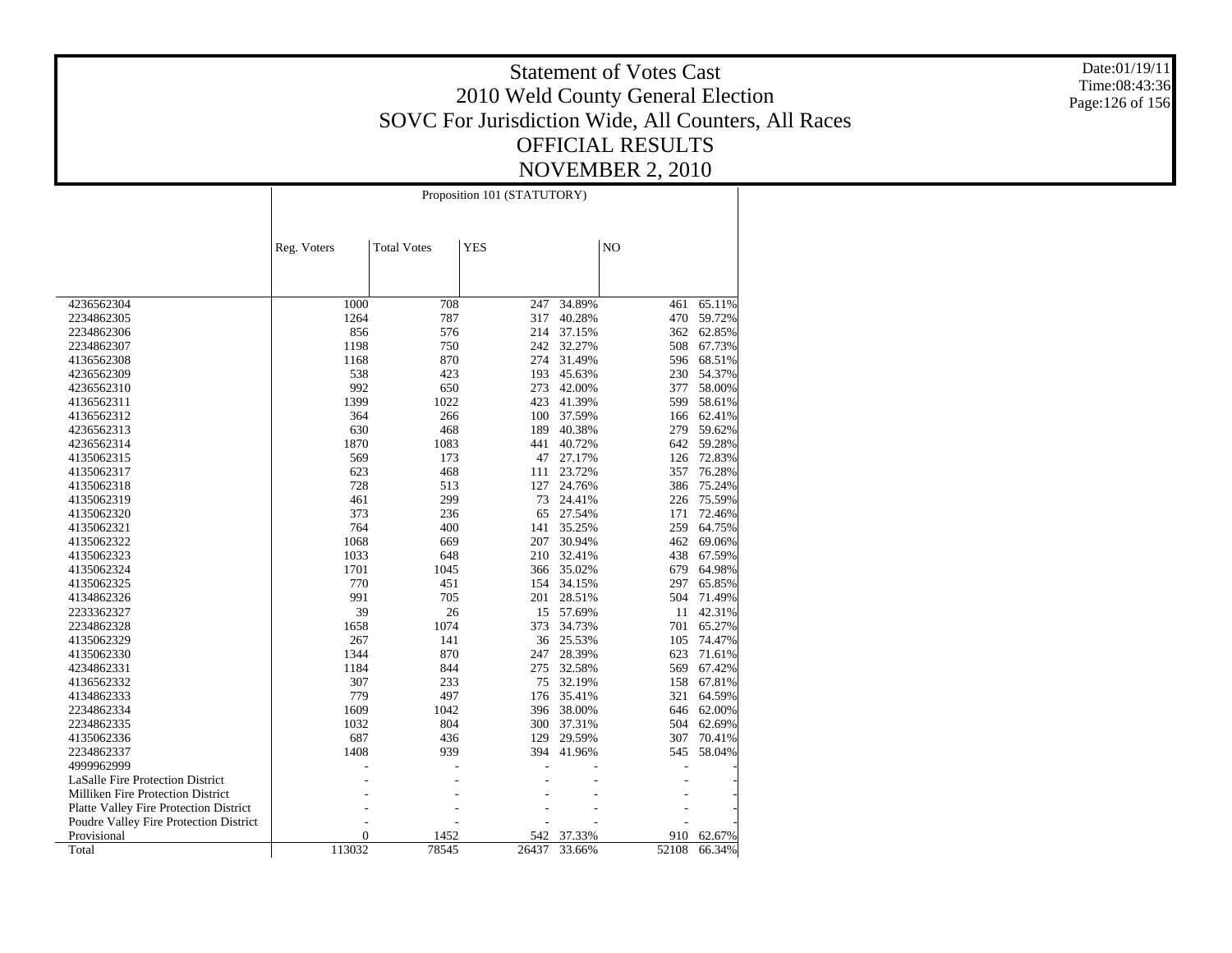Date:01/19/11 Time:08:43:36 Page:127 of 156

|                   |             | Proposition 102 (STATUTORY) |            |        |     |        |  |  |  |
|-------------------|-------------|-----------------------------|------------|--------|-----|--------|--|--|--|
|                   | Reg. Voters | <b>Total Votes</b>          | <b>YES</b> |        | NO  |        |  |  |  |
|                   |             |                             |            |        |     |        |  |  |  |
| Jurisdiction Wide |             |                             |            |        |     |        |  |  |  |
| 4136562100        | 1070        | 742                         | 299        | 40.30% | 443 | 59.70% |  |  |  |
| 4136562101        | 331         | 256                         | 97         | 37.89% | 159 | 62.11% |  |  |  |
| 4136562102        | 250         | 208                         | 71         | 34.13% | 137 | 65.87% |  |  |  |
| 4136562103        | 342         | 265                         | 106        | 40.00% | 159 | 60.00% |  |  |  |
| 4136562104        | 1522        | 1099                        | 431        | 39.22% | 668 | 60.78% |  |  |  |
| 4135062106        | 880         | 458                         | 205        | 44.76% | 253 | 55.24% |  |  |  |
| 4135062107        | 1538        | 733                         | 333        | 45.43% | 400 | 54.57% |  |  |  |
| 4135062108        | 982         | 588                         | 279        | 47.45% | 309 | 52.55% |  |  |  |
| 4135062109        | 797         | 488                         | 228        | 46.72% | 260 | 53.28% |  |  |  |
| 4135062110        | 883         | 441                         | 216        | 48.98% | 225 | 51.02% |  |  |  |
| 4135062111        | 1067        | 657                         | 286        | 43.53% | 371 | 56.47% |  |  |  |
| 4135062112        | 945         | 558                         | 217        | 38.89% | 341 | 61.11% |  |  |  |
| 4135062114        | 852         | 617                         | 207        | 33.55% | 410 | 66.45% |  |  |  |
| 4134962115        | 1812        | 1243                        | 524        | 42.16% | 719 | 57.84% |  |  |  |
| 4134962116        | 872         | 605                         | 247        | 40.83% | 358 | 59.17% |  |  |  |
| 4136562117        | 950         | 687                         | 258        | 37.55% | 429 | 62.45% |  |  |  |
| 4136562118        | 1588        | 1144                        | 470        | 41.08% | 674 | 58.92% |  |  |  |
| 4136562119        | 579         | 391                         | 149        | 38.11% | 242 | 61.89% |  |  |  |
| 4134862120        | 371         | 273                         | 111        | 40.66% | 162 | 59.34% |  |  |  |
| 4134962121        | 1572        | 1096                        | 471        | 42.97% | 625 | 57.03% |  |  |  |
| 4134962122        | 1181        | 801                         | 324        | 40.45% | 477 | 59.55% |  |  |  |
| 4134962123        | 1141        | 742                         | 322        | 43.40% | 420 | 56.60% |  |  |  |
| 4134862124        | 1320        | 887                         | 358        | 40.36% | 529 | 59.64% |  |  |  |
| 4134862125        | 1080        | 789                         | 329        | 41.70% | 460 | 58.30% |  |  |  |
| 4136562126        | 963         | 678                         | 259        | 38.20% | 419 | 61.80% |  |  |  |
| 4136562127        | 796         | 530                         | 211        | 39.81% | 319 | 60.19% |  |  |  |
| 4136562128        | 1273        | 933                         | 366        | 39.23% | 567 | 60.77% |  |  |  |
| 4134862129        | 332         | 255                         | 106        | 41.57% | 149 | 58.43% |  |  |  |
| 4134962130        | 1527        | 1044                        | 460        | 44.06% | 584 | 55.94% |  |  |  |
| 4136562131        | 886         | 650                         | 267        | 41.08% | 383 | 58.92% |  |  |  |
| 4134862132        | 909         | 650                         | 274        | 42.15% | 376 | 57.85% |  |  |  |
| 4135062134        | 371         | 241                         | 89         | 36.93% | 152 | 63.07% |  |  |  |
| 4134862135        | 863         | 567                         | 205        | 36.16% | 362 | 63.84% |  |  |  |
| 4134862136        | 1042        | 692                         | 284        | 41.04% | 408 | 58.96% |  |  |  |
| 4135062137        | 1491        | 733                         | 335        | 45.70% | 398 | 54.30% |  |  |  |
| 4136562138        | 1059        | 689                         | 291        | 42.24% | 398 | 57.76% |  |  |  |
| 4135062139        | 732         | 533                         | 221        | 41.46% | 312 | 58.54% |  |  |  |
| 4234862200        | 1045        | 716                         | 287        | 40.08% | 429 | 59.92% |  |  |  |
| 4234862201        | 1107        | 731                         | 298        | 40.77% | 433 | 59.23% |  |  |  |
| 4234862202        | 591         | 396                         | 176        | 44.44% | 220 | 55.56% |  |  |  |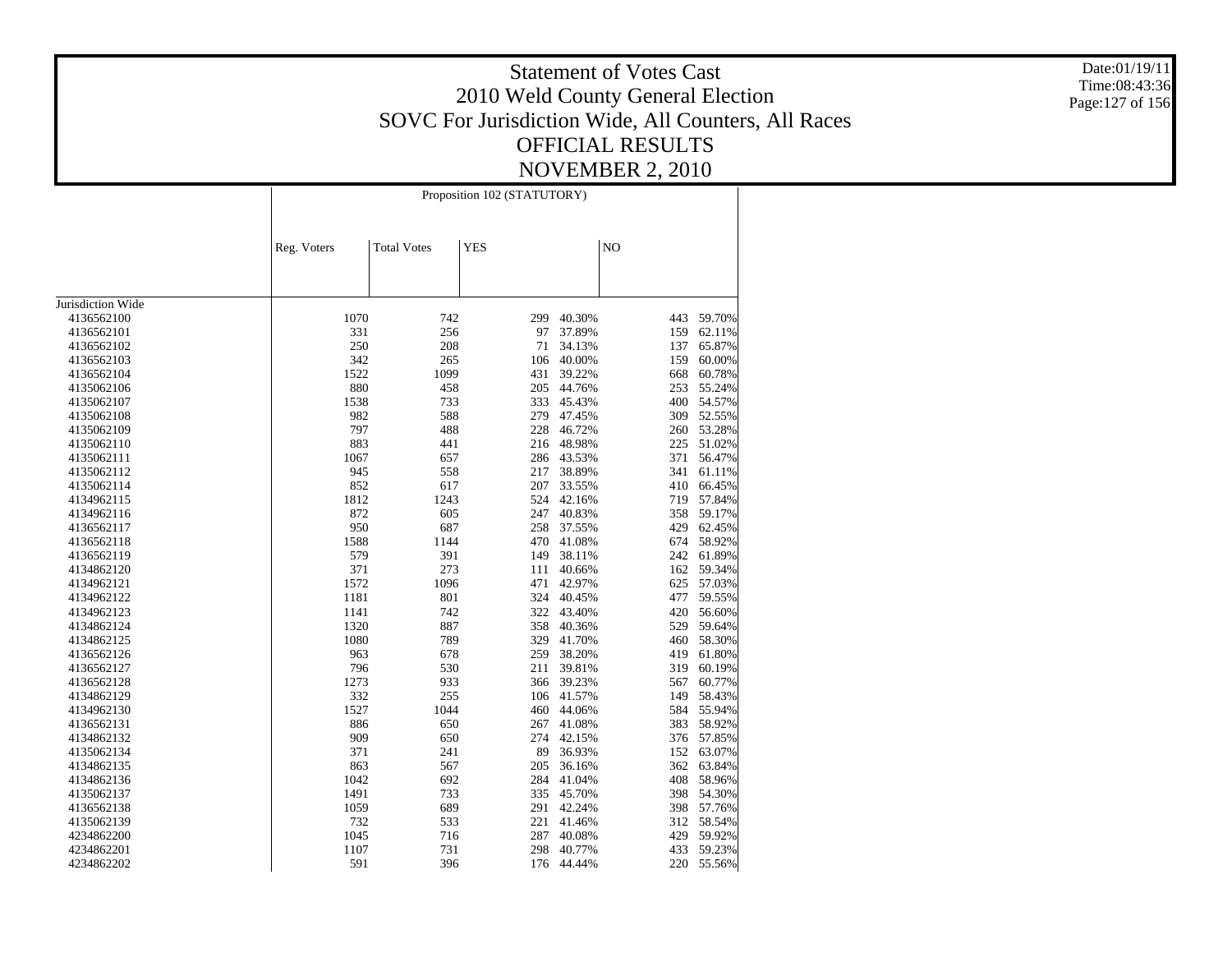Date:01/19/11 Time:08:43:36 Page:128 of 156

|            |             | Proposition 102 (STATUTORY) |            |        |     |        |  |  |
|------------|-------------|-----------------------------|------------|--------|-----|--------|--|--|
|            | Reg. Voters | <b>Total Votes</b>          | <b>YES</b> |        | NO  |        |  |  |
|            |             |                             |            |        |     |        |  |  |
| 2234862203 | 1576        | 990                         | 408        | 41.21% | 582 | 58.79% |  |  |
| 2234862204 | 1082        | 740                         | 289        | 39.05% | 451 | 60.95% |  |  |
| 2234862205 | 1260        | 774                         | 313        | 40.44% | 461 | 59.56% |  |  |
| 2234862207 | 1580        | 990                         | 387        | 39.09% | 603 | 60.91% |  |  |
| 4234862208 | 796         | 560                         | 225        | 40.18% | 335 | 59.82% |  |  |
| 4134862211 | 944         | 562                         | 249        | 44.31% | 313 | 55.69% |  |  |
| 4134862212 | 1120        | 798                         | 305        | 38.22% | 493 | 61.78% |  |  |
| 4134862213 | 560         | 330                         | 146        | 44.24% | 184 | 55.76% |  |  |
| 4134862214 | 1239        | 971                         | 401        | 41.30% | 570 | 58.70% |  |  |
| 4134862215 | 1124        | 866                         | 358        | 41.34% | 508 | 58.66% |  |  |
| 4135062217 | 827         | 567                         | 248        | 43.74% | 319 | 56.26% |  |  |
| 4135062219 | 435         | 280                         | 121        | 43.21% | 159 | 56.79% |  |  |
| 4135062220 | 678         | 413                         | 192        | 46.49% | 221 | 53.51% |  |  |
| 4135062221 | 1023        | 724                         | 297        | 41.02% | 427 | 58.98% |  |  |
| 4134862222 | 1190        | 888                         | 345        | 38.85% | 543 | 61.15% |  |  |
| 4134862223 | 1113        | 844                         | 342        | 40.52% | 502 | 59.48% |  |  |
| 4234862224 | 594         | 414                         | 179        | 43.24% | 235 | 56.76% |  |  |
| 4134862226 | 1576        | 938                         | 404        | 43.07% | 534 | 56.93% |  |  |
| 4234862228 | 1058        | 595                         | 281        | 47.23% | 314 | 52.77% |  |  |
| 4234862229 | 1442        | 929                         | 379        | 40.80% | 550 | 59.20% |  |  |
| 4234862230 | 1280        | 887                         | 361        | 40.70% | 526 | 59.30% |  |  |
| 4234862231 | 1212        | 800                         | 330        | 41.25% | 470 | 58.75% |  |  |
| 4234862232 | 1074        | 686                         | 278        | 40.52% | 408 | 59.48% |  |  |
| 4134862235 | 1217        | 888                         | 367        | 41.33% | 521 | 58.67% |  |  |
| 4235062236 | 515         | 402                         | 182        | 45.27% | 220 | 54.73% |  |  |
| 4234862237 | 1673        | 1159                        | 490        | 42.28% | 669 | 57.72% |  |  |
| 4134862238 | 970         | 661                         | 279        | 42.21% | 382 | 57.79% |  |  |
| 2234862239 | 1407        | 890                         | 360        | 40.45% | 530 | 59.55% |  |  |
| 2234862240 | 1827        | 1212                        | 548        | 45.21% | 664 | 54.79% |  |  |
| 4134862241 | 697         | 454                         | 194        | 42.73% | 260 | 57.27% |  |  |
| 2234862242 | 1169        | 732                         | 326        | 44.54% | 406 | 55.46% |  |  |
| 4134862243 | 1698        | 1202                        | 483        | 40.18% | 719 | 59.82% |  |  |
| 4234862244 | 975         | 712                         | 282        | 39.61% | 430 | 60.39% |  |  |
| 4234862245 | 906         | 601                         | 233        | 38.77% | 368 | 61.23% |  |  |
| 4234862246 | 796         | 433                         | 193        | 44.57% | 240 | 55.43% |  |  |
| 4234862247 | 980         | 619                         | 283        | 45.72% | 336 | 54.28% |  |  |
| 2999962999 |             | ÷,                          |            |        | ÷,  |        |  |  |
| 4234862300 | 1131        | 748                         | 333        | 44.52% | 415 | 55.48% |  |  |
| 4236562301 | 948         | 541                         | 219        | 40.48% | 322 | 59.52% |  |  |
| 4236562302 | 1029        | 614                         | 246        | 40.07% | 368 | 59.93% |  |  |
| 4236562303 | 725         | 478                         | 187        | 39.12% | 291 | 60.88% |  |  |
|            |             |                             |            |        |     |        |  |  |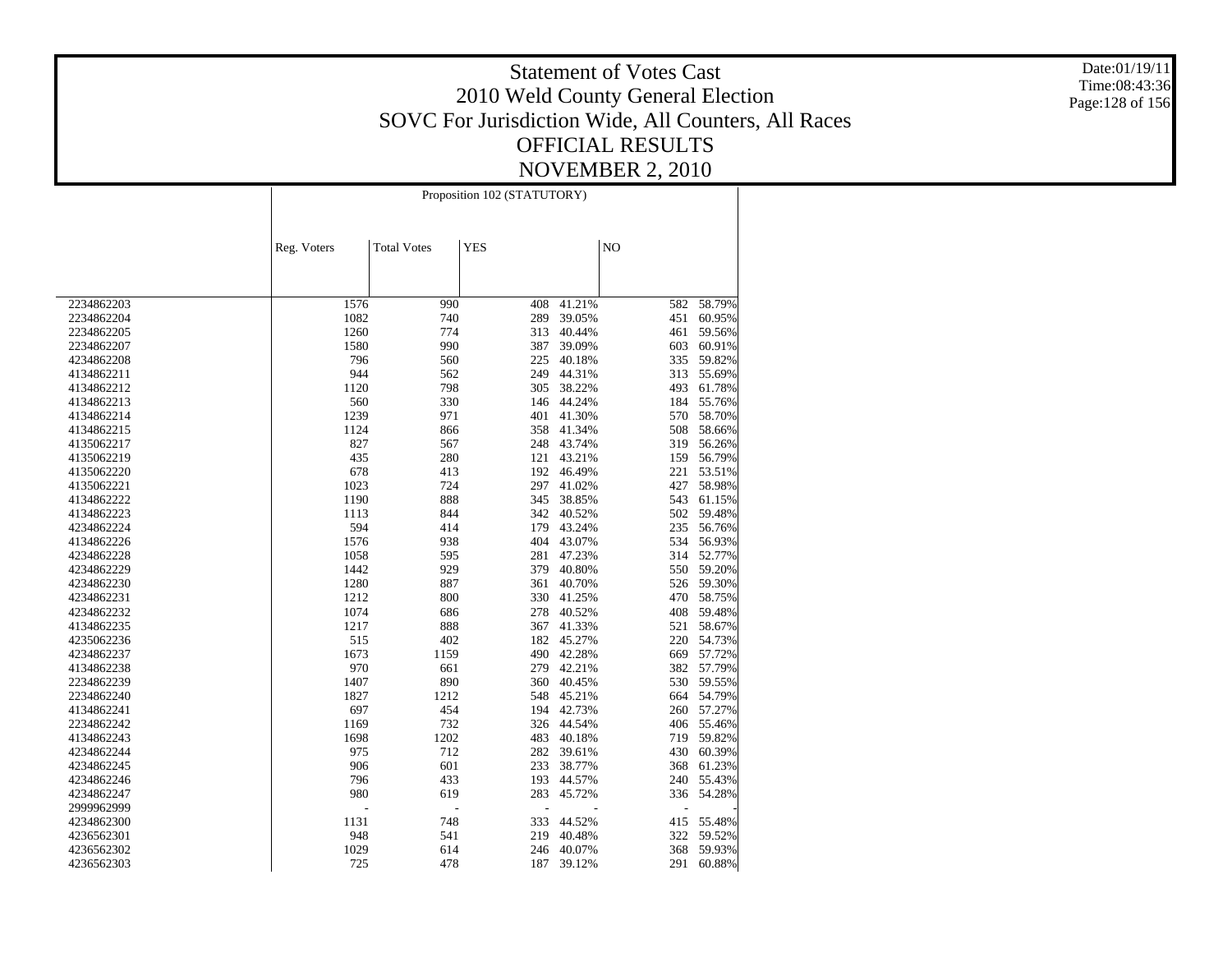Date:01/19/11 Time:08:43:36 Page:129 of 156

|                                               | Proposition 102 (STATUTORY) |                    |            |                  |            |                  |  |
|-----------------------------------------------|-----------------------------|--------------------|------------|------------------|------------|------------------|--|
|                                               | Reg. Voters                 | <b>Total Votes</b> | <b>YES</b> |                  | NO         |                  |  |
|                                               |                             |                    |            |                  |            |                  |  |
| 4236562304                                    | 1000                        | 675                | 283        | 41.93%           | 392        | 58.07%           |  |
| 2234862305                                    | 1264                        | 761                | 311        | 40.87%           | 450        | 59.13%           |  |
| 2234862306                                    | 856                         | 557                | 214        | 38.42%           | 343        | 61.58%           |  |
| 2234862307                                    | 1198                        | 734                | 267        | 36.38%           | 467        | 63.62%           |  |
| 4136562308                                    | 1168                        | 856                | 321        | 37.50%           | 535        | 62.50%           |  |
| 4236562309                                    | 538                         | 413                | 164        | 39.71%           | 249        | 60.29%           |  |
| 4236562310                                    | 992                         | 642                | 252        | 39.25%           | 390        | 60.75%           |  |
| 4136562311                                    | 1399                        | 999                | 442        | 44.24%           | 557        | 55.76%           |  |
| 4136562312                                    | 364                         | 252                | 110        | 43.65%           | 142        | 56.35%           |  |
| 4236562313                                    | 630                         | 457                | 187        | 40.92%           | 270        | 59.08%           |  |
| 4236562314                                    | 1870                        | 1072               | 466        | 43.47%           | 606        | 56.53%           |  |
| 4135062315                                    | 569                         | 166                | 72         | 43.37%           | 94         | 56.63%           |  |
| 4135062317                                    | 623                         | 437                | 155        | 35.47%           | 282        | 64.53%           |  |
| 4135062318                                    | 728                         | 482<br>282         | 181        | 37.55%           | 301        | 62.45%           |  |
| 4135062319                                    | 461<br>373                  |                    | 110<br>84  | 39.01%           | 172        | 60.99%           |  |
| 4135062320<br>4135062321                      | 764                         | 220<br>379         | 164        | 38.18%<br>43.27% | 136<br>215 | 61.82%<br>56.73% |  |
| 4135062322                                    | 1068                        | 654                | 281        | 42.97%           | 373        | 57.03%           |  |
| 4135062323                                    | 1033                        | 635                |            | 302 47.56%       | 333        | 52.44%           |  |
| 4135062324                                    | 1701                        | 1021               | 442        | 43.29%           | 579        | 56.71%           |  |
| 4135062325                                    | 770                         | 441                | 202        | 45.80%           | 239        | 54.20%           |  |
| 4134862326                                    | 991                         | 686                | 285        | 41.55%           | 401        | 58.45%           |  |
| 2233362327                                    | 39                          | 26                 | 11         | 42.31%           | 15         | 57.69%           |  |
| 2234862328                                    | 1658                        | 1038               | 379        | 36.51%           | 659        | 63.49%           |  |
| 4135062329                                    | 267                         | 138                | 55         | 39.86%           | 83         | 60.14%           |  |
| 4135062330                                    | 1344                        | 823                | 384        | 46.66%           | 439        | 53.34%           |  |
| 4234862331                                    | 1184                        | 812                | 360        | 44.33%           | 452        | 55.67%           |  |
| 4136562332                                    | 307                         | 219                | 85         | 38.81%           | 134        | 61.19%           |  |
| 4134862333                                    | 779                         | 486                | 239        | 49.18%           | 247        | 50.82%           |  |
| 2234862334                                    | 1609                        | 1029               | 400        | 38.87%           | 629        | 61.13%           |  |
| 2234862335                                    | 1032                        | 788                | 280        | 35.53%           | 508        | 64.47%           |  |
| 4135062336                                    | 687                         | 420                | 166        | 39.52%           | 254        | 60.48%           |  |
| 2234862337                                    | 1408                        | 906                | 422        | 46.58%           | 484        | 53.42%           |  |
| 4999962999                                    |                             |                    |            |                  |            |                  |  |
| <b>LaSalle Fire Protection District</b>       |                             |                    |            |                  |            |                  |  |
| <b>Milliken Fire Protection District</b>      |                             |                    |            |                  |            |                  |  |
| <b>Platte Valley Fire Protection District</b> |                             |                    |            |                  |            |                  |  |
| Poudre Valley Fire Protection District        |                             |                    |            |                  |            |                  |  |
| Provisional                                   | $\overline{0}$              | 1412               | 641        | 45.40%           | 771        | 54.60%           |  |
| Total                                         | 113032                      | 75616              | 31427      | 41.56%           | 44189      | 58.44%           |  |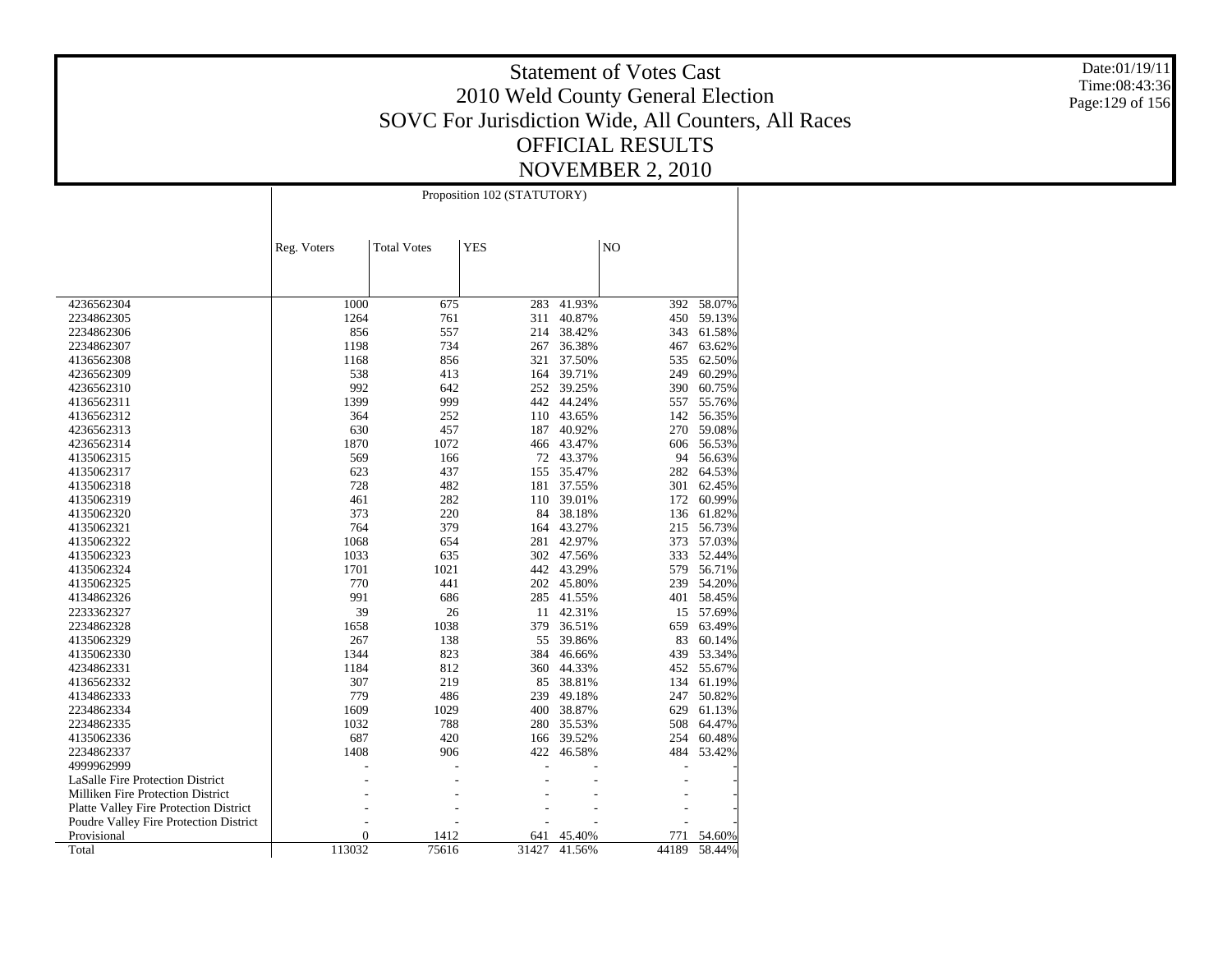Date:01/19/11 Time:08:43:36 Page:130 of 156

|                   |                          | <b>CITY OF GREELEY ISSUE 2A</b> |            |            |                |            |
|-------------------|--------------------------|---------------------------------|------------|------------|----------------|------------|
|                   |                          |                                 |            |            |                |            |
|                   | Reg. Voters              | <b>Total Votes</b>              | <b>YES</b> |            | NO             |            |
|                   |                          |                                 |            |            |                |            |
|                   |                          |                                 |            |            |                |            |
| Jurisdiction Wide |                          |                                 |            |            |                |            |
| 4136562100        |                          |                                 |            |            |                |            |
| 4136562101        |                          |                                 |            |            |                |            |
| 4136562102        |                          |                                 |            |            |                |            |
| 4136562103        |                          |                                 |            |            |                |            |
| 4136562104        |                          |                                 |            |            |                |            |
| 4135062106        | 880                      | 471                             | 117        | 24.84%     | 354            | 75.16%     |
| 4135062107        | 1354                     | 634                             | 208        | 32.81%     | 426            | 67.19%     |
| 4135062108        | 982                      | 607                             | 192        | 31.63%     | 415            | 68.37%     |
| 4135062109        | 797                      | 504                             | 170        | 33.73%     | 334            | 66.27%     |
| 4135062110        | 883                      | 456                             | 164        | 35.96%     |                | 292 64.04% |
| 4135062111        | 1067                     | 677                             | 265        | 39.14%     | 412            | 60.86%     |
| 4135062112        | 945                      | 575                             |            | 304 52.87% | 271            | 47.13%     |
| 4135062114        | 852                      | 635                             | 343        | 54.02%     | 292            | 45.98%     |
| 4134962115        | $\overline{a}$           | $\overline{a}$                  |            |            | $\overline{a}$ |            |
| 4134962116        |                          |                                 |            |            |                |            |
| 4136562117        |                          |                                 |            |            |                |            |
| 4136562118        |                          |                                 |            |            |                |            |
| 4136562119        | ٠                        |                                 |            |            |                |            |
| 4134862120        | 28                       | 14                              | 4          | 28.57%     | 10             | 71.43%     |
| 4134962121        | L.                       |                                 |            |            |                |            |
| 4134962122        |                          |                                 |            |            |                |            |
| 4134962123        |                          |                                 |            |            |                |            |
| 4134862124        | 1319                     | 926                             |            | 372 40.17% |                | 554 59.83% |
| 4134862125        | 969                      | 733                             | 338        | 46.11%     | 395            | 53.89%     |
| 4136562126        |                          |                                 |            |            |                |            |
| 4136562127        | ÷,                       | $\overline{a}$                  |            |            |                |            |
| 4136562128        | ÷,                       |                                 |            |            |                |            |
| 4134862129        | 11                       | 10                              | 1          | 10.00%     | 9              | 90.00%     |
| 4134962130        | L,                       |                                 |            |            |                |            |
| 4136562131        |                          |                                 |            |            |                |            |
| 4134862132        | 909                      | 669                             | 260        | 38.86%     | 409            | 61.14%     |
| 4135062134        | 371                      | 249                             | 110        | 44.18%     | 139            | 55.82%     |
| 4134862135        | 863                      | 591                             |            | 284 48.05% | 307            | 51.95%     |
| 4134862136        | 1042                     | 705                             |            | 283 40.14% | 422            | 59.86%     |
| 4135062137        | 1486                     | 734                             | 179        | 24.39%     | 555            | 75.61%     |
| 4136562138        | $\overline{\phantom{a}}$ | ÷,                              | ÷.         |            |                |            |
| 4135062139        | 732                      | 544                             | 233        | 42.83%     |                | 311 57.17% |
| 4234862200        | J.                       |                                 |            |            |                |            |
| 4234862201        |                          |                                 |            |            |                |            |
| 4234862202        |                          |                                 |            |            |                |            |
|                   |                          |                                 |            |            |                |            |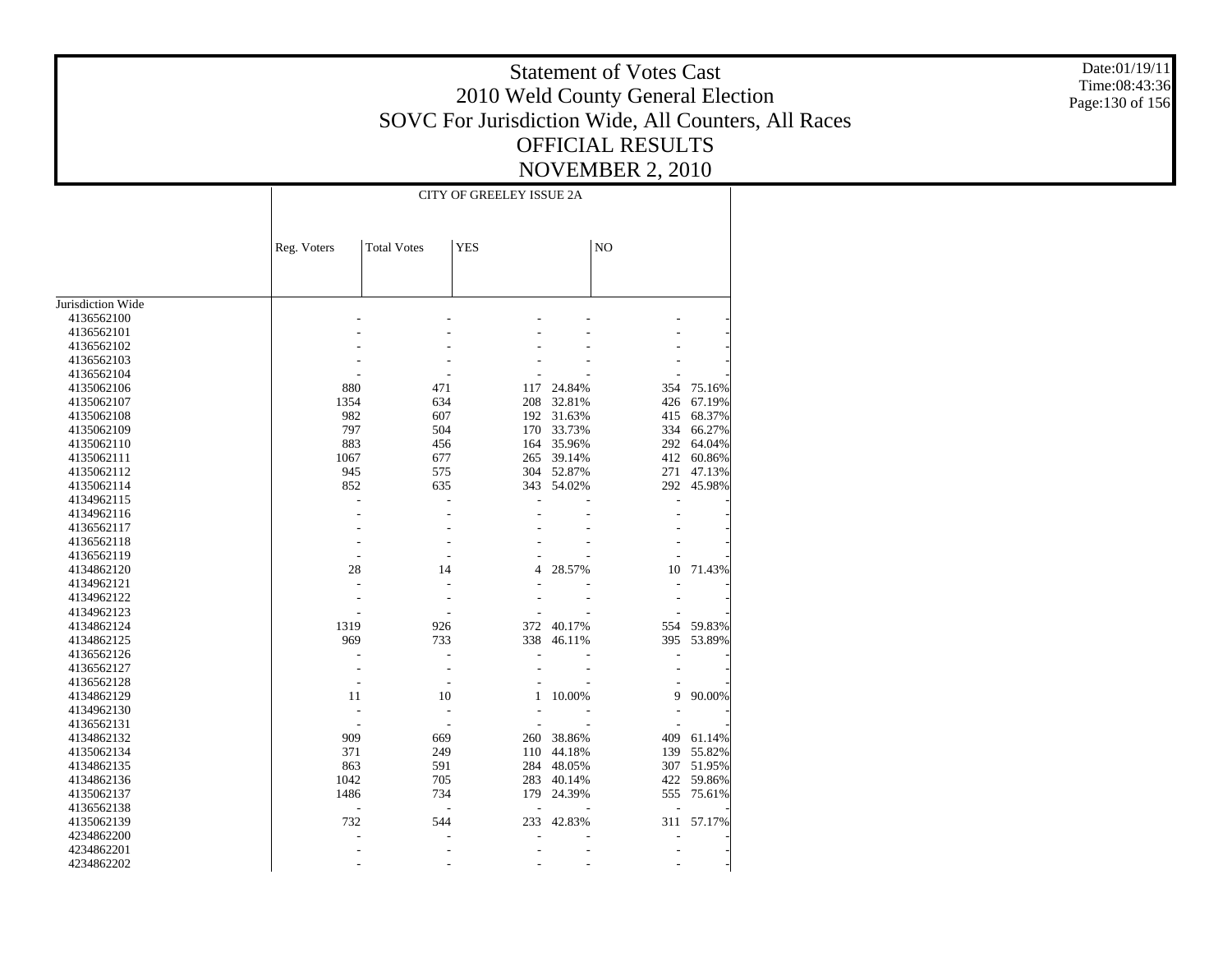Date:01/19/11 Time:08:43:36 Page:131 of 156

|            | <b>CITY OF GREELEY ISSUE 2A</b> |                    |                  |        |                  |            |  |
|------------|---------------------------------|--------------------|------------------|--------|------------------|------------|--|
|            |                                 |                    |                  |        |                  |            |  |
|            | Reg. Voters                     | <b>Total Votes</b> | <b>YES</b>       |        | NO               |            |  |
|            |                                 |                    |                  |        |                  |            |  |
| 2234862203 |                                 |                    |                  |        | $\overline{a}$   |            |  |
| 2234862204 |                                 |                    |                  |        |                  |            |  |
| 2234862205 |                                 |                    |                  |        |                  |            |  |
| 2234862207 |                                 |                    |                  |        |                  |            |  |
| 4234862208 |                                 |                    |                  |        |                  |            |  |
| 4134862211 | 943                             | 580                | 182              | 31.38% | 398              | 68.62%     |  |
| 4134862212 | 1120                            | 824                | 408              | 49.51% | 416              | 50.49%     |  |
| 4134862213 | 552                             | 326                | 97               | 29.75% | 229              | 70.25%     |  |
| 4134862214 | 1239                            | 1017               | 518              | 50.93% | 499              | 49.07%     |  |
| 4134862215 | 1124                            | 892                | 438              | 49.10% | 454              | 50.90%     |  |
| 4135062217 | 827                             | 587                | 234              | 39.86% | 353              | 60.14%     |  |
| 4135062219 | 435                             | 284                | 131              | 46.13% | 153              | 53.87%     |  |
| 4135062220 | 678                             | 415                | 147              | 35.42% | 268              | 64.58%     |  |
| 4135062221 | 1023                            | 743                | 351              | 47.24% |                  | 392 52.76% |  |
| 4134862222 | 1190                            | 913                | 449              | 49.18% | 464              | 50.82%     |  |
| 4134862223 | 1113                            | 870                | 360              | 41.38% | 510              | 58.62%     |  |
| 4234862224 |                                 |                    |                  |        |                  |            |  |
| 4134862226 | 1576                            | 954                | 320              | 33.54% | 634              | 66.46%     |  |
| 4234862228 |                                 |                    |                  |        |                  |            |  |
| 4234862229 |                                 |                    |                  |        |                  |            |  |
| 4234862230 |                                 |                    |                  |        |                  |            |  |
|            |                                 |                    |                  |        | 212              |            |  |
| 4234862231 | 549                             | 377                | 165              | 43.77% |                  | 56.23%     |  |
| 4234862232 | $\boldsymbol{0}$                | $\mathbf{0}$       | $\boldsymbol{0}$ |        | $\boldsymbol{0}$ |            |  |
| 4134862235 | 1217                            | 924                | 374              | 40.48% | 550              | 59.52%     |  |
| 4235062236 |                                 | L,                 |                  |        |                  |            |  |
| 4234862237 |                                 | $\overline{a}$     |                  |        |                  |            |  |
| 4134862238 | 970                             | 682                | 256              | 37.54% | 426              | 62.46%     |  |
| 2234862239 |                                 | $\overline{a}$     | ÷,               |        |                  |            |  |
| 2234862240 |                                 |                    |                  |        |                  |            |  |
| 4134862241 | 697                             | 465                | 200              | 43.01% | 265              | 56.99%     |  |
| 2234862242 |                                 |                    |                  |        |                  |            |  |
| 4134862243 | 1698                            | 1240               | 502              | 40.48% | 738              | 59.52%     |  |
| 4234862244 |                                 |                    |                  |        | Ĭ.               |            |  |
| 4234862245 |                                 |                    |                  |        |                  |            |  |
| 4234862246 |                                 |                    |                  |        |                  |            |  |
| 4234862247 | $\mathbf{0}$                    | $\theta$           | $\Omega$         |        | $\overline{0}$   |            |  |
| 2999962999 |                                 |                    |                  |        |                  |            |  |
| 4234862300 |                                 |                    |                  |        |                  |            |  |
| 4236562301 |                                 |                    |                  |        |                  |            |  |
| 4236562302 |                                 |                    |                  |        |                  |            |  |
| 4236562303 |                                 |                    |                  |        |                  |            |  |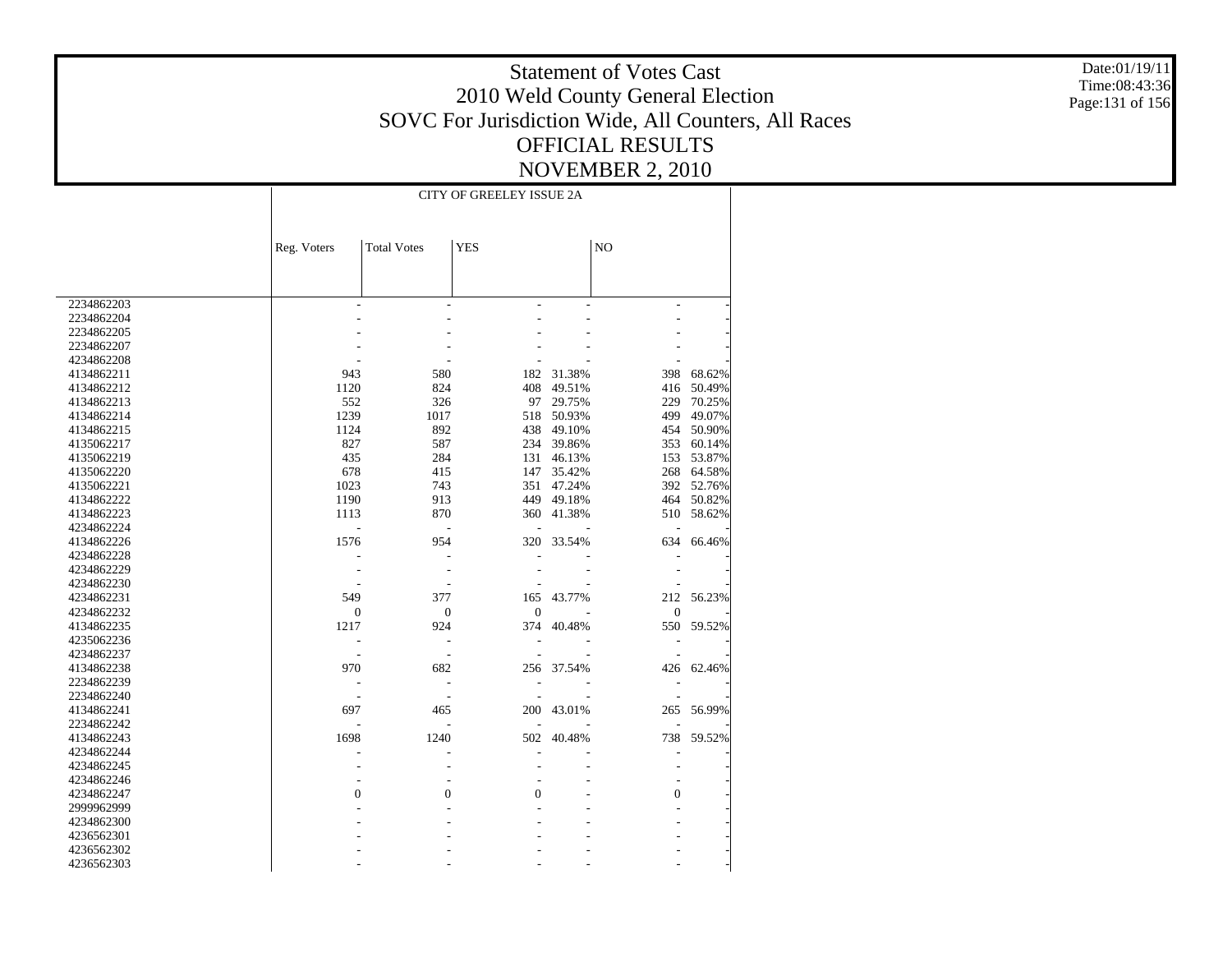Date:01/19/11 Time:08:43:36 Page:132 of 156

|                                        |             | <b>CITY OF GREELEY ISSUE 2A</b> |              |        |                |           |  |
|----------------------------------------|-------------|---------------------------------|--------------|--------|----------------|-----------|--|
|                                        |             |                                 |              |        |                |           |  |
|                                        |             |                                 |              |        |                |           |  |
|                                        | Reg. Voters | <b>Total Votes</b>              | <b>YES</b>   |        | NO             |           |  |
|                                        |             |                                 |              |        |                |           |  |
|                                        |             |                                 |              |        |                |           |  |
|                                        |             |                                 |              |        |                |           |  |
| 4236562304                             |             |                                 |              |        | $\overline{a}$ |           |  |
| 2234862305                             |             |                                 |              |        |                |           |  |
| 2234862306                             |             |                                 |              |        |                |           |  |
| 2234862307                             |             |                                 |              |        |                |           |  |
| 4136562308                             |             |                                 |              |        |                |           |  |
| 4236562309                             |             |                                 |              |        |                |           |  |
| 4236562310                             |             |                                 |              |        |                |           |  |
| 4136562311                             |             |                                 |              |        |                |           |  |
| 4136562312                             |             |                                 |              |        |                |           |  |
| 4236562313                             |             |                                 |              |        |                |           |  |
| 4236562314                             |             |                                 |              |        |                |           |  |
| 4135062315                             | 569         | 159                             | 65           | 40.88% | 94             | 59.12%    |  |
| 4135062317                             | 623         | 457                             | 235          | 51.42% | 222            | 48.58%    |  |
| 4135062318                             | 728         | 507                             | 205          | 40.43% | 302            | 59.57%    |  |
| 4135062319                             | 410         | 263                             | 120          | 45.63% | 143            | 54.37%    |  |
| 4135062320                             | 362         | 212                             | 75           | 35.38% | 137            | 64.62%    |  |
| 4135062321                             | 764         | 396                             | 118          | 29.80% | 278            | 70.20%    |  |
| 4135062322                             |             |                                 |              |        |                |           |  |
| 4135062323                             |             |                                 |              |        |                |           |  |
| 4135062324                             |             |                                 |              |        |                |           |  |
| 4135062325                             |             |                                 |              |        |                |           |  |
| 4134862326                             |             |                                 |              |        |                |           |  |
| 2233362327                             |             |                                 |              |        |                |           |  |
| 2234862328                             |             |                                 |              |        |                |           |  |
| 4135062329                             | 267         | 131                             | 57           | 43.51% | 74             | 56.49%    |  |
| 4135062330                             | 5           | 2                               | $\mathbf{0}$ | 0.00%  |                | 2 100.00% |  |
| 4234862331                             |             |                                 |              |        |                |           |  |
| 4136562332                             |             | L,                              |              |        |                |           |  |
| 4134862333                             | 196         | 88                              | 26           | 29.55% | 62             | 70.45%    |  |
| 2234862334                             |             |                                 |              |        |                |           |  |
| 2234862335                             |             |                                 |              |        |                |           |  |
| 4135062336                             |             |                                 |              |        |                |           |  |
| 2234862337                             |             |                                 |              |        |                |           |  |
| 4999962999                             |             |                                 |              |        |                |           |  |
| LaSalle Fire Protection District       |             |                                 |              |        |                |           |  |
|                                        |             |                                 |              |        |                |           |  |
| Milliken Fire Protection District      |             |                                 |              |        |                |           |  |
| Platte Valley Fire Protection District |             |                                 |              |        |                |           |  |
| Poudre Valley Fire Protection District |             |                                 |              |        |                |           |  |
| Provisional                            | 0           | 502                             | 157          | 31.27% | 345            | 68.73%    |  |
| Total                                  | 36365       | 24544                           | 10017        | 40.81% | 14527          | 59.19%    |  |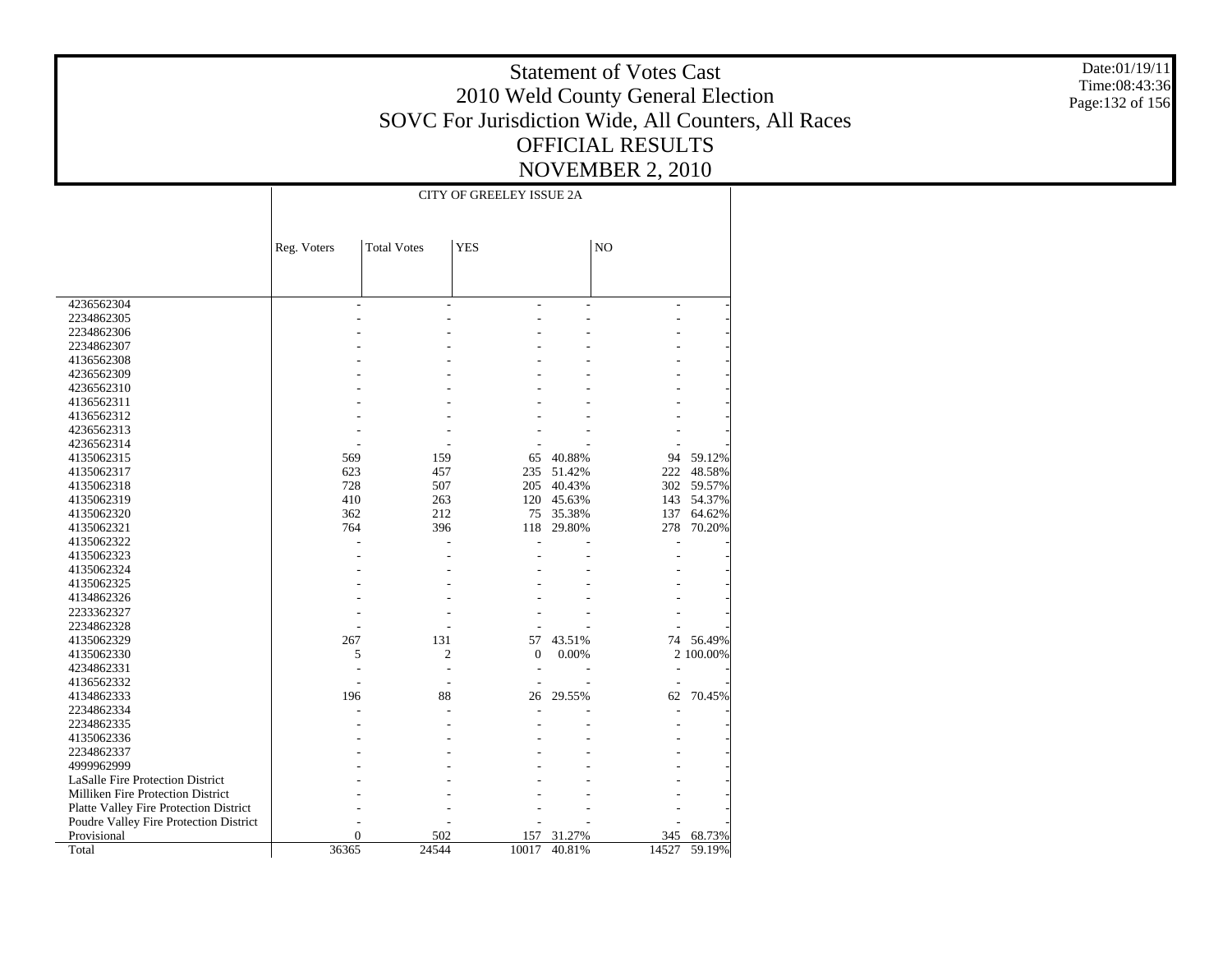Date:01/19/11 Time:08:43:36 Page:133 of 156

|                          |                |                    | <b>CITY OF GREELEY ISSUE 2B</b> |            |     |            |
|--------------------------|----------------|--------------------|---------------------------------|------------|-----|------------|
|                          |                |                    |                                 |            |     |            |
|                          | Reg. Voters    | <b>Total Votes</b> | <b>YES</b>                      |            | NO  |            |
|                          |                |                    |                                 |            |     |            |
| Jurisdiction Wide        |                |                    |                                 |            |     |            |
| 4136562100               |                |                    |                                 |            |     |            |
| 4136562101               |                |                    |                                 |            |     |            |
| 4136562102               |                |                    |                                 |            |     |            |
| 4136562103               |                |                    |                                 |            |     |            |
| 4136562104               |                |                    |                                 |            |     |            |
| 4135062106               | 880            | 467                | 190                             | 40.69%     | 277 | 59.31%     |
| 4135062107               | 1354           | 635                | 343                             | 54.02%     | 292 | 45.98%     |
| 4135062108               | 982            | 609                | 308                             | 50.57%     | 301 | 49.43%     |
| 4135062109               | 797            | 498                |                                 | 266 53.41% |     | 232 46.59% |
| 4135062110               | 883            | 460                |                                 | 215 46.74% | 245 | 53.26%     |
| 4135062111               | 1067           | 677                |                                 | 360 53.18% | 317 | 46.82%     |
| 4135062112               | 945            | 579                | 363                             | 62.69%     |     | 216 37.31% |
| 4135062114               | 852            | 644                | 447                             | 69.41%     | 197 | 30.59%     |
| 4134962115               | L,             |                    |                                 |            | L,  |            |
| 4134962116               |                |                    |                                 |            |     |            |
| 4136562117               |                |                    |                                 |            |     |            |
| 4136562118               |                |                    |                                 |            |     |            |
| 4136562119               |                |                    |                                 |            |     |            |
|                          | ٠              | 14                 | 5                               |            | 9   |            |
| 4134862120<br>4134962121 | 28<br>÷        |                    |                                 | 35.71%     |     | 64.29%     |
|                          |                |                    |                                 |            |     |            |
| 4134962122               |                |                    |                                 |            |     |            |
| 4134962123               |                |                    |                                 |            |     |            |
| 4134862124               | 1319           | 931                | 547                             | 58.75%     | 384 | 41.25%     |
| 4134862125               | 969            | 739                | 484                             | 65.49%     | 255 | 34.51%     |
| 4136562126               |                |                    |                                 |            |     |            |
| 4136562127               |                |                    |                                 |            |     |            |
| 4136562128               | ÷,             |                    |                                 |            |     |            |
| 4134862129               | 11             | 10                 | 2                               | 20.00%     | 8   | 80.00%     |
| 4134962130               | Ĭ.             |                    |                                 |            |     |            |
| 4136562131               |                |                    |                                 |            |     |            |
| 4134862132               | 909            | 672                | 403                             | 59.97%     | 269 | 40.03%     |
| 4135062134               | 371            | 250                | 155                             | 62.00%     | 95  | 38.00%     |
| 4134862135               | 863            | 600                | 395                             | 65.83%     | 205 | 34.17%     |
| 4134862136               | 1042           | 712                | 464                             | 65.17%     | 248 | 34.83%     |
| 4135062137               | 1486           | 737                | 333                             | 45.18%     | 404 | 54.82%     |
| 4136562138               | $\overline{a}$ | $\overline{a}$     | $\overline{\phantom{a}}$        |            |     |            |
| 4135062139               | 732            | 548                | 335                             | 61.13%     | 213 | 38.87%     |
| 4234862200               |                |                    |                                 |            |     |            |
| 4234862201               |                |                    |                                 |            |     |            |
| 4234862202               |                |                    |                                 |            |     |            |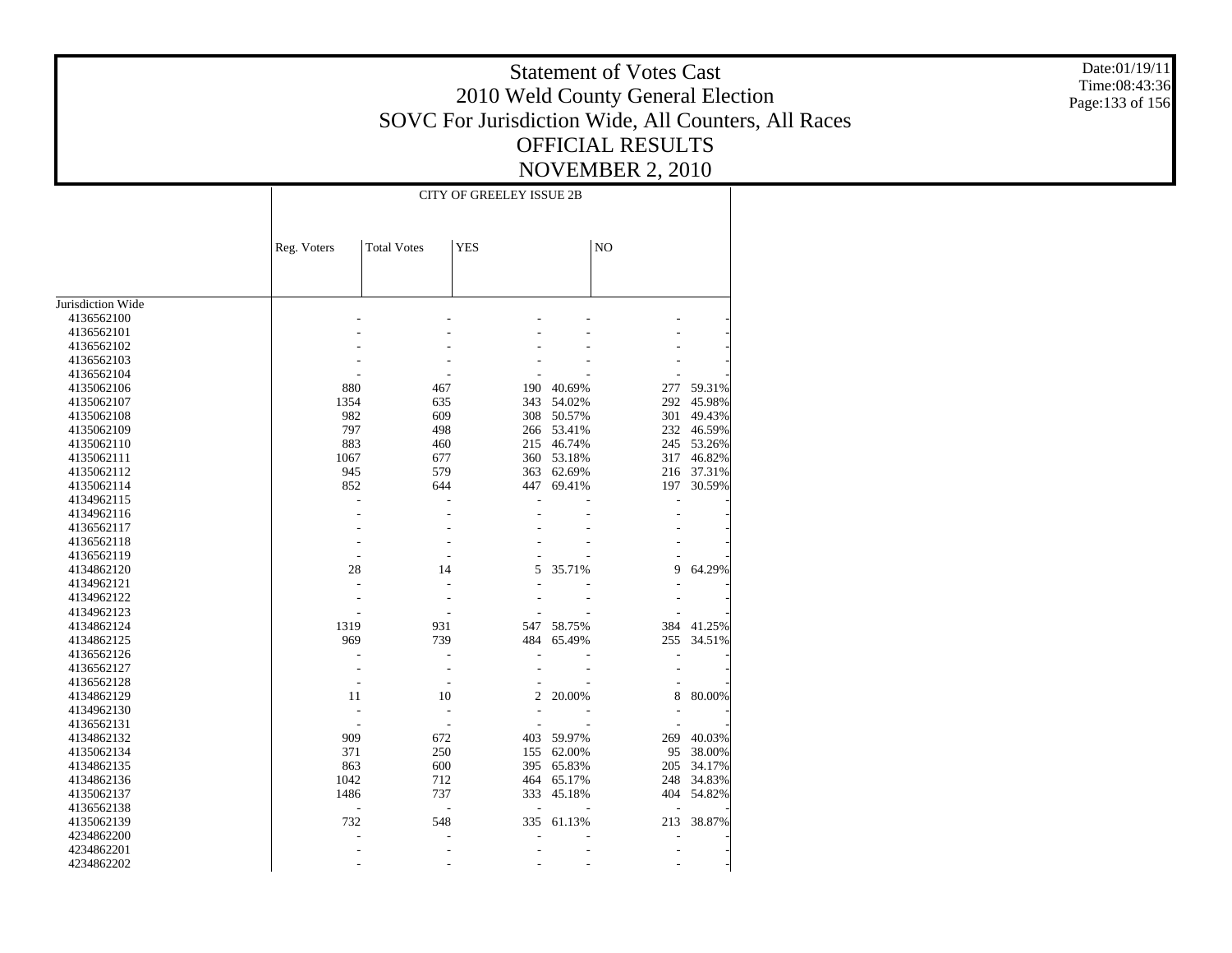Date:01/19/11 Time:08:43:36 Page:134 of 156

|            |                  |                          | <b>CITY OF GREELEY ISSUE 2B</b> |            |                |            |
|------------|------------------|--------------------------|---------------------------------|------------|----------------|------------|
|            |                  |                          |                                 |            |                |            |
|            | Reg. Voters      | <b>Total Votes</b>       | <b>YES</b>                      |            | NO             |            |
|            |                  |                          |                                 |            |                |            |
|            |                  |                          |                                 |            |                |            |
| 2234862203 |                  | $\overline{a}$           | L.                              |            | ٠              |            |
| 2234862204 |                  |                          |                                 |            |                |            |
| 2234862205 |                  |                          |                                 |            |                |            |
| 2234862207 |                  |                          |                                 |            |                |            |
| 4234862208 |                  |                          |                                 |            |                |            |
| 4134862211 | 943              | 578                      | 310                             | 53.63%     | 268            | 46.37%     |
| 4134862212 | 1120             | 825                      |                                 | 560 67.88% | 265            | 32.12%     |
| 4134862213 | 552              | 326                      | 154                             | 47.24%     |                | 172 52.76% |
| 4134862214 | 1239             | 1023                     | 698                             | 68.23%     | 325            | 31.77%     |
| 4134862215 | 1124             | 895                      | 613                             | 68.49%     | 282            | 31.51%     |
| 4135062217 | 827              | 589                      |                                 | 347 58.91% | 242            | 41.09%     |
| 4135062219 | 435              | 290                      | 195                             | 67.24%     | 95             | 32.76%     |
| 4135062220 | 678              | 426                      | 224                             | 52.58%     | 202            | 47.42%     |
| 4135062221 | 1023             | 747                      | 480                             | 64.26%     | 267            | 35.74%     |
| 4134862222 | 1190             | 929                      | 638                             | 68.68%     | 291            | 31.32%     |
| 4134862223 | 1113             | 872                      | 560                             | 64.22%     | 312            | 35.78%     |
| 4234862224 |                  |                          |                                 |            |                |            |
| 4134862226 | 1576             | 955                      | 520                             | 54.45%     | 435            | 45.55%     |
| 4234862228 |                  |                          |                                 |            |                |            |
| 4234862229 |                  |                          |                                 |            |                |            |
| 4234862230 |                  |                          |                                 |            |                |            |
| 4234862231 | 549              | 379                      | 238                             | 62.80%     | 141            | 37.20%     |
| 4234862232 | $\boldsymbol{0}$ | $\boldsymbol{0}$         | $\mathbf{0}$                    |            | $\mathbf{0}$   |            |
| 4134862235 | 1217             | 924                      | 544                             | 58.87%     | 380            | 41.13%     |
| 4235062236 | ÷,               | $\overline{a}$           |                                 |            |                |            |
| 4234862237 |                  | $\overline{\phantom{a}}$ |                                 |            |                |            |
| 4134862238 | 970              | 677                      | 387                             | 57.16%     |                | 290 42.84% |
| 2234862239 |                  | $\overline{a}$           |                                 |            |                |            |
| 2234862240 |                  |                          |                                 |            |                |            |
| 4134862241 | 697              | 475                      |                                 | 280 58.95% | 195            | 41.05%     |
| 2234862242 |                  |                          |                                 |            |                |            |
| 4134862243 | 1698             | 1246                     | 754                             | 60.51%     | 492            | 39.49%     |
| 4234862244 |                  |                          |                                 |            |                |            |
| 4234862245 |                  |                          |                                 |            |                |            |
| 4234862246 |                  |                          |                                 |            |                |            |
| 4234862247 | $\theta$         | 0                        | $\mathbf{0}$                    |            | $\overline{0}$ |            |
| 2999962999 |                  |                          |                                 |            |                |            |
| 4234862300 |                  |                          |                                 |            |                |            |
| 4236562301 |                  |                          |                                 |            |                |            |
| 4236562302 |                  |                          |                                 |            |                |            |
| 4236562303 |                  |                          |                                 |            |                |            |
|            |                  |                          |                                 |            |                |            |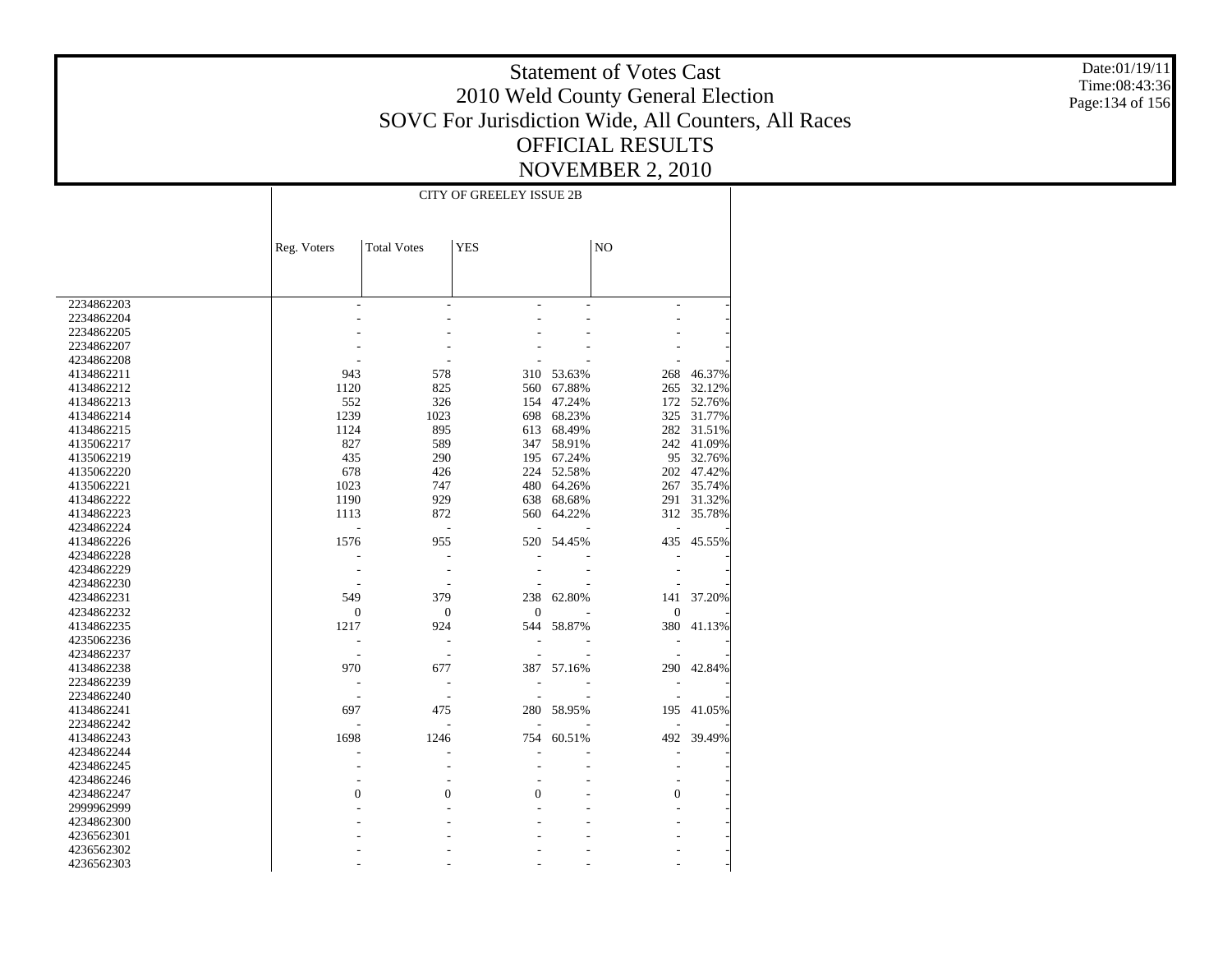Date:01/19/11 Time:08:43:36 Page:135 of 156

|                                        |                |                    | <b>CITY OF GREELEY ISSUE 2B</b> |                  |                |           |
|----------------------------------------|----------------|--------------------|---------------------------------|------------------|----------------|-----------|
|                                        |                |                    |                                 |                  |                |           |
|                                        |                |                    |                                 |                  |                |           |
|                                        |                |                    |                                 |                  |                |           |
|                                        | Reg. Voters    | <b>Total Votes</b> | <b>YES</b>                      |                  | NO             |           |
|                                        |                |                    |                                 |                  |                |           |
|                                        |                |                    |                                 |                  |                |           |
| 4236562304                             |                | $\overline{a}$     |                                 |                  | $\overline{a}$ |           |
| 2234862305                             |                |                    |                                 |                  |                |           |
| 2234862306                             |                |                    |                                 |                  |                |           |
| 2234862307                             |                |                    |                                 |                  |                |           |
| 4136562308                             |                |                    |                                 |                  |                |           |
| 4236562309                             |                |                    |                                 |                  |                |           |
| 4236562310                             |                |                    |                                 |                  |                |           |
| 4136562311                             |                |                    |                                 |                  |                |           |
| 4136562312                             |                |                    |                                 |                  |                |           |
| 4236562313                             |                |                    |                                 |                  |                |           |
|                                        |                |                    |                                 |                  |                |           |
| 4236562314                             |                | 155                | 79                              |                  |                |           |
| 4135062315                             | 569<br>623     | 453                |                                 | 50.97%<br>67.33% | 76<br>148      | 49.03%    |
| 4135062317                             |                | 499                | 305                             | 58.52%           |                | 32.67%    |
| 4135062318                             | 728            |                    | 292                             |                  | 207            | 41.48%    |
| 4135062319                             | 410            | 267                | 168                             | 62.92%           | 99             | 37.08%    |
| 4135062320                             | 362            | 217                | 110                             | 50.69%           | 107            | 49.31%    |
| 4135062321                             | 764            | 390                | 180                             | 46.15%           | 210            | 53.85%    |
| 4135062322                             |                |                    |                                 |                  |                |           |
| 4135062323                             |                |                    |                                 |                  |                |           |
| 4135062324                             |                |                    |                                 |                  |                |           |
| 4135062325                             |                |                    |                                 |                  |                |           |
| 4134862326                             |                |                    |                                 |                  |                |           |
| 2233362327                             |                |                    |                                 |                  |                |           |
| 2234862328                             |                |                    |                                 |                  |                |           |
| 4135062329                             | 267            | 135                | 91                              | 67.41%           | 44             | 32.59%    |
| 4135062330                             | 5              | 2                  | $\mathbf{0}$                    | 0.00%            |                | 2 100.00% |
| 4234862331                             |                |                    |                                 |                  |                |           |
| 4136562332                             |                | L,                 |                                 |                  | L,             |           |
| 4134862333                             | 196            | 89                 | 46                              | 51.69%           | 43             | 48.31%    |
| 2234862334                             |                |                    |                                 |                  |                |           |
| 2234862335                             |                |                    |                                 |                  |                |           |
| 4135062336                             |                |                    |                                 |                  |                |           |
| 2234862337                             |                |                    |                                 |                  |                |           |
| 4999962999                             |                |                    |                                 |                  |                |           |
| LaSalle Fire Protection District       |                |                    |                                 |                  |                |           |
| Milliken Fire Protection District      |                |                    |                                 |                  |                |           |
| Platte Valley Fire Protection District |                |                    |                                 |                  |                |           |
| Poudre Valley Fire Protection District |                |                    |                                 |                  |                |           |
| Provisional                            | $\overline{0}$ | 496                | 243                             | 48.99%           | 253            | 51.01%    |
| Total                                  | 36365          | 24641              | 14631                           | 59.38%           | 10010          | 40.62%    |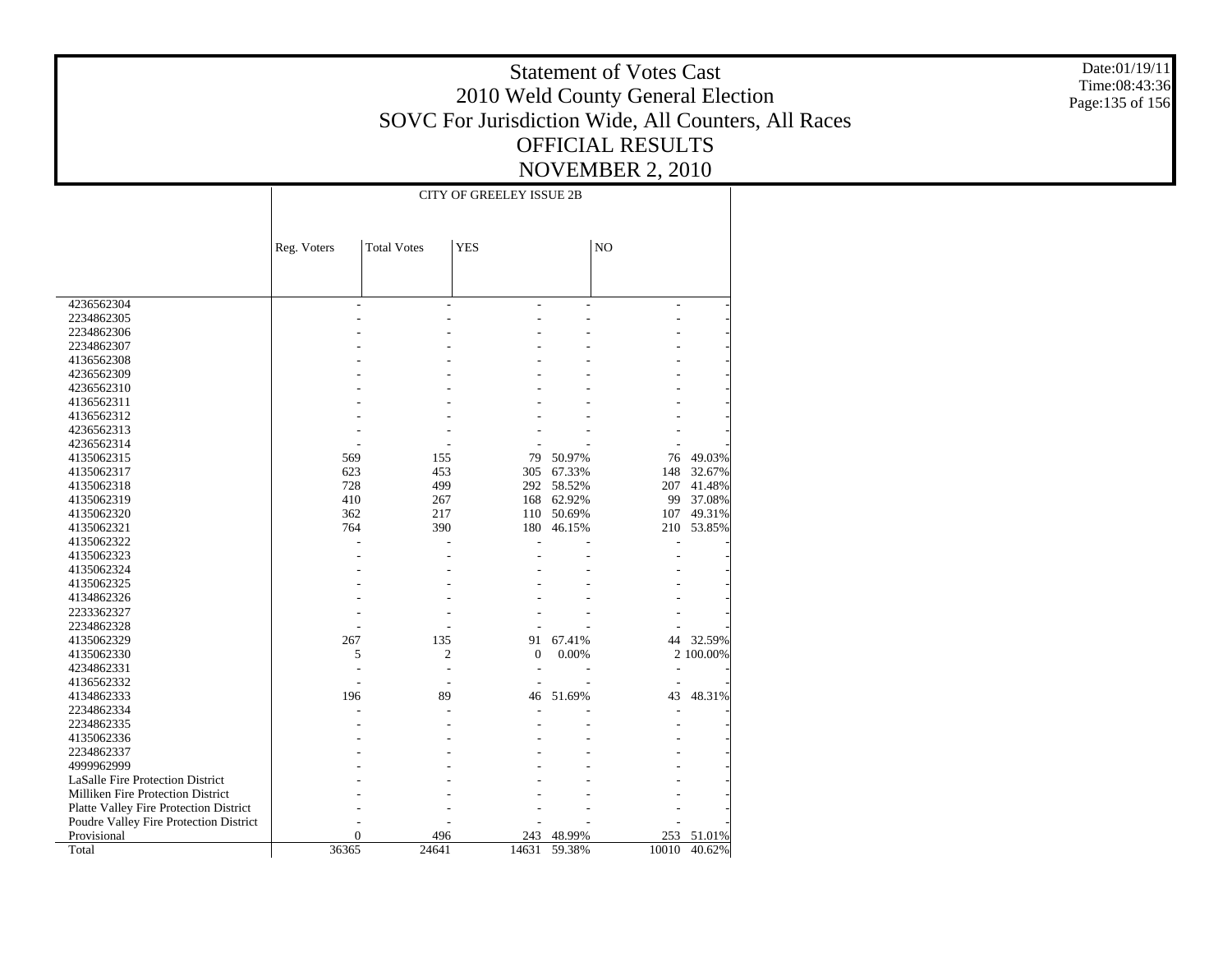#### Date:01/19/11 Time:08:43:37 Page:136 of 156

|                   |                          |                    | CITY OF GREELEY QUESTION 2C   |                  |                |            | TOWN OF MEAD QUESTION 2A |                    |            |                          |                     |            |
|-------------------|--------------------------|--------------------|-------------------------------|------------------|----------------|------------|--------------------------|--------------------|------------|--------------------------|---------------------|------------|
|                   | Reg. Voters              | <b>Total Votes</b> | <b>YES</b>                    |                  | NO             |            | Reg. Voters              | <b>Total Votes</b> | <b>YES</b> |                          | $\overline{\rm NO}$ |            |
|                   |                          |                    |                               |                  |                |            |                          |                    |            |                          |                     |            |
|                   |                          |                    |                               |                  |                |            |                          |                    |            |                          |                     |            |
| Jurisdiction Wide |                          |                    |                               |                  |                |            |                          |                    |            |                          |                     |            |
| 4136562100        |                          |                    |                               |                  |                |            |                          |                    |            |                          |                     |            |
| 4136562101        |                          |                    |                               |                  |                |            |                          |                    |            |                          |                     |            |
| 4136562102        |                          |                    |                               |                  |                |            |                          |                    |            |                          |                     |            |
| 4136562103        |                          |                    |                               |                  |                |            |                          |                    |            |                          |                     |            |
| 4136562104        |                          |                    |                               |                  |                |            |                          |                    |            |                          |                     |            |
| 4135062106        | 880                      | 456                | 294                           | 64.47%           | 162            | 35.53%     |                          |                    |            |                          |                     |            |
| 4135062107        | 1354                     | 622                | 384                           | 61.74%           | 238            | 38.26%     |                          |                    |            |                          |                     |            |
| 4135062108        | 982                      | 585                | 385                           | 65.81%           | 200            | 34.19%     |                          |                    |            |                          |                     |            |
| 4135062109        | 797                      | 478                | 304                           | 63.60%           | 174            | 36.40%     |                          |                    |            |                          |                     |            |
| 4135062110        | 883                      | 441                | 293                           | 66.44%           | 148            | 33.56%     |                          |                    |            |                          |                     |            |
| 4135062111        | 1067                     | 645                | 441                           | 68.37%           | 204            | 31.63%     |                          |                    |            |                          |                     |            |
| 4135062112        | 945                      | 551                | 407                           | 73.87%           | 144            | 26.13%     |                          |                    |            |                          |                     |            |
| 4135062114        | 852                      | 604                | 466                           | 77.15%           |                | 138 22.85% |                          |                    |            |                          |                     |            |
| 4134962115        | J.                       |                    |                               |                  |                |            |                          |                    |            |                          |                     |            |
| 4134962116        |                          |                    |                               |                  |                |            |                          |                    |            |                          |                     |            |
|                   |                          |                    |                               |                  |                |            |                          |                    |            |                          |                     |            |
| 4136562117        |                          |                    |                               |                  |                |            |                          |                    |            |                          |                     |            |
| 4136562118        |                          |                    |                               |                  |                |            |                          |                    |            |                          |                     |            |
| 4136562119        |                          |                    |                               |                  |                |            |                          |                    |            |                          |                     |            |
| 4134862120        | $28\,$                   | 15                 | 9                             | 60.00%           | 6              | 40.00%     |                          |                    |            |                          |                     |            |
| 4134962121        |                          |                    |                               |                  |                |            |                          |                    |            |                          |                     |            |
| 4134962122        |                          |                    |                               |                  |                |            |                          |                    |            |                          |                     |            |
| 4134962123        |                          |                    |                               |                  |                |            |                          |                    |            |                          |                     |            |
| 4134862124        | 1319                     | 888                | 675                           | 76.01%           | 213            | 23.99%     |                          |                    |            |                          |                     |            |
| 4134862125        | 969                      | 701                | 534                           | 76.18%           | 167            | 23.82%     |                          |                    |            |                          |                     |            |
| 4136562126        |                          |                    |                               |                  |                |            |                          |                    |            |                          |                     |            |
| 4136562127        | $\overline{a}$           |                    |                               |                  |                |            |                          |                    |            |                          |                     |            |
| 4136562128        | ٠                        |                    |                               |                  |                |            |                          |                    |            |                          |                     |            |
| 4134862129        | 11                       | 10                 |                               | $6\quad 60.00\%$ | $\overline{4}$ | 40.00%     |                          |                    |            |                          |                     |            |
| 4134962130        | $\overline{\phantom{a}}$ |                    |                               |                  |                |            |                          |                    |            |                          |                     |            |
| 4136562131        | $\overline{\phantom{a}}$ |                    | $\overline{\phantom{a}}$      |                  |                |            |                          |                    |            |                          |                     |            |
| 4134862132        | 909                      | 645                | 467                           | 72.40%           | 178            | 27.60%     |                          |                    |            |                          |                     |            |
| 4135062134        | 371                      | 238                | 162                           | 68.07%           | 76             | 31.93%     |                          |                    |            |                          |                     |            |
| 4134862135        | 863                      | 572                | 405                           | 70.80%           | 167            | 29.20%     |                          |                    |            |                          |                     |            |
| 4134862136        | 1042                     | 689                | 495                           | 71.84%           | 194            | 28.16%     |                          |                    |            |                          |                     |            |
| 4135062137        | 1486                     | 710                |                               | 436 61.41%       |                | 274 38.59% |                          |                    |            |                          |                     |            |
| 4136562138        | $\overline{\phantom{a}}$ |                    | $\overline{\phantom{a}}$<br>÷ |                  |                |            |                          |                    |            |                          |                     |            |
| 4135062139        | 732                      | 526                | 388                           | 73.76%           | 138            | 26.24%     |                          |                    |            |                          |                     |            |
| 4234862200        |                          |                    |                               |                  |                |            | 888                      | 586                | 221        | 37.71%                   |                     | 365 62.29% |
| 4234862201        |                          |                    |                               |                  |                |            |                          |                    |            |                          |                     |            |
|                   |                          |                    |                               |                  |                |            |                          |                    |            |                          |                     |            |
| 4234862202        |                          |                    |                               |                  |                |            |                          |                    |            | $\overline{\phantom{a}}$ | $\sim$              |            |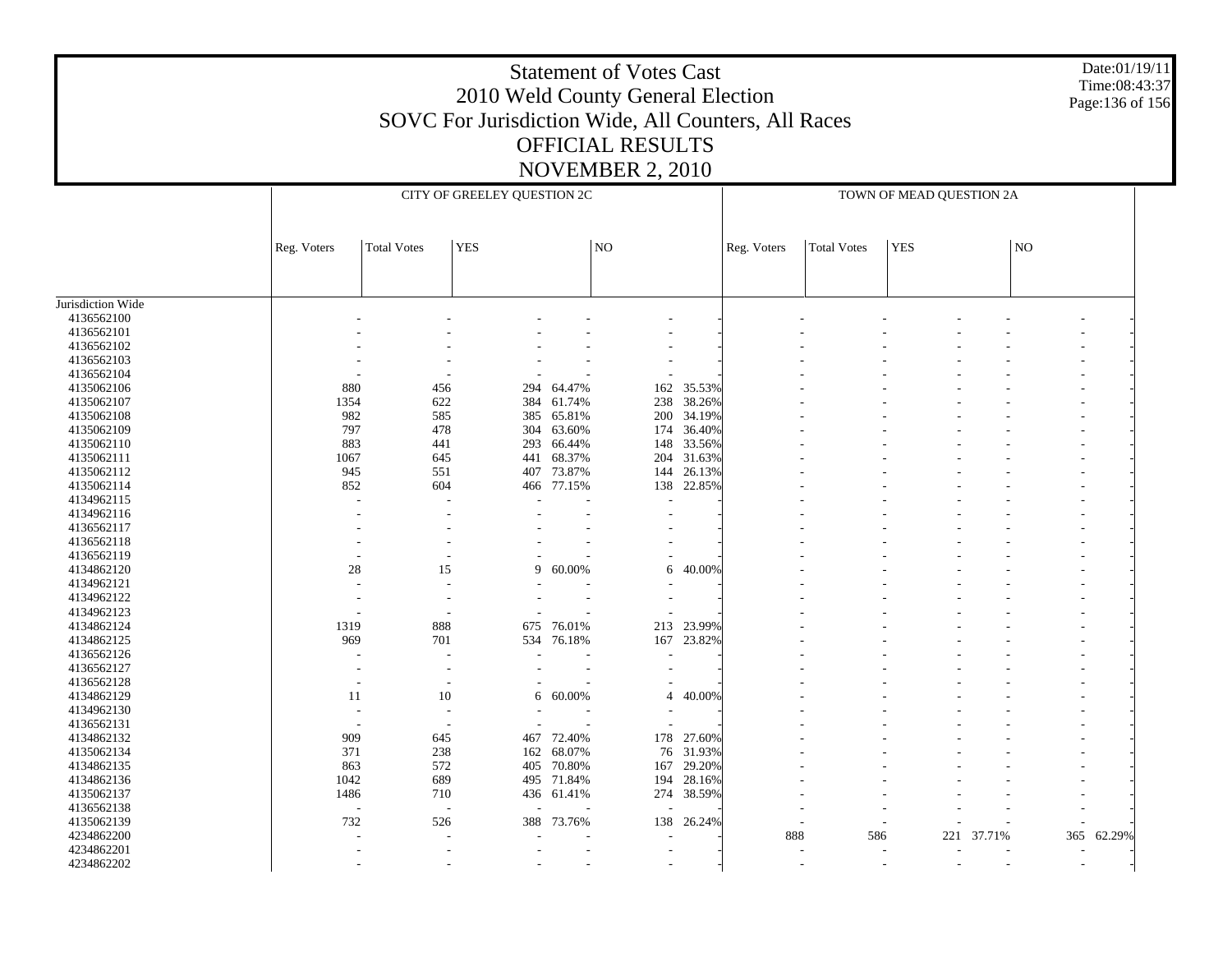#### Date:01/19/11 Time:08:43:37 Page:137 of 156

|            |                          |                          | CITY OF GREELEY QUESTION 2C |            |                     |            | TOWN OF MEAD QUESTION 2A |                    |        |        |             |            |
|------------|--------------------------|--------------------------|-----------------------------|------------|---------------------|------------|--------------------------|--------------------|--------|--------|-------------|------------|
|            | Reg. Voters              | <b>Total Votes</b>       | <b>YES</b>                  |            | $\overline{\rm NO}$ |            | Reg. Voters              | <b>Total Votes</b> | YES    |        | $_{\rm NO}$ |            |
|            |                          |                          |                             |            |                     |            |                          |                    |        |        |             |            |
| 2234862203 |                          |                          |                             |            |                     |            |                          |                    |        |        |             |            |
| 2234862204 |                          |                          |                             |            |                     |            |                          |                    |        |        |             |            |
| 2234862205 |                          |                          |                             |            |                     |            |                          |                    |        |        |             |            |
| 2234862207 |                          |                          |                             |            |                     |            |                          |                    |        |        |             |            |
| 4234862208 |                          |                          |                             |            |                     |            | 527                      | 376                | 131    | 34.84% | 245         | 65.16%     |
| 4134862211 | 943                      | 555                      | 353                         | 63.60%     | 202                 | 36.40%     |                          |                    |        |        |             |            |
| 4134862212 | 1120                     | 791                      | 597                         | 75.47%     | 194                 | 24.53%     |                          |                    |        |        |             |            |
| 4134862213 | 552                      | 312                      | 211                         | 67.63%     | 101                 | 32.37%     |                          |                    |        |        |             |            |
| 4134862214 | 1239                     |                          | 767                         |            | 207                 |            |                          |                    |        |        |             |            |
|            |                          | 974                      |                             | 78.75%     |                     | 21.25%     |                          |                    |        |        |             |            |
| 4134862215 | 1124                     | 862                      | 657                         | 76.22%     | 205                 | 23.78%     |                          |                    |        |        |             |            |
| 4135062217 | 827                      | 566                      | 415                         | 73.32%     | 151                 | 26.68%     |                          |                    |        |        |             |            |
| 4135062219 | 435                      | 272                      | 218                         | 80.15%     | 54                  | 19.85%     |                          |                    |        |        |             |            |
| 4135062220 | 678                      | 407                      | 257                         | 63.14%     | 150                 | 36.86%     |                          |                    |        |        |             |            |
| 4135062221 | 1023                     | 712                      | 518                         | 72.75%     | 194                 | 27.25%     |                          |                    |        |        |             |            |
| 4134862222 | 1190                     | 895                      | 688                         | 76.87%     | 207                 | 23.13%     |                          |                    |        |        |             |            |
| 4134862223 | 1113                     | 832                      | 641                         | 77.04%     | 191                 | 22.96%     |                          |                    |        |        |             |            |
| 4234862224 | $\sim$                   | $\overline{\phantom{a}}$ |                             |            |                     |            |                          |                    |        |        |             |            |
| 4134862226 | 1576                     | 928                      | 620                         | 66.81%     | 308                 | 33.19%     |                          |                    |        |        |             |            |
| 4234862228 |                          |                          |                             |            |                     |            |                          |                    |        |        |             |            |
| 4234862229 |                          | $\overline{\phantom{a}}$ |                             |            |                     |            |                          |                    |        |        |             |            |
| 4234862230 | ٠                        | $\overline{a}$           |                             |            |                     |            |                          |                    |        |        |             |            |
| 4234862231 | 549                      | 359                      | 289                         | 80.50%     | 70                  | 19.50%     |                          |                    |        |        |             |            |
| 4234862232 | $\mathbf{0}$             | $\mathbf{0}$             | $\mathbf{0}$                |            | $\mathbf{0}$        |            |                          |                    |        |        |             |            |
| 4134862235 | 1217                     | 881                      |                             | 657 74.57% | 224                 | 25.43%     |                          |                    |        |        |             |            |
| 4235062236 | $\overline{a}$           | $\overline{\phantom{a}}$ |                             |            |                     |            |                          |                    |        |        |             |            |
| 4234862237 | $\overline{\phantom{a}}$ | $\overline{\phantom{a}}$ |                             |            |                     |            | 122                      | 59                 | $28\,$ | 47.46% |             | 31 52.54%  |
| 4134862238 | 970                      | 648                      | 458                         | 70.68%     | 190                 | 29.32%     |                          |                    |        |        |             |            |
| 2234862239 | $\overline{\phantom{a}}$ | $\overline{a}$           |                             |            |                     |            |                          |                    |        |        |             |            |
| 2234862240 | $\overline{\phantom{a}}$ | $\overline{\phantom{a}}$ |                             |            |                     |            |                          |                    |        |        |             |            |
| 4134862241 | 697                      |                          | 327                         |            |                     | 125 27.65% |                          |                    |        |        |             |            |
| 2234862242 |                          | 452                      |                             | 72.35%     |                     |            |                          |                    |        |        |             |            |
|            | $\overline{\phantom{a}}$ | $\overline{a}$           |                             |            |                     |            |                          |                    |        |        |             |            |
| 4134862243 | 1698                     | 1189                     | 906                         | 76.20%     | 283                 | 23.80%     |                          |                    |        |        |             |            |
| 4234862244 |                          |                          |                             |            |                     |            |                          |                    |        |        |             |            |
| 4234862245 |                          |                          |                             |            |                     |            | 428                      | 271                | 127    | 46.86% |             | 144 53.14% |
| 4234862246 |                          |                          |                             |            |                     |            |                          |                    |        |        |             |            |
| 4234862247 | $\Omega$                 | $\Omega$                 | $\Omega$                    |            | $\mathbf{0}$        |            |                          |                    |        |        |             |            |
| 2999962999 |                          |                          |                             |            |                     |            |                          |                    |        |        |             |            |
| 4234862300 |                          |                          |                             |            |                     |            |                          |                    |        |        |             |            |
| 4236562301 |                          |                          |                             |            |                     |            |                          |                    |        |        |             |            |
| 4236562302 |                          |                          |                             |            |                     |            |                          |                    |        |        |             |            |
| 4236562303 |                          |                          |                             |            |                     |            |                          |                    |        |        |             |            |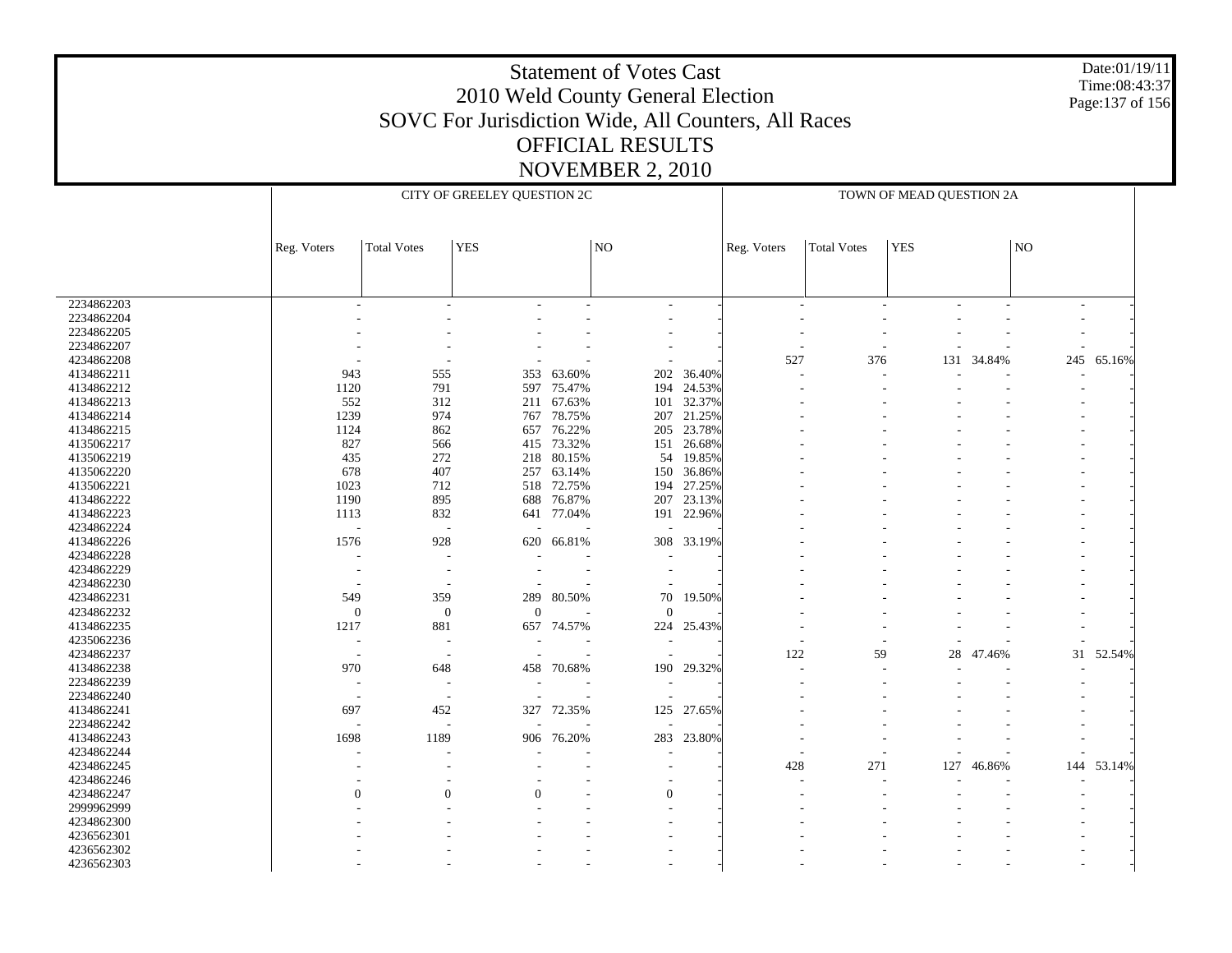#### Date:01/19/11 Time:08:43:37 Page:138 of 156

|                                        |             |                    | CITY OF GREELEY QUESTION 2C |            |                          |            | TOWN OF MEAD QUESTION 2A |                    |                 |        |    |            |
|----------------------------------------|-------------|--------------------|-----------------------------|------------|--------------------------|------------|--------------------------|--------------------|-----------------|--------|----|------------|
|                                        |             |                    |                             |            |                          |            |                          |                    |                 |        |    |            |
|                                        | Reg. Voters | <b>Total Votes</b> | <b>YES</b>                  |            | $\overline{\rm NO}$      |            | Reg. Voters              | <b>Total Votes</b> | $ {\rm \,}$ YES |        | NO |            |
|                                        |             |                    |                             |            |                          |            |                          |                    |                 |        |    |            |
|                                        |             |                    |                             |            |                          |            |                          |                    |                 |        |    |            |
| 4236562304                             |             |                    |                             |            |                          |            |                          |                    |                 |        |    |            |
| 2234862305                             |             |                    |                             |            |                          |            |                          |                    |                 |        |    |            |
| 2234862306                             |             |                    |                             |            |                          |            |                          |                    |                 |        |    |            |
| 2234862307                             |             |                    |                             |            |                          |            |                          |                    |                 |        |    |            |
| 4136562308                             |             |                    |                             |            |                          |            |                          |                    |                 |        |    |            |
| 4236562309                             |             |                    |                             |            |                          |            |                          |                    |                 |        |    |            |
| 4236562310                             |             |                    |                             |            |                          |            |                          |                    |                 |        |    |            |
| 4136562311                             |             |                    |                             |            |                          |            |                          |                    |                 |        |    |            |
| 4136562312                             |             |                    |                             |            |                          |            |                          |                    |                 |        |    |            |
| 4236562313                             |             |                    |                             |            |                          |            |                          |                    |                 |        |    |            |
| 4236562314                             |             |                    |                             |            |                          |            |                          |                    |                 |        |    |            |
| 4135062315                             | 569         | 143                | 92                          | 64.34%     | 51                       | 35.66%     |                          |                    |                 |        |    |            |
| 4135062317                             | 623         | 433                | 336                         | 77.60%     | 97                       | 22.40%     |                          |                    |                 |        |    |            |
| 4135062318                             | 728         | 486                |                             | 320 65.84% |                          | 166 34.16% |                          |                    |                 |        |    |            |
| 4135062319                             | 410         | 246                | 158                         | 64.23%     | 88                       | 35.77%     |                          |                    |                 |        |    |            |
| 4135062320                             | 362         | 211                | 137                         | 64.93%     | 74                       | 35.07%     |                          |                    |                 |        |    |            |
| 4135062321                             | 764         | 382                |                             | 244 63.87% | 138                      | 36.13%     |                          |                    |                 |        |    |            |
| 4135062322                             |             |                    |                             |            |                          |            |                          |                    |                 |        |    |            |
| 4135062323                             |             |                    |                             |            |                          |            |                          |                    |                 |        |    |            |
| 4135062324                             |             |                    |                             |            |                          |            |                          |                    |                 |        |    |            |
| 4135062325                             |             |                    |                             |            |                          |            |                          |                    |                 |        |    |            |
| 4134862326                             |             |                    |                             |            |                          |            |                          |                    |                 |        |    |            |
| 2233362327                             |             |                    |                             |            |                          |            |                          |                    |                 |        |    |            |
| 2234862328                             |             |                    |                             |            |                          |            |                          |                    |                 |        |    |            |
| 4135062329                             | 267         | 130                | 91                          | 70.00%     | 39                       | 30.00%     |                          |                    |                 |        |    |            |
| 4135062330                             | 5           | $\boldsymbol{2}$   | 1                           | 50.00%     | 1                        | 50.00%     |                          |                    |                 |        |    |            |
| 4234862331                             |             |                    |                             |            | $\overline{\phantom{a}}$ |            |                          |                    |                 |        |    |            |
| 4136562332                             |             |                    |                             |            | ÷,                       |            |                          |                    |                 |        |    |            |
| 4134862333                             | 196         | 84                 | 62                          | 73.81%     | 22                       | 26.19%     |                          |                    |                 |        |    |            |
| 2234862334                             |             |                    |                             |            |                          |            |                          |                    |                 |        |    |            |
| 2234862335                             |             |                    |                             |            |                          |            |                          |                    |                 |        |    |            |
| 4135062336                             |             |                    |                             |            |                          |            |                          |                    |                 |        |    |            |
| 2234862337                             |             |                    |                             |            |                          |            |                          |                    |                 |        |    |            |
| 4999962999                             |             |                    |                             |            |                          |            |                          |                    |                 |        |    |            |
| LaSalle Fire Protection District       |             |                    |                             |            |                          |            |                          |                    |                 |        |    |            |
| Milliken Fire Protection District      |             |                    |                             |            |                          |            |                          |                    |                 |        |    |            |
| Platte Valley Fire Protection District |             |                    |                             |            |                          |            |                          |                    |                 |        |    |            |
| Poudre Valley Fire Protection District |             |                    |                             |            |                          |            |                          |                    |                 |        |    |            |
| Provisional                            | $\Omega$    | 472                | 297                         | 62.92%     | 175                      | 37.08%     | $\theta$                 | 17                 | 12              | 70.59% | 5  | 29.41%     |
| Total                                  | 36365       | 23600              | 16868                       | 71.47%     | 6732                     | 28.53%     | 1965                     | 1309               | 519             | 39.65% |    | 790 60.35% |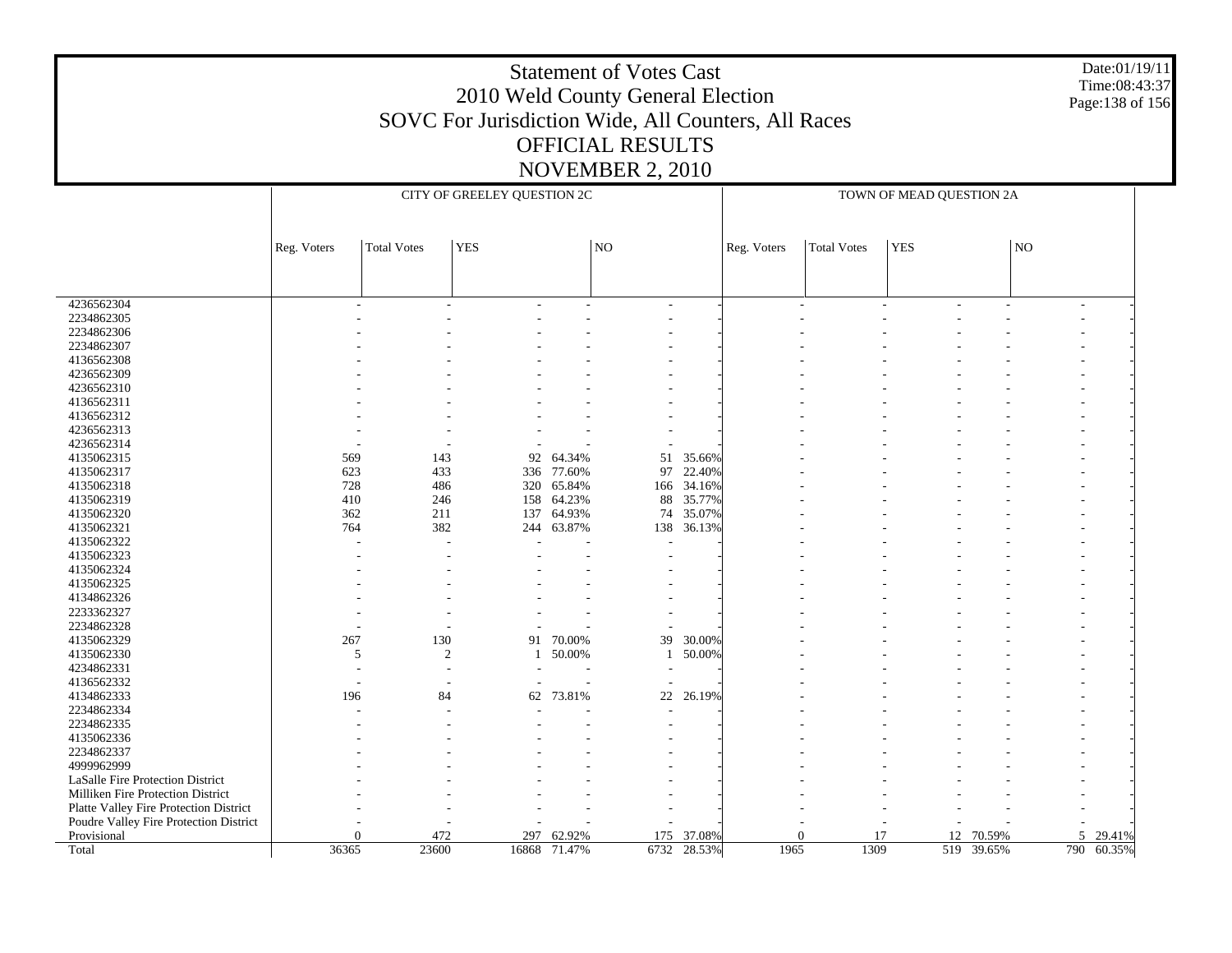Date:01/19/11 Time:08:43:37 Page:139 of 156

|                   |             |                    | TOWN OF MILLIKEN ISSUE 2A | CITY OF NORTHGLENN ISSUE 2A |                |                |            |  |    |                          |
|-------------------|-------------|--------------------|---------------------------|-----------------------------|----------------|----------------|------------|--|----|--------------------------|
|                   | Reg. Voters | <b>Total Votes</b> | <b>YES</b>                | NO                          | Reg.<br>Voters | Total<br>Votes | <b>YES</b> |  | NO |                          |
| Jurisdiction Wide |             |                    |                           |                             |                |                |            |  |    |                          |
| 4136562100        |             |                    |                           |                             |                |                |            |  |    |                          |
| 4136562101        |             |                    |                           |                             |                |                |            |  |    |                          |
| 4136562102        |             |                    |                           |                             |                |                |            |  |    |                          |
| 4136562103        |             |                    |                           |                             |                |                |            |  |    |                          |
| 4136562104        |             |                    |                           |                             |                |                |            |  |    |                          |
| 4135062106        |             |                    |                           |                             |                |                |            |  |    |                          |
| 4135062107        |             |                    |                           |                             |                |                |            |  |    |                          |
| 4135062108        |             |                    |                           |                             |                |                |            |  |    |                          |
| 4135062109        |             |                    |                           |                             |                |                |            |  |    | $\overline{\phantom{a}}$ |
| 4135062110        |             |                    |                           |                             |                |                |            |  |    |                          |
|                   |             |                    |                           |                             |                |                |            |  |    |                          |
| 4135062111        |             |                    |                           |                             |                |                |            |  |    |                          |
| 4135062112        |             |                    |                           |                             |                |                |            |  |    | $\overline{\phantom{a}}$ |
| 4135062114        |             |                    |                           |                             |                |                |            |  |    |                          |
| 4134962115        |             |                    |                           |                             |                |                |            |  |    |                          |
| 4134962116        |             |                    |                           |                             |                |                |            |  |    |                          |
| 4136562117        |             |                    |                           |                             |                |                |            |  |    | $\overline{\phantom{a}}$ |
| 4136562118        |             |                    |                           |                             |                |                |            |  |    |                          |
| 4136562119        |             |                    |                           |                             |                |                |            |  |    |                          |
| 4134862120        |             |                    |                           |                             |                |                |            |  |    |                          |
| 4134962121        |             |                    |                           |                             |                |                |            |  |    |                          |
| 4134962122        |             |                    |                           |                             |                |                |            |  |    |                          |
| 4134962123        |             |                    |                           |                             |                |                |            |  |    |                          |
| 4134862124        |             |                    |                           |                             |                |                |            |  |    |                          |
| 4134862125        |             |                    |                           |                             |                |                |            |  |    |                          |
| 4136562126        |             |                    |                           |                             |                |                |            |  |    |                          |
| 4136562127        |             |                    |                           |                             |                |                |            |  |    |                          |
| 4136562128        |             |                    |                           |                             |                |                |            |  |    |                          |
| 4134862129        |             |                    |                           |                             |                |                |            |  |    |                          |
| 4134962130        |             |                    |                           |                             |                |                |            |  |    |                          |
| 4136562131        |             |                    |                           |                             |                |                |            |  |    |                          |
| 4134862132        |             |                    |                           |                             |                |                |            |  |    |                          |
|                   |             |                    |                           |                             |                |                |            |  |    |                          |
| 4135062134        |             |                    |                           |                             |                |                |            |  |    |                          |
| 4134862135        |             |                    |                           |                             |                |                |            |  |    |                          |
| 4134862136        |             |                    |                           |                             |                |                |            |  |    |                          |
| 4135062137        |             |                    |                           |                             |                |                |            |  |    |                          |
| 4136562138        |             |                    |                           |                             |                |                |            |  |    |                          |
| 4135062139        |             |                    |                           |                             |                |                |            |  |    |                          |
| 4234862200        |             |                    |                           |                             |                |                |            |  |    |                          |
| 4234862201        |             |                    |                           |                             |                |                |            |  |    |                          |
| 4234862202        |             |                    |                           |                             |                |                |            |  |    |                          |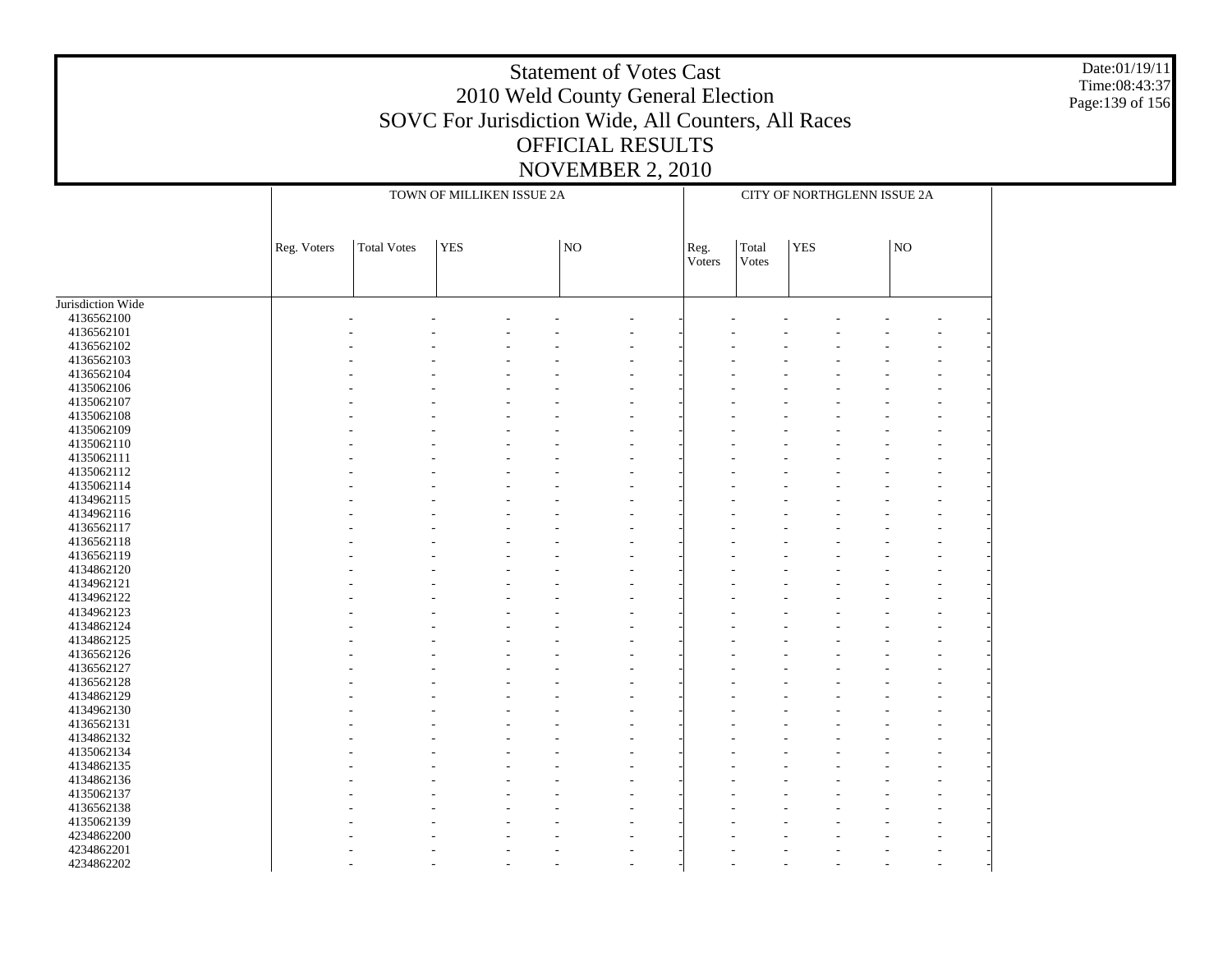Date:01/19/11 Time:08:43:37 Page:140 of 156

|            |                          |                          | CITY OF NORTHGLENN ISSUE 2A |            |                  |                |                |            |                          |                |                          |        |  |
|------------|--------------------------|--------------------------|-----------------------------|------------|------------------|----------------|----------------|------------|--------------------------|----------------|--------------------------|--------|--|
|            | Reg. Voters              | <b>Total Votes</b>       |                             | NO         |                  | Reg.<br>Voters | Total<br>Votes | <b>YES</b> |                          | N <sub>O</sub> |                          |        |  |
| 2234862203 | ÷                        |                          |                             |            |                  |                |                |            |                          |                |                          |        |  |
|            |                          | ÷                        | $\sim$                      | ÷          | ٠                |                |                | $\sim$     | $\overline{\phantom{a}}$ | ÷              | $\overline{\phantom{a}}$ | $\sim$ |  |
| 2234862204 |                          |                          |                             |            |                  |                |                |            |                          |                |                          |        |  |
| 2234862205 |                          |                          |                             |            |                  |                |                |            |                          |                |                          |        |  |
| 2234862207 |                          |                          |                             |            |                  |                |                |            |                          |                |                          |        |  |
| 4234862208 |                          |                          |                             |            |                  |                |                |            |                          |                |                          |        |  |
| 4134862211 |                          |                          |                             |            |                  |                |                |            |                          |                |                          |        |  |
| 4134862212 |                          |                          |                             |            |                  |                |                |            |                          |                |                          |        |  |
| 4134862213 |                          |                          |                             |            |                  |                |                |            |                          |                |                          |        |  |
| 4134862214 |                          |                          |                             |            |                  |                |                |            |                          |                |                          |        |  |
| 4134862215 |                          |                          |                             |            |                  |                |                |            |                          |                |                          |        |  |
| 4135062217 |                          |                          |                             |            |                  |                |                |            |                          |                |                          |        |  |
| 4135062219 |                          |                          |                             |            |                  |                |                |            |                          |                |                          |        |  |
| 4135062220 |                          |                          |                             |            |                  |                |                |            |                          |                |                          |        |  |
| 4135062221 |                          |                          |                             |            |                  |                |                |            |                          |                |                          |        |  |
| 4134862222 |                          |                          |                             |            | ÷                |                |                |            |                          |                |                          |        |  |
| 4134862223 |                          |                          |                             |            |                  |                |                |            |                          |                |                          |        |  |
| 4234862224 | 497                      | 366                      |                             | 182 49.73% | 184              | 50.27%         |                |            |                          |                |                          |        |  |
| 4134862226 | $\overline{\phantom{a}}$ | $\overline{a}$           |                             |            |                  |                |                |            |                          |                |                          |        |  |
| 4234862228 | 1037                     | 617                      |                             | 242 39.22% | 375              | 60.78%         |                |            |                          |                |                          |        |  |
| 4234862229 | J.                       | L,                       |                             |            |                  |                |                |            |                          |                |                          |        |  |
| 4234862230 | $\overline{a}$           | $\overline{\phantom{a}}$ | $\overline{\phantom{a}}$    |            |                  |                |                |            |                          |                |                          |        |  |
| 4234862231 | $\overline{c}$           | $\overline{2}$           |                             | 2 100.00%  | $\boldsymbol{0}$ | 0.00%          |                |            |                          |                |                          |        |  |
| 4234862232 |                          |                          |                             |            |                  |                |                |            |                          |                |                          |        |  |
|            |                          |                          |                             |            |                  |                |                |            |                          |                |                          |        |  |
| 4134862235 |                          |                          |                             |            |                  |                |                |            |                          |                |                          |        |  |
| 4235062236 |                          |                          |                             |            |                  |                |                |            |                          |                |                          |        |  |
| 4234862237 |                          |                          |                             |            |                  |                |                |            |                          |                |                          |        |  |
| 4134862238 |                          |                          |                             |            |                  |                |                |            |                          |                |                          |        |  |
| 2234862239 |                          |                          |                             |            |                  |                |                |            |                          |                |                          |        |  |
| 2234862240 |                          |                          |                             |            |                  |                |                |            |                          |                |                          |        |  |
| 4134862241 |                          |                          |                             |            |                  |                |                |            |                          |                |                          |        |  |
| 2234862242 |                          |                          |                             |            |                  |                |                |            |                          |                |                          |        |  |
| 4134862243 |                          |                          |                             |            |                  |                |                |            |                          |                |                          |        |  |
| 4234862244 |                          |                          |                             |            |                  |                |                |            |                          |                |                          |        |  |
| 4234862245 |                          |                          |                             |            |                  |                |                |            |                          |                |                          |        |  |
| 4234862246 | 781                      | 433                      |                             | 211 48.73% | 222              | 51.27%         |                |            |                          |                |                          |        |  |
| 4234862247 | 3                        | 1                        |                             | 1 100.00%  | $\boldsymbol{0}$ | 0.00%          |                |            |                          |                |                          |        |  |
| 2999962999 |                          |                          |                             |            |                  |                |                |            |                          |                |                          |        |  |
| 4234862300 |                          |                          |                             |            |                  |                |                |            |                          |                |                          |        |  |
| 4236562301 |                          |                          |                             |            |                  |                |                |            |                          |                |                          |        |  |
| 4236562302 |                          |                          |                             |            |                  |                |                |            |                          |                |                          |        |  |
| 4236562303 |                          |                          |                             |            |                  |                |                |            |                          |                |                          |        |  |
|            |                          |                          |                             |            |                  |                |                |            |                          |                |                          |        |  |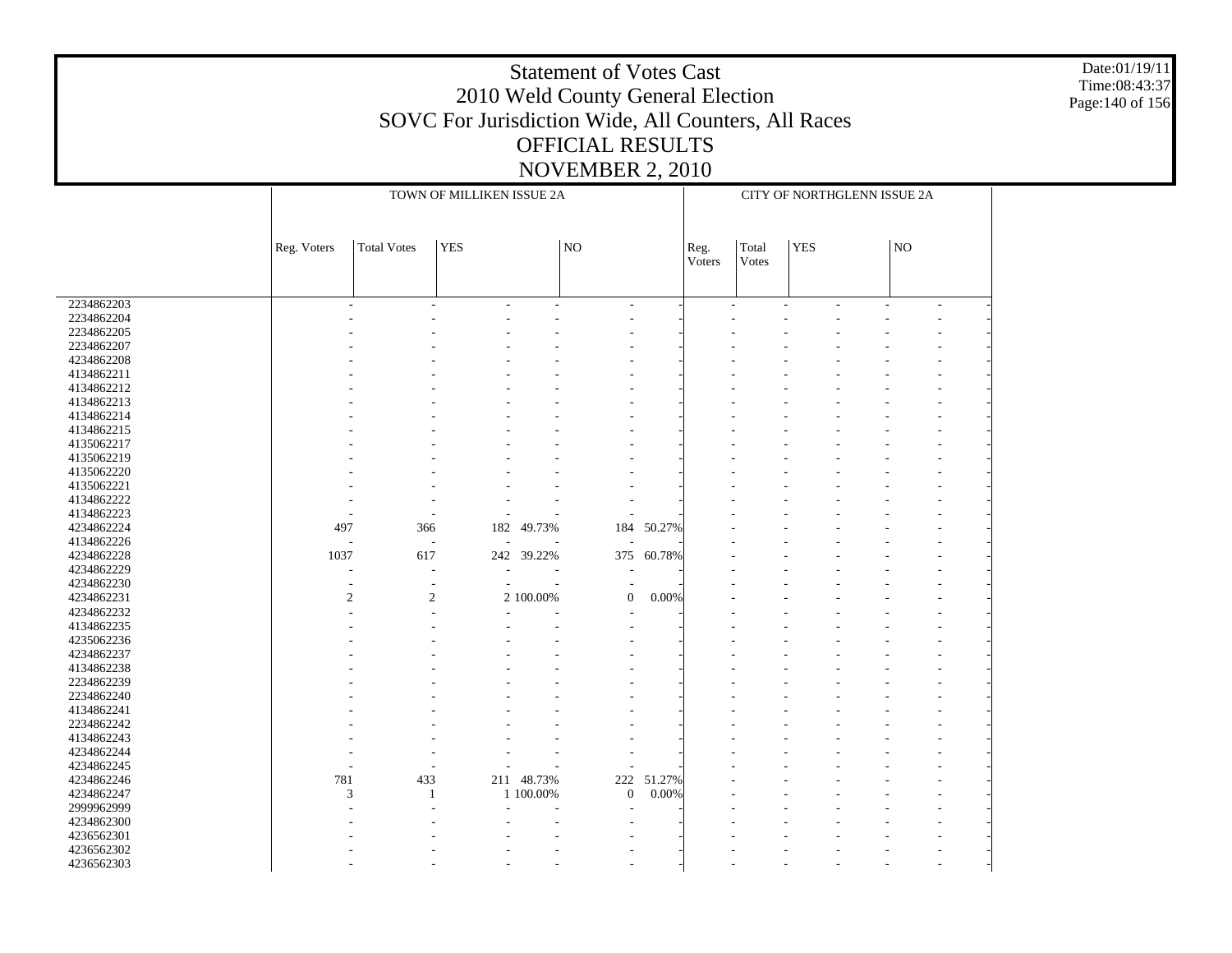Date:01/19/11 Time:08:43:37 Page:141 of 156

|                                        |                | TOWN OF MILLIKEN ISSUE 2A |            | CITY OF NORTHGLENN ISSUE 2A |                |            |                                                |                                    |                |        |                |        |  |
|----------------------------------------|----------------|---------------------------|------------|-----------------------------|----------------|------------|------------------------------------------------|------------------------------------|----------------|--------|----------------|--------|--|
|                                        | Reg. Voters    | <b>Total Votes</b>        | <b>YES</b> |                             | $\overline{N}$ |            | <b>YES</b><br>Total<br>Reg.<br>Voters<br>Votes |                                    |                |        | NO             |        |  |
| 4236562304                             |                |                           |            |                             | ۰              |            |                                                | $\sim$<br>$\overline{\phantom{a}}$ |                |        |                |        |  |
| 2234862305                             |                |                           |            |                             |                |            | 5                                              | 5                                  | 3              | 60.00% | $\overline{2}$ | 40.00% |  |
| 2234862306                             |                |                           |            |                             |                |            |                                                |                                    |                |        |                |        |  |
| 2234862307                             |                |                           |            |                             |                |            |                                                |                                    |                |        |                |        |  |
| 4136562308                             |                |                           |            |                             |                |            |                                                |                                    |                |        |                |        |  |
| 4236562309                             |                |                           |            |                             |                |            |                                                |                                    |                |        |                |        |  |
| 4236562310                             |                |                           |            |                             |                |            |                                                |                                    |                |        |                |        |  |
| 4136562311                             |                |                           |            |                             |                |            |                                                |                                    |                |        |                |        |  |
| 4136562312                             |                |                           |            |                             |                |            |                                                |                                    |                |        |                |        |  |
| 4236562313                             |                |                           |            |                             |                |            |                                                |                                    |                |        |                |        |  |
| 4236562314                             |                |                           |            |                             |                |            |                                                |                                    |                |        |                |        |  |
| 4135062315                             |                |                           |            |                             |                |            |                                                |                                    |                |        |                |        |  |
| 4135062317                             |                |                           |            |                             |                |            |                                                |                                    |                |        |                |        |  |
| 4135062318                             |                |                           |            |                             |                |            |                                                |                                    |                |        |                |        |  |
| 4135062319                             |                |                           |            |                             |                |            |                                                |                                    |                |        |                |        |  |
| 4135062320                             |                |                           |            |                             |                |            |                                                |                                    |                |        |                |        |  |
| 4135062321                             |                |                           |            |                             |                |            |                                                |                                    |                |        |                |        |  |
| 4135062322                             |                |                           |            |                             |                |            |                                                |                                    |                |        |                |        |  |
| 4135062323                             |                |                           |            |                             |                |            |                                                |                                    |                |        |                |        |  |
| 4135062324                             |                |                           |            |                             |                |            |                                                |                                    |                |        |                |        |  |
| 4135062325                             |                |                           |            |                             |                |            |                                                |                                    |                |        |                |        |  |
| 4134862326                             |                |                           |            |                             |                |            |                                                |                                    |                |        |                |        |  |
| 2233362327                             |                |                           |            |                             |                |            |                                                |                                    |                |        |                |        |  |
| 2234862328                             |                |                           |            |                             |                |            |                                                |                                    |                |        |                |        |  |
| 4135062329                             |                |                           |            |                             |                |            |                                                |                                    |                |        |                |        |  |
| 4135062330                             |                |                           |            |                             |                |            |                                                |                                    |                |        |                |        |  |
| 4234862331                             |                |                           |            |                             |                |            |                                                |                                    |                |        |                |        |  |
| 4136562332                             |                |                           |            |                             |                |            |                                                |                                    |                |        |                |        |  |
| 4134862333                             |                |                           |            |                             |                |            |                                                |                                    |                |        |                |        |  |
| 2234862334                             |                |                           |            |                             |                |            |                                                |                                    |                |        |                |        |  |
|                                        |                |                           |            |                             |                |            |                                                |                                    |                |        |                |        |  |
| 2234862335                             |                |                           |            |                             |                |            |                                                |                                    |                |        |                |        |  |
| 4135062336                             |                |                           |            |                             |                |            |                                                |                                    |                |        |                |        |  |
| 2234862337                             |                |                           |            |                             |                |            |                                                |                                    |                |        |                |        |  |
| 4999962999                             |                |                           |            |                             |                |            |                                                |                                    |                |        |                |        |  |
| LaSalle Fire Protection District       |                |                           |            |                             |                |            |                                                |                                    |                |        |                |        |  |
| Milliken Fire Protection District      |                |                           |            |                             |                |            |                                                |                                    |                |        |                |        |  |
| Platte Valley Fire Protection District |                |                           |            |                             |                |            |                                                |                                    |                |        |                |        |  |
| Poudre Valley Fire Protection District |                |                           |            |                             |                |            |                                                |                                    |                |        |                |        |  |
| Provisional                            | $\overline{0}$ | 49                        | 17         | 34.69%                      | 32             | 65.31%     | $\theta$                                       | $\mathbf{0}$                       | $\overline{0}$ |        | $\mathbf{0}$   |        |  |
| Total                                  | 2320           | 1468                      | 655        | 44.62%                      |                | 813 55.38% |                                                | 5<br>5                             | 3              | 60.00% | $\overline{c}$ | 40.00% |  |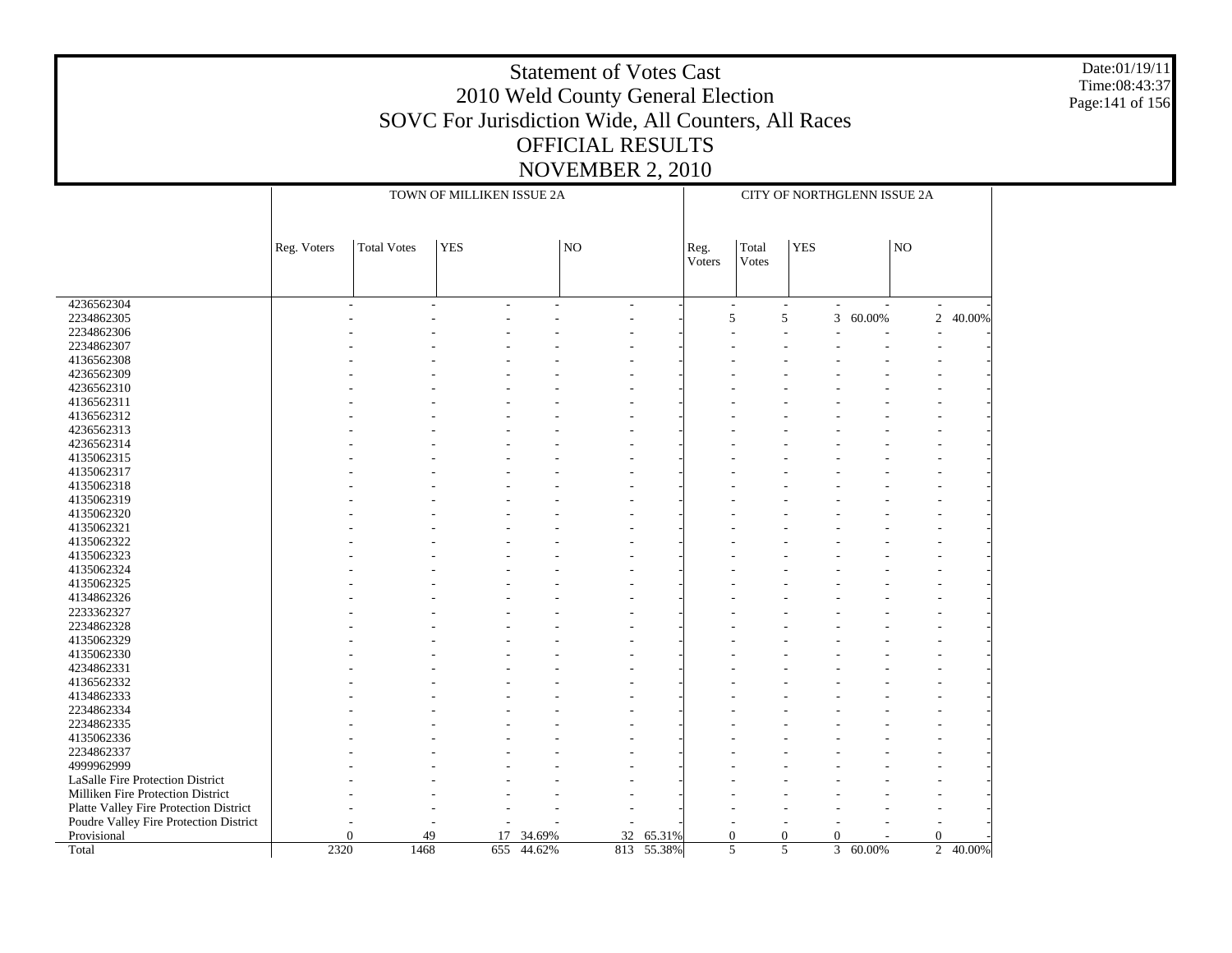Date:01/19/11 Time:08:43:37 Page:142 of 156

|                   |                          |                    | TOWN OF WINDSOR REFERRED ISSUE 2A |            |                          | TOWN OF WINDSOR INITIATED 300 |                  |                    |                |            |                          |            |
|-------------------|--------------------------|--------------------|-----------------------------------|------------|--------------------------|-------------------------------|------------------|--------------------|----------------|------------|--------------------------|------------|
|                   | Reg. Voters              | <b>Total Votes</b> | <b>YES</b>                        |            | $\overline{N}$           |                               | Reg. Voters      | <b>Total Votes</b> | <b>YES</b>     |            | NO                       |            |
|                   |                          |                    |                                   |            |                          |                               |                  |                    |                |            |                          |            |
| Jurisdiction Wide |                          |                    |                                   |            |                          |                               |                  |                    |                |            |                          |            |
| 4136562100        |                          |                    |                                   |            |                          |                               |                  |                    |                |            |                          |            |
| 4136562101        |                          |                    |                                   |            |                          |                               |                  |                    |                |            |                          |            |
| 4136562102        |                          |                    |                                   |            |                          |                               |                  |                    |                |            |                          |            |
| 4136562103        |                          |                    |                                   |            |                          |                               |                  |                    |                |            |                          |            |
| 4136562104        |                          |                    |                                   |            |                          |                               |                  |                    |                |            |                          |            |
| 4135062106        |                          |                    |                                   |            |                          |                               |                  |                    |                |            |                          |            |
| 4135062107        |                          |                    |                                   |            |                          |                               |                  |                    |                |            |                          |            |
| 4135062108        |                          |                    |                                   |            |                          |                               |                  |                    |                |            |                          |            |
| 4135062109        |                          |                    |                                   |            |                          |                               |                  |                    |                |            |                          |            |
| 4135062110        |                          |                    |                                   |            |                          |                               |                  |                    |                |            |                          |            |
| 4135062111        |                          |                    |                                   |            |                          |                               |                  |                    |                |            |                          |            |
| 4135062112        |                          |                    |                                   |            |                          |                               |                  |                    |                |            | $\overline{\phantom{a}}$ |            |
| 4135062114        |                          |                    |                                   |            |                          |                               |                  |                    |                |            |                          |            |
| 4134962115        | 1504                     | 1060               | 493                               | 46.51%     | 567                      | 53.49%                        | 1504             | 1072               |                | 696 64.93% | 376                      | 35.07%     |
| 4134962116        | 872                      | 628                | 281                               | 44.75%     | 347                      | 55.25%                        | 872              |                    |                | 373 57.74% | 273                      | 42.26%     |
|                   |                          |                    |                                   |            |                          |                               |                  | 646                |                |            |                          |            |
| 4136562117        | $\overline{\phantom{a}}$ | $\overline{a}$     |                                   |            |                          |                               |                  |                    |                |            | ÷                        |            |
| 4136562118        |                          |                    |                                   |            |                          |                               |                  |                    |                |            |                          |            |
| 4136562119        |                          |                    |                                   |            |                          |                               |                  |                    |                |            |                          |            |
| 4134862120        |                          |                    |                                   |            |                          |                               |                  |                    |                |            |                          |            |
| 4134962121        | 1554                     | 1119               | 535                               | 47.81%     | 584                      | 52.19%                        | 1554             | 1138               | 725            | 63.71%     | 413                      | 36.29%     |
| 4134962122        | 1181                     | 815                |                                   | 312 38.28% | 503                      | 61.72%                        | 1181             | 838                | 469            | 55.97%     | 369                      | 44.03%     |
| 4134962123        | 1141                     | 774                |                                   | 335 43.28% | 439                      | 56.72%                        | 1141             | 788                |                | 463 58.76% |                          | 325 41.24% |
| 4134862124        |                          | $\overline{a}$     | ÷                                 |            | $\overline{a}$           |                               | ÷.               |                    |                |            |                          |            |
| 4134862125        |                          |                    |                                   |            |                          |                               |                  |                    |                |            |                          |            |
| 4136562126        |                          |                    |                                   |            | $\overline{\phantom{a}}$ |                               |                  |                    |                |            |                          |            |
| 4136562127        |                          |                    |                                   |            |                          |                               |                  |                    |                |            |                          |            |
| 4136562128        |                          |                    |                                   |            |                          |                               |                  |                    |                |            | $\overline{\phantom{a}}$ |            |
| 4134862129        | $\boldsymbol{0}$         | $\mathbf{0}$       | $\theta$                          |            | $\mathbf{0}$             |                               | $\boldsymbol{0}$ | $\boldsymbol{0}$   | $\overline{0}$ |            | $\overline{0}$           |            |
| 4134962130        | 1517                     | 1071               | 590                               | 55.09%     | 481                      | 44.91%                        | 1517             | 1093               | 782            | 71.55%     | 311                      | 28.45%     |
| 4136562131        |                          |                    |                                   |            |                          |                               |                  |                    |                |            |                          |            |
| 4134862132        |                          |                    |                                   |            |                          |                               |                  |                    |                |            |                          |            |
| 4135062134        |                          |                    |                                   |            |                          |                               |                  |                    |                |            |                          |            |
| 4134862135        |                          |                    |                                   |            |                          |                               |                  |                    |                |            |                          |            |
| 4134862136        |                          |                    |                                   |            |                          |                               |                  |                    |                |            |                          |            |
| 4135062137        |                          |                    |                                   |            |                          |                               |                  |                    |                |            |                          |            |
| 4136562138        |                          |                    |                                   |            |                          |                               |                  |                    |                |            |                          |            |
| 4135062139        |                          |                    |                                   |            |                          |                               |                  |                    |                |            |                          |            |
| 4234862200        |                          |                    |                                   |            |                          |                               |                  |                    |                |            |                          |            |
|                   |                          |                    |                                   |            |                          |                               |                  |                    |                |            |                          |            |
| 4234862201        |                          |                    |                                   |            |                          |                               |                  |                    |                |            |                          |            |
| 4234862202        |                          |                    |                                   |            |                          |                               |                  |                    |                |            |                          |            |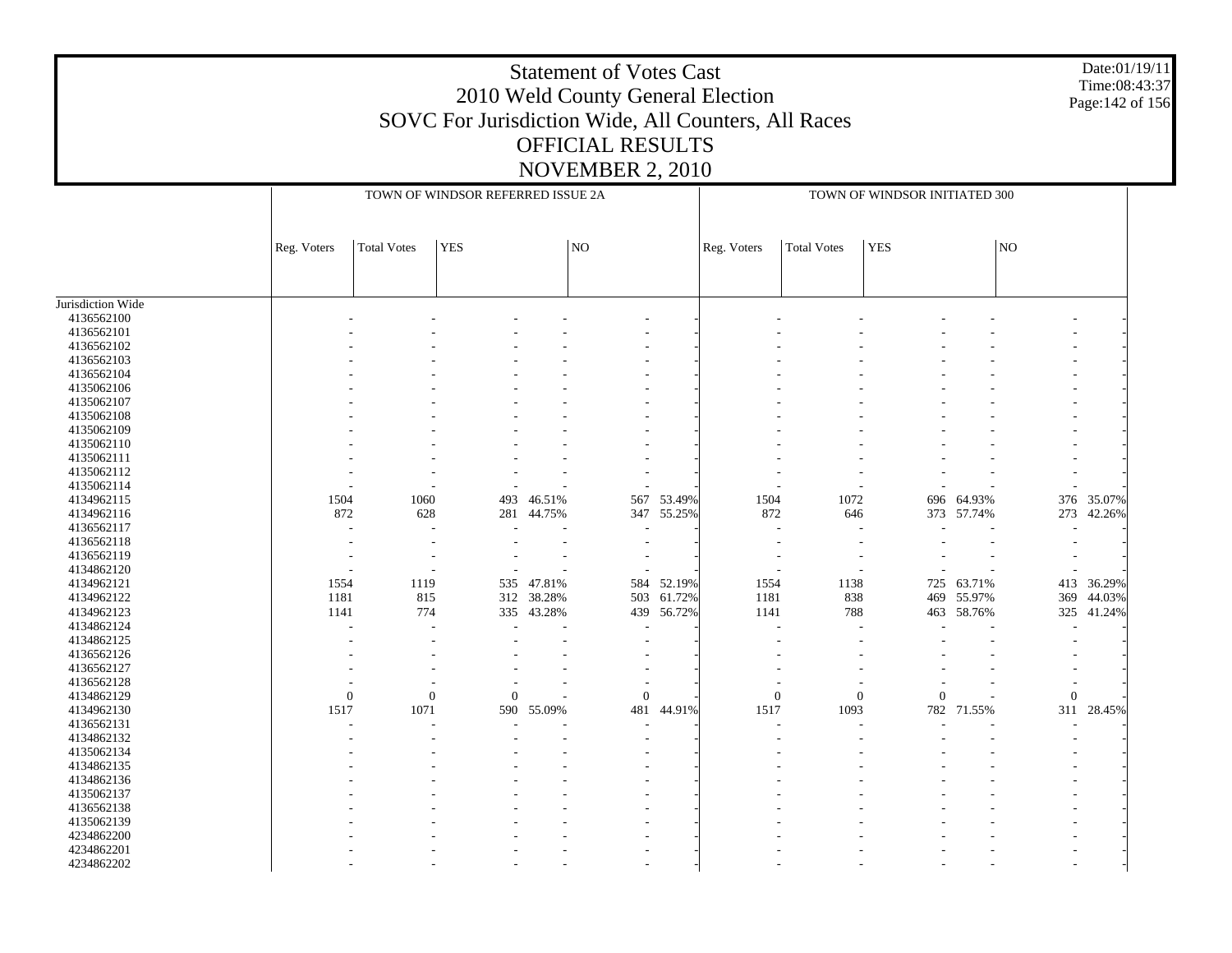#### Date:01/19/11 Time:08:43:37 Page:143 of 156

|            |             |                    | TOWN OF WINDSOR REFERRED ISSUE 2A |                     | TOWN OF WINDSOR INITIATED 300 |             |                    |            |                |    |                |  |
|------------|-------------|--------------------|-----------------------------------|---------------------|-------------------------------|-------------|--------------------|------------|----------------|----|----------------|--|
|            |             |                    |                                   |                     |                               |             |                    |            |                |    |                |  |
|            |             |                    |                                   |                     |                               |             |                    |            |                |    |                |  |
|            |             |                    | <b>YES</b>                        |                     |                               |             |                    |            |                | NO |                |  |
|            | Reg. Voters | <b>Total Votes</b> |                                   | $\overline{\rm NO}$ |                               | Reg. Voters | <b>Total Votes</b> | <b>YES</b> |                |    |                |  |
|            |             |                    |                                   |                     |                               |             |                    |            |                |    |                |  |
|            |             |                    |                                   |                     |                               |             |                    |            |                |    |                |  |
| 2234862203 |             |                    |                                   |                     | $\overline{\phantom{a}}$      | ÷           |                    |            | $\overline{a}$ |    | $\overline{a}$ |  |
| 2234862204 |             |                    |                                   |                     |                               |             |                    |            |                |    |                |  |
| 2234862205 |             |                    |                                   |                     |                               |             |                    |            |                |    |                |  |
| 2234862207 |             |                    |                                   |                     |                               |             |                    |            |                |    |                |  |
| 4234862208 |             |                    |                                   |                     |                               |             |                    |            |                |    |                |  |
| 4134862211 |             |                    |                                   |                     |                               |             |                    |            |                |    |                |  |
| 4134862212 |             |                    |                                   |                     |                               |             |                    |            |                |    |                |  |
| 4134862213 |             |                    |                                   |                     |                               |             |                    |            |                |    |                |  |
| 4134862214 |             |                    |                                   |                     |                               |             |                    |            |                |    |                |  |
| 4134862215 |             |                    |                                   |                     |                               |             |                    |            |                |    |                |  |
| 4135062217 |             |                    |                                   |                     |                               |             |                    |            |                |    |                |  |
| 4135062219 |             |                    |                                   |                     |                               |             |                    |            |                |    |                |  |
| 4135062220 |             |                    |                                   |                     |                               |             |                    |            |                |    |                |  |
| 4135062221 |             |                    |                                   |                     |                               |             |                    |            |                |    |                |  |
| 4134862222 |             |                    |                                   |                     |                               |             |                    |            |                |    |                |  |
| 4134862223 |             |                    |                                   |                     |                               |             |                    |            |                |    |                |  |
| 4234862224 |             |                    |                                   |                     |                               |             |                    |            |                |    |                |  |
| 4134862226 |             |                    |                                   |                     |                               |             |                    |            |                |    |                |  |
|            |             |                    |                                   |                     |                               |             |                    |            |                |    |                |  |
| 4234862228 |             |                    |                                   |                     |                               |             |                    |            |                |    |                |  |
| 4234862229 |             |                    |                                   |                     |                               |             |                    |            |                |    |                |  |
| 4234862230 |             |                    |                                   |                     |                               |             |                    |            |                |    |                |  |
| 4234862231 |             |                    |                                   |                     |                               |             |                    |            |                |    |                |  |
| 4234862232 |             |                    |                                   |                     |                               |             |                    |            |                |    |                |  |
| 4134862235 |             |                    |                                   |                     |                               |             |                    |            |                |    |                |  |
| 4235062236 |             |                    |                                   |                     |                               |             |                    |            |                |    |                |  |
| 4234862237 |             |                    |                                   |                     |                               |             |                    |            |                |    |                |  |
| 4134862238 |             |                    |                                   |                     |                               |             |                    |            |                |    |                |  |
| 2234862239 |             |                    |                                   |                     |                               |             |                    |            |                |    |                |  |
| 2234862240 |             |                    |                                   |                     |                               |             |                    |            |                |    |                |  |
| 4134862241 |             |                    |                                   |                     |                               |             |                    |            |                |    |                |  |
| 2234862242 |             |                    |                                   |                     |                               |             |                    |            |                |    |                |  |
| 4134862243 |             |                    |                                   |                     |                               |             |                    |            |                |    |                |  |
| 4234862244 |             |                    |                                   |                     |                               |             |                    |            |                |    |                |  |
| 4234862245 |             |                    |                                   |                     |                               |             |                    |            |                |    |                |  |
| 4234862246 |             |                    |                                   |                     |                               |             |                    |            |                |    |                |  |
| 4234862247 |             |                    |                                   |                     |                               |             |                    |            |                |    |                |  |
| 2999962999 |             |                    |                                   |                     |                               |             |                    |            |                |    |                |  |
| 4234862300 |             |                    |                                   |                     |                               |             |                    |            |                |    |                |  |
| 4236562301 |             |                    |                                   |                     |                               |             |                    |            |                |    |                |  |
| 4236562302 |             |                    |                                   |                     |                               |             |                    |            |                |    |                |  |
| 4236562303 |             |                    |                                   |                     |                               |             |                    |            |                |    |                |  |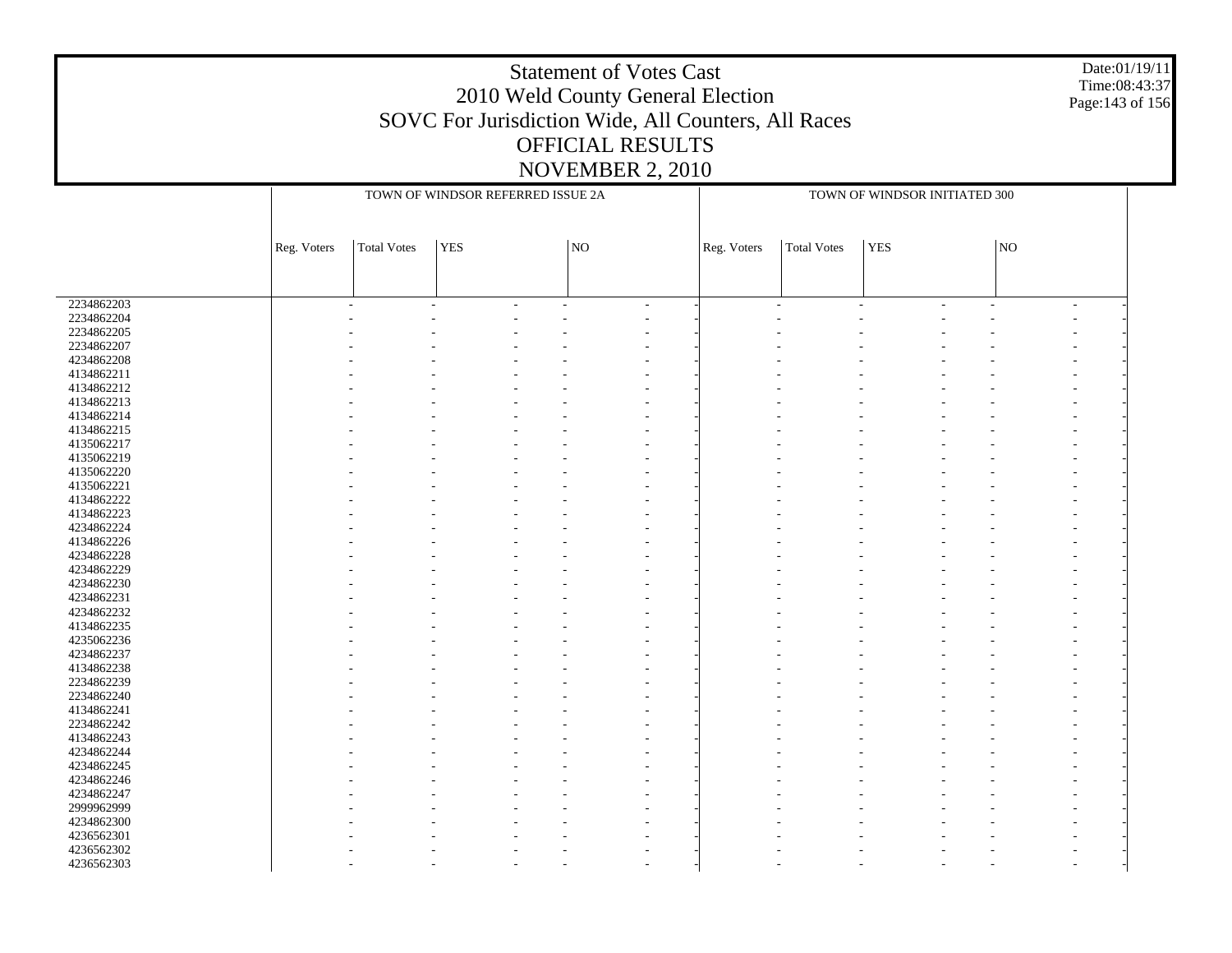#### Date:01/19/11 Time:08:43:37 Page:144 of 156

|                                        |             |                    | TOWN OF WINDSOR REFERRED ISSUE 2A |             |                     |             | TOWN OF WINDSOR INITIATED 300 |                    |            |             |             |        |
|----------------------------------------|-------------|--------------------|-----------------------------------|-------------|---------------------|-------------|-------------------------------|--------------------|------------|-------------|-------------|--------|
|                                        |             |                    |                                   |             |                     |             |                               |                    |            |             |             |        |
|                                        | Reg. Voters | <b>Total Votes</b> | <b>YES</b>                        |             | $\overline{\rm NO}$ |             | Reg. Voters                   | <b>Total Votes</b> | <b>YES</b> |             | $_{\rm NO}$ |        |
|                                        |             |                    |                                   |             |                     |             |                               |                    |            |             |             |        |
|                                        |             |                    |                                   |             |                     |             |                               |                    |            |             |             |        |
|                                        |             |                    |                                   |             |                     |             |                               |                    |            |             |             |        |
| 4236562304                             |             |                    |                                   |             | $\overline{a}$      |             | $\overline{\phantom{a}}$      |                    |            |             |             |        |
| 2234862305                             |             |                    |                                   |             |                     |             |                               |                    |            |             |             |        |
| 2234862306                             |             |                    |                                   |             |                     |             |                               |                    |            |             |             |        |
| 2234862307                             |             |                    |                                   |             |                     |             |                               |                    |            |             |             |        |
| 4136562308                             |             |                    |                                   |             |                     |             |                               |                    |            |             |             |        |
| 4236562309                             |             |                    |                                   |             |                     |             |                               |                    |            |             |             |        |
| 4236562310<br>4136562311               |             |                    |                                   |             |                     |             |                               |                    |            |             |             |        |
|                                        |             |                    |                                   |             |                     |             |                               |                    |            |             |             |        |
| 4136562312                             |             |                    |                                   |             |                     |             |                               |                    |            |             |             |        |
| 4236562313<br>4236562314               |             |                    |                                   |             |                     |             |                               |                    |            |             |             |        |
| 4135062315                             |             |                    |                                   |             |                     |             |                               |                    |            |             |             |        |
| 4135062317                             |             |                    |                                   |             |                     |             |                               |                    |            |             |             |        |
| 4135062318                             |             |                    |                                   |             |                     |             |                               |                    |            |             |             |        |
| 4135062319                             |             |                    |                                   |             |                     |             |                               |                    |            |             |             |        |
| 4135062320                             |             |                    |                                   |             |                     |             |                               |                    |            |             |             |        |
| 4135062321                             |             |                    |                                   |             |                     |             |                               |                    |            |             |             |        |
| 4135062322                             |             |                    |                                   |             |                     |             |                               |                    |            |             |             |        |
| 4135062323                             |             |                    |                                   |             |                     |             |                               |                    |            |             |             |        |
| 4135062324                             |             |                    |                                   |             |                     |             |                               |                    |            |             |             |        |
| 4135062325                             |             |                    |                                   |             |                     |             |                               |                    |            |             |             |        |
| 4134862326                             |             |                    |                                   |             |                     |             |                               |                    |            |             |             |        |
| 2233362327                             |             |                    |                                   |             |                     |             |                               |                    |            |             |             |        |
| 2234862328                             |             |                    |                                   |             |                     |             |                               |                    |            |             |             |        |
| 4135062329                             |             |                    |                                   |             |                     |             |                               |                    |            |             |             |        |
| 4135062330                             |             |                    |                                   |             |                     |             |                               |                    |            |             |             |        |
| 4234862331                             |             |                    |                                   |             |                     |             |                               |                    |            |             |             |        |
| 4136562332                             |             |                    |                                   |             |                     |             |                               |                    |            |             |             |        |
| 4134862333                             |             |                    |                                   |             |                     |             |                               |                    |            |             |             |        |
| 2234862334                             |             |                    |                                   |             |                     |             |                               |                    |            |             |             |        |
| 2234862335                             |             |                    |                                   |             |                     |             |                               |                    |            |             |             |        |
| 4135062336                             |             |                    |                                   |             |                     |             |                               |                    |            |             |             |        |
| 2234862337                             |             |                    |                                   |             |                     |             |                               |                    |            |             |             |        |
| 4999962999                             |             |                    |                                   |             |                     |             |                               |                    |            |             |             |        |
| LaSalle Fire Protection District       |             |                    |                                   |             |                     |             |                               |                    |            |             |             |        |
| Milliken Fire Protection District      |             |                    |                                   |             |                     |             |                               |                    |            |             |             |        |
| Platte Valley Fire Protection District |             |                    |                                   |             |                     |             |                               |                    |            |             |             |        |
| Poudre Valley Fire Protection District |             |                    |                                   |             |                     |             |                               |                    |            |             |             |        |
| Provisional                            | $\Omega$    | 115                |                                   | 44 38.26%   | 71                  | 61.74%      | 0                             | 119                | 64         | 53.78%      | 55          | 46.22% |
| Total                                  | 7769        | 5582               |                                   | 2590 46.40% |                     | 2992 53.60% | 7769                          | 5694               |            | 3572 62.73% | 2122        | 37.27% |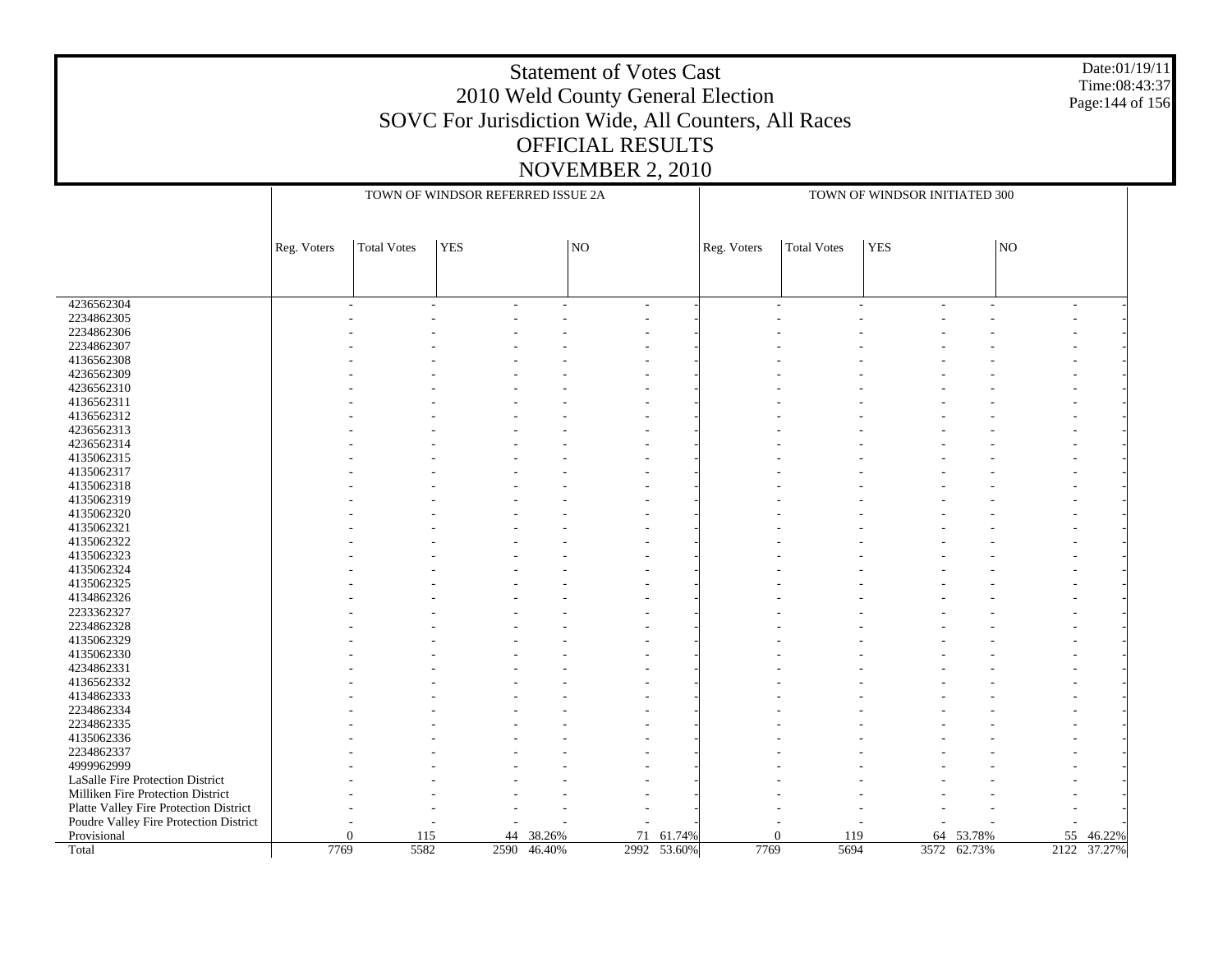Date:01/19/11 Time:08:43:37 Page:145 of 156

|                   |             | BRIGHTON SCHOOL DISTRICT NO. 27J |     |  |    |                          | LASALLE FIRE PROTECTION DISTRICT ISSUE 5A |                    |            |  |                 |  |
|-------------------|-------------|----------------------------------|-----|--|----|--------------------------|-------------------------------------------|--------------------|------------|--|-----------------|--|
|                   | Reg. Voters | Total Votes                      | YES |  | NO |                          | Reg. Voters                               | <b>Total Votes</b> | <b>YES</b> |  | NO <sub>1</sub> |  |
|                   |             |                                  |     |  |    |                          |                                           |                    |            |  |                 |  |
| Jurisdiction Wide |             |                                  |     |  |    |                          |                                           |                    |            |  |                 |  |
| 4136562100        |             |                                  |     |  |    |                          |                                           |                    |            |  |                 |  |
| 4136562101        |             |                                  |     |  |    |                          |                                           |                    |            |  |                 |  |
| 4136562102        |             |                                  |     |  |    |                          |                                           |                    |            |  |                 |  |
| 4136562103        |             |                                  |     |  |    |                          |                                           |                    |            |  |                 |  |
| 4136562104        |             |                                  |     |  |    |                          |                                           |                    |            |  |                 |  |
| 4135062106        |             |                                  |     |  |    |                          |                                           |                    |            |  |                 |  |
| 4135062107        |             |                                  |     |  |    |                          |                                           |                    |            |  |                 |  |
| 4135062108        |             |                                  |     |  |    |                          |                                           |                    |            |  |                 |  |
| 4135062109        |             |                                  |     |  |    | ٠                        |                                           |                    |            |  |                 |  |
| 4135062110        |             |                                  |     |  |    | ٠                        |                                           |                    |            |  |                 |  |
| 4135062111        |             |                                  |     |  |    | ٠                        |                                           |                    |            |  |                 |  |
| 4135062112        |             |                                  |     |  |    | ÷.                       |                                           |                    |            |  |                 |  |
| 4135062114        |             |                                  |     |  |    | ÷.                       |                                           |                    |            |  |                 |  |
| 4134962115        |             |                                  |     |  |    | $\overline{a}$           |                                           |                    |            |  |                 |  |
| 4134962116        |             |                                  |     |  |    |                          |                                           |                    |            |  |                 |  |
|                   |             |                                  |     |  |    |                          |                                           |                    |            |  |                 |  |
| 4136562117        |             |                                  |     |  |    | $\overline{\phantom{a}}$ |                                           |                    |            |  |                 |  |
| 4136562118        |             |                                  |     |  |    |                          |                                           |                    |            |  |                 |  |
| 4136562119        |             |                                  |     |  |    | ÷.                       |                                           |                    |            |  |                 |  |
| 4134862120        |             |                                  |     |  |    |                          |                                           |                    |            |  |                 |  |
| 4134962121        |             |                                  |     |  |    | ٠                        |                                           |                    |            |  |                 |  |
| 4134962122        |             |                                  |     |  |    |                          |                                           |                    |            |  |                 |  |
| 4134962123        |             |                                  |     |  |    | ٠                        |                                           |                    |            |  |                 |  |
| 4134862124        |             |                                  |     |  |    |                          |                                           |                    |            |  |                 |  |
| 4134862125        |             |                                  |     |  |    | ٠                        |                                           |                    |            |  |                 |  |
| 4136562126        |             |                                  |     |  |    |                          |                                           |                    |            |  |                 |  |
| 4136562127        |             |                                  |     |  |    |                          |                                           |                    |            |  |                 |  |
| 4136562128        |             |                                  |     |  |    |                          |                                           |                    |            |  |                 |  |
| 4134862129        |             |                                  |     |  |    |                          |                                           |                    |            |  |                 |  |
| 4134962130        |             |                                  |     |  |    |                          |                                           |                    |            |  |                 |  |
| 4136562131        |             |                                  |     |  |    |                          |                                           |                    |            |  |                 |  |
| 4134862132        |             |                                  |     |  |    |                          |                                           |                    |            |  |                 |  |
| 4135062134        |             |                                  |     |  |    |                          |                                           |                    |            |  |                 |  |
| 4134862135        |             |                                  |     |  |    | ٠                        |                                           |                    |            |  |                 |  |
| 4134862136        |             |                                  |     |  |    | ٠                        |                                           |                    |            |  |                 |  |
| 4135062137        |             |                                  |     |  |    | ٠                        |                                           |                    |            |  |                 |  |
| 4136562138        |             |                                  |     |  |    | ÷,                       |                                           |                    |            |  |                 |  |
| 4135062139        |             |                                  |     |  |    | $\overline{a}$           |                                           |                    |            |  |                 |  |
| 4234862200        |             |                                  |     |  |    |                          |                                           |                    |            |  |                 |  |
| 4234862201        |             |                                  |     |  |    | $\overline{a}$           |                                           |                    |            |  |                 |  |
| 4234862202        |             |                                  |     |  |    | ٠                        |                                           |                    |            |  |                 |  |
|                   |             |                                  |     |  |    |                          |                                           |                    |            |  |                 |  |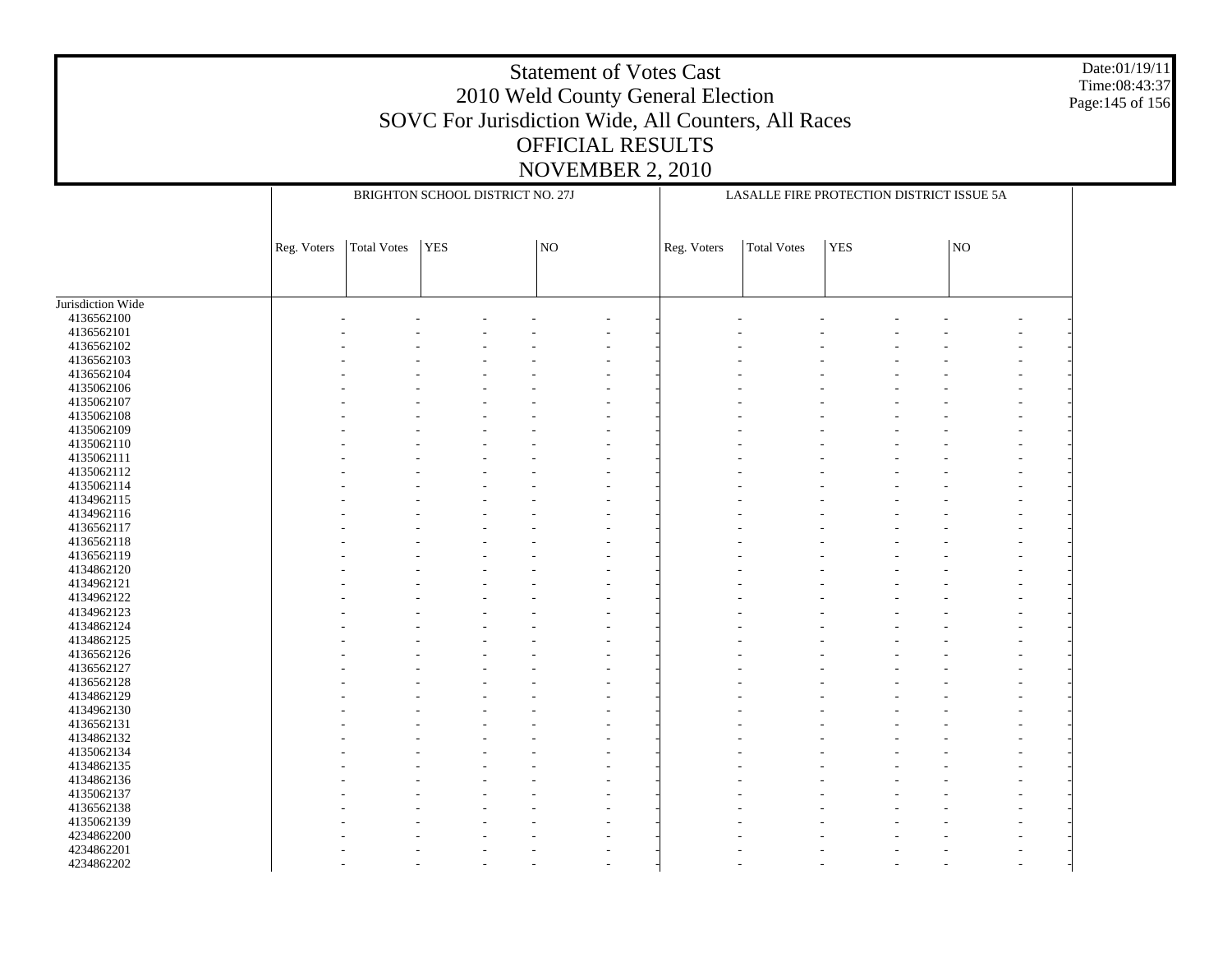Date:01/19/11 Time:08:43:37 Page:146 of 156

|                          | BRIGHTON SCHOOL DISTRICT NO. 27J |                    |            |  |                | LASALLE FIRE PROTECTION DISTRICT ISSUE 5A |                |                    |                |        |                          |             |
|--------------------------|----------------------------------|--------------------|------------|--|----------------|-------------------------------------------|----------------|--------------------|----------------|--------|--------------------------|-------------|
|                          |                                  |                    |            |  |                |                                           |                |                    |                |        |                          |             |
|                          |                                  |                    |            |  |                |                                           |                |                    |                |        |                          |             |
|                          | Reg. Voters                      | <b>Total Votes</b> | <b>YES</b> |  | NO             |                                           | Reg. Voters    | <b>Total Votes</b> | <b>YES</b>     |        | NO                       |             |
|                          |                                  |                    |            |  |                |                                           |                |                    |                |        |                          |             |
|                          |                                  |                    |            |  |                |                                           |                |                    |                |        |                          |             |
|                          |                                  |                    |            |  |                |                                           |                |                    |                |        |                          |             |
| 2234862203<br>2234862204 | ٠                                |                    |            |  | $\overline{a}$ |                                           | $\overline{a}$ | $\overline{a}$     |                |        | $\overline{\phantom{a}}$ |             |
| 2234862205               |                                  |                    |            |  |                |                                           |                |                    |                |        |                          |             |
| 2234862207               |                                  |                    |            |  |                |                                           |                |                    |                |        |                          |             |
| 4234862208               |                                  |                    |            |  |                |                                           |                |                    |                |        |                          |             |
| 4134862211               |                                  |                    |            |  |                |                                           |                |                    |                |        |                          |             |
| 4134862212               |                                  |                    |            |  |                |                                           |                |                    |                |        |                          |             |
| 4134862213               |                                  |                    |            |  |                |                                           |                |                    |                |        |                          |             |
|                          |                                  |                    |            |  |                |                                           |                |                    |                |        |                          |             |
| 4134862214               |                                  |                    |            |  |                |                                           |                |                    |                |        |                          |             |
| 4134862215               |                                  |                    |            |  |                |                                           |                |                    |                |        |                          |             |
| 4135062217               |                                  |                    |            |  |                |                                           |                |                    |                |        |                          |             |
| 4135062219               |                                  |                    |            |  |                |                                           |                |                    |                |        |                          |             |
| 4135062220               |                                  |                    |            |  |                |                                           |                |                    |                |        |                          |             |
| 4135062221               |                                  |                    |            |  |                |                                           |                |                    |                |        |                          |             |
| 4134862222               |                                  |                    |            |  |                |                                           |                |                    |                |        |                          |             |
| 4134862223               |                                  |                    |            |  |                |                                           |                |                    |                |        |                          |             |
| 4234862224               |                                  |                    |            |  |                |                                           |                |                    |                |        |                          |             |
| 4134862226               |                                  |                    |            |  |                |                                           |                |                    |                |        |                          |             |
| 4234862228               |                                  |                    |            |  |                |                                           |                |                    |                |        |                          |             |
| 4234862229               |                                  |                    |            |  |                |                                           |                |                    |                |        |                          |             |
| 4234862230               |                                  |                    |            |  |                |                                           |                |                    |                |        |                          |             |
| 4234862231               |                                  |                    |            |  |                |                                           | 3              | $\overline{2}$     | $\mathbf{0}$   | 0.00%  |                          | 2 100.00%   |
| 4234862232               |                                  |                    |            |  |                |                                           |                |                    |                |        |                          |             |
| 4134862235               |                                  |                    |            |  |                |                                           |                |                    |                |        |                          |             |
| 4235062236               |                                  |                    |            |  |                |                                           | $\mathbf Q$    | $\overline{7}$     | $\mathfrak{2}$ | 28.57% |                          | 5<br>71.43% |
| 4234862237               |                                  |                    |            |  |                |                                           |                |                    |                |        |                          |             |
| 4134862238               |                                  |                    |            |  |                |                                           |                |                    |                |        |                          |             |
| 2234862239               |                                  |                    |            |  |                |                                           |                |                    |                |        |                          |             |
| 2234862240               |                                  |                    |            |  |                |                                           |                |                    |                |        |                          |             |
| 4134862241               |                                  |                    |            |  |                |                                           |                |                    |                |        |                          |             |
| 2234862242               |                                  |                    |            |  |                |                                           |                |                    |                |        |                          |             |
| 4134862243               |                                  |                    |            |  |                |                                           |                |                    |                |        |                          |             |
| 4234862244               |                                  |                    |            |  |                |                                           |                |                    |                |        |                          |             |
| 4234862245               |                                  |                    |            |  |                |                                           |                |                    |                |        |                          |             |
| 4234862246               |                                  |                    |            |  |                |                                           |                |                    |                |        |                          |             |
| 4234862247               |                                  |                    |            |  |                |                                           |                |                    |                |        |                          |             |
| 2999962999               |                                  |                    |            |  |                |                                           |                |                    |                |        |                          |             |
| 4234862300               |                                  |                    |            |  |                |                                           |                |                    |                |        |                          |             |
| 4236562301               |                                  |                    |            |  |                |                                           |                |                    |                |        |                          |             |
| 4236562302               |                                  |                    |            |  |                |                                           |                |                    |                |        |                          |             |
| 4236562303               |                                  |                    |            |  |                |                                           |                |                    |                |        |                          |             |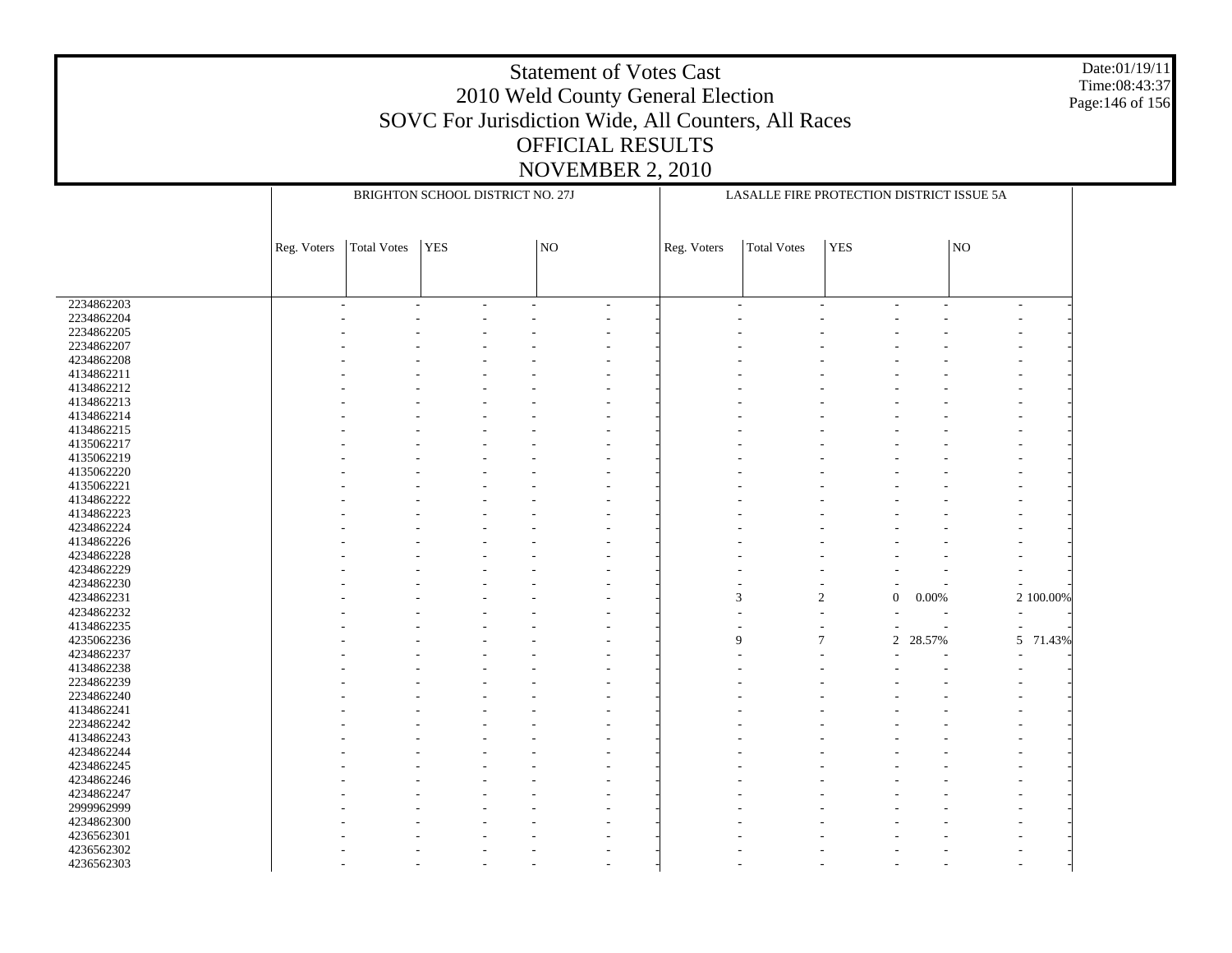Date:01/19/11 Time:08:43:37 Page:147 of 156

|                                                       |             | BRIGHTON SCHOOL DISTRICT NO. 27J |                  |               |     |           |                | LASALLE FIRE PROTECTION DISTRICT ISSUE 5A |            |           |                 |        |  |
|-------------------------------------------------------|-------------|----------------------------------|------------------|---------------|-----|-----------|----------------|-------------------------------------------|------------|-----------|-----------------|--------|--|
|                                                       |             |                                  |                  |               |     |           |                |                                           |            |           |                 |        |  |
|                                                       | Reg. Voters | <b>Total Votes</b>               | <b>YES</b>       |               | NO  |           | Reg. Voters    | <b>Total Votes</b>                        | <b>YES</b> |           | $\overline{NQ}$ |        |  |
|                                                       |             |                                  |                  |               |     |           |                |                                           |            |           |                 |        |  |
| 4236562304                                            | 346         | 241                              |                  | $91 - 37.76%$ | 150 | 62.24%    |                |                                           |            |           |                 |        |  |
| 2234862305                                            |             |                                  |                  |               |     |           |                |                                           |            |           |                 |        |  |
| 2234862306                                            |             |                                  |                  |               |     |           |                |                                           |            |           |                 |        |  |
| 2234862307                                            |             |                                  |                  |               |     |           |                |                                           |            |           |                 |        |  |
| 4136562308                                            |             |                                  |                  |               |     |           | $\overline{c}$ | 2                                         |            | 2 100.00% | $\theta$        | 0.00%  |  |
| 4236562309                                            |             |                                  |                  |               |     |           | 207            | 160                                       |            | 90 56.25% | 70              | 43.75% |  |
| 4236562310                                            |             |                                  |                  |               |     |           |                |                                           |            |           |                 |        |  |
| 4136562311                                            |             |                                  |                  |               |     |           |                |                                           |            |           |                 |        |  |
| 4136562312                                            |             |                                  |                  |               |     |           |                |                                           |            |           |                 |        |  |
| 4236562313                                            |             |                                  |                  |               |     |           |                |                                           |            |           |                 |        |  |
| 4236562314                                            | $\Omega$    |                                  | $\boldsymbol{0}$ | 0.00%         |     | 1 100.00% |                |                                           |            |           |                 |        |  |
| 4135062315                                            |             |                                  |                  |               |     |           |                |                                           |            |           |                 |        |  |
| 4135062317                                            |             |                                  |                  |               |     |           |                |                                           |            |           |                 |        |  |
| 4135062318                                            |             |                                  |                  |               |     |           |                |                                           |            |           |                 |        |  |
| 4135062319                                            |             |                                  |                  |               |     |           |                |                                           |            |           |                 |        |  |
| 4135062320                                            |             |                                  |                  |               |     |           |                |                                           |            |           |                 |        |  |
| 4135062321                                            |             |                                  |                  |               |     |           |                |                                           |            |           |                 |        |  |
| 4135062322                                            |             |                                  |                  |               |     |           |                |                                           |            |           |                 |        |  |
| 4135062323                                            |             |                                  |                  |               |     |           | 77             | 39                                        | 16         | 41.03%    | 23              | 58.97% |  |
| 4135062324                                            |             |                                  |                  |               |     |           | 35             | 18                                        | 11         | 61.11%    | $\tau$          | 38.89% |  |
| 4135062325                                            |             |                                  |                  |               |     |           | $\mathbf{1}$   | $\mathbf{0}$                              | $\theta$   |           | $\Omega$        |        |  |
| 4134862326                                            |             |                                  |                  |               |     |           | 981            | 711                                       | 390        | 54.85%    | 321             | 45.15% |  |
| 2233362327                                            |             |                                  |                  |               |     |           |                |                                           |            |           |                 |        |  |
| 2234862328                                            |             |                                  |                  |               |     |           |                |                                           |            |           |                 |        |  |
| 4135062329                                            |             |                                  |                  |               |     |           |                |                                           |            |           |                 |        |  |
| 4135062330                                            |             |                                  |                  |               |     |           |                |                                           |            |           |                 |        |  |
| 4234862331                                            |             |                                  |                  |               |     |           | 621            | 448                                       | 204        | 45.54%    | 244             | 54.46% |  |
| 4136562332                                            |             |                                  |                  |               |     |           |                |                                           |            |           |                 |        |  |
| 4134862333                                            |             |                                  |                  |               |     |           | 62             | 44                                        | 19         | 43.18%    | 25              | 56.82% |  |
| 2234862334                                            |             |                                  |                  |               |     |           |                |                                           |            |           |                 |        |  |
| 2234862335                                            |             |                                  |                  |               |     |           |                |                                           |            |           |                 |        |  |
| 4135062336                                            |             |                                  |                  |               |     |           |                |                                           |            |           |                 |        |  |
| 2234862337                                            |             |                                  |                  |               |     |           |                |                                           |            |           |                 |        |  |
| 4999962999                                            |             |                                  |                  |               |     |           |                |                                           |            |           |                 |        |  |
| LaSalle Fire Protection District                      |             |                                  |                  |               |     |           | $\Omega$       | $\Omega$                                  | 0          |           | 0               |        |  |
| Milliken Fire Protection District                     |             |                                  |                  |               |     |           |                |                                           |            |           |                 |        |  |
| Platte Valley Fire Protection District                |             |                                  |                  |               |     |           |                |                                           |            |           |                 |        |  |
|                                                       |             |                                  |                  |               |     |           |                |                                           |            |           |                 |        |  |
|                                                       |             |                                  |                  |               |     |           |                |                                           |            |           |                 |        |  |
| Poudre Valley Fire Protection District<br>Provisional | 0           | $\mathfrak{D}$                   |                  | 50.00%        |     | 50.00%    | $\Omega$       | 28                                        | 8          | 28.57%    | 20              | 71.43% |  |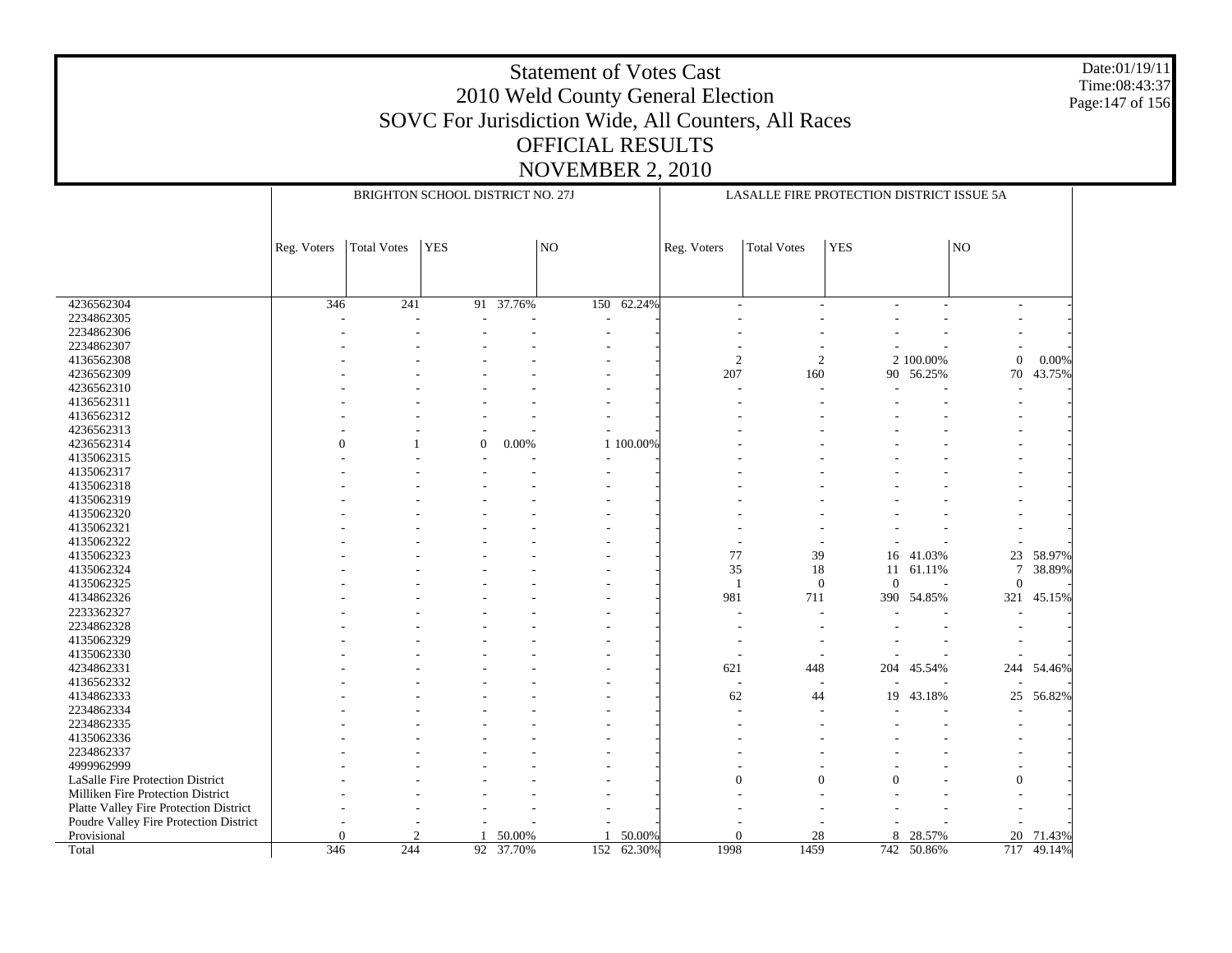Date:01/19/11 Time:08:43:37 Page:148 of 156

|                   | LASALLE FIRE PROTECTION DISTRICT ISSUE 5B |                    |            |  |    | MILLIKEN FIRE ISSUE 5A |             |             |            |  |    |  |  |
|-------------------|-------------------------------------------|--------------------|------------|--|----|------------------------|-------------|-------------|------------|--|----|--|--|
|                   |                                           |                    |            |  |    |                        |             |             |            |  |    |  |  |
|                   | Reg. Voters                               | <b>Total Votes</b> | <b>YES</b> |  | NO |                        | Reg. Voters | Total Votes | <b>YES</b> |  | NO |  |  |
|                   |                                           |                    |            |  |    |                        |             |             |            |  |    |  |  |
|                   |                                           |                    |            |  |    |                        |             |             |            |  |    |  |  |
| Jurisdiction Wide |                                           |                    |            |  |    |                        |             |             |            |  |    |  |  |
| 4136562100        |                                           |                    |            |  |    |                        |             |             |            |  |    |  |  |
| 4136562101        |                                           |                    |            |  |    |                        |             |             |            |  |    |  |  |
| 4136562102        |                                           |                    |            |  |    |                        |             |             |            |  |    |  |  |
| 4136562103        |                                           |                    |            |  |    |                        |             |             |            |  |    |  |  |
| 4136562104        |                                           |                    |            |  |    |                        |             |             |            |  |    |  |  |
| 4135062106        |                                           |                    |            |  |    |                        |             |             |            |  |    |  |  |
| 4135062107        |                                           |                    |            |  |    |                        |             |             |            |  |    |  |  |
| 4135062108        |                                           |                    |            |  |    |                        |             |             |            |  |    |  |  |
| 4135062109        |                                           |                    |            |  |    |                        |             |             |            |  |    |  |  |
| 4135062110        |                                           |                    |            |  |    |                        |             |             |            |  |    |  |  |
| 4135062111        |                                           |                    |            |  |    |                        |             |             |            |  |    |  |  |
| 4135062112        |                                           |                    |            |  |    |                        |             |             |            |  |    |  |  |
| 4135062114        |                                           |                    |            |  |    |                        |             |             |            |  |    |  |  |
| 4134962115        |                                           |                    |            |  |    |                        |             |             |            |  |    |  |  |
| 4134962116        |                                           |                    |            |  |    |                        |             |             |            |  |    |  |  |
| 4136562117        |                                           |                    |            |  |    |                        |             |             |            |  |    |  |  |
| 4136562118        |                                           |                    |            |  |    |                        |             |             |            |  |    |  |  |
| 4136562119        |                                           |                    |            |  |    |                        |             |             |            |  |    |  |  |
| 4134862120        |                                           |                    |            |  |    |                        |             |             |            |  |    |  |  |
| 4134962121        |                                           |                    |            |  |    |                        |             |             |            |  |    |  |  |
| 4134962122        |                                           |                    |            |  |    |                        |             |             |            |  |    |  |  |
| 4134962123        |                                           |                    |            |  |    |                        |             |             |            |  |    |  |  |
| 4134862124        |                                           |                    |            |  |    |                        |             |             |            |  |    |  |  |
| 4134862125        |                                           |                    |            |  |    |                        |             |             |            |  |    |  |  |
| 4136562126        |                                           |                    |            |  | ۰  |                        |             |             |            |  |    |  |  |
| 4136562127        |                                           |                    |            |  |    |                        |             |             |            |  |    |  |  |
| 4136562128        |                                           |                    |            |  |    |                        |             |             |            |  |    |  |  |
| 4134862129        |                                           |                    |            |  |    |                        |             |             |            |  |    |  |  |
| 4134962130        |                                           |                    |            |  |    |                        |             |             |            |  |    |  |  |
| 4136562131        |                                           |                    |            |  |    |                        |             |             |            |  |    |  |  |
| 4134862132        |                                           |                    |            |  |    |                        |             |             |            |  |    |  |  |
| 4135062134        |                                           |                    |            |  |    |                        |             |             |            |  |    |  |  |
| 4134862135        |                                           |                    |            |  |    |                        |             |             |            |  |    |  |  |
| 4134862136        |                                           |                    |            |  |    |                        |             |             |            |  |    |  |  |
| 4135062137        |                                           |                    |            |  |    |                        |             |             |            |  |    |  |  |
| 4136562138        |                                           |                    |            |  |    |                        |             |             |            |  |    |  |  |
| 4135062139        |                                           |                    |            |  |    |                        |             |             |            |  |    |  |  |
| 4234862200        |                                           |                    |            |  |    |                        |             |             |            |  |    |  |  |
| 4234862201        |                                           |                    |            |  |    |                        |             |             |            |  |    |  |  |
|                   |                                           |                    |            |  |    |                        |             |             |            |  |    |  |  |
| 4234862202        |                                           |                    |            |  |    |                        |             |             |            |  |    |  |  |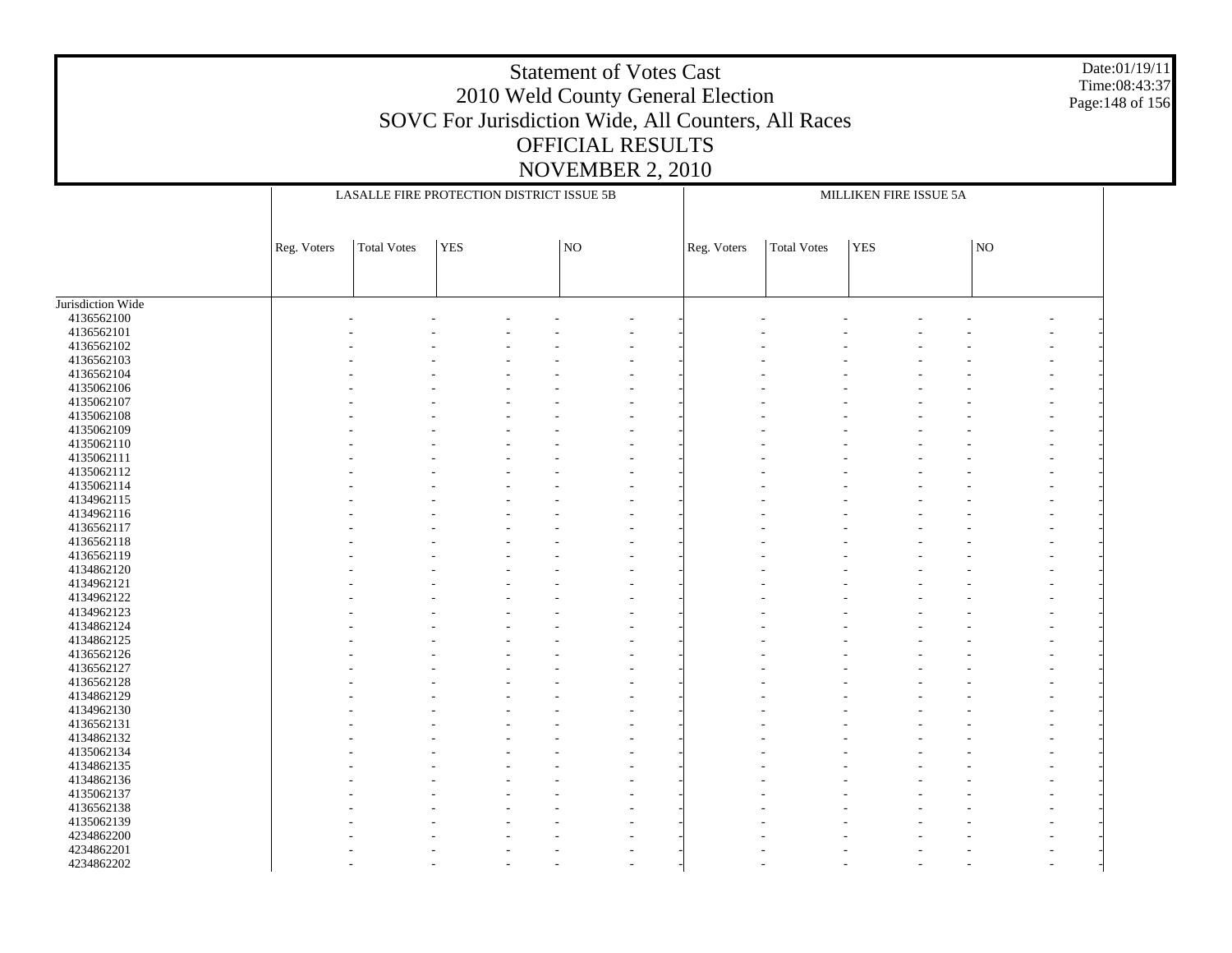Date:01/19/11 Time:08:43:37 Page:149 of 156

|            |             | LASALLE FIRE PROTECTION DISTRICT ISSUE 5B |            |        |         | MILLIKEN FIRE ISSUE 5A |                       |                          |                |        |                  |            |
|------------|-------------|-------------------------------------------|------------|--------|---------|------------------------|-----------------------|--------------------------|----------------|--------|------------------|------------|
|            |             |                                           |            |        |         |                        |                       |                          |                |        |                  |            |
|            |             |                                           |            |        |         |                        |                       |                          |                |        |                  |            |
|            | Reg. Voters | <b>Total Votes</b>                        | <b>YES</b> |        | NO      |                        | Reg. Voters           | <b>Total Votes</b>       | <b>YES</b>     |        | NO               |            |
|            |             |                                           |            |        |         |                        |                       |                          |                |        |                  |            |
|            |             |                                           |            |        |         |                        |                       |                          |                |        |                  |            |
|            |             |                                           |            |        |         |                        |                       |                          |                |        |                  |            |
| 2234862203 |             |                                           |            |        | ÷,      |                        | $\overline{a}$        | L.                       |                | ÷      | $\overline{a}$   |            |
| 2234862204 |             |                                           |            |        |         |                        |                       |                          |                |        |                  |            |
| 2234862205 |             |                                           |            |        |         |                        |                       |                          |                |        |                  |            |
| 2234862207 |             |                                           |            |        |         |                        |                       |                          |                |        |                  |            |
| 4234862208 |             |                                           |            |        |         |                        |                       |                          |                |        |                  |            |
| 4134862211 |             |                                           |            |        |         |                        |                       |                          |                |        |                  |            |
| 4134862212 |             |                                           |            |        |         |                        |                       |                          |                |        |                  |            |
| 4134862213 |             |                                           |            |        |         |                        |                       |                          |                |        | ٠                |            |
| 4134862214 |             |                                           |            |        |         |                        |                       |                          |                |        | Ĭ.               |            |
| 4134862215 |             |                                           |            |        |         |                        |                       |                          |                |        |                  |            |
| 4135062217 |             |                                           |            |        |         |                        |                       |                          |                |        | Ĭ.               |            |
| 4135062219 |             |                                           |            |        |         |                        |                       |                          |                |        | ٠                |            |
| 4135062220 |             |                                           |            |        |         |                        |                       |                          |                |        | Ĭ.               |            |
| 4135062221 |             |                                           |            |        |         |                        |                       |                          |                |        |                  |            |
| 4134862222 |             |                                           |            |        |         |                        |                       |                          |                |        |                  |            |
| 4134862223 |             |                                           |            |        |         |                        |                       |                          |                |        |                  |            |
| 4234862224 |             |                                           |            |        |         |                        | 570                   | 407                      | 167            | 41.03% | 240              | 58.97%     |
| 4134862226 |             |                                           |            |        |         |                        | L,                    | $\overline{a}$           |                |        |                  |            |
| 4234862228 |             |                                           |            |        |         |                        | 1043                  | 619                      | 210            | 33.93% | 409              | 66.07%     |
| 4234862229 |             |                                           |            |        |         |                        | $\overline{a}$        | $\overline{\phantom{a}}$ |                |        |                  |            |
| 4234862230 |             |                                           |            |        |         |                        | ÷,                    | $\overline{\phantom{a}}$ |                |        |                  |            |
| 4234862231 |             | 3<br>3                                    | 1          | 33.33% | 2       | 66.67%                 | 647                   | 429                      | 192            | 44.76% | 237              | 55.24%     |
| 4234862232 |             |                                           |            |        |         |                        | ٠                     | $\overline{\phantom{a}}$ | $\overline{a}$ |        |                  |            |
| 4134862235 |             |                                           |            |        |         |                        |                       |                          |                |        |                  |            |
| 4235062236 |             | 9<br>7                                    | 4          |        | ÷,<br>3 |                        | $\overline{a}$<br>430 | $\overline{\phantom{a}}$ | $\overline{a}$ |        | ÷,<br>157        |            |
|            |             |                                           |            | 57.14% |         | 42.86%                 |                       | 342                      | 185            | 54.09% |                  | 45.91%     |
| 4234862237 |             |                                           |            |        | ÷,      |                        | ÷,                    | $\overline{a}$           |                |        |                  |            |
| 4134862238 |             |                                           |            |        |         |                        |                       |                          |                |        |                  |            |
| 2234862239 |             |                                           |            |        |         |                        |                       |                          |                |        |                  |            |
| 2234862240 |             |                                           |            |        |         |                        |                       |                          |                |        |                  |            |
| 4134862241 |             |                                           |            |        |         |                        |                       |                          |                |        |                  |            |
| 2234862242 |             |                                           |            |        |         |                        |                       |                          |                |        |                  |            |
| 4134862243 |             |                                           |            |        |         |                        | $\Omega$              | $\overline{0}$           | $\theta$       |        | $\boldsymbol{0}$ |            |
| 4234862244 |             |                                           |            |        |         |                        |                       |                          |                |        |                  |            |
| 4234862245 |             |                                           |            |        |         |                        |                       |                          |                |        |                  |            |
| 4234862246 |             |                                           |            |        |         |                        | 795                   | 442                      | 190            | 42.99% |                  | 252 57.01% |
| 4234862247 |             |                                           |            |        |         |                        |                       |                          |                |        |                  |            |
| 2999962999 |             |                                           |            |        |         |                        |                       |                          |                |        |                  |            |
| 4234862300 |             |                                           |            |        |         |                        |                       |                          |                |        |                  |            |
| 4236562301 |             |                                           |            |        |         |                        |                       |                          |                |        |                  |            |
| 4236562302 |             |                                           |            |        |         |                        |                       |                          |                |        |                  |            |
| 4236562303 |             |                                           |            |        |         |                        |                       |                          |                |        |                  |            |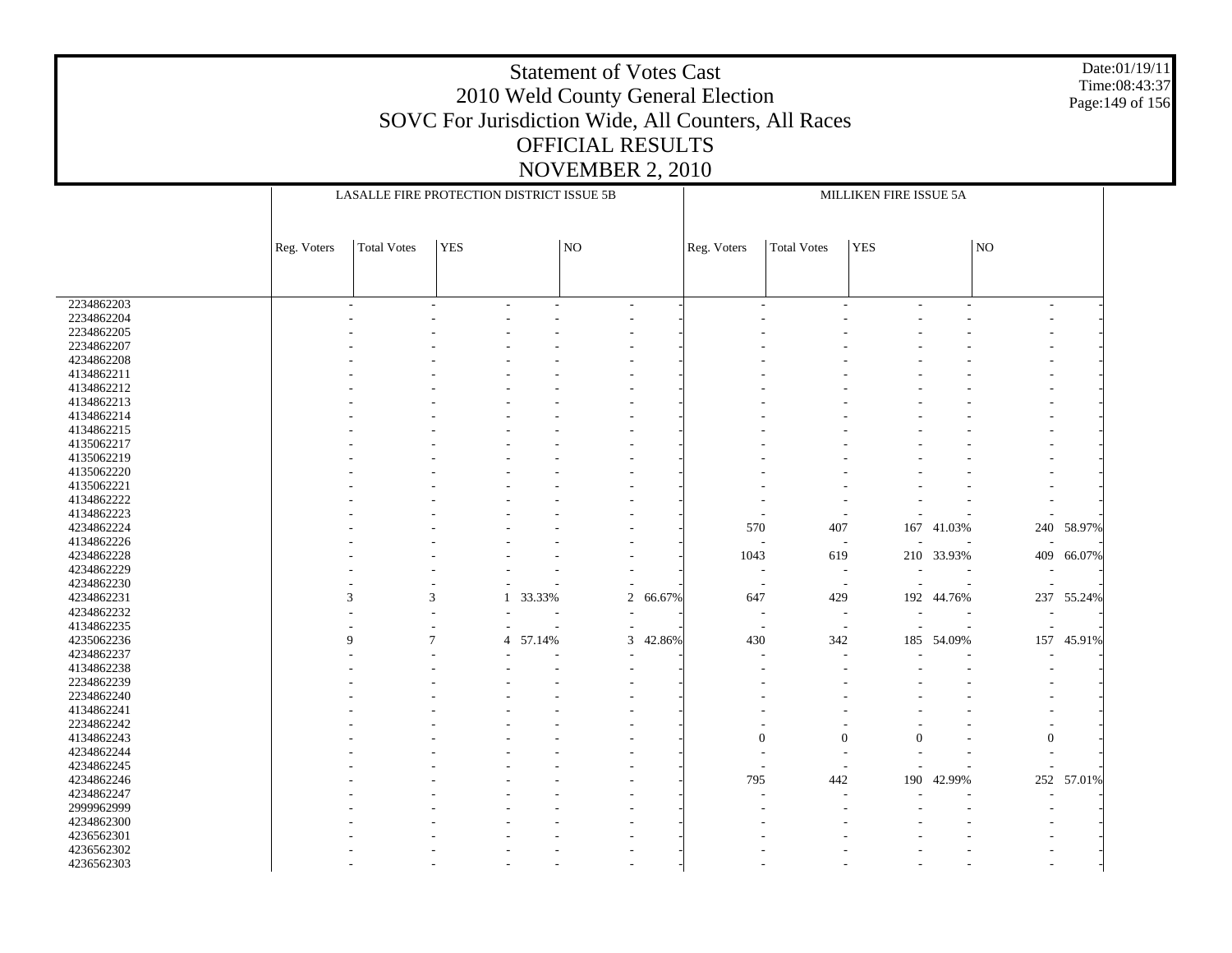Date:01/19/11 Time:08:43:37 Page:150 of 156

|                                        |                | LASALLE FIRE PROTECTION DISTRICT ISSUE 5B |              |                  |                       |            | MILLIKEN FIRE ISSUE 5A |                    |                      |            |                |             |
|----------------------------------------|----------------|-------------------------------------------|--------------|------------------|-----------------------|------------|------------------------|--------------------|----------------------|------------|----------------|-------------|
|                                        |                |                                           |              |                  |                       |            |                        |                    |                      |            |                |             |
|                                        |                |                                           |              |                  |                       |            |                        |                    |                      |            |                |             |
|                                        | Reg. Voters    | <b>Total Votes</b>                        | <b>YES</b>   |                  | NO                    |            | Reg. Voters            | <b>Total Votes</b> | <b>YES</b>           |            | $\overline{N}$ |             |
|                                        |                |                                           |              |                  |                       |            |                        |                    |                      |            |                |             |
|                                        |                |                                           |              |                  |                       |            |                        |                    |                      |            |                |             |
|                                        |                |                                           |              |                  |                       |            |                        |                    |                      |            |                |             |
| 4236562304                             |                |                                           |              |                  | $\tilde{\phantom{a}}$ |            |                        |                    |                      |            |                |             |
| 2234862305                             |                |                                           |              |                  |                       |            |                        |                    |                      |            |                |             |
| 2234862306                             |                |                                           |              |                  |                       |            |                        |                    |                      |            |                |             |
| 2234862307                             |                |                                           |              |                  |                       |            |                        |                    |                      |            |                |             |
| 4136562308                             | $\mathfrak{2}$ | $\boldsymbol{2}$                          |              | 2 100.00%        | $\mathbf{0}$          | 0.00%      |                        |                    |                      |            |                |             |
| 4236562309                             | 207            | 157                                       |              | 115 73.25%       | 42                    | 26.75%     |                        |                    |                      |            |                |             |
| 4236562310                             |                |                                           |              |                  |                       |            |                        |                    |                      |            |                |             |
| 4136562311                             |                |                                           |              |                  |                       |            |                        |                    |                      |            |                |             |
| 4136562312                             |                |                                           |              |                  |                       |            |                        |                    |                      |            |                |             |
| 4236562313<br>4236562314               |                |                                           |              |                  |                       |            |                        |                    |                      |            |                |             |
|                                        |                |                                           |              |                  |                       |            |                        |                    |                      |            |                |             |
| 4135062315                             |                |                                           |              |                  |                       |            |                        |                    |                      |            |                |             |
| 4135062317                             |                |                                           |              |                  |                       |            |                        |                    |                      |            |                |             |
| 4135062318<br>4135062319               |                |                                           |              |                  |                       |            |                        |                    |                      |            |                |             |
| 4135062320                             |                |                                           |              |                  |                       |            |                        |                    |                      |            |                |             |
|                                        |                |                                           |              |                  |                       |            |                        |                    |                      |            |                |             |
| 4135062321<br>4135062322               |                |                                           |              |                  |                       |            |                        |                    |                      |            |                |             |
|                                        | 77             | 37                                        |              |                  | 22                    | 59.46%     |                        |                    |                      |            |                |             |
| 4135062323<br>4135062324               | 35             | 18                                        | 15<br>13     | 40.54%<br>72.22% |                       | 27.78%     |                        |                    |                      |            |                |             |
| 4135062325                             | $\overline{1}$ | $\theta$                                  | $\mathbf{0}$ |                  | 5<br>$\Omega$         |            |                        |                    |                      |            |                |             |
| 4134862326                             | 981            | 704                                       | 494          | 70.17%           | 210                   | 29.83%     |                        |                    |                      |            |                |             |
| 2233362327                             |                |                                           |              |                  |                       |            |                        |                    |                      |            |                |             |
| 2234862328                             |                |                                           |              |                  |                       |            |                        |                    |                      |            |                |             |
| 4135062329                             |                |                                           |              |                  |                       |            |                        |                    |                      |            |                |             |
| 4135062330                             |                |                                           |              |                  |                       |            | $\Omega$               |                    | $\Omega$             | 0.00%      |                | 1 100.00%   |
| 4234862331                             | 621            | 443                                       | 302          | 68.17%           |                       | 141 31.83% |                        |                    |                      |            |                |             |
| 4136562332                             |                |                                           |              |                  |                       |            |                        |                    |                      |            |                |             |
| 4134862333                             | 62             | 43                                        | 24           | 55.81%           | 19                    | 44.19%     |                        |                    |                      |            |                |             |
| 2234862334                             |                |                                           |              |                  |                       |            |                        |                    |                      |            |                |             |
| 2234862335                             |                |                                           |              |                  |                       |            |                        |                    |                      |            |                |             |
| 4135062336                             |                |                                           |              |                  |                       |            |                        |                    | $\overline{0}$       | 0.00%      |                | 1 100.00%   |
| 2234862337                             |                |                                           |              |                  |                       |            |                        |                    |                      |            |                |             |
| 4999962999                             |                |                                           |              |                  |                       |            |                        |                    |                      |            |                |             |
| LaSalle Fire Protection District       |                | $\Omega$                                  | $\Omega$     |                  | $\overline{0}$        |            |                        |                    |                      |            |                |             |
| Milliken Fire Protection District      |                |                                           |              |                  |                       |            | $\Omega$               |                    | $\theta$<br>$\Omega$ |            | $\theta$       |             |
| Platte Valley Fire Protection District |                |                                           |              |                  |                       |            |                        |                    |                      |            | ÷              |             |
| Poudre Valley Fire Protection District |                |                                           |              |                  |                       |            |                        |                    |                      |            |                |             |
| Provisional                            | $\Omega$       | 28                                        |              | 16 57.14%        | 12                    | 42.86%     | $\Omega$               | 61                 | 23                   | 37.70%     | 38             | 62.30%      |
| Total                                  | 1998           | 1442                                      |              | 986 68.38%       |                       | 456 31.62% | 3486                   | 2302               |                      | 967 42.01% |                | 1335 57.99% |
|                                        |                |                                           |              |                  |                       |            |                        |                    |                      |            |                |             |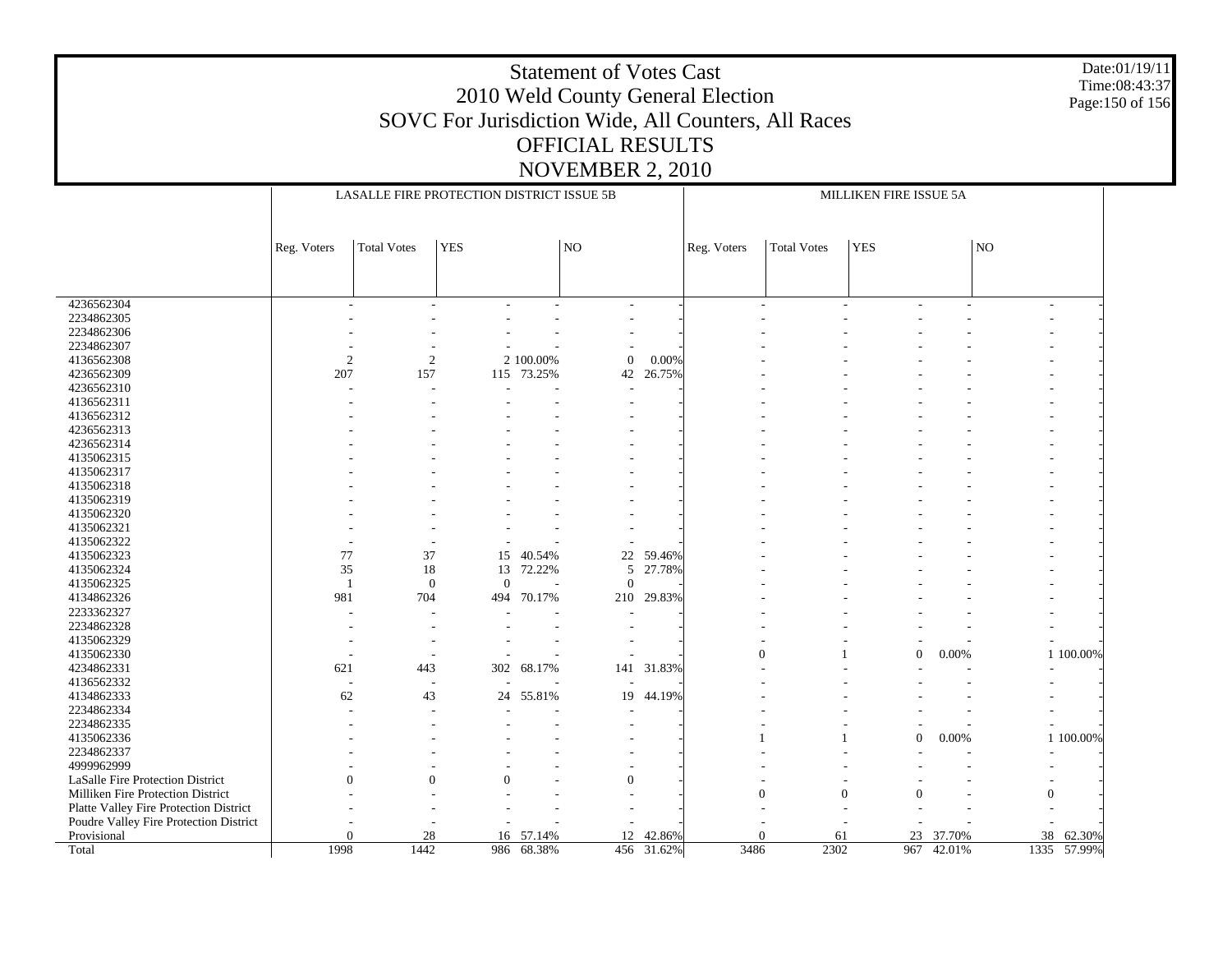#### Date:01/19/11 Time:08:43:37 Page:151 of 156

| N <sub>O</sub><br><b>Total Votes</b><br><b>YES</b><br> NO<br><b>Total Votes</b><br><b>YES</b><br>Reg. Voters<br>Reg. Voters<br>4136562100<br>4136562101<br>4136562102<br>4136562103<br>٠<br>4136562104<br>60.30%<br>133 39.70%<br>440<br>335<br>202<br>4135062106<br>4135062107<br>4135062108<br>4135062109<br>4135062110<br>٠<br>4135062111<br>4135062112<br>÷,<br>4135062114<br>4134962115<br>÷,<br>4134962116<br>4136562117<br>٠<br>4136562118<br>4136562119<br>4134862120<br>4134962121<br>4134962122<br>4134962123<br>4134862124<br>4134862125<br>4136562126<br>٠<br>4136562127<br>4136562128<br>÷,<br>4134862129<br>4134962130<br>÷,<br>4136562131<br>4134862132<br>٠<br>4135062134<br>4134862135<br>4134862136<br>4135062137<br>4136562138<br>4135062139<br>4234862200<br>4234862201<br>4234862202<br>$\overline{\phantom{a}}$ |                   |  | MILLIKEN FIRE ISSUE 5B | PLATTE VALLEY FIRE ISSUE 5A |  |  |  |  |  |  |
|---------------------------------------------------------------------------------------------------------------------------------------------------------------------------------------------------------------------------------------------------------------------------------------------------------------------------------------------------------------------------------------------------------------------------------------------------------------------------------------------------------------------------------------------------------------------------------------------------------------------------------------------------------------------------------------------------------------------------------------------------------------------------------------------------------------------------------------|-------------------|--|------------------------|-----------------------------|--|--|--|--|--|--|
|                                                                                                                                                                                                                                                                                                                                                                                                                                                                                                                                                                                                                                                                                                                                                                                                                                       |                   |  |                        |                             |  |  |  |  |  |  |
|                                                                                                                                                                                                                                                                                                                                                                                                                                                                                                                                                                                                                                                                                                                                                                                                                                       |                   |  |                        |                             |  |  |  |  |  |  |
|                                                                                                                                                                                                                                                                                                                                                                                                                                                                                                                                                                                                                                                                                                                                                                                                                                       |                   |  |                        |                             |  |  |  |  |  |  |
|                                                                                                                                                                                                                                                                                                                                                                                                                                                                                                                                                                                                                                                                                                                                                                                                                                       |                   |  |                        |                             |  |  |  |  |  |  |
|                                                                                                                                                                                                                                                                                                                                                                                                                                                                                                                                                                                                                                                                                                                                                                                                                                       |                   |  |                        |                             |  |  |  |  |  |  |
|                                                                                                                                                                                                                                                                                                                                                                                                                                                                                                                                                                                                                                                                                                                                                                                                                                       | Jurisdiction Wide |  |                        |                             |  |  |  |  |  |  |
|                                                                                                                                                                                                                                                                                                                                                                                                                                                                                                                                                                                                                                                                                                                                                                                                                                       |                   |  |                        |                             |  |  |  |  |  |  |
|                                                                                                                                                                                                                                                                                                                                                                                                                                                                                                                                                                                                                                                                                                                                                                                                                                       |                   |  |                        |                             |  |  |  |  |  |  |
|                                                                                                                                                                                                                                                                                                                                                                                                                                                                                                                                                                                                                                                                                                                                                                                                                                       |                   |  |                        |                             |  |  |  |  |  |  |
|                                                                                                                                                                                                                                                                                                                                                                                                                                                                                                                                                                                                                                                                                                                                                                                                                                       |                   |  |                        |                             |  |  |  |  |  |  |
|                                                                                                                                                                                                                                                                                                                                                                                                                                                                                                                                                                                                                                                                                                                                                                                                                                       |                   |  |                        |                             |  |  |  |  |  |  |
|                                                                                                                                                                                                                                                                                                                                                                                                                                                                                                                                                                                                                                                                                                                                                                                                                                       |                   |  |                        |                             |  |  |  |  |  |  |
|                                                                                                                                                                                                                                                                                                                                                                                                                                                                                                                                                                                                                                                                                                                                                                                                                                       |                   |  |                        |                             |  |  |  |  |  |  |
|                                                                                                                                                                                                                                                                                                                                                                                                                                                                                                                                                                                                                                                                                                                                                                                                                                       |                   |  |                        |                             |  |  |  |  |  |  |
|                                                                                                                                                                                                                                                                                                                                                                                                                                                                                                                                                                                                                                                                                                                                                                                                                                       |                   |  |                        |                             |  |  |  |  |  |  |
|                                                                                                                                                                                                                                                                                                                                                                                                                                                                                                                                                                                                                                                                                                                                                                                                                                       |                   |  |                        |                             |  |  |  |  |  |  |
|                                                                                                                                                                                                                                                                                                                                                                                                                                                                                                                                                                                                                                                                                                                                                                                                                                       |                   |  |                        |                             |  |  |  |  |  |  |
|                                                                                                                                                                                                                                                                                                                                                                                                                                                                                                                                                                                                                                                                                                                                                                                                                                       |                   |  |                        |                             |  |  |  |  |  |  |
|                                                                                                                                                                                                                                                                                                                                                                                                                                                                                                                                                                                                                                                                                                                                                                                                                                       |                   |  |                        |                             |  |  |  |  |  |  |
|                                                                                                                                                                                                                                                                                                                                                                                                                                                                                                                                                                                                                                                                                                                                                                                                                                       |                   |  |                        |                             |  |  |  |  |  |  |
|                                                                                                                                                                                                                                                                                                                                                                                                                                                                                                                                                                                                                                                                                                                                                                                                                                       |                   |  |                        |                             |  |  |  |  |  |  |
|                                                                                                                                                                                                                                                                                                                                                                                                                                                                                                                                                                                                                                                                                                                                                                                                                                       |                   |  |                        |                             |  |  |  |  |  |  |
|                                                                                                                                                                                                                                                                                                                                                                                                                                                                                                                                                                                                                                                                                                                                                                                                                                       |                   |  |                        |                             |  |  |  |  |  |  |
|                                                                                                                                                                                                                                                                                                                                                                                                                                                                                                                                                                                                                                                                                                                                                                                                                                       |                   |  |                        |                             |  |  |  |  |  |  |
|                                                                                                                                                                                                                                                                                                                                                                                                                                                                                                                                                                                                                                                                                                                                                                                                                                       |                   |  |                        |                             |  |  |  |  |  |  |
|                                                                                                                                                                                                                                                                                                                                                                                                                                                                                                                                                                                                                                                                                                                                                                                                                                       |                   |  |                        |                             |  |  |  |  |  |  |
|                                                                                                                                                                                                                                                                                                                                                                                                                                                                                                                                                                                                                                                                                                                                                                                                                                       |                   |  |                        |                             |  |  |  |  |  |  |
|                                                                                                                                                                                                                                                                                                                                                                                                                                                                                                                                                                                                                                                                                                                                                                                                                                       |                   |  |                        |                             |  |  |  |  |  |  |
|                                                                                                                                                                                                                                                                                                                                                                                                                                                                                                                                                                                                                                                                                                                                                                                                                                       |                   |  |                        |                             |  |  |  |  |  |  |
|                                                                                                                                                                                                                                                                                                                                                                                                                                                                                                                                                                                                                                                                                                                                                                                                                                       |                   |  |                        |                             |  |  |  |  |  |  |
|                                                                                                                                                                                                                                                                                                                                                                                                                                                                                                                                                                                                                                                                                                                                                                                                                                       |                   |  |                        |                             |  |  |  |  |  |  |
|                                                                                                                                                                                                                                                                                                                                                                                                                                                                                                                                                                                                                                                                                                                                                                                                                                       |                   |  |                        |                             |  |  |  |  |  |  |
|                                                                                                                                                                                                                                                                                                                                                                                                                                                                                                                                                                                                                                                                                                                                                                                                                                       |                   |  |                        |                             |  |  |  |  |  |  |
|                                                                                                                                                                                                                                                                                                                                                                                                                                                                                                                                                                                                                                                                                                                                                                                                                                       |                   |  |                        |                             |  |  |  |  |  |  |
|                                                                                                                                                                                                                                                                                                                                                                                                                                                                                                                                                                                                                                                                                                                                                                                                                                       |                   |  |                        |                             |  |  |  |  |  |  |
|                                                                                                                                                                                                                                                                                                                                                                                                                                                                                                                                                                                                                                                                                                                                                                                                                                       |                   |  |                        |                             |  |  |  |  |  |  |
|                                                                                                                                                                                                                                                                                                                                                                                                                                                                                                                                                                                                                                                                                                                                                                                                                                       |                   |  |                        |                             |  |  |  |  |  |  |
|                                                                                                                                                                                                                                                                                                                                                                                                                                                                                                                                                                                                                                                                                                                                                                                                                                       |                   |  |                        |                             |  |  |  |  |  |  |
|                                                                                                                                                                                                                                                                                                                                                                                                                                                                                                                                                                                                                                                                                                                                                                                                                                       |                   |  |                        |                             |  |  |  |  |  |  |
|                                                                                                                                                                                                                                                                                                                                                                                                                                                                                                                                                                                                                                                                                                                                                                                                                                       |                   |  |                        |                             |  |  |  |  |  |  |
|                                                                                                                                                                                                                                                                                                                                                                                                                                                                                                                                                                                                                                                                                                                                                                                                                                       |                   |  |                        |                             |  |  |  |  |  |  |
|                                                                                                                                                                                                                                                                                                                                                                                                                                                                                                                                                                                                                                                                                                                                                                                                                                       |                   |  |                        |                             |  |  |  |  |  |  |
|                                                                                                                                                                                                                                                                                                                                                                                                                                                                                                                                                                                                                                                                                                                                                                                                                                       |                   |  |                        |                             |  |  |  |  |  |  |
|                                                                                                                                                                                                                                                                                                                                                                                                                                                                                                                                                                                                                                                                                                                                                                                                                                       |                   |  |                        |                             |  |  |  |  |  |  |
|                                                                                                                                                                                                                                                                                                                                                                                                                                                                                                                                                                                                                                                                                                                                                                                                                                       |                   |  |                        |                             |  |  |  |  |  |  |
|                                                                                                                                                                                                                                                                                                                                                                                                                                                                                                                                                                                                                                                                                                                                                                                                                                       |                   |  |                        |                             |  |  |  |  |  |  |
|                                                                                                                                                                                                                                                                                                                                                                                                                                                                                                                                                                                                                                                                                                                                                                                                                                       |                   |  |                        |                             |  |  |  |  |  |  |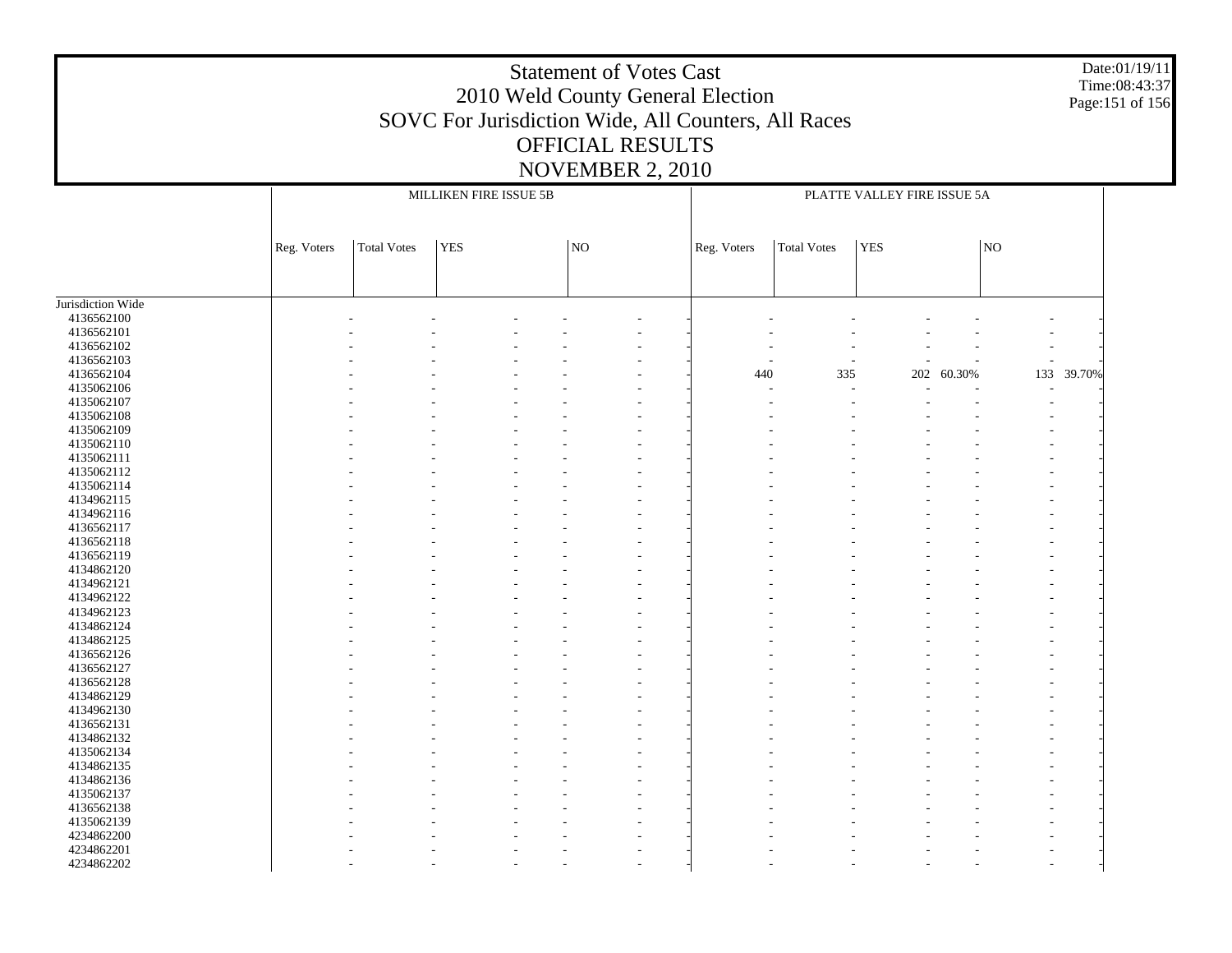#### Date:01/19/11 Time:08:43:37 Page:152 of 156

|                          |                          | MILLIKEN FIRE ISSUE 5B   |                          |            |                          |            | PLATTE VALLEY FIRE ISSUE 5A |                          |                |  |    |                          |  |
|--------------------------|--------------------------|--------------------------|--------------------------|------------|--------------------------|------------|-----------------------------|--------------------------|----------------|--|----|--------------------------|--|
|                          |                          |                          |                          |            |                          |            |                             |                          |                |  |    |                          |  |
|                          | Reg. Voters              | <b>Total Votes</b>       | <b>YES</b>               |            | $\overline{N}$           |            | Reg. Voters                 | <b>Total Votes</b>       | <b>YES</b>     |  | NO |                          |  |
|                          |                          |                          |                          |            |                          |            |                             |                          |                |  |    |                          |  |
|                          |                          |                          |                          |            |                          |            |                             |                          |                |  |    |                          |  |
| 2234862203<br>2234862204 |                          |                          | $\overline{a}$           |            | $\overline{\phantom{a}}$ |            |                             | $\overline{\phantom{a}}$ | $\overline{a}$ |  |    | $\overline{\phantom{a}}$ |  |
| 2234862205               |                          |                          |                          |            |                          |            |                             |                          |                |  |    |                          |  |
| 2234862207               |                          |                          |                          |            |                          |            |                             |                          |                |  |    |                          |  |
| 4234862208               |                          |                          |                          |            |                          |            |                             |                          |                |  |    |                          |  |
| 4134862211               |                          |                          |                          |            |                          |            |                             |                          |                |  |    |                          |  |
| 4134862212               |                          |                          |                          |            |                          |            |                             |                          |                |  |    |                          |  |
| 4134862213               |                          |                          |                          |            |                          |            |                             |                          |                |  |    |                          |  |
| 4134862214               |                          |                          |                          |            |                          |            |                             |                          |                |  |    |                          |  |
| 4134862215               |                          |                          |                          |            |                          |            |                             |                          |                |  |    |                          |  |
| 4135062217               |                          |                          |                          |            |                          |            |                             |                          |                |  |    |                          |  |
| 4135062219               |                          |                          |                          |            |                          |            |                             |                          |                |  |    |                          |  |
| 4135062220               |                          |                          |                          |            |                          |            |                             |                          |                |  |    |                          |  |
| 4135062221               |                          |                          |                          |            |                          |            |                             |                          |                |  |    |                          |  |
| 4134862222               |                          |                          |                          |            |                          |            |                             |                          |                |  |    |                          |  |
| 4134862223               |                          |                          |                          |            |                          |            |                             |                          |                |  |    |                          |  |
| 4234862224               | 570                      | 403                      |                          | 256 63.52% | 147                      | 36.48%     |                             |                          |                |  |    |                          |  |
| 4134862226               | $\overline{\phantom{a}}$ | $\sim$                   |                          |            |                          |            |                             |                          |                |  |    |                          |  |
| 4234862228               | 1043                     | 610                      |                          | 344 56.39% |                          | 266 43.61% |                             |                          |                |  |    |                          |  |
| 4234862229               | $\overline{\phantom{a}}$ | $\overline{a}$           | $\overline{\phantom{a}}$ |            | $\overline{\phantom{a}}$ |            |                             |                          |                |  |    |                          |  |
| 4234862230               | $\overline{\phantom{a}}$ | $\overline{\phantom{a}}$ | $\overline{\phantom{a}}$ | $\sim$     |                          |            |                             |                          |                |  |    |                          |  |
| 4234862231               | 647                      | 422                      |                          | 265 62.80% | 157                      | 37.20%     |                             |                          |                |  |    |                          |  |
| 4234862232               | $\overline{\phantom{a}}$ | $\overline{a}$           |                          |            |                          |            |                             |                          |                |  |    |                          |  |
| 4134862235               | $\overline{a}$           | $\overline{a}$           |                          |            |                          |            |                             |                          |                |  |    |                          |  |
| 4235062236               | 430                      | 341                      | 228                      | 66.86%     |                          | 113 33.14% |                             |                          |                |  |    |                          |  |
| 4234862237               |                          |                          |                          |            |                          |            |                             |                          |                |  |    |                          |  |
| 4134862238               |                          |                          |                          |            |                          |            |                             |                          |                |  |    |                          |  |
| 2234862239               |                          |                          |                          |            |                          |            |                             |                          |                |  |    |                          |  |
| 2234862240               |                          |                          |                          |            |                          |            |                             |                          |                |  |    |                          |  |
| 4134862241               |                          |                          |                          |            |                          |            |                             |                          |                |  |    |                          |  |
| 2234862242               |                          |                          |                          |            |                          |            |                             |                          |                |  |    |                          |  |
| 4134862243               | 0                        | $\theta$                 | $\overline{0}$           |            | $\theta$                 |            |                             |                          |                |  |    |                          |  |
| 4234862244               |                          |                          |                          |            |                          |            |                             |                          |                |  |    |                          |  |
| 4234862245               | $\overline{\phantom{a}}$ | $\overline{\phantom{a}}$ |                          |            |                          |            |                             |                          |                |  |    |                          |  |
| 4234862246               | 795                      | 437                      | 286                      | 65.45%     | 151                      | 34.55%     |                             |                          |                |  |    |                          |  |
| 4234862247               |                          |                          |                          |            |                          |            |                             |                          |                |  |    |                          |  |
| 2999962999               |                          |                          |                          |            |                          |            |                             |                          |                |  |    |                          |  |
| 4234862300               |                          |                          |                          |            |                          |            |                             |                          |                |  |    |                          |  |
| 4236562301               |                          |                          |                          |            |                          |            |                             |                          |                |  |    |                          |  |
| 4236562302               |                          |                          |                          |            |                          |            |                             |                          |                |  |    |                          |  |
| 4236562303               |                          |                          |                          |            |                          |            |                             |                          |                |  |    |                          |  |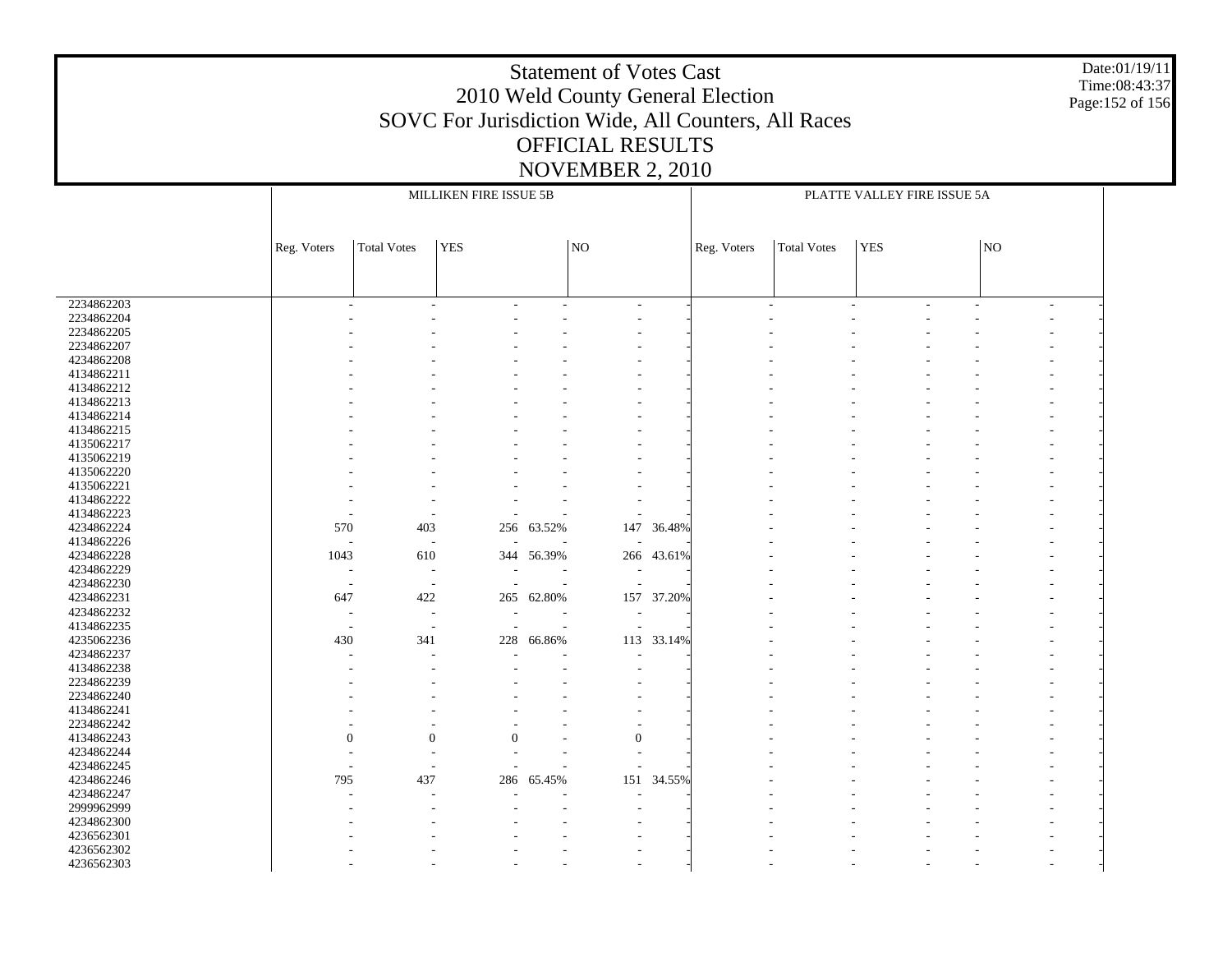#### Date:01/19/11 Time:08:43:38 Page:153 of 156

|                                                       | MILLIKEN FIRE ISSUE 5B |                    |                  |             |                |           | PLATTE VALLEY FIRE ISSUE 5A |                          |            |                |                |                      |
|-------------------------------------------------------|------------------------|--------------------|------------------|-------------|----------------|-----------|-----------------------------|--------------------------|------------|----------------|----------------|----------------------|
|                                                       |                        |                    |                  |             |                |           |                             |                          |            |                |                |                      |
|                                                       | Reg. Voters            | <b>Total Votes</b> | <b>YES</b>       |             | NO             |           | Reg. Voters                 | <b>Total Votes</b>       | <b>YES</b> |                | NO             |                      |
|                                                       |                        |                    |                  |             |                |           |                             |                          |            |                |                |                      |
|                                                       |                        |                    |                  |             |                |           |                             |                          |            |                |                |                      |
| 4236562304                                            |                        |                    |                  |             |                |           | $\overline{a}$              |                          |            |                | $\overline{a}$ |                      |
| 2234862305                                            |                        |                    |                  |             |                |           |                             |                          |            |                |                |                      |
| 2234862306                                            |                        |                    |                  |             |                |           |                             |                          |            |                |                |                      |
| 2234862307                                            |                        |                    |                  |             |                |           |                             |                          |            |                |                |                      |
| 4136562308                                            |                        |                    |                  |             |                |           | 1110                        | 836                      | 503        | 60.17%         |                | 333 39.83%           |
| 4236562309                                            |                        |                    |                  |             |                |           | $\overline{a}$              | $\overline{a}$           |            |                |                |                      |
| 4236562310                                            |                        |                    |                  |             |                |           | $\overline{\phantom{a}}$    | $\overline{\phantom{a}}$ | ÷,         | $\overline{a}$ | ÷,             |                      |
| 4136562311                                            |                        |                    |                  |             |                |           | 80                          | 53                       | 35         | 66.04%         |                | 18 33.96%            |
| 4136562312                                            |                        |                    |                  |             |                |           |                             |                          |            |                |                |                      |
| 4236562313                                            |                        |                    |                  |             |                |           |                             |                          |            |                |                |                      |
| 4236562314                                            |                        |                    |                  |             |                |           |                             |                          |            |                |                |                      |
| 4135062315                                            |                        |                    |                  |             |                |           |                             |                          |            |                |                |                      |
| 4135062317                                            |                        |                    |                  |             |                |           |                             |                          |            |                |                |                      |
| 4135062318                                            |                        |                    |                  |             |                |           |                             |                          |            |                |                |                      |
| 4135062319                                            |                        |                    |                  |             |                |           |                             |                          |            |                |                |                      |
| 4135062320                                            |                        |                    |                  |             |                |           |                             |                          |            |                |                |                      |
| 4135062321                                            |                        |                    |                  |             |                |           |                             |                          |            |                |                |                      |
| 4135062322                                            |                        |                    |                  |             |                |           |                             |                          |            |                |                |                      |
| 4135062323                                            |                        |                    |                  |             |                |           |                             |                          |            |                |                |                      |
| 4135062324                                            |                        |                    |                  |             |                |           |                             |                          |            |                |                |                      |
| 4135062325                                            |                        |                    |                  |             |                |           |                             |                          |            |                |                |                      |
| 4134862326                                            |                        |                    |                  |             |                |           | 8                           | 5                        | 2          | 40.00%         | 3              | 60.00%               |
| 2233362327                                            |                        |                    |                  |             |                |           |                             |                          |            |                |                |                      |
| 2234862328                                            |                        |                    |                  |             |                |           |                             |                          |            |                |                |                      |
| 4135062329                                            |                        |                    |                  |             |                |           |                             |                          |            |                |                |                      |
| 4135062330                                            | $\Omega$               |                    | $\boldsymbol{0}$ | 0.00%       |                | 1 100.00% |                             |                          |            |                |                |                      |
| 4234862331                                            |                        |                    |                  |             |                |           |                             |                          |            |                |                |                      |
| 4136562332                                            |                        |                    |                  |             |                |           | 307                         | 231<br>$\overline{7}$    |            | 132 57.14%     | 99             | 42.86%               |
| 4134862333                                            |                        |                    |                  |             |                |           | 10                          |                          | 5          | 71.43%         | 2              | 28.57%               |
| 2234862334                                            |                        |                    |                  |             |                |           |                             |                          |            |                |                |                      |
| 2234862335                                            |                        |                    | $\Omega$         |             |                |           |                             |                          |            |                |                |                      |
| 4135062336                                            |                        |                    |                  | $0.00\%$    |                | 1 100.00% |                             |                          |            |                |                |                      |
| 2234862337<br>4999962999                              |                        |                    |                  |             |                |           |                             |                          |            |                |                |                      |
|                                                       |                        |                    |                  |             |                |           |                             |                          |            |                |                |                      |
| LaSalle Fire Protection District                      |                        |                    | $\Omega$         |             |                |           |                             |                          |            |                |                |                      |
| Milliken Fire Protection District                     |                        | $\theta$           |                  |             | $\overline{0}$ |           | $\mathbf{0}$                | 10                       |            |                | $\overline{4}$ | 40.00%               |
| Platte Valley Fire Protection District                |                        |                    |                  |             |                |           |                             |                          | 6          | 60.00%         |                |                      |
| Poudre Valley Fire Protection District<br>Provisional |                        | 59<br>$\Omega$     | 29               | 49.15%      | 30             | 50.85%    | $\Omega$                    | 27                       |            | 15 55.56%      | 12             |                      |
| Total                                                 | 3486                   | 2274               |                  | 1408 61.92% | 866            | 38.08%    | 1955                        | 1504                     |            | 900 59.84%     |                | 44.44%<br>604 40.16% |
|                                                       |                        |                    |                  |             |                |           |                             |                          |            |                |                |                      |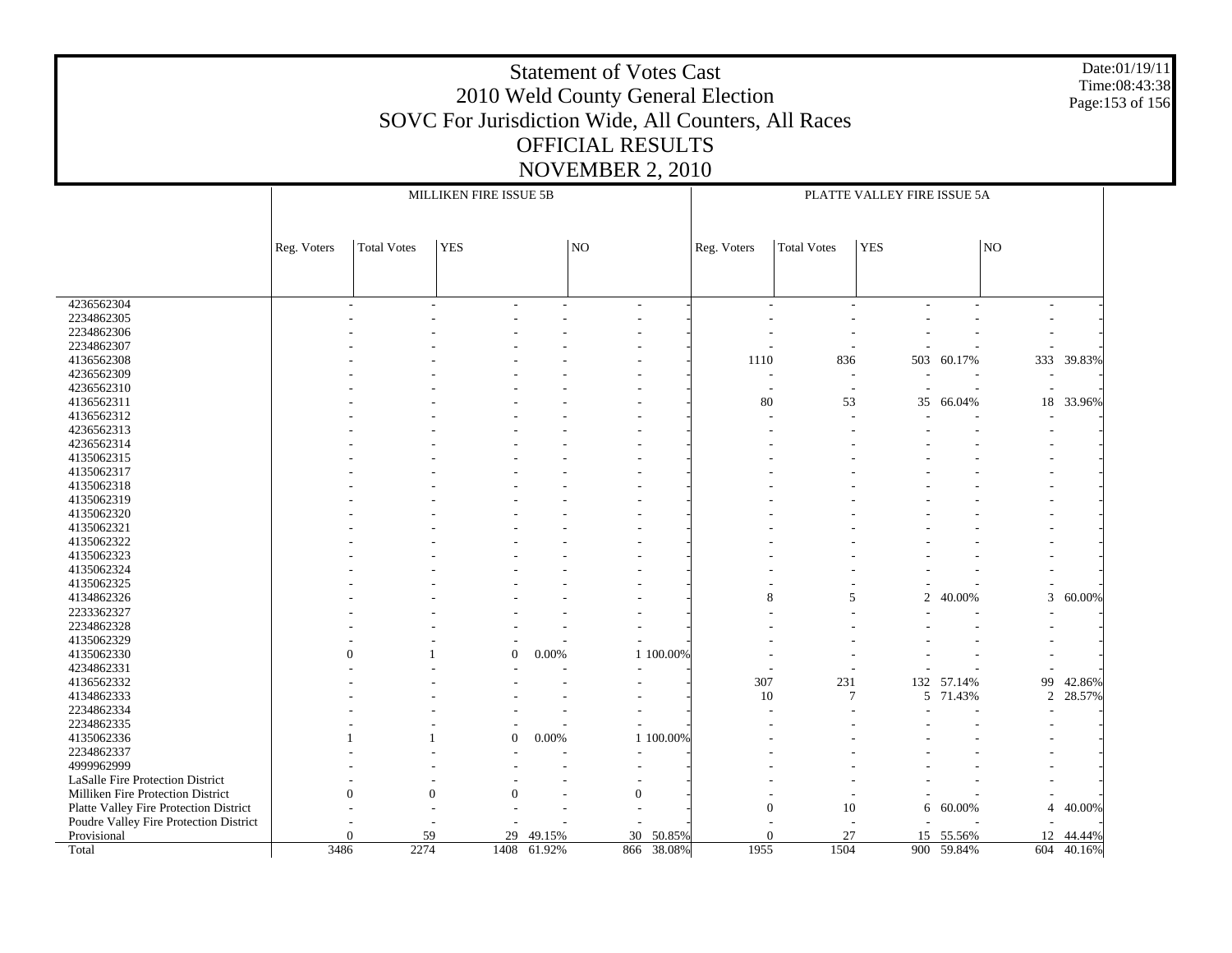Date:01/19/11 Time:08:43:38 Page:154 of 156

|                   | POUDRE VALLEY FIRE REFERRED ISSUE 4B |                    |                |        |                |        |  |  |  |
|-------------------|--------------------------------------|--------------------|----------------|--------|----------------|--------|--|--|--|
|                   | Reg. Voters                          | <b>Total Votes</b> | <b>YES</b>     |        | N <sub>O</sub> |        |  |  |  |
|                   |                                      |                    |                |        |                |        |  |  |  |
| Jurisdiction Wide |                                      |                    |                |        |                |        |  |  |  |
| 4136562100        |                                      |                    |                |        |                |        |  |  |  |
| 4136562101        |                                      |                    |                |        |                |        |  |  |  |
| 4136562102        |                                      |                    |                |        |                |        |  |  |  |
| 4136562103        |                                      |                    |                |        |                |        |  |  |  |
| 4136562104        |                                      |                    |                |        |                |        |  |  |  |
| 4135062106        |                                      |                    |                |        |                |        |  |  |  |
| 4135062107        |                                      |                    |                |        |                |        |  |  |  |
| 4135062108        |                                      |                    |                |        |                |        |  |  |  |
| 4135062109        |                                      |                    |                |        |                |        |  |  |  |
| 4135062110        |                                      |                    |                |        |                |        |  |  |  |
| 4135062111        |                                      |                    |                |        |                |        |  |  |  |
| 4135062112        |                                      |                    |                |        |                |        |  |  |  |
| 4135062114        |                                      |                    | L.             |        | L,             |        |  |  |  |
| 4134962115        | $\mathbf{1}$                         | $\overline{0}$     | $\overline{0}$ |        | $\overline{0}$ |        |  |  |  |
| 4134962116        | $\overline{a}$                       |                    |                |        |                |        |  |  |  |
| 4136562117        | 75                                   | 48                 | 17             | 35.42% | 31             | 64.58% |  |  |  |
| 4136562118        | L,                                   |                    |                |        |                |        |  |  |  |
| 4136562119        |                                      |                    |                |        | L,             |        |  |  |  |
| 4134862120        |                                      |                    |                |        |                |        |  |  |  |
| 4134962121        |                                      |                    |                |        |                |        |  |  |  |
| 4134962122        |                                      |                    |                |        |                |        |  |  |  |
| 4134962123        |                                      |                    |                |        |                |        |  |  |  |
| 4134862124        |                                      |                    |                |        |                |        |  |  |  |
| 4134862125        |                                      |                    |                |        |                |        |  |  |  |
| 4136562126        | 146                                  | 100                | 48             | 48.00% | 52             | 52.00% |  |  |  |
| 4136562127        |                                      |                    |                |        | $\overline{a}$ |        |  |  |  |
| 4136562128        |                                      |                    |                |        | $\overline{a}$ |        |  |  |  |
| 4134862129        |                                      |                    |                |        |                |        |  |  |  |
| 4134962130        |                                      |                    |                |        |                |        |  |  |  |
| 4136562131        |                                      |                    |                |        |                |        |  |  |  |
| 4134862132        |                                      |                    |                |        |                |        |  |  |  |
| 4135062134        |                                      |                    |                |        |                |        |  |  |  |
| 4134862135        |                                      |                    |                |        |                |        |  |  |  |
| 4134862136        |                                      |                    |                |        |                |        |  |  |  |
| 4135062137        |                                      |                    |                |        |                |        |  |  |  |
| 4136562138        |                                      |                    |                |        |                |        |  |  |  |
| 4135062139        |                                      |                    |                |        |                |        |  |  |  |
| 4234862200        |                                      |                    |                |        |                |        |  |  |  |
| 4234862201        |                                      |                    |                |        |                |        |  |  |  |
| 4234862202        |                                      |                    |                |        |                |        |  |  |  |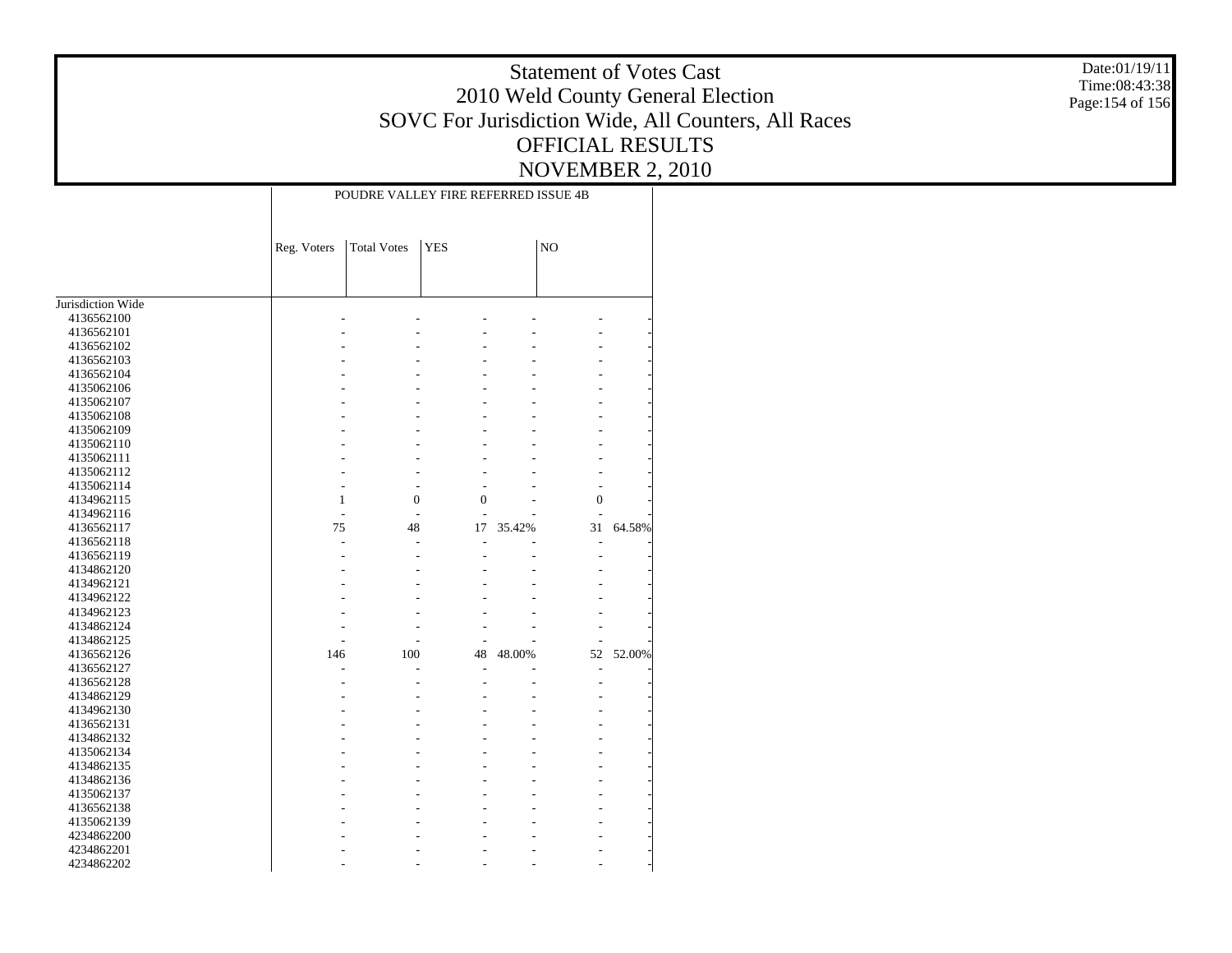Date:01/19/11 Time:08:43:38 Page:155 of 156

|            | POUDRE VALLEY FIRE REFERRED ISSUE 4B |                    |                |    |    |                |  |  |  |  |
|------------|--------------------------------------|--------------------|----------------|----|----|----------------|--|--|--|--|
|            | Reg. Voters                          | <b>Total Votes</b> | <b>YES</b>     |    | NO |                |  |  |  |  |
|            |                                      |                    |                |    |    |                |  |  |  |  |
|            |                                      |                    |                |    |    |                |  |  |  |  |
|            |                                      |                    |                |    |    |                |  |  |  |  |
| 2234862203 |                                      | ÷,                 | $\overline{a}$ | L, |    | $\overline{a}$ |  |  |  |  |
| 2234862204 |                                      |                    |                |    |    |                |  |  |  |  |
| 2234862205 |                                      |                    |                |    |    |                |  |  |  |  |
| 2234862207 |                                      |                    |                |    |    |                |  |  |  |  |
| 4234862208 |                                      |                    |                |    |    |                |  |  |  |  |
| 4134862211 |                                      |                    |                |    |    |                |  |  |  |  |
| 4134862212 |                                      |                    |                |    |    |                |  |  |  |  |
| 4134862213 |                                      |                    |                |    |    |                |  |  |  |  |
| 4134862214 |                                      |                    |                |    |    |                |  |  |  |  |
| 4134862215 |                                      |                    |                |    |    |                |  |  |  |  |
| 4135062217 |                                      |                    |                |    |    | L,             |  |  |  |  |
| 4135062219 |                                      |                    |                |    |    |                |  |  |  |  |
| 4135062220 |                                      |                    |                |    |    |                |  |  |  |  |
| 4135062221 |                                      |                    |                |    |    |                |  |  |  |  |
| 4134862222 |                                      |                    |                |    |    |                |  |  |  |  |
| 4134862223 |                                      |                    |                |    |    |                |  |  |  |  |
| 4234862224 |                                      |                    |                |    |    |                |  |  |  |  |
| 4134862226 |                                      |                    |                |    |    |                |  |  |  |  |
| 4234862228 |                                      |                    |                |    |    |                |  |  |  |  |
| 4234862229 |                                      |                    |                |    |    |                |  |  |  |  |
| 4234862230 |                                      |                    |                |    |    |                |  |  |  |  |
| 4234862231 |                                      |                    |                |    |    |                |  |  |  |  |
| 4234862232 |                                      |                    |                |    |    |                |  |  |  |  |
| 4134862235 |                                      |                    |                |    |    |                |  |  |  |  |
| 4235062236 |                                      |                    |                |    |    |                |  |  |  |  |
| 4234862237 |                                      |                    |                |    |    |                |  |  |  |  |
| 4134862238 |                                      |                    |                |    |    |                |  |  |  |  |
| 2234862239 |                                      |                    |                |    |    |                |  |  |  |  |
| 2234862240 |                                      |                    |                |    |    |                |  |  |  |  |
| 4134862241 |                                      |                    |                |    |    |                |  |  |  |  |
| 2234862242 |                                      |                    |                |    |    |                |  |  |  |  |
| 4134862243 |                                      |                    |                |    |    |                |  |  |  |  |
| 4234862244 |                                      |                    |                |    |    |                |  |  |  |  |
| 4234862245 |                                      |                    |                |    |    |                |  |  |  |  |
| 4234862246 |                                      |                    |                |    |    |                |  |  |  |  |
| 4234862247 |                                      |                    |                |    |    |                |  |  |  |  |
| 2999962999 |                                      |                    |                |    |    |                |  |  |  |  |
| 4234862300 |                                      |                    |                |    |    |                |  |  |  |  |
| 4236562301 |                                      |                    |                |    |    |                |  |  |  |  |
| 4236562302 |                                      |                    |                |    |    |                |  |  |  |  |
| 4236562303 |                                      |                    |                |    |    |                |  |  |  |  |